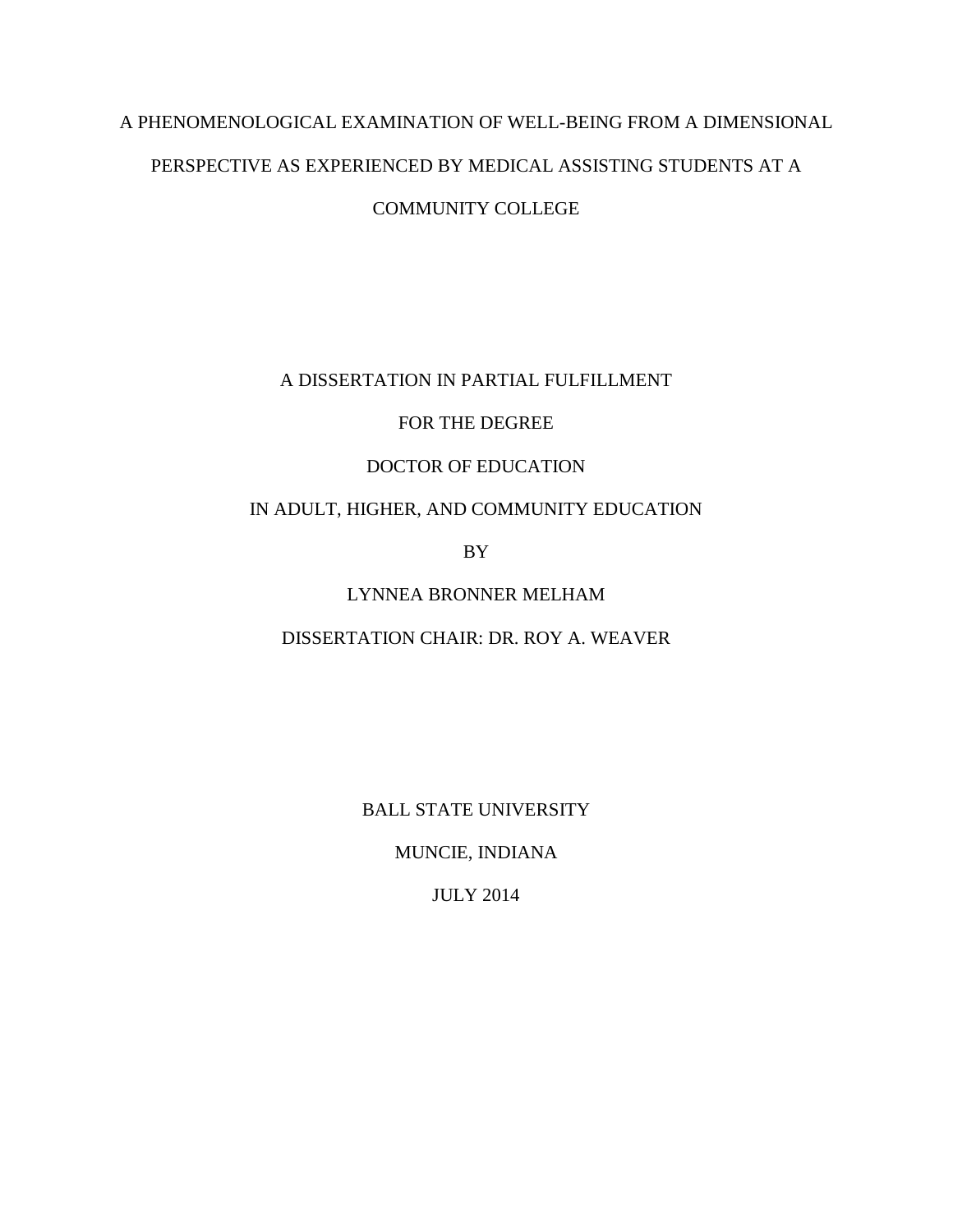#### **DEDICATION**

I would like to dedicate this dissertation to God who led me to this place in my life. In addition, I dedicate this dissertation to my husband, Tom who has grown in this process along with me, and has been a constant source of encouragement. Also, this dedication is extended to our four amazing children Cole, Cale, Kasia, and Kalyn.

Without your support throughout this extensive process, I would have never been able to make it to the finish line. While my greatest honor in this life is the blessing of motherhood, the opportunity to reach this educational goal with each of you by my side has enriched the experience greatly. I hope that you will always stretch your imaginations, ambitions, gifts, and goals further than you believe possible, and that you will embrace well-being in all that you do.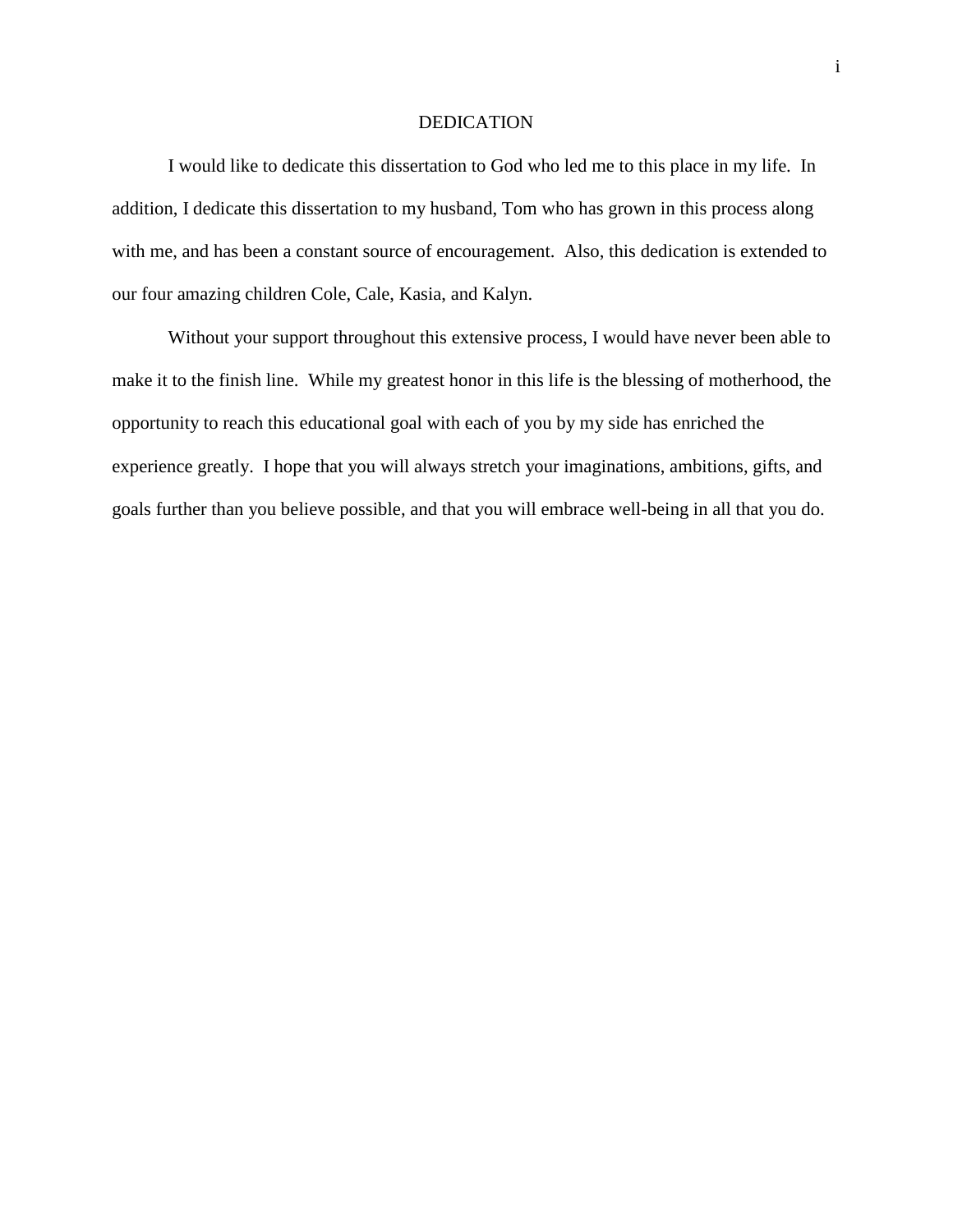#### ACKNOWLEDGEMENTS

<span id="page-2-0"></span>I would like to thank my Chair, Dr. Roy Weaver for his leadership, support, and patience throughout this process. Dr. Weaver has been extremely encouraging in all aspects of this experience and has poured generous amounts of time into this endeavor. In addition, I want to thank Dr. Jane Ellery who spent countless hours guiding me and mentoring me through the wellness components of this dissertation. I would also like to extend my gratitude to the remainder of my committee members: Dr. Thalia Mulvihill, Dr. Roger Wessel, and Dr. Denise Seabert. I greatly appreciate the time, energy, and patience that each of you has given to me. I believe that the time I spent with each of you individually, and as a committee, has shaped me into a more effective educator and writer. Thank you for demonstrating such strong professional integrity.

I want to thank my colleagues at Ball State with whom I have had the privilege of learning throughout this journey. Each opportunity to interact with these incredible individuals proved to be a positive, enlightening experience. I also appreciate the expertise of the administrative staff of the Adult, Higher, and Community Education program and the resource staff at Bracken Library. The staff support was extremely vital in the various steps of this process, and I appreciate all that these individuals do to help students.

I also greatly appreciate the extensive support and encouragement that I have received from my many friends and colleagues at work. Finally, I want to say thank you to the students at this community college. I have the utmost respect and admiration for the many students with whom I have had the pleasure of meeting. Thank you for inspiring me to reach higher.

ii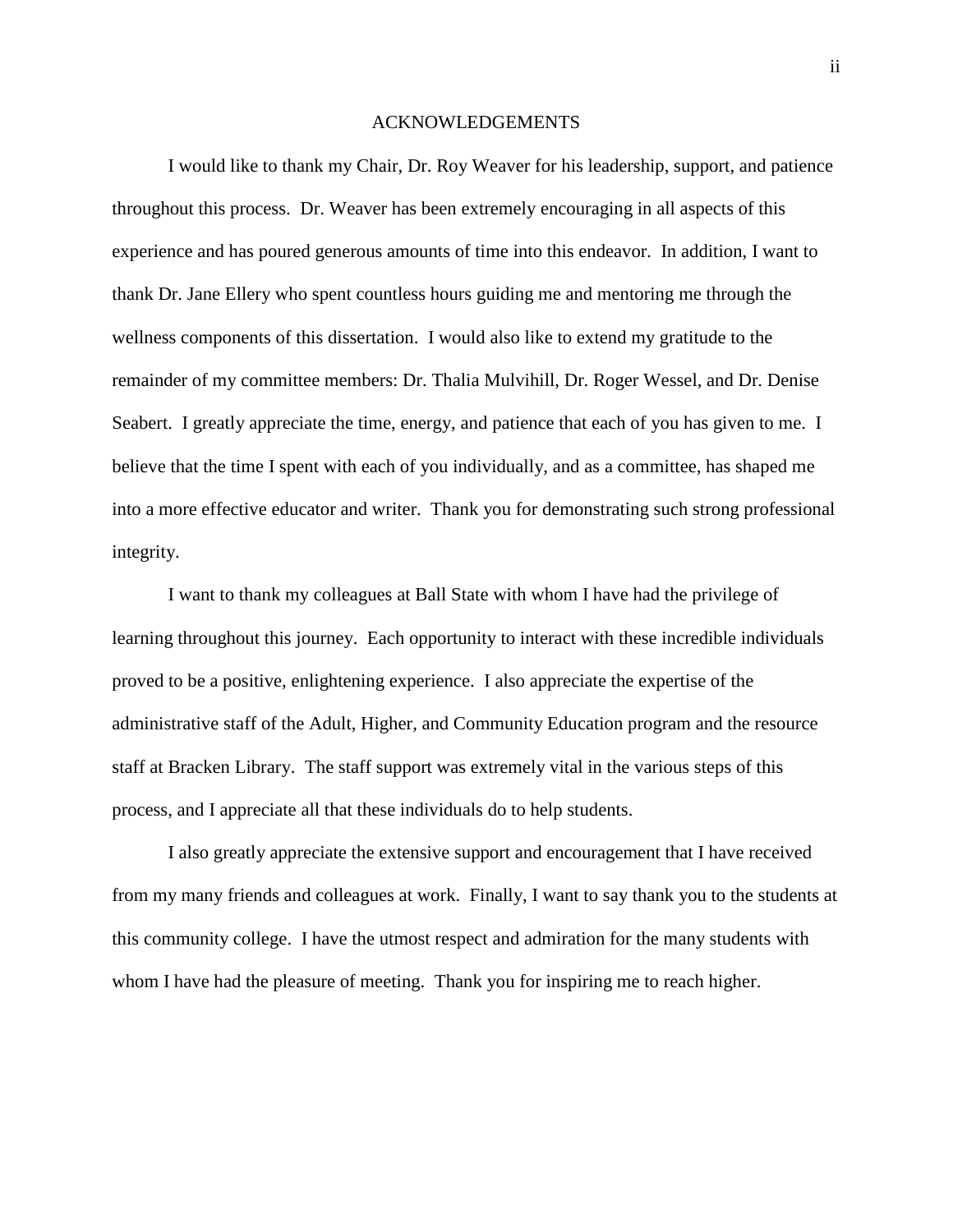## TABLE OF CONTENTS

<span id="page-3-0"></span>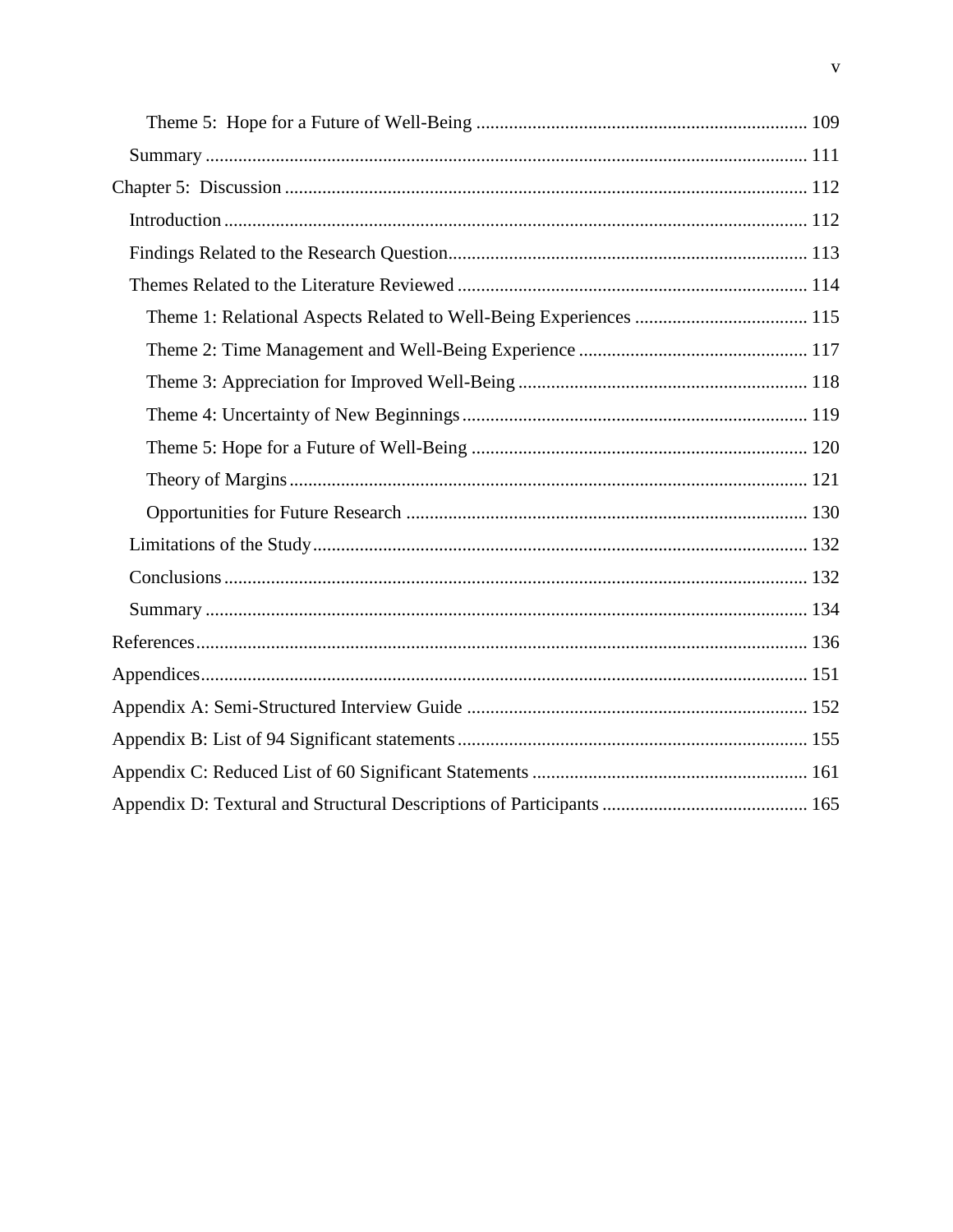## LIST OF TABLES AND FIGURES

| Table 4. Dimensional Well-Being Ranked by Participants as Being Most Fulfilled and Least         |
|--------------------------------------------------------------------------------------------------|
| Table 5. Emerged Themes as Related to Participants as a Whole for Composite Textural-            |
| Figure 1. Illustration of Textural, Structural, and Textural-Structural Descriptions of Dexter61 |
| Equip 2. Cugarated Example for Planning Educational Dragonance Deced on Load and                 |

| Figure 2. Suggested Framework for Planning Educational Programs Based on Load and |  |
|-----------------------------------------------------------------------------------|--|
|                                                                                   |  |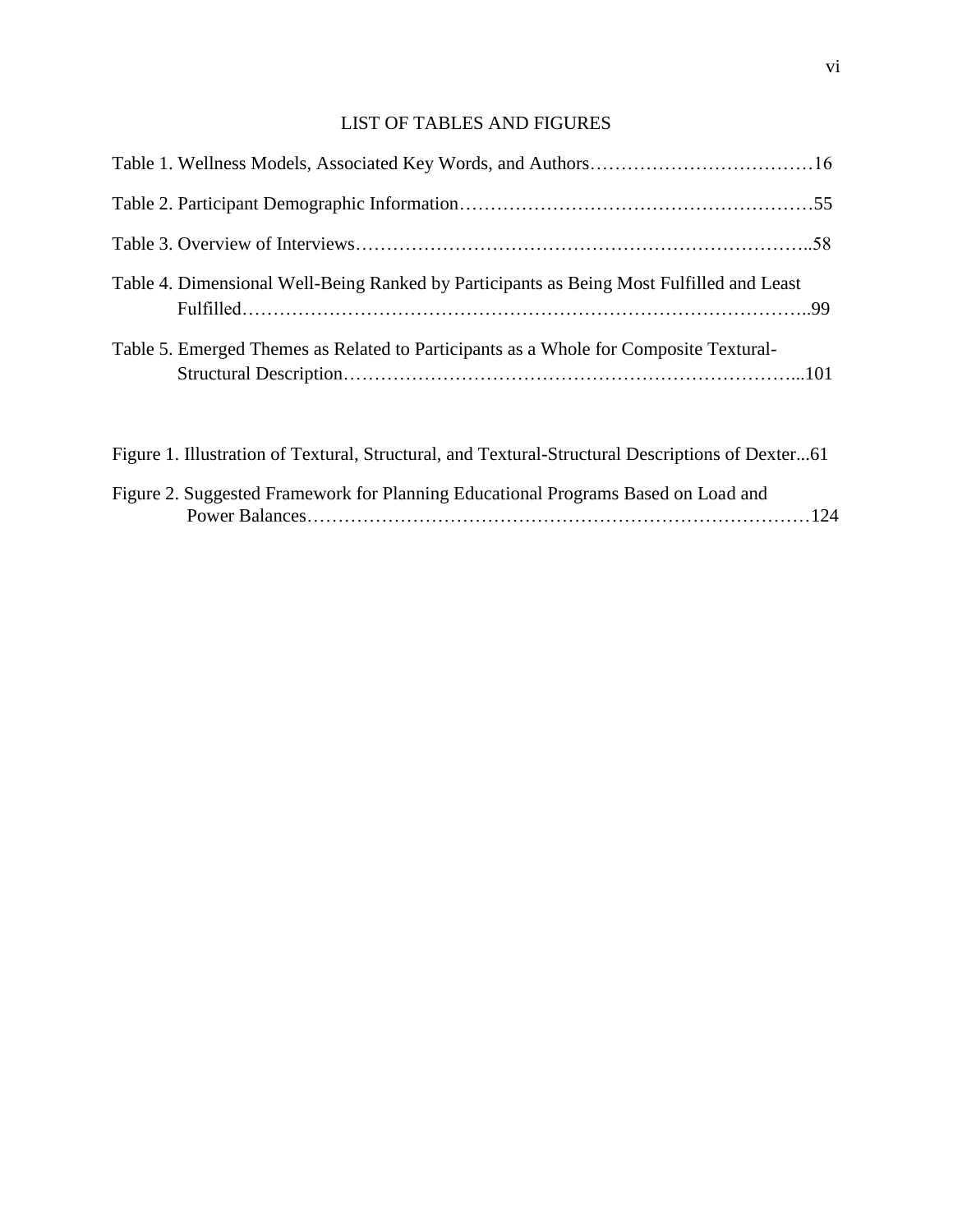#### CHAPTER 1: INTRODUCTION

#### **An Introduction to Wellness**

<span id="page-7-1"></span><span id="page-7-0"></span>The first use of the word "wellness" is thought to have come from Archibald Johnston, the Lord of Wariston, who used it in a diary entry in 1654. The entry read, "I . . . blessed God . . . for my daughter's wealnesse" (Miller, 2005). Johnston was expressing gratitude for the fact that his daughter was no longer ill. The term wellness was commonly used as the antonym of illness until the middle of the 20th century. Another historical example of wellness, from the perspective of lifestyle choice, comes from biologist Rene Dubos who shared the myth of Hygeia to help define wellness. Hygeia was the goddess of well-being and symbolized the idea that people could remain well if they lived a sane life in a pleasant environment. The Greek term Hygeia stands for "living well" or a "well way of living" and suggests that health is connected with the way we live and implies that health is largely an inner cause involving interactions of the mind, body, and spirit (Buchanan, 2000, p. 104). As medical research intersected with the mind, body, spirit, and environmental concerns, alterations in the way in which wellness and well-being were viewed began.

According to Dubos (1968), two major events occurred in the late 1800s and early 1900s that led to dramatic alterations in how people view health and well-being. First, the realization of how sanitary conditions and proper nutrition lead to improved health, and secondly, the identification of bacteria as a pathological cause of illness was discovered. Health improved as a result of both of these discoveries; however, treatment of disease became an emphasis instead of the interaction with the "whole" person with relation to his or her overall well-being.

As the overall objective to health care treatment began to change during this era of discovery, the definition of wellness was reconsidered as well. While a concrete definition is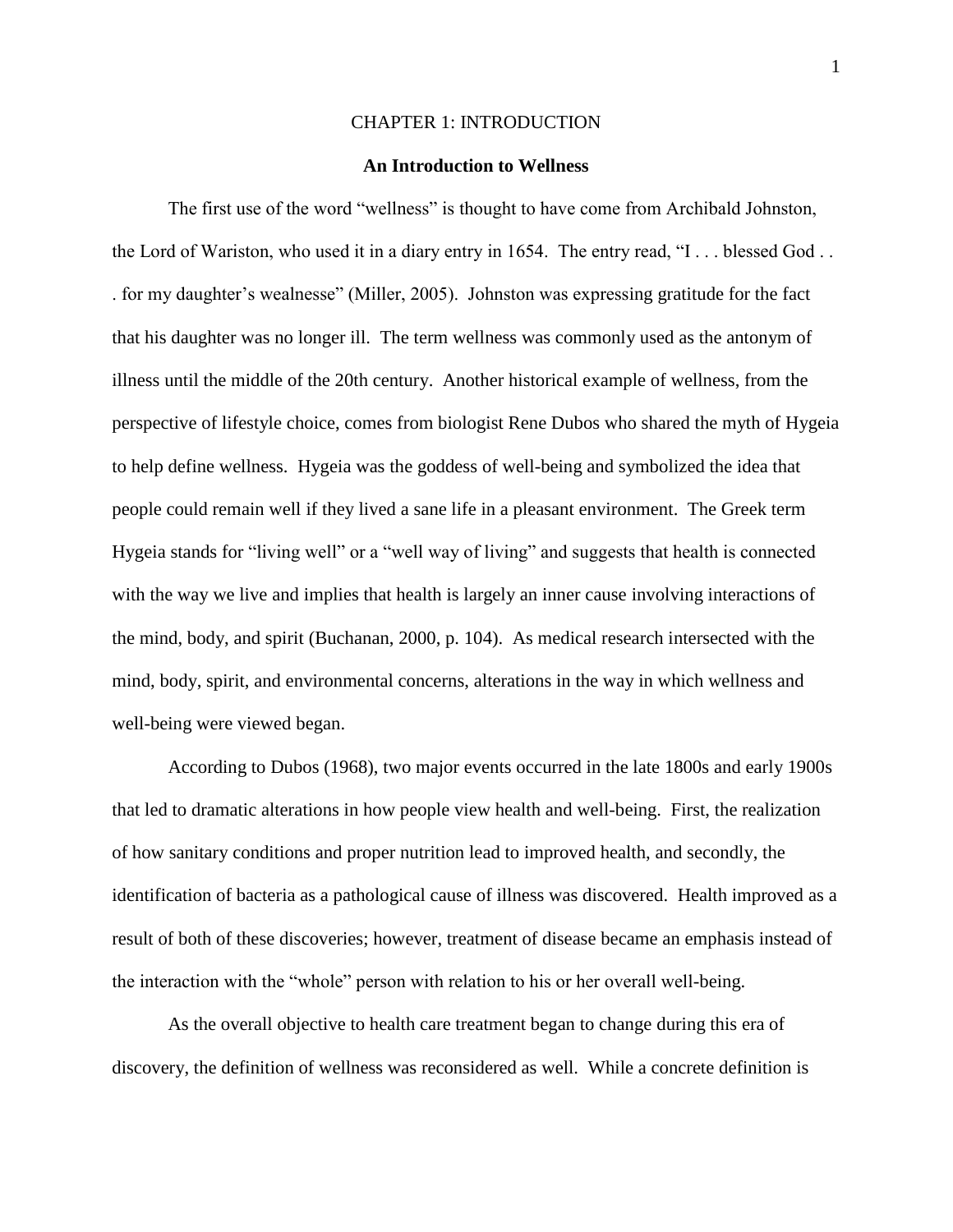difficult to ascertain, there have been several attempts made. Most of the attempts that have been made to define wellness have stemmed from the World Health Organization's (WHO) (1967) definition of health. WHO described health as being more than the absence of illness, and as maintaining a state of physical, mental, and social well-being (Adams, Bezner, Drabbs, Zambarano, & Steinhardt, 2000; Dunn, 1977). Prior to this definition in 1948, WHO defined health as "a state of complete physical, mental, and social well-being and not merely the absence of disease and infirmity" (Larson, 1999, p. 123). Dunn (1977) explained the idea that wellness is not just experiencing a lack of disease and defined high-level wellness as an integrated method of functioning, which is oriented toward maximizing the potential for which the individual is capable. He further explained that "it requires that the individual maintain a continuum of balance and purposeful direction within the environment where he is functioning and that wellness is a direction in progress toward an ever-higher potential of functioning" (p. 4).

As the context for which the word wellness is being used tends to determine how the word is defined, the evolution of the idea has fluctuated (Miller, 2005). For example, in the era of the 1950s, the term wellness was used in the United States to help with health promotion through a healthy, active lifestyle. Throughout the 1970s the wellness movement experienced growth with the use of the term wellness and was used in connection with not only lifestyle, but also medical visits known as wellness checks. The meaning of the word wellness has spread through a large network of individuals using the concept in various ways. As the wellness concept flourished, researchers in the field began to work toward more precise utilization of this idea of helping individuals establish healthy lifestyle goals, identify potential barriers to achieving these goals, and promote the actions required to make the goals a reality.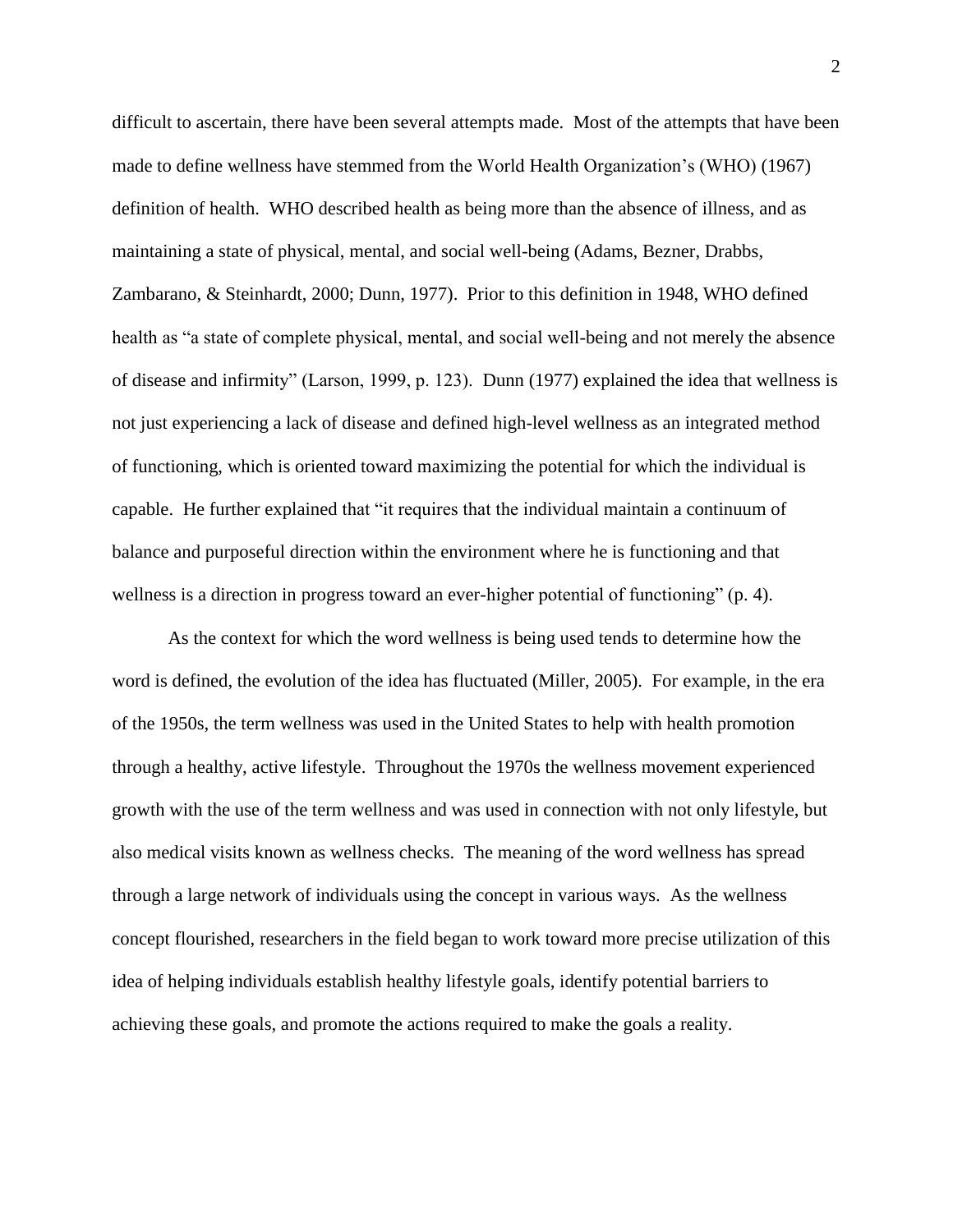While there have been many proposed definitions of wellness, there is little consensus on one single definition of the construct. This situation remains the case where wellness models are concerned since each model contains various dimensions of wellness, as well as a degree of subjectivity in which the dimensions were built (Kelly, 2000). In addition, the perception of what wellness is, and even what wellness is not, leads to ambiguity in establishing a definition (Sarason, 2000). There does seem to be some level of agreement, however, about the nature of wellness. For example, most researchers tend to agree that wellness is multidimensional and synergistic in construct (Adams, Bezner, & Steinhardt, 1997; Ardell, 1977; Dunn, 1977; Hettler, 1980). In addition, it is generally agreed that wellness is a continuous process (Clark, 1996; Dunn, 1977; Lafferty, 1979; Lorion, 2000; Sarason, 2000; Sechrist, 1979; Teague, 1987).

One of the more recent definitions of wellness is from Anspaugh, Hamrickc, & Rosato, (2011), which states:

Wellness is an active process through which people become aware of, and make choices toward, a more successful existence. Wellness is a process rather than a goal. It implies a choice, a way of life. It is positive and embraces people's strengths. It promotes feelings of self-worth. It is holistic and encompasses the body, mind, and spirit. It symbolizes acceptance of you. It suggests that what you believe, feel, and do have an influence on your health. It directs people to achieve their full potential. However, it does not imply that we make the best choices in every situation. (p. 2)

#### **Problem Statement**

<span id="page-9-0"></span>Community college students are often described as having unique, non-traditional educational and social backgrounds (Pascarella & Terenzini, 1998; Rendon, 2006; United States Department of Education, 2008), and they tend to face additional stressors more often than the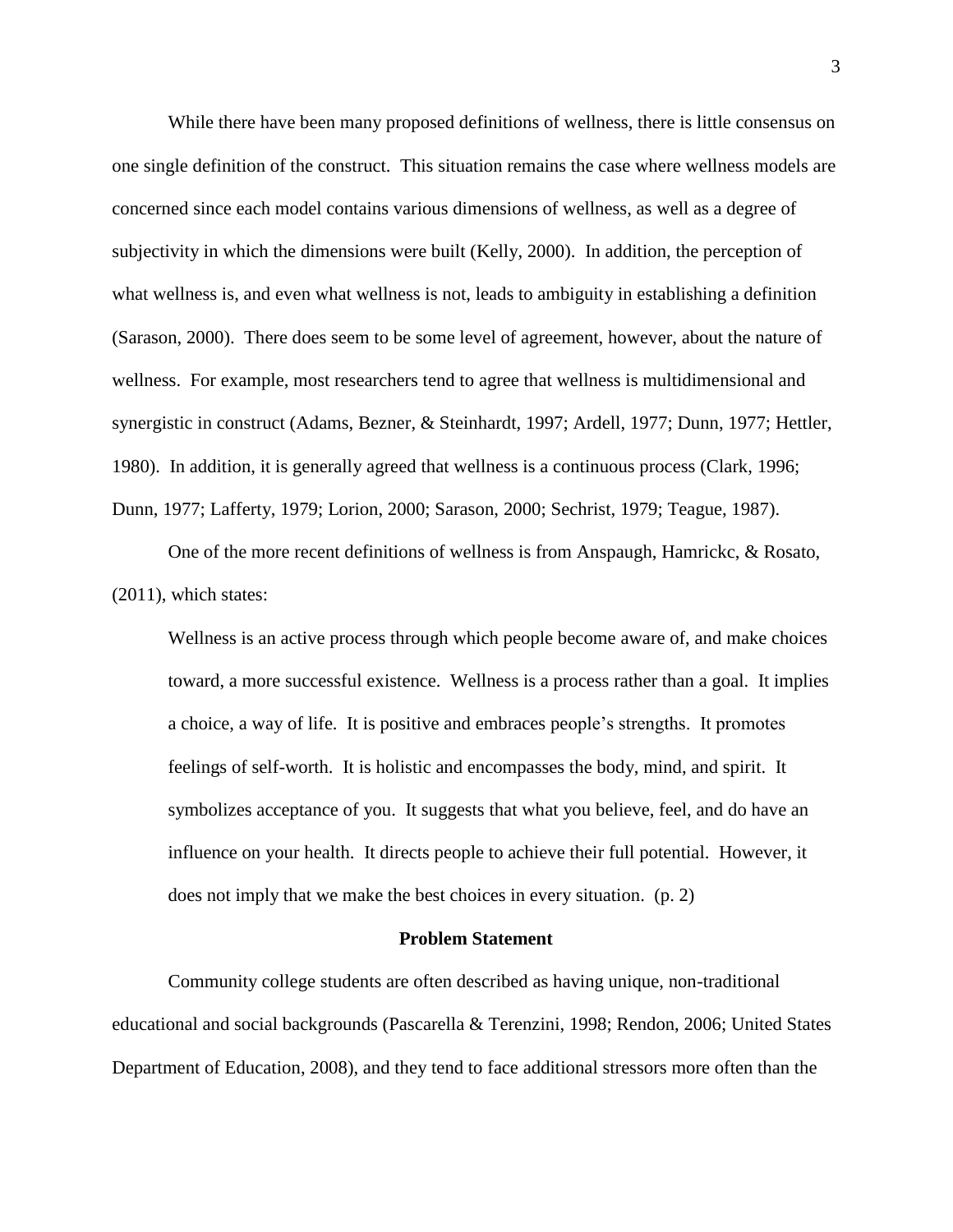traditional college student. Among these stressors are financial, relational, social, educational, and occupational-related concerns (United States Department of Education, 2008). The community college student who has chosen to major in medical assisting enters into yet another potentially stressful environment.

Currently, the demand for medical assistants is growing at a rate of 31% which is considered a growth rate that is much faster than average (United States Bureau of Labor Statistics, 2012-2013). Therefore, a competitive, fast-paced curriculum of study is required. Program prerequisites, didactic and clinical competency expectations, and the progressively developing changes within the healthcare field can bring additional stress factors for the medical assisting student to consider.

Given the increasing numbers of students entering this stressful field, Rath and Harter (2010) emphasized the need for leaders to focus on individual well-being. The authors recognized that when leaders embrace opportunities to improve the well-being of others, they can actually create a more engaging environment, strengthen relationships, and improve organizational gains. However, when leaders choose to ignore the well-being of people, the confidence of those who follow them is diminished and growth within the organization is limited. People recognize whether or not meaning in their daily activities is present which impacts their health and well-being. For this reason, Fave (2007) agreed that encouraging leaders to use their natural talents as a way of enhancing well-being should be taken more seriously in the field of education. Community college students, as well as community college administrators, who embrace the notion of student well-being, can potentially increase the rate of success not only for medical assisting students attending a community college, but also for all community college students.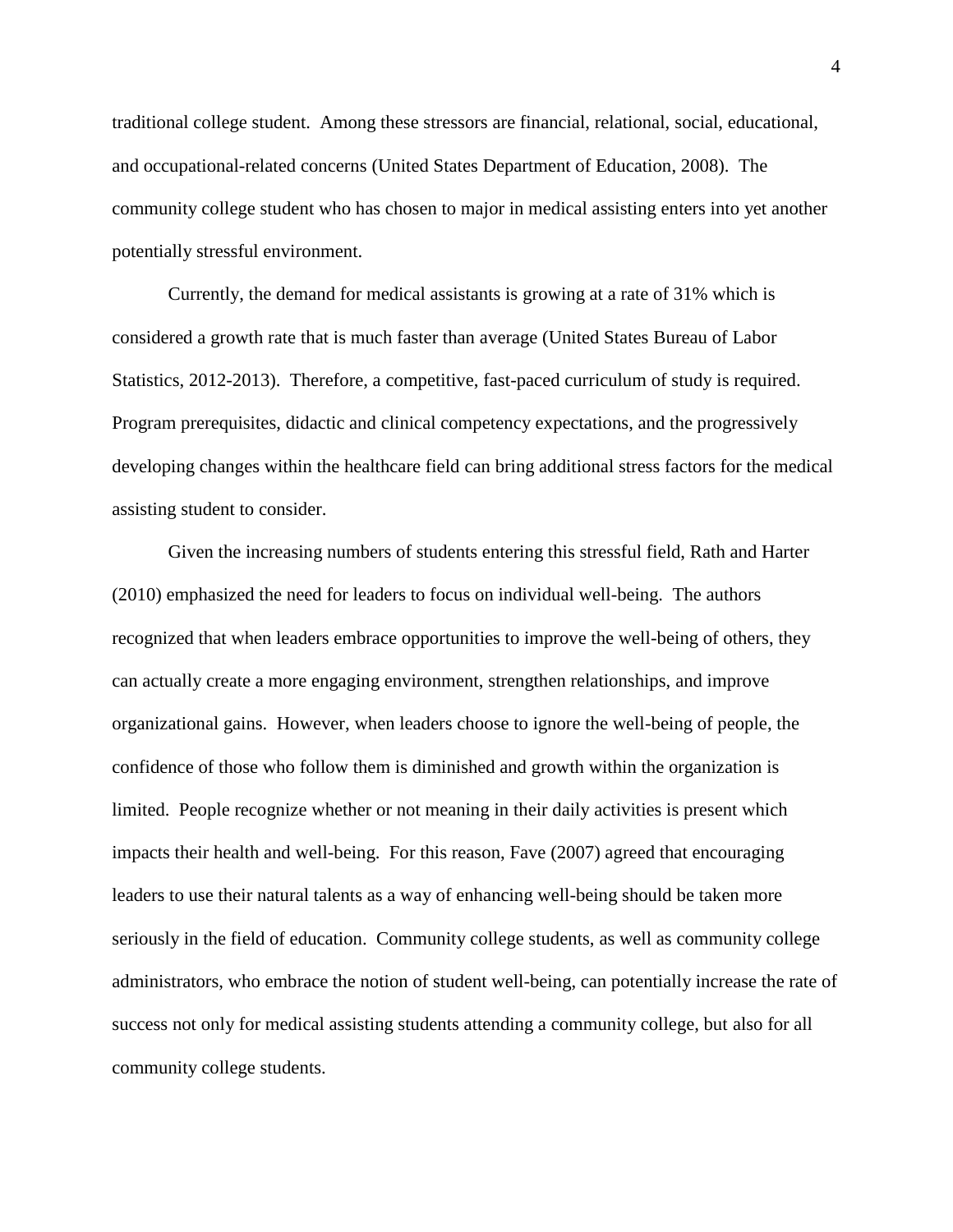Anspaugh et al. (2011) suggested that the benefits of living a wellness-oriented lifestyle are important to full-time students who work each week, help with family responsibilities, and are attempting to maintain academic requirements. Potential benefits for students who choose to follow a wellness-centered lifestyle include:

- Increases energy level and productivity at work and school;
- Decreases absenteeism from school and work;
- Decreases recovery time after illness or injury;
- Supplies the body with proper nutrients;
- Improves awareness of personal needs and the way to meet them;
- Expands and develops intellectual abilities;
- Increases the ability to communicate emotions to others and to act assertively rather than aggressively or passively;
- Promotes the attitude that life's difficulties are challenges and opportunities rather than overwhelming threats;
- Acts from an internal locust of control;
- Increases ability to cope with stress and resist depression;
- Improves the cardio respiratory system;
- Increases muscle tone, strength, flexibility, and endurance;
- Improves physical appearance;
- Helps prevent or delay the premature onset of some forms of chronic disease;
- Regulates and improves overall body function;
- Promotes self-confidence;
- Delays the aging process;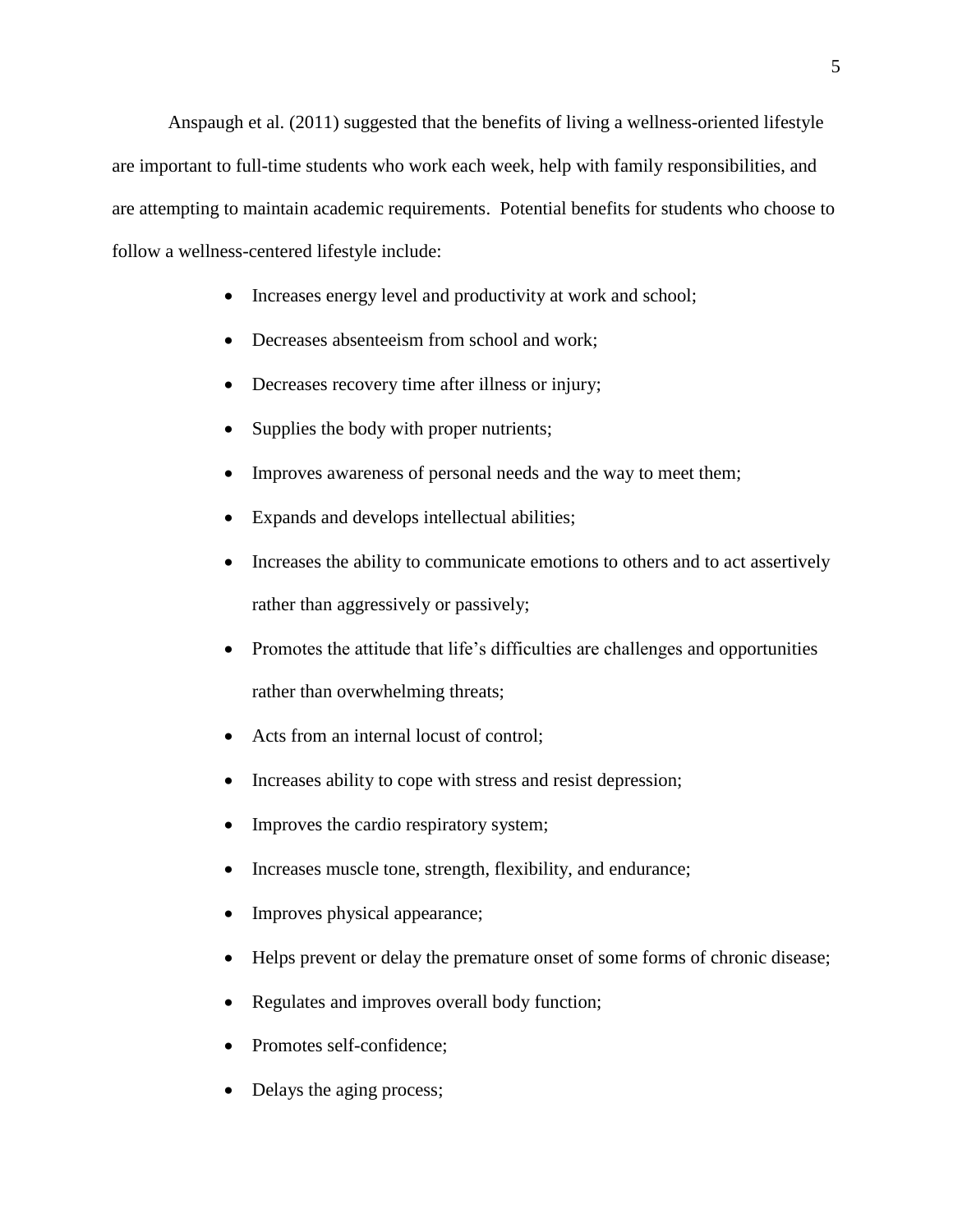- Promotes social awareness and the ability to reach out to, understand, and care about others;
- Protects against cognitive decline in older people; and
- Reduces symptoms of depression and improves mood. (Anspaugh et al., 2013 p. 2)

The benefits of holistic well-being for students with nursing-related majors, as well as other health-related majors, are also worth noting. Nursing professionals are expected to "take care of their patients' physical, psychological, socio-cultural, and spiritual well-being" (Van Lingen, Douman, and Wannenburg, 2011, p. 396). Nursing-related professionals are also encouraged to act as role models to their patients and should consider their own well-being. These authors added that an ideal opportunity in which to provide training for holistic development of nursing science students is during the professional training period. Anderson (2007) agreed with this notion of teaching students about holistic approaches when she claimed students need to begin to embrace this idea during their training period to incorporate characteristics of holistic care into their philosophy of care and daily practice.

This study was completed in an effort to expand our understanding of the context that exists between community college medical assisting students and aspects of their well-being. Current research tends to focus mostly on the more traditional four-year college student wellbeing, or purely academic factors as predictors of student success. The problem being addressed in this phenomenological study was to examine the essence of life experiences related to dimensions of well-being experienced by medical assisting students attending a community college and to help fill this gap in the literature.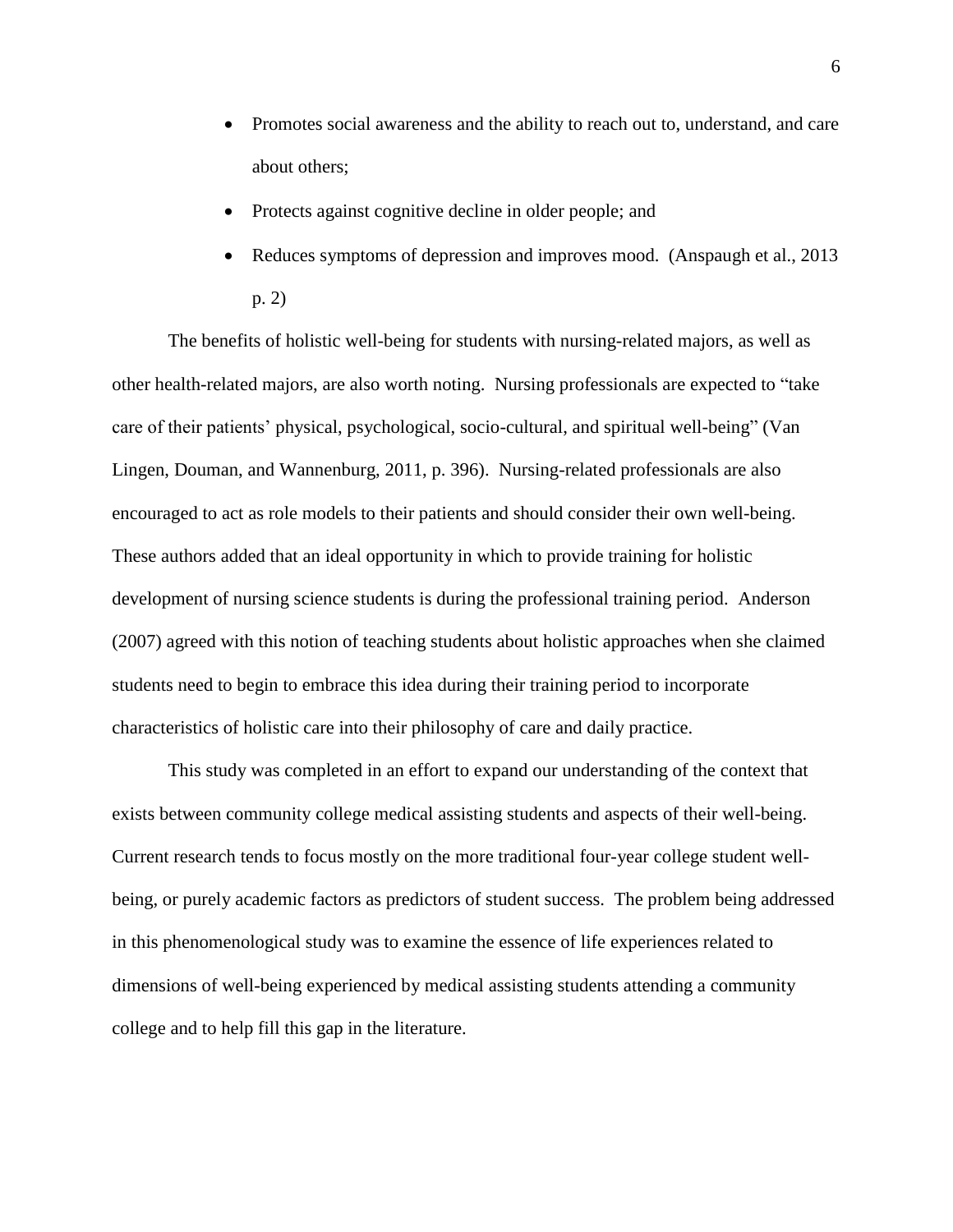#### **Statement of Purpose and Research Question**

<span id="page-13-0"></span>The purpose of this study was to examine the well-being experiences of community college medical assisting students from a dimensional perspective. For this study the following research question was explored: How is well-being experienced by some medical assisting students attending a community college from a dimensional perspective?

#### **Significance of Study**

<span id="page-13-1"></span>*Goal 2025*, a report from the Lumina Foundation published in 2013, stated that by the year 2025 all American adults will have earned a postsecondary degree or credential. The percentage of Americans in 2011 with a two or four year degree was 38.7%, which reflects the loftiness of this goal (Lumina Foundation, 2013). Another area impacted by this goal is the longstanding reality that educational success is uneven in the United States. For example, the Lumina Foundation report was clear to point out the fact that low-income, first generation students, individuals of racial and ethnic minority groups, and immigrants have traditionally been underrepresented among college students and graduates. In addition, the report mentioned that college graduates tend to have better health, are associated less often with crime, are often more globally diverse, and typically more likely to participate in civic endeavors.

This study is significant in that it is an example of one approach to consider in achieving the goal set forth by the Lumina Foundation. Goals of well-being for community college medical assisting students could impact the overall aim of program completion and graduation. Anspaugh et al. (2011) explained that it is through this concept of optimal wellness that people are more likely to achieve their full potential. The goals of *Healthy People 2020* (United States Department of Health and Human Services, (2010) also support this idea of optimal wellness and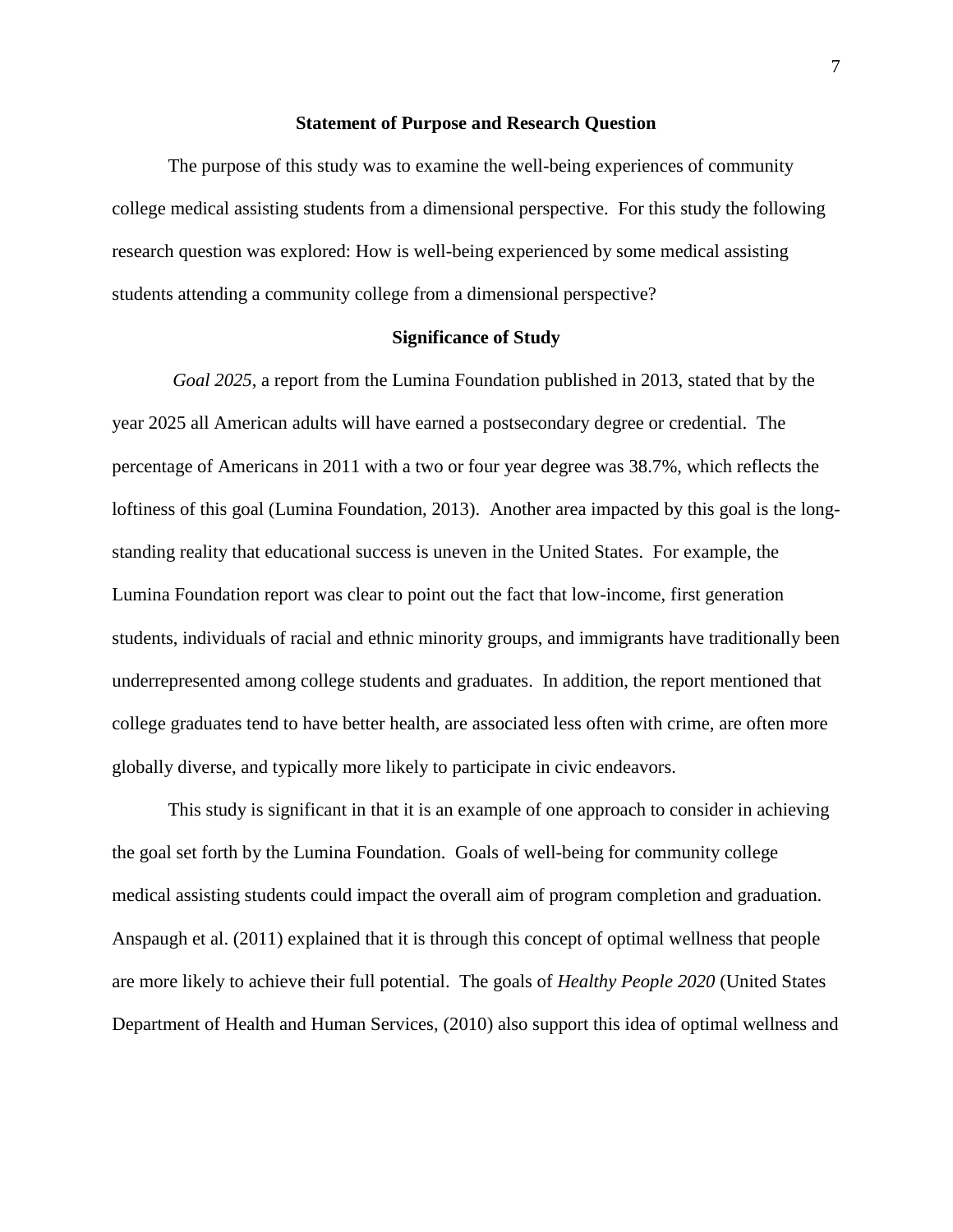have set forth a vision for society in which all people will live long, healthy lives. The overarching goals for this vision include an improved quality of life across all life stages.

This proposed study is also significant as the results may provide valuable information about how to increase the success of medical assisting students. The number of programs available is limited and highly selective while the demand for graduates is increasing. For example, an increase of job openings for medical assistants of 31% from 2010 to 2020 has been projected. Medical assisting is rated as one of the fastest-growing occupations in the country (United States Bureau of Labor Statistics, 2012-2013).

Finally, this study is significant because it would make an important contribution to the literature. While there are several peer reviewed journal articles and scholarly books focusing on four-year college students and aspects of dimensional well-being, there are fewer sources available in this area that specifically target community college students. Additionally, there are no studies available concerning community college medical assisting students and well-being. The fact that so few studies of this nature have been conducted focusing on the two latter groups is a compelling reason that this research is significant.

#### **Subjectivity Statement**

#### <span id="page-14-0"></span>**Overview**

Qualitative researchers should position themselves as they think through the process of reflexivity (Creswell, 2013). Reflexivity is a way in which the writer reveals biases, values, and other experiences. Creswell adds that reflexivity has two parts. First, the researcher discusses any experiences of the phenomenon being explored having to do with family dynamics, school, work, or other personal aspects such as these within the researcher's life. Secondly, past experiences that have shaped the researcher's interpretation of the phenomenon under study are discussed. This second aspect of the process of reflexivity is emphasized as being the core of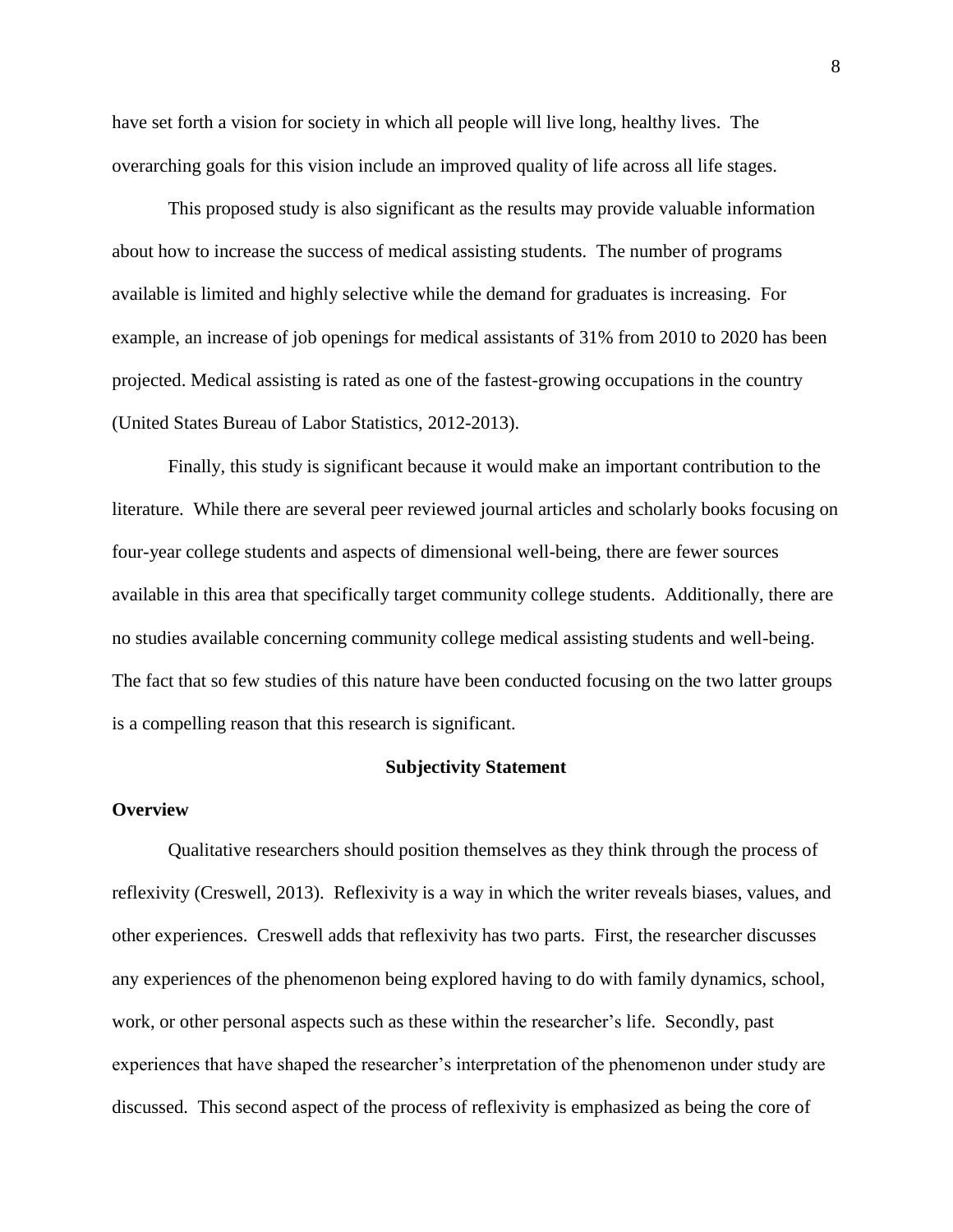reflexivity as this explanation of the researcher's experiences can potentially contribute to shaping the findings, conclusions, and interpretations of the study.

Van Manen (1990) shared that in providing descriptions of lived experiences related to the phenomenon being studied that these very experiences could possibly be the experiences of others. In conducting a reflective statement of subjectivity, Van Manen explained that the researcher should attempt to describe experiences as much as possible in experiential terms and focus on specific situations or events. In addition, Van Manen encouraged Merleau-Ponty's (1962) recommendation of giving direct descriptions of experiences as they are, without offering casual explanations or interpretive generalizations. Janesick (2011) agreed that subjectivity is important in order to understand where an author is situated in the research. She added that subjectivity should be "acknowledged and understood" (p. 147).

#### **My Statement**

Although I was unaware of the concept as a child, personal well-being has made an evolutionary impact on my life for as long as I can remember. Therefore, it is important that I share my own history and lived experiences related to this particular phenomenon.

As a child growing up in a small, rural community comprised mostly of farmers and factory workers, a strong work ethic was enforced. I was constantly surrounded by people who worked hard, made a modest income, maintained active lifestyles, grew and procured most of the food that was consumed, socialized minimally, encouraged education somewhat, and promoted Christianity. The idea of varying perspectives or radical differences of opinion was not well tolerated by most people in the community.

The clearest memories I have of family dynamics that impacted my personal well-being were primarily aspects of eating, appearance, work, and relational issues. Food was a constant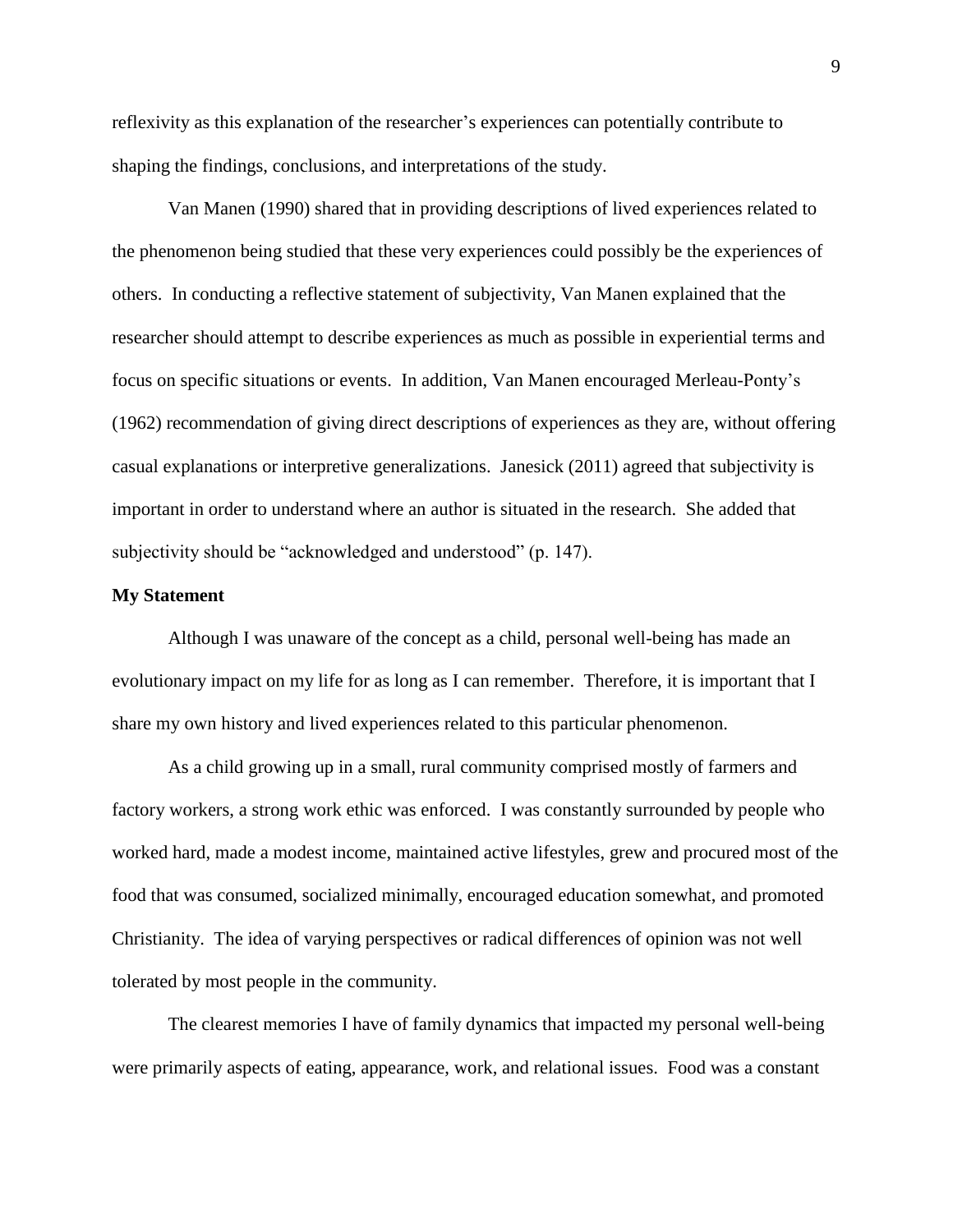concern as gardening was a major, daily emphasis. Choices concerning eating and physical appearance were also emphasized. In addition, how hard an individual worked was vitally important. Finally, relational tension existed most of the time.

I entered college at age 18 as a first generation, non-traditional student working to pay for my education. I was amazed, to say the least, with the new world in which I was discovering. There were so many exciting options, different varieties of people and opinions, so much to learn, and so many mistakes to make. It was also during this time frame of my undergraduate years in college in which I learned about personal choices, different perspectives, and that other cultures were not dangerous, but instead very interesting. I also remember learning about Maslow's Hierarchy of Needs (Maslow, 1943) where I first began to make a distinction between living by meeting basic physiological and safety needs, and living with the ambition of trying to reach higher toward unique relationships, higher self-esteem, and self-actualization. This was the first exposure I can remember that made me think about freedom toward achieving a more rewarding, effective, and joyful being.

After graduating from college, I began to work in a variety of health-related settings trying to apply all of the tools I had been taught to use in the field of nutrition and health. However, I soon learned as I entered into a graduate program that many of the recommendations that I was making, and even national guidelines that I followed, did not work optimally for all individuals. A reassessment of my own philosophical position of well-being was once again necessary. It was at this point when I realized that even with the best of intentions; I was limiting my personal well-being, and quite possibly the individuals who I was trying to help.

Before I fully embraced the idea of well-being as involving much more than just physical aspects, my experience of well-being was a lot like a tightly-tied knot. The folds of the knot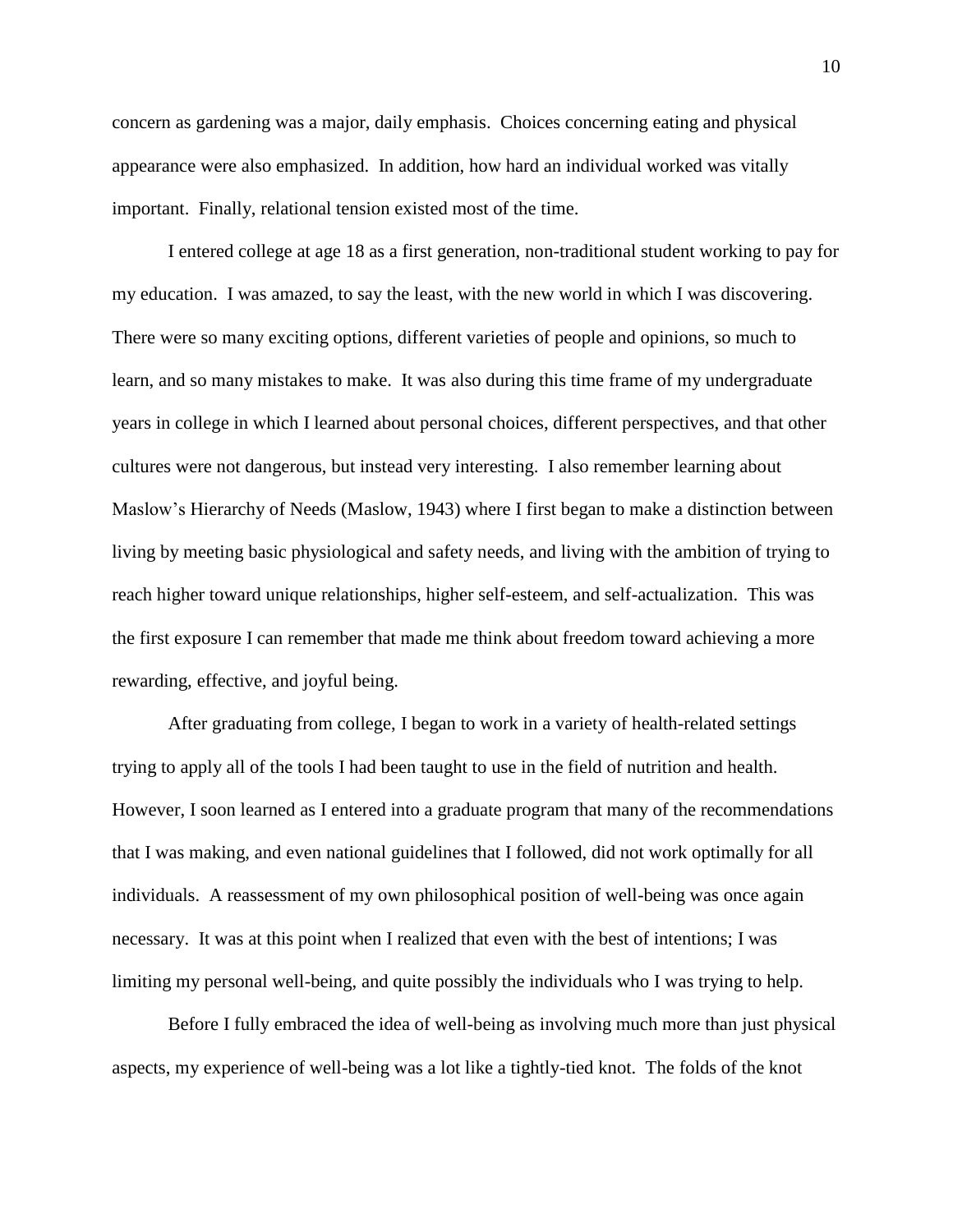represented each component of well-being. The knot was tied so tightly that there was always tension and it seemed almost impossible to maintain the tightness of the knot. However, once I relaxed my expectations by discovering new ways of meeting the dimensional aspects of wellbeing, the knot stayed together but the components became much clearer and obtainable.

While I believe strongly that the ability to balance personal well-being is likely to change at various times throughout the lifespan, my past experiences have helped me to shape my present interpretation of well-being. My interpretation of personal well-being now reflects the idea of individuality and life circumstances. Well-being is not going to be the same for each and every person. For me personally, well-being no longer involves only the physical aspects. The essence of my personal well-being now involves making choices about how I choose to live each day given the circumstances of that day, while attempting to balance the various dimensions of wellness.

My background, experience, and passion for health, wellness, and students have sparked my decision to pursue this research study. The opportunity to explore the essence of dimensional well-being experiences of first-generation, non-traditional students in the health-care field may create learning opportunities for the participants, as well as enhance our understanding of how these individuals experience the phenomenon of personal well-being.

#### **Definition of Terms**

<span id="page-17-0"></span>Dimensions of Well-being/Dimensional Perspective/Wellness – A variety of wellness-related paradigms which are based on self-awareness and responsibility (Murray & Miller, 2001). Medical assisting students – Students who are seeking a certificate or associates degree that will enable them to practice as part of the allied health aspect of healthcare. These students are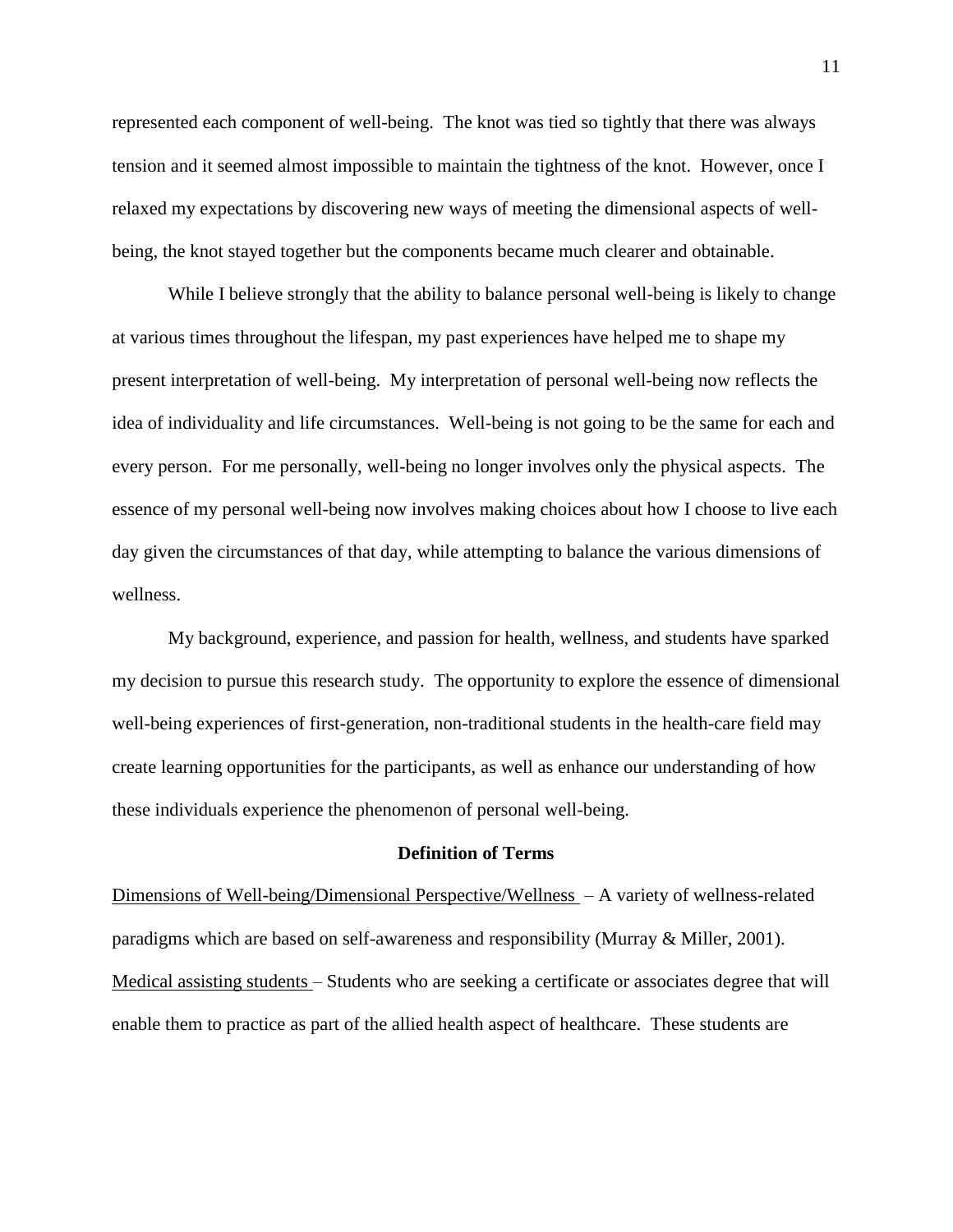prepared to perform administrative and/or clinical tasks in an effort to support the work of medical doctors and other health professionals (United States Bureau of Labor Statistics, 2012). Well-being/Wellness – "The ability to balance each of the components represented within the wellness dimensions and an active process through which people become aware of, and make choices toward, a more successful existence" (Anspaugh et al., 2011, p. 2). For the purpose of this study, the terms well-being and wellness are used interchangeably.

#### **Summary**

<span id="page-18-0"></span>In this chapter an introduction to the concept of wellness and well-being with a brief historical background was provided. The problem statement for this study focused on the unique needs of community college students, the demand for medical assisting professionals in the future of health care, and the potential benefits offered to students and health care professionals who choose to improve their overall well-being. In examining the well-being experiences of community college medical assisting students from a dimensional perspective, it was anticipated that the results might provide an important contribution to the research literature in this area, as well as valuable information about how to increase the success of medical assisting students.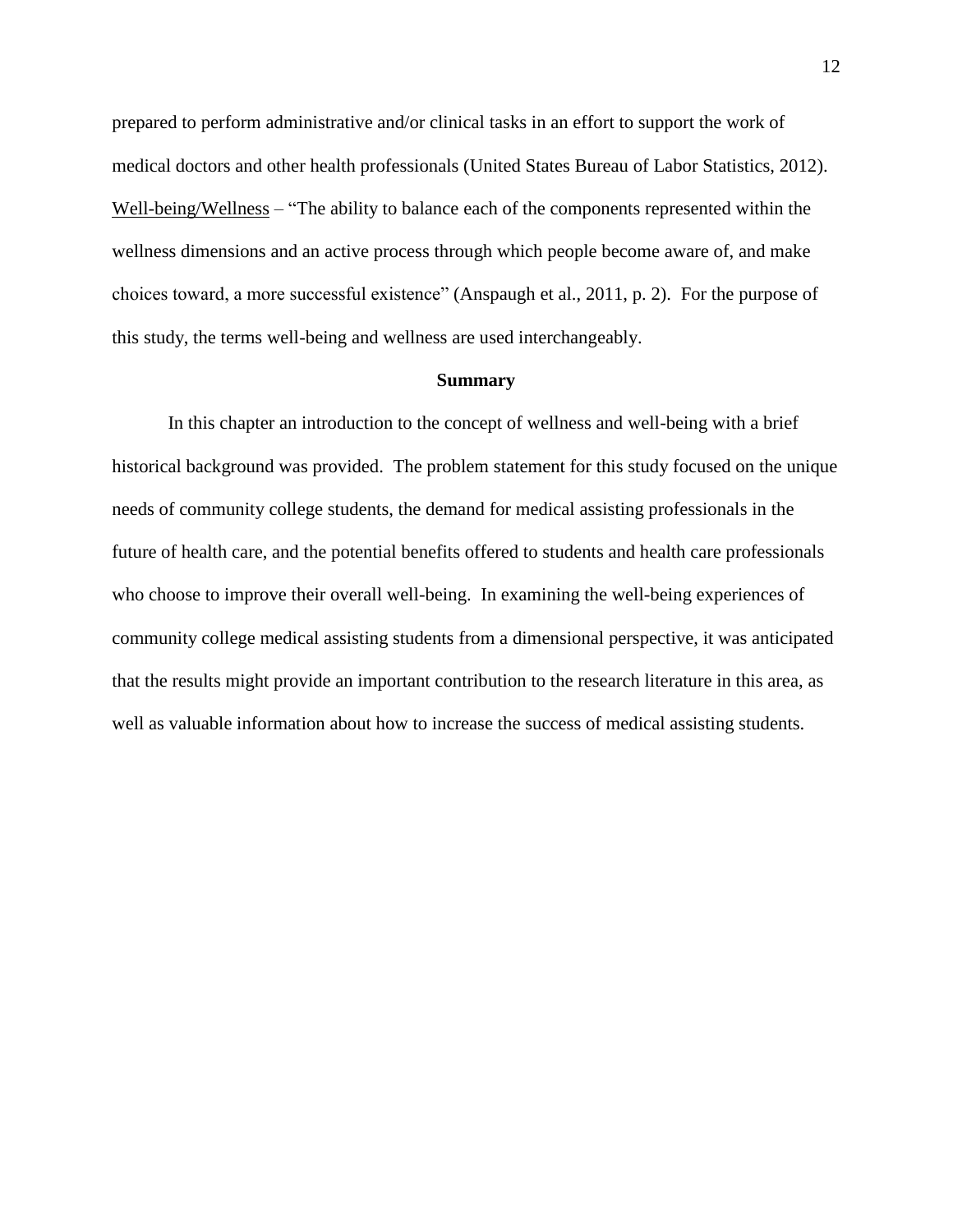#### CHAPTER 2: LITERATURE REVIEW

#### **Introduction**

<span id="page-19-0"></span>A literature review is often written to summarize and integrate previous research about a specific topic being addressed, as well as to offer suggestions for future research (Merriam & Simpson, 2000). In the following review, literature related to well-being and wellness models, college and community college student well-being, and the well-being of medical assisting students is reviewed. An exhaustive search of the literature included using data bases such as ERIC EBSCOhost, Health Source: Nursing/Academic Edition, Medline (EBSCOhost), Academic Search Premier, PSYCARTICLES, PSYCINFO, and Webscience. Several subject searches were done using words, such as "community college," "college," "student," "health," "well-being," "wellness," "holistic," and "lifestyle." It was eventually noted that using negative terms such as "debt" and "social isolation" provided literature for review as well.

Focusing on community college students and dimensional wellness or well-being yielded very few articles or books of this specific nature. Instead, the result lists provided wellnessrelated topics such as alcohol consumption, smoking, and illegal drug use. Topics such as these do not specifically address the research purpose or question for this study. Therefore, to adequately address the research question and the purpose of this study, the literature available on this topic associated primarily with college students was reviewed. In addition, since there were no studies available focusing on medical assisting students and well-being, the literature reviewed for this study focused on nursing students.

#### **Well-being and Wellness Models**

<span id="page-19-1"></span>In an attempt to guide individuals toward making positive choices that could impact their personal health and well-being, wellness models were developed. These models can serve as guides in planning for optimal well-being by offering ways of incorporating the dimensions into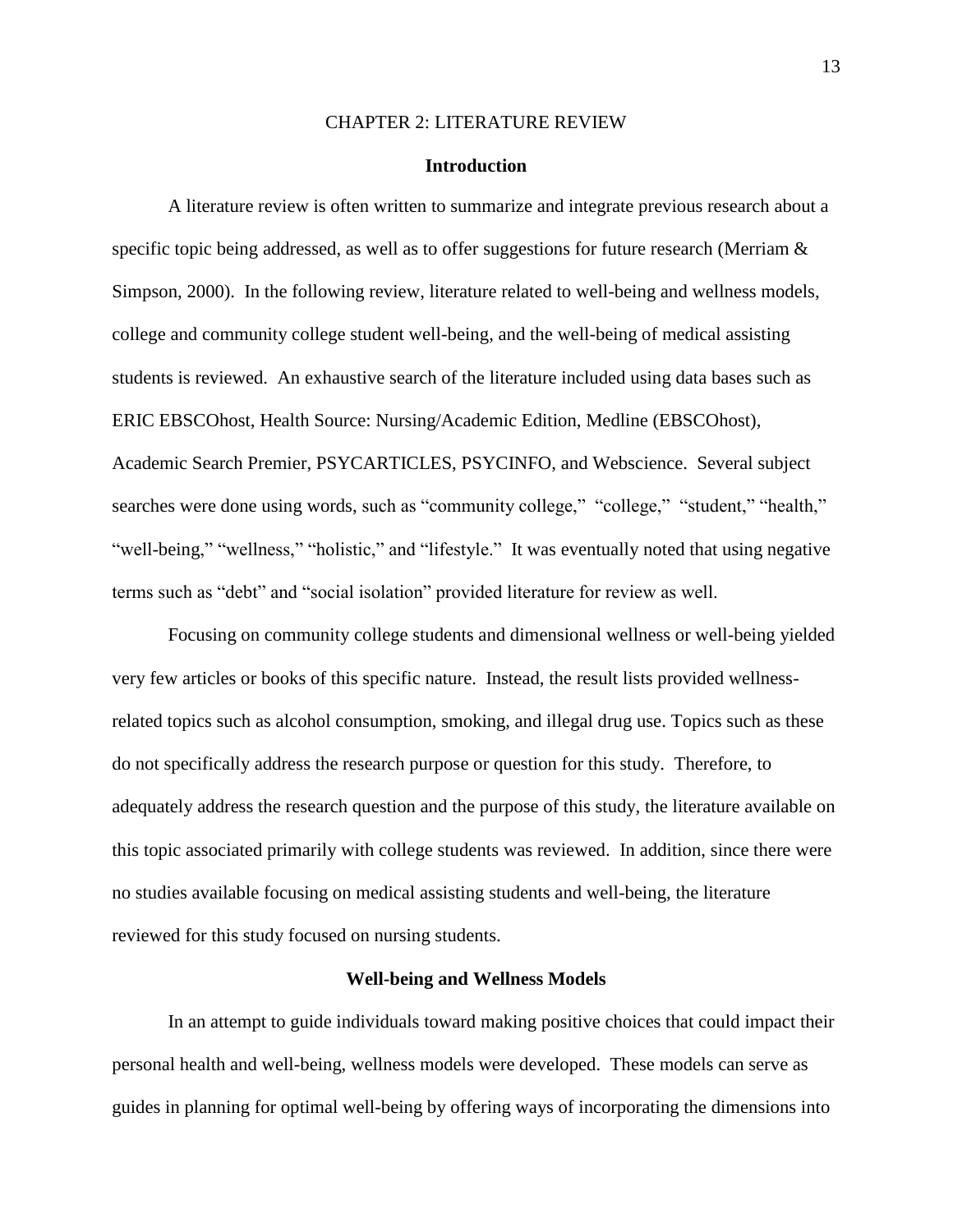lifestyles along with explanations about the benefits of each dimension or component (Anspaugh et al., 2011). The multidimensional aspect of wellness (Corbin & Pangrazi, 2001) is clearly represented by the various dimensions of wellness models in the literature. Several health and wellness experts have made a direct impact on the development and evolution of these models.

According to Jonas (2010), a pioneer in the study of wellness is Donald Ardell (1977), as he is credited for discovering the work of Halbert Dunn (1977). Dunn, a retired public health service physician is thought to be one of the first persons, if not the very first, to use the term wellness. In the 1950's, Dunn developed a concept in which he termed high-level wellness. This idea consists of an individual maintaining a continuous balance toward a purposeful direction with the goal of continuing to reach for even higher levels of wellness.

There have been several additional models of wellness developed over the years based on the idea that wellness is a continual process. In addition to Dunn's (1977) high-level wellness model, Travis and Ryan (1981) developed the illness/wellness continuum, with optimal wellness at one end of the continuum and premature death at the other. These researchers also created the wellness energy system model. Ardell (1977) expanded on Dunn's high-level wellness model by promoting the idea of adding dimensions to the existing model. For many years, the five dimensions model was the most common. This model includes the dimensions of social, emotional, physical, intellectual, and spiritual wellness, but has been developed slightly differently by many wellness pioneers (Adams et al., 1997; Crose, Nicholas, Gobble, & Frank, 1992; Greenburg, 1985; Hettler, 1980; Lafferty, 1979; Leafgren, 1990; Myers et al., 2000; Rath & Harter, 2010; Renger et al., 2000; Taylor, 1988).The Wheel of Wellness Model was developed on the basis of five dimensions as well, but for this model, the dimensions are referred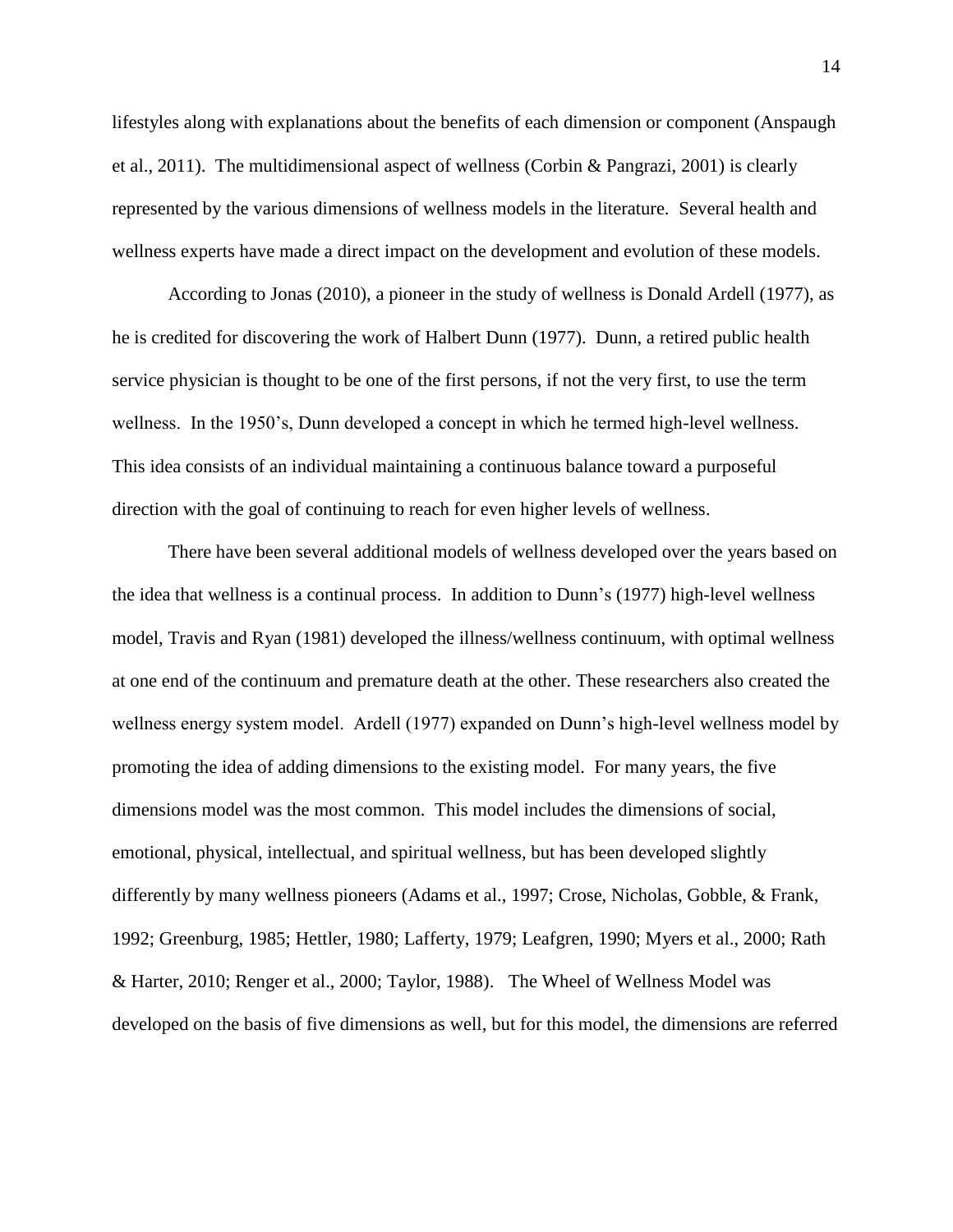to as life tasks. These life tasks include spirituality, self-direction, work, recreation and leisure, and friendship and love (Myers et al., 2000).

The dimension of psychology was eventually added to the five dimensions of wellness, giving rise to the six dimensions (Adams et al., 1997) followed by the addition of an occupational dimension, and leading to the seven dimensions model (Crose et al., 1992; Hettler, 1980; Leafgren, 1990). Eventually, the environmental and financial dimensions were added, and the psychological dimension was removed. Other dimensions, such as social and emotional dimensions, were thought to encompass adequate psychological qualities of well-being, therefore, causing the previous psychological component to appear redundant (National Wellness Institute, 2010; Renger et al., 2000).

Ardell (2011) predicted that as the future of well-being is considered, it is likely that aging, the possibility of less success through conventional medicine, and an increase in a more global health-care approach will lead to what is referred to as the wellness cluster. Instead of dimensions, this model of the future is referred to as having nine core segments. These are predicted to include spa, complimentary/alternative medicine, healthy eating/nutrition and weight concerns, preventive/personalized health, medical tourism, wellness tourism, workplace wellness, fitness and mind-body concentration, and finally beauty and anti-aging.

In concluding this section on wellness models, Table 1 provides a summary of the models, key words associated with them, and the authors who developed them.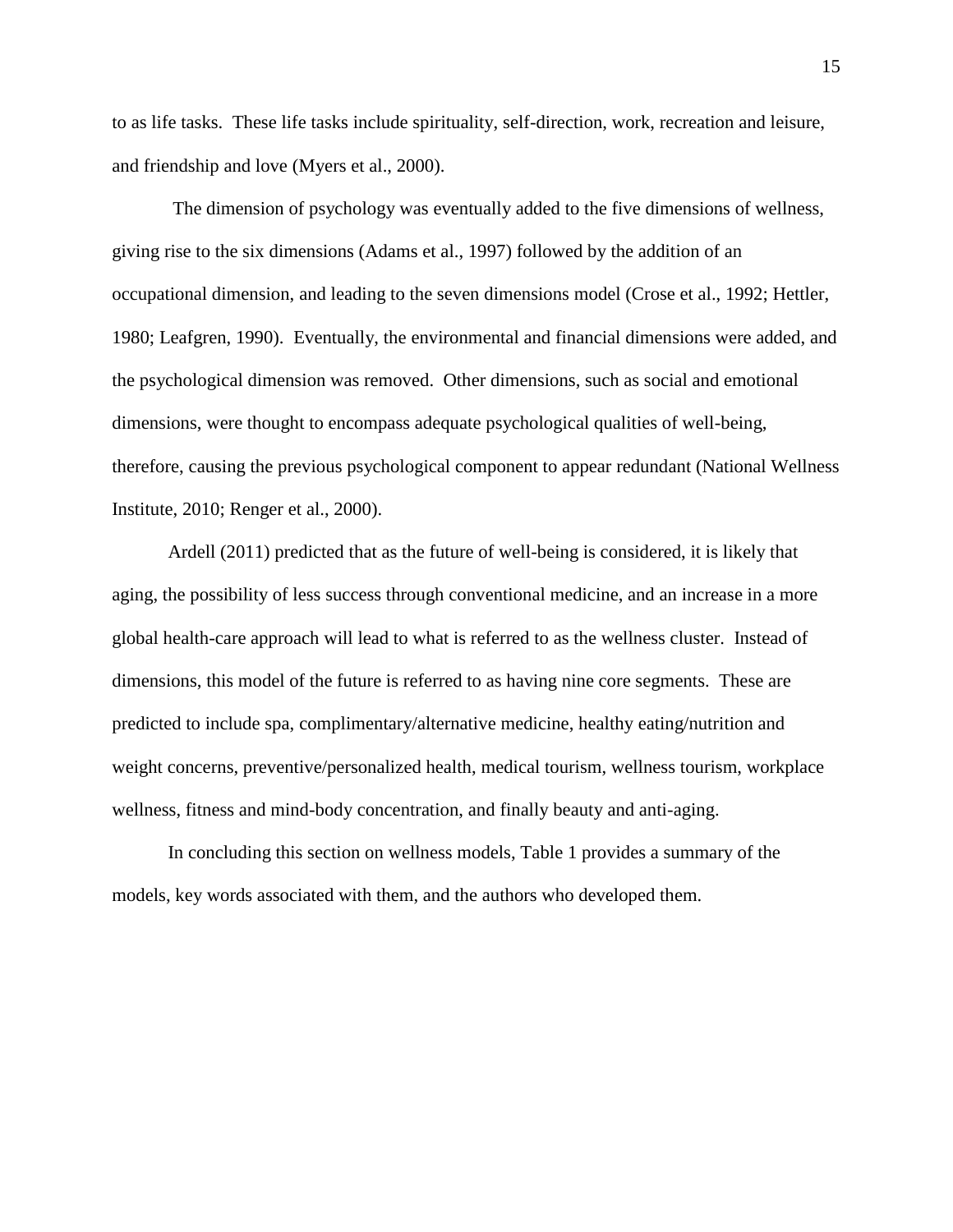#### Table 1

#### *Wellness Models, Associated Key Words, and Authors*

| Name of Wellness Model        | <b>Associated Key Words</b>  | <b>Author of Model</b>       |
|-------------------------------|------------------------------|------------------------------|
| High-Level Wellness           | <b>Continual Balance</b>     | Dunn, 1977                   |
| Illness/Wellness Continuum    | Optimal Wellness vs. Death   | Travis & Ryan, 1981          |
| <b>Wellness Energy System</b> | <b>Optimal Energy</b>        | Travis & Ryan, 1981          |
| <b>Five Dimensions</b>        | <b>Balance of Dimensions</b> | Ardell, 1977                 |
| Wheel of Wellness             | <b>Life Tasks</b>            | Myers et al., 2000           |
| <b>Six Dimensions</b>         | <b>Balance of Dimensions</b> | Adams et al., 1997           |
| <b>Seven Dimensions</b>       | <b>Balance of Dimensions</b> | Crose et al., 1992; Hettler, |
|                               |                              | 1980; Leafgreen, 1990        |
| <b>Eight Dimensions</b>       | <b>Balance of Dimensions</b> | Renger et al., 2000          |
| <b>Wellness Cluster</b>       | <b>Future Model</b>          | Ardell, 2011                 |

#### **A Closer Look at Some Specific Dimensions**

<span id="page-22-0"></span>A key focus of the dimensions of wellness model is the idea that individuals are held responsible for their personal well-being. People are encouraged to become active participants in their health care and to take control of potential risk factors affecting wellness. Attaining optimal levels of wellness requires a continuous balance of specific components, which can include spiritual, social, physical, emotional, intellectual, occupational, environmental, and financial components (Anspaugh et al., 2011). Each of these components is arranged around the core of achieving optimal wellness. Individuals often discover that certain components are more easily achieved than others; however, striving to meet each of these is recommended since all of the components work together for optimal health and well-being. Following the guidelines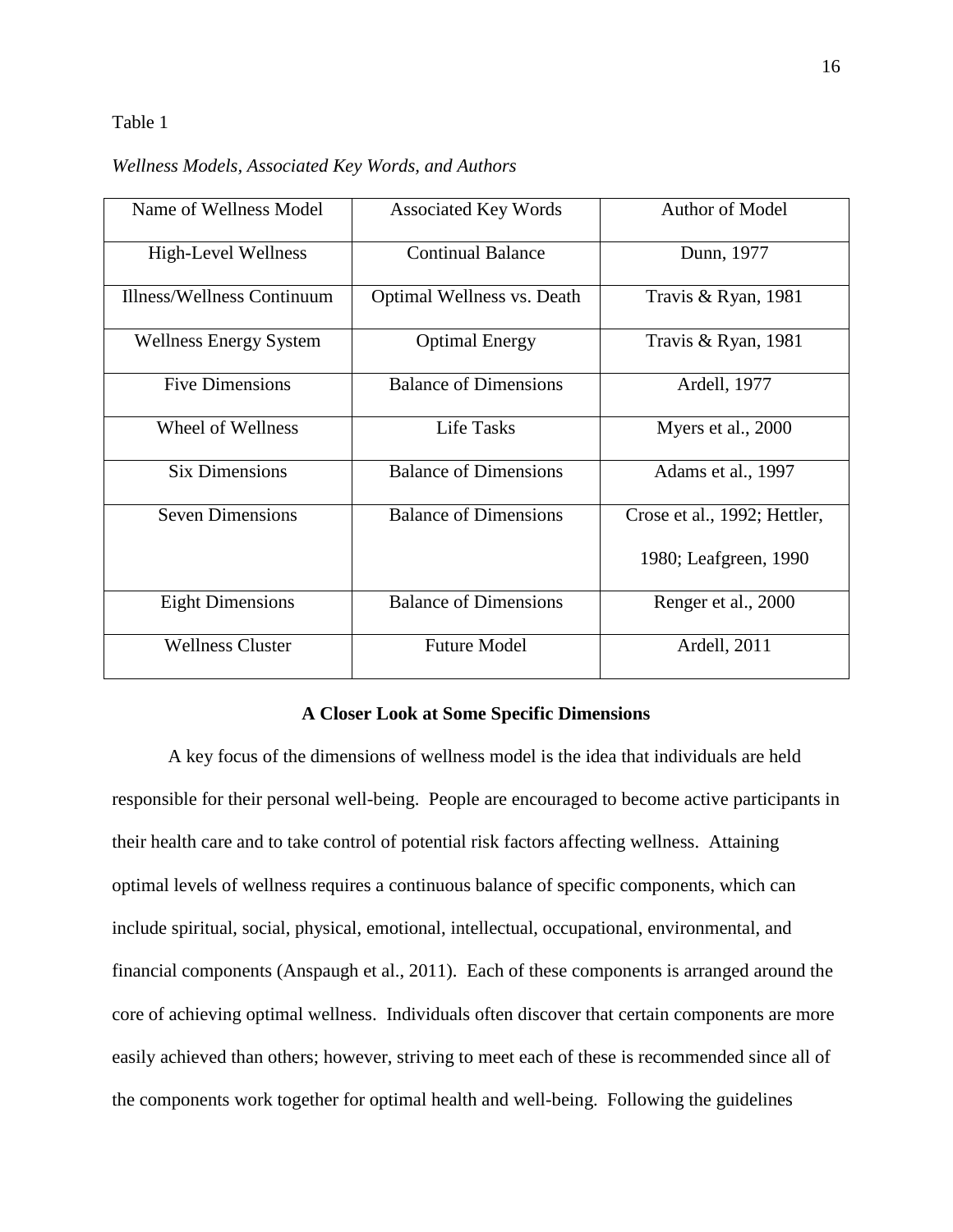associated with various components of well-being can provide a path toward achieving the overall benefits of concurrent behavior modification.

#### <span id="page-23-0"></span>**Spiritual Wellness**

Spiritual wellness is probably the most well-defined component in the literature, according to Roscoe (2009). Several authors have explored this idea and discovered spirituality to be a continual process of discovering meaning and purpose in one's life. Hettler (1980) defined spiritual wellness as more of a worldview that supports goals and leads to action, as well as the search for meaning, purpose, and understanding of existence. Taylor (1988) suggested that the spiritual aspect of wellness is actually the core of a person's existence that can integrate and transcend the other important areas of wellness. She went on to explain that if spiritual needs are met, people function freely with a meaningful purpose and identity. Another view is that spirituality consists of a positive perception of meaning and life purpose, while recognizing and accepting the potential forces between the mind and the body. In addition, this view includes achieving a sense of meaning and purpose in life with connectedness to self, environment, and a higher power (Adams et al., 1997).

Renger et al. (2000) described spirituality as the ability to find purpose, live a fulfilling life, give and receive love, joy, and peace, while being willing to help other people. Also, the ability to establish a relationship between the self, others, and the universe is mentioned. Similarly, Leafgren (1990) believed that recognizing meaning and purpose in life and appreciating experiences that are gained through involvement with religious groups, with other people, and even with nature are important aspects of spiritual wellness. Other authors suggested that spirituality is the appreciation of religious and spiritual history, satisfaction with life, purpose, and meaning, as well as considering beliefs about death (Crose et al., 1992).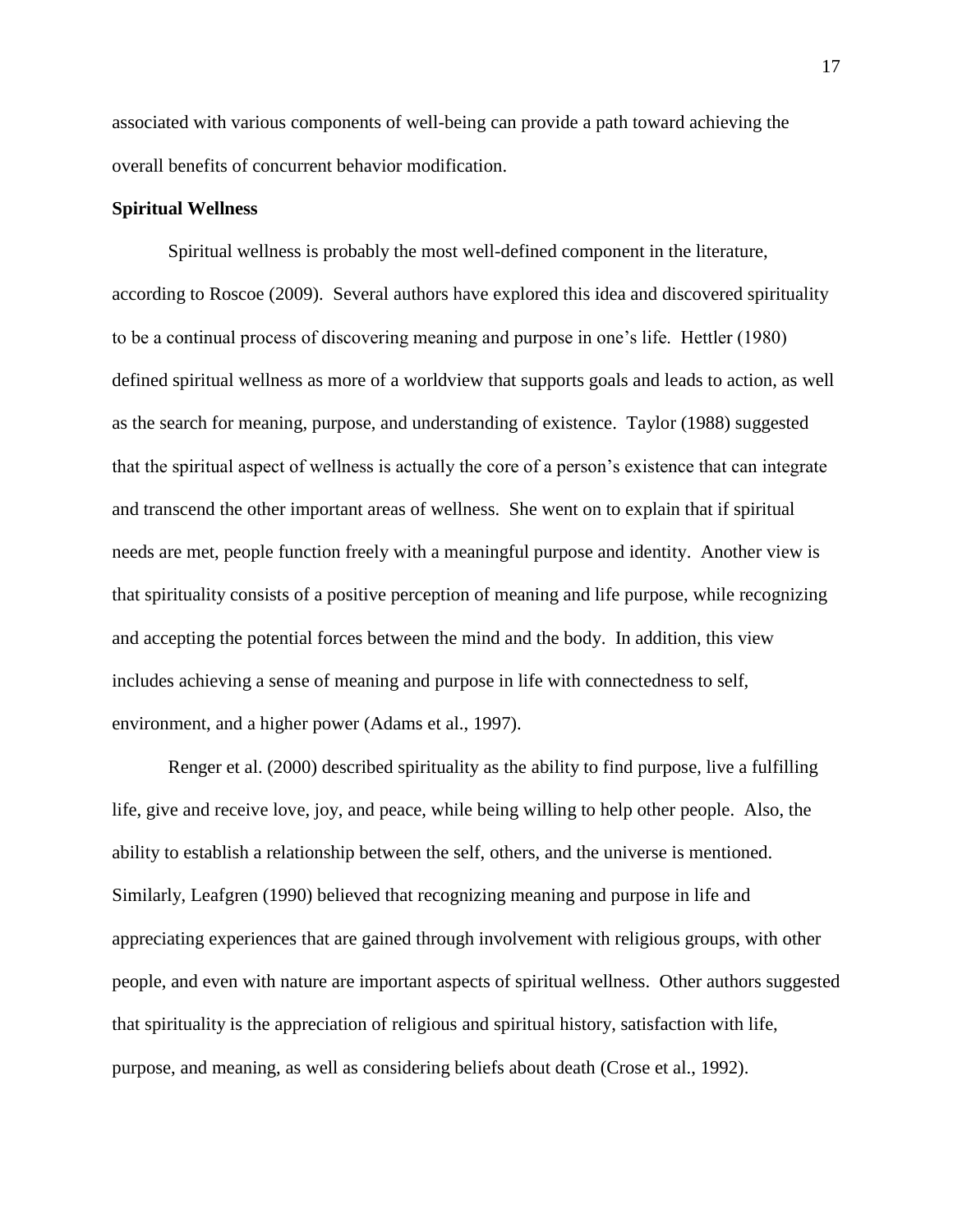The idea of holistic dimensions is yet another description of spirituality (Ingersoll, 1994, 1998; Westgate, 1996). Ingersol (1998) described spirituality with 10 dimensions, including conception of the absolute or divine, meaning, connectedness, mystery, freedom, experienceritual-practice, forgiveness, hope, knowledge, and centeredness. Westgate (1996) presented four dimensions of spirituality, including meaning in life, intrinsic values, transcendence, and spiritual community.

Anspaugh et al. (2011) also echoed many of the descriptions of this component of wellness, but added some additional aspects. These authors tend to identify with spirituality as a belief in some type of source of value that can transcend boundaries of the self, while also nurturing the self. Meaning and direction are given through spirituality, which leads to growth toward new challenges. In addition, a development of a strong value system and moral and ethical beliefs are formed. It was suggested that while spirituality can relate to religious beliefs, there is no expectation of adhering to a particular religious structure. They stressed that forgiveness is also strongly linked to this component.

#### <span id="page-24-0"></span>**Social Wellness**

Roscoe (2009) explained that "social wellness encompasses the quality and extent of interaction with others and the interdependence between the individual, others, the community, and nature" (p. 218). She added that this component of wellness is essentially an effort toward balancing and integrating the interaction between an individual, society, and nature. Taylor's (1988) beliefs about social wellness are similar. She explained that all of the abilities that enable an individual to function as a member of society belong in the social component of wellness. She stated, "We are constantly interacting with society, which brings to the forefront issues of dependence, independence, and interdependence" (p. 11).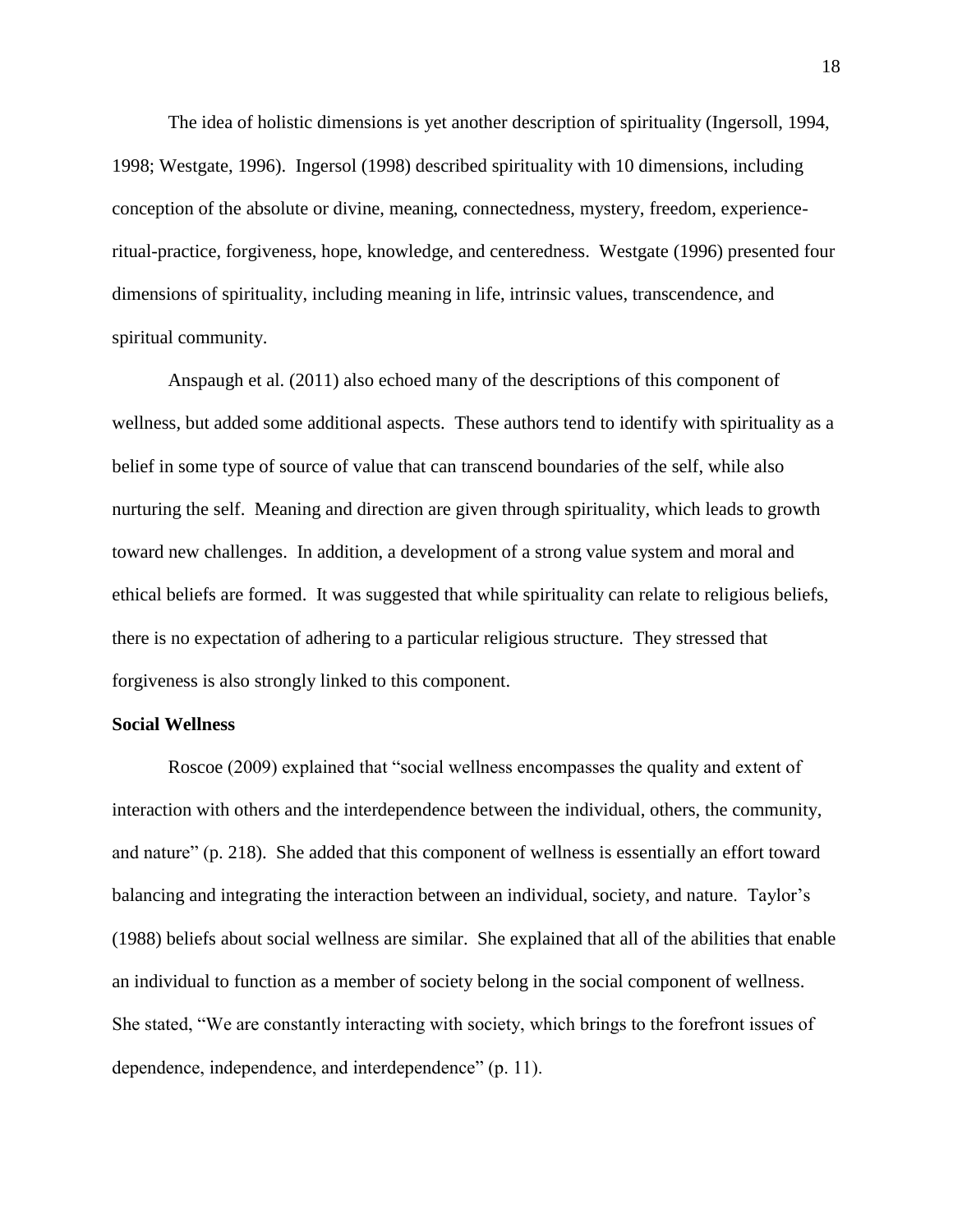There are several other views concerning social wellness. Hettler (1980), for example, stated that this component focuses on an individual and how the individual chooses to relate to other people, as well as the environment. A socially well individual, by Hettler's definition, is living at peace with other people and showing mutual respect, as well as actively promoting a healthy environment and community. Adams et al. (1997), on the other hand, explained that social wellness involves more of an interaction of people as opposed to an interaction with the larger community or environment. The amount of support given and received in social situations, as well as the value placed on that type of exchange, is how these authors defined this component of wellness. Similarly, Renger et al. (2000) believed that well developed social wellness consists of individuals interacting with little or no strife. Renger et al. (2000) also agreed with Hetler (1980) in that interaction with the social environment and community contributions leads to sound social wellness.

Leafgren (1990) shared that social wellness involves attempting to gain common gains with one's community through contributions, as well as keeping others' needs in mind. Similarly, Crose et al. (1992) emphasized social wellness as reflecting attitudes toward relationships and creating a history of significant associations with people. They mentioned not only giving, but also attitudes toward receiving help when needed as important aspects. Durlak (2000) also identified with social wellness as involving relationships with others, but added the importance of the idea of how well individuals handle socially charged problems, such as rejection, isolation, anxiety, and violence.

Rath and Harter (2010) explained that individuals who enjoy social wellness are surrounded by people who encourage growth and tend to invest approximately six hours daily

19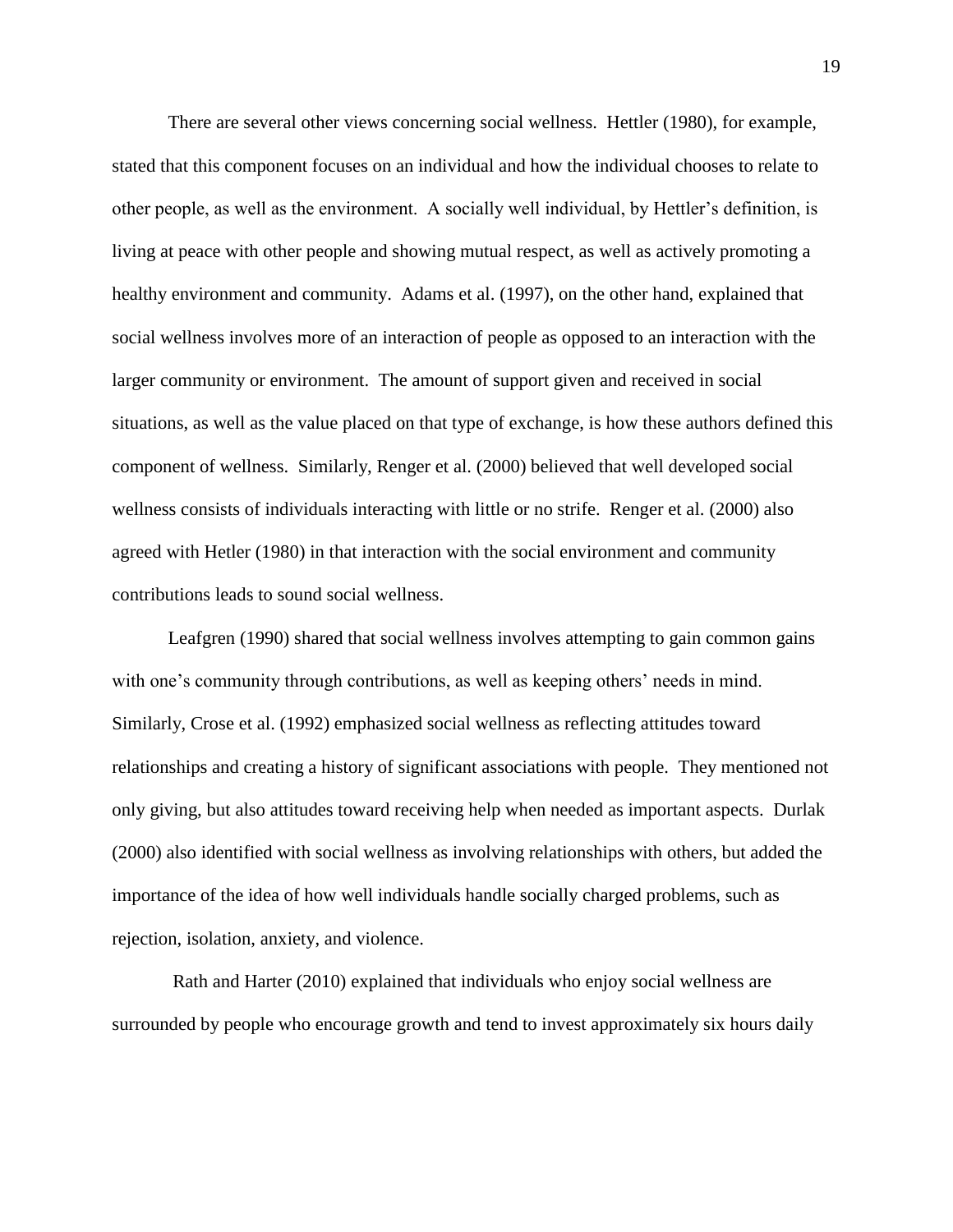with their social network, in some form. They noted: "People with thriving social well-being have several close relationships that help them achieve, enjoy life, and be healthy" (p. 43).

Anspaugh et al. (2011) highlighted this ability to develop and maintain intimacy with other people and to share mutual respect, but expanded it by emphasizing the need to include people who have opposing opinions or beliefs. While close relationships or intimacy with others is important, the relationships are needed for developing strong support systems that can be used during difficult times (Ministry of Social Development, 2007; Tufts University, 2009). Also, social well-being means that people have a strong support system in which they can resort to during difficult times. Social relationships have consistently been found to correlate positively with a person's wellness regardless of age.

#### <span id="page-26-0"></span>**Physical Wellness**

Taylor (1988) indicated that everything associated with the body in any way is included within the physical component of wellness. She stated that any type of element having to do with the internal, external, inputs, and outputs involving the body is important to the physical well-being of individuals.

Physical wellness, according to Hettler (1980), involves the degree to which a person maintains and improves fitness, strength, and flexibility. In addition, Hettler mentioned the importance of maintaining a healthy diet, being able to increase awareness of body harmony, and seeking medical care when appropriate. Similar to Hettler's views, Renger et al. (2000) presented the importance of physical fitness, diet, and medical attention when appropriate, as well as practicing preventative measures for early recognition of problems in order to achieve the most optimal physical wellness. Leafgren (1990) also shared the definition of physical wellness as involving physical activity and healthy dietary choices. In addition, Leafgren felt that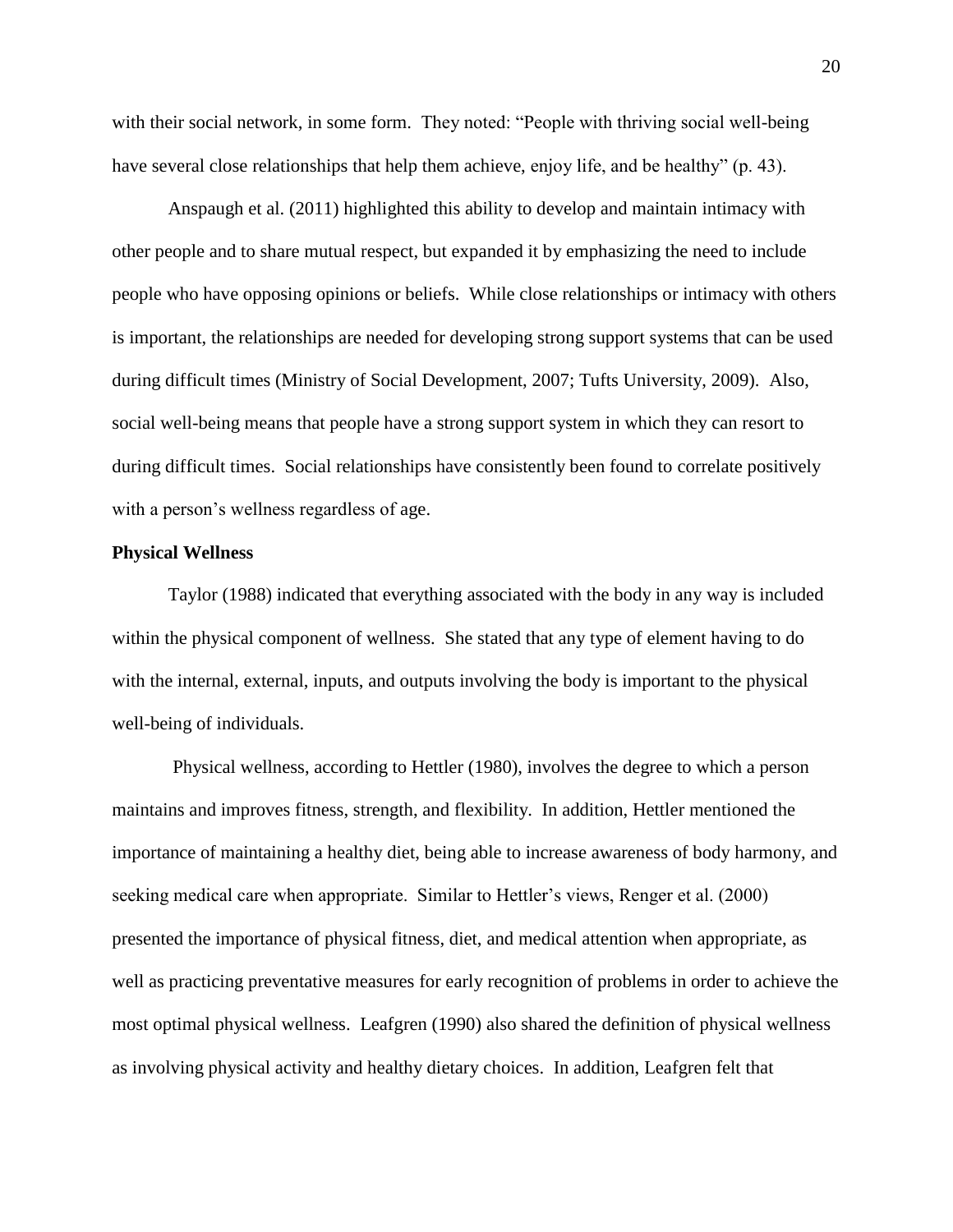physical wellness should include the avoidance of unhealthy lifestyle choices, such as drug and tobacco use and excessive alcohol use.

Adams et al. (1997) differed in their definition of physical wellness. They viewed this component more as a subjective measure of well-being. Accordingly, an individual who perceives himself or herself as being physically well is then considered physically well. Roscoe (2009) contended that these authors never clearly defined what constitutes physical health.

Durlak (2000) viewed physical wellness as involving two separate domains. These domains are physical indices, such as muscle tone, lipid control, and vital signs, and secondly, behaviors such as eating choices and exercise levels.

According to Roscoe (2009), physical well-being is a continuous effort to maintain the most optimal level of physical activity, healthy nutrition, and lifestyle choices. In addition, physical wellness should focus on an individual moving toward personal physical well-being goals without comparing those goals or progress to others. Rath and Harter (2010) added that along with the physical activity and healthy nutrition elements, getting the recommended amount of sleep is also an important aspect of reaching optimal physical wellness. Anspaugh et al. (2011) agreed that physical health should be viewed as an investment in positive lifestyle habits overall.

#### <span id="page-27-0"></span>**Emotional Wellness**

Taylor (1988) described the emotional component of wellness as the affective or feeling element of awareness. In addition, the author explained that people are encouraged to motivate themselves toward developing more flexibility in their behavior to optimize emotional wellbeing. Hettler (1980) extended Taylor's definition by emphasizing that social wellness involves being able to appropriately express and manage emotions. In addition, Hettler claimed that risks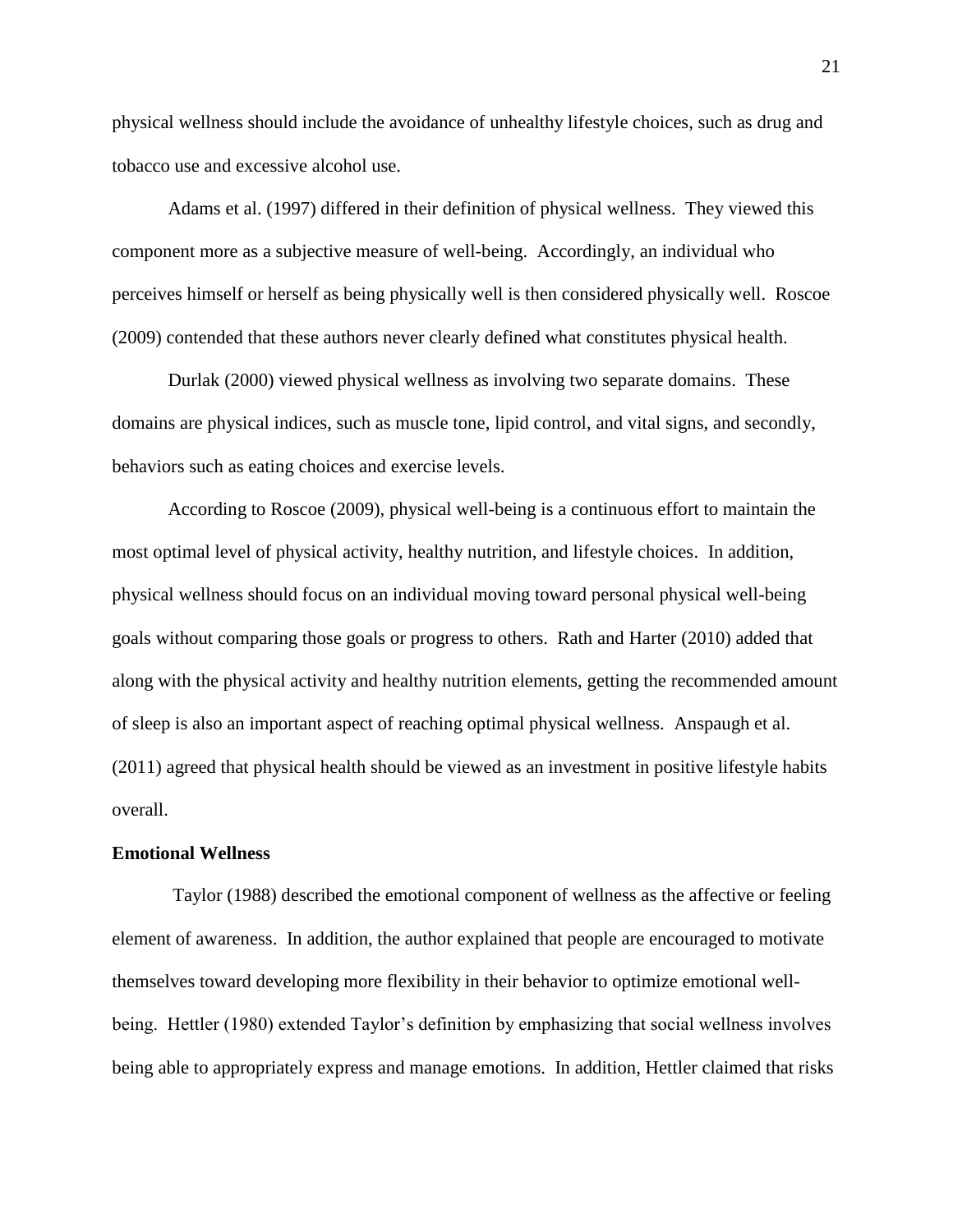and conflicts should be viewed as healthy opportunities in which individuals can develop their emotional well-being further. Also, emotional wellness means that a person is flexible, open to change, able to function autonomously if necessary, and is aware of his or her personal limitations.

Adams et al. (1997) viewed emotional wellness as a reflection of an individual's selfconcept or self-esteem. Feelings of security and holding a positive self-esteem are examples of strong emotional wellness, according to these authors. Similar to Hettler (1980) and Adams et al. (1997), Renger et al. (2000) placed more of a focus on the individual's self-view, but also added to the definition of emotional wellness that one's level of anxiety, depression, well-being, self-control, and optimism should be considered when determining optimal emotional wellness.

Leafgren (1990) offered another view of emotional wellness. This author described this wellness component as the awareness and acceptance of feelings, the level of positive feelings toward life and about oneself, and how well individuals can manage their feelings and other behaviors that stem from those feelings. According to Crose et al. (1992), emotional wellness is focused on how people cope, self-awareness, self image, attitudes toward emotion, and psychiatric history.

Anspaugh et al. (2011) defined emotional wellness as "the ability to control stress and to express emotions appropriately and comfortably" (p. 4). In addition, being able to recognize and accept feelings without feeling defeated by failures, by having established strong coping mechanisms, describes high level emotional wellness.

#### <span id="page-28-0"></span>**Intellectual Wellness**

The intellectual component of wellness is referred to as the mental dimension, according to Taylor (1988). Taylor explained memory, concentration, ability to focus, and decision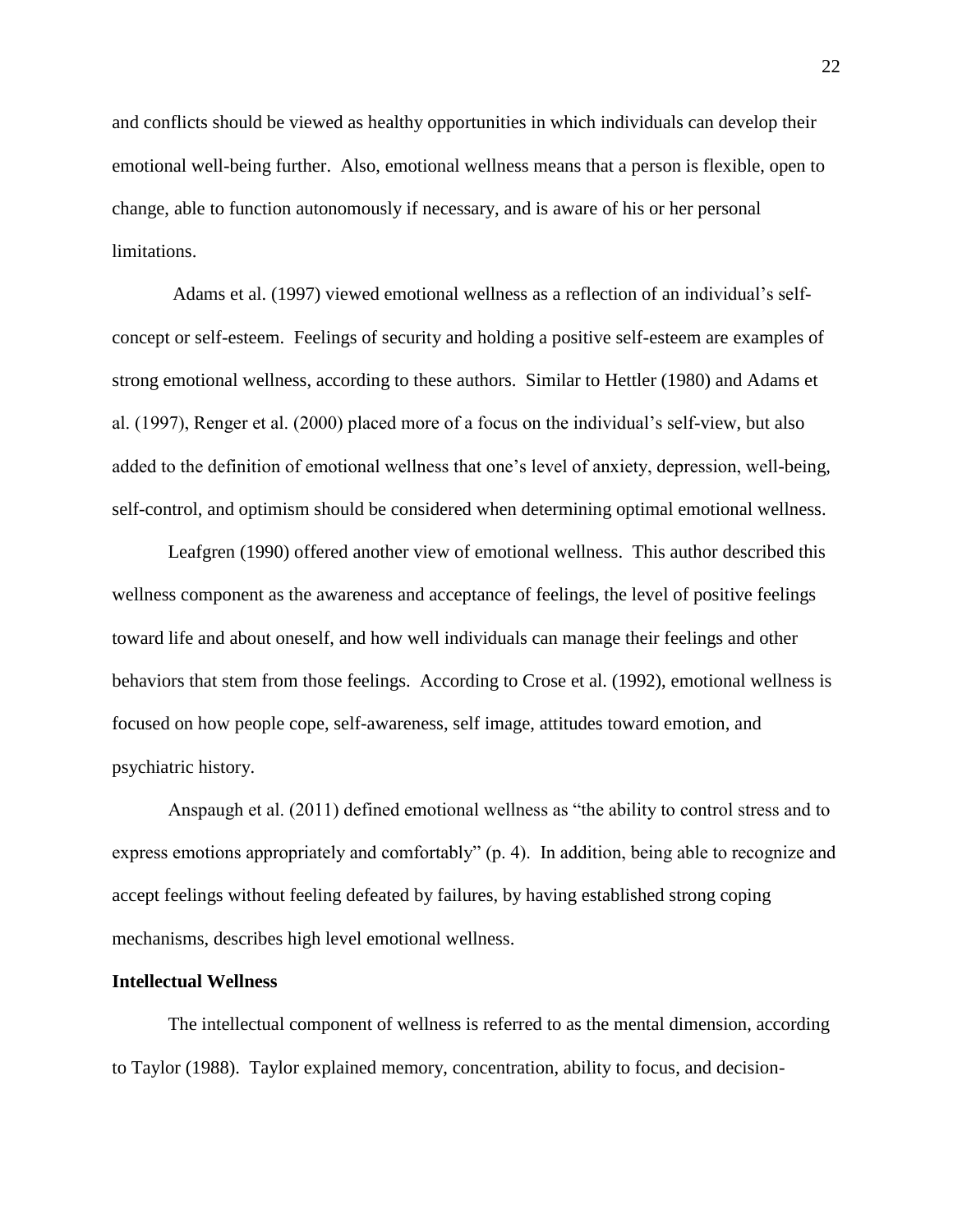making are all involved in this component. Hettler (1980) defined intellectual wellness as the degree to which a person engages his or her mind in activities that are creative and stimulating, as well as utilizes resources that can expand the mind. In addition, intellectual wellness includes a commitment toward lifelong learning and an effort to share the knowledge learned, therefore leading to a more satisfying life. Leafgren (1990) shared similar thoughts as Hettler (1980) concerning the intellectual component of wellness. Leafgren's theory includes the use of creative, stimulating activities as well as available resources to expand, improve, and share knowledge that has been gained. Crose et al. (1992) defined intellectual wellness as an individual's education and learning history, mental status, flexibility, cognitive style, and attitudes about learning.

Adams et al. (1997) claimed that the perception of being energized by some form of intellectually stimulating activity is a core element to meeting intellectual wellness. Rather than perception, Renger et al. (2000) defined intellectual wellness as a person's orientation toward personal growth, education and achievement, and creativity. In addition, Renger et al. believed that current events occurring locally and throughout the world, along with an overall lifestyle that embraced learning, are important for optimal intellectual wellness to be achieved.

Durlak (2000) described the academic domain of adjustment by including the need to develop talents and abilities, learn how to learn, and develop higher order thinking skills. He also suggested problem areas of intellectual wellness as including underachievement, test anxiety, and school dropouts.

Anspaugh et al. (2011) believed that the intellectual component involves the ability to learn information and be able to use that information appropriately for personal, family, or career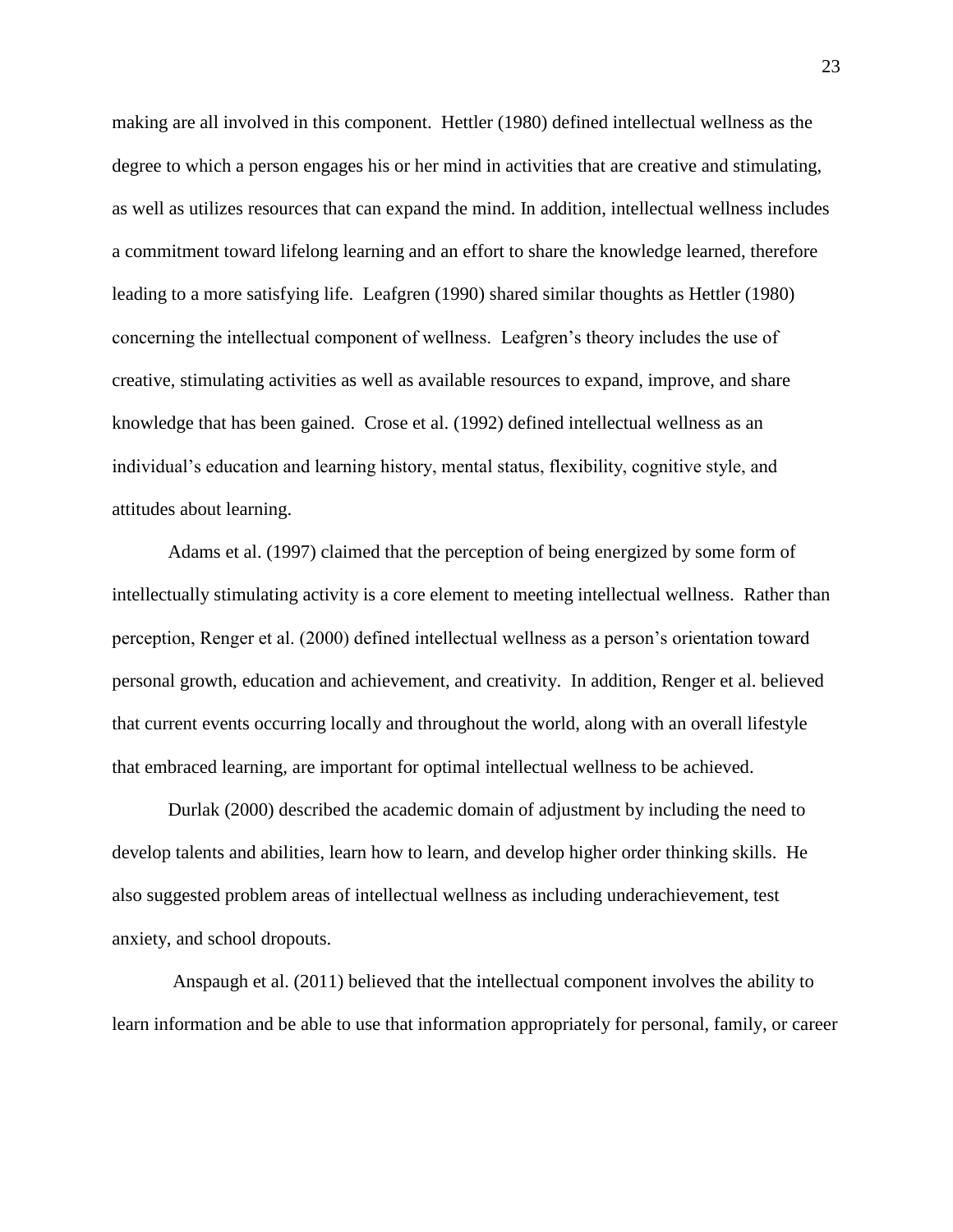development. The authors went on to explain that this component of wellness means striving for growth, while learning to cope with new challenges.

#### <span id="page-30-0"></span>**Occupational Wellness**

Hettler (1980) defined occupational well-being as achieving a level of contentment and feeling enriched as a result of work and also the degree to which individuals can express their personal values through their work. In addition, this component of wellness is reached when skills and talents are contributing to the community in some type of meaningful way through paid or unpaid work.

Leafgren (1990) and Crose et al. (1992) noted that a person's attitude about work, along with personal enrichment that is gained, is what defines occupational wellness. Crose et al. (1992) added that attitudes toward leisure time and work history and patterns, as well as establishing a balance between work and leisure, are important aspects of reaching optimal occupational wellness.

Rath and Harter (2010) referred to occupational wellness as career well-being. They claimed that people who have high career well-being look forward to going to work each day by using their strengths toward making progress. People with thriving career well-being tend to have a specific purpose in life and a plan in place to attain their goals. Typically, they are also influenced by enthusiastic individuals or they have friends with similar passions and goals.

According to Anspaugh et al. (2011), occupational wellness is "the ability to achieve a balance between work, school, and leisure time" (p. 8). These authors explained that occupational wellness can add focus to life and allow people to find personal satisfaction through any type of occupation.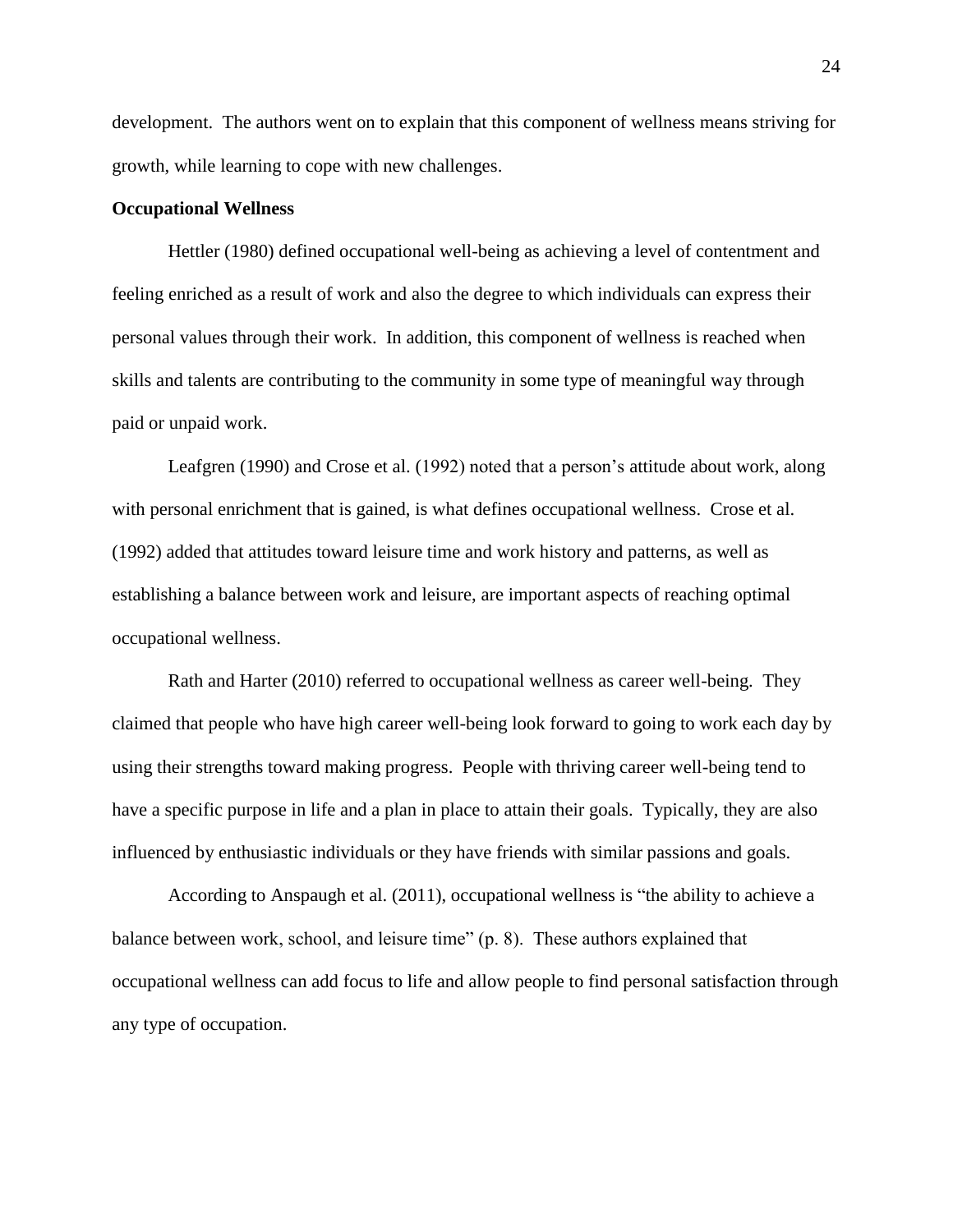#### <span id="page-31-0"></span>**Environmental and Financial Wellness**

Renger et al. (2000) emphasized the idea of how individuals can impact nature and the community by participating in community programs to help create a cleaner environment. Roscoe (2009) shared the preceding perspective, but emphasized the importance of a reciprocal interaction with the environment and nature, work, and home. Similarly, Anspaugh et al. (2011) noted that environmental wellness is an individual's ability to encourage healthy ways of improving the quality of life in communities that can help to safeguard the physical environment.

Someone who is considered to have thriving financial well-being is satisfied with his or her overall standard of living. These individuals tend to manage personal finances in such a way that daily stress related to debt is eliminated. People with strong financial well-being invest in experiences and give to others instead of spending money solely on themselves (Rath & Harter, 2010). Fitzwater (2013) added that financial wellness involves working toward balance in how money is handled, understanding personal financial situations, caring about finances, and feeling comfortable with where money comes from and how it is spent.

#### <span id="page-31-1"></span>**College Student Well-Being**

A major priority for administrators of college campuses is to emphasize the promotion of healthy behaviors according to *Healthy Campus 2010* (American College Health Association, 2004). LaFountaine, Neisen, and Parsons (2006) suggested that assessing health behaviors of college students should be the first step toward identifying strategies that could lead to a healthy campus. The authors claimed also that health professionals who promote healthy behaviors in college are likely to influence the behaviors of students over a lifetime.

Several studies have discussed the impact of factors such as alcohol consumption, smoking, and illegal drug use on the health and well-being of college students. However, there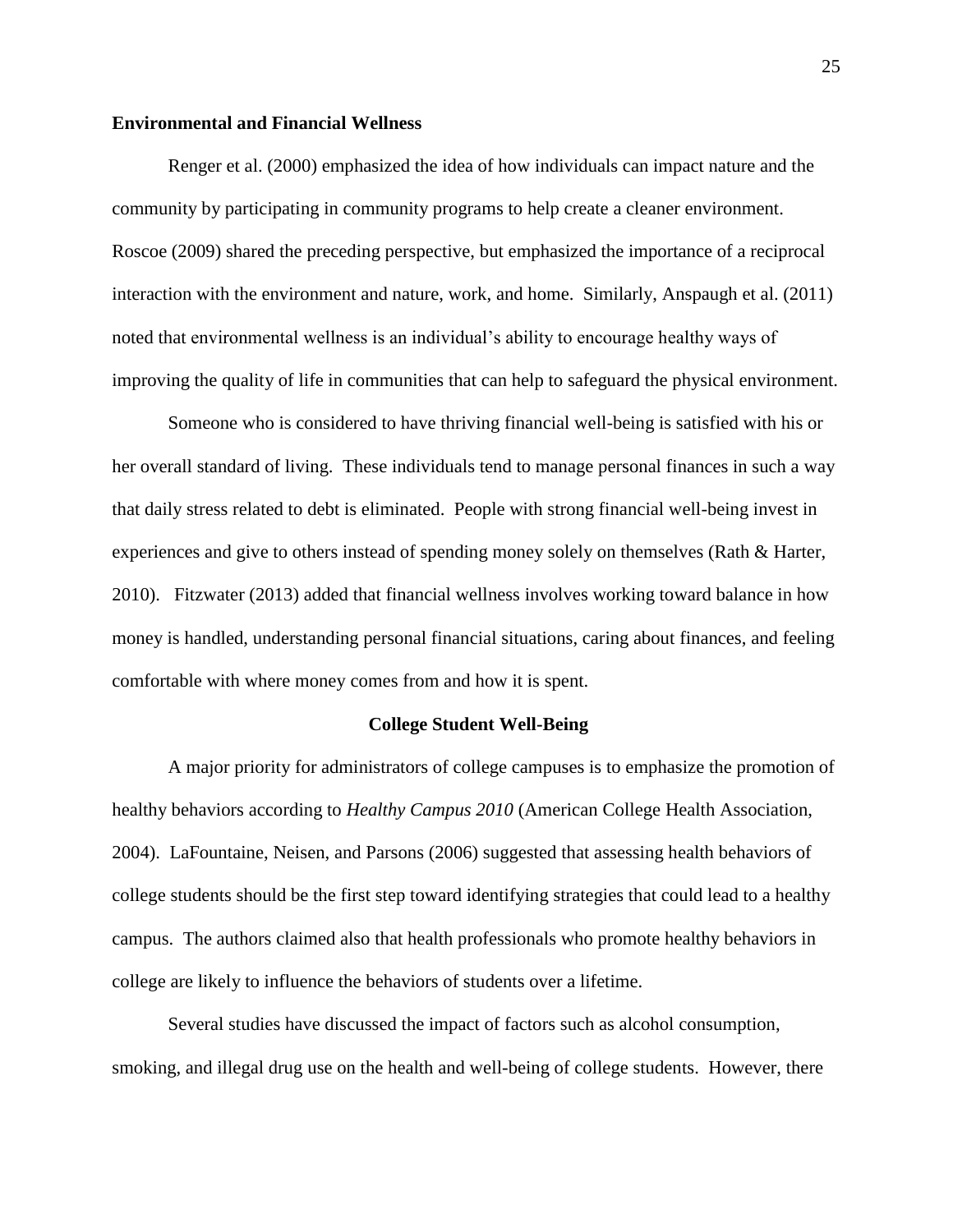is limited research describing the impact of multiple, concurrent behaviors on wellness in the college population (LaFountaine et al., 2006). For this reason, these authors decided to explore this gap in the literature by looking at wellness factors in first-year college students and exploring their wellness-related behaviors. In addition, the authors claimed:

by focusing attention on wellness behaviors of college students, health and education professionals can develop programs and activities to enhance wellness for college students, thereby impacting their success in college and assisting them in developing healthy behaviors that can be sustained over their lifetime. (p. 217)

In this study 1,008 first-year students (535 women and 473 men ages 18 to 20) enrolled in a required health-related course from a Catholic liberal arts college in the Midwest participated. Participants' wellness was measured using the Wellness Evaluation of Lifestyle (WEL), which is a 123-item survey using five point Likert-type scales (Myers et al., 2000). Descriptive and comparative statistics were used to measure wellness of the participants in the areas of love, sense of worth, exercise, spirituality, stress management, and nutrition. The results of the study revealed that these college students scored highest in the area of love and sense of worth and lowest in the areas of nutrition and stress management. LaFountaine et al., (2006) stated that implications from these finding could help to assist college students by addressing their needs and building on their strengths.

In another study, Pang (2007) identified the relationship between life satisfaction and wellness in 146 male and 189 female first-year Chinese students between the ages of 18 and 29 who were enrolled in a required health-related course. A questionnaire was given to the participants asking them about their demographics, satisfaction with family, friends, school, and living environment, and finally, a self-evaluation of their wellness concerning social, physical,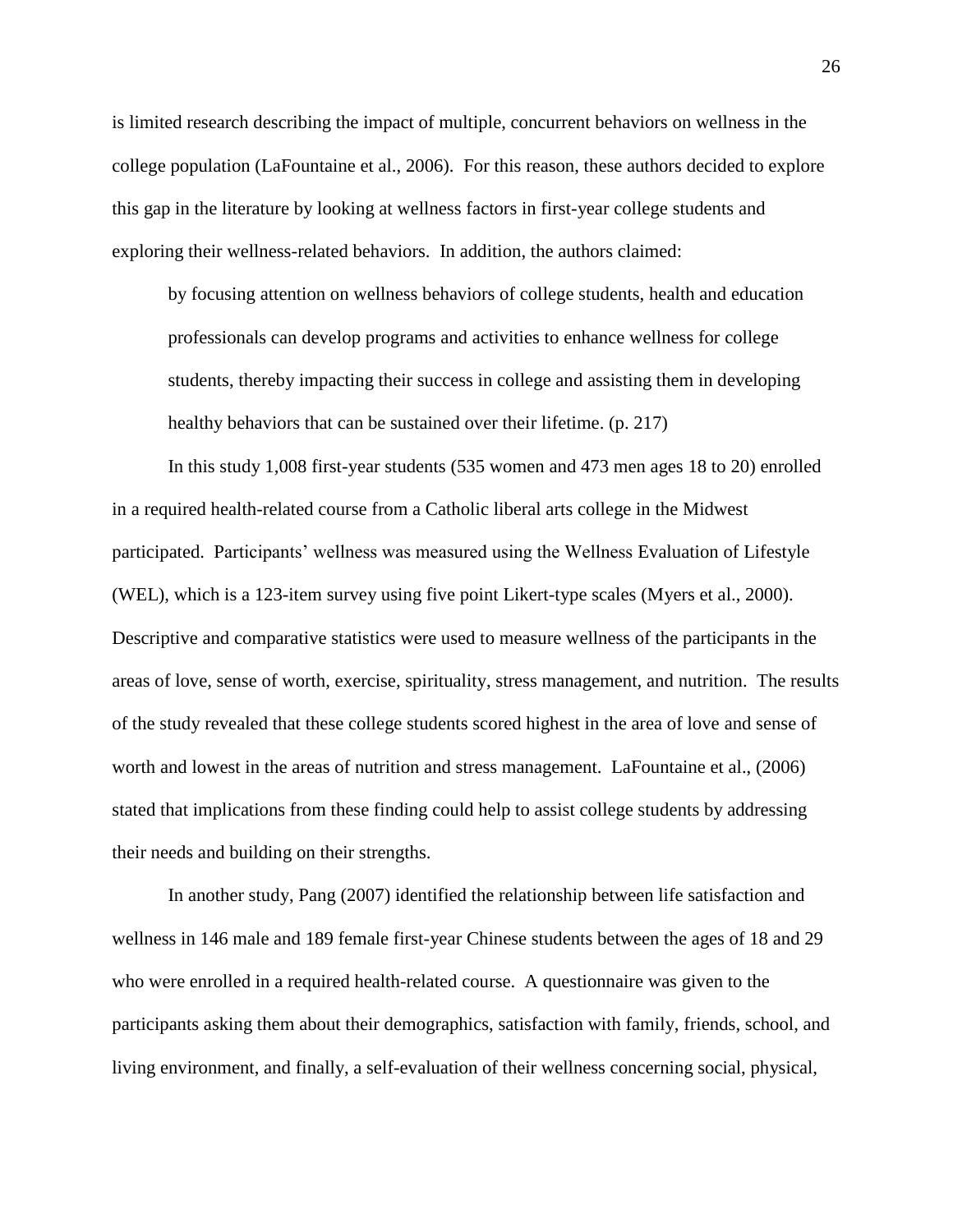emotional, intellectual, and spiritual well-being. Results from the study confirmed that there was a positive relationship between life satisfaction and wellness in this population sample. Further, the results indicated that the students were most satisfied with their present status of friendship and least with their current living environment. The self-evaluation of wellness for this sample revealed that the weakest area reported was the physical dimension while the strongest was emotional. Within the discussion of this study, Pang mentioned that wellness is considered a personal aspect of an individual's life. However, the author added that having a proactive system available for college students would help to provide the necessary support toward achieving wellness.

In reflecting on the place of this study in the literature, Pang (2007) noted that even though there has been an increased interest in wellness over the years, very little related empirical research is available in this area. Pang explained that while there was information available about wellness behaviors, the emphasis tended to focus on the impact of specific areas such as smoking or exercise on wellness. Typically, the population samples in wellness studies involve adults, seniors, or individuals with special health problems while the wellness research involving college students is sparse. This study, therefore, contributed to the literature on the topic of multi-dimensional wellness.

Myers and Mobley (2004) explained that it has been over two decades since Hettler (1984) recommended that college campuses establish wellness programs to address personal and academic needs of students. The authors added that there was plenty of evidence available from studies supporting the long-term value of programs that offer "stress management, interpersonal relationship skills, nutrition, and career development" (p. 40). However, the authors claimed "few studies of student wellness exist" (p. 40). In addition, Myers and Mobley argued that there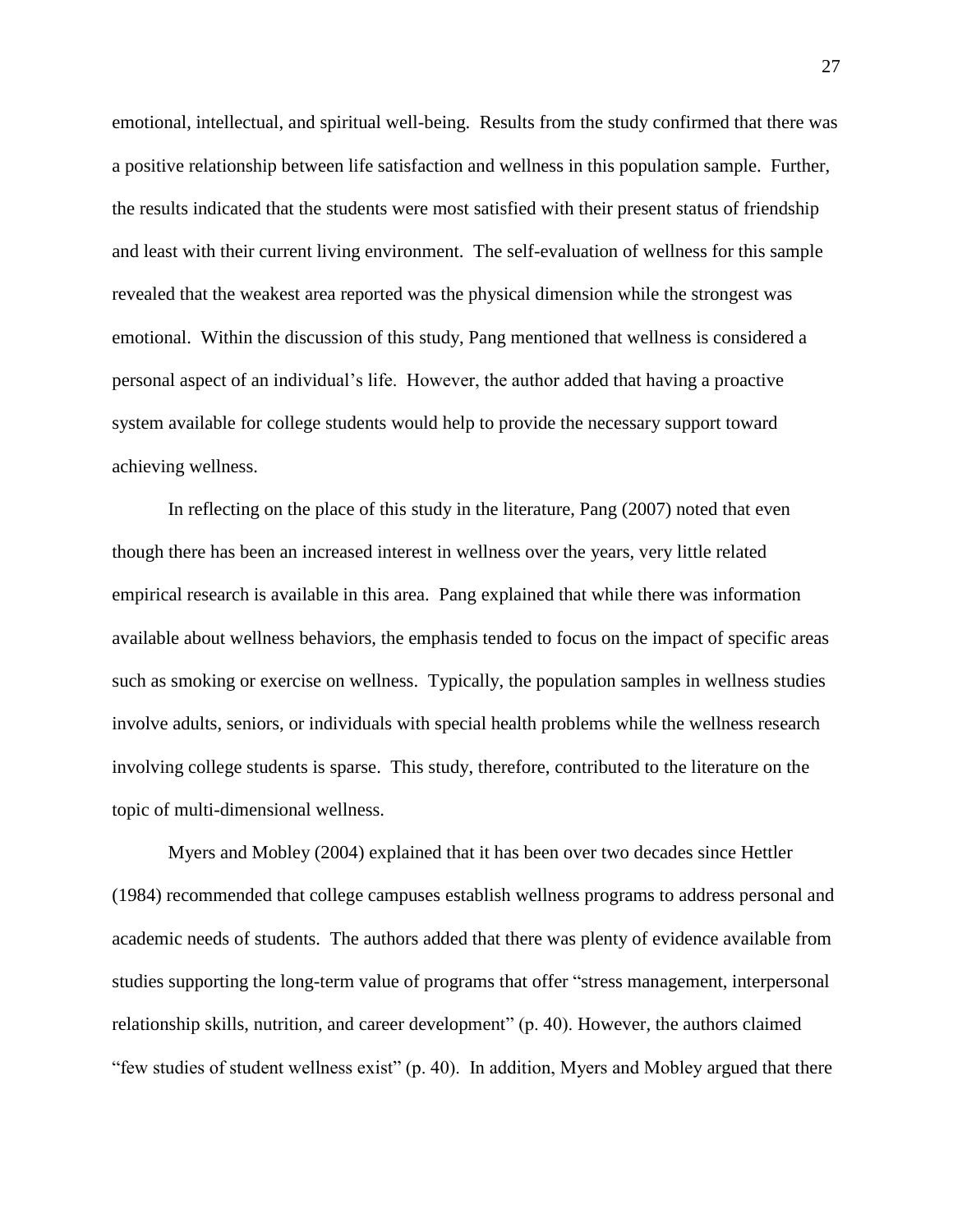have also been limited studies conducted about how to design a campus wellness program that could accommodate the different needs of traditional and nontraditional students. These authors, therefore, looked more specifically at a comparison of wellness between traditional and nontraditional college students. In particular, they examined how wellness of traditional and nontraditional undergraduate students compared with one another, as well as with non-student adults in relation to age, gender, or ethnicity.

The data collection technique used for this quantitative study also involved the Wellness Evaluation of Lifestyle (5F-Wel) instrument. Among the participants, 83% were of traditional college age (24 or under) and 14% were nontraditional age (25 and older). Fifty-seven percent were female, and 42% were male. Approximately 61% were Caucasian, 16% African American, and 19% other backgrounds. Eighty-six percent of the students were single, 8% were married, and 3% were separated, widowed, or divorced. Due to missing data, the numbers provided in the study do not add to 100% (Myers & Mobley, 2004). The results of this study indicated that both non-traditional and traditional students scored highest on the Social Self factor and both groups scored lowest on Coping Self. Further, these two groups of students scored almost the same in all of the categories measured. The non-student adults scored highest in the social self also and lowest in Physical Self. The overall findings of this study suggested that undergraduate college students experience lower wellness than non-student adults and traditional and nontraditional age students differ only slightly with aspects of wellness.

The results of this study suggested that college student success courses and campus wellness programs are a useful means of promoting greater wellness during the college years. In addition, the study provided strong support for paying attention to preventative and wellness interventions on college campuses and establishing programs that could meet the needs of both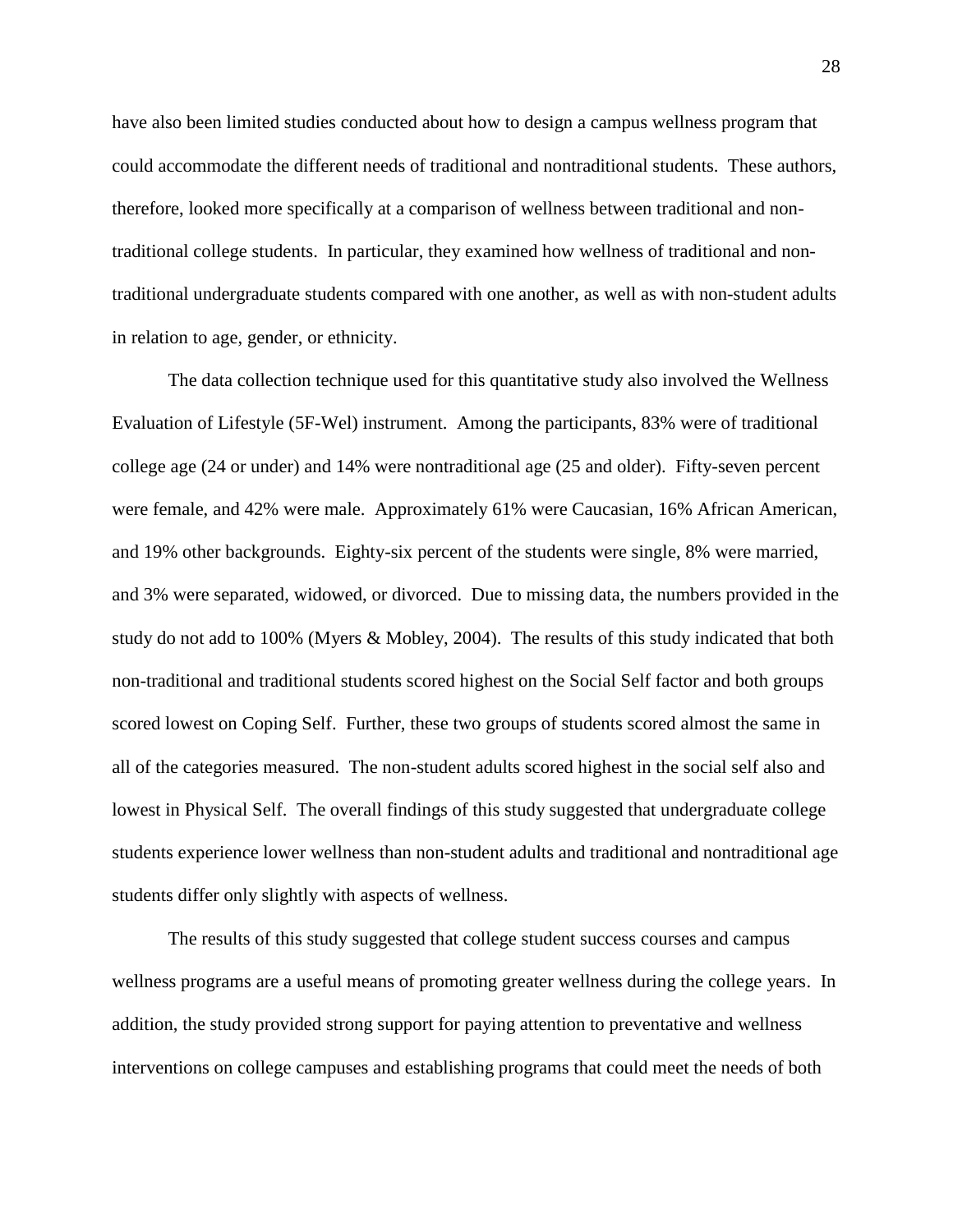traditional and nontraditional students. "Research based on holistic models that provide multidimensional wellness assessment can contribute to further understanding the needs of undergraduate students and to strategies for developing campus wellness and health promotion programs" (Myers & Mobley, 2004, p. 41).

In a similar study, Hermon and Davis (2004) studied the impact of age and maturity level on the components of a wellness model. A comparison was made between nontraditional students between the ages of 24 and 51 and traditional students between the ages of 17 and 23 on 16 wellness measures. The results indicated more similarities than differences between both groups of students. The conclusion from this study was that age is not a significant factor of differentiation of wellness levels. These results contradict the work of Hybertson, Hulme, Smith, and Holton (1992) who found that age and environmental factors do influence wellness. Older students participating in this study reported that less social support and fewer social relationships resulted in a negative effect on their wellness.

While health and wellness courses tend to maintain a strong presence in higher education represented by the number of courses offered in this area, Welle and Kittleson (1994) claimed that it is difficult to determine how serious students are about making changes in their lives as a result of taking wellness-related courses. The question of whether or not students believe that the concept of wellness models is important was explored. In addition, the researchers looked at how the students' perceptions of wellbeing related to their actual current wellness levels.

Students enrolled in an introductory health and wellness course at Rocky Mountain College agreed to participate in the study. The participants included 45 females between the ages of 17 and 45 and 60 males between 17 and 44. Sixty-four percent of the participants were freshmen, 22% were sophomores, 9% were juniors, and 5% were seniors. Eighty percent of the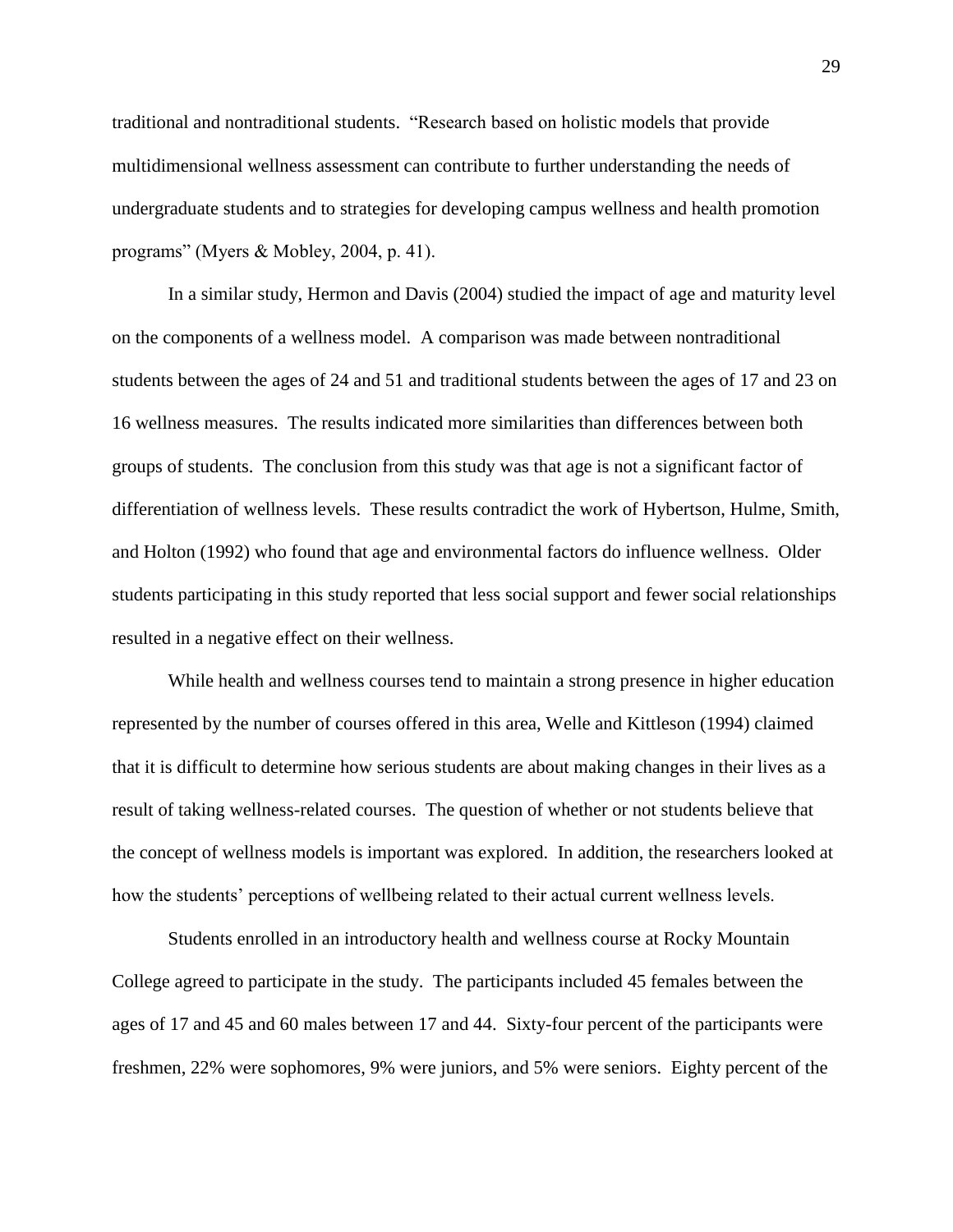participants were Caucasian, 1% was African American, 2% were Native American, 4% were Hispanic, and 13% other (Murray & Miller, 2001).

Two surveys were distributed and collected during class time. The first survey was a three-part instrument assessed with a five-point Likert Scale that measured how students rated each of the six dimensions of wellness. Aspects of the dimensions rated by the participants included the current wellness level in each dimension, the effect of the wellness dimensions on overall wellness, and the amount of guidance and information needed to develop optimal wellness. The second survey that the participants completed was the Testwell Wellness Inventory – College Edition (National Wellness Institute, 1993). This survey instrument contains 100 questions with a five-point Likert scale that allows the participants to assess six subcategories of wellness: "physical, occupational, spiritual, social, intellectual, emotional, and finally overall wellness" (Murray & Miller, 2001, p. 8).

The results of this study revealed that student participants did not view all of the wellness dimensions as having the same effect on their well-being. For example, the emotional dimension was rated as having the strongest effect on wellness. The students rated the dimension of intelligence as the area in which the greatest amount of guidance and additional information was needed in order for them to understand how to go about meeting that dimension. Following the dimension of intelligence were the spiritual and emotional dimensions where guidance and information were needed. The social dimension was the area of wellness in which the students rated as needing the least amount of help achieving. In fact, the participants actually believed that this area of wellness affected their overall well-being least. The overall wellness levels of these participants were self-reported as moderate to high which indicated that they viewed their overall wellness positively. These findings support conclusions of another similar study by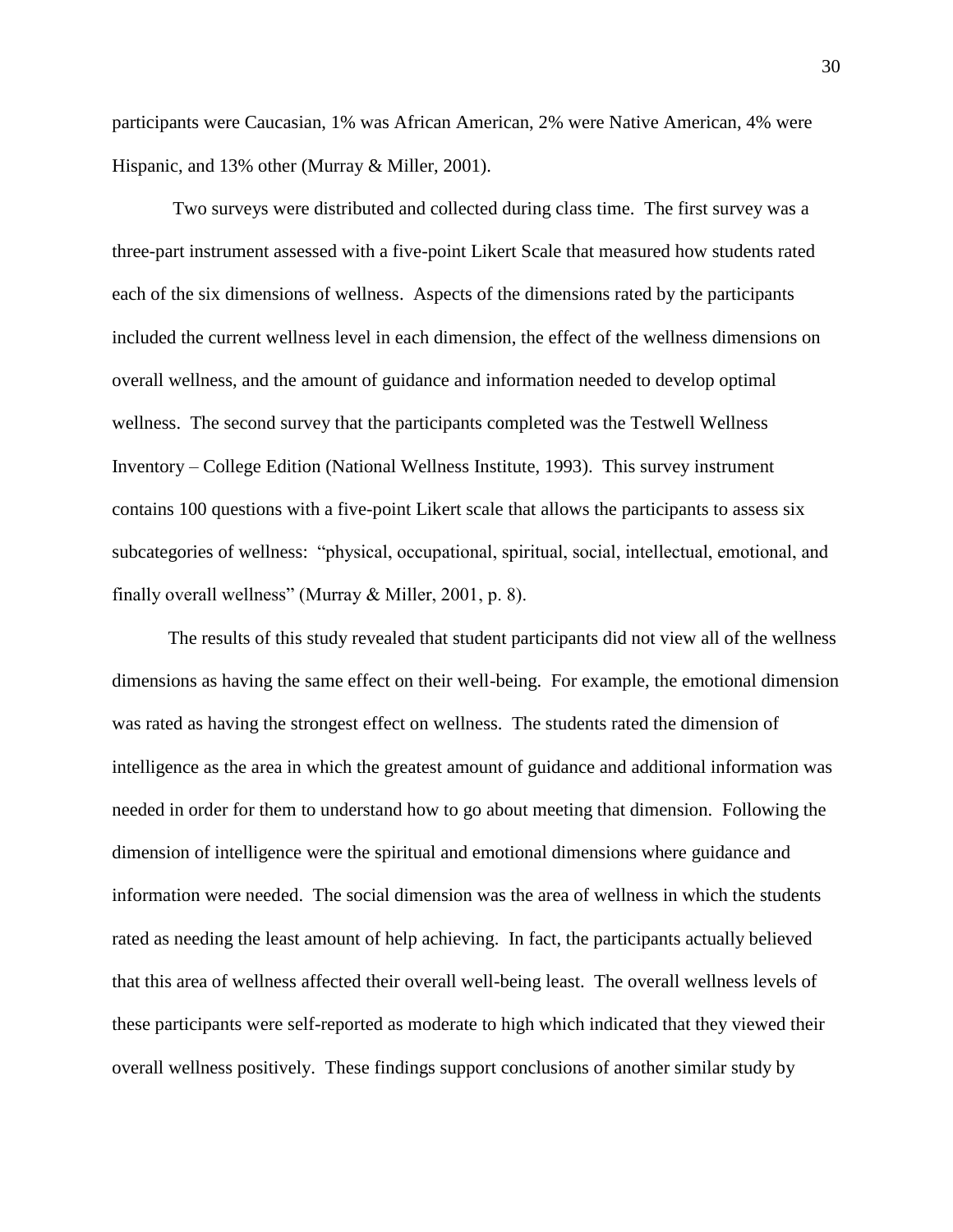Archer, Probert, and Gage (1987) who found that students' attitudes toward wellness were positive overall. Therefore, the author claimed that the study supports that Hettler's Wellness Model (1980) still holds promise for assisting college students achieve optimal wellness and further that the model seems to make sense to students.

The increasing numbers of wellness programs that have been created in higher education might suggest an improved quality of life and well-being of students. However, Hermon and Hazler (1999) countered that the numbers of research studies available on the overall effectiveness of these actions do not match the increase in programs. In addition, the authors shared that the limited amount of research that has been done tends to focus mostly on the physiological aspects of wellness and not on all of the dimensions. The concern is that other studies, such as those done by Archer et al. (1987) and Hybertson et al. (1992), found that college students believed that emotional and social dimensions of wellness were as important as the physical dimensions. For this reason, Hermon and Hazler (1999) conducted a study to determine whether or not students who adhere to a holistic wellness model report having a greater sense of psychological well-being than students who do not.

The sample for this quantitative study by Hermon and Hazler (1999) consisted of 155 undergraduate students enrolled in a large Midwestern university. The traditional college age group of 18 to 23-year-olds accounted for 49% of the participants, while the group 24 to 51 years old accounted for 57%. Eighty-two percent of the participants were Caucasian; 13% were African American; 12% were Asian or Pacific Islanders; 2% were Hispanic; and less than 1% were Native American. Seventy-one percent were single; 24% were married; 5% were divorced; and less than 1% was widowed.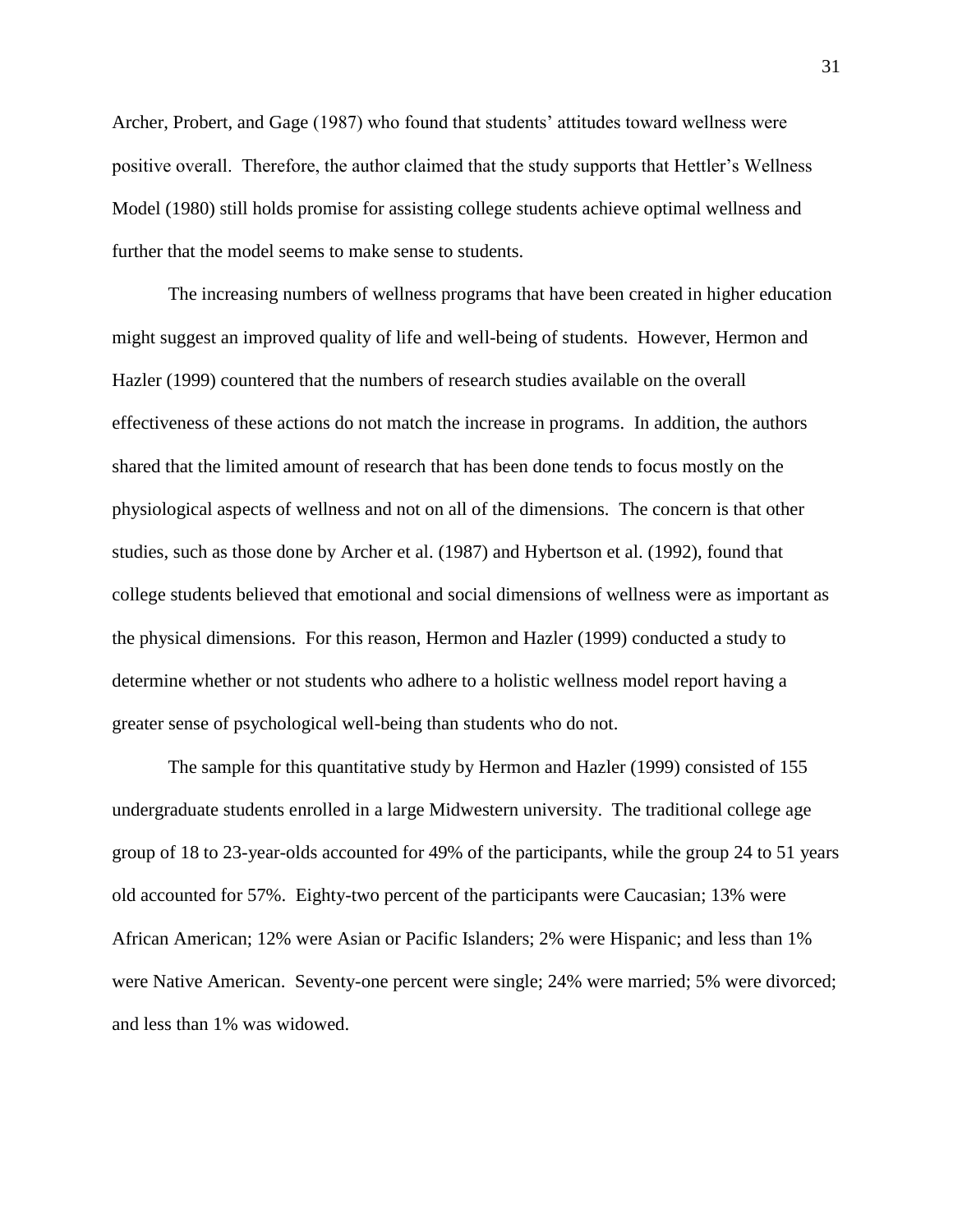The data were collected using the Wellness Evaluation of Lifestyle (WEL). This survey measured the subjective well-being of each participant by asking questions about how the participants adhered to a five factor wellness model. The five areas of wellness represented in the model include spirituality, work, recreation and leisure, friendship, love, and self-regulation (Hermon & Hazler, 1999). The results of the study indicated a significant relationship between adherence to a holistic wellness model by these students and aspects of psychological well-being. In addition, the dimensions of "self-regulation and work" and "recreation and leisure" respectively were the two that were rated as being the best predictors of a college student's psychological well-being. The dimension that resulted in being least of a predictor of college student well-being in this study was love.

Implications from this study include the development of activities that can help students gain control of stress, intellectual and academic challenges, nutritional needs, and a sense of self worth. Further, Hermon and Hazler (1999) remarked that the holistic wellness model and psychological well-being can be linked to assessment, evaluation, and accreditation of outcomes in institutions of higher education. For example, Kiracofe, et al. (1994) indicated that university and college counseling centers should provide documentation of their intentions for meeting the needs of students for accreditation purposes. This illustration reflects Hermon and Hazler's (1999) emphasis on the importance of proactive strategies for helping students reach optimal happiness and well-being.

Adams et al. (2000) offered a similar view on the importance of wellness dimensions in the lives of college students. These researchers noted that improving the quality of student life has been a concern of university administrators, educators and professional staff for a long time. However, they added that the emphasis of this concern tends to be on the students' physical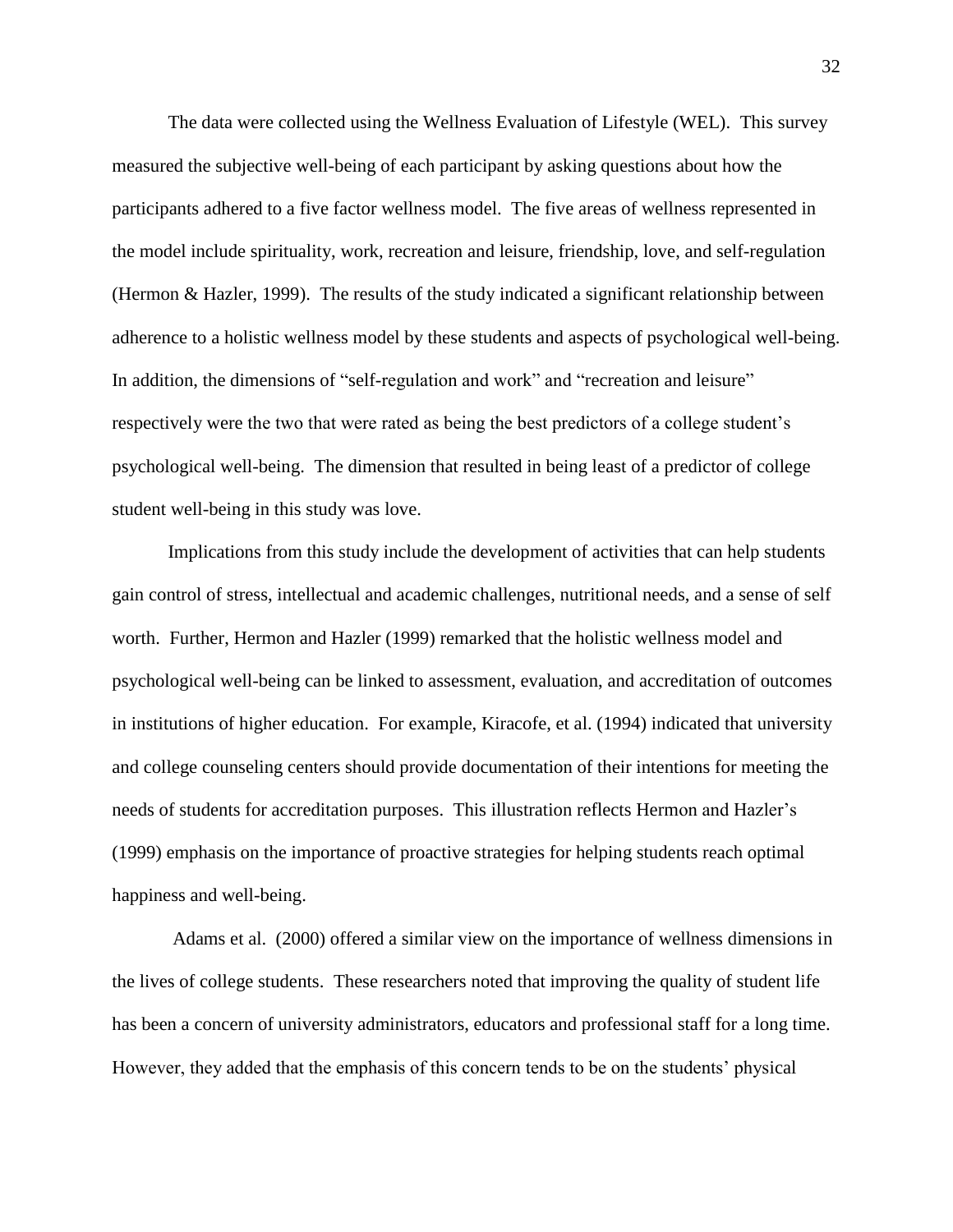health instead of developmental and behavioral types of health threats. In addition, the researchers argued that the spiritual and psychological aspects of well-being have been less represented in the literature. In support of focusing primarily on college students' holistic wellbeing, Grace (1997) suggested that more effort should be spent creating campus environments that emphasize communities of wellness instead of campus environments stressing only how to avoid disease.

Adams et al. (2000) explored this idea of creating communities of wellness. The authors conducted a quantitative study to evaluate the relationship between spiritual and psychological dimensions and to the overall model of perceived wellness. Surveys focusing on personal attitudes and perceived wellness were given to 112 undergraduate students enrolled in a health education class at the University of Texas at Austin. Ninety-six percent of the students agreed to participate in the study. Of these participants 81% were women and 19% were men. Eighty-one percent of the participants were Caucasian. Additional information about the participants' ethnicity was not provided. The participants ranged in age from 16 to 58. The results of this study support the idea that life purpose, optimism, and sense of coherence are related to individual perceived well-being. Therefore, the authors suggested as a result of this study that health professionals who develop wellness programs should include all aspects of wellness while also using information that supports ways of effectively developing college students' optimism and sense of coherence.

Hagerty, Williams, Coyne, and Early (1996) explored other interpersonal qualities of community college students that help to form the overall holistic well-being of individuals. These authors were interested in examining the relationships between sense of belonging and personal characteristics as well as selected indicators of social and psychological functioning in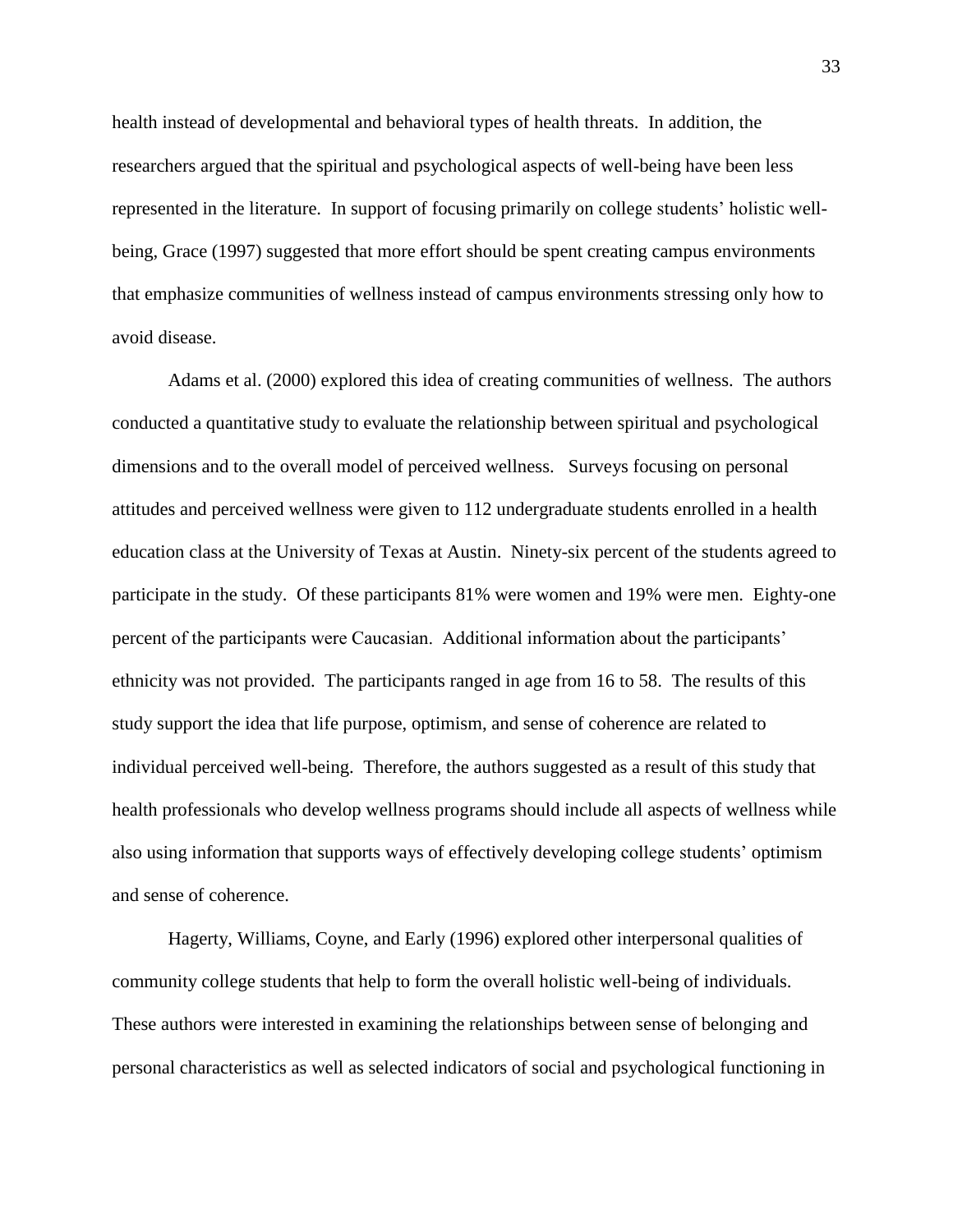men and women. The foundational aspects of this study were drawn from the claim that the nature of human interconnections with others and how those relationships are perceived can cause alterations in physical and mental health (Kohut, 1977).

A sample of 379 community college students participated in this study (Hagerty et al., 1996). Community college students were chosen as the target population because of the diverse nature of the students attending. Among the sample population were 59% female students, 41% male students, 64% White, 23% African American, 4% North American, 3% Asian, 2% Hispanic, and 4% other. In addition, the participants of this study were between the ages of 18 and 72 with a mean age of 26. Of this population, 69% of the participants were single, 22% were married, and 10% separated or divorced. Surveys emphasizing social support were distributed to community college students and returned upon completion. The specific areas of measurement included involvement in the community, attendance at religious services, loneliness, depression and psychiatric treatment, potential for considering suicide, anxiety, and general demographic information.

Results of the study (Hagerty et al., 1996) indicated that age, gender, marital status, education, and ethnicity have no significant relationship to the participants' sense of belonging. However, sense of belonging was related to social support. Income was shown to have an inverse relationship with sense of belonging for women in the lower socioeconomic group. Overall, sense of belonging is seemingly related more to both social and psychological functioning for women than for men. However, there was evidence in the findings suggesting that relationships are important for men as well. It was further concluded that sense of belonging remains a concept worth exploring further with regard to social and psychological functioning and how these impact behavior.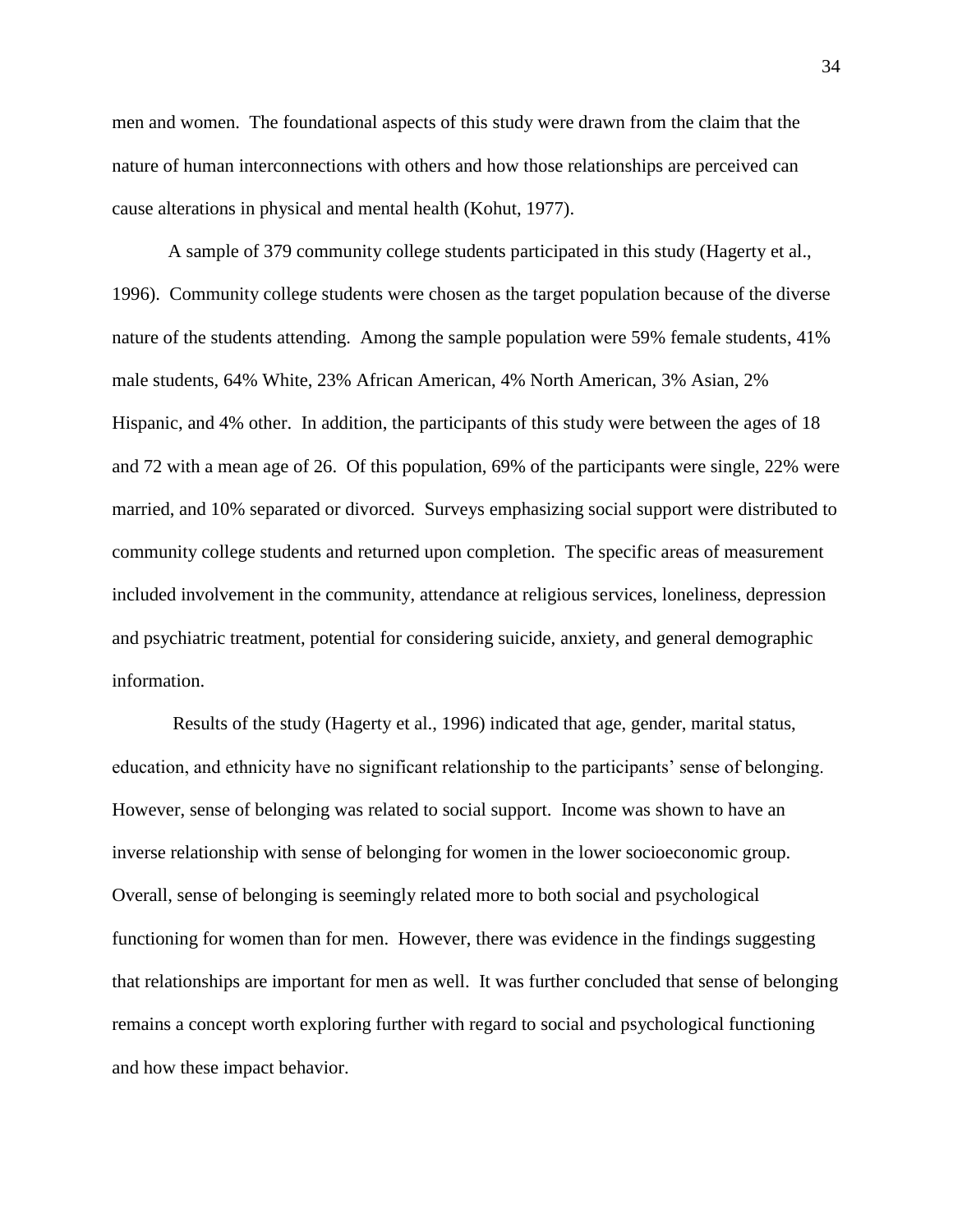The departments of Nursing Science and Student Counseling at Nelson Mandela Metropolitan University in Port Elizabeth, South Africa decided to explore the holistic development of their undergraduate nursing students (Van Lingen et al., 2011). The purpose of this study was to determine the wellness profiles of the participants in the study, as well as the relationship between these profiles and the students' academic performance. A quantitative method was used for this study by distributing a data collection tool known as the Wellness Questionnaire for Higher Education (WQHE). The questionnaire used is based on the Six Dimensions of Wellness Theoretical Model of Wellness (Hettler, 1984). Dimensions included in this model are physical, career, intellectual, social/environmental, and emotional/spiritual. Previous studies conducted with the use of the WQHE have strongly suggested that students who scored higher scores on a measure of wellness also performed better academically when compared with students who obtained lower wellness scores (De Jager & Van Lingen, 2004; De Jager, Van Lingen, De la Harpe, & Kemp, 2002; De la Harpe & Kemp, 2002; Povey, 2003).

A convenience sample of nursing students was taken from this population. First year students comprised 179 members of the sample, 171 second year students, and 176 third year students. Participants were heterogeneous in terms of age, language, gender, and academic year (Van Lingen et al., 2011).

The results of this study showed that the mean scores for all of the wellness dimensions were reported as "good." The physical wellness dimension scores were reported as being consistently the lowest of the categories, which indicated that the students were reporting inadequate levels of exercise and nutrition while taking unnecessary health risks. Environmental wellness was the next lowest category reported by the participants. Social, emotional, and spiritual dimensions of wellness were consistently reported as the highest areas achieved (Van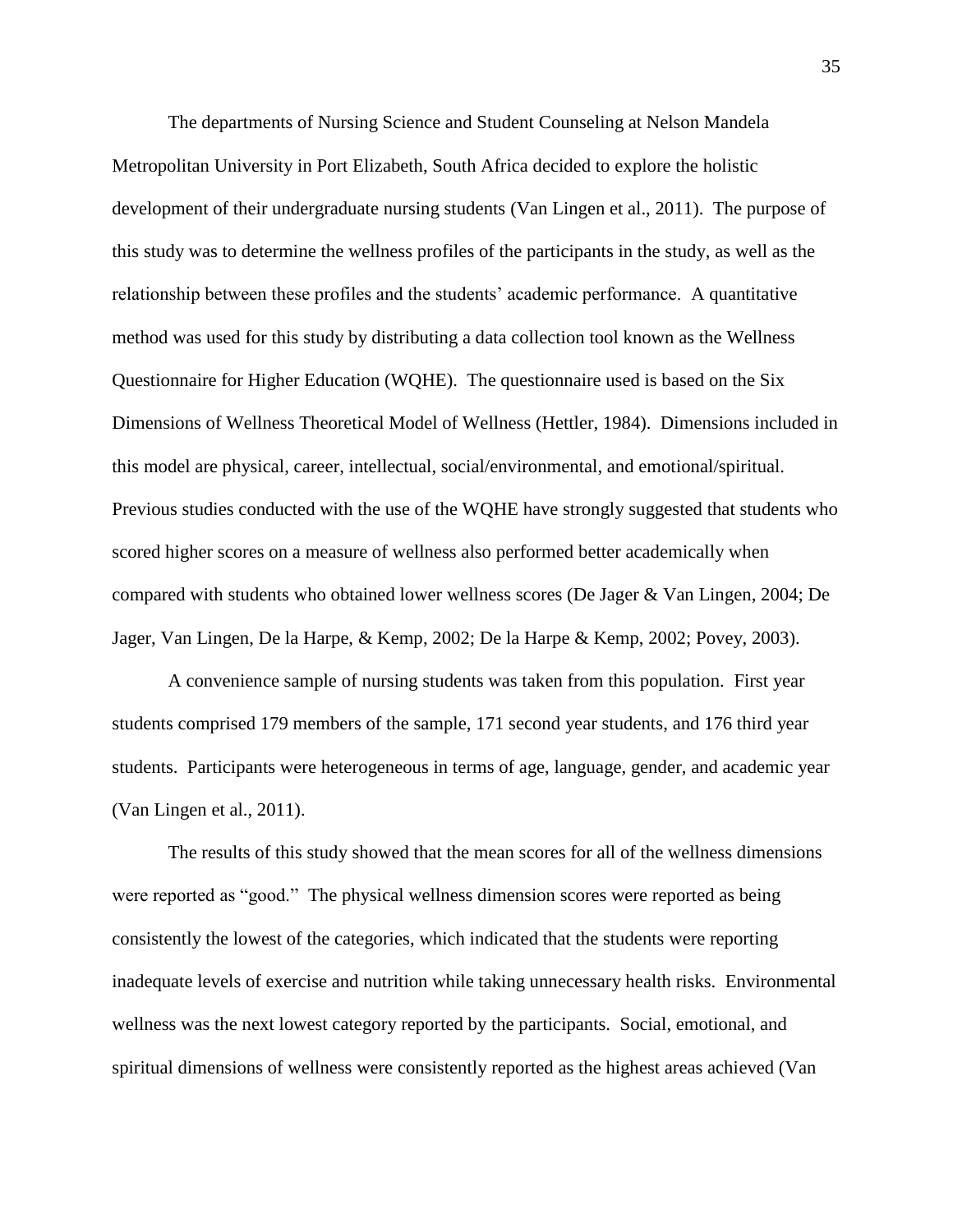Lingen et al., 2011). These results were consistent with a study conducted by LaFountaine, Neisen, and Parsons (2006), which indicated that nursing students scored the highest on the social dimension of the WEL and the lowest on nutrition. The gender, academic year, age, and language factors did not change the consistency of the results from the study by Van Lingen et al. (2011). Recommendations from this study included integrating wellness programs into nursing curricula as a way of sensitizing students to the important aspects that positive wellbeing has on them personally. In addition, it was noted an appreciation for wellness would likely enhance the quality of care provided professionally.

### **Well-Being of Community College Students**

Student well-being has often been measured by how successful a student is, in terms of fulfilling academic requirements, such as passing courses and earning a degree. A report by ACT (2007) claimed that this view also applies to community college students. This report described longitudinal research that confirms the notion that the best preparation for college is academic in nature. However, it is also well-established by ACT that nonacademic factors play a role in achieving success in college. The most relevant nonacademic factors that fit this description, according to ACT, include individual psychosocial factors, such as how motivated a student might be, family influences having to do with education, social involvement, geographic stability, and career planning.

It has been recommended that one way of encouraging more use of nonacademic factors is for educators to monitor nonacademic student behaviors, such as absenteeism and missing assignments, for example, in an attempt to identify students who could be potentially at risk academically. This type of practice is recommended as a way to encourage students to re-engage and also to promote behaviors that are important to the success of future careers (ACT, 2007).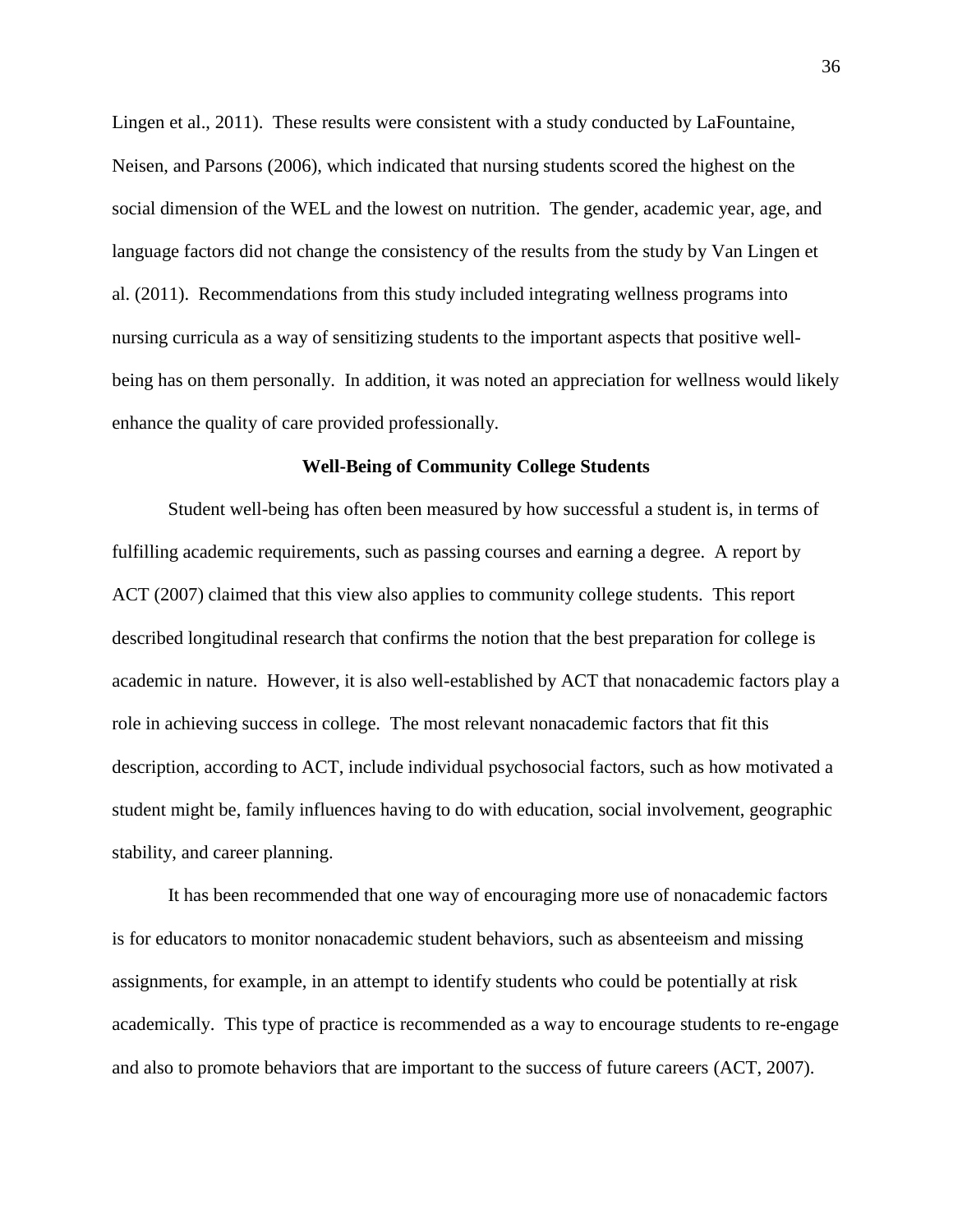Ely (1997) agreed with this view, suggesting that most of the socialization of community college students occurs in the classroom. It was also noted that faculty can play a critical role in connecting with these students and helping them to feel like part of the campus in general. Longerbeam, Sedlacek and Alatorre (2004) echoed this idea of faculty impact, when they claimed that community college students have few faculty role models with whom to identify and can often end up feeling culturally and socially isolated. In addition, curricula that can incorporate active and collaborative learning methods are preferable to encourage social interaction (Ely, 1997).

Community college students are often encouraged to become involved in college activities and to become socially connected as an approach to enhancing psychological and social well-being. The intent, according to Rendon (2006), is to promote the social and psychological well-being of students. However, the author went on to explain that many community college students fit a profile of being low-income, first generation non-traditional students. These students will typically require validation before they can be expected to connect on a social level. Ely (1997), Longerbeam et al. (2004), and Rendon argued that faculty and staff of community colleges should take initiative and teach students about aspects of the college in which they are attending, as well as encourage these students to believe in themselves and to promote a positive sense of self. Rendon (2006) explained that while involvement does lead to college retention and student development, students must first feel a sense of validation before the social aspects can begin to form.

Other education experts (Greene, 1993; hooks, 1994; Osei-kofi, Richards, & Smith, 2004) have indicated that there is a great need among community college students to experience a transformation in teaching and learning practices. According to these voices, the principles of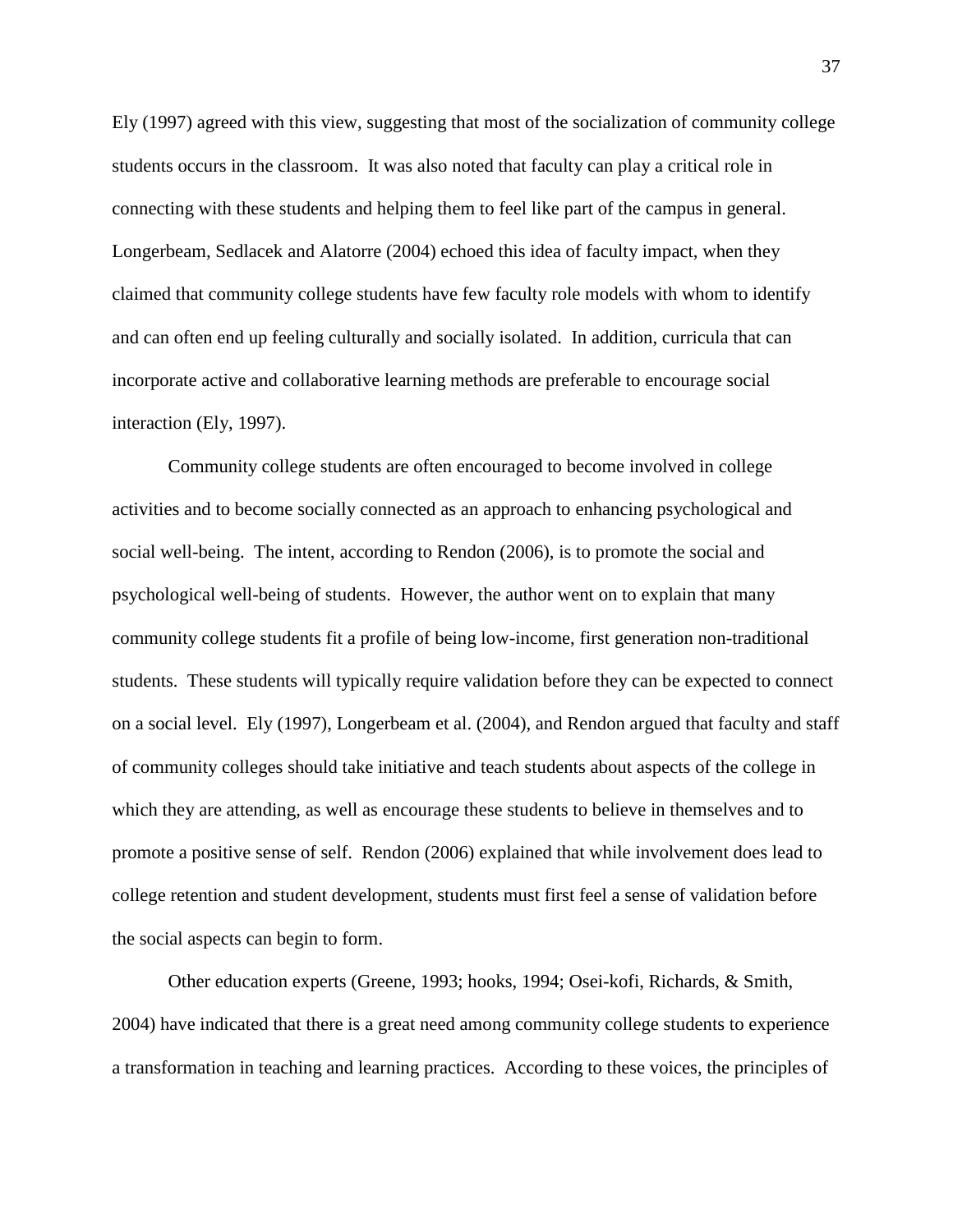the past should be challenged and restructured so that more students are included in the center of the teaching circle instead of potentially on the margins. This revised view involves student success by involving the whole person, including not only intellectual dimension, but also social, emotional, and spiritual dimensions within the curriculum and lesson plans. This theory of educating the whole person may result in students obtaining abilities, such as leadership skills, critical examination, compassion, and a sense of life purpose. In addition, improved retention and graduation rates have been noted when more of a focus within education involves this notion of addressing aspects of the whole person instead of purely academic factors.

While considering the community college student as a whole person, instead of just a student, addressing wellness on a community college campus can become as complex as the lives of the students who attend these institutions. This is particularly true, when considering the diverse demographics that are typically involved (Weidel, 1998). "Educators cannot assume that student development is the same process for all students or that the concepts that apply to a narrowly defined group of students will work equally well for others" (Evans, Forney, Guildo-DiBrito, 1998, p. 286). Weidel (1998) explained that present-day wellness concepts involve more than just physical and mental well-being. The author added that well-being encompasses the developmental stages and lifestyles in which an individual has experienced. When considering community college students, "the developmental paths for these students are very different than those for traditional college students" (p. 57). The varied demographics of most community college populations result in diverse and non-traditional characteristics and most of these students have had quite different wellness experiences. Weidel (1998) suggested that the first step to understanding the needs and complexities of community college students is to ask the students what their wellness-related needs and interests are. With this in mind, the author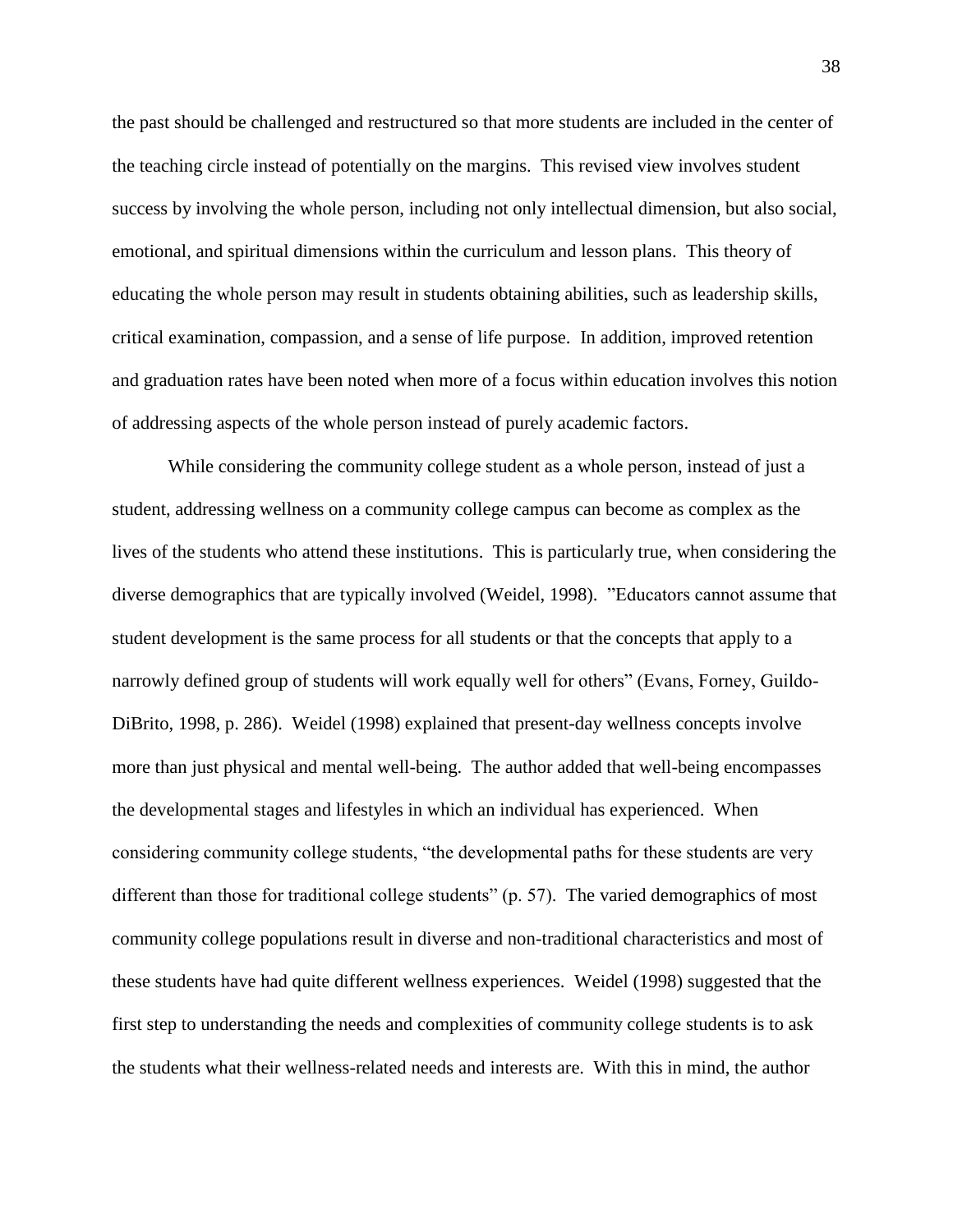stated that because many community college students are managing jobs, families, and households, they will likely express interest in wellness programs that will apply to their families. "One of the most important things to consider regarding wellness programs at community colleges is that they are very necessary and directly impact students during and after their education" (p. 59).

# **Well-Being and Medical Assisting Students**

Holistic well-being is an important aspect in the lives of medical assisting students when considering the previously mentioned fast-paced curriculum, potentially stressful career environment, and the responsibility to model and teach aspects of wellness to patients and clients (Lang, 2009; Van Lingen et al., 2011). In addition, Anderson (2007) claimed that health care in the  $21<sup>st</sup>$  century requires that skills be practiced on the cutting edge. The author added, "holistic approaches to care that are guided by what the literature refers to as caring ontology (caring philosophy) are on that edge" (p. 4). The philosophy of holism, which originated in 1930, emphasizes the importance of understanding an individual's whole being instead of treating only specific aspects. Savage and Money (as cited in Anderson, 2007) agreed that understanding holistic concepts is important for health care in the  $21<sup>st</sup>$  century. The authors added that this philosophy of holistic care is what weaves the technical skills of nursing and health providers with social science skills to enhance the humanity of both the nurse and the person receiving care. Within the contemporary health care arena, choosing to be a holistic nurse is a crucial step toward establishing a healing relationship with patients and clients.

Jean Watson, Dean and Distinguished Professor of Nursing, developed an important concept toward holistic health care known as the Science of Human Caring (Anderson, 2007). Watson's theory of care (1988) focuses on looking at the whole human being, while attentive to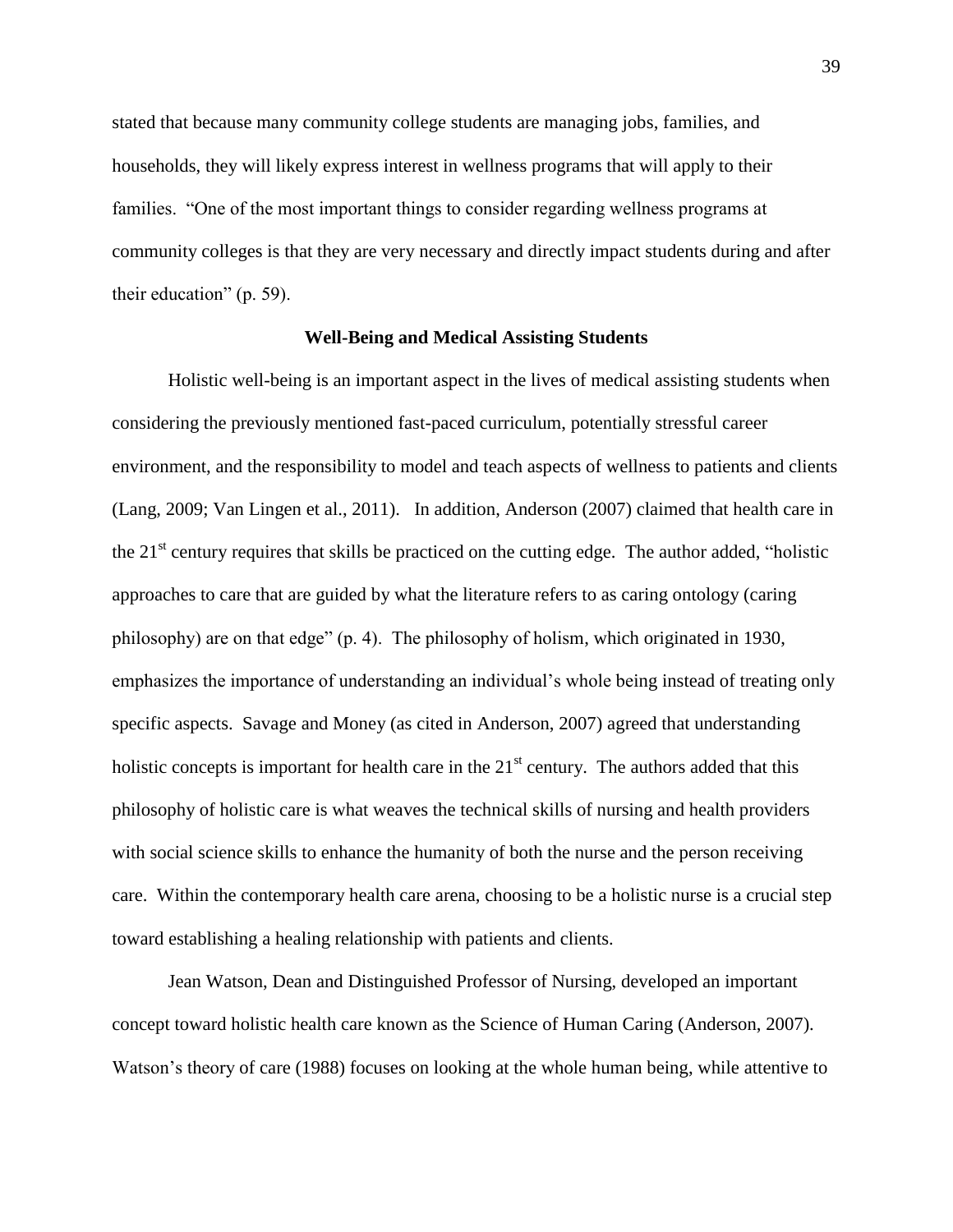needs of the body, mind, and spirit. Anderson added that to truly be a caring person, as defined by Watson, students need to use those same principles of caring in all aspects of their own lives. Anderson also made the following claim:

If you are caring, you look at the body, mind, and spirit of the person. If you are holistic, you are looking at the entire person. Both approaches look at how the environment affects the person and work with the individual to make the environment more healing. (p. 12)

Approximately 148,000 new medical assisting job openings are expected from 2006 to 2016, an increase of 35%. In addition, an increase of 31% is expected from 2010-20 (United States Bureau of Labor Statistics, 2008c). The field of medical assisting is one of the fastestgrowing occupations in the country. This employment growth has been driven by the increase in the number of clinics, group practices, and other health care facilities. Medical assistants are expected to perform clinical procedures well and have a strong knowledge base of the administrative skills (Lang, 2009).

The current demand for health care professionals is greater than ever before. As advancements in medical technology continue, this demand is not expected to decrease. Not only are medical assistants trained, credentialed, and expected to work at high levels of competency, they are also serving as leaders in many medical facilities (Lang, 2009). However, there is nothing to date in the literature focusing on the well-being of community college medical assisting majors or their awareness of wellness.

In reviewing the literature, there were no peer reviewed articles or books available concerning medical assisting majors, well-being of medical assisting students, or the well-being of practicing medical assistants. There were, however, articles addressing the types of positions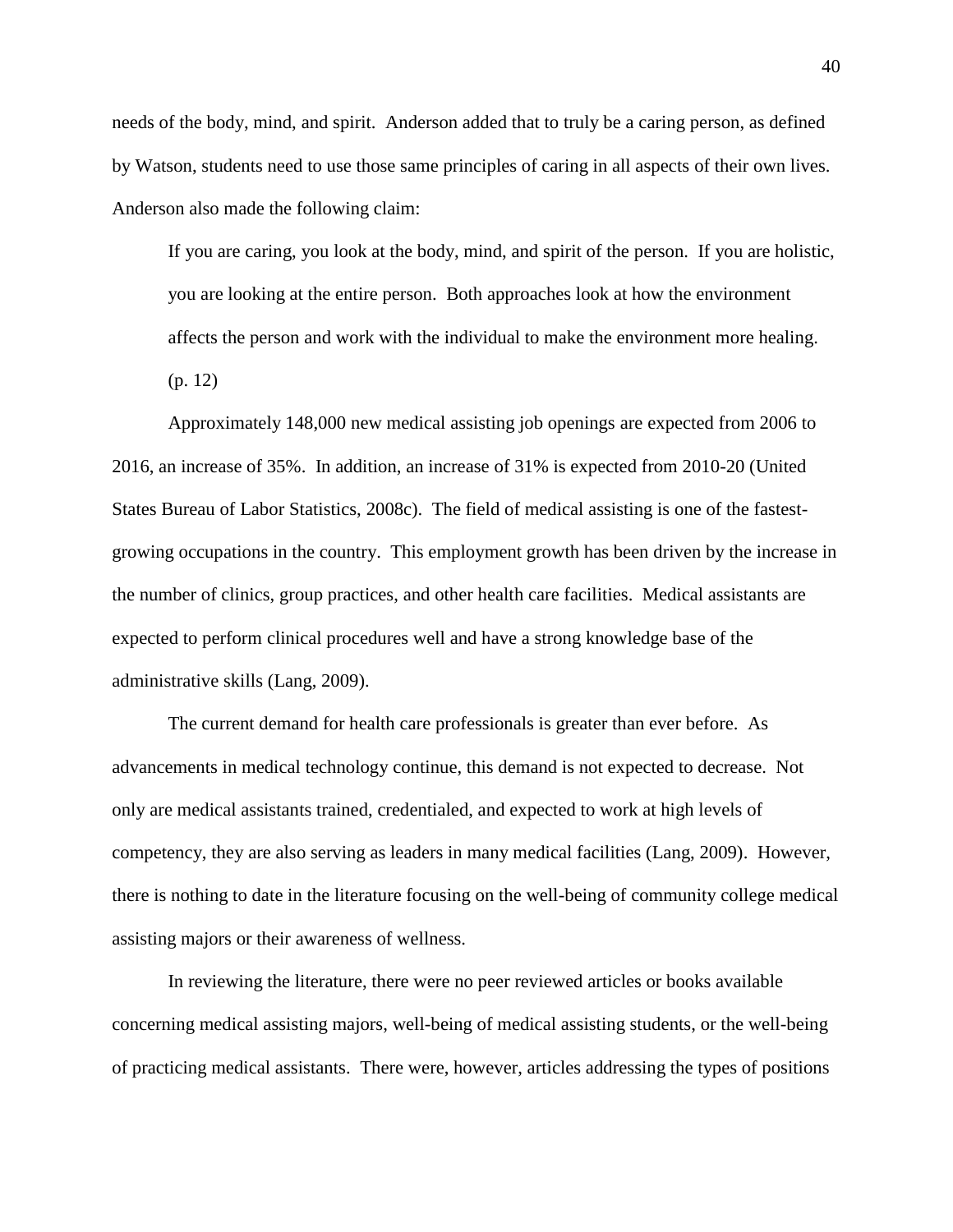in which medical assistants typically hold, the training required, credentialing options, and the outlook of the demand for medical assistants in the future. In addition, there is a monthly publication that is available to members of the American Association of Medical Assistants that provides articles focusing on unique career experiences of medical assistants, upcoming events and meetings, and continuing education opportunities.

# **Summary**

The review of literature was divided into five sections. In the first, well-being and wellness models were discussed. The objective of creating wellness models was for their use as guides for incorporating the various dimensions of wellness into individual lifestyles. By doing so, a number of researchers claimed that optimal well-being could more easily be achieved and maintained. In the second, a review of some of the dimensions that are often included in wellness models was provided, including spiritual, social, physical, emotional, intellectual, occupational, environmental, and financial wellness. Various arguments from researchers in the field of health and wellness were presented as well as descriptions of the suggested criteria for meeting each of these dimensions. While the experts tend to agree that each of these dimensions are important to include and balance for optimal well-being, there is also debate about what each of these dimensions represent, and how individuals can achieve them. In the third, college student well-being was examined. Studies reviewed focused on college student populations and their well-being and on a dimensional perspective of wellness. Overall, these studies of college student well-being resulted in positive relationships among life satisfaction, transfer of wellness concepts to others, academic outcomes, and accreditation outcomes. As a result, researchers consistently recommended incorporating wellness programs into college campus environments and curricula. In the fourth, well-being of community college students was discussed.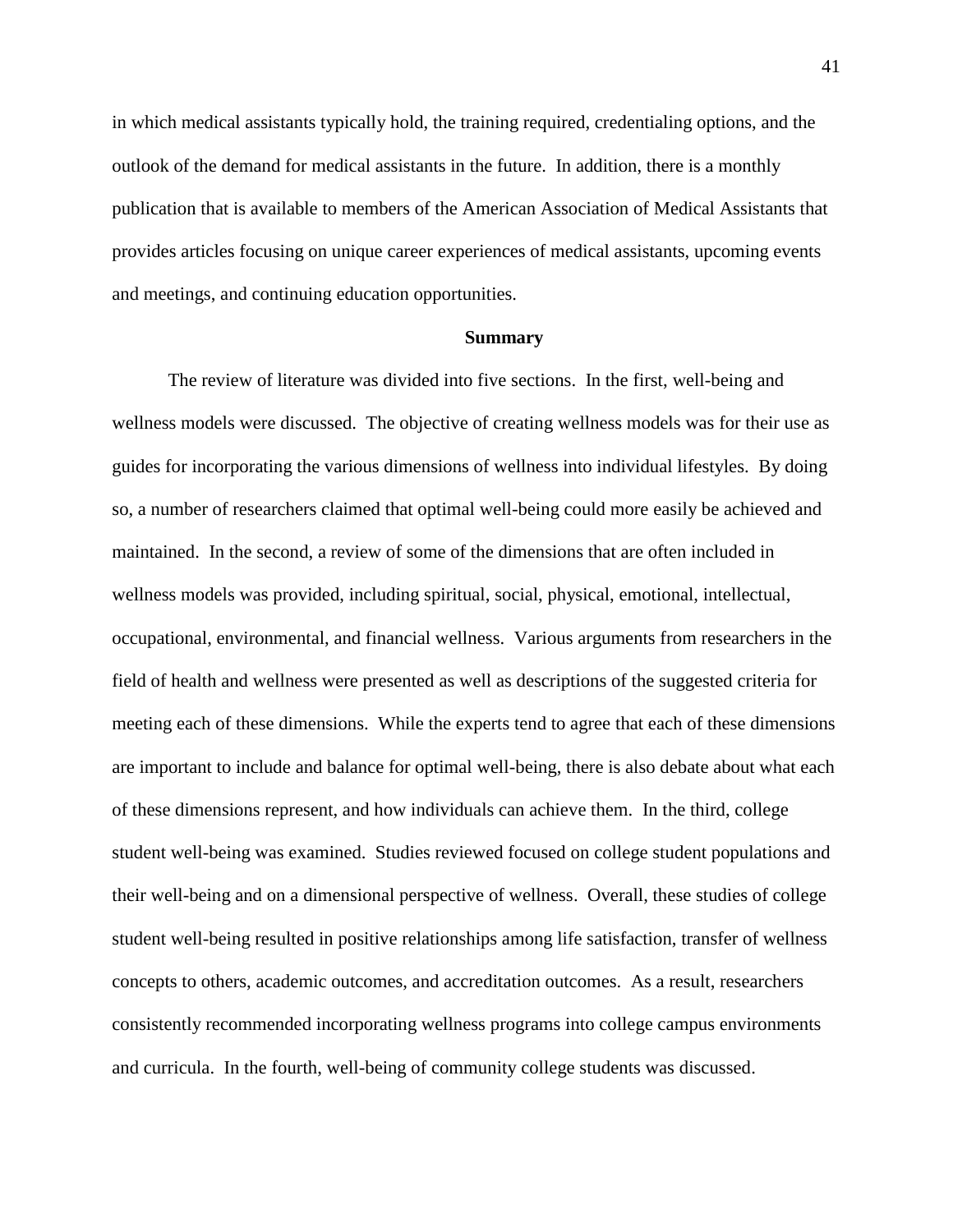Arguments among Ely (1997), Longerbeam et al. (2004), Rendon, (2006), Green, (1993), hooks, (1994), and Osei-kofi, et al. (2004) encourage faculty and staff of community colleges to reassess strategies that are currently in place for meeting needs of community college students in an effort to help students integrate socially into the community college environment. Once student validation has been made and students are feeling socially connected with college, the prediction and hope is that academic goals can then be met. Weidel (1998) made suggestions in this section about simply asking community college students what they need as a way of potentially achieving student well-being. The author added that wellness programs are essential and directly impact students on community college campuses. In the final section, literature on well-being and medical assisting students was examined. Similar to the last section, while an absence of related literature on this population group was noted, the works of a number of researchers who have described the benefits of a holistic approach to well-being for this group were discussed.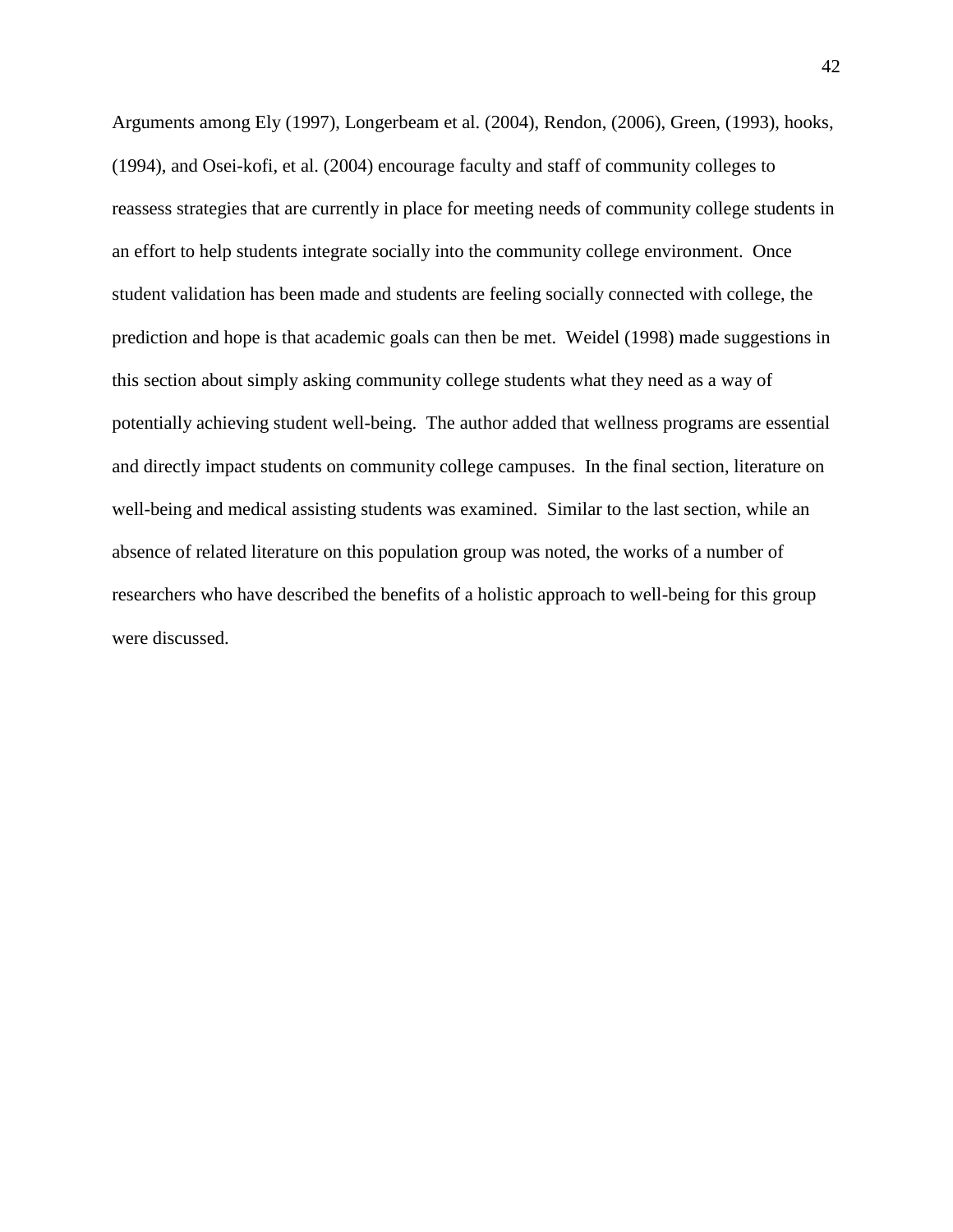### CHAPTER 3: METHODS

# **Design Framework**

The research design for this study is qualitative, in that the approach emphasizes a collection of rich text data in the most natural setting possible with the use of inductive thinking to understand the participants' point of view (Bogdan & Biklen, 2007). Qualitative research implements subjective methodology and the epistemological understanding of the qualitative researcher is that nothing exists independently of consciousness and experience, and that absolute truth is not possible, based on the premise that truth is subjective and under constant construction (Crotty, 1998).

To set the stage for the qualitative nature of this study, the following two definitions of qualitative research are worth noting:

Qualitative research begins with assumptions and the use of interpretive/theoretical frameworks that inform the study of research problems addressing the meanings individuals or groups ascribe to a social or human problem. To study this problem, qualitative researchers use an emerging qualitative approach to inquiry, the collection of data in a natural setting sensitive to the people and places under study, and data analysis that is both inductive and deductive and establishes patterns or themes. The final written report or presentation includes the voices of participants, the reflexivity of the researcher, a complex description and interpretation of the problem, and its contribution to the literature or a call for change. (Creswell, 2013, p. 44)

Denzin & Lincoln (2011) also offered important insight into qualitative research: Qualitative research is a situated activity that locates the observer in the world. Qualitative research consists of a set of interpretive, material practices that make the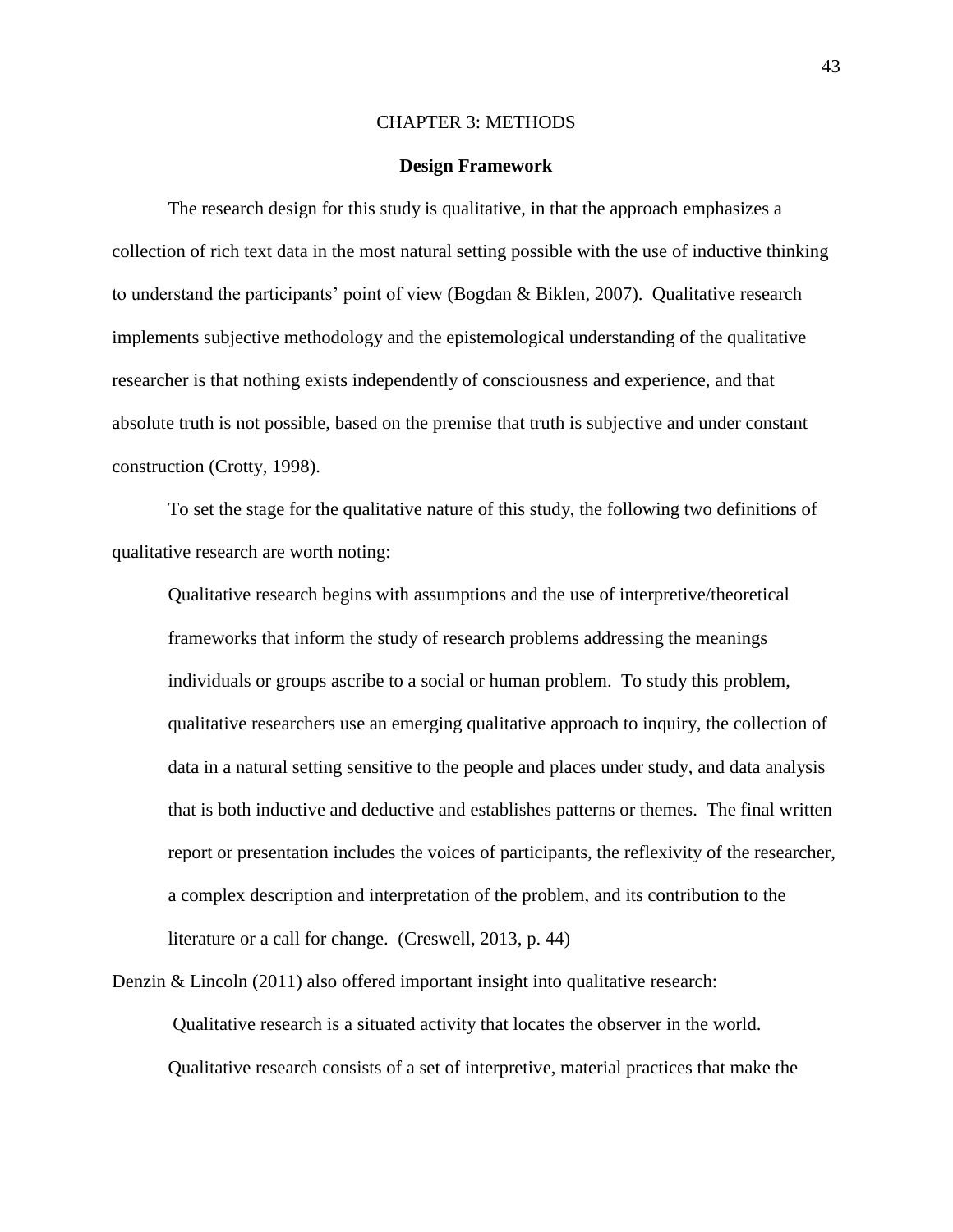world invisible. These practices transform the world. They turn the world into a series of representations, including field notes, interviews, conversations, photographs, recordings, and memos to the self. At this level, qualitative research involves an interpretive, naturalistic approach to the world. This means that qualitative researchers study things in their natural settings, attempting to make sense of, or interpret, phenomena in terms of the meanings people bring to them. (p. 3)

Qualitative research is holistic as it attempts to understand the whole picture of the social context being studied and focuses on relationships within subcultures (Janesick, 2011). In addition, Janesick explained that qualitative research is personal and refers to face-to-face interactions, is attentive to detail, and relies on the researcher as the research instrument. Qualitative research tells a story in narrative or poetic form and helps the reader to clarify insight and see the actual words of the participants. Creswell (2013) added that researchers conduct qualitative studies for many reasons. One reason that aligns with this study is to "empower individuals to share their stores, hear their voices, and minimize the power relationships that often exist between a researcher and the participants in a study" (p. 48).

For this study, qualitative methods were used. Qualitative methods are primarily used to account for student success (Rendon, 2006). Using a quantitative lens in this type of study would limit the ability of the researcher to capture the depth of the student experiences from the data obtained. A quantitative approach in this type of a study, according to Rendon, would objectify students and silence their voices, preventing a deeper analysis of the students' perspectives. In contrast, a qualitative study will provide in-depth information for identifying key experiences that can later be quantified, if necessary. When conducting quantitative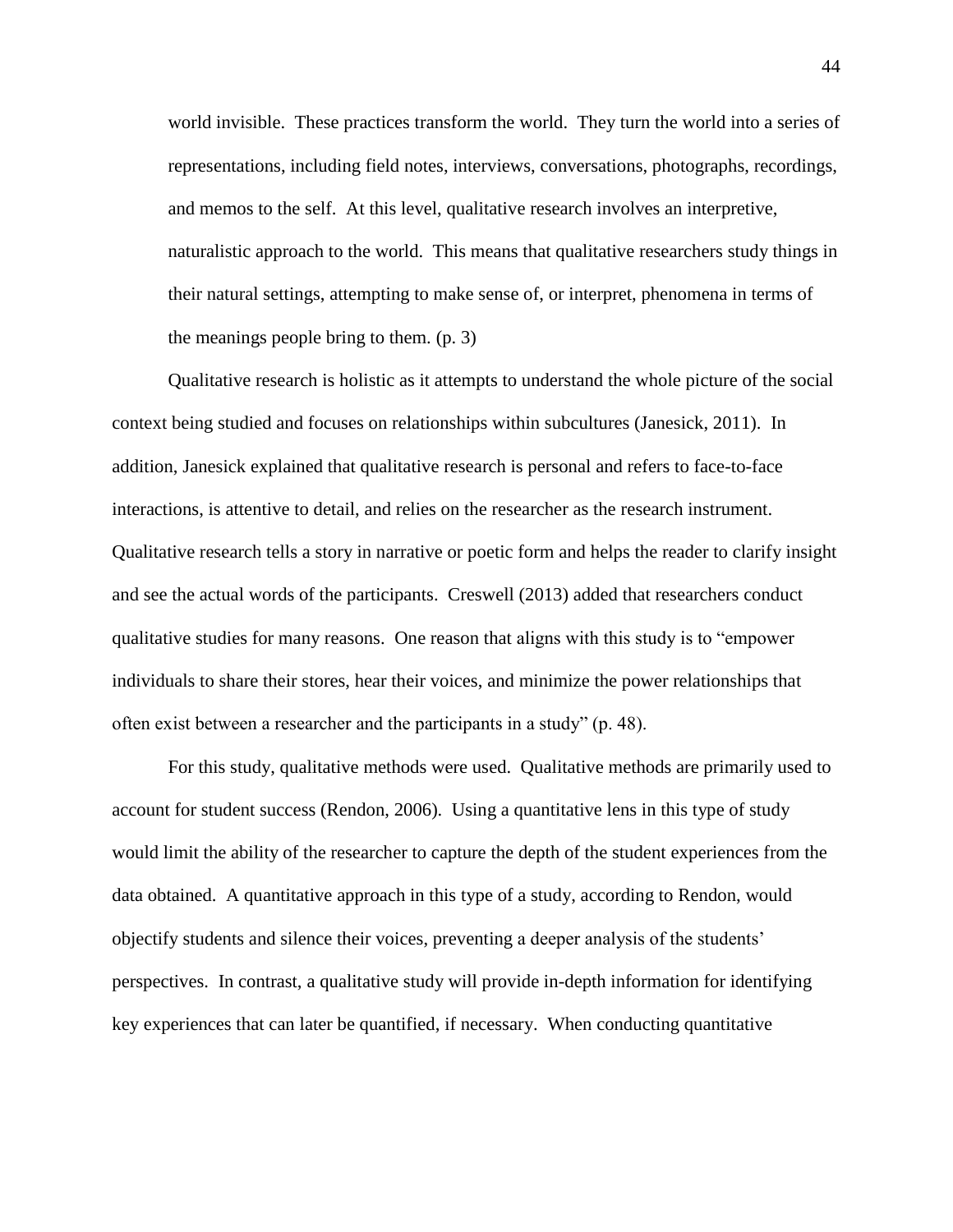research, the constructed research instrument guides the research; however, during qualitative research, "the researcher is the instrument" (Patton, 2002, p. 14).

Qualitative research involves a naturalistic context where the researcher actually enters the setting that is under study (Creswell, 2013; Hatch, 2002; LeCompte & Schensul, 1999; Marshall & Rossman, 2010). In addition, qualitative research takes the form of words or pictures as a rich descriptive type of research instead of emphasizing numbers as in quantitative research. Also, the research process is the focus as opposed to the identification of research outcomes (Bogdan & Biklen, 2007). Qualitative research is analyzed inductively by identifying themes from data collection instead of comparing the research outcomes to hypothesis that were established prior to the start of the research process (Hatch, 2002; Marshall & Rossman, 2010). Finally, meaning is an essential focus within qualitative research (Bogdan & Biklen, 2007; Creswell, 2013). Qualitative researchers are "interested in how different people make sense of their lives" (Bogdan & Biklen, 1992, p. 7). Merriam and Simpson (2000) claimed that a primary concern of the qualitative researcher is to attempt to determine how people make sense of their lives, what is involved in the process of this meaning making, and how people interpret what they experience.

The qualitative research approach used to guide this study was phenomenology. Creswell (2013) offered the following definition of phenomenology:

A phenomenological study describes the common meaning for several individuals of their lived experiences of a concept or a phenomenon. Phenomenologists focus on describing what all participants have in common as they experience a phenomenon. The basic purpose of phenomenology is to reduce individual experiences with a phenomenon to a description of the universal essence. To this end, qualitative researchers identify a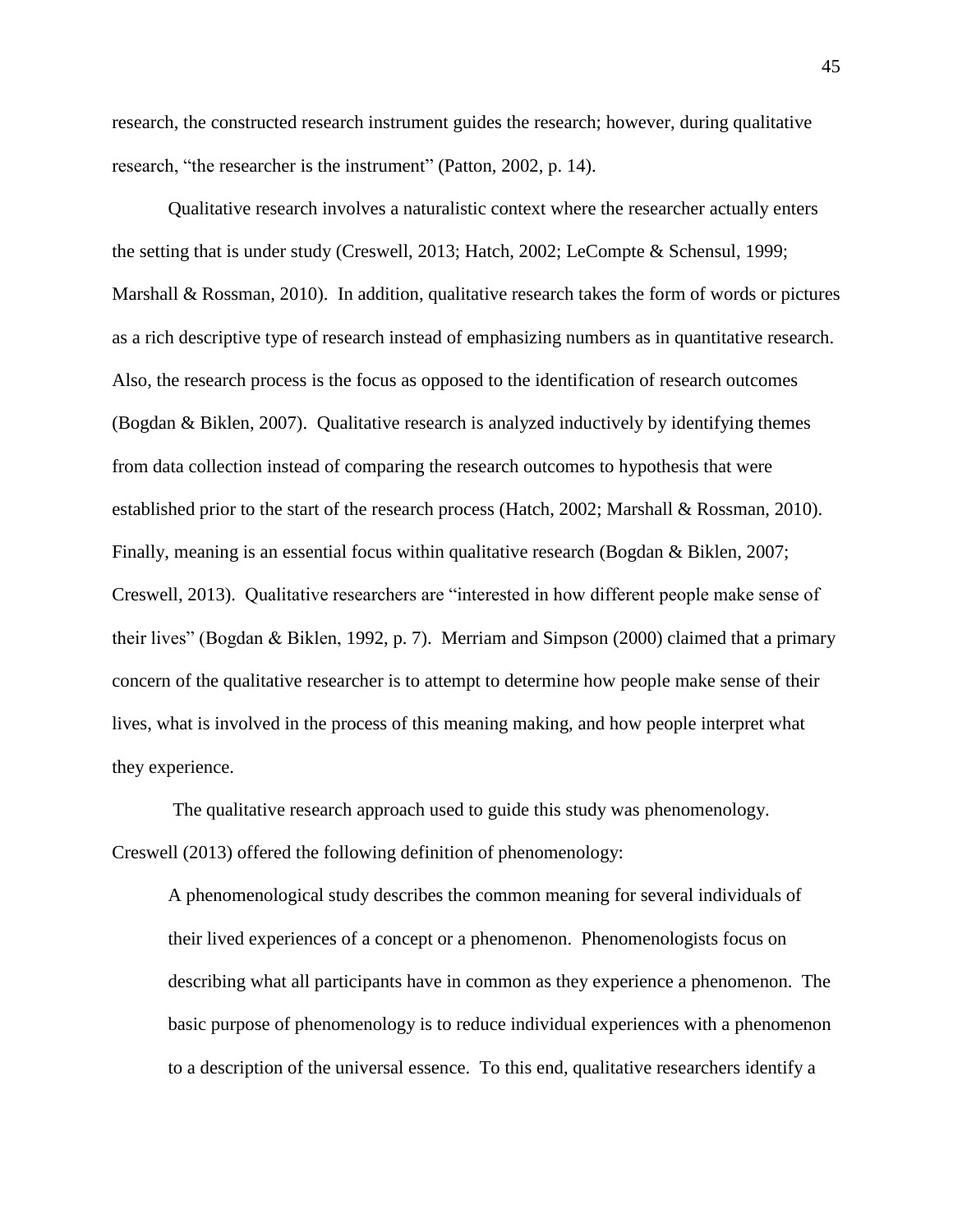phenomenon. The inquirer then collects data from persons who have experienced the phenomenon, and develops a composite description of the essence of the experience for all of the individuals. (p. 76)

Creswell (2013) added that phenomenology is popular in the social and health sciences, as well as in education. Van Manen (1990) described phenomenology as the study of the lived experiences of people from the perspective that these experiences are conscious ones. Moustakas (1994) added that phenomenology involves compiling descriptions of the essences of these lived experiences, not simply explanations or analysis. Essential themes are reflected upon as phenomenology is not just a description, but also a process of interpretation. The researcher interprets the meaning of lived experiences.

# **Research Site**

With approval and support of the Dean of Health Sciences and the Vice President of Academic Affairs, the campus of a suburban community college founded in 1968 and located in the Midwest served as the research site for this study. Protocols for the study were submitted to the respective Institutional Review Boards at this institution and Ball State University and were approved prior to the inception of the study.

A statistical report from the community college outlined 33 degree programs to choose from in more than 80 specialty areas. Students may choose to earn a technical certificate, an associate of arts degree, an associate of science degree, or an associate of applied science degree. The region has experienced a 59% enrollment growth in the past five years. There are approximately 9,000 students enrolled in this community college region. Of this 9,000, there are 3,467 males and 4,888 females enrolled and 86% are enrolled as full time students. Further, 87% of these students are Caucasian, 9% are African American, 2% Hispanic, .5% Asian, .4% Native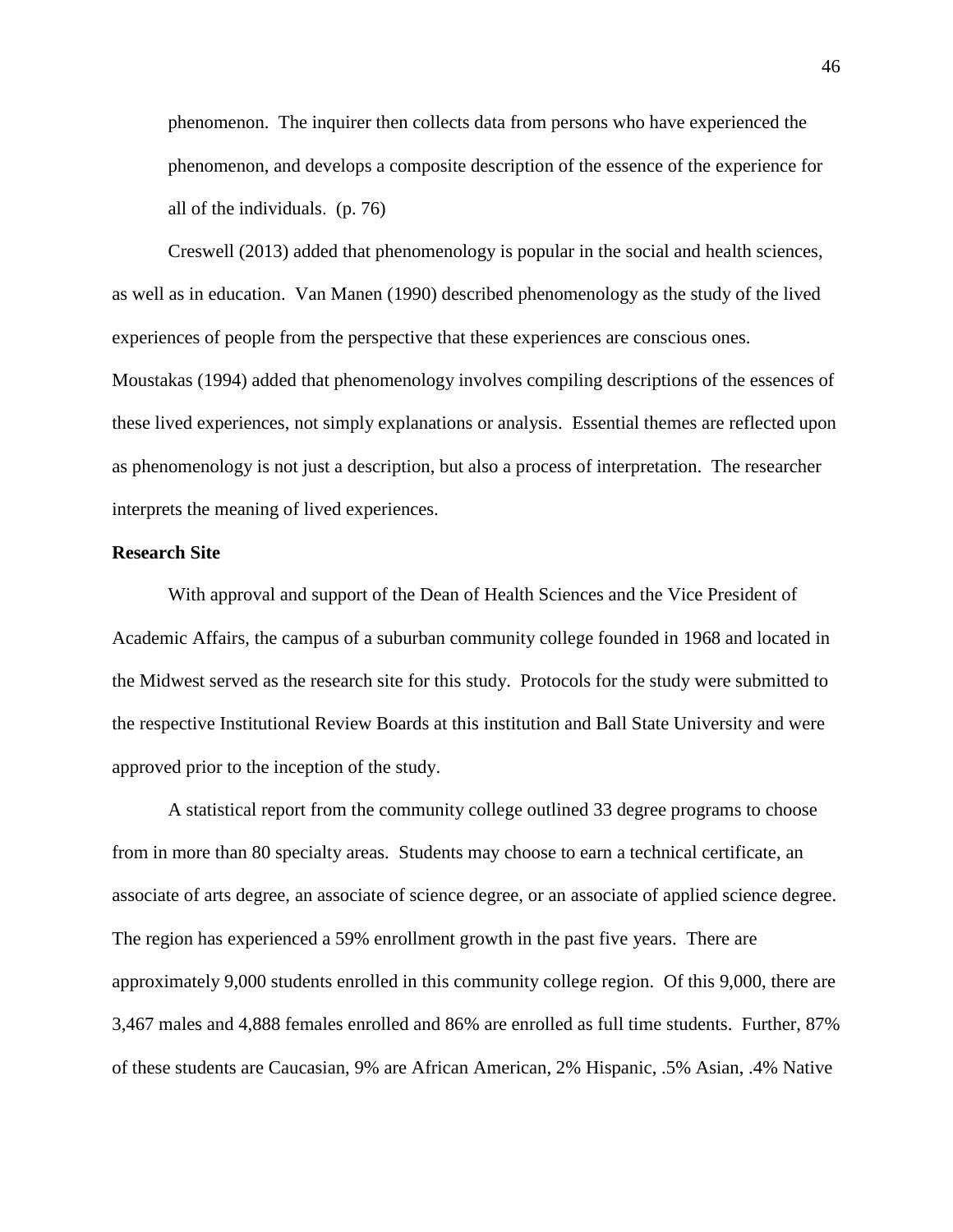American, 1.7% of multiple ethnicity, and 4% are registered as other/unknown. The largest proportion of students enrolled was in the age range of 20 to 24. Of the students enrolled, 75% were registered as first generation students.

At the end of the 2011-12 academic year, the Registrar's report indicated approximately 60% of the graduates from the School of Health Sciences in this region represented the medical assisting program. Medical assisting graduates led the School of Health Sciences in 2008, 2009, and 2010 as well. In addition, a Registrar's report for the academic year 2012-13 revealed that there were 600 students enrolled as medical assisting majors at this community college. Approximately 42 of these students planned to receive technical certificates, and 557 were working toward associate degrees.

# **Population and Sample**

The population for this study included medical assisting students between the ages of 18 and 65 who were enrolled in the clinical component of the associate degree program at this community college. Clinical courses are taken prior to the final course in the program. A convenience sample was employed by identifying one class section of this component in which 12 students were enrolled. This approach was utilized because of the timeframe in which the study had to be completed and the availability of the group to be studied.

An invitation to participate in the study was extended to these students and a subsequent meeting was held on November 4, 2013 with 10 students who agreed to participate in the study. For this type of study, having 10 participants is an acceptable number. According to Creswell (2013), the number of participants in a phenomenological study can vary. In a study by Duke (1984), only one individual participated in the study. Polkinghorne (1989) conducted a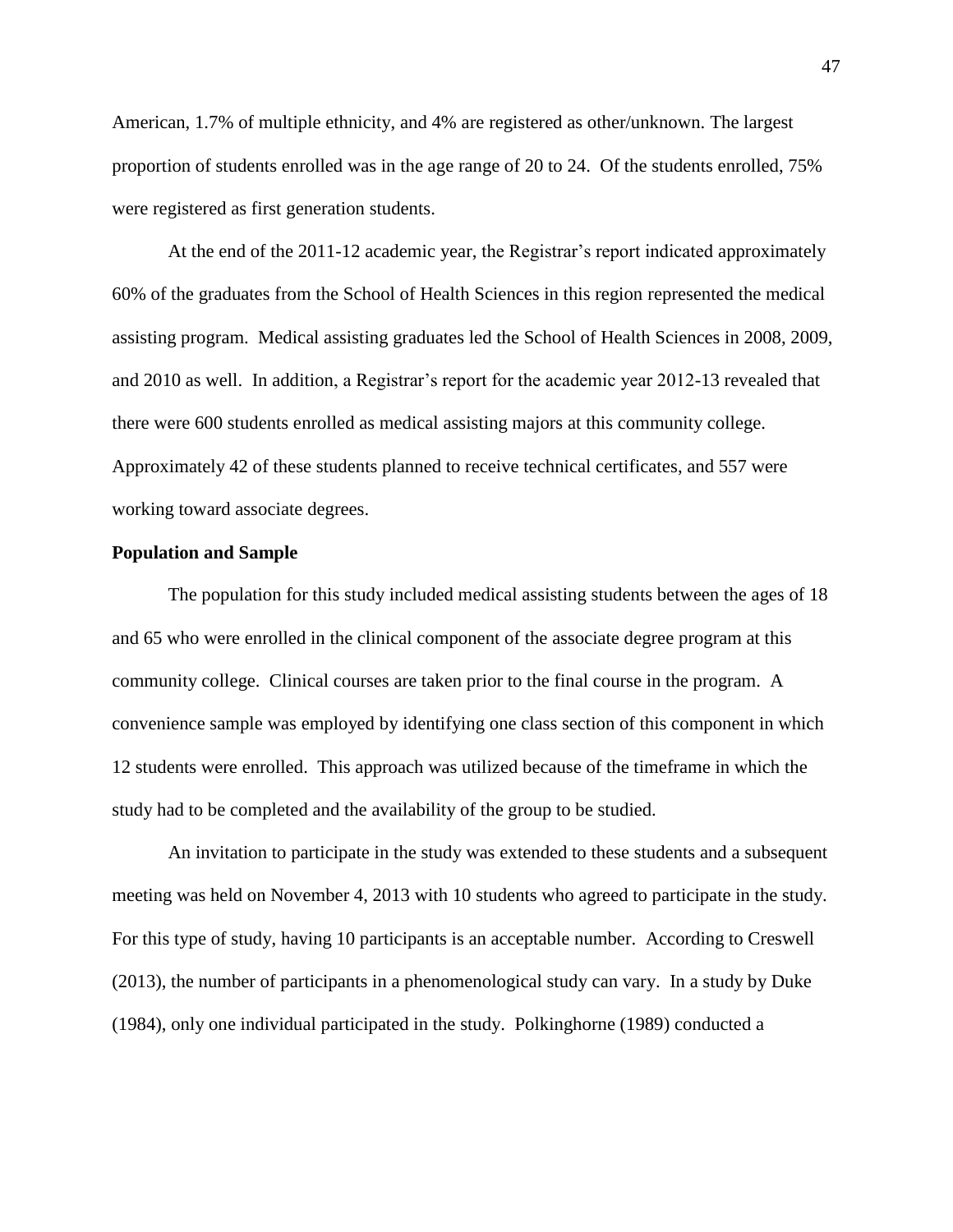phenomenological study with 325 participants, and Riemen (1986) completed one with 10 participants.

At this meeting, a written consent form was shared with the participants. The form addressed aspects of the study including the terms of the study and expectations and rights of the participants. In addition, participants were asked to agree to participate in a semi-structured interview with the researcher lasting 60-90 minutes. They were given the researcher's contact information for any questions or concerns that they might have during the course of the study. Students who agreed to participate were asked to schedule a time for interviewing. In addition, each participant was asked to select a pseudonym to help ensure confidentiality throughout the study.

# **Data Collection**

Semi-structured interviews were conducted for data collection during a mutually agreed upon time and location. Bogdan and Biklen (2007) explained that the semi-structured interview is open-ended and allows the participant to speak about the area of interest and then probes deeper for additional information that the participants might initiate.

The interviews were audio-recorded with the permission of the participants. The interview guide (see Appendix A) was used during the interview sessions to help guide the conversation. A panel of experts that included the Dean of Health Sciences, a Health Science Program Chair, and Health Science Faculty reviewed the questions on the interview guide. These four individuals made suggestions, and the corresponding revisions were then made to the interview guide questions.

Kvale and Brinkmann (2009) recommended using five to seven open-ended questions. Accordingly, the interview guide included seven questions. Another important aspect to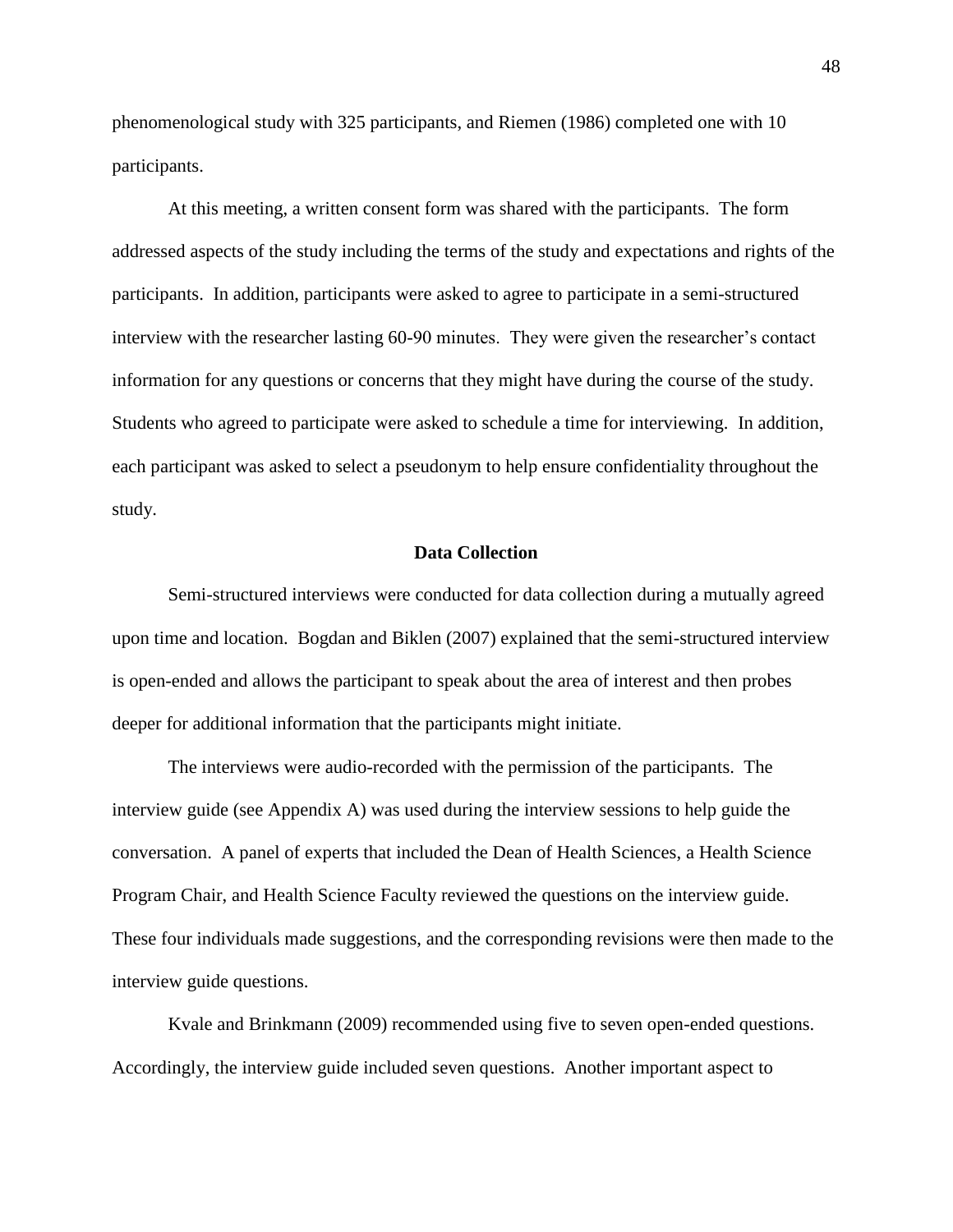consider before implementing interview questions used in a qualitative study is pilot testing (Creswell, 2013). Through pilot testing, the researcher can refine the interview questions, address potential observer bias, and adapt research procedures. The interview questions were pilot tested by interviewing three college students using the questions written for this study. One of the students had recently completed the medical assisting program; the other two students were first-year college students entering the program. No questions were eliminated or added as a result of the pilot test; however, two of the questions were altered slightly to clarify the meaning of the questions.

Each interview session lasted from 50 to 90 minutes. Even though an interview guide was used during the interviews, participants were encouraged to describe their rich experiences beyond what the research guide questions suggest. Throughout the interview, the researcher kept field notes of what was seen, heard, or thought about to enable reflection on the interview process and results, a strategy recommended by Bogdan and Biklen (2007). During the interviews, participants were encouraged to share various forms of art such as films, music, or poetry. Van Manen (1990) noted that such information can be used in a phenomenological study as data.

Data collection, through the process of participant interviews, continued until the point of saturation took place. Bogdan and Biklen (2007) noted that qualitative researchers can determine when the point, at which the information becomes redundant, finishes the interview process or data saturation occurs.

The researcher transcribed each audio-recorded interview. Following the transcription, member checking (Lincoln & Guba, 1985) was done so that participants had the opportunity to review the transcript of the interview for accuracy and clarification. By revealing the data to the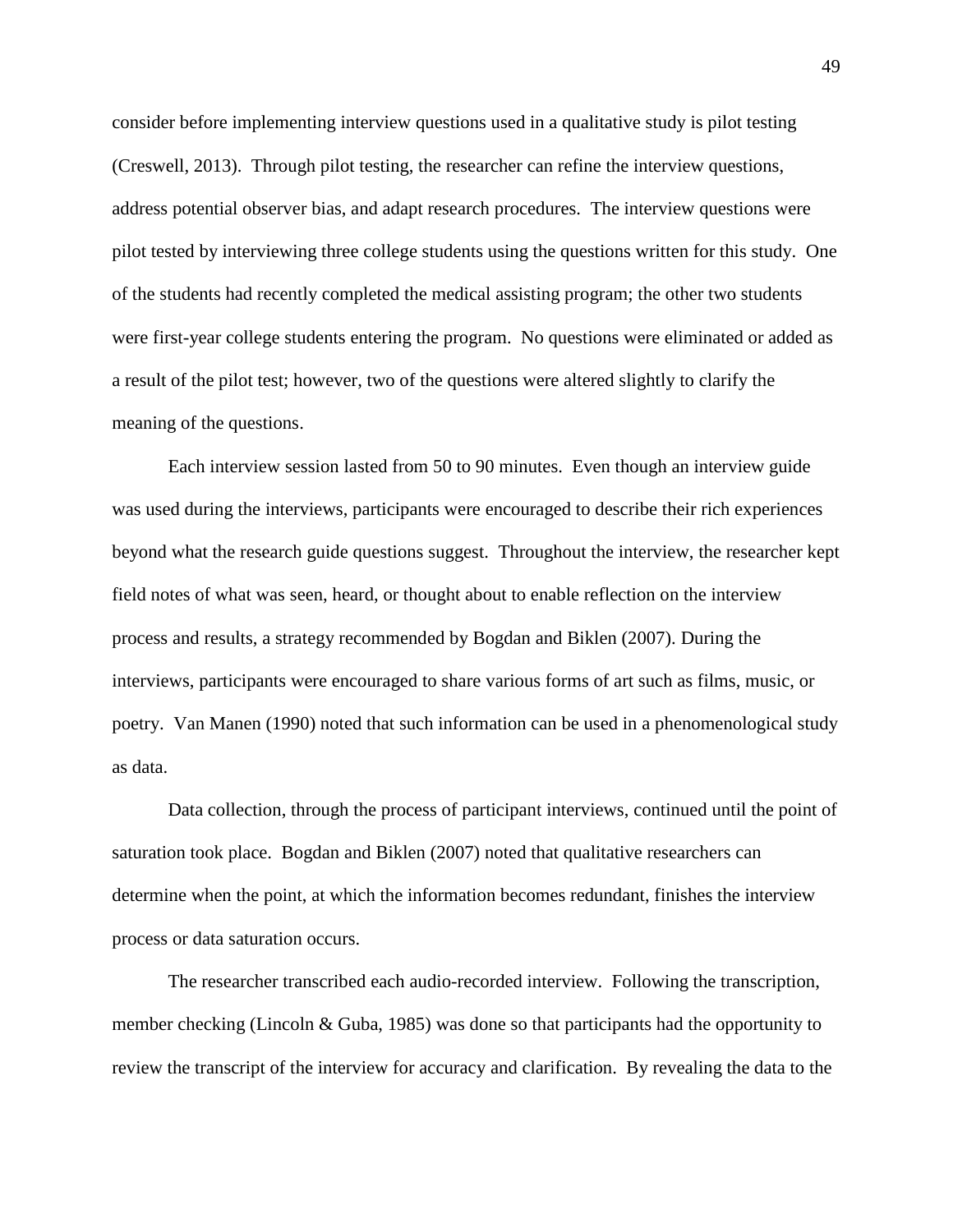participants, the risk of misrepresentation was decreased. In addition, since the overall objective was to improve community college student well-being, the data were kept as authentic as possible so that the participants' perspective and degree of sentiment remained genuine. As is the case with most conversations, grammar and sentence structure is rarely perfectly correct. However, the contributions of these participants were meaningful, valued, and respected and hold much higher value than the accuracy of grammar. Therefore, the transcriptions that were presented to the participants during member checking were verbatim and provided the natural conversations that took place (Clandinin & Connelly, 2000).

Within two weeks of the time each interview was completed, the participants received an email from the researcher requesting that they review the transcript for accuracy. The participants were asked to respond to this email providing any changes that were to be made within a two to three day time frame.

### **Confidentiality of Data**

All data collected from the semi-structured interviews and any researcher's memos in paper form were stored in a locked cabinet in the researcher's home. In addition, any electronic data files were stored on a password-protected computer file for one year. Pseudonyms that the participant selects were used in place of the participants' real names to maintain confidentiality within the transcription process. Only the faculty dissertation advisor and the researcher had access to the raw data. Data that reveal the participants' real names, such as coding documents, were shredded.

### **Trustworthiness**

Claiming the trustworthiness of any study is recommended (Creswell, 2013). Lincoln and Guba (1985) explained further that in a qualitative study trustworthiness adds "credibility,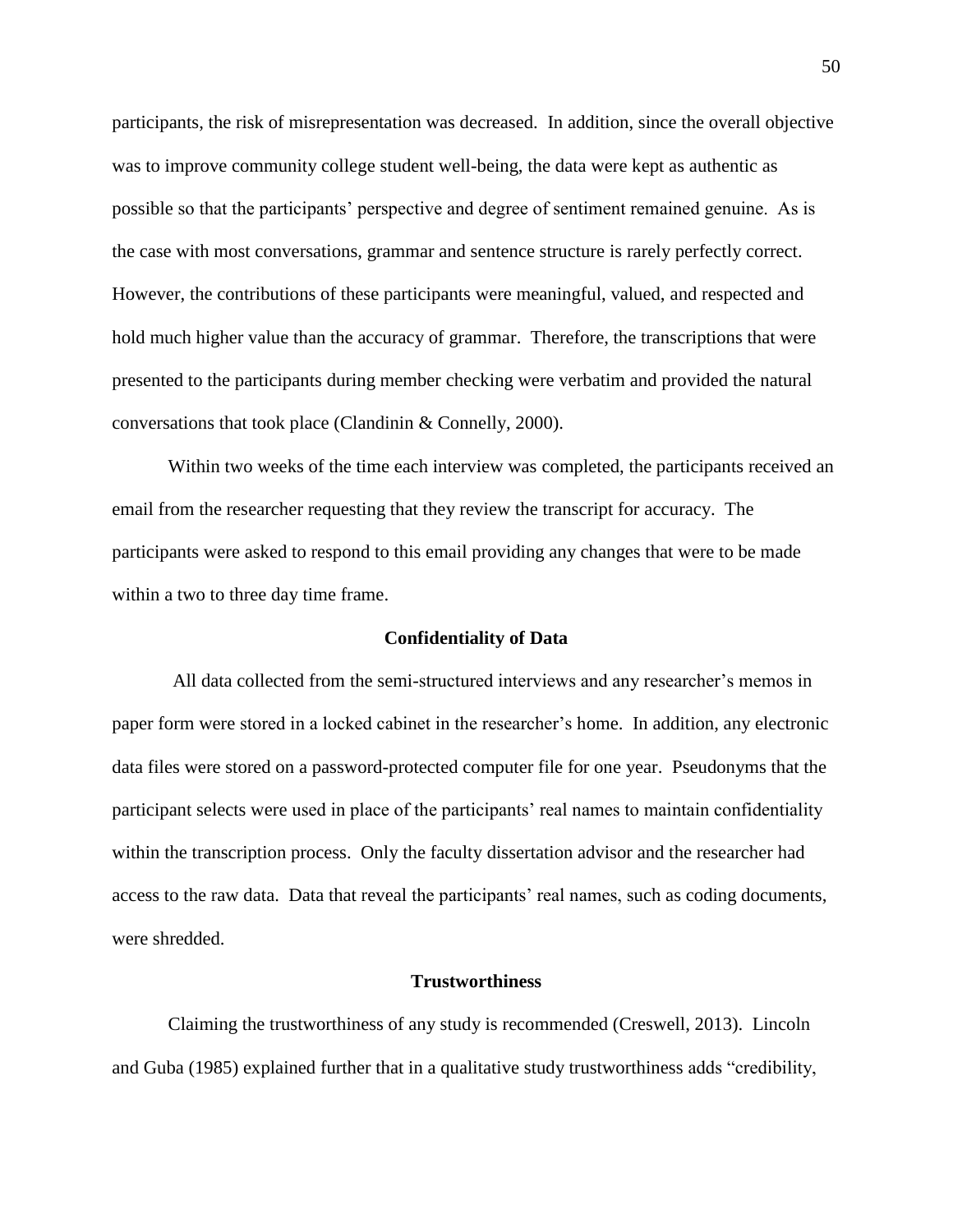authenticity, transferability, dependability, and confirmability" (p. 300). Wolcott (1990) added that seeking understanding captures the essence of what researchers tend to be seeking in a naturalistic setting. Creswell and Miller (2000) suggested that qualitative researchers should consider eight strategies for determining trustworthiness in a qualitative study. These include: "prolonged engagement in the field, triangulation, peer review or debriefing, negative case analysis, clarifying researcher bias, member checking, providing rich, thick description, and conducting an external audit" (p. 124). It is recommended that researchers engage in at least two of the recommended strategies to claim trustworthiness within a qualitative study. For this study, trustworthiness has been claimed by using five of the recommended strategies. These include: (1) prolonged engagement in the field by conducting lengthy audio-taped interviews with participants, (2) triangulation of many participant voices, (3) clarifying researcher bias within the subjectivities statement, (4) conducting member checking of interview transcripts, and (5) providing rich, thick description of the details surrounding the study. In addition, the steps that have been established for the data analysis of this study will be followed.

#### **Data Analysis**

Creswell (2013) recommended a simplified version of Moustakas (1994) method of analysis for phenomenological studies known as a modification of the Stevick (1971), Colaizzi (1973), and Keen (1975) method. Creswell noted that this particular method provides a practical, useful approach to the analysis of phenomenological data.

This analytic process began with the researcher's full description of personal experiences of the phenomenon being studied. Creswell (2013) explained that while it is impossible to do entirely, this step is done with the intent of the researcher setting aside, or bracketing, personal experiences that could impact the study. The next step in the process involves developing a list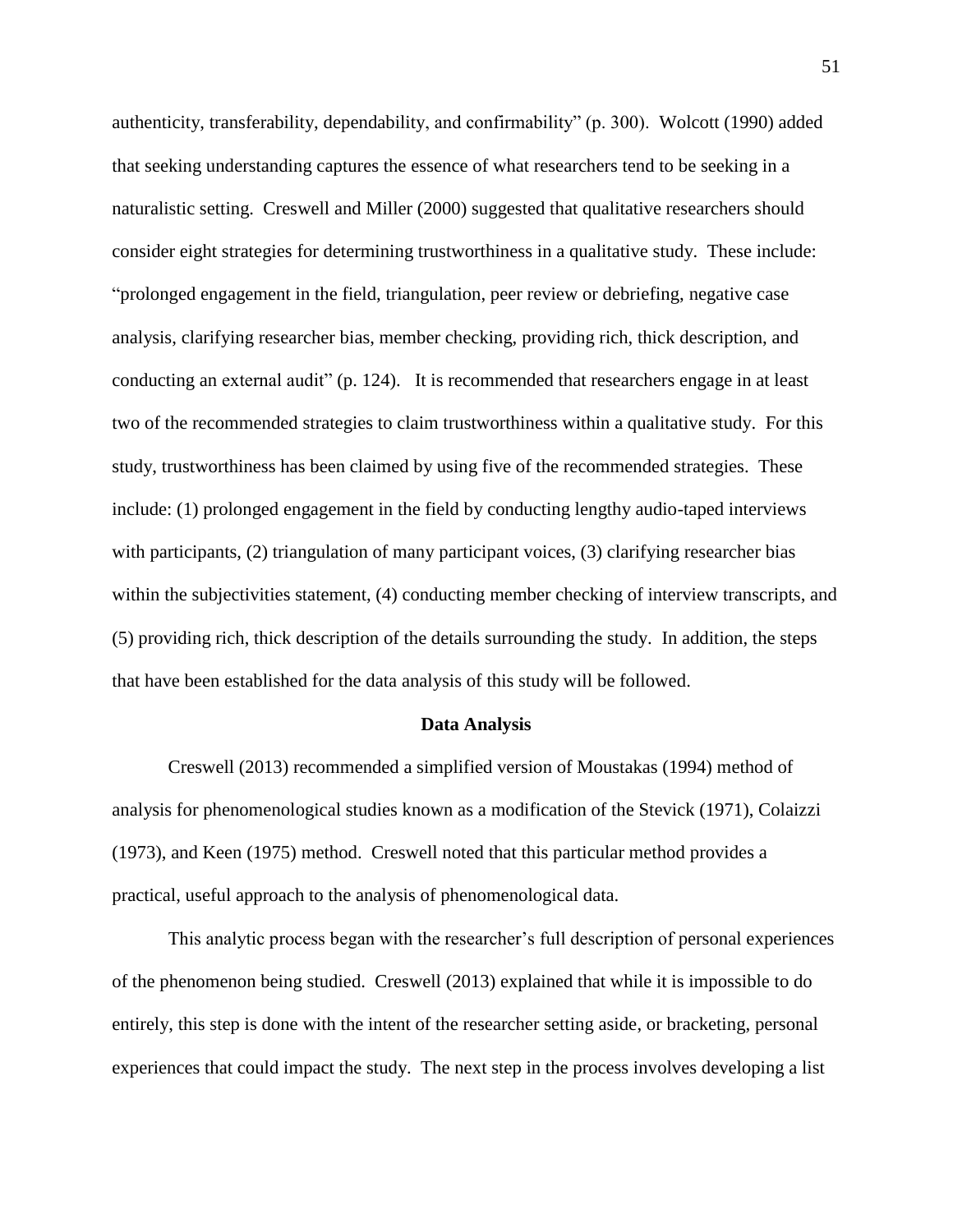of significant statements by identifying statements within the interview transcripts about how the participants are experiencing the topic. The statements are to be treated as having equal value to the study. The list of statements should not repeat or overlap.

Once the statements have been identified, they are then grouped into larger units of information referred to as meaning units or themes. At this point, the researcher begins writing a description of what the participants in the study experienced with the phenomenon. This textural description describes what happened in the experiences of the participants and should include several examples. Next, a description of how the experience happened, or a structural description, is written. In this section of the analysis, the researcher reflects on the setting and context in which the participants experienced the phenomenon. Finally, a composite description of the phenomenon, which includes both the textural and structural descriptions combined, is written. This final composite is the actual essence of the experience and is, typically, a long paragraph that describes to the reader what the participants experienced with the phenomenon and how they actually experienced it.

The following steps describe the process that was used in analyzing:

- 1. A subjectivity statement describing the researcher's personal experiences with well being was formulated.
- 2. A list of significant statements, which can be found in Appendix B, was developed and used to identify ways in which the participants experienced well-being. Significant statements that repeated or overlapped in meaning were not used more than once. The initial list of statements was reduced to those common to all participants (see Appendix C).
- 3. The next step involved grouping each of the significant statements into larger units of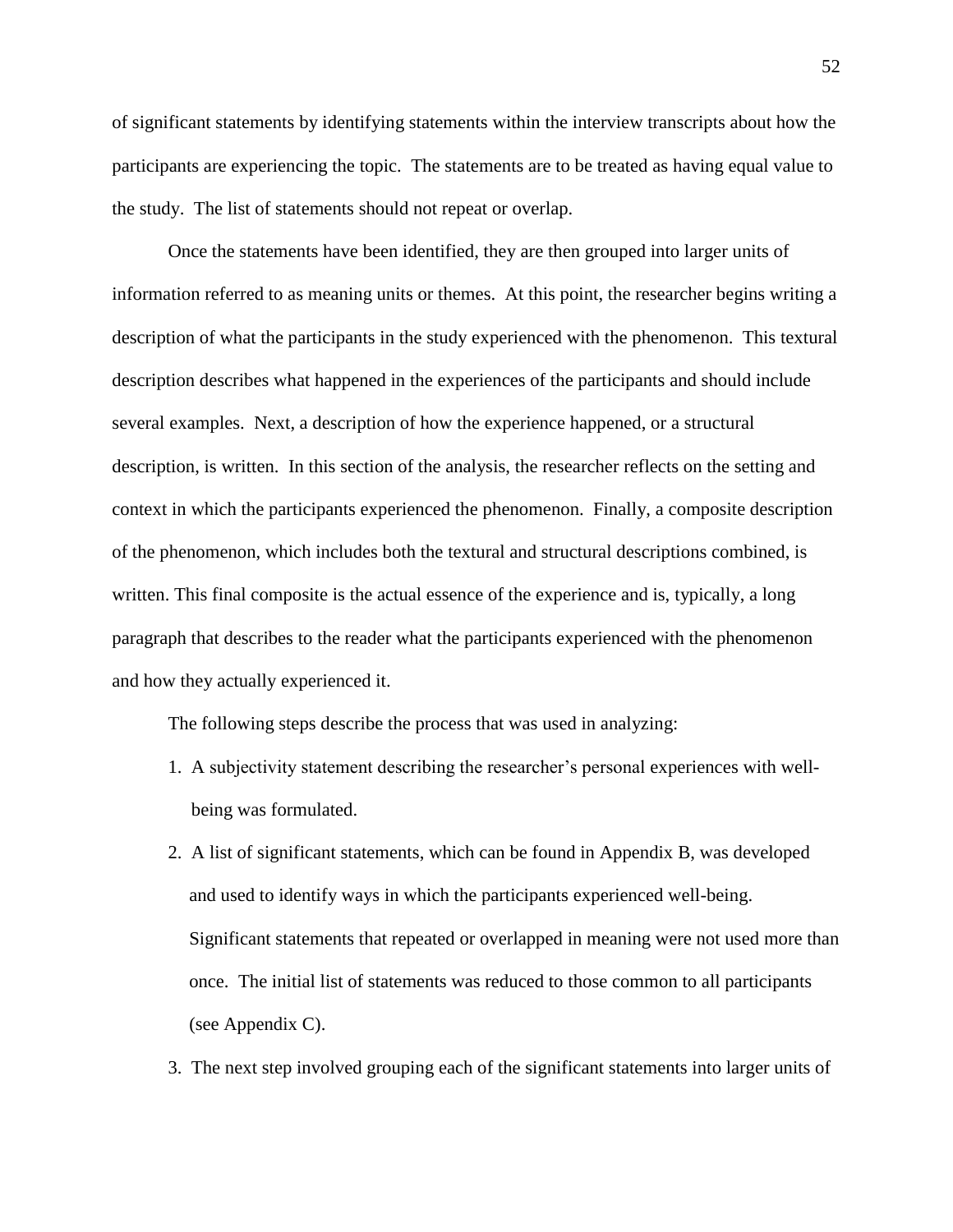information. These larger units then became themes.

- 4. A textural description of what the participants in this study experienced was written next to illustrate the phenomenon of well-being. Along with this description, several examples of the shared experiences of well-being were included.
- 5. Next, a structural description focusing on how the participants' experiences of well being happened was written. The description reflects on the setting and context of the well-being experiences shared by the participants of the study.
- 6. A textural-structural description was also written for each participant with the goal of identifying the essence of their individual experiences with well-being.
- 7. For the final step in the analysis process, a composite description of the textural and structural descriptions was written. This description provided the essence of the experiences of well-being that the participants experienced. The goal was to provide a written description of the well-being experiences of the participants, as well as how they experienced this phenomenon.

#### **Summary**

In this chapter the research methods for the study were discussed. Initially, a rationale for using a qualitative approach was outlined. In particular, the value of phenomenology as the method was explained. A description of the research site, population, and sample was detailed. The use of semi-structured interviews and how the data from those interviews were examined was described. The importance of confidentiality and trustworthiness was noted along with how these considerations would be met. Finally, a step-by-step outline of how data would be analyzed was described.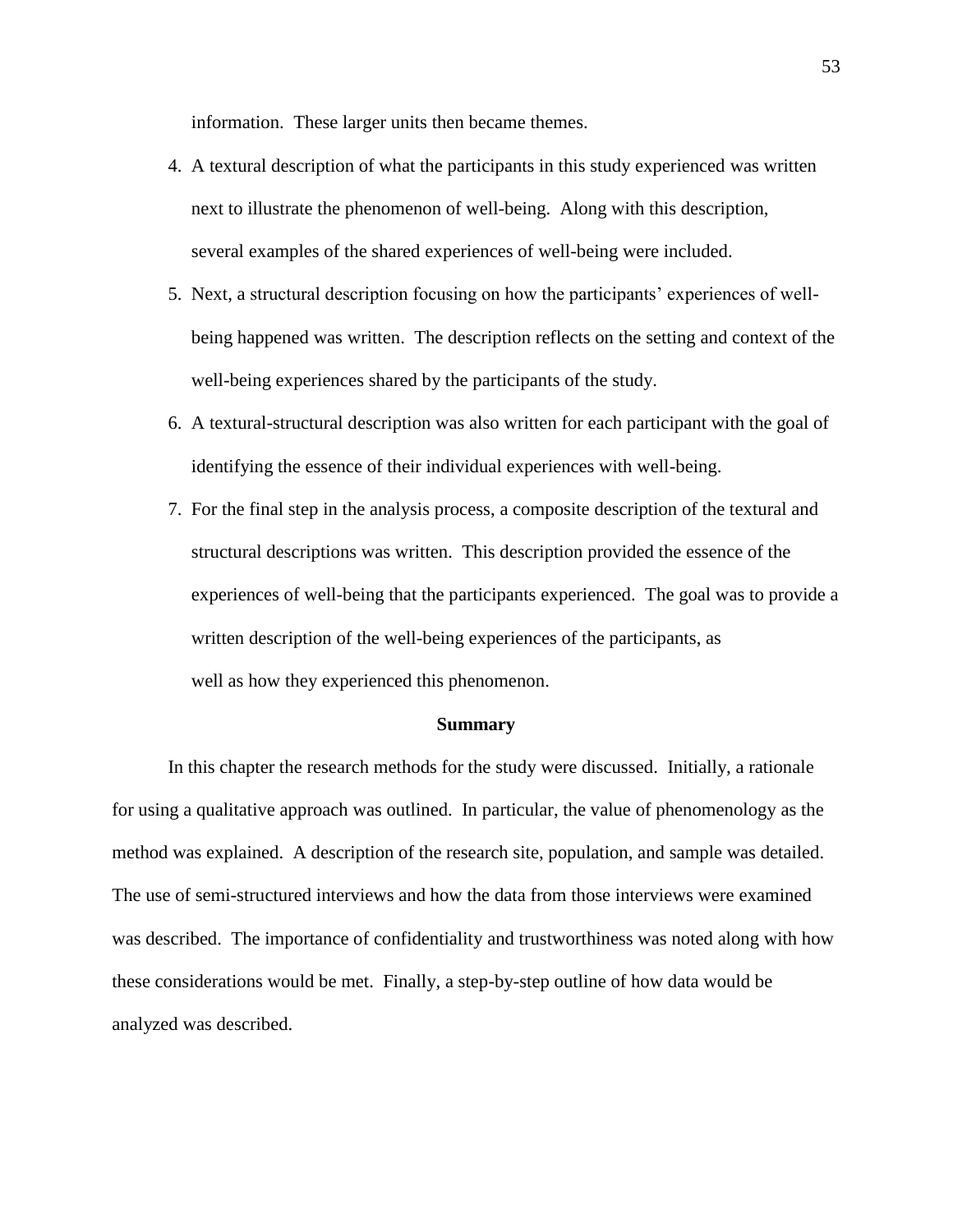### CHAPTER 4: FINDINGS

# **Introduction**

Chapter Four begins with a description of the participants in this study and the interviews. Thereafter, each individual textural-structural composite description is provided. The process used to establish 94 significant statements, how these statements were reduced to 60, and how the eventual five themes emerged is explained. Next, a discussion of the level of wellbeing fulfillment is presented. Finally, composite descriptions of each participant, along with the themes that emerged from the data, are examined.

# **The Participants**

Medical assisting students from a Midwestern, suburban community college comprised the population for this study. The inclusion criteria stated that students be between 18 and 65 and be enrolled in the clinical course for the medical assisting program. After visiting the students in their classroom, proposing the study, and inviting the students to participate, 10 students agreed to participate.

Table 2 provides an overview of the sample. Participants included one male and nine female White students, which is typical representation for this group. Ages ranged from 20 to 50, with four between 20 to 29 years; three between 30 to 39; two 40 to 49; and one 50 years. The average age was 33.9. All identified themselves as non-traditional students. Three worked part-time, while four worked full-time. Six had children. Four had two children, and two had three children. Eight were attending classes on a full-time basis.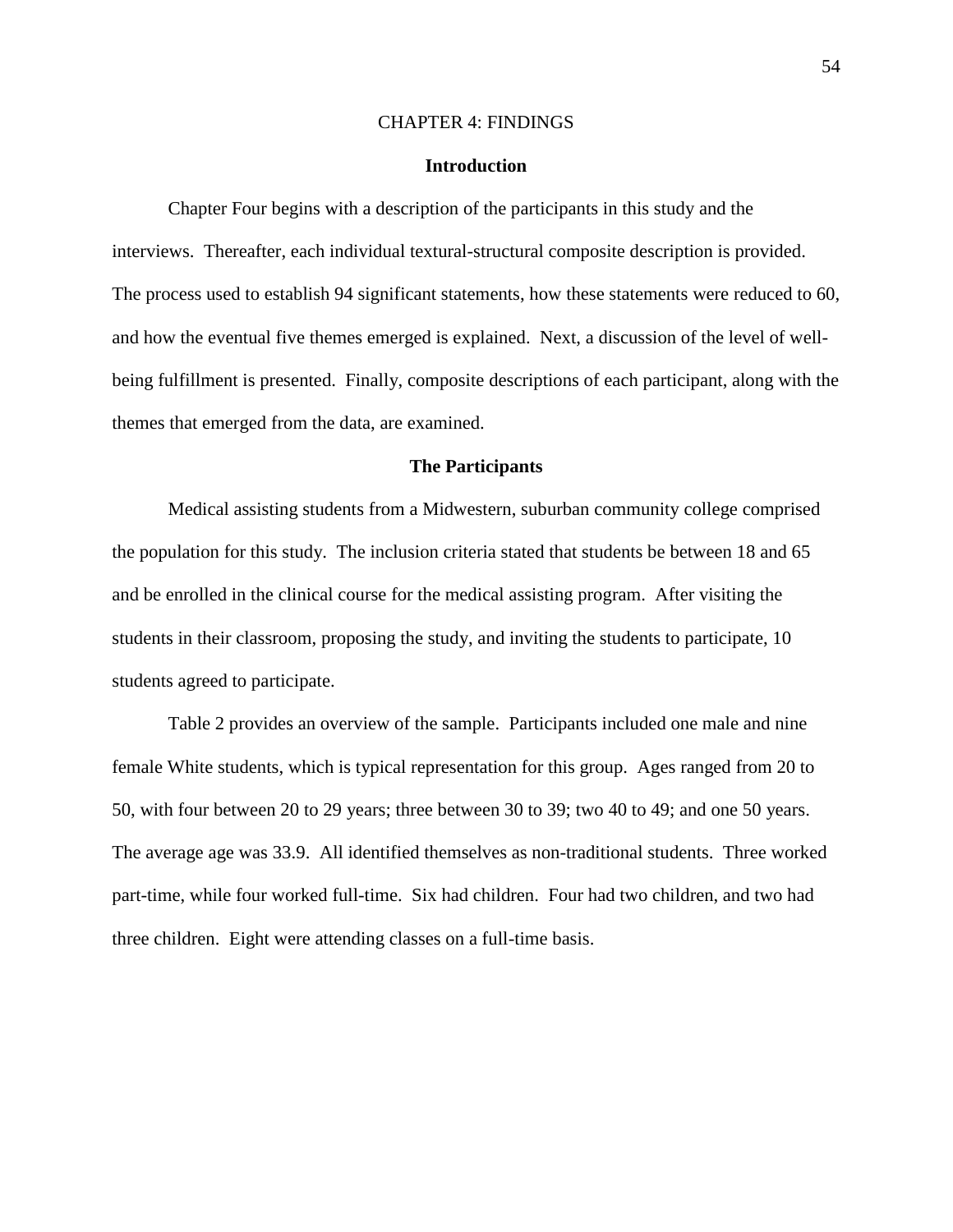# Table 2

# *Participant Demographic Information*

| Pseudonym  | Age | Gender | Race  |                | First-Gen. Non-Trad. | Children Work Credits |                            |            |
|------------|-----|--------|-------|----------------|----------------------|-----------------------|----------------------------|------------|
|            |     |        |       |                |                      |                       |                            |            |
| 1. Rachel  | 20  | Female | White | N <sub>o</sub> | Yes                  | $\boldsymbol{0}$      | PT                         | FT         |
| 2. Dexter  | 38  | Male   | White | Yes            | Yes                  | 3                     | $\mathop{\rm FT}\nolimits$ | FT         |
| 3. Shyann  | 25  | Female | White | Yes            | Yes                  | $\overline{2}$        | $\mathop{\rm FT}\nolimits$ | FT         |
| 4. Brooke  | 38  | Female | White | No             | Yes                  | $\overline{2}$        | $\mathop{\rm FT}\nolimits$ | FT         |
| 5. Lynn    | 20  | Female | White | Yes            | Yes                  | $\boldsymbol{0}$      | $\mathcal{P}\mathcal{T}$   | ${\rm FT}$ |
| 6. Lily    | 33  | Female | White | Yes            | Yes                  | $\boldsymbol{0}$      | FT                         | ${\rm FT}$ |
| 7. Sarah   | 45  | Female | White | Yes            | Yes                  | 3                     | N <sub>o</sub>             | PT         |
| 8. Nikki   | 21  | Female | White | Yes            | Yes                  | $\boldsymbol{0}$      | No                         | FT         |
| 9. Rue     | 50  | Female | White | Yes            | Yes                  | $\overline{2}$        | N <sub>o</sub>             | PT         |
| $10.$ Lucy | 49  | Female | White | Yes            | Yes                  | $\overline{2}$        | PT                         | FT         |
|            |     |        |       |                |                      |                       |                            |            |

Note: "P" represents part time student and "F" full time student. The participants are listed in chronological order of when the interviews took place. The participants chose the pseudonyms. All of the demographic data were self-reported.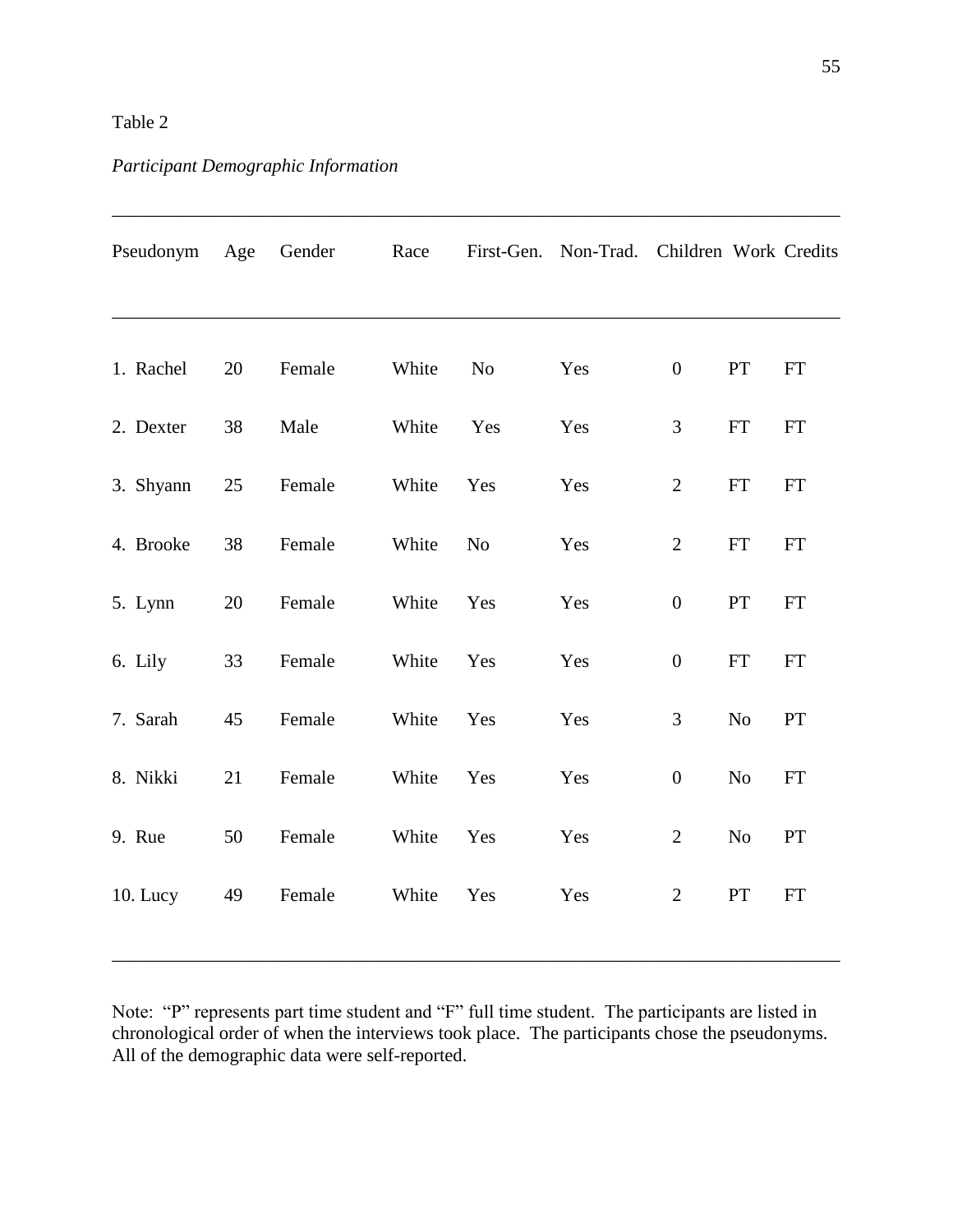# **The Interviews**

The interview process for this study began with a scheduled date, time, and place to meet. The participants were provided with dates over a period of four weeks from which to select. They were also encouraged to select a time that would accommodate their schedules and other responsibilities. The participants could select daytime, evening, or weekend meetings. In regard to where the interviews took place, the community college granted permission for interviews to be conducted on campus or the participants could choose another mutually agreed upon public location in which to meet. Seven of the ten interviews were conducted in a classroom on campus, two were conducted in a student lounge on campus, and one was conducted in a local coffee house. Each location offered quiet, comfortable areas with adequate lighting. The interviews ranged between 50 to 90 minutes in length. Table 3 provides an overview of the interviews for each participant.

The semi-structured interview guide was followed during each interview. The order of how topics were discussed varied from participant to participant, however the probe questions were addressed at some point during the interviews. Each of the interviews included moments of emotionally charged segments in which the participants shared extremely personal information. Six of the 10 participants became tearful during their interviews when discussing relational issues, which altered their lives indefinitely. In some cases, the changes in the participants' lives that altered their personal well-being were positive, others unfortunately, were not.

All 10 of the participants demonstrated interest in providing data for this study. There were many encouraging statements made toward supporting the study as well as comments indicating their appreciation for a study such as this one. The potential for improving the campus environment and enhancing educational experience was important to these students. It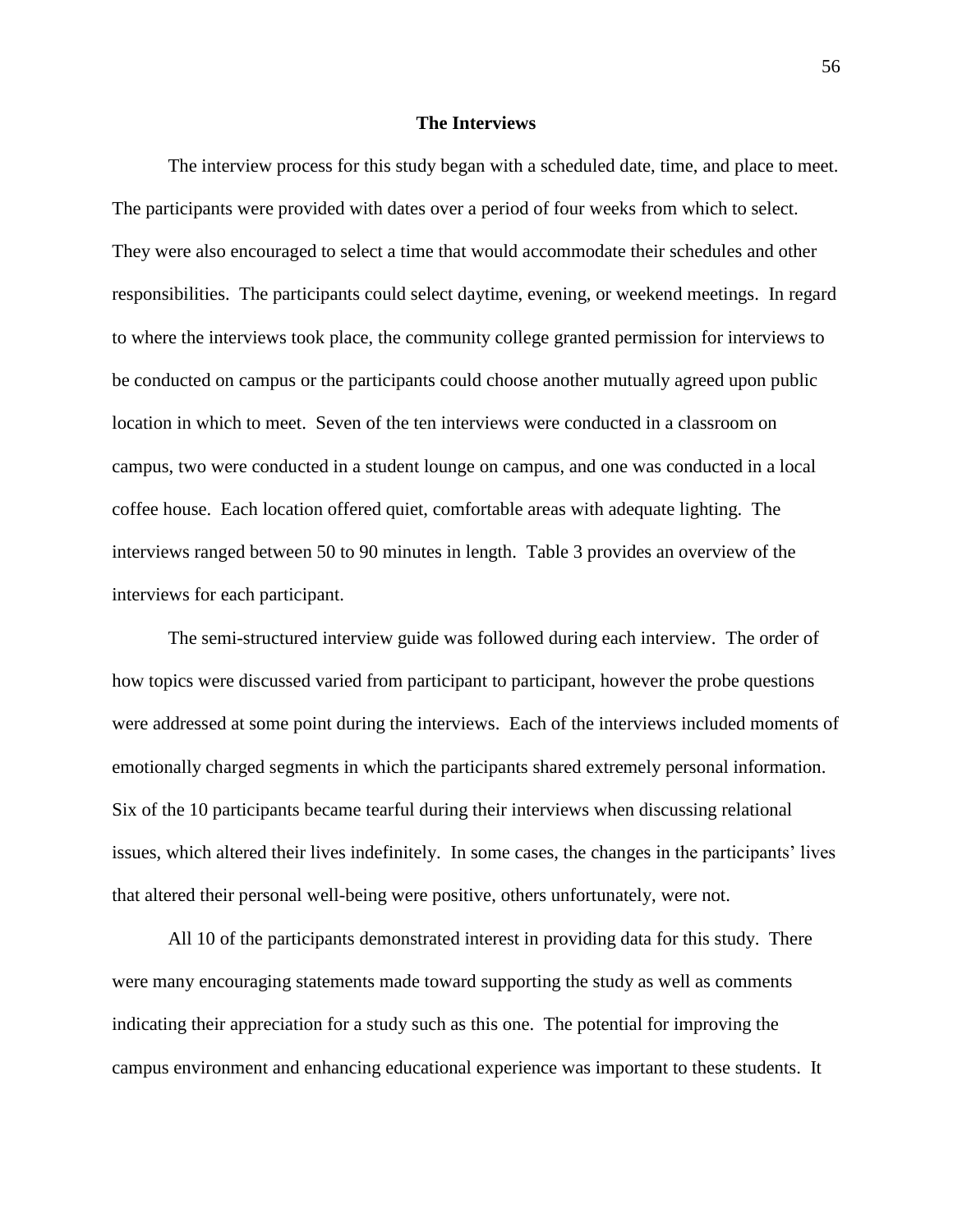was also noted that the participants seemed honored that they were asked to participate in a scholarly study. Each of them asked to see a copy of the completed study.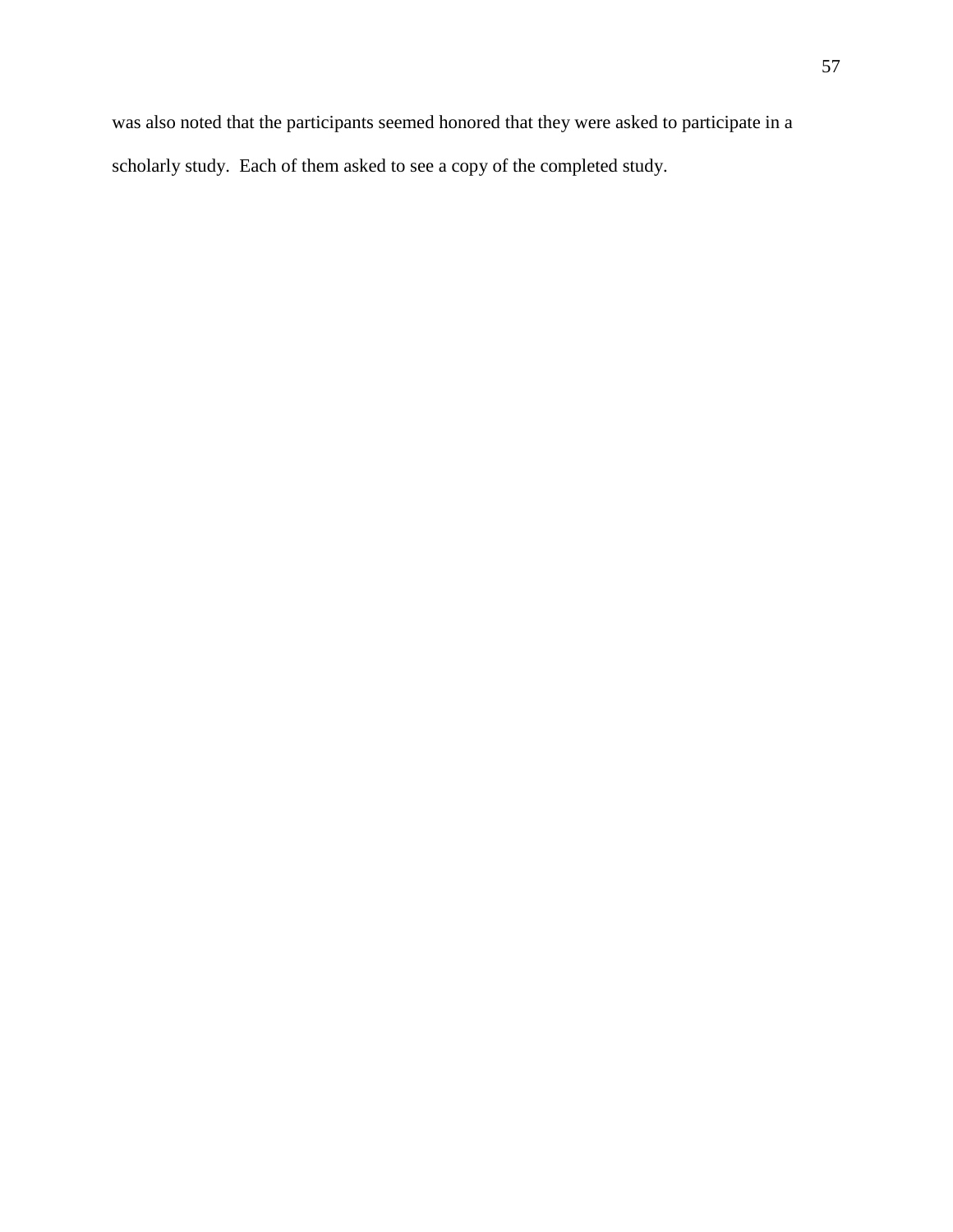# Table 3

| Pseudonym     | Number<br>of<br>Interviews | <b>Total Pages</b><br>of<br>Transcript | Duration<br>of<br>Interview | Location<br>of<br>Interview |
|---------------|----------------------------|----------------------------------------|-----------------------------|-----------------------------|
| Rachel        | $\mathbf{1}$               | 16                                     | 55 minutes                  | Campus                      |
| Dexter        | $\mathbf{1}$               | 21                                     | 90 minutes                  | Campus                      |
| Shyann        | $\mathbf{1}$               | 12                                     | 50 minutes                  | Campus                      |
| <b>Brooke</b> | $\mathbf{1}$               | 11                                     | 60 minutes                  | Campus                      |
| Lynn          | $\mathbf{1}$               | 10                                     | 60 minutes                  | Campus                      |
| Lily          | $\mathbf{1}$               | 12                                     | 60 minutes                  | Campus                      |
| Sarah         | 1                          | 21                                     | 80 minutes                  | Campus                      |
| Nikki         | $\mathbf{1}$               | 12                                     | 80 minutes                  | Coffee Shop                 |
| Rue           | $\mathbf{1}$               | 12                                     | 60 minutes                  | Campus                      |
| Lucy          | $\mathbf{1}$               | 18                                     | 85 minutes                  | Campus                      |

\_\_\_\_\_\_\_\_\_\_\_\_\_\_\_\_\_\_\_\_\_\_\_\_\_\_\_\_\_\_\_\_\_\_\_\_\_\_\_\_\_\_\_\_\_\_\_\_\_\_\_\_\_\_\_\_\_\_\_\_\_\_\_\_\_\_\_\_\_\_\_\_\_\_\_\_\_\_

Note: The participants are listed in chronological order as to when the interviews took place.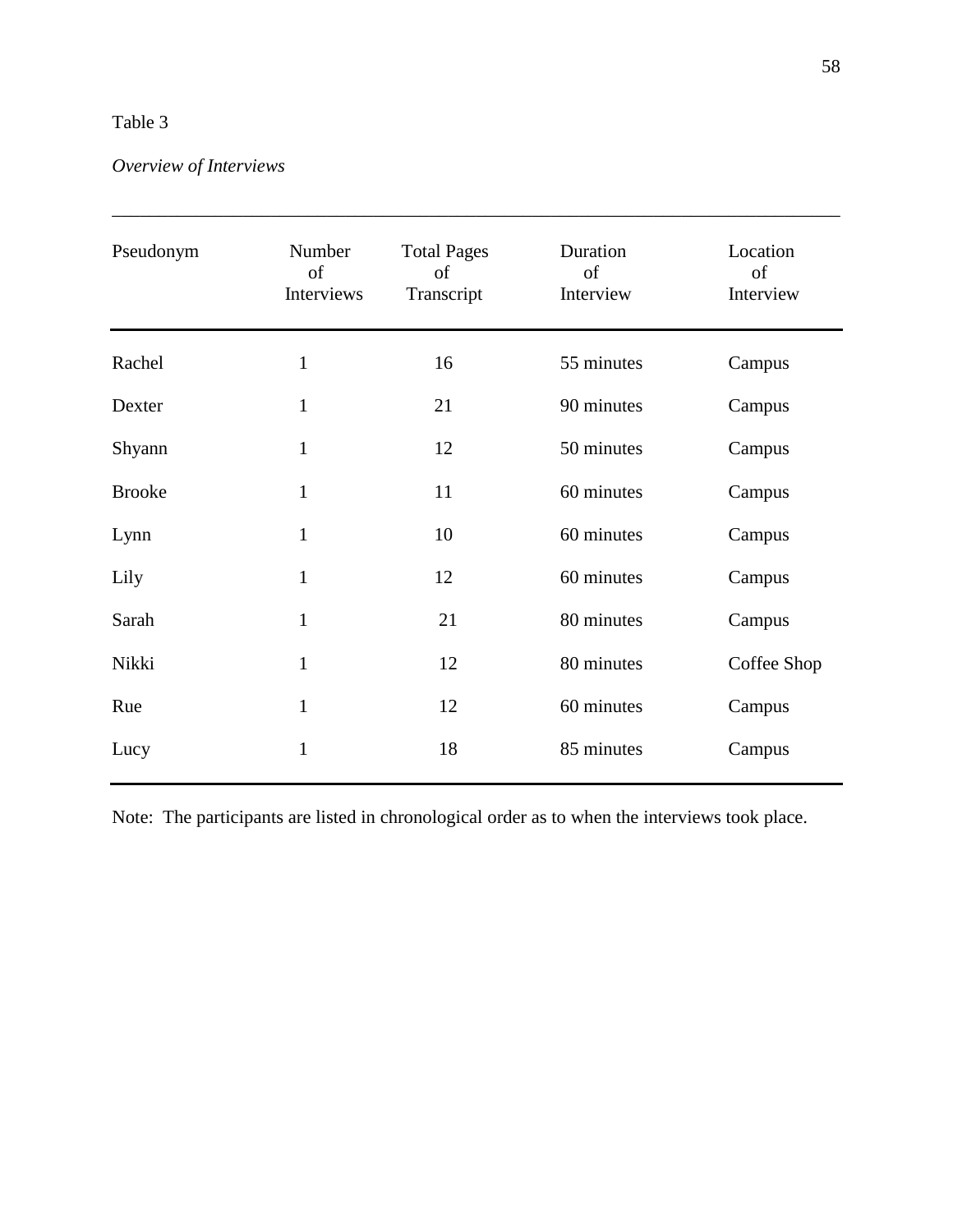# **Individual Textural-Structural Descriptions**

In the following section a brief introduction of each participant sets the stage for further description. Following the introductory description is a brief synopsis of each participant's textural and structural descriptions. This synopsis provides some of the key aspects that were extracted from each individual's textural and structural description regarding their well-being. The textural component alone describes exactly "what" happened to the participants in regard to their personal well-being. The structural aspect then describes "how" the well-being experience occurred (Creswell, 2013). Due to the potential for data repetition, the individual textural and structural descriptions can be found in Appendix C. The synopsis is then followed by a texturalstructural composite description of each participant's personal experiences with well-being. The textural-structural composite of participants leads to the essence of the participants' perception of their personal well-being (Creswell, 2013). To show the progression from one component to the other, an illustration is provided in figure 1 of the movement from textural to structural, then to the textural-structural for Dexter, one of the participants. This illustration reflects the process followed in writing the three descriptions for each participant.

The first column provides a sample of Dexter's textural description. The textural description is used to illustrate what happened in the lived experiences of the participant concerning personal well-being. The majority of the textural description reflects the exact words that the participant has shared. The next column, a sample of the structural description, illustrates the progression of Dexter's textural description to his structural description. The structural description is an explanation of how the well-being experiences occurred. The setting and context of what happened is the focus of this description. Finally, the third column in the following example illustrates a sample of the textural-structural composite description of what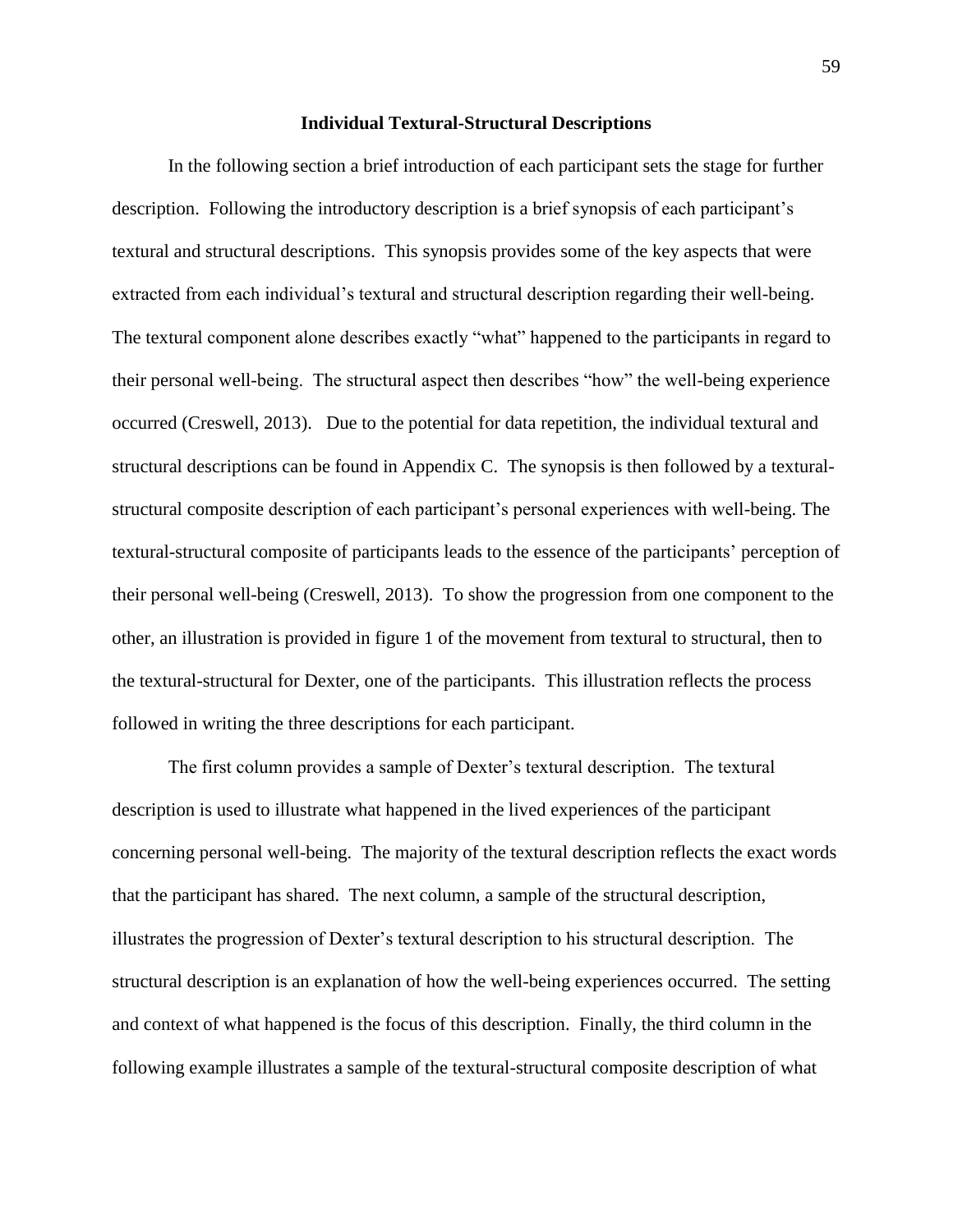happened and how the phenomena happened. This passage leads to the essence of Dexter's experiences.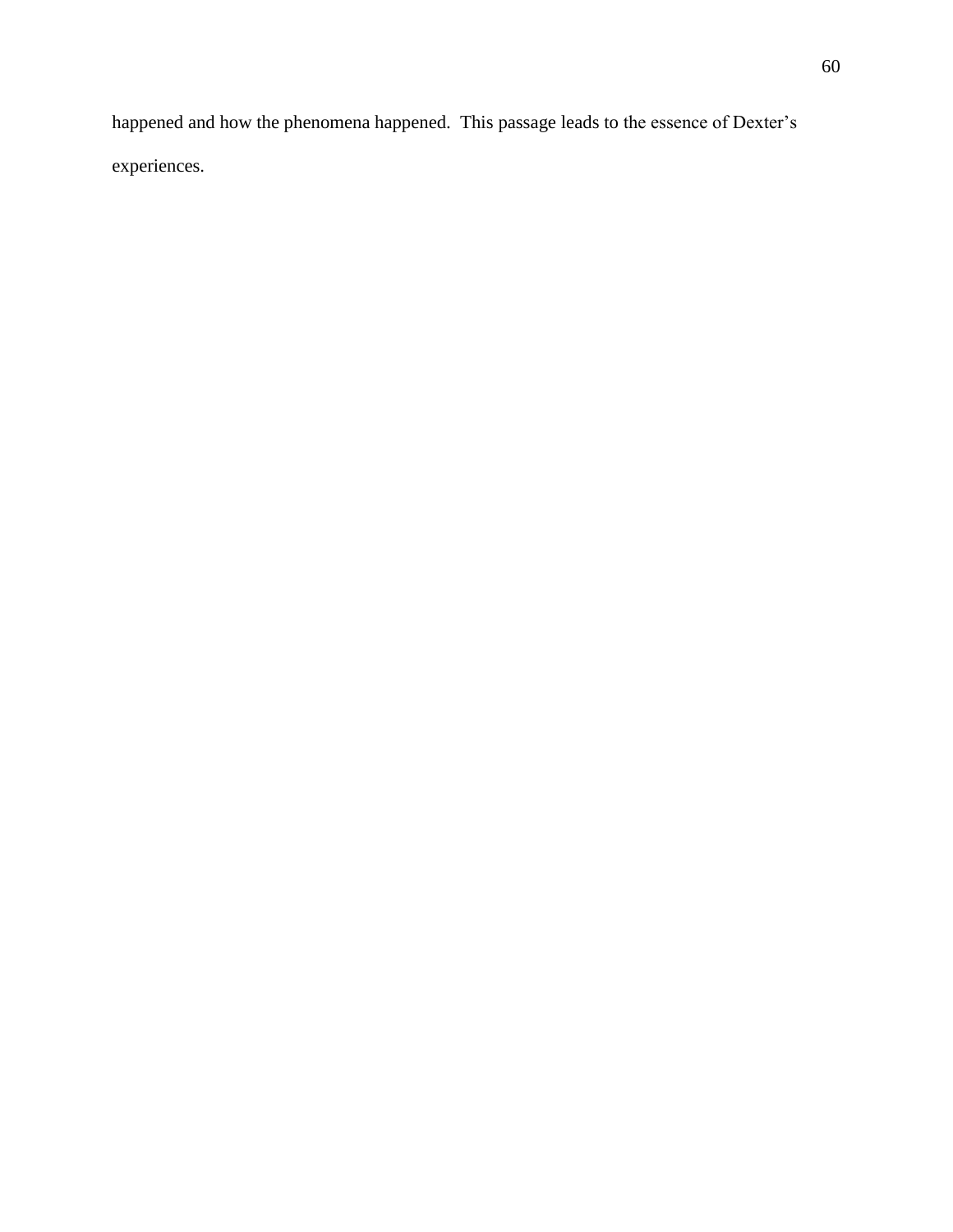# **Figure 1. Illustration of Textural, Structural, and Textural-Structural Descriptions of Dexter**

# **TEXTURAL "What"**

*We're a team. I want them all to succeed. It was that day. I mean it was almost like watchin the "Grinch." As soon as those little Whoos started to sing . . . I mean I went from being mad and you know, because I wasn't going to be the best at something, so it was like, it was almost like, this is my sister and she's got this! These classes have been a place to connect.*

(Dexter, p. 9)

# **STRUCTURAL "How**"

He discovered through a series of events in certain medical assisting courses, that he was beginning to reach higher levels of confidence and that he felt more comfortable trusting people he had met. An experience in a phlebotomy class when he was unable to draw blood left Dexter with that all too familiar feeling of his confidence plummeting. However, when he witnessed that a classmate did achieve the goal of successfully drawing a blood sample, he realized that he was happy for that person and noticed that he actually felt like part of a team for the first time. He shared that many classes ended up being places where he felt he could connect and be part of a team of people with similar interests who all shared personal challenges.

# **TEXTURAL/STRUCTURAL "Essence"**

Even though he was unable to accomplish this on his first try, he still felt happy instead of the more commonly felt jealousy of other people who seemed to succeed when he did not. This was a new experience because he always felt he had to be the best at what he attempted. His positive feelings about the other student's success had given him hope and encouragement to continue with his education. He hopes to maintain the friendships that have developed while he has been taking classes.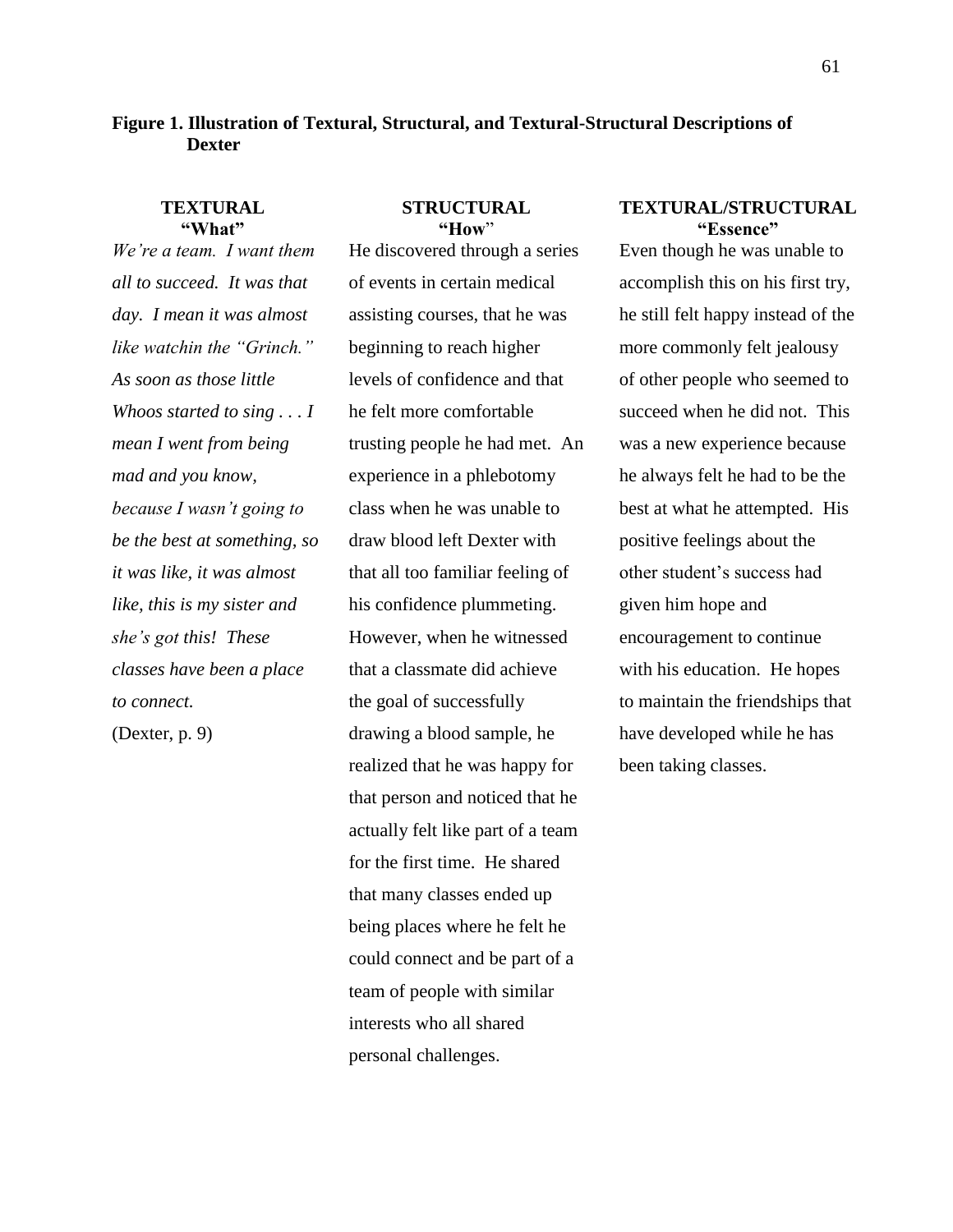# **Participant 1: Rachel**

Rachel is a single 20-year-old, Caucasian female who currently lives with her parents and brother. She appeared very neatly and professionally dressed in scrubs with her hair pulled back off of her face, wearing minimal makeup. She also seemed very bright and self-confident and spoke of positive aspects of the medical assisting program overall explaining that her primary reason for choosing medical assisting is because she likes the medical field and is a "people person." Rachel maintains a full load of classes and works at a retail store 20-25 hours each week. She explains that her parents are very supportive of her education and pay for her educational expenses.

# **Brief Synopsis of the Textural and Structural Descriptions of Rachel**

Rachel began sharing about how emotional stress has played a large role in the state of her current well-being.

*Um, well, recently; well, not recently, but I think it was last October I had moved in with my boyfriend and that made my parents sad kind of. They were not ready to you know, let me go and do something like that and then we had broken up in January and I had to move back home and I wasn't very happy about it. I was just really, it really depressed me. I didn't wanna have to live with my parents again after that and I was really upset and I just couldn't focus on anything. My school work was going down the drain. I didn't want to go to work. I didn't want to do anything and that just that had a lot to do with well-being. I lost a lot of weight. I wasn't eating. I wasn't sleeping right. It was very stressful and they felt bad because, you know, they had sold all of my stuff.* (Rachel, p. 7)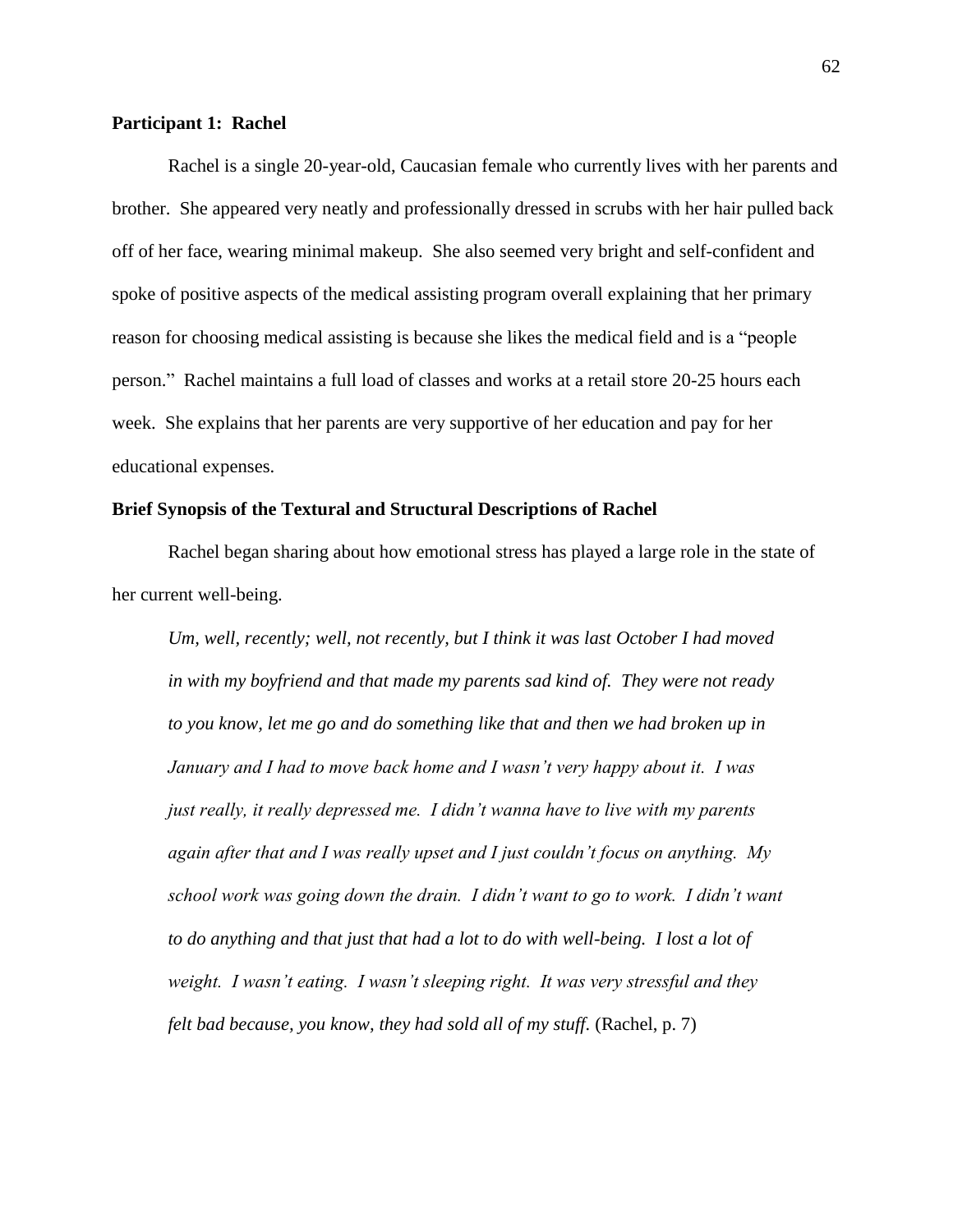A routine annual visit to the doctor revealed physical issues new to Rachel. Not only had she lost a considerable amount of weight, but she was also diagnosed with high blood pressure, endured several types of tests, urged to change or stop the birth control method she was using, and prescribed anti-anxiety medications for the emotional breakdowns that she was experiencing. Rachel believes that these physical findings were all linked with the relational and emotional stressors that she was attempting to work through.

# **Textural-Structural Composite Description of Rachel**

Rachel's perspective of personal well-being is described as how an individual feels at the beginning of the day. Her personal well-being was impacted greatly as she described relational choices that she had made in the recent past, which affected many of her days. One example that Rachel talked about had to do with her decision to move out of her parents' home and to move in with her boyfriend. This choice resulted in not only sadness for her parents, which in turn upset her, but was also a major disappointment to Rachel when she ended up breaking up with her boyfriend and moving back home. She explained how she was first of all upset about the breakup, but also didn't want to move back home with her parents who, in the meantime, had moved into another home and sold Rachel's bedroom furniture. This caused her to lose a sense of independence, and was inconvenient considering she was working and trying to maintain her grades in the medical assisting courses she was enrolled in at the time. Rachel admitted to not wanting to do anything at all as a result of these changes in her life. She felt depressed and sad. Her grades dropped dramatically, she found it difficult to sleep, and did not have an appetite.

During a timely routine visit with her doctor, Rachel was told that her weight had decreased quite a bit and that she had developed high blood pressure. The blood pressure elevation resulted in a battery of other diagnostic tests that revealed that Rachel's blood pressure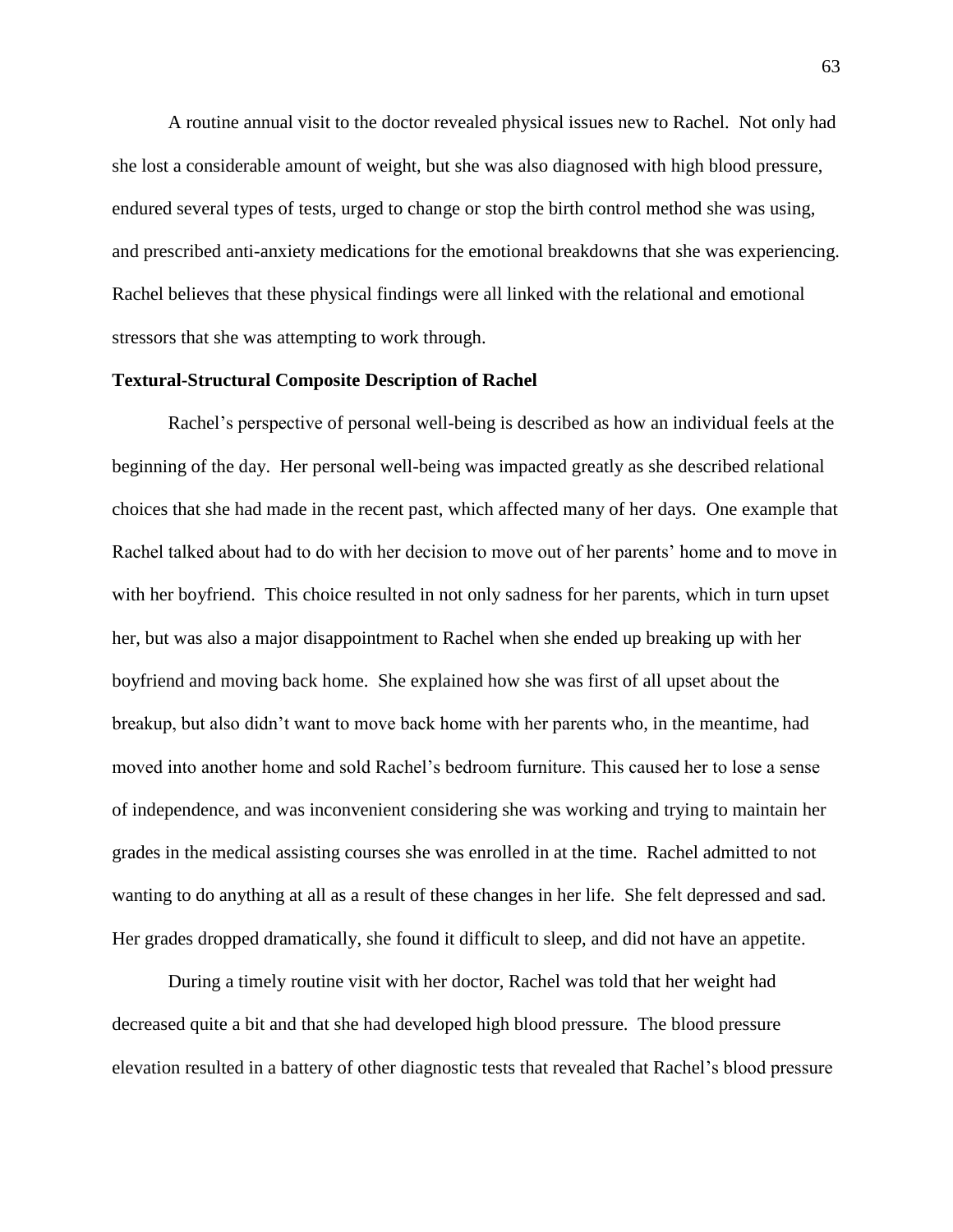was likely being affected by her elevated stress levels, but also possibly by the birth control method that she was using. She explained further that there were no birth control methods that she could use which presented even more stress. It was eventually determined that Rachel was experiencing anxiety breakdowns and would likely benefit from anti-anxiety medications. She felt that the medication helped her to cope with the relational and emotional stress so that she can still do well in school. She also shared that had there been some type of counseling services available at the school she is attending that she would have tried talking with someone about her problems and try to learn how to cope better.

The area in which Rachel felt that her well-being was most fulfilled includes emotional because of the support she receives from her parents and friends. She also feels that she has a strong environmental well-being as a result of the people around her who support education. The well-being aspects that are least fulfilled according to Rachel include financial and social. She went on to explain that even though her parents pay for all of her educational expenses, the amount of money that it takes to drive to work and school leaves little money for extra things. As far as the social aspects of her life, Rachel explained that her friends are somewhat scattered everywhere, but also that she has no time for a social life. Her work schedule and class responsibilities take almost all of her extra time. She described her well-being as being very similar to an "ongoing stopwatch." She explained that she is going constantly without ever stopping. She also finds a lot of similarity with her personal well-being in the television show "Teen Mom." Rachel explained that the current episode is similar to her life right now only without the baby. She discussed further that the teen mom in the current episode focuses only on her baby, which is similar to how Rachel tries very hard to focus only on school. Rachel looks forward to the time when she can graduate from college and spend more time with friends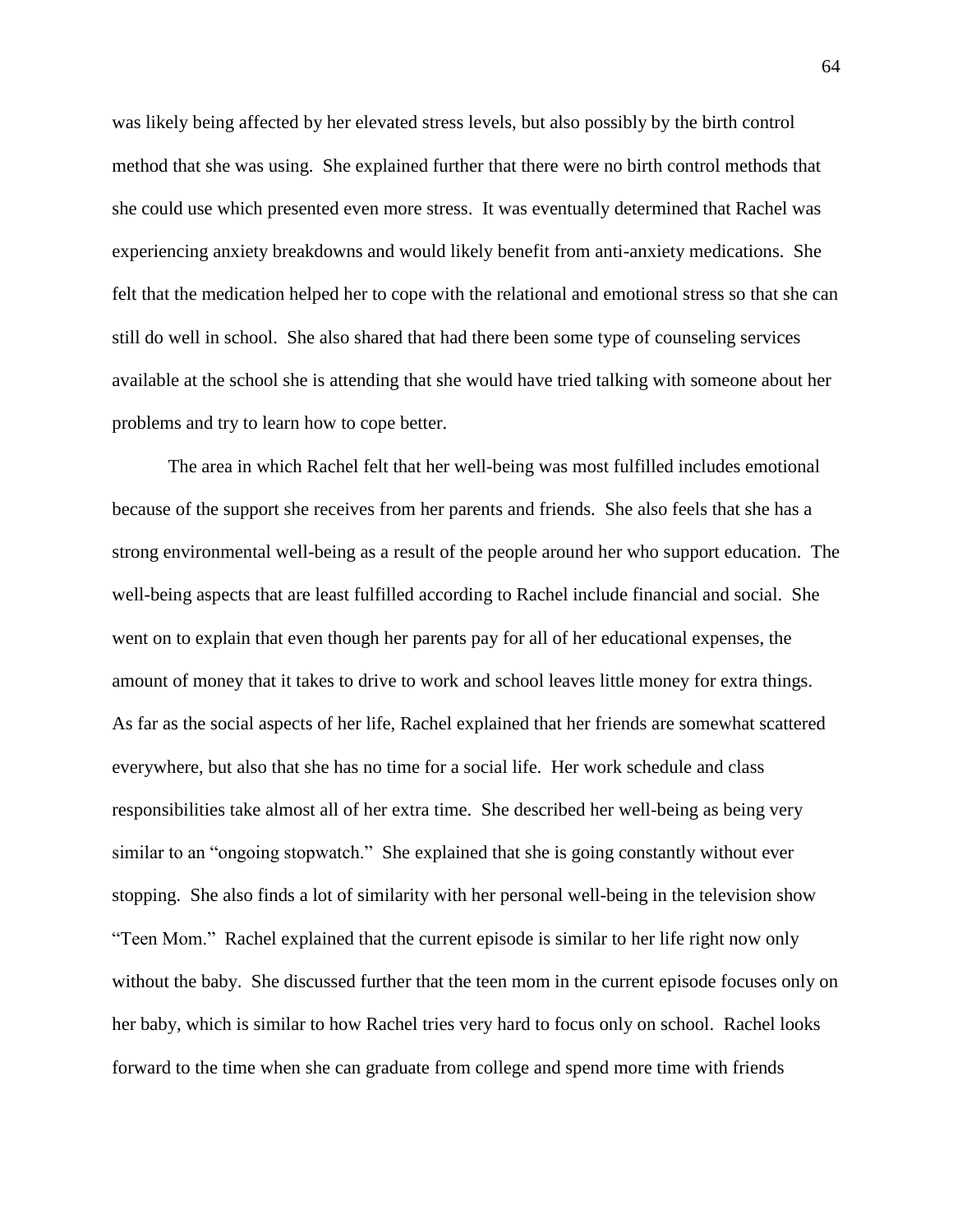socializing in her spare time. For the present time however, she maintained that she was thankful for the opportunity to get an education and for all of the support that she has from her family.

### **Participant 2: Dexter**

Dexter is a 38-year-old, Caucasian male who lives alone. He is divorced and has three children who he sees regularly. He works 40-50 hours each week in a facility for developmentally-disabled individuals. Dexter also attends college full time, taking 12-15 credit hours each semester. He credits his grandmother, who was a nurse, for inspiring him to work in the health care field. He also wanted to work in an area in which he could help people. He explained that he has always been interested in healthcare but that most of his work has, until recently, been factory work. Dexter appears very relaxed in shorts and a hooded sweatshirt and is clean and well groomed. He is friendly and enthusiastic throughout the interview. Remarkable changes in his overall affect were apparent when discussing delicate matters of his past.

# **Brief Synopsis of the Textual and Structural Descriptions of Dexter**

When asked if he could think of any personal experiences or situations that had impacted his well-being during the time he had been attending college, Dexter shared the following:

*Yeah, ah, when I first started school, once I got into like my first time taking anatomy and stuff like that, I had a lot going on at home. I mean, I ended up being homeless for about a month. I basically just quit coming to classes and you know, obviously failed all of them. I was living in my truck just driving from parking lot to parking lot. I mean, I would really just sleep. I'm bipolar anyway and was not medicated at the time because I didn't have insurance. I didn't, I don't, have a huge group of, a close knit group of friends. I've always just been by myself and what couple family members I have. I guess*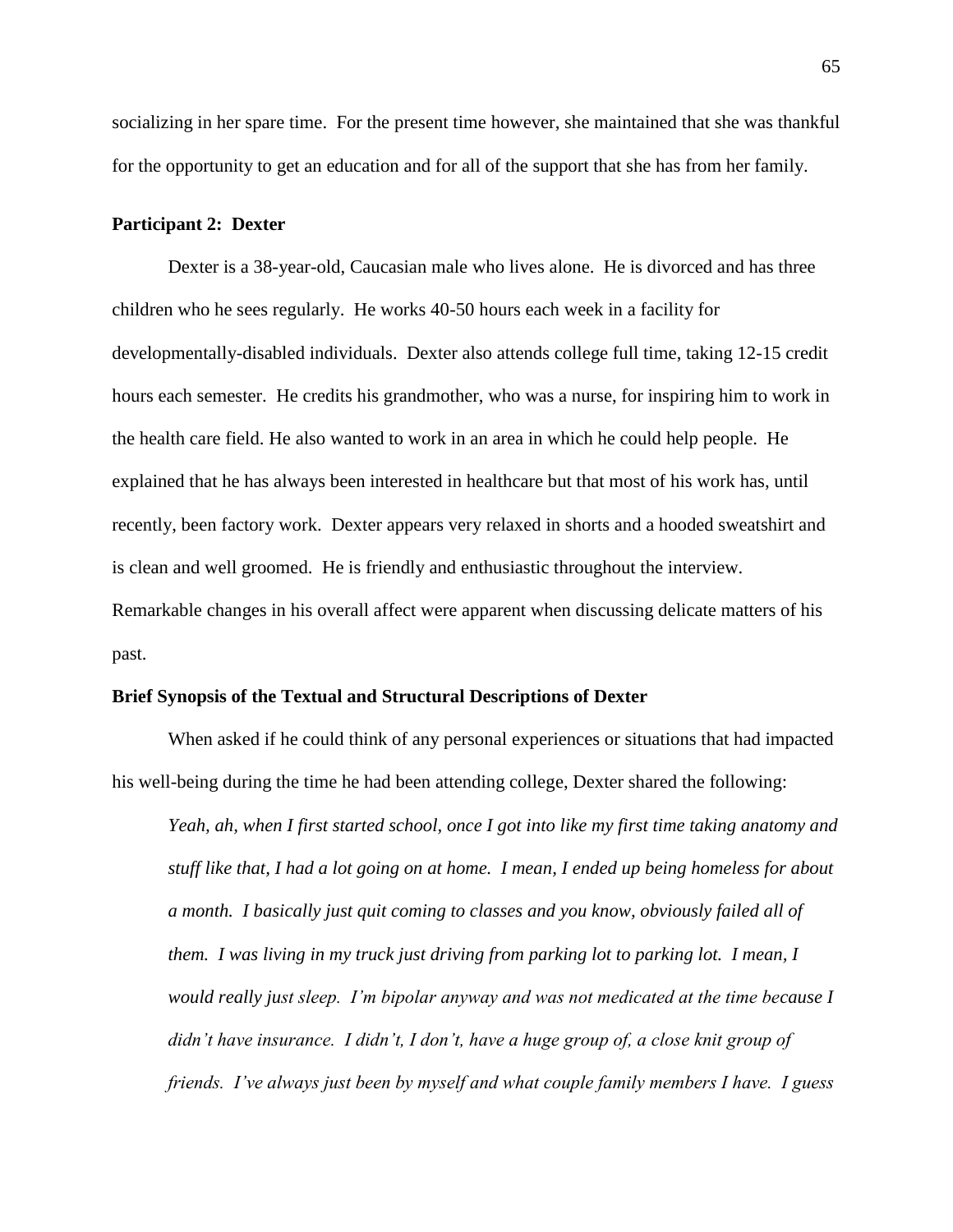*once you get to that place, it's a pride thing for me. I was embarrassed for what I was going through. So, I, you know, I just kept it to myself. Trust issues are one thing that I've always had because I've been burnt so many times by people that I did trust that it's hard for me to let somebody in.* (Dexter, pp. 6, 7)

Hearing a certain song on the radio had inspired Dexter to make a decision to either end his suffering or get help. He chose to talk to his mother and to try to work through the difficulties. He described struggles in his past with alcohol and drug abuse and how these issues had led him to suicide attempts on two occasions.

As circumstances began to become brighter for Dexter after asking for help and trying to stay focused, he discovered that he had been placed on academic probation. Even though this is generally not a good place to be, Dexter felt relieved that he at least had another chance toward achieving an education. He discovered through a series of events in certain medical assisting courses, that he was beginning to reach higher levels of confidence and that he felt more comfortable trusting people he had met. An experience in a phlebotomy class when he was unable to draw blood left Dexter with that all too familiar feeling of his confidence plummeting. However, when he witnessed that a classmate did achieve the goal of successfully drawing a blood sample, he realized that he was happy for that person and noticed that he actually felt like part of a team for the first time. He shared that many classes ended up being places where he felt he could connect and be part of a team of people with similar interests who all shared challenges as well.

### **Textural-Structural Composite Description of Dexter**

Personal well-being was described by Dexter as those factors that make you, you and include more than just factors having to do with health. As he went on to describe personal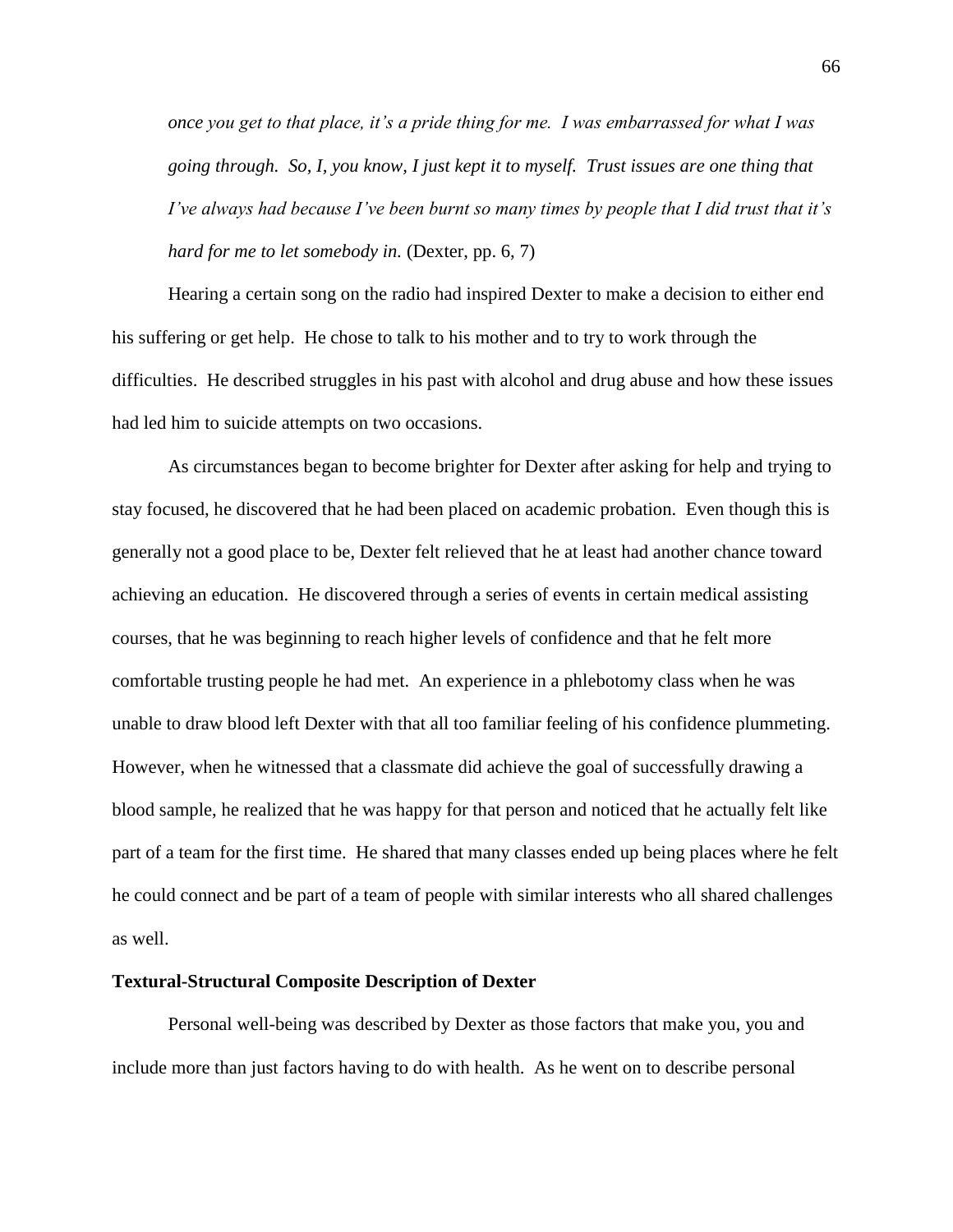struggles that he had endured, it became clear that his well-being had been challenged in many ways. A diagnosis of a bipolar personality disorder meant that Dexter needed to take medication daily to control this disorder so that he could function optimally. When he did not take the medication because of the lack of medical insurance to cover the cost, he found that he was unable to attend classes regularly, maintain a steady job, or maintain meaningful relationships. In addition, Dexter discussed how he had become addicted to alcohol and drugs and would rarely sleep from the manic phases of his disorder, and then eventually slept for long periods of time. While this life-style led to many closed doors and disappointments in Dexter's life, he was able to work through a series of events and enroll in courses in hopes of earning a health-care related degree. However, his first semester of college was somewhat of a disaster when Dexter found himself homeless and living in his truck. He explained how he slept most of the time because of his depression, drove from parking lot to parking lot, donated plasma for money, and would shower at the YMCA. This went on for a month before Dexter finally decided to ask his mother for some help and guidance. A song he had heard on the radio prompted him to seek help as the alternative was going to be to end his life, as he had actually attempted on two occasions in his past. Instead, he chose to try to work through these difficulties. Dexter was placed on academic probation after failing all of his courses the semester he was homeless. While that type of news is usually discouraging to students, Dexter shared that he was happy to have been given another opportunity to achieve an education.

Dexter explained with enthusiasm how many of his classes have offered him the opportunity to establish healthy relationships with other students who shared similar goals. Although it had taken some time, he feels comfortable and like he is part of a team now. He shared an experience that he had had in a phlebotomy course when a fellow classmate had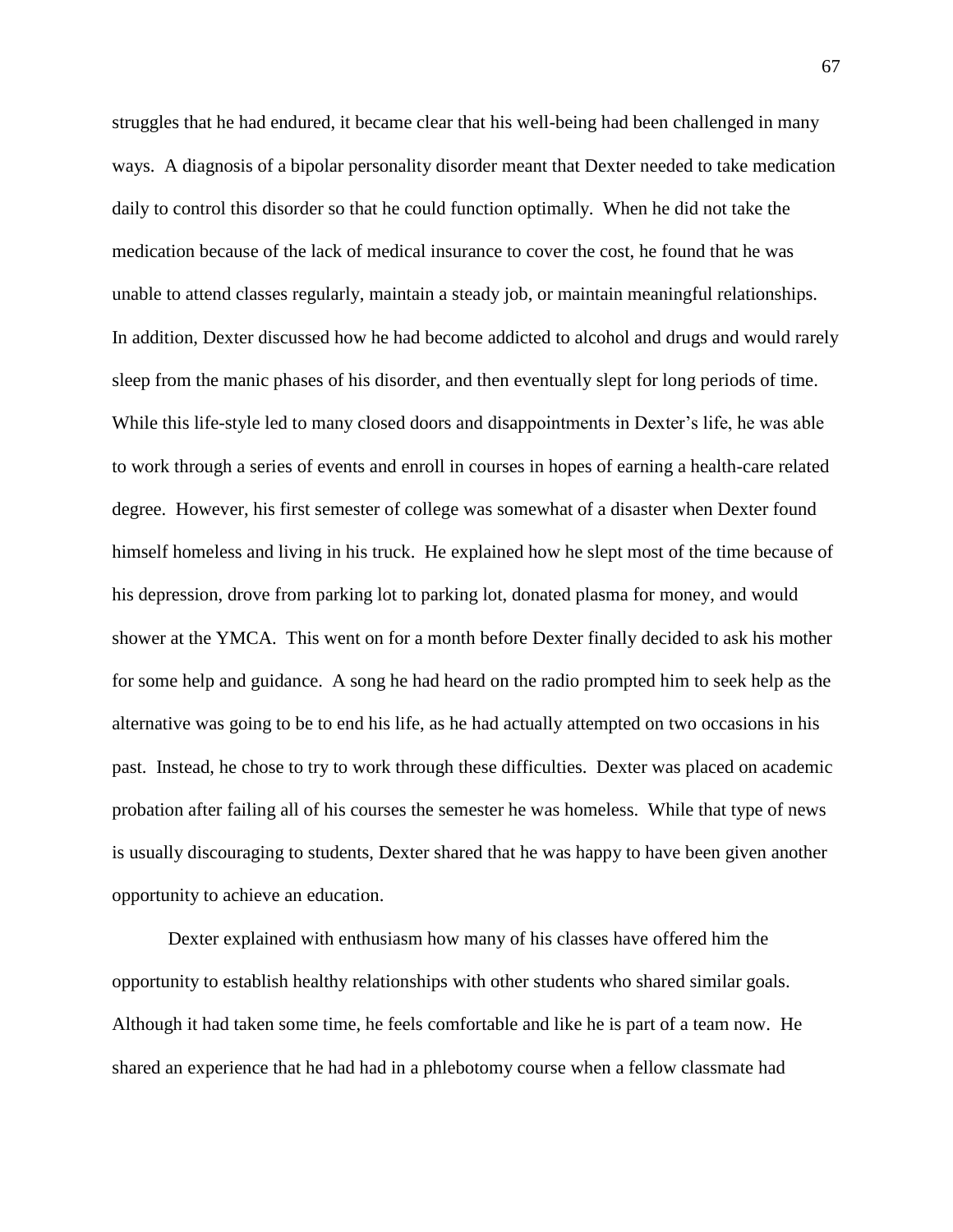successfully drawn blood from another student. Even though he was unable to accomplish this on his first try, he still felt happy instead of the more commonly felt jealousy of other people who seemed to succeed when he did not. This was a new experience because he always felt he had to be the best at what he attempted. His positive feelings about the other student's success had given him hope and encouragement to continue with his education. He hopes to maintain the friendships that have developed while he has been taking classes.

When reflecting upon his personal well-being, Dexter believed that the two areas most fulfilled in his life right now are the social and emotional aspects. He felt strongly that being a part of the college classes in which he has been involved has encouraged his personal growth socially, which has also impacted him emotionally. As a result of attending classes, continuing to work through his personal challenges, and maintaining a positive attitude, Dexter has managed to greatly improve his ability to trust people, develop relationships, and improve his level of confidence, even though he admits to experiencing personal struggles from time-to-time.

As he continues to work full time, maintain a full load of course work, and manage to spend time with his family, Dexter feels extremely busy and compares his personal well-being to a spinning top. While the speed of the top does not necessarily change all that much, the constant motion represents a strong similarity to his well-being at this point in time. He also shared that there is significant symbolism, present in music that reflects his life and well-being. Music is tremendously important to Dexter and has actually helped him make important life decisions. He shared that he relates just about everything to music in some way. As far as his well-being at this time, two songs came to mind, including "Demons" by Imagine Dragons, which he explained is really more symbolic of where he was in life in comparison to now and "Counting Stars" by One Republic. The latter is a more positive version of his present well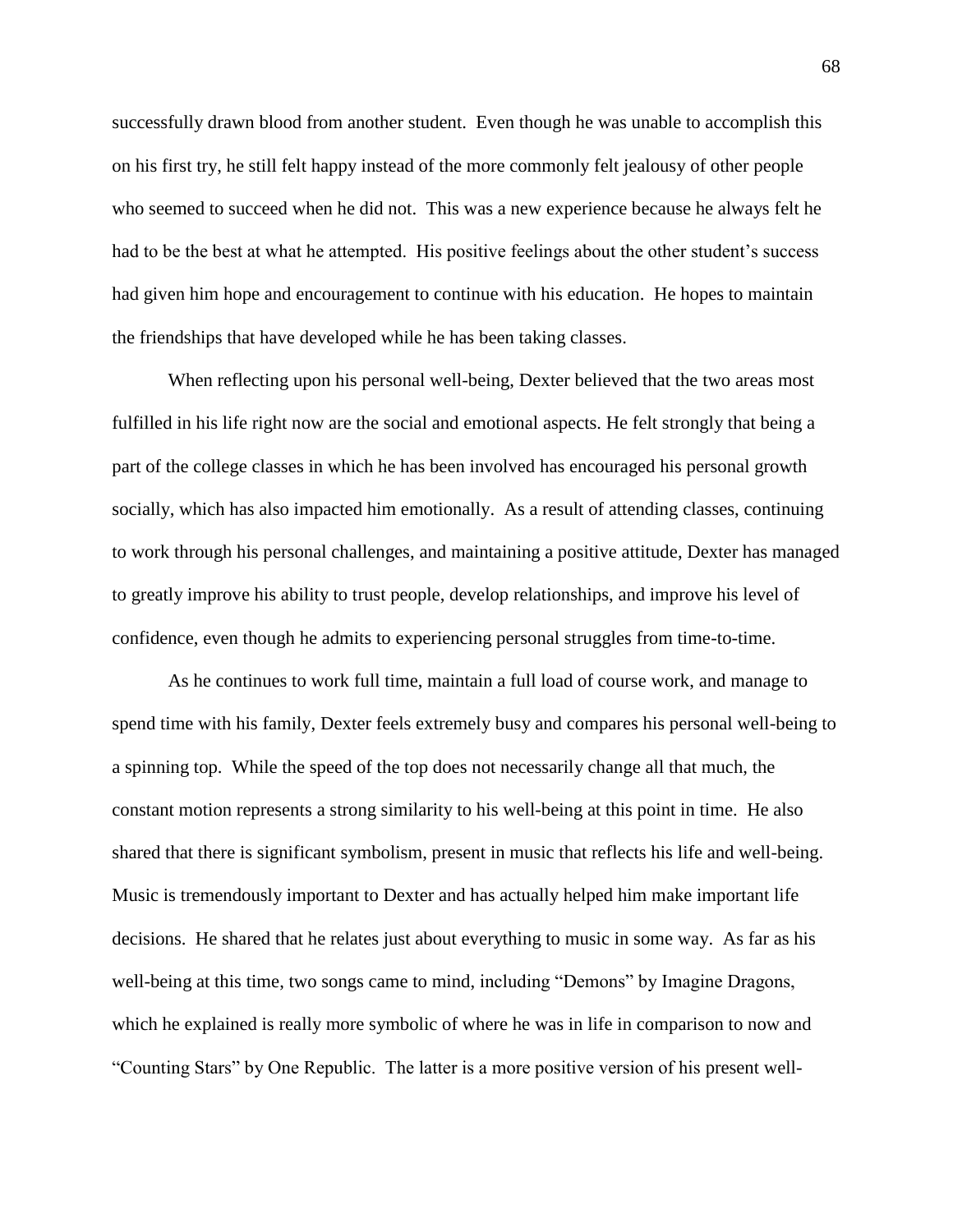being and one that inspires hope. As Dexter continues to diligently work and prepare for a career in health care, he feels uncertain of where he will work, or the type of specialty area he will work in, but shared that he does feel much more connected and confident as a result of his experiences during college.

### **Participant 3: Shyann**

Shyann is a 25-year-old, Caucasian female who is married and has three children. She is a full time student and also cleans houses three to four days each week, which she explains is equivalent to a full time job. Shyann seems to glow and appeared very clean and well-groomed in scrubs and had minimal makeup. She explained that she chose to pursue medical assisting as her area of study because she enjoys working with people and has had experience working as a home health aide in the past. She feels very comfortable working with the elderly population and explained that one of her major strengths is her ability to be a strong leader.

# **Brief Synopsis of the Textural and Structural Descriptions of Shyann**

Shyann was asked if there had ever been an experience or situation in which she felt that her personal well-being was greatly impacted.

*Like a little while ago, it's been a couple of months ago, my husband and I separated. That was kind of hard but we worked everything out. My husband was overseas so I had the kids in school and thank God family that helped, but I think you just have to kind of keep going cause Lord knows if you stop, you just kind of get depressed and it just . . . I don't know; you can't focus enough to do anything.* (Shyann, p. 6)

Adjusting to the reality of life here for her husband, as well as adjustments for Shyann and her children, presented challenges to each of them. Her children were a driving force in working out their marital differences. She indicated that she felt her children needed stability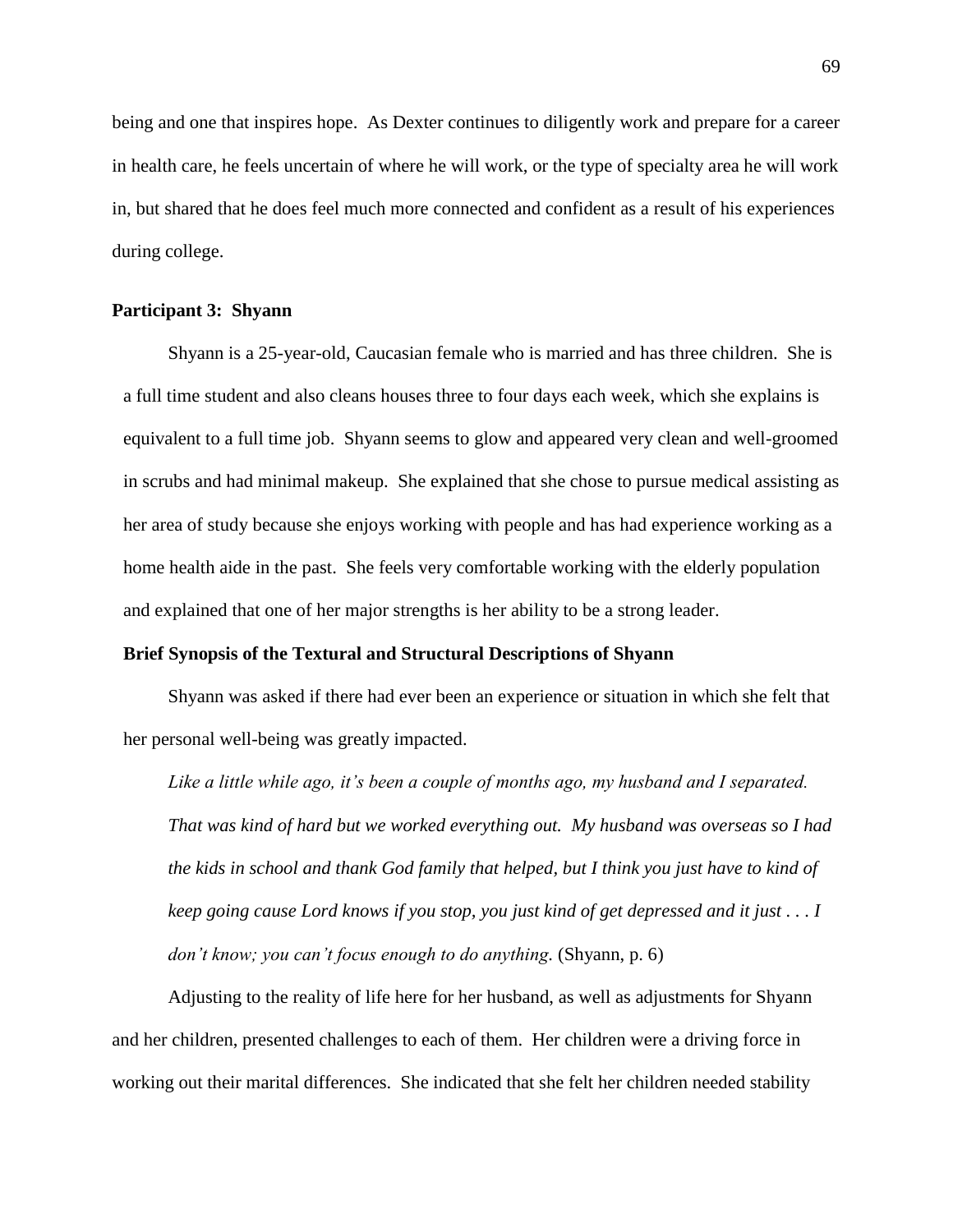and would, therefore, prefer to make the marriage work if at all possible. The father of her two older children is not a part of their lives, which she underscored, was difficult for the children to accept. For this reason, avoiding another major disappointment in her children's lives by keeping her family together is even more vital. The independence and level of responsibility that Shyann had developed, while essentially playing the role of a single parent, was altered when her husband returned. Day-to-day living was suddenly different which presented challenges for both Shyann and her husband. Even though they were able to work things out for the most part, a lot is required of both of them as they continue to adjust to the differences of being together as a family again.

# **Textural-Structural Composite Description of Shyann**

Shyann's perspective of personal well-being is described as feeling happy, being healthy, and knowing that the details of life are going well. As she diligently worked daily to make sure that her children were taken care of, she was keeping up with her course work, and maintaining a schedule of cleaning homes for other people, Shyann discovered that she was not experiencing a high level of well-being.

After experiencing the estrangement of her older two children's father causing her to assume the role of a single parent, Shyann became accustomed to living independently and making decisions on her own. After she met her husband and they got married, they had a child and she discovered that having another parent in the home worked well as they were gradually able to establish a plan to divide the day-to-day responsibilities. Eventually, however, Shyann's husband had to leave to fulfill a military commitment for 12 months, returning, and then leaving again for 15 months. During these time frames, Shyann and her children had developed somewhat of a routine that they became used to following, and she began handling situations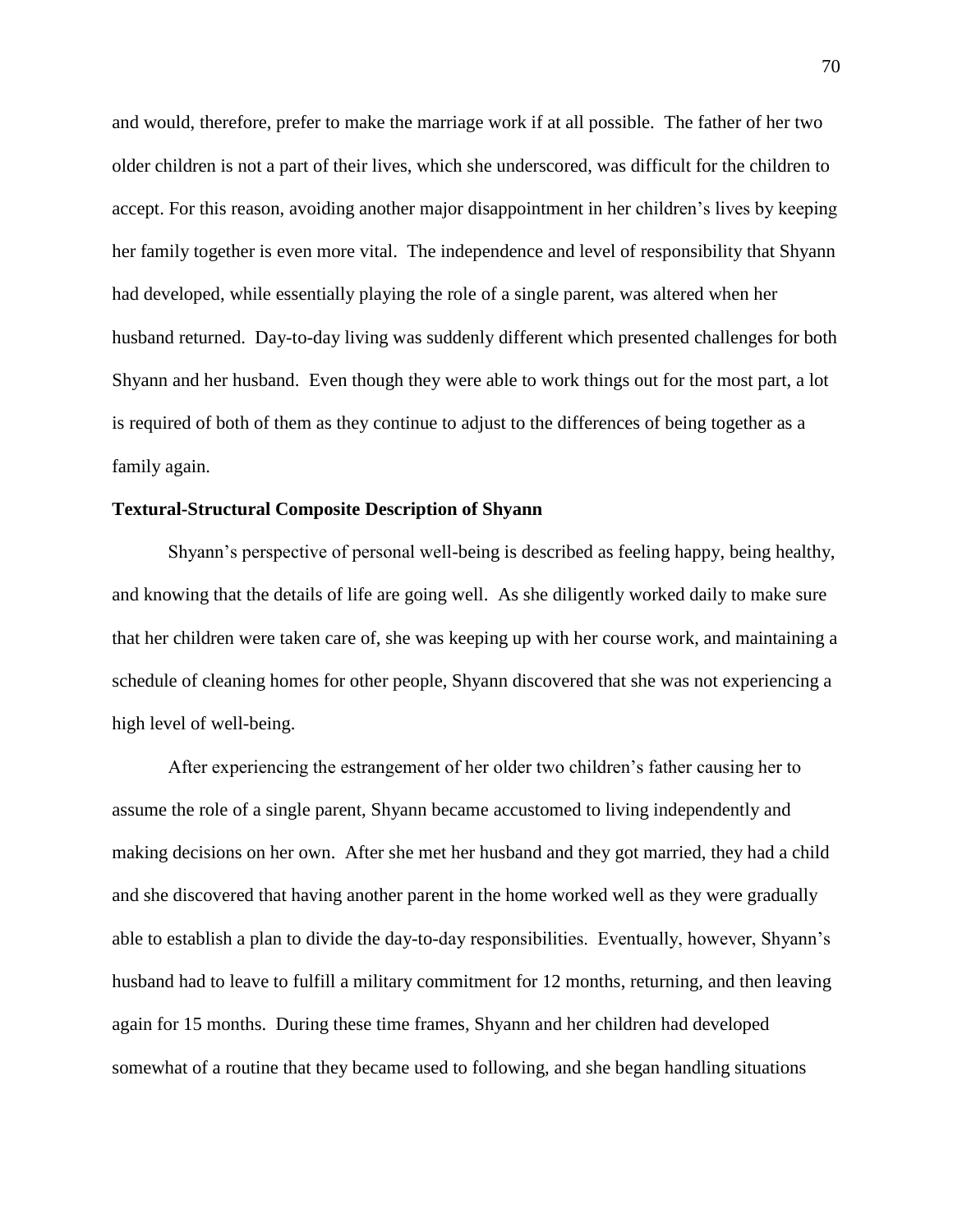independently. When Shyann's husband returned home after the second time of being away, the smoothness of her life and routine was altered and things became difficult within their marriage. She was not feeling happy or healthy, and the details of her life were not going well. As a result, Shyann and her husband ended up separating.

The idea of having yet another person who was important in her children's lives leave them was very difficult for Shyann to accept. The driving force then in saving her marriage was to provide stability to her children. She and her husband spoke with a family friend who was a counselor, and they were able to find ways of working through their differences but continue to adjust to the changes of her husband's return.

Shyann's fluctuating experiences of being completely independent and making all of the family decisions to having another adult in her life have played a significant role in her strong identity with her work and occupational well-being. This particular area of well-being in Shyann's life offers her not only an income to support her family with, but also independence, leadership as a trainer of other house cleaners; time alone, and another way of feeling useful. This is an area in which Shyann has been encouraged and told that she is doing a good job.

The other area of well-being in which Shyann feels is strong in her life is the area of spirituality. Her spiritual life has provided Shyann with strength as a single parent and encouragement to continue. She has found ways of incorporating spirituality into her life without necessarily having to attend worship services regularly. She maintains that she is very thankful for this force in her life.

Shyann hopes to improve upon the other areas of well-being. In particular, she hopes to make improvements in the area of physical well-being. Her busy schedule and responsibilities cause her to not make the healthiest food selections or get enough sleep daily. She compares her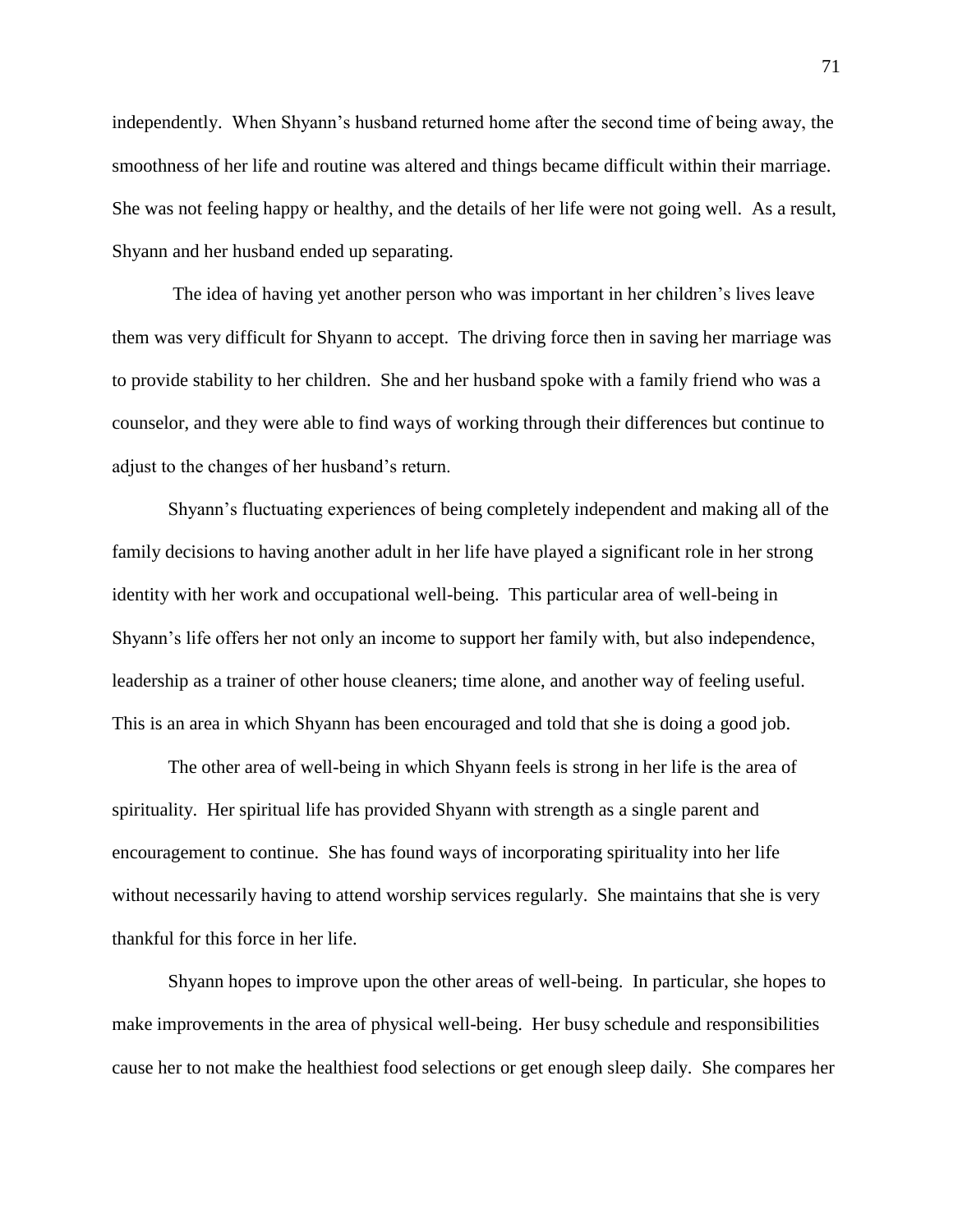personal well-being to a ball being passed around with the inability to stay in one place very long. She would like to stay, but she feels that she is the only one who can do what needs to be done so she has to be passed quickly to the next person. When reflecting on movies or characters that remind her of her well-being, Shyann recalls Will Smith in the movie "I Am Legend." He plays a character who is always alone and the only person who can accomplish what needs to be done. Her experiences in which she has repeatedly been left alone to manage independently have caused Shyann to feel alone most of the time, but also to accept this as a normal way of life.

 While she feels that her busy schedule could lighten after she completes her medical assisting degree, the idea of having extra time is somewhat unsettling to Shyann. If she does not have an extremely busy schedule that keeps her mind occupied constantly, she is concerned that she will be forced to reflect upon situations from her past and present that she does not feel she is prepared to cope. The idea of having a place to go on campus that was affordable to talk with someone about how to cope with unsettled feelings was very appealing to Shyann. She looks forward to new challenges, but also feels a sense of uncertainty toward her future concerning job changes.

# **Participant 4: Brooke**

Brooke is a 38-year-old, Caucasian female who is a single mother. Her 17-year-old son, 14-year-old daughter, and 9-month-old granddaughter live with her. She is a fulltime community college student and has worked fulltime as a Certified Nursing Aid (CNA) for 13 years in a nursing home in the town in which she lives. Her interest in medical assisting was inspired from her work as a CNA and because she describes herself as a people person. She appeared neat and professional in scrubs and maintained a very relaxed demeanor throughout the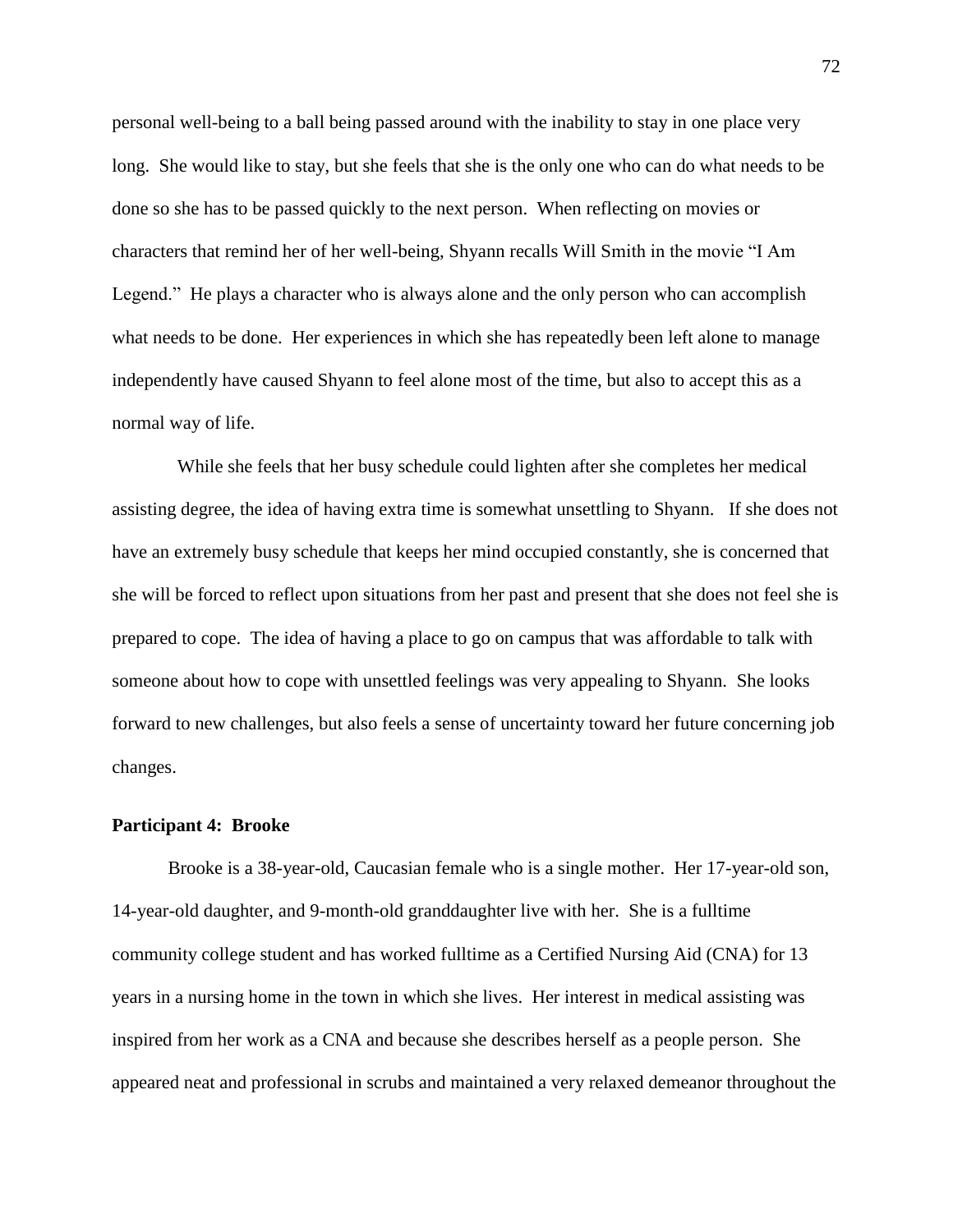conversation. She did, at times, move her knee up and down nervously as she spoke, but for the most part seemed comfortable.

### **Brief Synopsis of the Textural and Structural Descriptions of Brooke**

When asked to explain what personal well-being meant to her personally, she explained that she really just tried to go through life every day.

*You know for instance my son, and what mood he's in on that day. It all depends on how my son wakes up. He has a lot of issues and we have child psychologists coming to the house and a social worker. I also have a counselor outside the house that I take him to because of his bipolar disorder. His days fluctuate. I have to deal with him in a different way than what I do with my daughter who's 14. I have to give more of my time to him. She's very helpful and understands. Whether we're gonna have a good day, or whether we're gonna have a bad day; you never know. With my granddaughter's mother still being so young and stuck in the drama stage, I mean, we deal with the drama from that you know give or take.* (Brooke, p. 5)

Brooke recalls another certain incident having to do with her son that has impacted her well-being in many ways. Nine months ago, her son's daughter was born. She was only given a two-week notice that this was going to happen. While Brooke already felt emotionally and physically exhausted most of the time, this became a new focus. The unexpected birth of her granddaughter impacted Brooke's emotional, intellectual, financial, and spiritual well-being. Her son was afraid of being a father at such a young age, which added to her concerns. Her grades went down since she was forced to miss classes during that time frame. In addition, the birth of her granddaughter resulted in more financial expenses. The spiritual force in her life, however, helped Brooke during this time of change.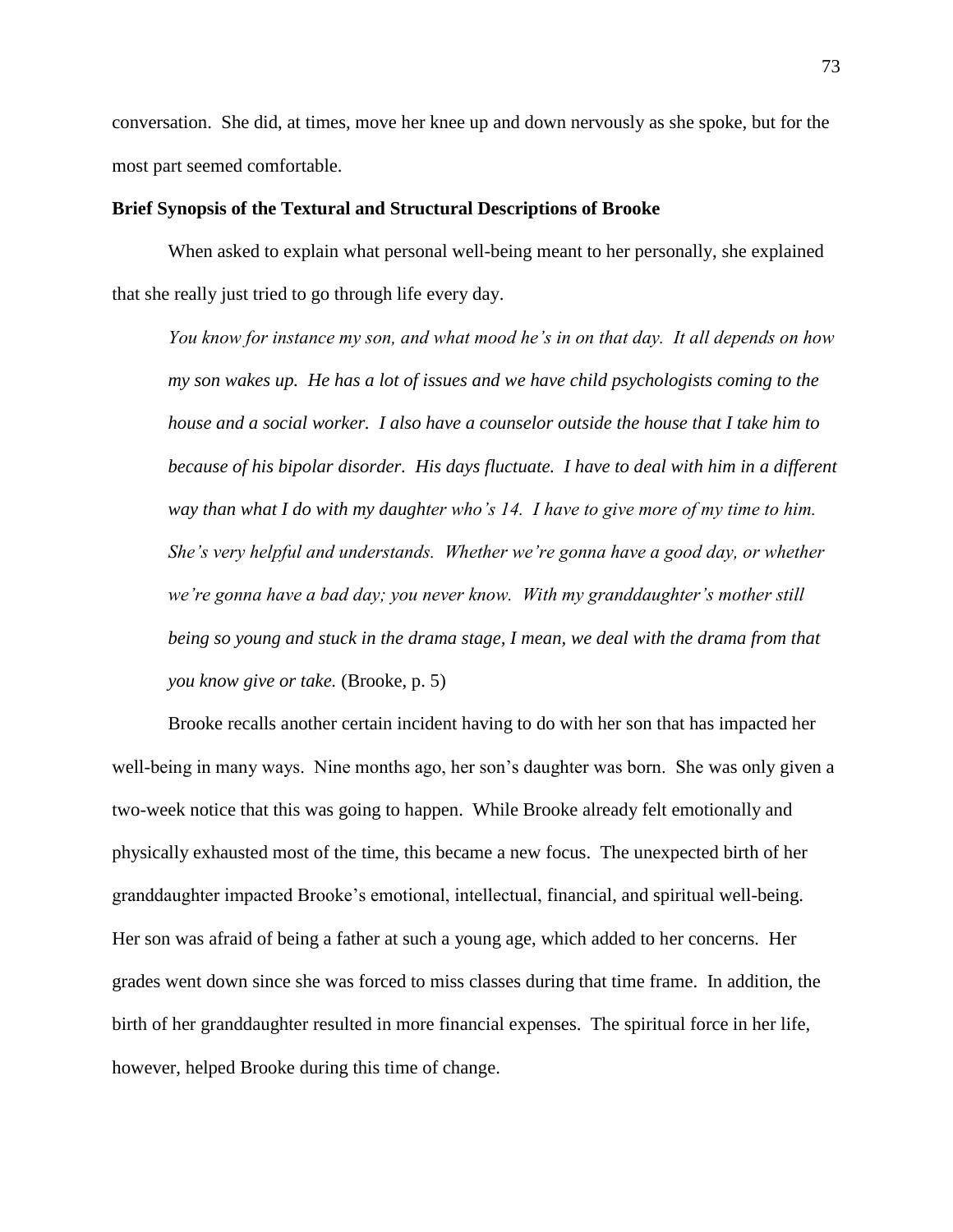# **Textural-Structural Composite Description of Brooke**

Brooke described her perspective on well-being as involving a combination of many different aspects. She explained that a combination of situations could occur in a day and how a person chooses to respond to them determines their well-being. As she talked about her 17-yearold son and his bipolar personality disorder, she described how her daily life and well-being are directly affected by her son's disposition when he wakes up in the mornings. After being misdiagnosed with ADHD, and then correctly diagnosed at a young age with a bipolar personality disorder, Brooke has maintained a very proactive attitude about getting her son the assistance that he needs to make his life as positive and productive as possible. Brooke explained that her son's father is a rehabbed drug addict and is not around to help her with their son. Not only is Brooke trying very hard to do all that she can for her son, whose behaviors are unpredictable on a daily basis, but she is also raising her 14-year-old daughter and a 9-month-old granddaughter.

Brooke explained that her daughter understands why Brooke must give more of her time to her son and that her daughter tries to help her. Her granddaughter was a complete surprise to Brooke when she discovered only two weeks prior to her birth that her son's girlfriend was expecting his baby. Although her son and his girlfriend are no longer a couple, Brooke shared that since she is the mother of her granddaughter that she is still in their lives. Brooke's strong feelings about family bonds and the security that those bonds bring her have helped her to accept these responsibilities with pride.

Along with her expanding family responsibilities, Brooke is also maintaining a full load of classes in the medical assisting program and working a fulltime job as a CNA. She enjoys learning and would like to become a registered nurse one day, which is partly due to the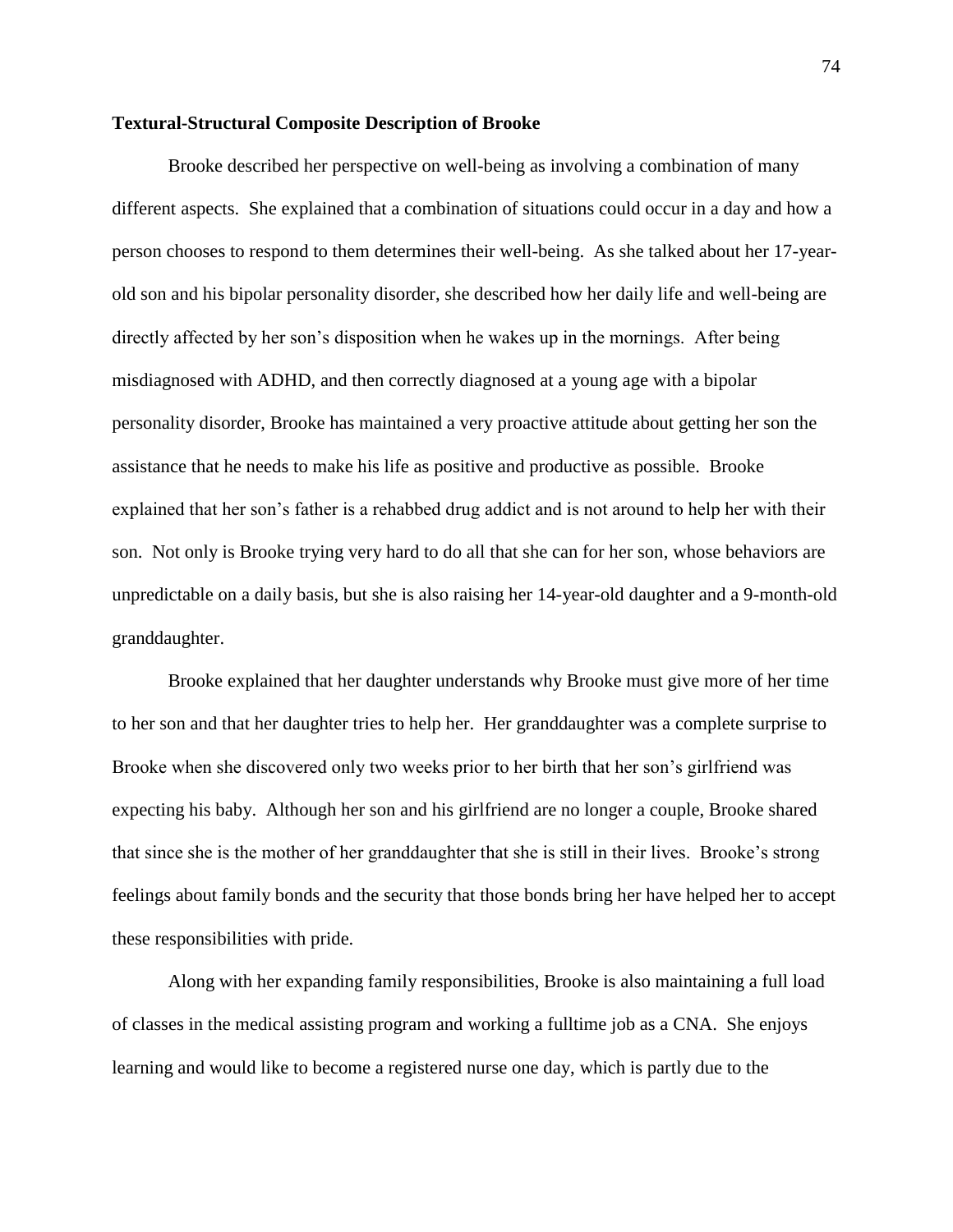inspiration of the nurses who she is working with. She finds her job to be very fulfilling and enjoys the social connection as well. Brooke explained that she has worked in this area for 13 years and therefore feels comfortable with what she is doing. With this in mind, it is not surprising that her most fulfilled area of well-being happens to be occupational. The area that is least fulfilled is social. Brooke explained that she does not have a lot of extra time for socializing, but that she views her children as her social life.

Brooke described her well-being as being similar to fireworks. Her son's unpredictable behavior often involves yelling and throwing objects which puts her in mind of fireworks. Since her daily well-being directly reflects her son's temper and disposition for that day, she never knows how she will spend her day or how she will feel until he wakes up. Brooke also described a song entitled "God Gave Me You" as being symbolic of her personal well-being. Even though her days can be stressful with the many responsibilities that she has, as well as the added stress of her son's bipolar personality disorder, Brooke expressed that she could not imagine her life without her children.

As Brooke spoke about her perspective on well-being and shared her personal experiences, she maintained that the way in which individuals respond to the variety of situations that are presented to them each day determines their personal well-being. She looks forward to continuing to work in the health care field as a CNA now, and hopes to work as a medical assistant or a registered nurse in the future. She plans to continue to keep her family relationships as strong and as stable as she can, and is uncertain about what her son will do in the future. She is firmly grounded in her faith and believes that God does not allow anything to happen to an individual in which they cannot handle.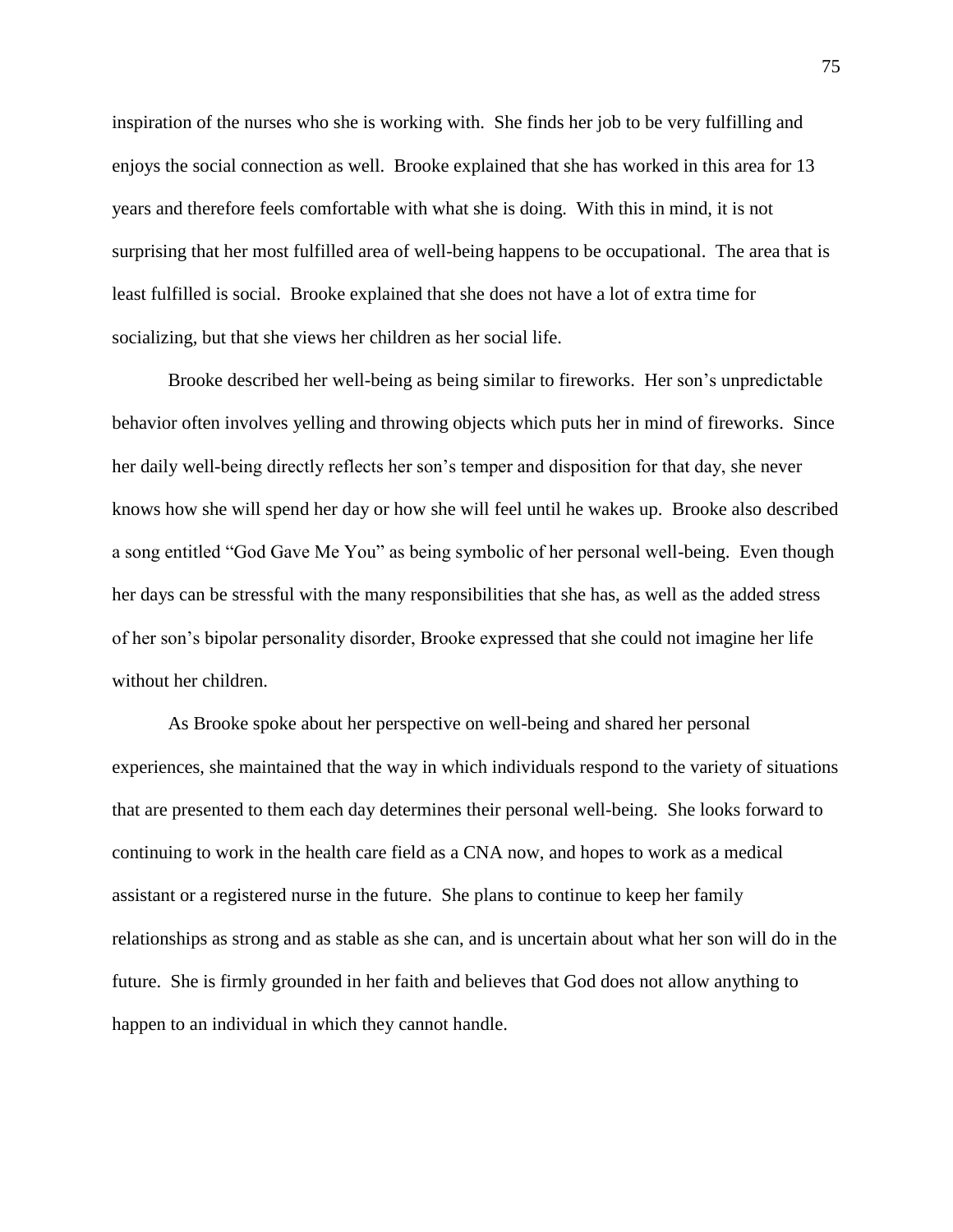# **Participant 5: Lynn**

Lynn is a 20-year-old, Caucasian female who currently lives out-of-town with her boyfriend and her two dogs. She appeared very clean, well groomed, and neat in scrubs. Her hair was pulled back and she looked well rested. Her personality was energetic and she conversed with ease. Lynn maintains a full load of classes in the medical assisting program and works approximately 20 hours each week as a transporter at a hospital. She feels that her family and boyfriend support her educational endeavors and strives to be a positive example to her sister.

### **Brief synopsis of the Textural and Structural Descriptions of Lynn**

When asked if she had ever experienced a situation that impacted her personal well-being Lynn talked about a time when her parents were experiencing marital problems.

In 2011 my parents were gonna go through a divorce and they got back together *thankfully, but it would have been a big, nasty ongoing divorce. It started in August and I think he was messing around in July because during fair week, he just wasn't the same. He was home by Thanksgiving so it went on for about three months. I was in the middle of the whole thing. It was right when I started college in August. I know my emotional, physical, a bunch was tweaked. He cheated on my mom with his high school sweetheart so I mean and he was the one who contacted her on facebook and my mom found out through Verizon. He just wasn't himself. Sure enough, her number was there. My mom confronted him and he moved out and it was crazy. One night my boyfriend stayed with us at my mom's house cause there were no guys there; just me, my sister, and my mom. He was working in Muncie at the time and it was easier. Well, my mom and dad were trying to work things out so he was home for dinner and she called him while we were*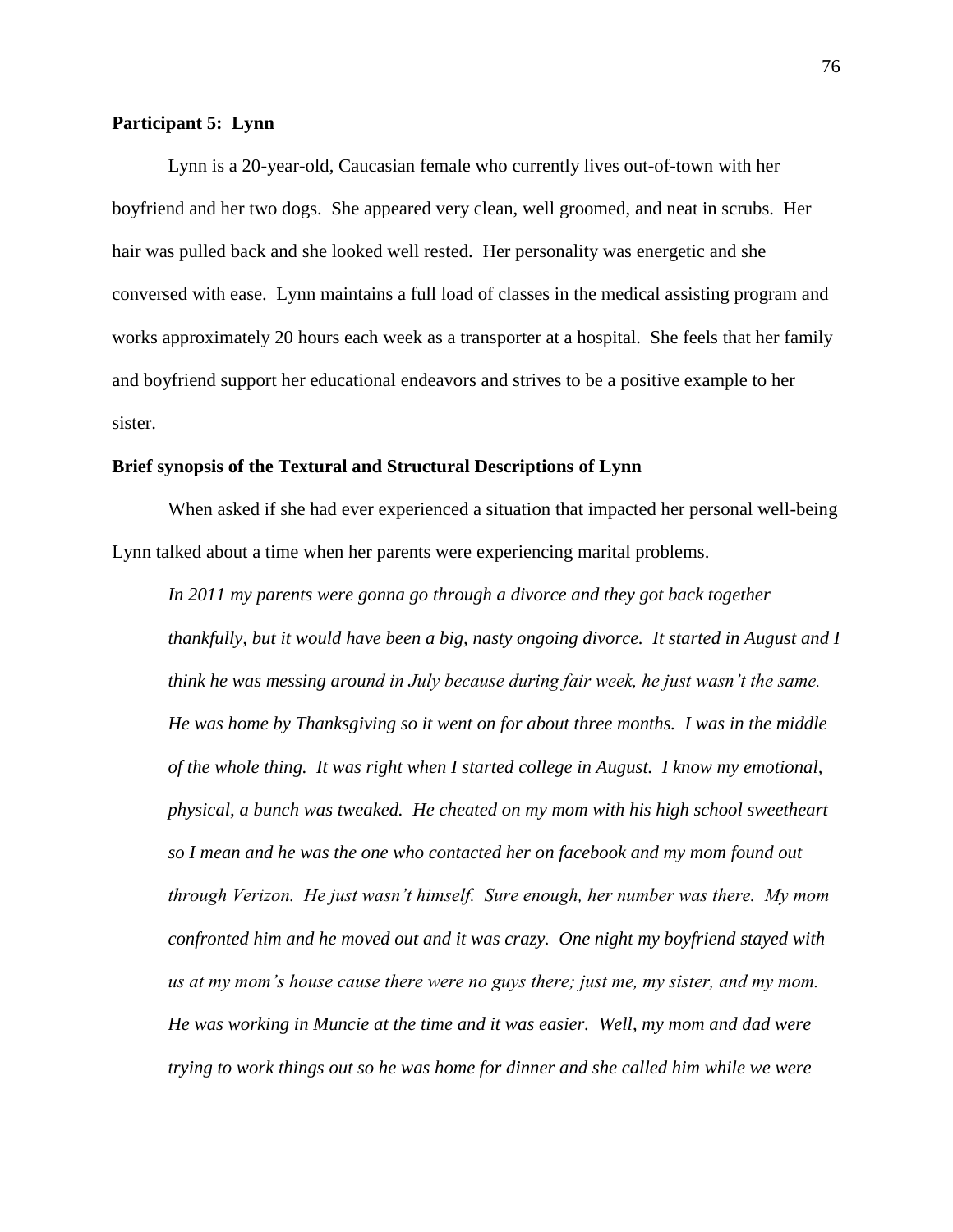eating. He left and my mom followed and they got in a big argument. Later on that *night, we were in bed and, I'm sorry, but it's not like we are gonna do anything with my mom and my sister right there, but my dad was not OK with it. Well, he came over and told my mom he was gonna kill her and we were all right in the middle. Then, he got in my boyfriend's face and yelled at him because he was in my bed. The cops came and they were gonna fight for custody of my sister. It was just draining.* (Lynn, p. 11)

A difficult time to say the least turned brighter when Lynn's parents ended up working through their differences and not divorcing. While she feels happy and relieved that they were able to stay together, Lynn is left somewhat confused as to why it all had to happen in the first place, and also with some resentment toward her father. She did add, however, that everyone involved including her parents, sister, and grandmother are more open now than before the conflict occurred. It was inevitable that they communicate and support each other if they were going to survive the type of ordeal that they were all forced to endure.

Lynn went on to describe how her family was a strong source of educational support for her. She explained that her grandmother is paying for all of her educational expenses otherwise; she would not be going to college. Lynn expressed pride in the fact that she is attending college and will soon graduate. This is even more exciting to her considering that neither of her parents went to college. She felt very strongly about setting a positive example for her younger sister to follow and believed that a college education was a vitally important part of that example.

# **Textural-Structural Composite Description of Lynn**

Lynn's perspective of well-being was described as being good. She expressed joy and appreciation over how her life is working out in the way in which she had planned. Her plans included getting a college degree, making long-term plans with her boyfriend, and spending time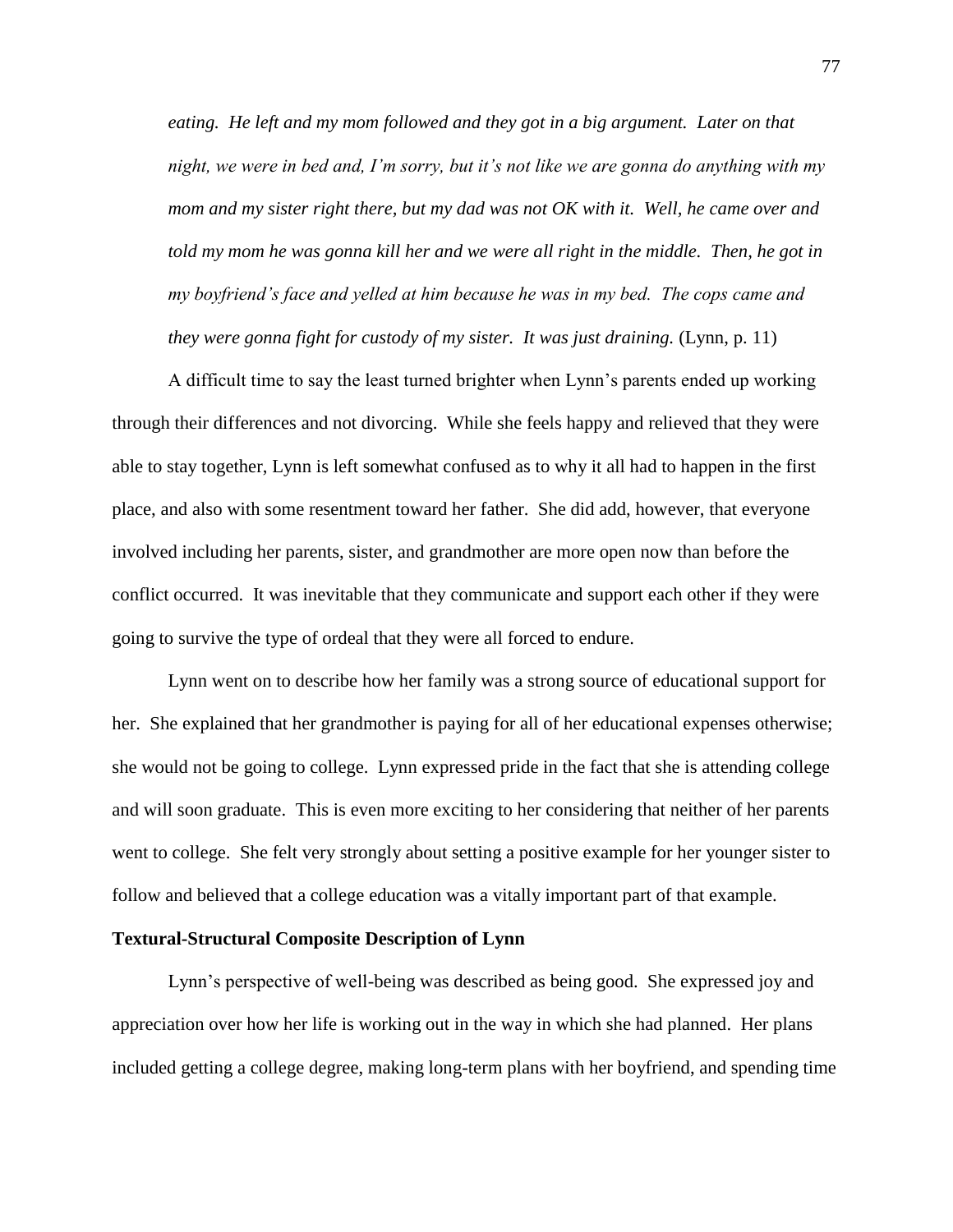with friends. While she is currently taking a full load of course work and working 20 hours each week, Lynn still finds time to spend with her boyfriend who lives with her, as well as with her friends. Since the social aspect of her well-being is important to her, Lynn is appreciative that she is able to spend time hanging out with her friends and explained that while the social aspect of her personal well-being is important, it is a close second to being the area most fulfilled. She added that the aspect of her well-being that she believed was most fulfilled is emotional.

Although Lynn is able to cope emotionally with the day-to-day stress in her life presently, she has not always felt that was an easy task to accomplish. Because of anxiety related to school work and the cheerleading competitions that she participated in while in high school, Lynn spent a lot of her time crying and finding it difficult to cope with her daily endeavors. After this went on for a while, her mother took her to see a doctor who diagnosed Lynn with an anxiety disorder and prescribed medication to help her cope with the details of her life. Lynn continues to take the medication and claimed that when she had tried to stop taking it in the past, she experienced headaches. She adds that she feels comfortable continuing with the medication.

The area of Lynn's personal well-being in which she believed was least fulfilled is the physical aspect. She shared that she typically sleeps a total of 14 hours each day and feels tired and unmotivated often with drowsiness in the afternoons. Since she has a history of sleep apnea, Lynn wonders if this might be a problem now as well. Along with her physical well-being, Lynn believed that she should exercise more often but does not feel motivated to do this unless she has someone to exercise with. Not having someone to exercise with at the exercise facility where she works causes Lynn to choose to avoid that activity.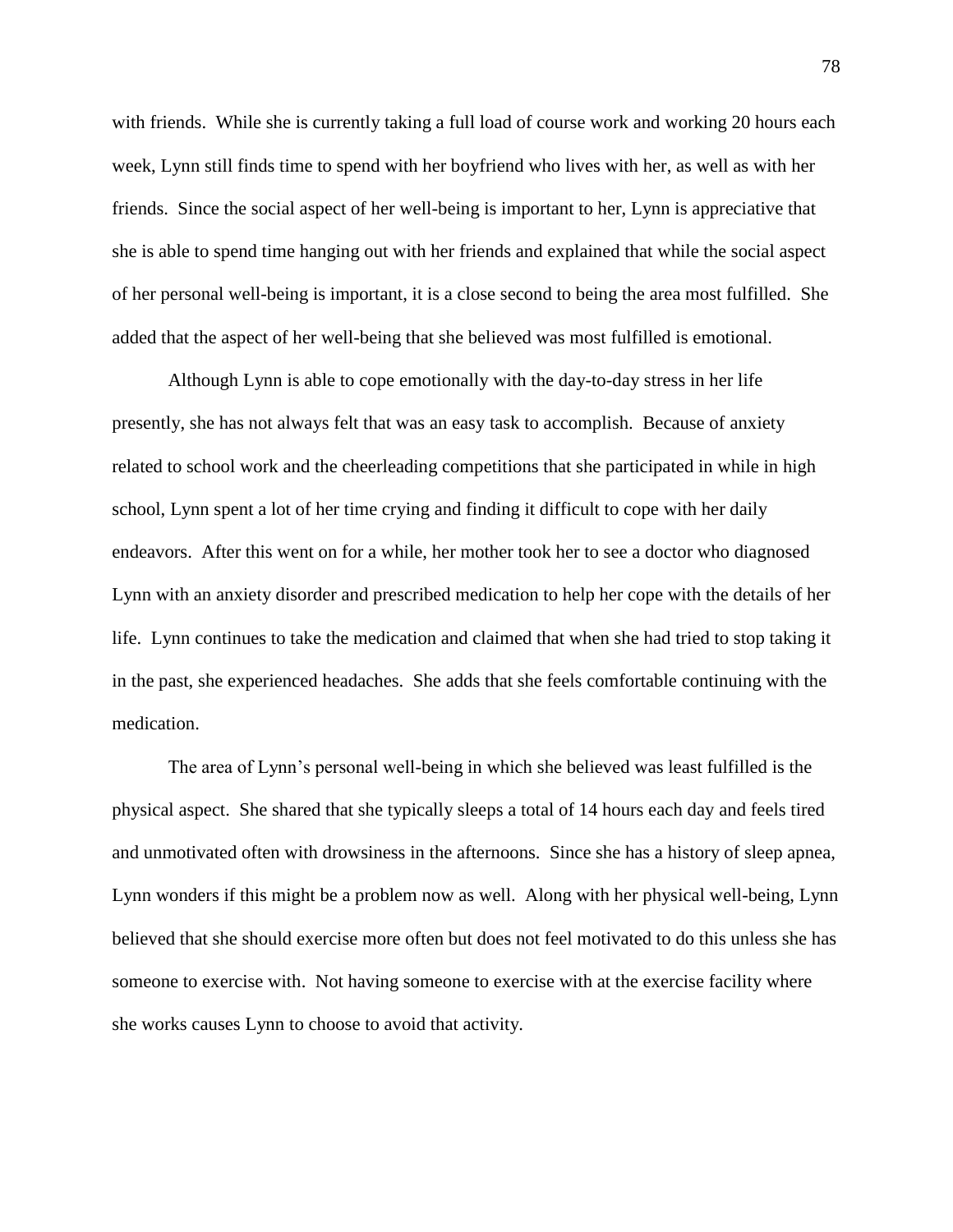Lynn shared that a fairly recent situation that impacted her well-being greatly involved the marriage problems between her parents. Having the stability of a two parent home offered security to Lynn. She liked the idea that her parents were not divorced when she heard her friends talk about how difficult it was when their parents divorced. She also felt a need to protect her younger sister from experiencing the confusion at home and the impending custody battle.

As the situation unfolded and her father spent time in another relationship, Lynn discovered that the pain that her mother, sister, and grandmother were experiencing was becoming unbearable. Not only was her immediate family struggling greatly with all of the relational chaos, but her father and her boyfriend had a very heated verbal argument during this time frame as well. As hurtful words and threats were exchanged during this feud, Lynn recalled how she has difficulty forgetting that scene and moving past it even though she has forgiven her father. Eventually, her parents were able to save their marriage and the family was reunited.

As Lynn seeks to discover a silver lining around this cloud in her life, she shared that her family has become more open as a result of going through that difficult time together. She is left bruised but healing, and is especially appreciative that everything appears to be back to normal. Lynn looks forward to her future and welcomes whatever it might happen to hold for her.

### **Participant 6: Lilly**

Lilly is a 33-year-old, Caucasian female attending college as a fulltime student and works fulltime as a dialysis technician. She chose to study the medical assisting profession because she enjoys working in the medical field and wanted to sharpen her skills. Lilly appears slightly nervous, but very pleasant and is dressed professionally in scrubs with her hair pulled back and wearing no apparent makeup. She is married and has no children, but does enjoy her three dogs.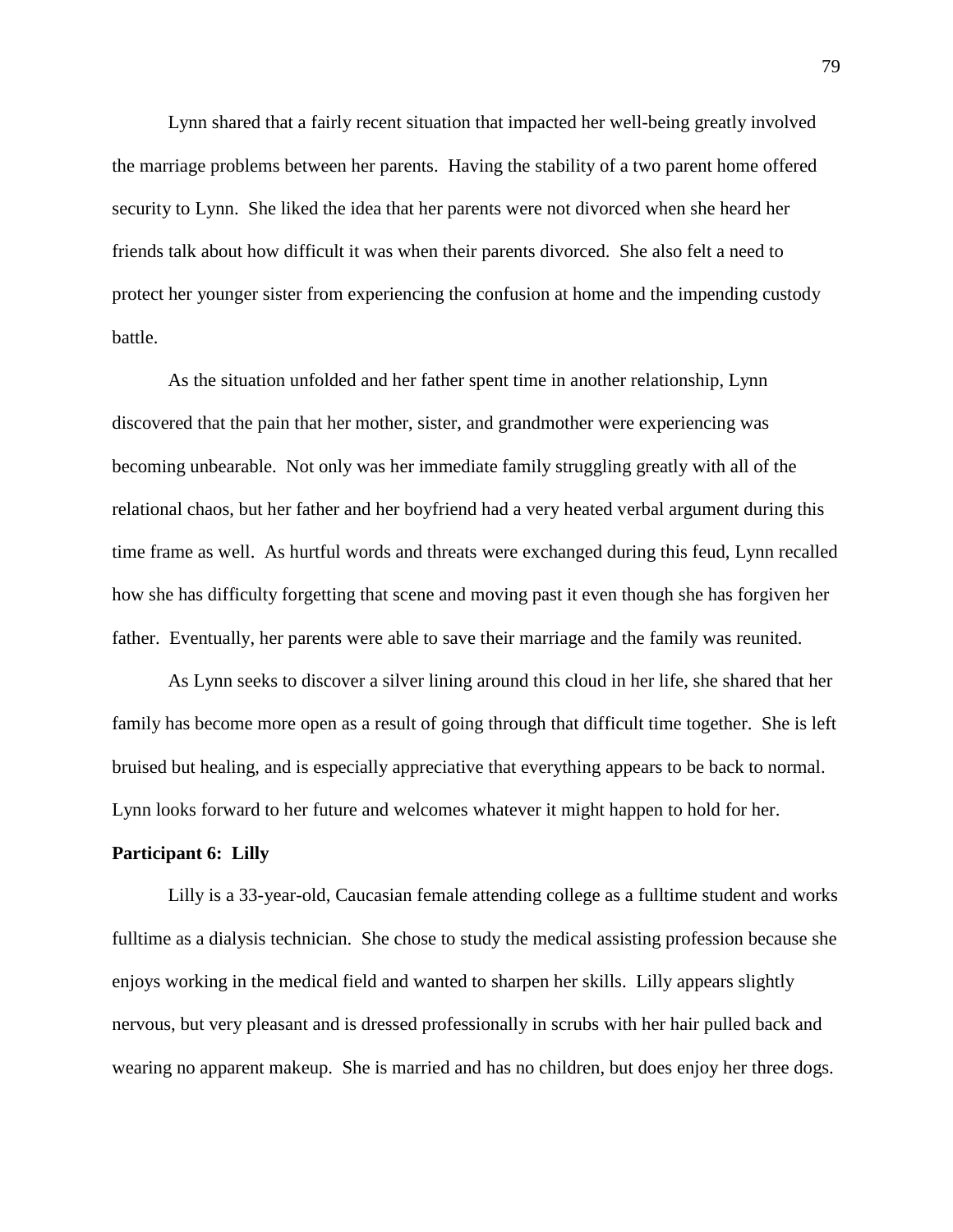Her husband is encouraging and supportive of her education and career. When talking about the possibility of having children, Lilly's affect brightened greatly.

### **Brief Synopsis of the Textural and Structural Descriptions of Lilly**

Lilly was asked if there was an object that symbolized or described her personal well-being.

*No, not really. I mean I feel like I'm all over the place sometimes and I keep a lot of it up here instead of letting it out. It kind of feels like that game ping-pong. Some days I just feel like it's the same back and forth and always end up in the same spots. Sometimes I might get hit off the table so I can go home. It's like I get up, I go to work, and I come here. It seems to be a well oiled routine right now. Once I graduate, it will change, but I think it will still end up being a routine.* (Lilly, p. 10)

Lilly works long hours at a dialysis unit, maintains a full load of classes in the medical assisting program, and still manages responsibilities at home. While her attitude is quite positive concerning this type of daily schedule, she added that she often feels that her overall well-being is similar to a game of ping-pong. She explained that the game just kept going and she would be like the ball being hit back and forth in the same spots for a long time. Eventually, the ping-pong ball would get hit off of the table, which meant she could go home. Lilly added that she was fine with a routine similar to a ping-pong game, but had hopes for some changes after she graduated from college.

## **Textural-Structural Composite Description of Lilly**

Lilly believed that personal well-being was directly related to how an individual takes care of themselves and is therefore determined by how much time a person has to devote to their personal well-being needs. Her spare time is rather limited at the present as she strives to balance a full time job, a full course load at school, and responsibilities at home. While she feels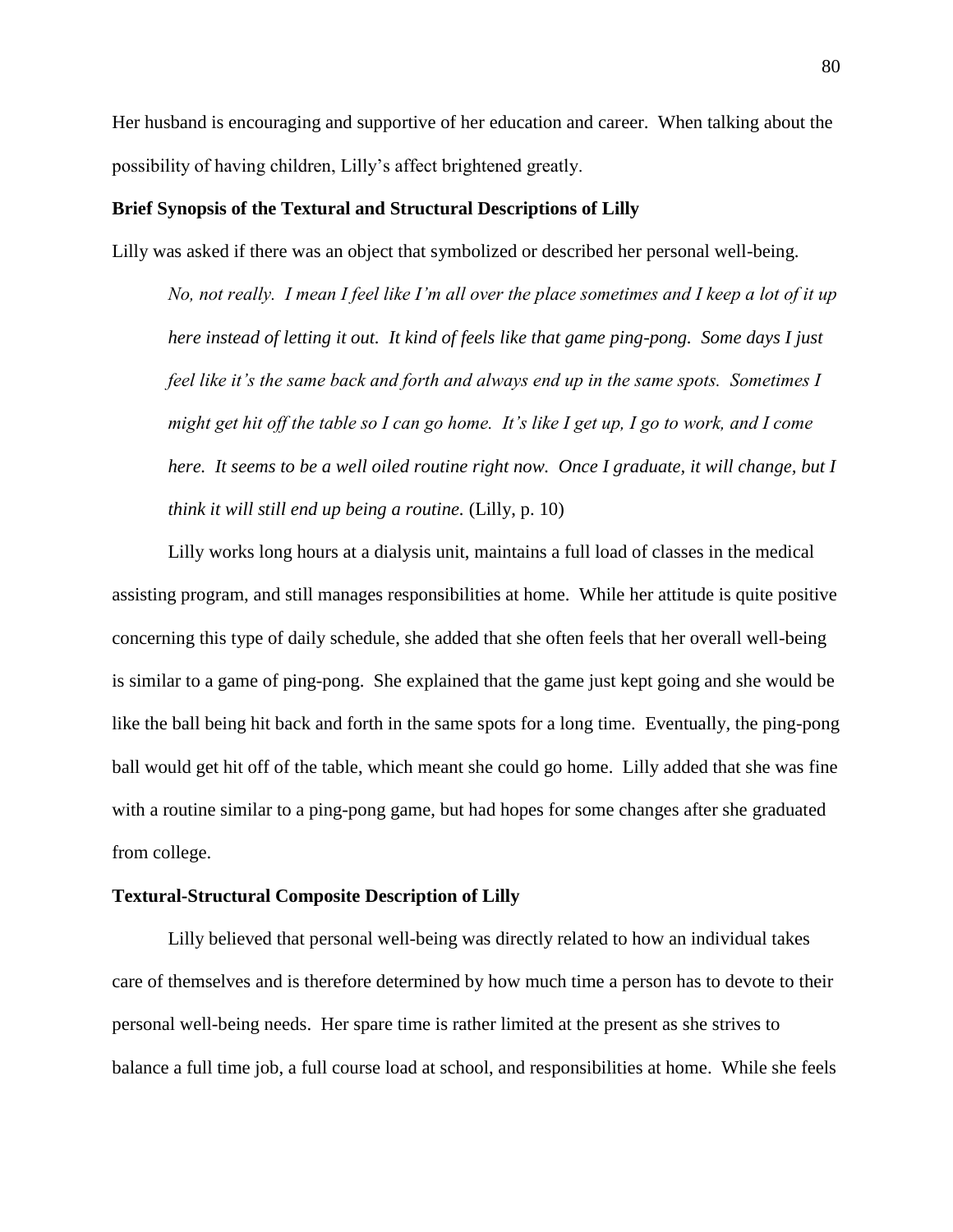that she is learning a lot at the present time in her classes to meet the intellectual aspect of her well-being, and also liked the environment where she is able to learn and study, Lilly felt that the social and financial aspects of her life are lacking.

As she spoke of her feelings about social aspects of her life, Lilly emphasized that she is not comfortable socially and does not enjoy being in any type of leadership position. She explained that she preferred to be more of a follower and also that she enjoyed a routine without a lot of new information to have to process. Her naturally shy disposition as she described is possibly part of the reason that she feels the social part of her life is lacking, but she also shared that she felt insecure with her appearance. Lilly believed that people might be staring at her and noticing what she described as a lot of acne and skin blemishes. While this particular insecurity has improved since she was younger, she continues to struggle with her perception of her overall appearance and shyness.

One particular example of a time when Lilly felt that her well-being was compromised was during an English class that she was enrolled in a few years ago. She shared that when she first began taking college courses that she took only two at a time until she became used to the pace of college life. At the time she was enrolled in this particular course, she was still trying to become accustomed to college expectations. Lilly explained that the instructor's approach to teaching the class was not what she was used to or expected. She felt uncomfortable with this instructor's direct and rather rude approach and described other students who shared in her frustration. In a short time, Lilly then began to feel ill when having to go to that class and even after the class was over. She felt that her emotional and physical well-being was directly impacted because she became so upset and physically ill each time she had thoughts of this course. Intellectually, Lilly felt her self-confidence drop dramatically. She added that over time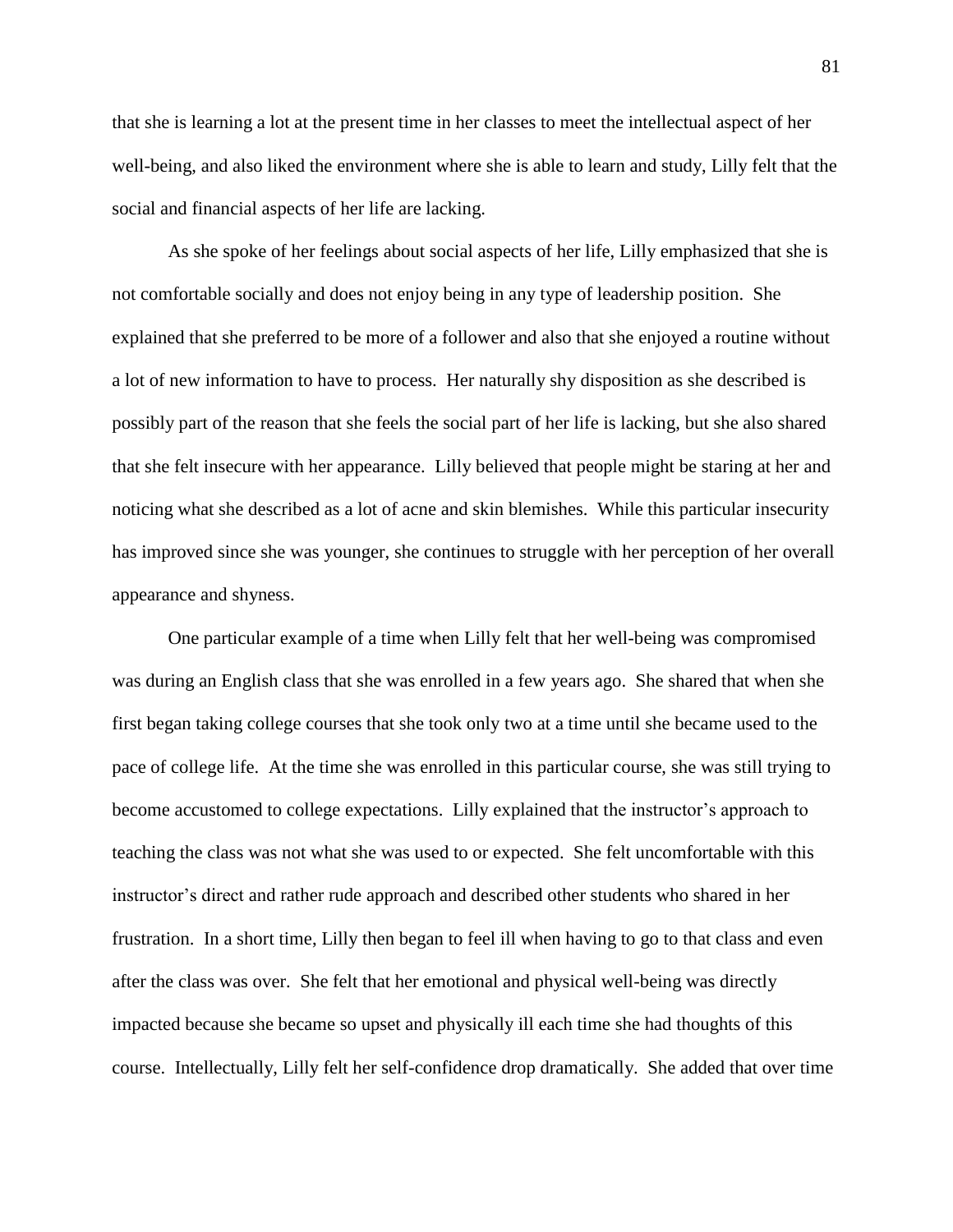she was able to move past the negative experiences associated with that course, but still feels that she learned nothing from the instructor. Overall, however, Lilly shared that her experiences in college have been positive.

Lilly described her personal well-being as being similar to a ping-pong game. She related that she felt like the ping-pong ball always being hit back and forth and ending up in basically the same spots. She explained that when the ping-pong ball gets hit off of the table and the game stops, she then is able to go home. Lilly shared that while she really likes a routine, she would enjoy having a few changes added to her current schedule. She looks forward to graduating from college in a few months and shared that she had been attending college since 2007 working toward an associate's degree in medical assisting. She has no plans to leave her current job, but looks forward to whatever might happen. While sharing that she and her husband have wanted children for the past 11 years, she hopes to have a baby soon as well.

#### **Participant 7: Sarah**

Sarah is a 45-year-old, Caucasian female student. She maintains a part time course load in college and does not work. She has always had an interest in the medical field, which has inspired her to study medical assisting. In addition, Sarah described herself as a "people person" and believed that she was able to read people well. Sarah appears very relaxed in jeans and a sweatshirt and wears very little makeup. She is a widow and lives with two of her four daughters.

#### **Brief Synopsis of the Textural and Structural Descriptions of Sarah**

Sarah began to share her feelings about students in college and how well-being plays a role in student success.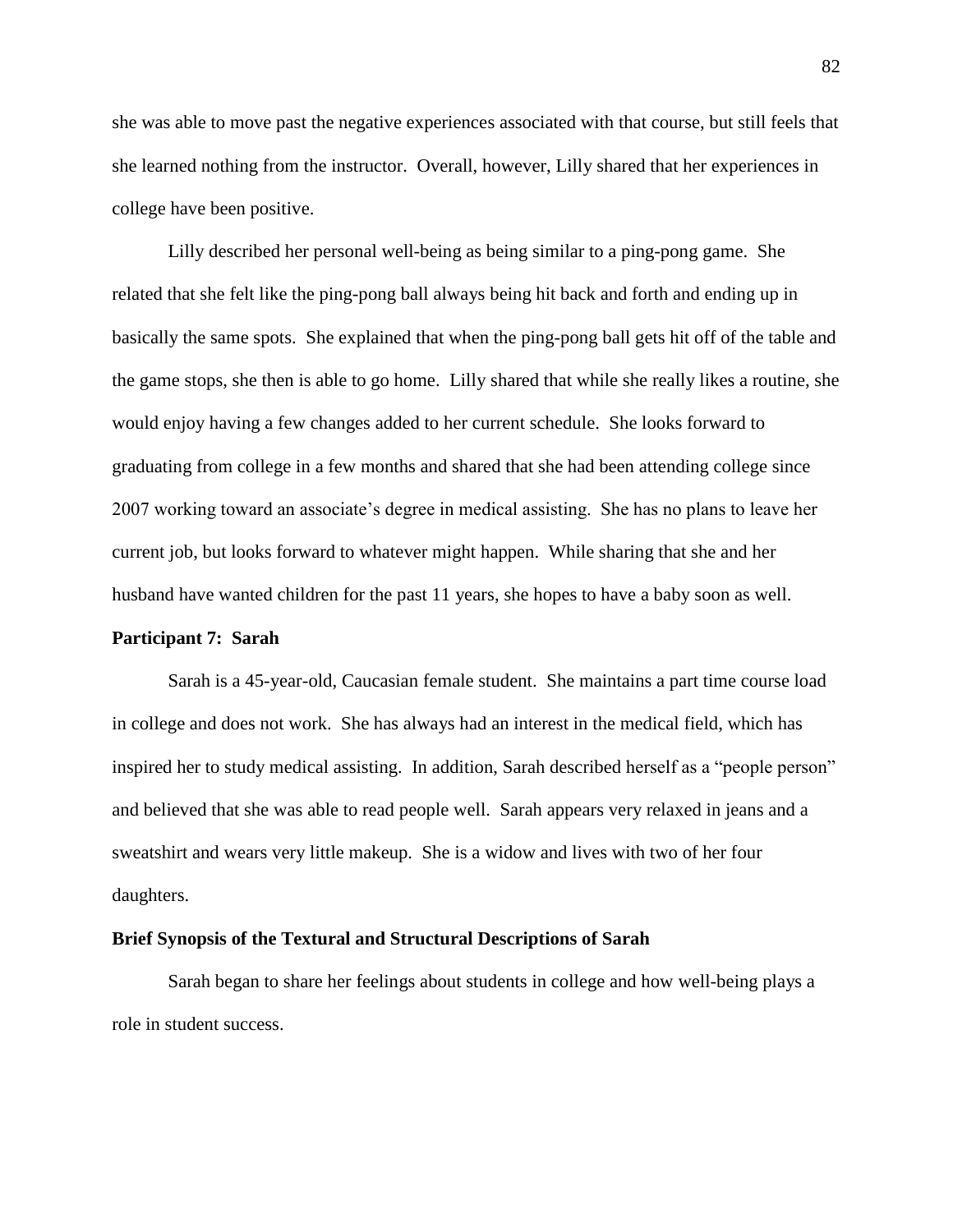*If someone sets out to go to school, and you lose your sense of well-being, it just all falls out the window. It's hard to find where to start to get it back. Where do you pick yourself back up? I think this is where a lot of people give up because once you feel defeated; you don't want to put your boots back on. Not all students have a support system. I think counselors or someone to just acknowledge the problems would help. If nobody verifies that you really do have a problem then you aren't even gonna care to fulfill an emotional side or a physical side or a spiritual side. If you think nobody cares, than you're just out of the program. If you have a legitimate problem, even a simple problem that amplifies, you're stress level gets too high and people just start throwing in the towel. Then you hit rock bottom. Trying to get back up from rock bottom is a very hard situation.* (Sarah, pp. 17-18)

Experiencing the difficulties and uncertainties associated with her husband's chronic illness, Sarah began to exhibit the signs and symptoms of post-traumatic stress disorder. Because her husband's initial episode of severe heart problems presented quite suddenly, Sarah was compelled to make attempts to predetermine whether or not her daughters were going to be ill as a way of trying to control a situation before it happened. She described how she would randomly wake in the middle of the night to take her daughters' oral temperatures for no apparent reason. Behaviors such as this continued until she finally helplessly left leave her home and family, and move in with her mother. Sarah explained that she was so overcome by feelings of wanting to prevent illnesses and negative things from happening to her family that she was eventually unable to even be around them. After six months of existing alone in a dark room, Sarah admitted that she had become quite depressed and stopped eating. After her husband gave her no choice but to return home, she decided to go back in fear of losing her husband and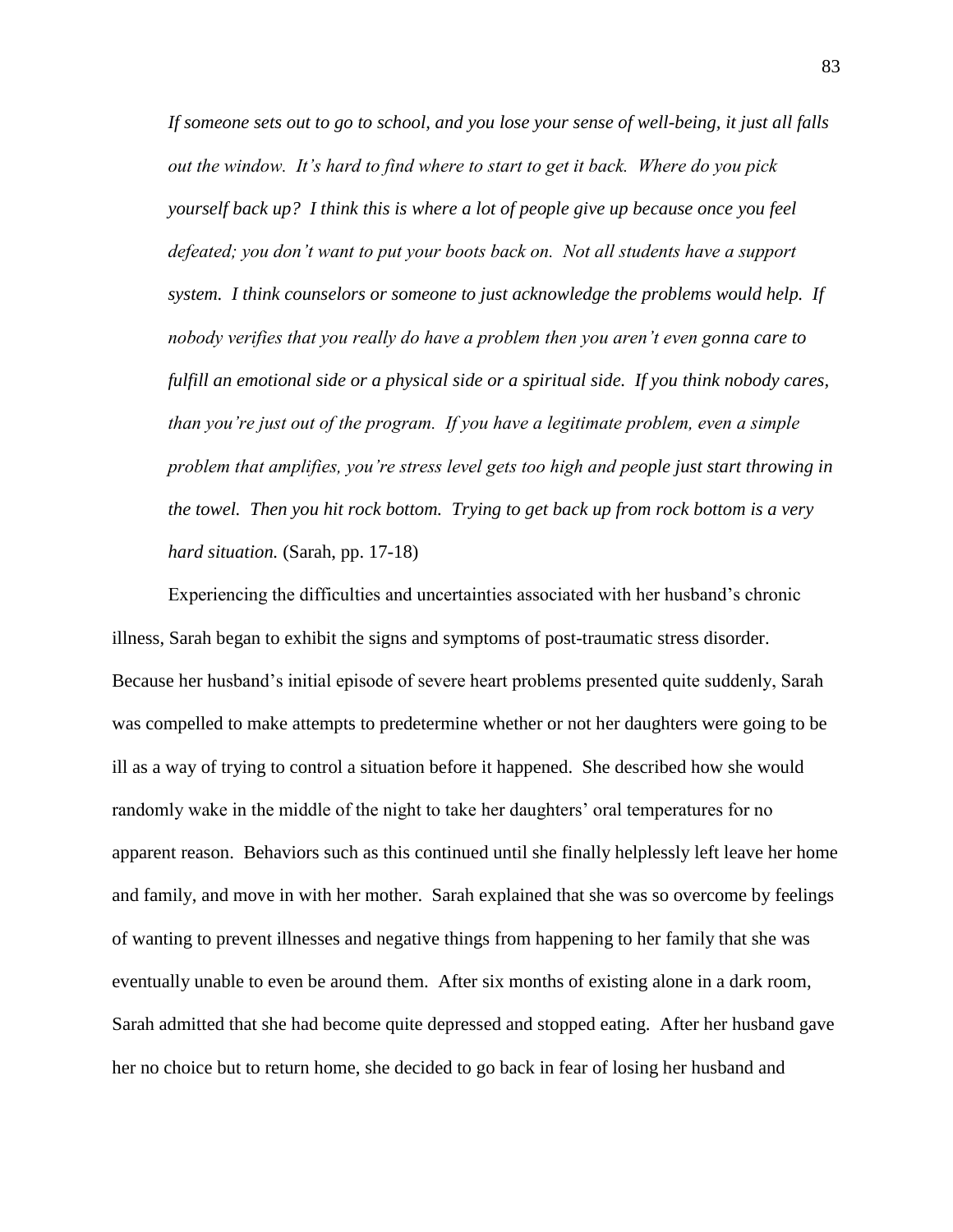daughters. Soon after returning home, Sarah was able to learn how to cope with the feelings and emotions that she had been struggling with by talking with a psychologist. Sarah emphasized that without that intervention, she would not have been able to overcome the state in which she was living. Realizing that she could not control accidents and illnesses was the beginning of her lengthy healing process. For this reason, Sarah spoke adamantly and passionately about how strongly she believed that people who are experiencing difficulties in life need someone to talk with who can help them find coping techniques.

# **Textural-Structural Composite Description of Sarah**

Sarah described her perspective of personal well-being as involving an individual's state of mind and how well they are being taken care of. This description of well-being aligns with the life experiences and lessons that Sarah has lived. She shared that she had decided years ago to accept circumstances and challenges as they presented in her life, while adjusting her mindset when necessary. In addition, Sarah has spent most of her life caring for people in various capacities.

Assuming the role of her mother's support system at a young age and helping to take care of her ill grandmother resulted in Sarah bypassing many aspects of her youth. In addition, she became a mother herself at the age of 19, and eventually had three more children elevating her level of responsibility even more. Sarah explained further that early in her marriage, her husband was somewhat irresponsible leaving her to take care of all of the needs of the children and the other family responsibilities involved. Eventually, her husband became ill without notice. After one heart-related surgery, the outlook was favorable that everything would return to normal including the family routine and her husband returned to work. However, Sarah was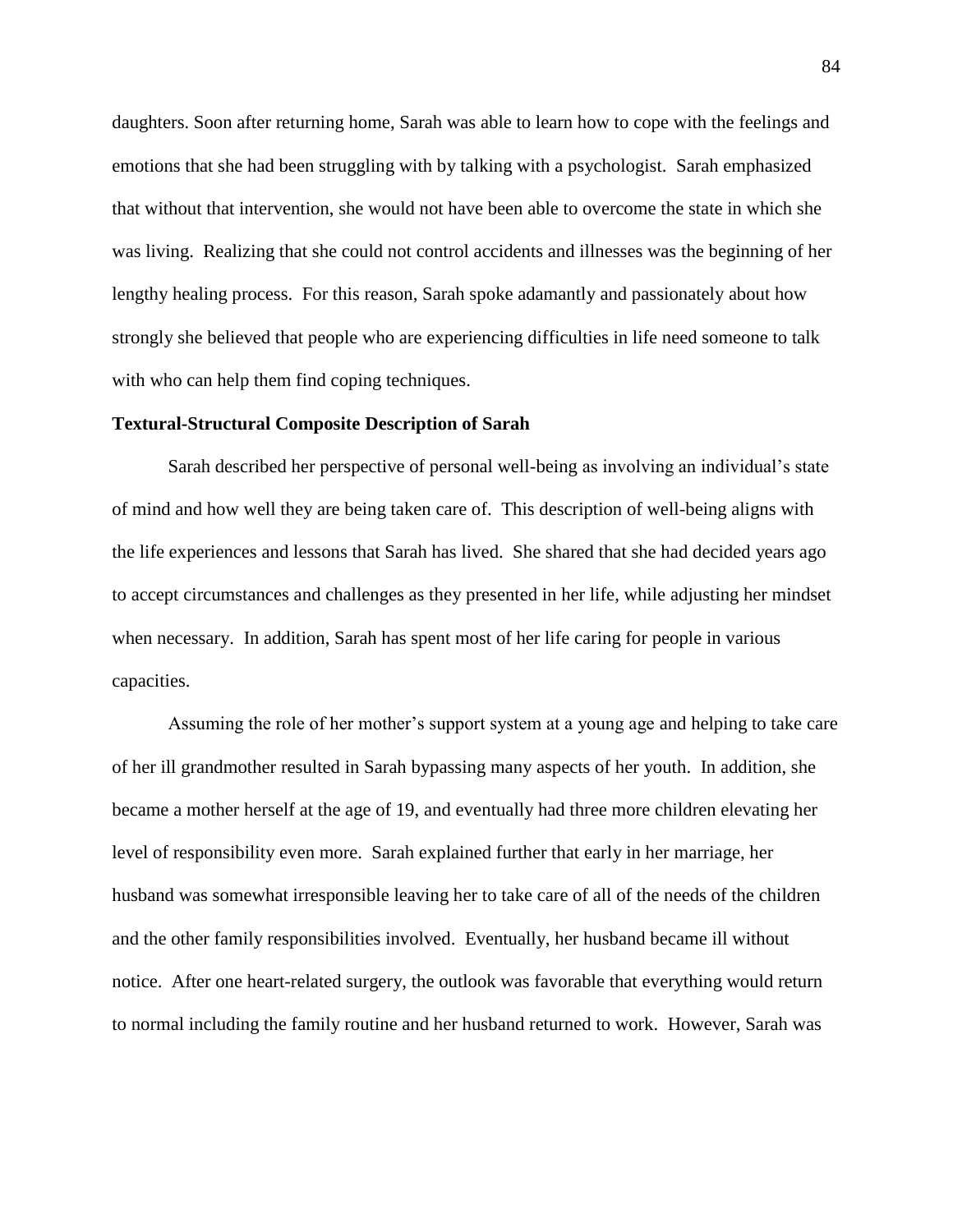unable to cope with this sudden change in her life and began having emotional problems as a result of post-traumatic stress disorder.

Sarah had always been able to control situations that occurred in her life up until this point. However, the sudden heart surgery that her husband underwent caused her to feel out-ofcontrol. There were no expectations or a time of anticipation of this occurrence. Sarah and her husband were in their early 30s with four children at home. For the first time in her life, Sarah felt that she had no control or plan of action related to the situation. After a long period of difficult and unusual behaviors, Sarah ended up moving away from her family and into her mother's home. While she cared deeply for her husband and daughters, being near them became more and more difficult as she was constantly taking their temperatures and attempting other measures to prevent sudden illnesses or health-related problems to happen. During these six months of existence in a dark bedroom, Sarah became more depressed, did not eat, and did not talk to anyone other than her mother on occasion. Although she made attempts to visit her daughters, she would tremble and found that she was unable to return. After Sarah's husband eventually told her that it was time to make a decision, Sarah did return home to begin a slow, gradually climb to healing. Seeing a psychologist opened Sarah's eyes to the fact that she could not prevent accidents or negative occurrences from happening. While this was the very first step toward a peaceful, productive life, Sarah also learned coping mechanisms associated with anxiety prevention. She discovered that she was worth making some changes in her thought process. Within the next year, Sarah's husband died from his chronic illness. She described this time period as a time when she did only what she had to do. It was difficult to say the least. As she continued to work through her emotional difficulties, she eventually felt ready for a new chapter in her life and enrolled in college courses.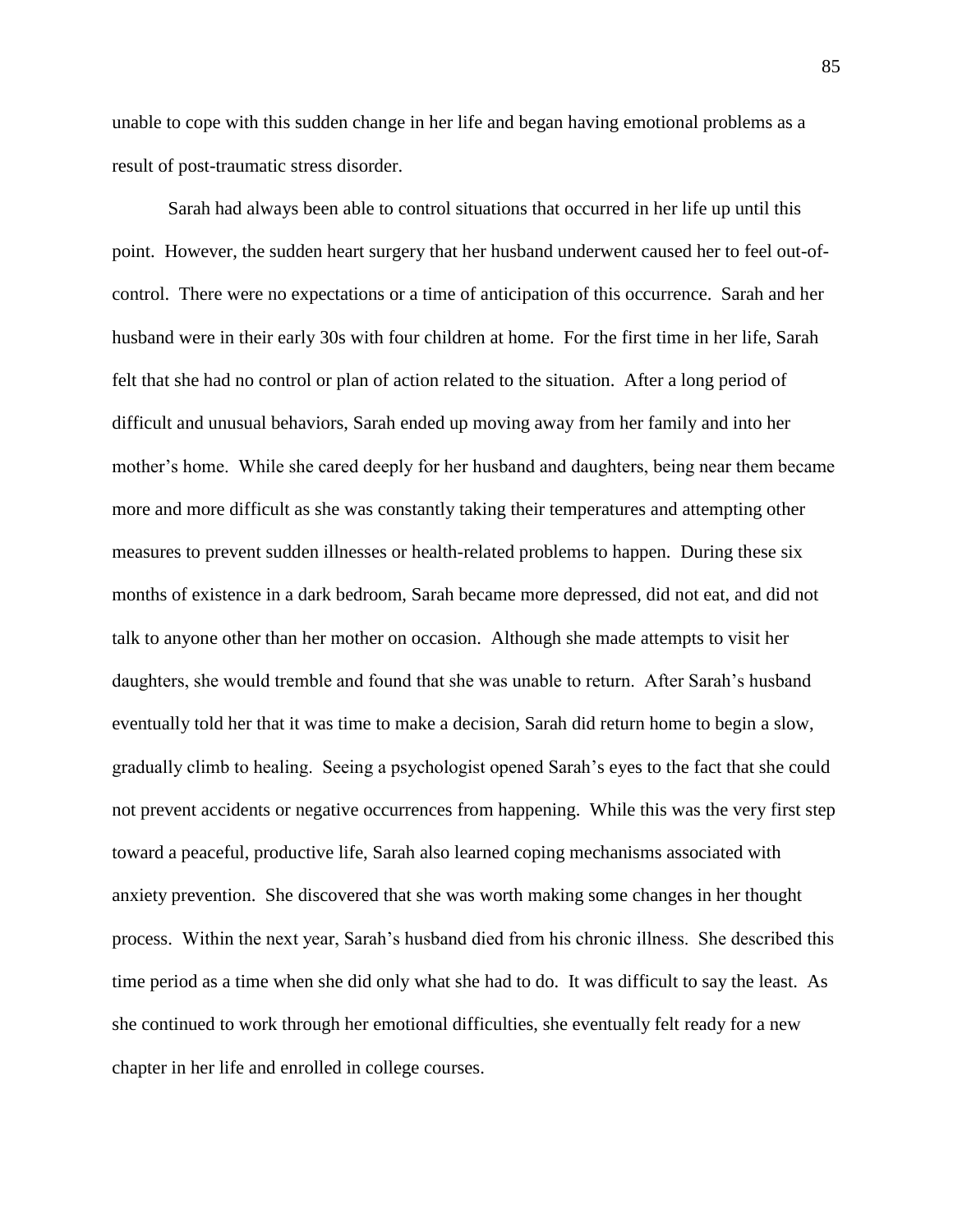Sarah shared that her life is well balanced at the time and felt that the aspects in her life that were not strong, were not important to her. While emotional, social, intellectual, and environmental areas of well-being were strongest according to Sarah, the spiritual aspect was not relevant to her at the present time. She also explained that the occupational and financial components were yet to be seen, but she felt hopeful that those areas would improve once she completed the medical assisting program.

A white picket fence is symbolic of Sarah's well-being. She shared that she had always associated a white picket fence with success, contentment, and happiness. The poem that she wrote and shared tells the story best, but in essence, the white picket fence is more attainable to her now, and much clearer through what she described as new eyes. The song that Sarah shared as being similar to her personal well-being is entitled, "Don't Let the Sun go Down on Me" by Elton John. She feels strongly about doing frequent self-assessments so that she can continue to make improvements and adjustments, which is something that she believes this song describes. In addition, she shared that the song encourages a positive frame of mind. She explained that she hopes to be a positive influence on everyone she meets in life.

Sarah is looking forward to an even brighter future and shared a deep desire to give back what she has learned throughout her life. While she remains uncertain about what her future holds, Sarah hopes to find an administrative medical assisting position. However, she expressed even more of a desire to strongly encourage patience and client who she meets to embrace the resources available to them for strengthening their emotional well-being. Even with a positive attitude, strong mindset, and feeling as if someone cared for her, Sarah discovered that not all situations in life can be predicted or controlled. She did unveil, through her "new eyes" however, the amazing discovery of healthy, positive control techniques.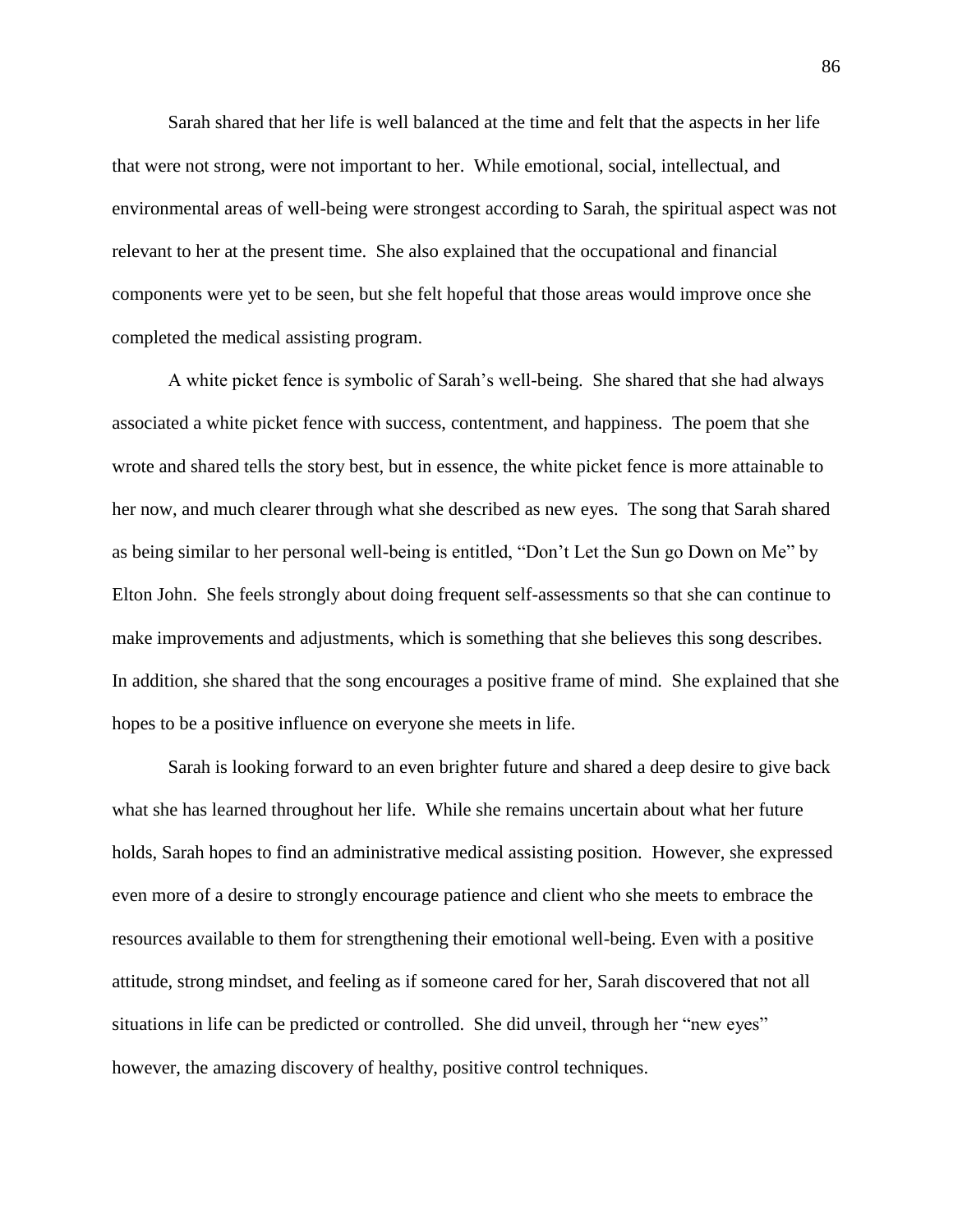# **Participant 8: Nikki**

Nikki is a single 21-year-old, Caucasian female who lives with her parents. She appeared relaxed in jeans and a hooded sweatshirt; however she did seem nervous at times with obvious shaking. Nikki has been interested in working in the medical field for several years, initially in nursing. She successfully completed a certified nursing assistant certificate during her senior year of high school, which further sparked her interest in health care. Upon discovering the academic challenges of the nursing program, she decided to focus on medical assisting for now with hopes of possibly pursuing a degree in nursing later. Nikki maintains a fulltime schedule of courses, but is not employed. Her parents are supportive of her education and support her financially as well although she does receive financial aid for her education. Although this interview went well, there was a fair amount of background noise, but limited distraction otherwise.

# **Brief Synopsis of the Textural and Structural Descriptions of Nikki**

During a conversation about well-being dimensions, Nikki explained that she is not where she would like to be socially.

*Like a lot of people right now in my clinical class; they have strong bonds with each other because they have other classes with each other or knew each other before. They have connections. I feel like I'm an outcast because I don't have those bonds. A lot of times, I catch myself, and this is a habit that I really have a problem with. I'm slowly trying to work on how to change myself from doing this, but, well, I have a really bad habit when I get that feeling of being out casted. I make up fictitious stories to try to fit in with people around me. I did that this semester with my clinical class. Like I made up a big huge story and I had it going for weeks. I knew it was all a lie and every day I had to*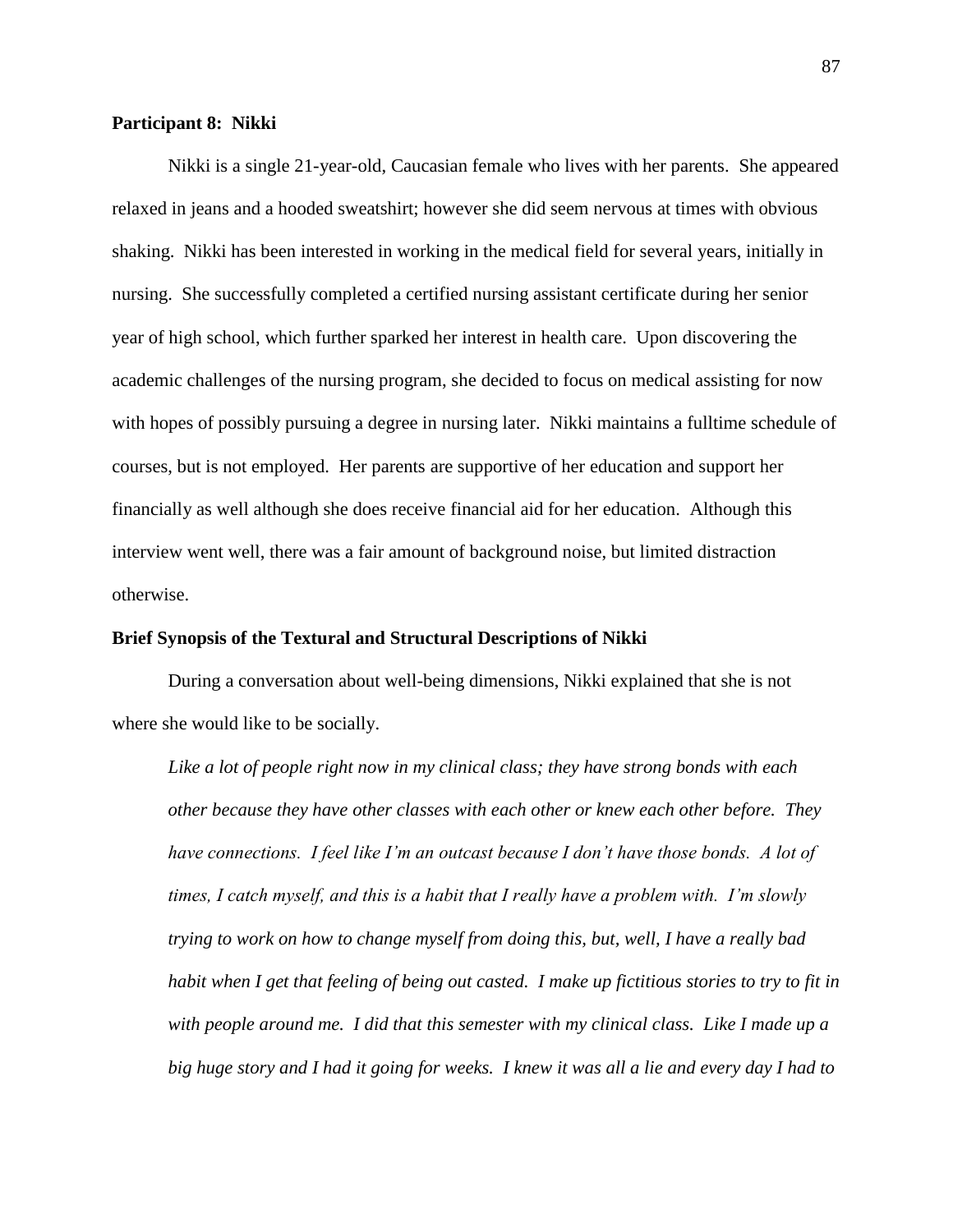*come up with new ways to keep the lie going so I more or less had to use a lie to cover up a lie.* (Nikki, p. 10)

An important aspect of well-being that Nikki described as being important was emotional balance. The relationships that have been severed in Nikki's past have taken her to a difficult point in her life emotionally. She described how she has struggled to find peace and acceptance from these losses but shared that she continues to feel confused and alone. Not only is her emotional well-being lacking at the present time, but she also shared that she feels that her social life has been impacted negatively as well.

Nikki shared how she continuously felt that she does not seem to fit in with social circles in her classes. She explained that it is difficult for her to find common ground with people who she meets and has even gone to the extreme of making up stories in an attempt to be noticed and feel included in social circles. While this has proven to be a very extensive, exhausting approach to making friends, Nikki is appreciative that some of the students in one of her courses have recently approached her about her stories and tried to help her. She added that her lack of time also prevents her from enjoying more of a social life.

# **Textural-Structural Composite Description of Nikki**

Nikki's perspective on well-being was described as including many things. The first aspect that she discussed was that of having emotional balance. In addition, she commented that she felt it was important to not allow personal issues to overlap with work or school responsibilities. As Nikki begins sharing about the relational struggles she had endured in her recent and distant past involving death and romantic break ups, it became clear that her emotional well-being was not in balance and she was having difficulty preventing her personal pain from overlapping with her performance at school. As she continued to speak of well-being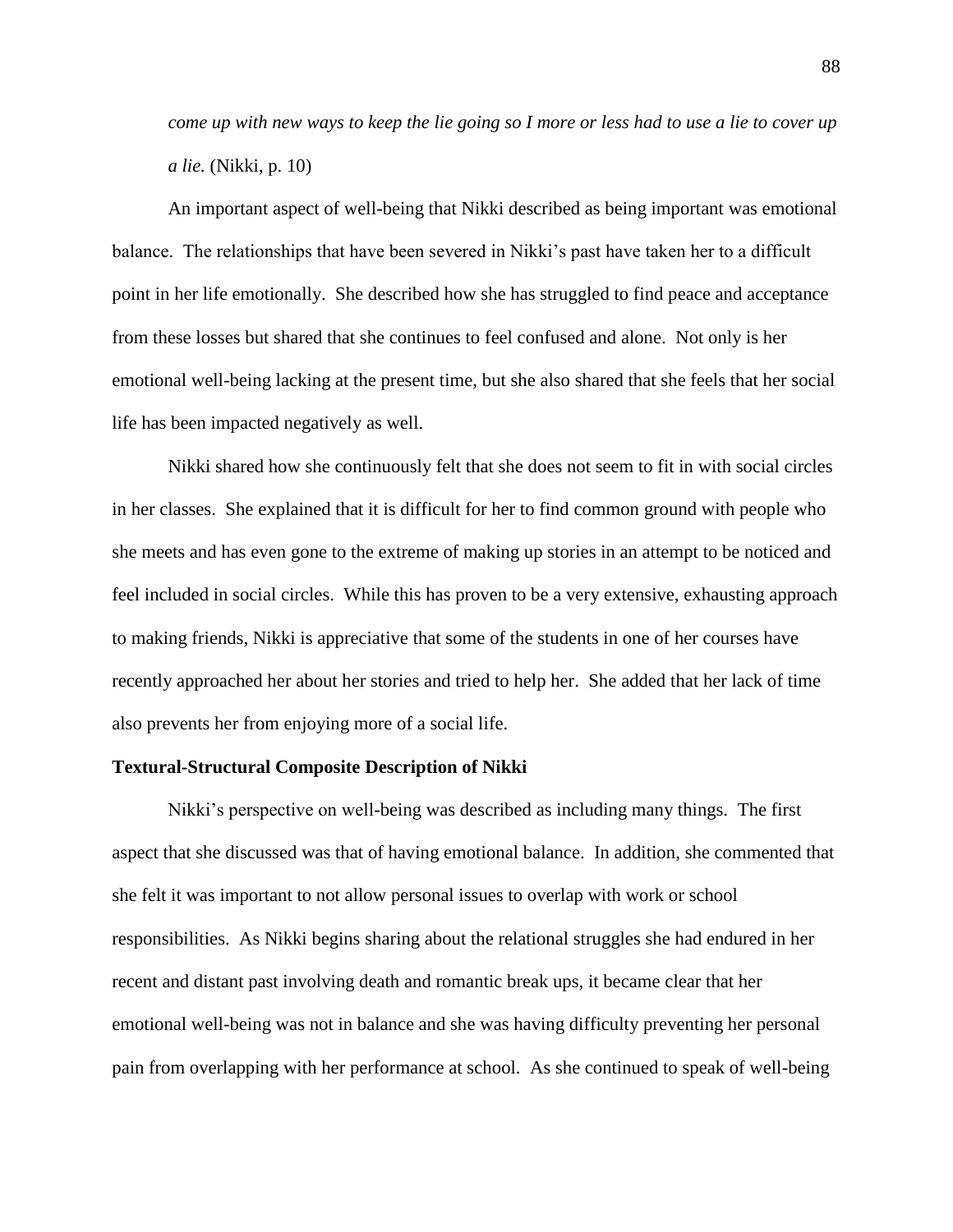and areas she felt were strong in her life, she shared that spiritually she felt that she had grown as a result of the loss and pain that she had experienced. She is beginning to accept that things happen for reasons.

The recent death of a very close friend, the death of her grandfather when she was quite young, and the end of a relationship because of dishonesty contributed to very difficult situations in Nikki's life. Not only was her emotional well-being impacted negatively, but Nikki also experiences social-related struggles most of the time. She shared that she feels disconnected with other students on campus and never seems to bond with people in her classes. Because of her feelings of disconnect class after class, Nikki admitted to continuously making up various stories and then adding to them each class period as a way of getting attention and feeling as if she fit in. Eventually, a few students in one of her current classes approached her about her stories feeling confused, but also concerned for her. Nikki expressed that she trusted these students and felt very appreciative that they cared enough to talk with her. This was the first time anyone had directly questioned her fictitious stories and also her motives for creating them.

Nikki feels like a basketball in a basketball game. She shared that her well-being was a lot like the way a basketball would probably feel during a game. The constant dribbling motion in all different directions represented her busy schedule on a daily basis. She added that when she was thrown into the goal that meant that she had accomplished something and that made her feel good. However, that brief moment of accomplishment did not last very long until the dribbling began again. The movie *High School Musical* is another example given by Nikki that she felt was similar to her well-being. She described the relational drama, academic struggles, and social clicks as being the focus of the movie, which she felt represents her well-being fairly accurately.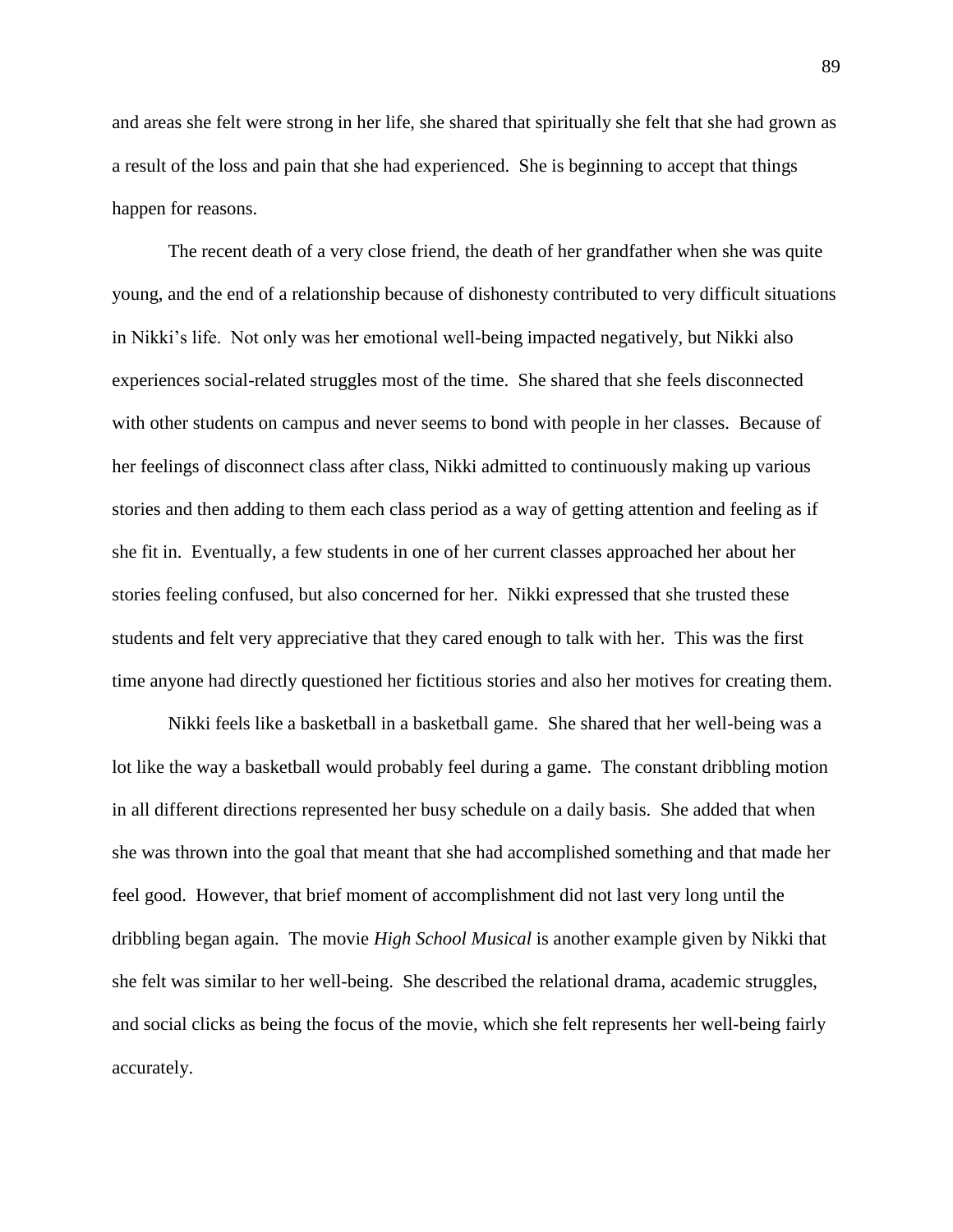The social experiences in Nikki's life are very limited which impact her emotional wellbeing as well. As she goes through the motions of each day, she is surrounded by other students who share many of the same goals that Nikki has. Many of them are close to her age, single as she is, and may even live with their parents. The only thing that is missing is a connection. Nikki struggles with finding the tools necessary to make a healthy social connection. She is very busy, feels challenged, and has experienced negative consequences to her social approaches in the past. In addition, she has experienced loss of people who she loved. This combination makes it difficult for Nikki to know where to begin with establishing healthy relationships.

Nikki looks forward to graduating from college and finding a job so that she can live more independently while strengthening her financial and occupational well-being. In the meantime, she continues to struggle from day-to-day socially, and therefore, emotionally. She remains uncertain as to how to improve this area of her life, but is openly anxious to learn about ways of developing strong, healthy relationships. Nikki expressed interest in counseling services and added that having that resource available on campus would be very convenient. She added that having organized study groups in the required program courses would be helpful as well.

### **Participant 9: Rue**

Rue is a 50-year-old, Caucasian female who is married and has two middle-school-aged children. She explained that her husband and children are very supportive of her educational endeavors. Her reasons for choosing medical assisting as her major area of study were primarily because of the stability of the health care field, but also because she enjoys working with people of all age groups. In addition, Rue feels it is important to have a way of providing for her family if ever necessary. She spoke with a quiet but clear voice throughout the interview, was dressed professionally in scrubs with her hair pulled back, and wore minimal makeup. There was no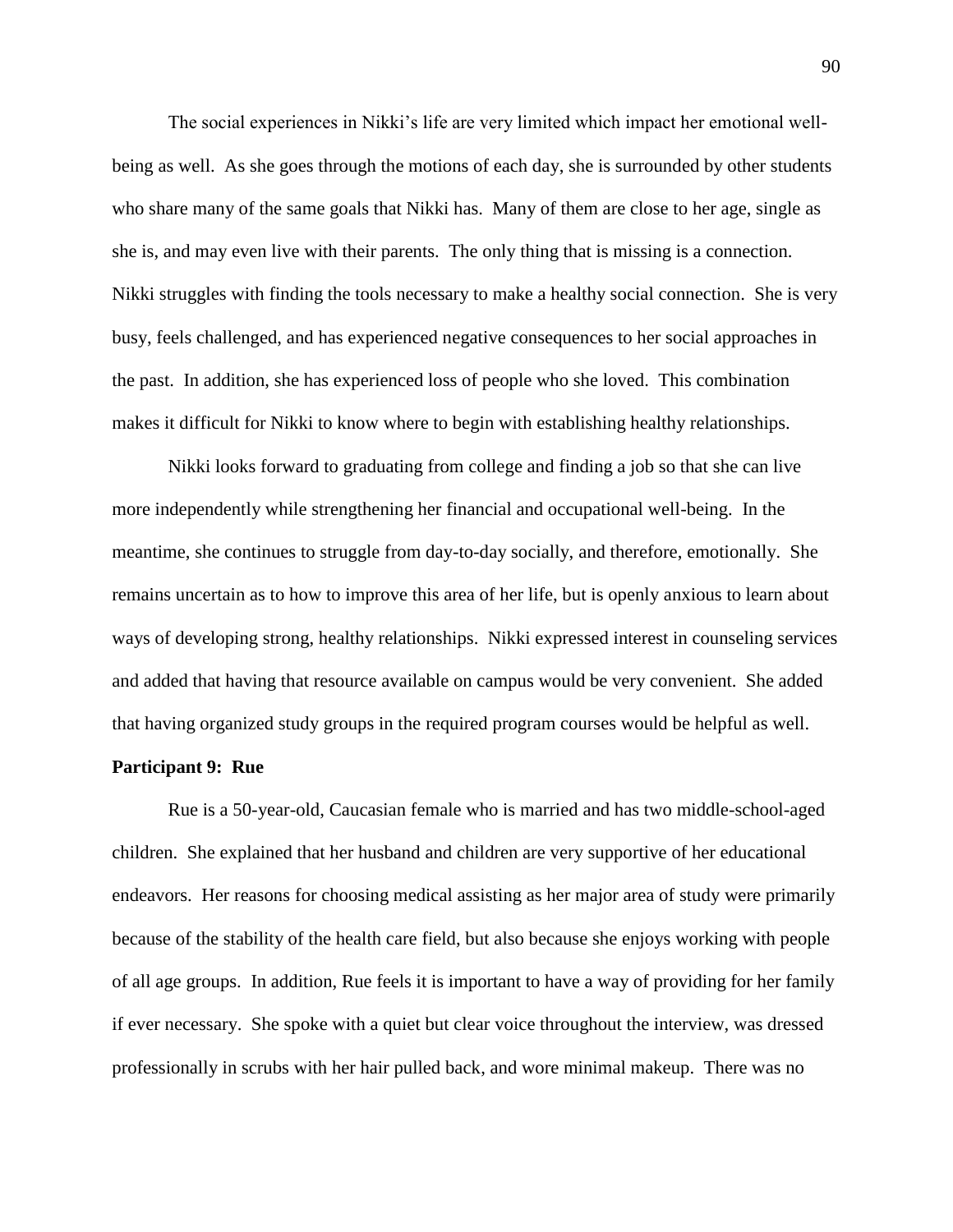distraction until the very end of the interview when conversations in a nearby hallway could be heard.

# **Brief Synopsis of the Textural and Structural Descriptions of Rue**

Rue began to share personal experiences that have impacted her life and well-being*. I lost my father, um, it will be 19 years now. I was 30 something. It wasn't expected at all. He had a heart attack. He had been a smoker and had emphysema. I feel emotional about it even still now. I proved my father wrong on several things. He said I would probably never accomplish anything with my life. I proved him wrong. He told me that before he died. I think it was because of the way he was raised. He was not treated very well so I think that kept with him growing up. He was thinking that maybe his child was going to be like that. He told me that I had proved him wrong before he died.* (Rue, pp. 4, 5)

The challenges and barriers presented to Rue as a result of her shy personality have impacted her emotional well-being. Therefore, the emotional aspect of her life is weaker than she would like for it to be. While feeling shy and backward was difficult enough for Rue as a young girl, she also shared how her father had told her years ago that she would likely not accomplish anything in her life. This lack of parental support fueled her shyness and led to low levels of self-confidence. Even though Rue was relieved to hear her father tell her that she had proved him wrong just prior to his death, Rue shared that she continued to feel shy and experienced difficulty with public speaking and socializing in general. She added that speaking in classes and working with the public in the past had helped her to find ways of coping with her shyness.

#### **Textural-Structural Composite Description of Rue**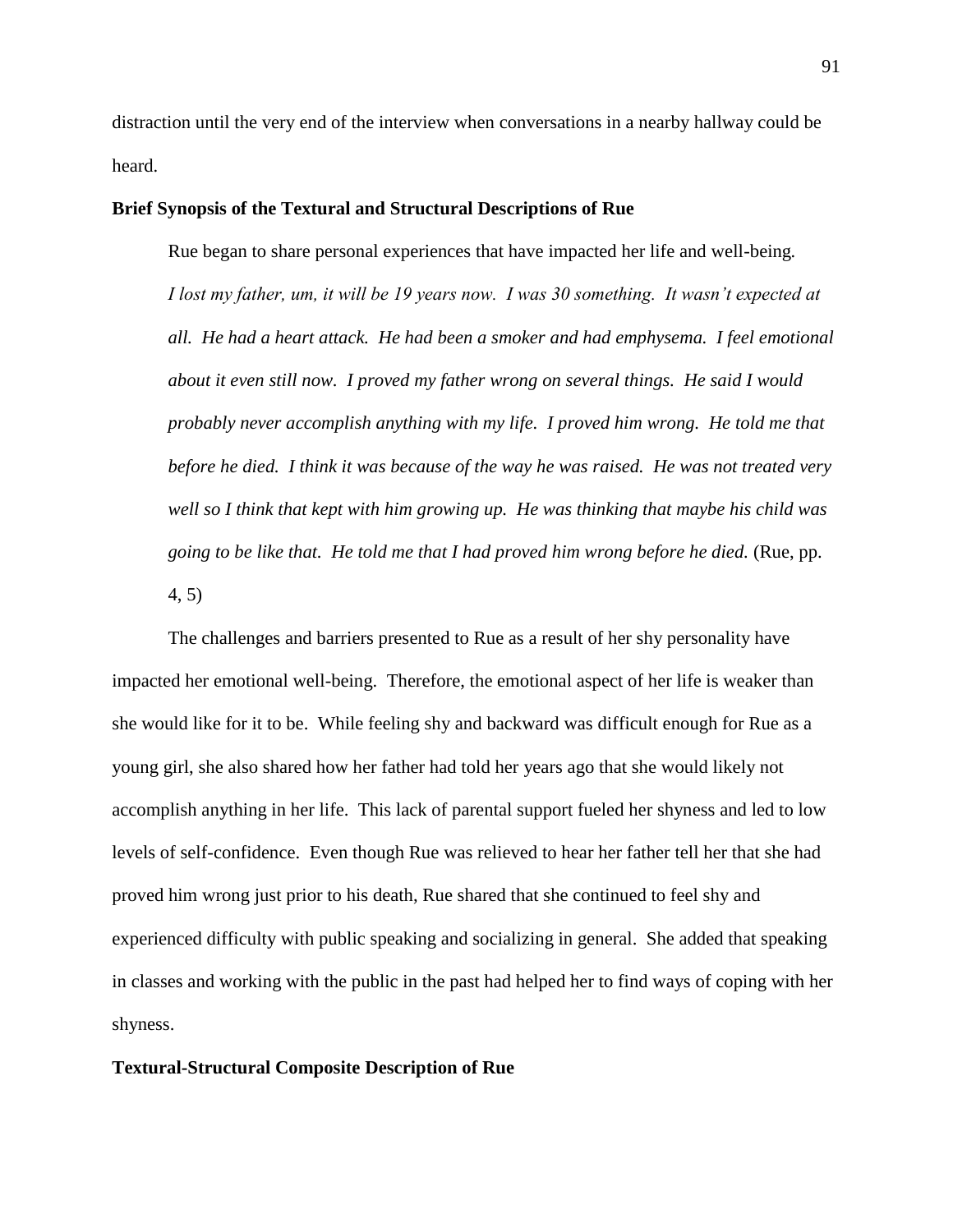Rue describes her personal well-being as being based primarily on time management. Arriving late to a class or to an appointment is very difficult for Rue as she becomes quite overwhelmed with frustration. Another area in which she feels impacts her well-being greatly is how her family is doing. Rue explained that she could only feel as well as her family was. Her emphasis on family was evident in how she shared her educational expectations for her two children, and how she strives to be a positive role model in their lives.

As a child, Rue shared that her father did not express great expectations of her when he told her that she would likely not accomplish anything in her lifetime. While she already struggled with a shy disposition, hearing her parent say discouraging words such as those deepened her lack of self-esteem. When her father admitted prior to his death that she had proved him wrong and really had made accomplishments in life, Rue felt a sense of relief and happiness. However, the emotional imprints that were left from her father's degrading comments in her past continued to be vivid.

Along with Rue's attempts to improve the emotional, social, and time management aspects of her well-being, she also feels a need to strengthen the spiritual side of her life. She feels well established in her spiritual belief system of Christianity, but would like to find peace with some of the questions that remain in her mind about why people who she loves must suffer. Her intense desire to support the well-being of her family members makes it difficult for Rue to accept the fact that certain family members are not physically well. She shared that she plans to attend church services more often with her family in hopes of discovering peace. Since Rue does not believe that people should question God, she does not expect to find answers to her questions, but welcomes a sense of peace.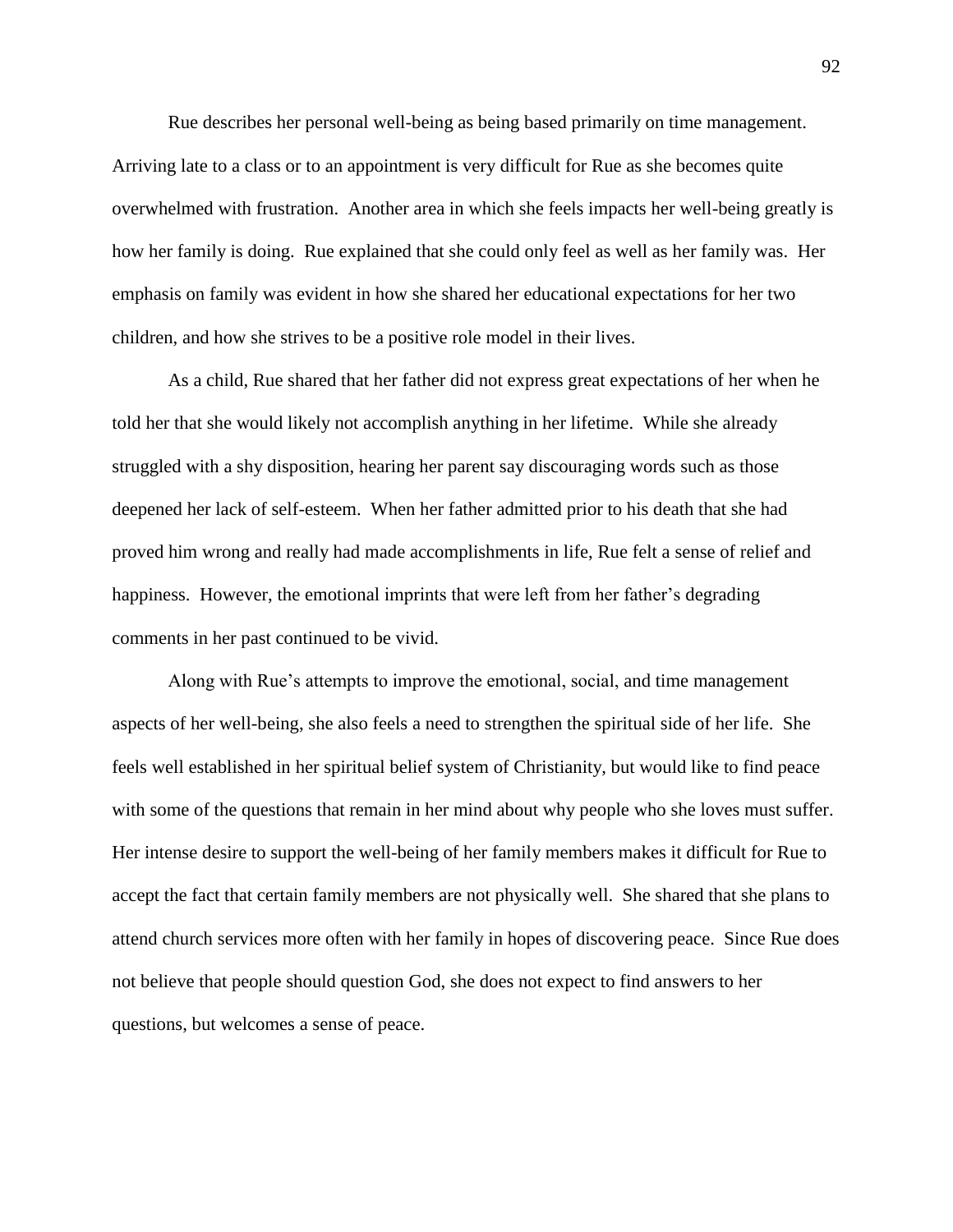A word search was the object that Rue described as resembling her personal well-being at the present time. She explained that she felt that a word search was an excellent example of her well-being because she is actively searching for something new. She added that she might possibly be searching for some type of new direction. The musical, *The Sound of Music,* was also mentioned by Rue as reminding her of her well-being. In particular, the scene in which the family was forced to leave because of the onset of war stood out in her mind. She compared this scene with a time when she left her home state to follow her husband to where his family lived. Her desire to follow her husband wherever he went was something that Rue had no problem doing. She described the smoothness of the transition as being a result of her old fashioned way of thinking when it comes to family.

Rue is looking forward to graduating from the medical assisting program very soon and remains thankful for the opportunity to complete college. Continuing her education has been important to her in many ways. One of those involves being a role model for her children in hopes that they too will attend college after high school. Also, the completion of a college education is an accomplishment that will continue to help improve Rue's self-esteem and confidence level, as well as provides a means of financial security. Finally, success of any type will remind Rue that she really has accomplished something in her lifetime. Her search for a new direction remains uncertain, but hopeful.

#### **Participant 10: Lucy**

Lucy is a 49-year-old Caucasian female who is divorced and lives with her teenage daughter. She also has a son who is away at college. She is a full time student and works in an office part time. Lucy was casually dressed in black leggings, a sweater, and boots and appeared very neatly groomed. She spoke with confidence throughout the interview. Lucy chose to major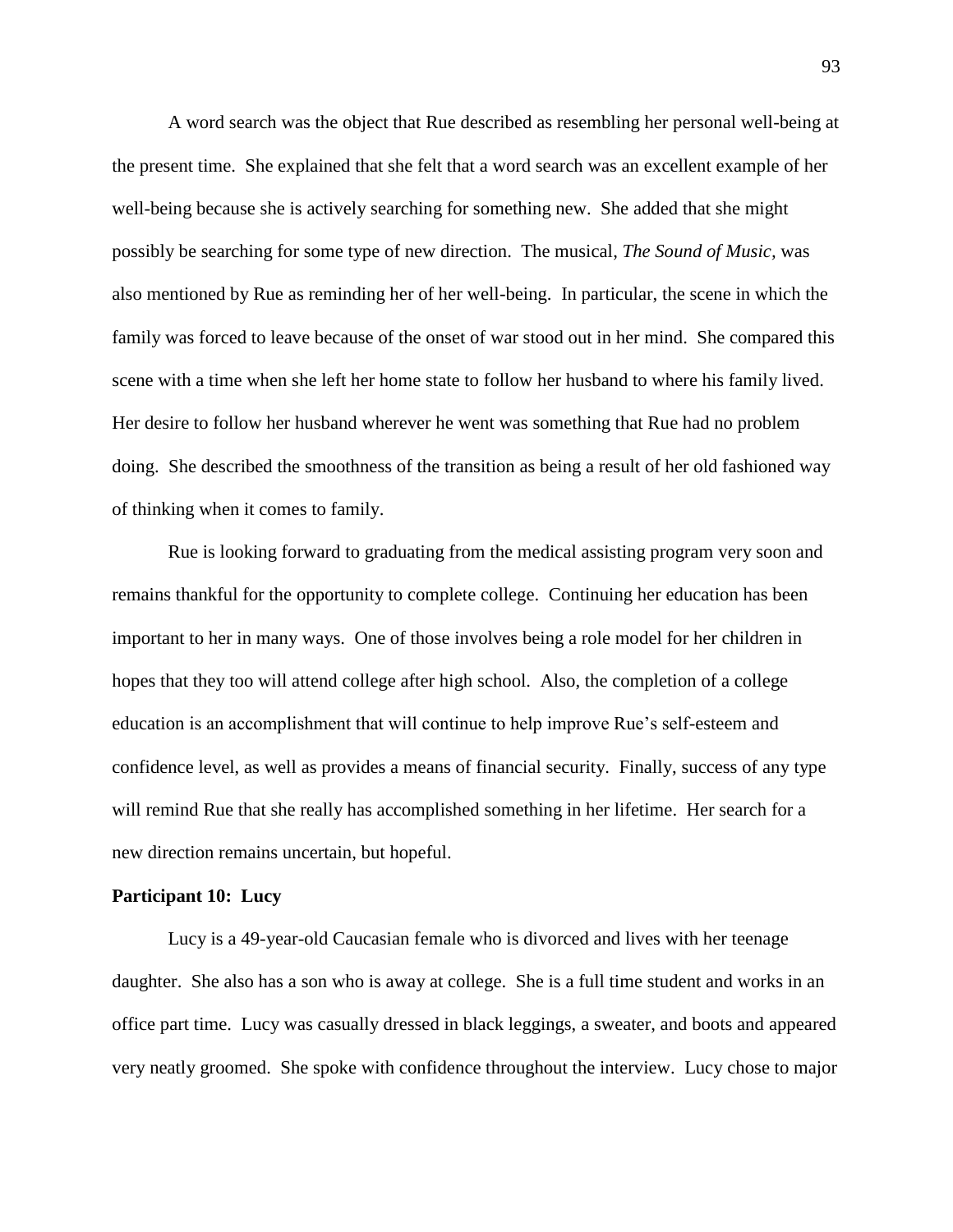in medical assisting in hopes of specializing in the administrative aspects of the profession since she has a strong administrative background. She feels that her parents and children strongly support her educational endeavors.

# **Brief Synopsis of the Textural and Structural Descriptions of Lucy**

Lucy began to share how her personal experiences with divorce, losing a lucrative family business, and home foreclosure had impacted her well-being.

*I was lacking in self-confidence, I had been living in quite a bit of denial, and just; I was a mess. So, my first semester here was difficult and stressful and I managed to progressively put myself back together, but this past August, I felt ill and the doctors couldn't tell me what was wrong and I spent almost two months going through all kinds of testing. Everything in the book. What they finally led to at the end of September was a diagnosis of inflammatory arthritis, but in the course of all that testing, because they tried everything else, they decided to run tumor marker panels and the tumor marker panel for ovarian cancer came back elevated so they found a mass in my uterus which the only way they could determine if that was cancer or not was for me to have an emergency hysterectomy which I did at the end of October. There was no cancer so I've got medication now to get the inflammatory arthritis under control. Prior to that, I'd been diagnosed with fibromyalgia when I first came back and the doctor figured that all the stress was the trigger for that.* (Lucy, pp. 5, 6)

Lucy's marriage ended soon after she relocated back to her home town. She and her daughter found a place to rent and her son went off to college. Even though the end of the relationship became legal, the disagreements did not. The stress of those conflicts as well as a completely different lifestyle led Lucy to feeling emotionally exhausted. Even though she was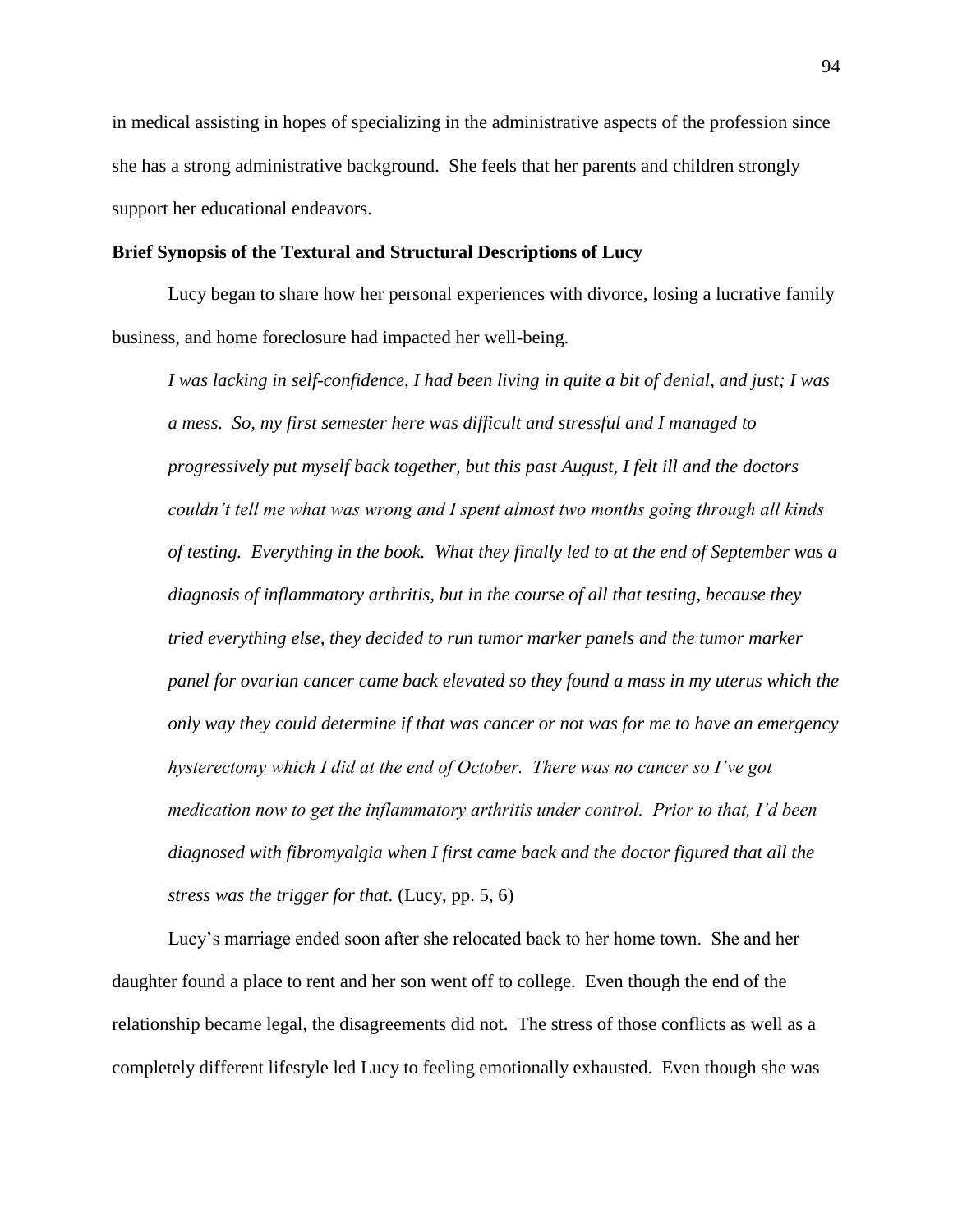working through a difficult time, Lucy enrolled in college and began taking classes two months after her relocation. In just a short time, she began to feel ill and after a series of examinations and tests, she was undergoing a hysterectomy and eventually taking medication for fibromyalgia. Not only was Lucy suffering from physical exhaustion from all of the emotional changes in her life, but she then found herself experiencing physical illness. Fortunately, Lucy was able to recover and continue with her education even though she had fallen behind in her classes. She was unable to work during the time of her illness and surgery causing even more financial stress.

#### **Textural-Structural Composite Description of Lucy**

From Lucy's point of view, well-being was described as having fulfillment in all areas of life. However, in reality, this was hardly true in her case. Her personal well-being was impacted greatly during a time that she described causing relational, physical, occupational, financial, intellectual, social, and environmental changes that she was attempting to adjust to just prior to enrolling in college courses. As she endured divorce proceedings, financial hardship, and losing her home, Lucy was feeling anything but completely fulfilled. Her personal well-being was compromised greatly as a result of all of these life-altering changes.

After finding herself more settled than she had felt in a while and enrolled in college, Lucy then became ill and consequently endured a battery of diagnostic tests and procedures. Eventually, she underwent surgery with successful results and was prescribed medication to help her with pain management. All of this could have been accomplished in a more timely fashion had Lucy had major medical insurance. While not completely healed from the difficult life experiences that she had already endured, Lucy was once again feeling the impact on her personal well-being.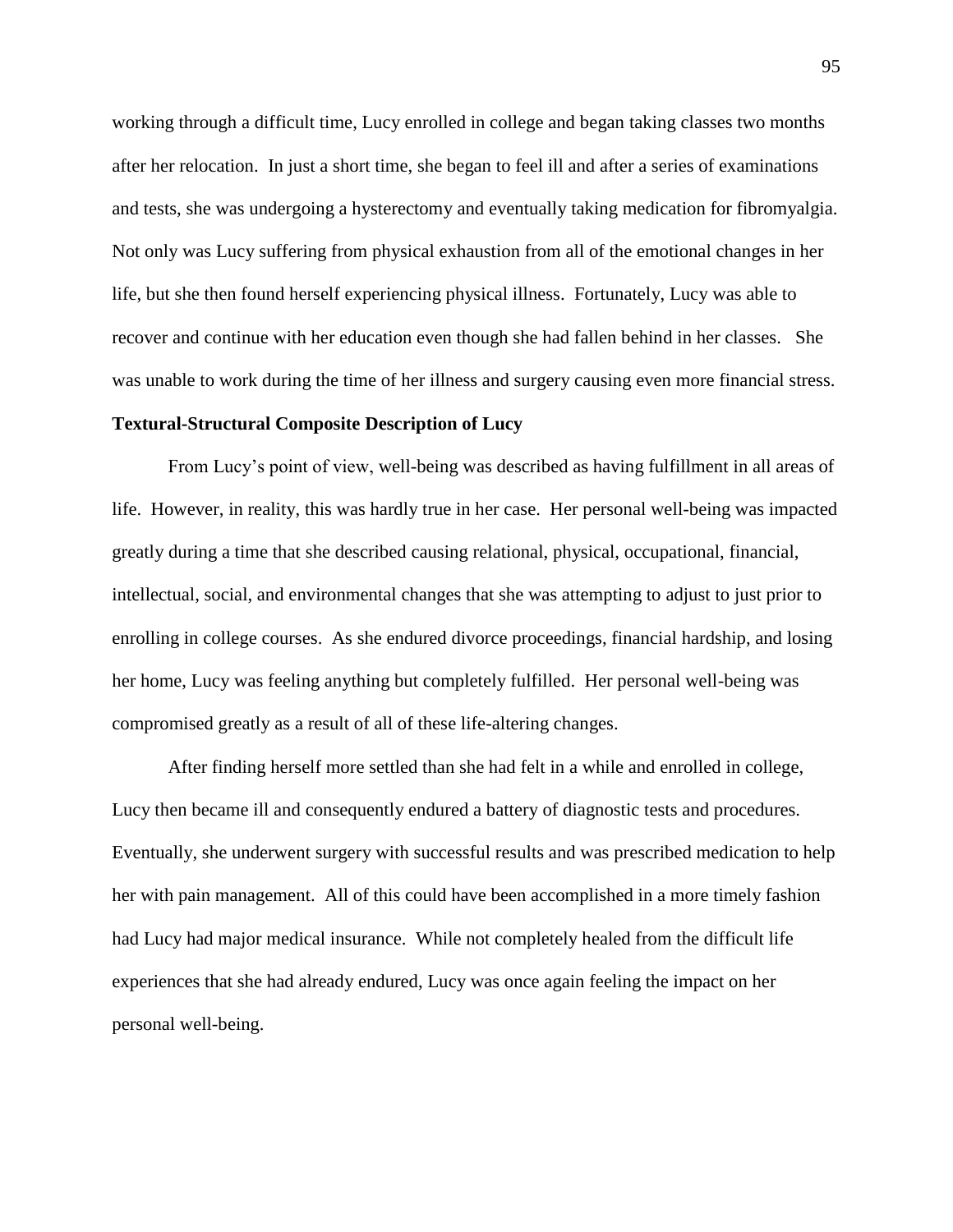Lucy shared that a strong force for her in dealing with difficult times and managing stress is her spiritual belief system. While all of the other aspects of her well-being were impacted in negative ways for several months, Lucy was grounded by her faith in God and was able to find peace and hope to push through the hardships and move toward a more positive place in her life. Watching the movie *Sweet Home Alabama* also encouraged her to search her soul for truth. Similar to a character in that movie, Lucy discovered that she was not where she needed to be and that her true success was not determined by where she lived, but rather by whether or not she was being true to herself. This discovery led her to the security and safety of her home town where Lucy believed she could truly feel happy, and at the same time, find success. She added also that her personal well-being was similar to a teenage child attempting to imagine a future, but unsure of what to expect.

The future ahead of Lucy is uncertain, but strangely exciting and she is thankful for being able to have learned from the difficult times that she had experienced. She felt strongly that the sense of belonging she had developed was the basis of all that she will accomplish. With this positive outlook, Lucy moves closer to completing her degree. She shared that she had always valued education and felt as if she had failed when she chose to leave college years ago to move out-of-town with her husband. As Lucy has managed to gradually redevelop each aspect of her well-being, the intellectual gap that she had described will also soon be filled.

#### **Process of Establishing Significant Statements and Themes**

The following process, based on the work of Stevick (1971), Colaizzi (1973), and Keen (1975) which was modified by Moustakas (1994), and then simplified further by Creswell (2013), was used for establishing the significant statements and eventually identifying the themes that emerged from those statements.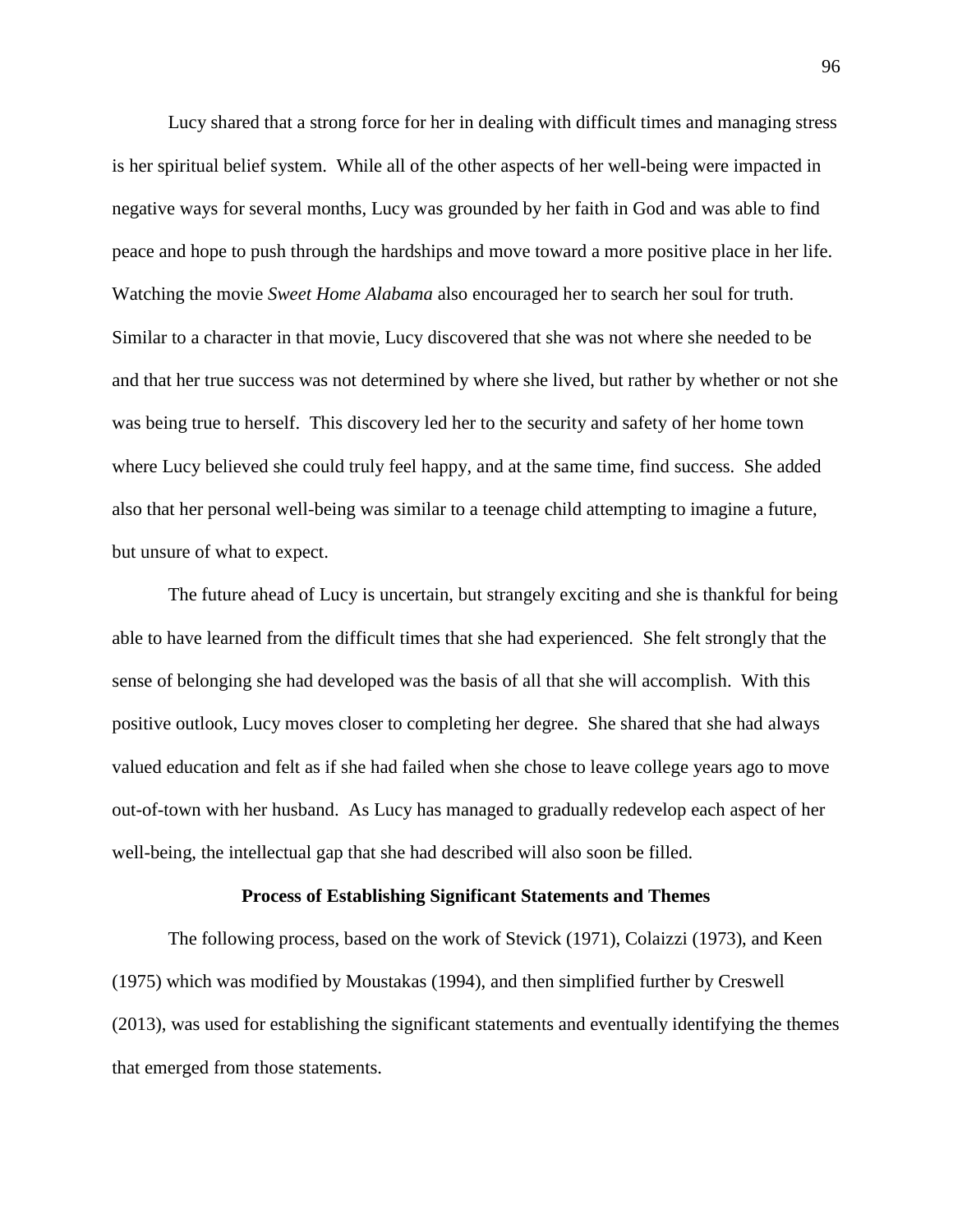- Step 1: Data from each interview was transcribed within 48 hours of the interview session.
- Step 2: Audio tapes of each interview were reviewed a second time.
- Step 3: Field notes were reflected upon.
- Step 4: Member checking was completed.
- Step 5: Analysis process began.
- Step 6: Each transcript was read one time reflecting upon the interview experience.
- Step 7: Transcripts were read slowly two days later, while circling key words or significant statements that reflected the research question in orange.
- Step 8: The significant statements that were circled in orange were then listed under corresponding well-being dimension titles.
- Step 9: A list of the statements that were circled in orange was made that described the symbolic objects the participants mentioned as representing their personal well being.
- Step 10: A list of statements was made that symbolized the participants' well-being through a movie, television show, poem, or song lyrics.
- Step 11: Two days after these lists were established, another reading of the transcripts took place in order to identify significant statements that were common to more than one participant.
- Step 12: A dark blue mark was made next to those significant statements that were listed under each corresponding dimension title that was identified in more than one participant transcript.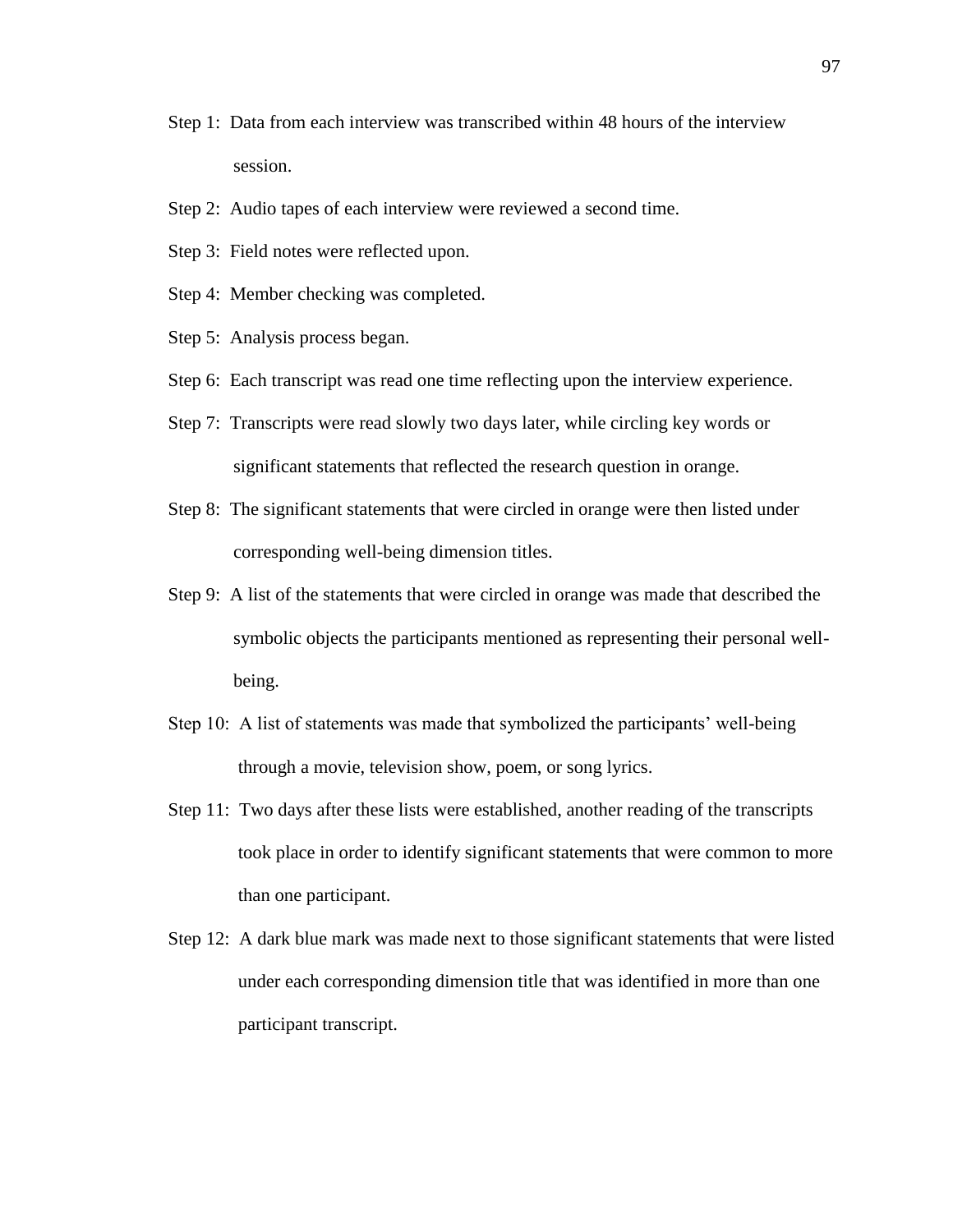- Step 13: All of the significant statements with a dark blue mark were then typed to create a combined list of 94 "Significant Statements."
- Step 14: A final reading of each transcript was then conducted to identify only those significant statements that stood out as common to all participants.
- Step 15: The common statements were then circled with purple ink.
- Step 16: A reduced list of 60 "Significant Statements" was then created.
- Step 17: The reduced list of significant statements were then grouped into five larger units or themes: (1) relational aspects related to well-being experiences, (2) time management and well-being experiences, (3) appreciation for improved well-being, (4) uncertainty of new beginnings, and (5) hope for a future of balanced well-being.

#### **Dimensional Findings of Participant Well-Being**

The literature reviewed for this study was comprised of quantitative studies related to college student well-being and typically provided data reflecting the areas of well-being most fulfilled and least fulfilled by college students Therefore, it is appropriate to consider this aspect of student well-being within this study as well.

The well-being dimension claimed as being most fulfilled by the majority of these participants tied between occupational and social well-being. Out of the ten participants interviewed, three said that their occupational well-being was most fulfilled and three claimed that the social aspects of their personal well-being were most fulfilled. Each of the emotional, intellectual, environmental, and physical well-being dimensions were mentioned as most fulfilled by one participant, while the financial and spiritual dimensions were not mentioned as most fulfilled by any of the participants.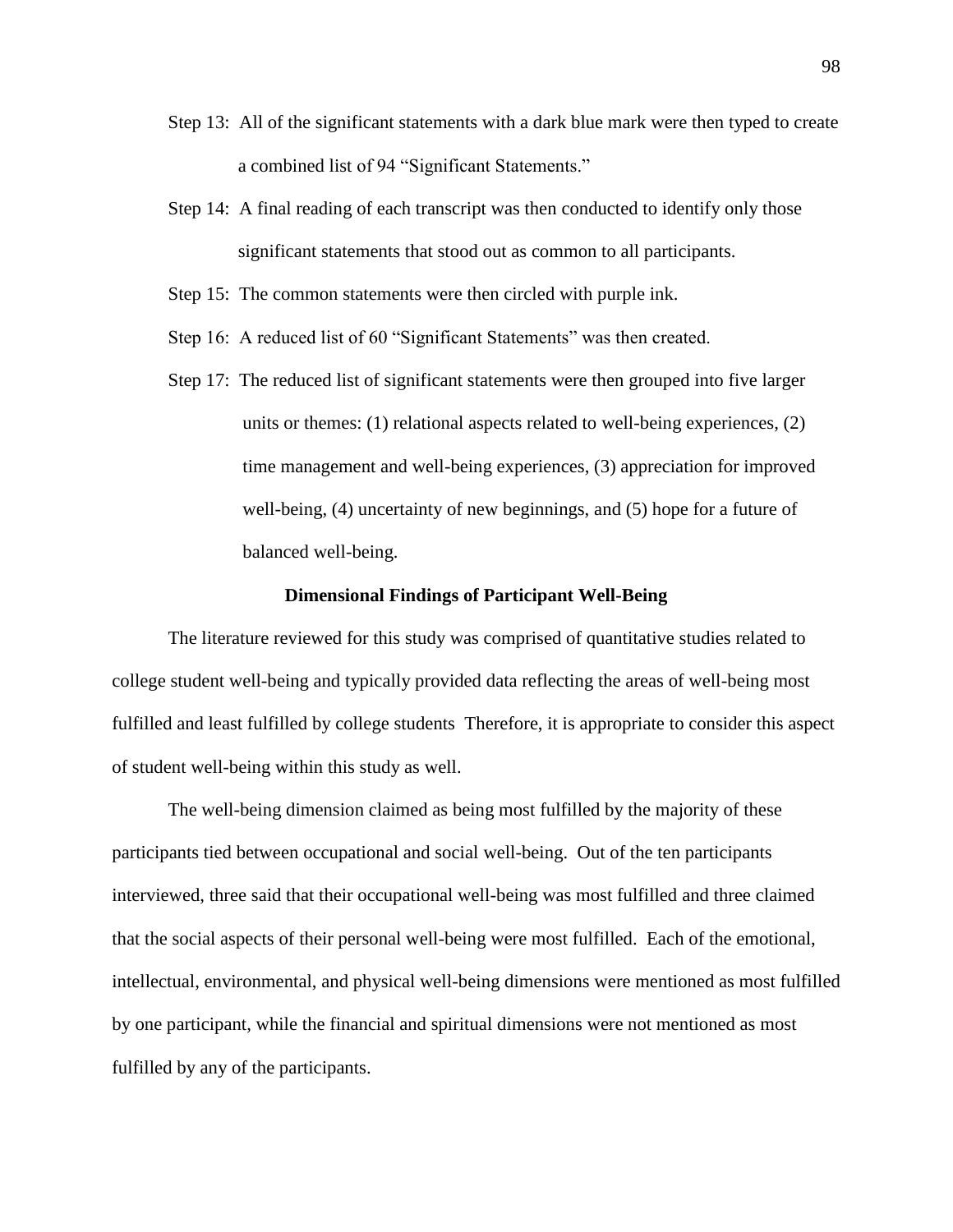The dimension of well-being least fulfilled at this particular time in the participants' lives was financial with physical as a close second. The financial dimension was reported by four of the participants as being least fulfilled in their lives at this time. Physical well-being was least fulfilled by three of the participants, two felt that they were least fulfilled socially, and one felt spiritually unfulfilled. There were no participants who felt that they were least fulfilled emotionally, intellectually, occupationally, or environmentally. Table 4 illustrates these findings.

# Table 4

| <b>Well-Being Dimension</b> | Most Fulfilled   | Least Fulfilled  |  |
|-----------------------------|------------------|------------------|--|
| Emotional                   | $\mathbf{1}$     | $\boldsymbol{0}$ |  |
| Environmental               | $\mathbf{1}$     | $\boldsymbol{0}$ |  |
| Financial                   | $\boldsymbol{0}$ | $\overline{4}$   |  |
| Intellectual                | $\mathbf{1}$     | $\boldsymbol{0}$ |  |
| Occupational                | 3                | $\boldsymbol{0}$ |  |
| Physical                    | $\mathbf{1}$     | 3                |  |
| Social                      | 3                | $\overline{2}$   |  |
| Spiritual                   | $\overline{0}$   | $\mathbf{1}$     |  |
|                             |                  |                  |  |

*Dimensional Well-Being Ranked by Participants as Being Most Fulfilled and Least Fulfilled*

The dimensions are listed in alphabetical order. Participant responses were taken directly from the individual transcripts.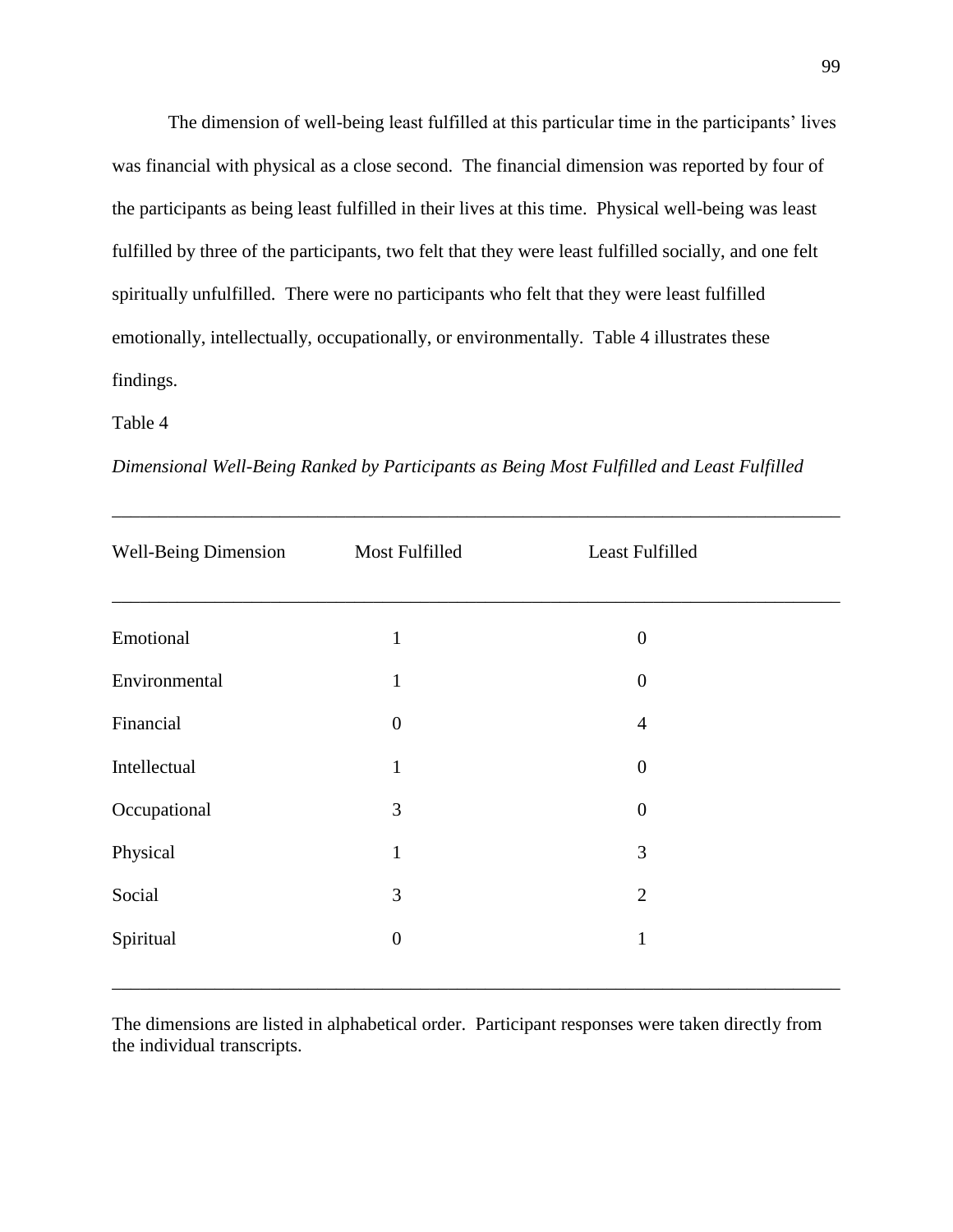### **Unified Composite Description with Themes that Emerged**

### **Introduction**

Moustakas (1994) identified the last process in phenomenological investigation as the synthesis of meanings and essences into "a unified statement of essences of the experience of the phenomenon as a whole" (p. 100). The composite descriptions of the participants represent how they experienced what they experienced with regard to their personal well-being as a group.

As detailed previously, textural descriptions were written that included the exact words of each participant in order to illustrate and provide specific examples of each participant's lived experiences concerning their personal well-being. These textural descriptions were examined, reflected upon, and then used to compose a structural description for each experience. The structural descriptions represent how the well-being experiences that were discussed in the textural descriptions happened. The textural and structural descriptions for each participant can be found in Appendix D. From the textural and structural descriptions, a textural-structural composite description was then written for each participant. These textural-structural composite descriptions provided the meanings and essences of each participant's experience. Although the exact words varied from participant to participant, a clearer picture of each participant's lived well-being experiences was revealed.

The following section of this chapter represents the unified statements of well-being experiences of the participants as a whole. Each of these composite textural-structural descriptions is centered on a specific theme. Table 5 was constructed to serve as a guide in writing the composite textural-structural description of the participants as a whole.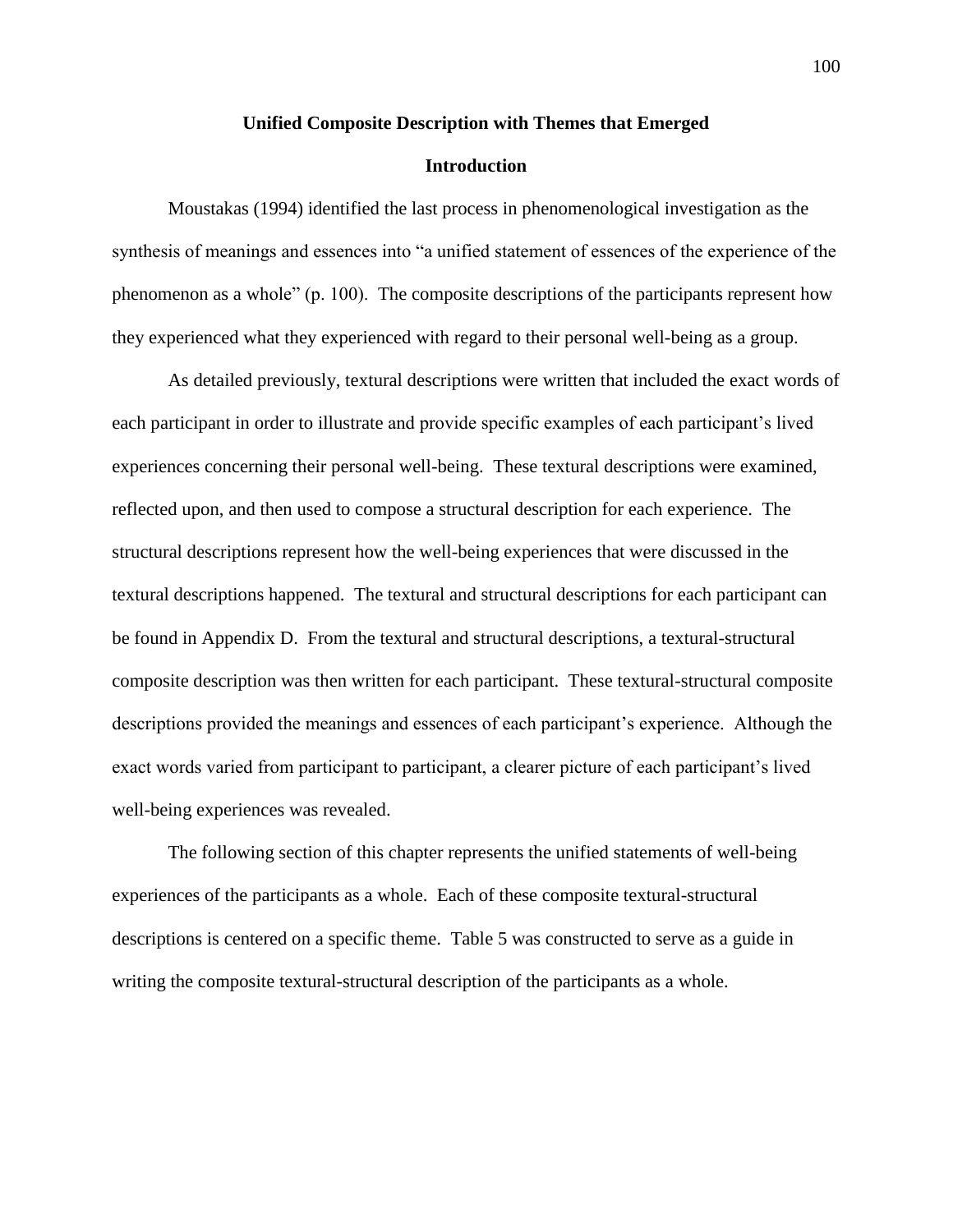# Table 5

*Emerged Themes as Related to Participants as a Whole for Composite Textural-Structural Description*

\_\_\_\_\_\_\_\_\_\_\_\_\_\_\_\_\_\_\_\_\_\_\_\_\_\_\_\_\_\_\_\_\_\_\_\_\_\_\_\_\_\_\_\_\_\_\_\_\_\_\_\_\_\_\_\_\_\_\_\_\_\_\_\_\_\_\_\_\_\_\_\_\_\_\_\_\_\_

| Participant   | Relational   | Time                | Appreciation         | Uncertainty | Hope               |  |
|---------------|--------------|---------------------|----------------------|-------------|--------------------|--|
| Rachel        | Boyfriend    | Stopwatch           | Education            | Health      | Time               |  |
|               | Parents      |                     | Family               |             | Money              |  |
|               | Friends      |                     |                      |             |                    |  |
| Dexter        | Family       | Spinning Top        | Past Experiences     | Education   | <b>Better Life</b> |  |
|               | Divorce      |                     | <b>Class Bonding</b> | Career      | Security           |  |
|               | Children     |                     | Confidence           |             |                    |  |
| Shyann        | Husband      | Ball                | Schedule             | Career      | Time               |  |
|               | Kids         |                     |                      |             |                    |  |
| <b>Brooke</b> | Son          | Little Sleep        | Children             | Son         | Son                |  |
|               | Daughter     |                     |                      | Career      |                    |  |
|               | Grandaughter |                     |                      |             |                    |  |
|               | Parents      |                     |                      |             |                    |  |
|               | Co-Workers   |                     |                      |             |                    |  |
| Lynn          | Parents      | A Lot of Sleep Life |                      | Career      | Graduation         |  |
|               | Boyfriend    |                     | Grandmother          |             |                    |  |
| Lilly         | Husband      | Schedule            | Progress             | Career      | Graduation         |  |
|               | Dogs         |                     | Husband              |             | <b>Baby</b>        |  |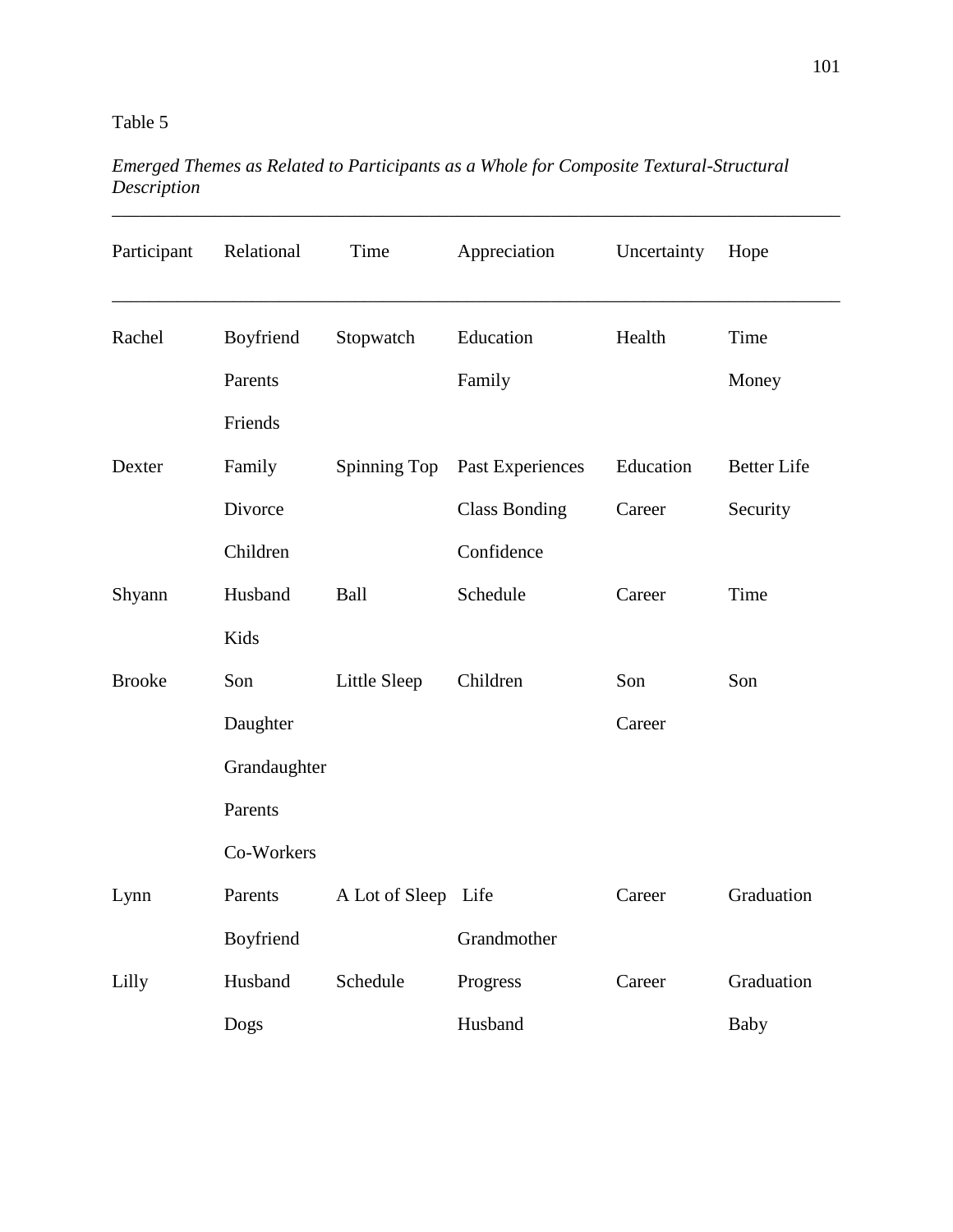# Table 5 continued

| Participant | Relational              | Time               | Appreciation | Uncertainty | Hope         |
|-------------|-------------------------|--------------------|--------------|-------------|--------------|
| Sarah       | Husb./Death             | Pace               | New Eyes     | Career      | Goals        |
|             | Daughters               |                    |              |             | Positive     |
|             | Mother                  |                    |              |             |              |
| Nikki       | Friend/Death Basketball |                    | Spirituality | Career      | Independence |
|             | Family/Death            |                    |              | Social      |              |
|             | Social Anxiety          |                    |              |             |              |
| Rue         | Family                  | <b>Huge Factor</b> | Education    | Career      | Searching    |
|             | Father/Death            |                    |              |             |              |
| Lucy        | Divorce                 | Urgency            | Spirituality | Career      | Child's Eyes |
|             | Children                |                    | Realization  |             |              |
|             | Parents                 |                    |              |             |              |
|             |                         |                    |              |             |              |

Note. The participants were listed in order of their interviews. All of the information was selfreported.

### **Theme 1: Relational aspects related to well-being experiences**

Each of the 10 participants expressed consistently strong associations between relational aspects in their lives and how those relationships impacted their personal well-being. These associations ranged from varying degrees of impact. In many situations the relational influence was positive and supportive; others were experiencing the reality of lost relationships; some were dealing with relational issues from their past; and in some of the participants' stories, they were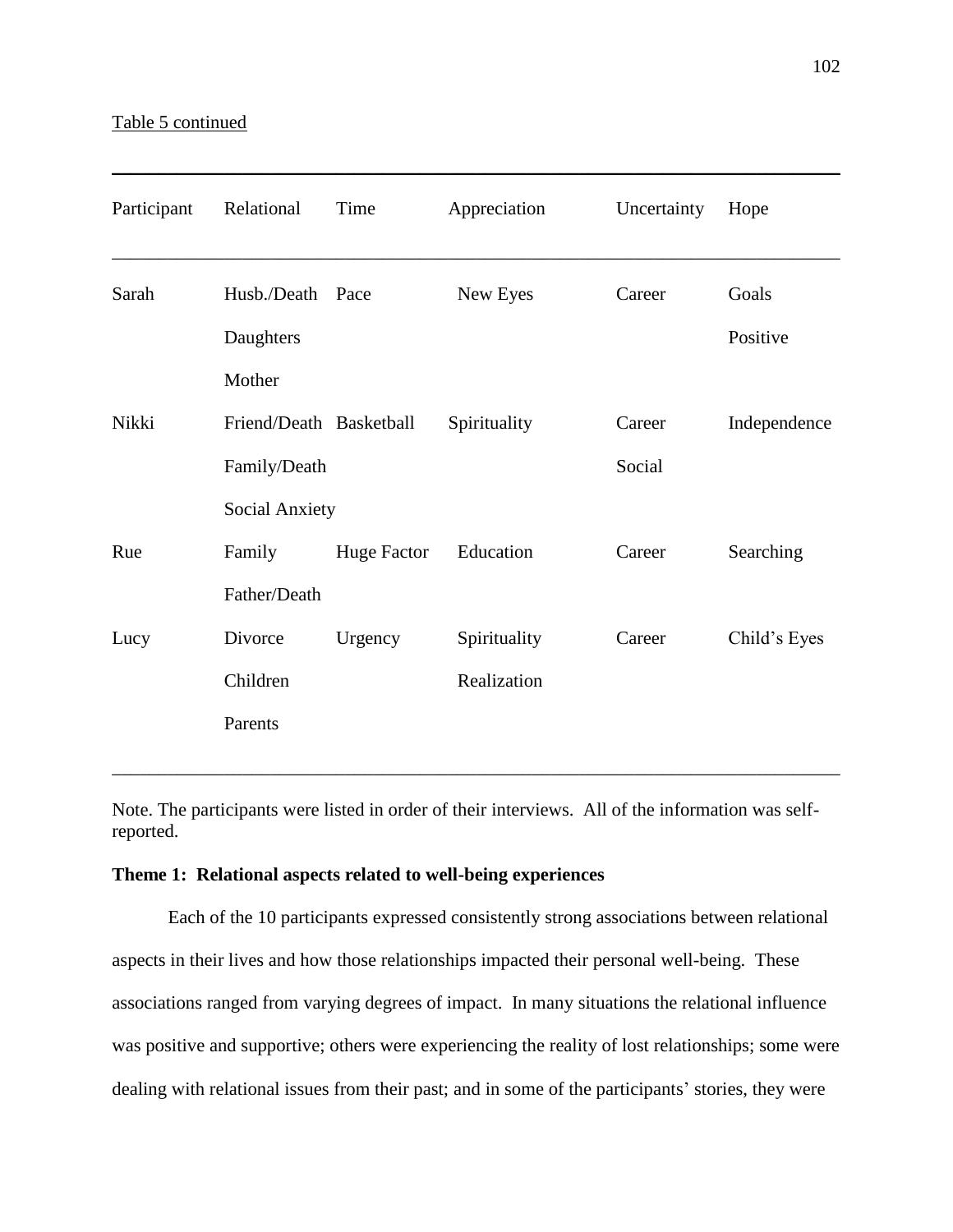struggling with certain difficulties involved with relating to themselves. Therefore, a few of the participants suggested that their relational struggles were mostly with themselves. As the participants' shared their personal accounts of relational aspects related to well-being in their lives, they began to describe how their relationships had influenced other areas of their personal well-being. In all of the stories shared concerning relational aspects of well-being, emotional well-being was the area of greatest impact on the overall well-being of these participants.

Rachel shared that she became depressed during the time that she had moved away from her parents' home and in with her boyfriend only to end up moving back home. She explained, "It really depressed me; I didn't want to have to live with my parents again after that and I was really upset and couldn't focus on anything" (Rachel, p. 7). Rachel also explained how she misses her friends who seem to be scattered right now. Dexter felt embarrassed for situations relating to addictions that he had developed and struggled with. His relational difficulties involved learning how to accept himself. Shyann expressed emotional upset when trying to adjust to having her husband home after being gone for a long period of time. In Brooke's story she shared that her emotional well-being depended completely on her son. She added, "I never know how my son will wake up" (Brooke, p. 5). Lynn felt emotional upheaval during a time when her parents were contemplating divorce. Lilly, Nikki, and Rue all struggled with the emotional affects of feeling insecure socially and learning how to develop relationships. Sarah described an extended period of her life as feeling extremely depressed and not knowing how to find help. Finally, Lucy felt emotionally drained as she worked through the overwhelming changes associated with divorce, relocation, and financial challenges as a result of relational difficulties and leading to environmental and financial adjustments as well.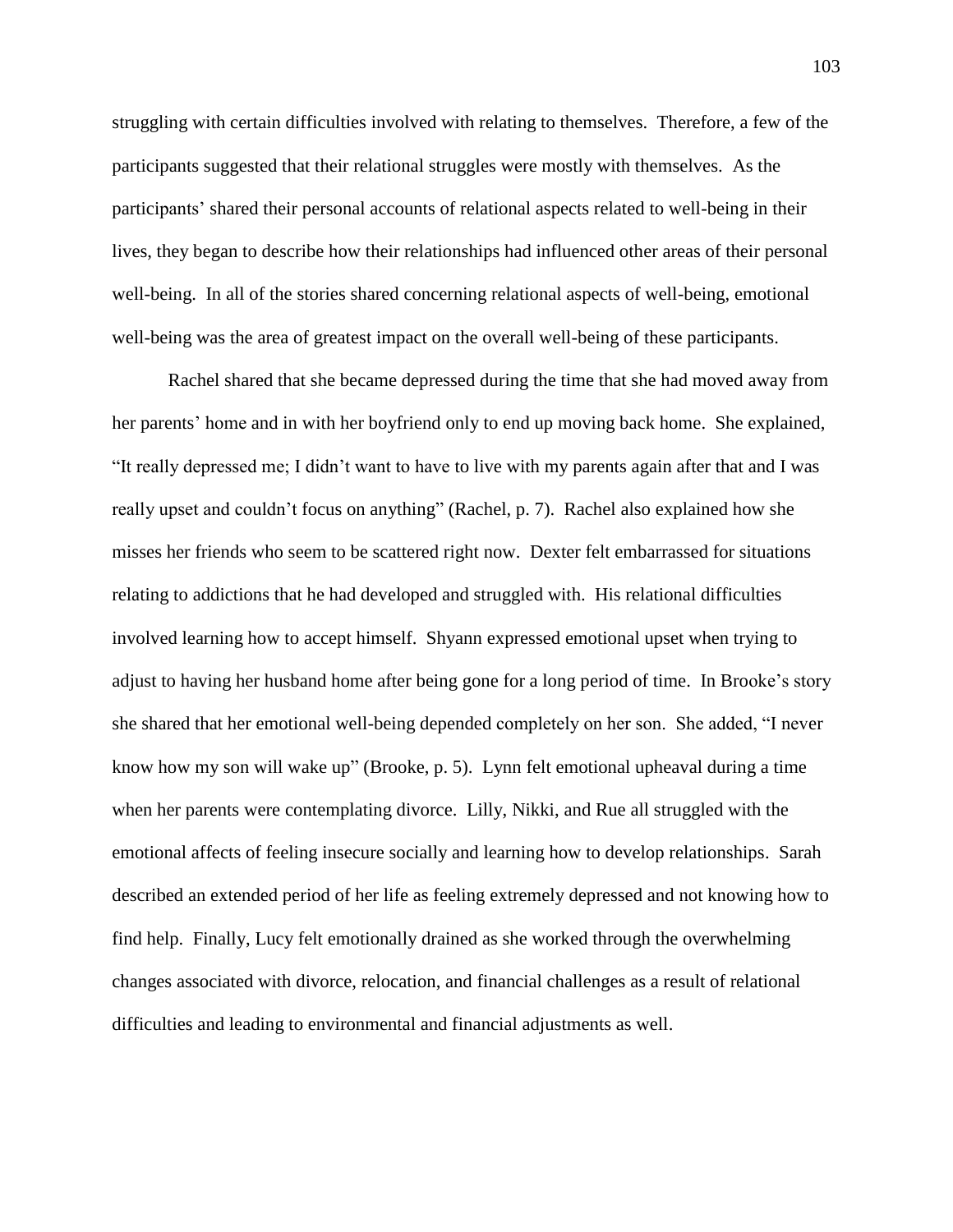The participants began commenting about how many other aspects of their well-being also suffered. For example, Rachel, Dexter, Lynn, Sarah, Nikki, and Lucy shared that they began experiencing so much emotional stress that their physical well-being was compromised and in several cases led them to seek medical attention. Rachel, Dexter, Lynn, Sarah, Nikki, and Lucy all commented also that prescription medications for various stress-related medical problems were recommended to them.

In addition, many of the participants suggested that their grades had suffered affecting emotional well-being as a result of weak intellectual well-being. Rachel explained, "my school work was going down the drain" (Rachel, p. 7). Dexter added, "I basically just quit coming to class" (Dexter, p. 6). Lynn and Lucy talked about how the personal issues affecting their emotional well-being caused them to miss classes and how they fell behind. The students who were employed also shared that they were unable to work on certain days due to situations occurring that affected their emotional well-being therefore causing weakness in occupational and financial well-being as well.

In a few of the stories, the participants shared how the area of spiritual well-being had actually been enhanced by their emotional difficulties. Shyann, Brooke, Nikki, Rue, and Lucy found that experiencing emotional confusion and difficulty had brought them closer to their faith. Brooke felt strongly that "God won't give you what you can't handle" (Brooke, p. 11). Nikki searches to find peace with the loss of a close friend and feels that "I'm better right now spiritually" (Nikki, p. 3). Shyann, Rue and Lucy have always felt that their spirituality was an important force in their lives and find peace in that area of well-being as they struggle through relational changes.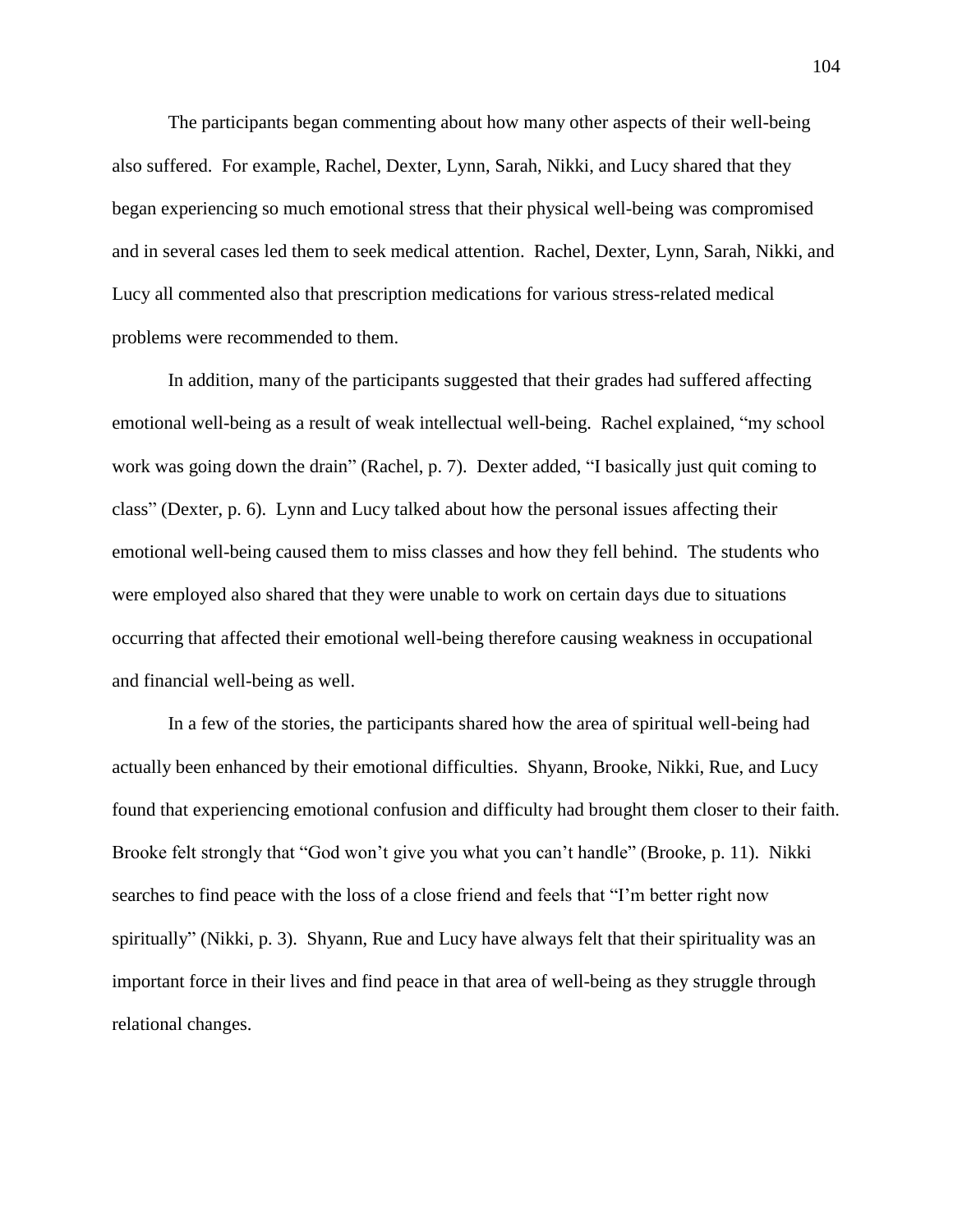Another aspect of relational well-being that was emphasized by most participants was the importance of the well-being of their family members. This was expressed in various ways, but clearly confirmed that the overall wellbeing of the participants' grandparents, parents, children, significant others, and friends was a strong determinant of their own well-being. If loved ones were hurting in any way, that reality therefore impacted the participants' well-being.

Relational aspects in the lived experiences of these participants were powerful contributors to the strength of their overall well-being. Participants struggling with decisions made in the past, the health of family members, personal medical issues, and financial changes noted a direct effect on their personal well-being. Participants, who shared that their spiritual well-being had strengthened as a result of relational issues, admitted to turning toward spiritual resources as a means of helping them through difficult situations.

### **Theme 2: Time Management and Well-being Experiences**

College students quickly learn to balance their time among the many important aspects of their lives (Weidel, 1998). The students participating in this study are no exception. A full schedule of classes, work schedule, and in many cases families and animals are areas in which these participants described as being their primary focus. Rachel shared that in her life right now, she feels like "an ongoing stopwatch. I feel like I always have something to do" (Rachel, p. 13). Dexter shared the same idea when he described that he often feels like a spinning top. "I mean, that's part of, you know, taking 15 hours of classes and trying to work 40-50 hours every week" (Dexter, p. 17). Shyann explained, "I feel like a ball being passed around and there's not enough time" (Shyann, p. 9). However, Shyann also shared that extra time would cause her to think about various situations possibly leading to unwanted anxiety. Lilly described that she feels like a ball in a ping-pong game because she keeps being hit back and forth in the same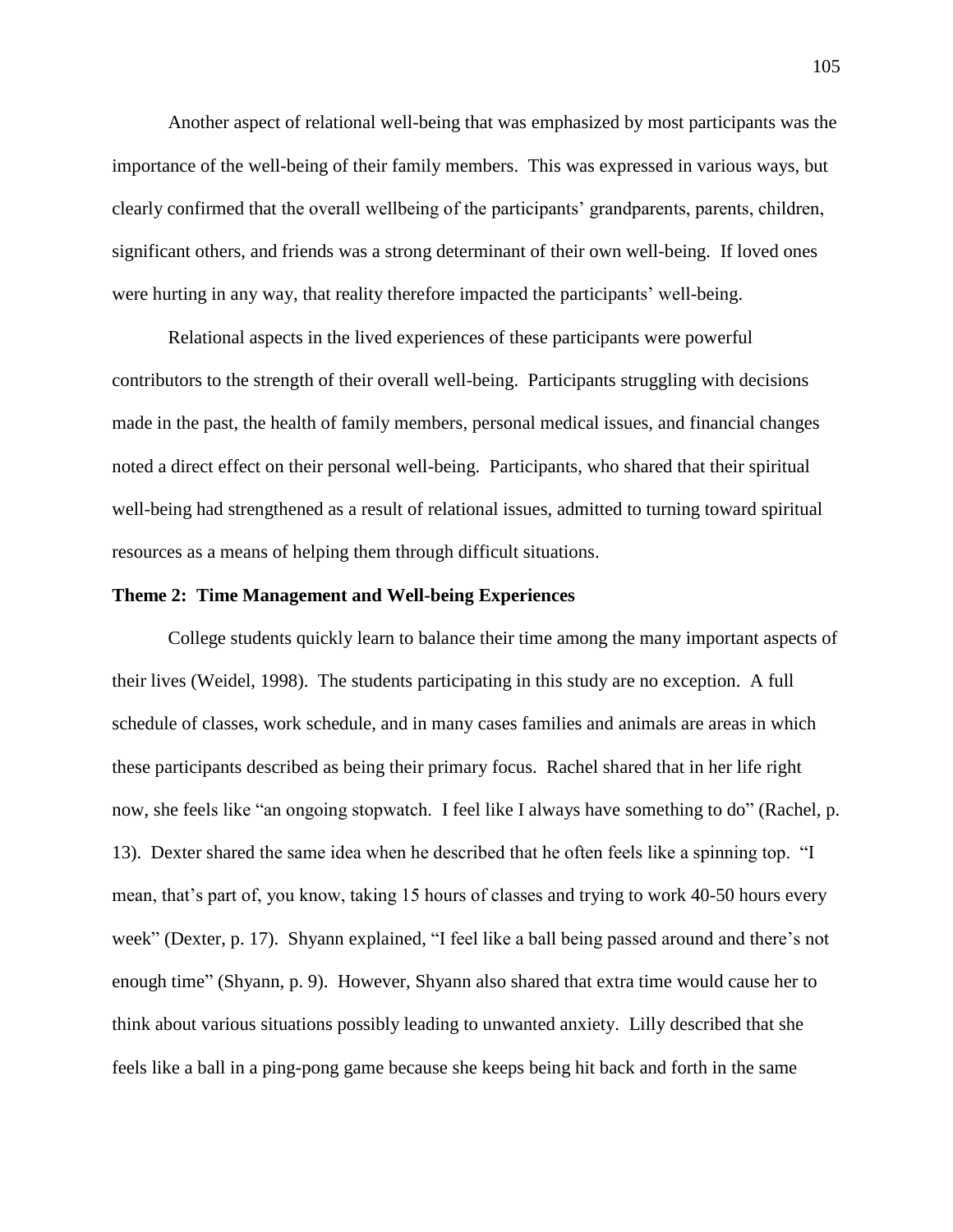spots. Nikki also explained that a ball in a basketball game being dribbled back and forth reminded her of her well-being right now.

Each of the participants emphasized how they struggled each day to meet the requirements of their classes, work the hours needed to pay their bills, and still meet all of the demands of a family. Some of the participants also expressed how much they missed friends from high school because there was not enough extra time to spend with anyone. Attending classes, working, and meeting family demands leave little time to socialize. In addition, many of the participants talked about how their friends have relocated to attend schools elsewhere.

### **Theme 3: Appreciation for Improved Well-Being**

Many of the participants shared stories of how they arrived in this community college. While a few of them had chosen to attend soon after graduating from high school, a few more of the participants had experienced some difficult, trying times just prior to beginning. Still another small group felt that their overall personal well-being was weak during the time they attended classes. Regardless of how their college career began, they each expressed appreciation for having the opportunity to earn a college education, and for what they had learned about themselves either from an unrelated life circumstance, or through their experiences in college this far.

Rachel spoke many times about how important education was to her and how her parents have supported her financially and emotionally by paying for her education and encouraging her. Dexter is extremely thankful for the multiple chances that he has been given to live, for a more balanced life overall, and for the growth that he has experienced while in college. He shared a time in a class in which he realized that he was part of a team. "That's when I realized that in these classes, it's not about me, it's about us" (Dexter, p. 10). Interestingly, as many participants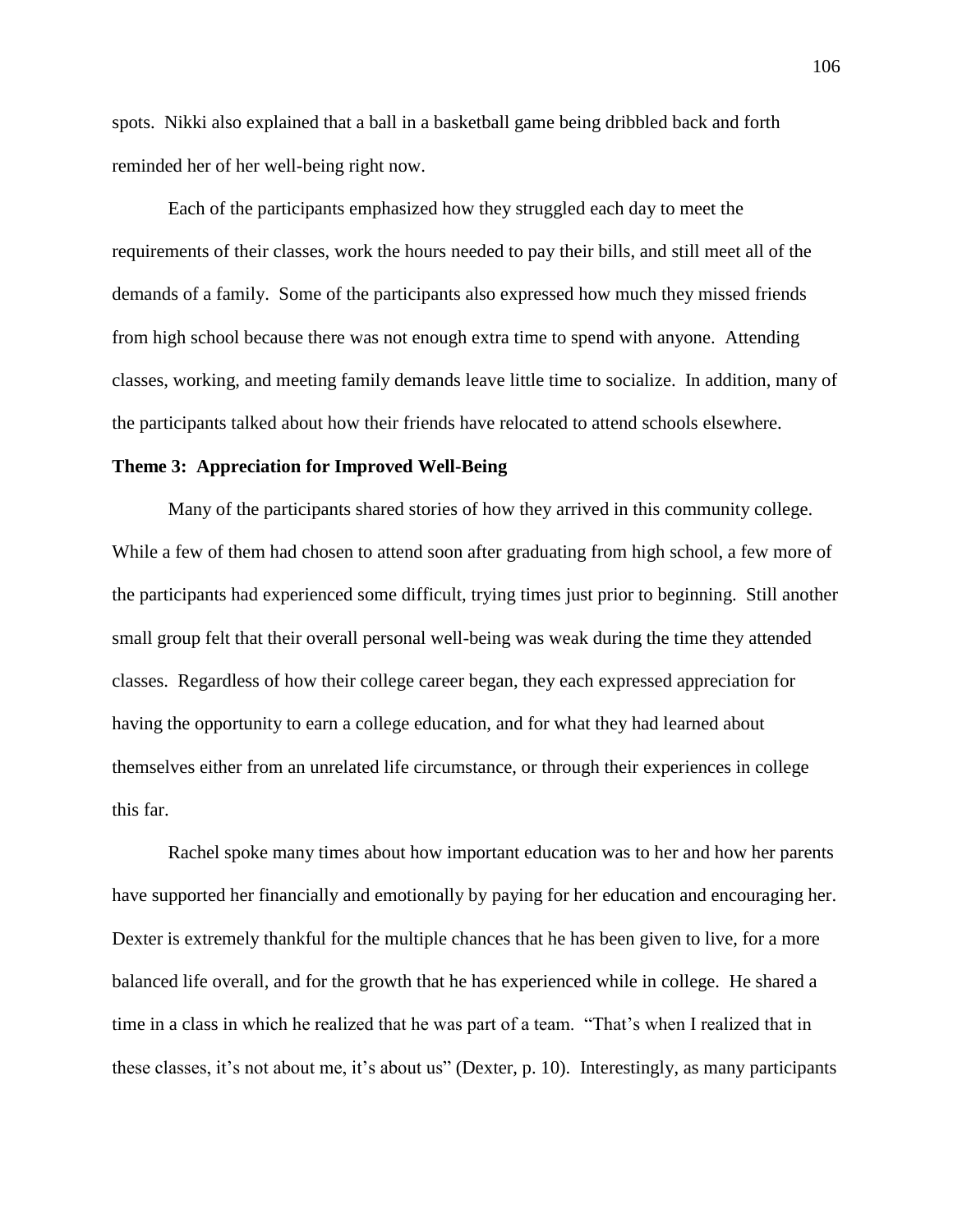described how they struggled with their extremely busy schedules, Shyann feels great appreciation for staying busy. She explained how she would like to spend more time with her children, but added that if she has extra time that she might begin thinking about details of her past and claimed, "I don't think I could cope with it all" (Shyann, p. 6). Even with the emotional stress that Brooke handled daily trying to find ways of helping her son who suffers with a bipolar disorder, she is thankful for her kids. She stressed many times, "my kids are everything to me" (Brooke, p. 11). Lynn also appreciated her family. In particular, she appreciates the fact that her parents were able to work out their marriage problems. Lilly expressed appreciation for a supportive husband who encourages her and is a friend. Lilly, Rue and Nikki appreciated overcoming social barriers in their lives recently. They would like to continue to find ways of feeling more comfortable socially. Rue, Sarah and Lucy have expressed appreciation for being able to see life through a new, improved lens. Rue continued to search, but felt stronger. Sarah and Lucy have both experienced different paths leading them to much clearer, healthier places in their lives.

#### **Theme 4: Uncertainty of New Beginnings**

Each participant described similar thoughts about what to expect after graduating from college. With a mixture of excitement and childlike anticipation, they explained that they are very uncertain about the type of job that they will be doing. The majority of the participants hope to work in a medical assisting environment, but some who already have jobs might choose to remain in those positions. Some of the participants feel comfortable in their current positions and enjoy what they are doing. Dexter has applied to the Surgical Technician program and hopes to be accepted and begin in the spring. Shyann also hopes to apply for the Surgical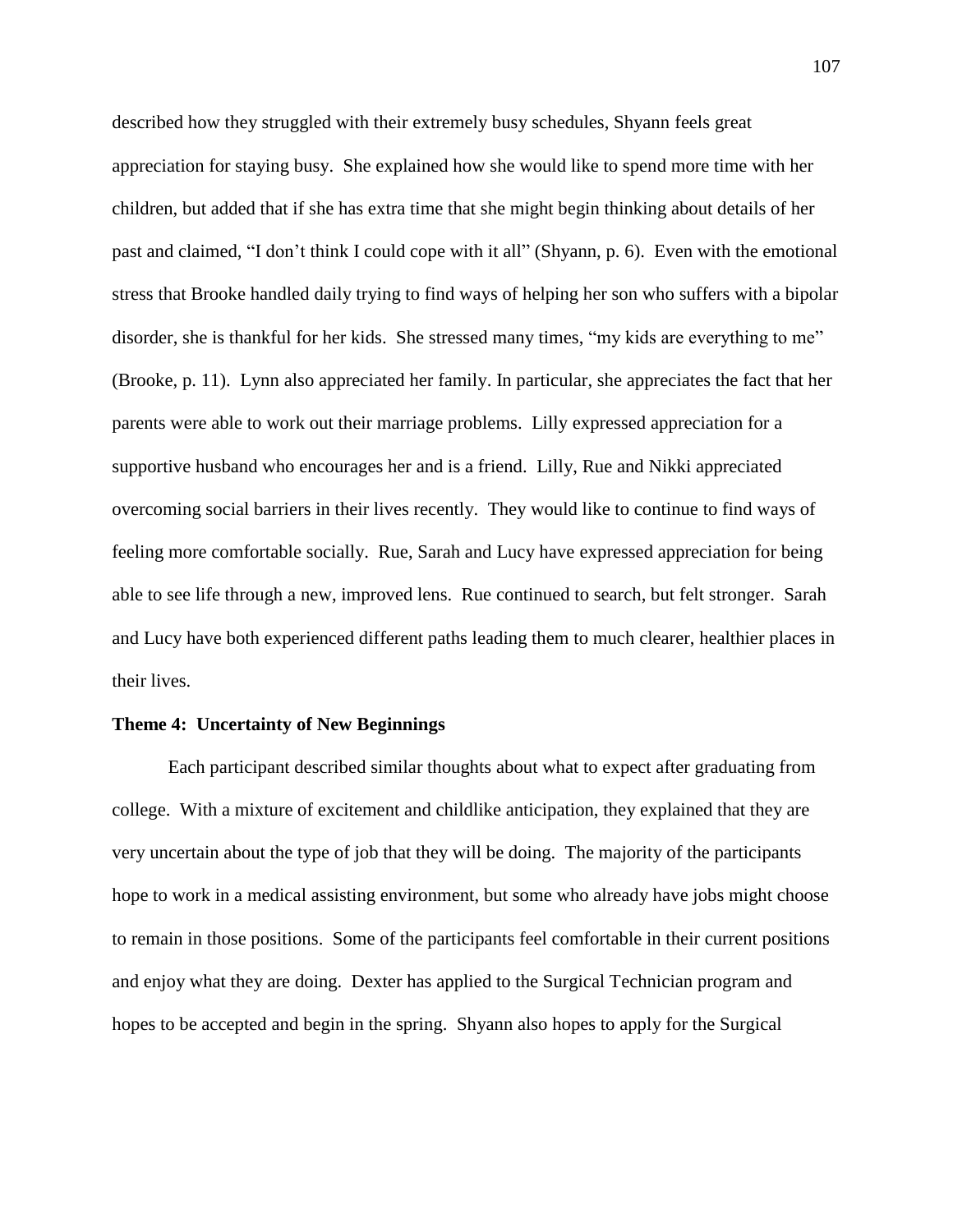Technician program soon. The remaining participants expressed interest in continuing their educations and eventually becoming nurses.

While each participant spoke of feeling joy as a result of being so close to graduating from the medical assisting program, they also indicated an element of fear. For example, Rachel, Nikki, and Lucy were all interested in pursuing a career in the field of medical assisting, but uncertain of which specialty area they want to explore. While they agreed that they feel that they have had adequate preparation from the program, they still felt uneasy about the first job. Rachel stated, "I'm not exactly sure of the type of medical assisting position I'm going to end up with" (Rachel, p. 15). Nikki echoed that same sentiment by sharing that she is not completely sure of which direction to take in the field either. Lucy shared her feelings of uncertainty by comparing them to the inexperience of youth.

*Right now, I feel like a child almost. Because of all of the things that I thought my life would be and thought that I knew, I'm finding out I don't so I'm learning things all over again with a fresh set of eyes. Kind of back in those teen years where you're adult life is on the horizon and you're trying to figure out who you wanna be and how you're gonna get there.* (Lucy, p. 15)

Dexter, Shyann, Brook, Lynn, Lilly, Sarah, and Rue have all expressed uncertainty in whether or not they are going to begin working in the medical field after graduation, or apply to a different program within the field of health care. Dexter and Shyann both hoped to become surgical technicians one day, Rue was considering physical therapy assisting, and Brook, Lynn, Lilly, and Sarah had ambitions to continue their education in the field of nursing.

Even with this apparent uncertainty, it was evident that the participants felt pride in what they had accomplished. Along with the uncertainty that they were experiencing, they also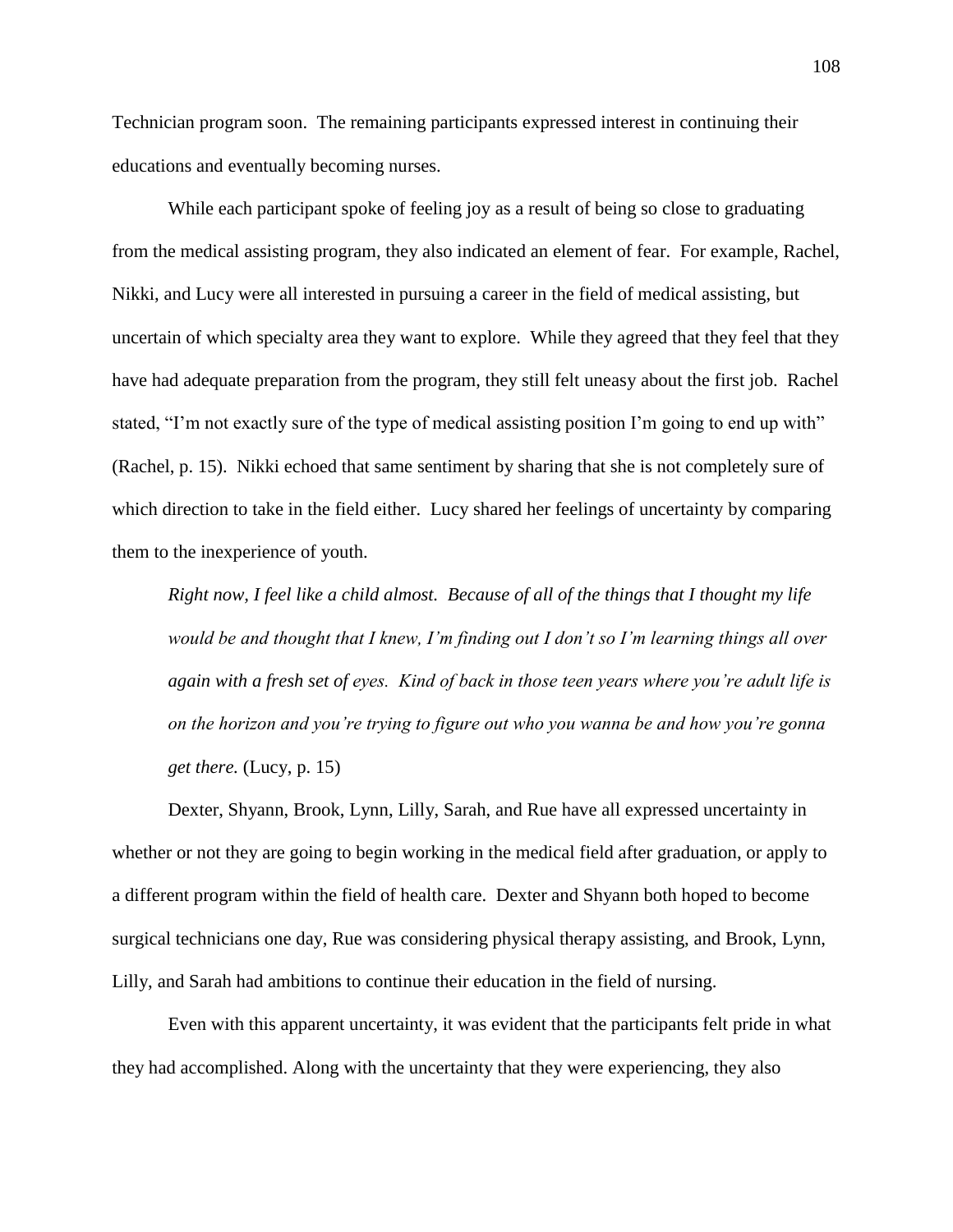realized that they now had options. The knowledge gained, job opportunities, and personal growth that each of them experienced seemed to have cause their feelings of uncertainty to shine a mostly positive light on their personal well-being.

# **Theme 5: Hope for a Future of Well-Being**

As participants discussed their feelings of uncertainty toward their future, a sentiment of hope was expressed. The various ages, life experiences, and goals of the participants led to different ideas about what might possibly be ahead of them. However, a common thread in all of their stories was that of an element of hope.

One aspect of future hope in particular that all ten of the participants discussed was that of a much stronger occupational and financial well-being. A hope of having a secure job with a steady income was very appealing to each of them. Even with student loans to pay back in some cases, the participants looked forward to these areas of their lives improving. Rachel shared, "It will be worth it in the end when I have more money and can go out more" (Rachel, p. 15). Dexter expressed his interest in making more money to help offset the child support that he pays monthly. In addition, helping people, working in the medical field, and doing something enjoyable were all aspects that each participant hoped for. All of the participants explained how they enjoy working with people and hoped to make a positive difference in their lives. Rue claimed, "I like to laugh and have a good time. I think I could maybe change someone's attitude that came in not feeling well" (Rue, p. 2).

In general, all of the participants were hopeful that they would graduate this spring. Lilly exclaimed, "I can see the finish line" (Lilly, p. 11). Lynn added that she is graduating in May. Lucy claimed, "I see the proverbial light at the end of the tunnel" (Lucy, p. 13). Rue shared that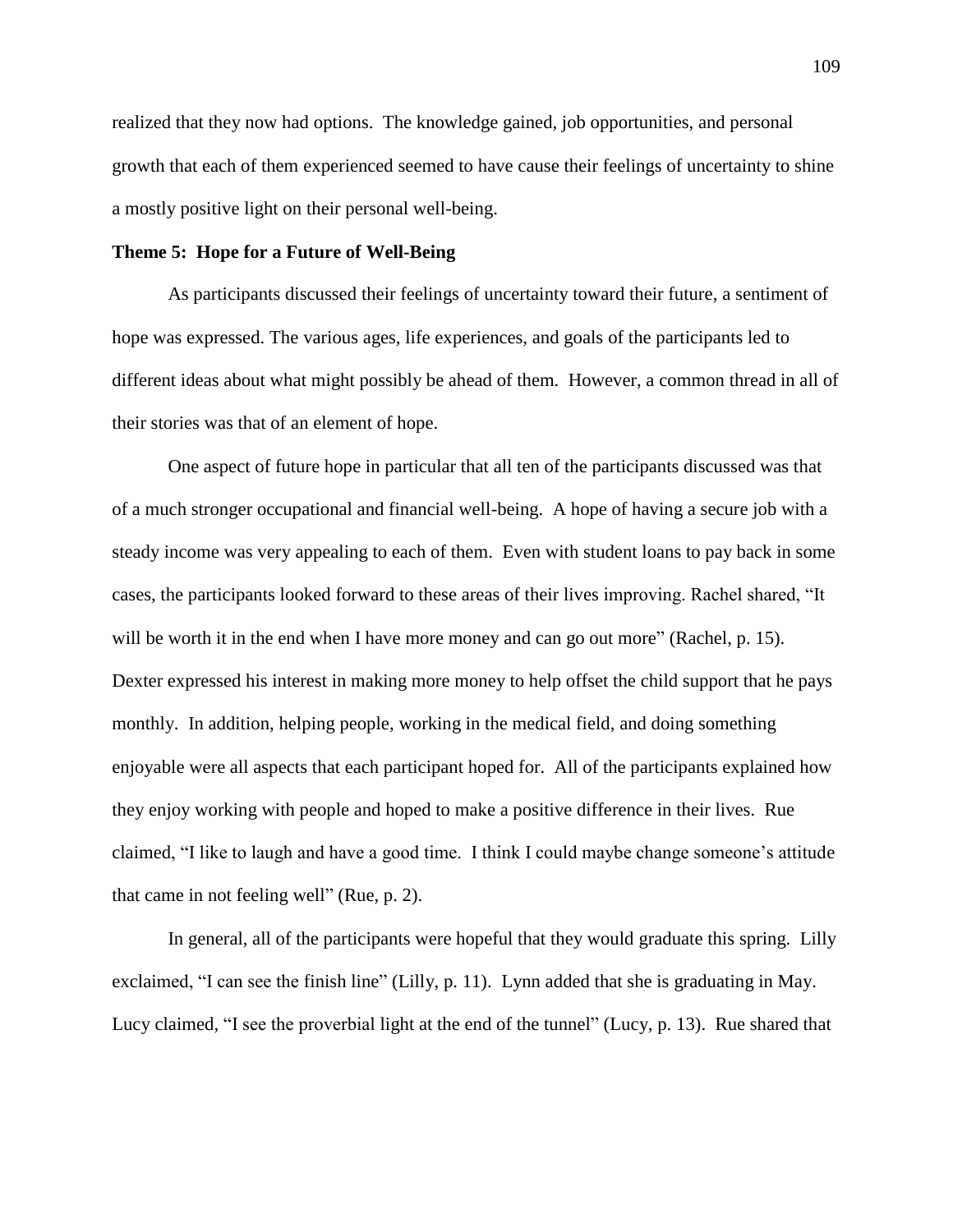she is "searching for a new direction to go to" (Rue, p. 10). All statements offering hope for a future of change.

Social well-being was also mentioned as an area in which the participants hoped to improve upon in their future. All of the participants had discussed their extremely tight schedules, which for the most part, caused the social aspects of their lives to be less fulfilled than before they had started school. Dexter, however, felt that his social well-being had improved as a result of his experiences in the medical assisting program. He continued that he had met friends who he planned to maintain contact with. He stated, "I can think of five girls that I couldn't imagine not having in my life" (Dexter, p. 21). He added also that having additional time to spend with his family was important to him. Shyann also expressed the hope for additional time. She stated, "When there's more time in the day to spend with my kids, things will be easier" (Shyann, p. 4). Nikki planned to continue working toward developing social skills so that she can feel more comfortable in social situations in her future. Each of the participants felt hopeful also that they would continue learning in the medical field with the required continuing education, and might possibly continue with other course work leading to a continuation of strong intellectual and occupational well-being.

A message of hope from Dexter, Sarah, Lucy, and Brooke was that of giving back what has helped to strengthen each of them in all areas of well-being. These three participants specifically stated that they had hopes of reaching out to other people regardless of the next path in their lives. With a perceived ability to see themselves, the world, and their futures much differently as a result of difficult circumstances, they hoped to reach other people who have similar needs as they once did. Brooke explained that there are times when "you just have to put people under your wing" (Brooke, p. 9). Sarah spoke about a difficult time in her life when she a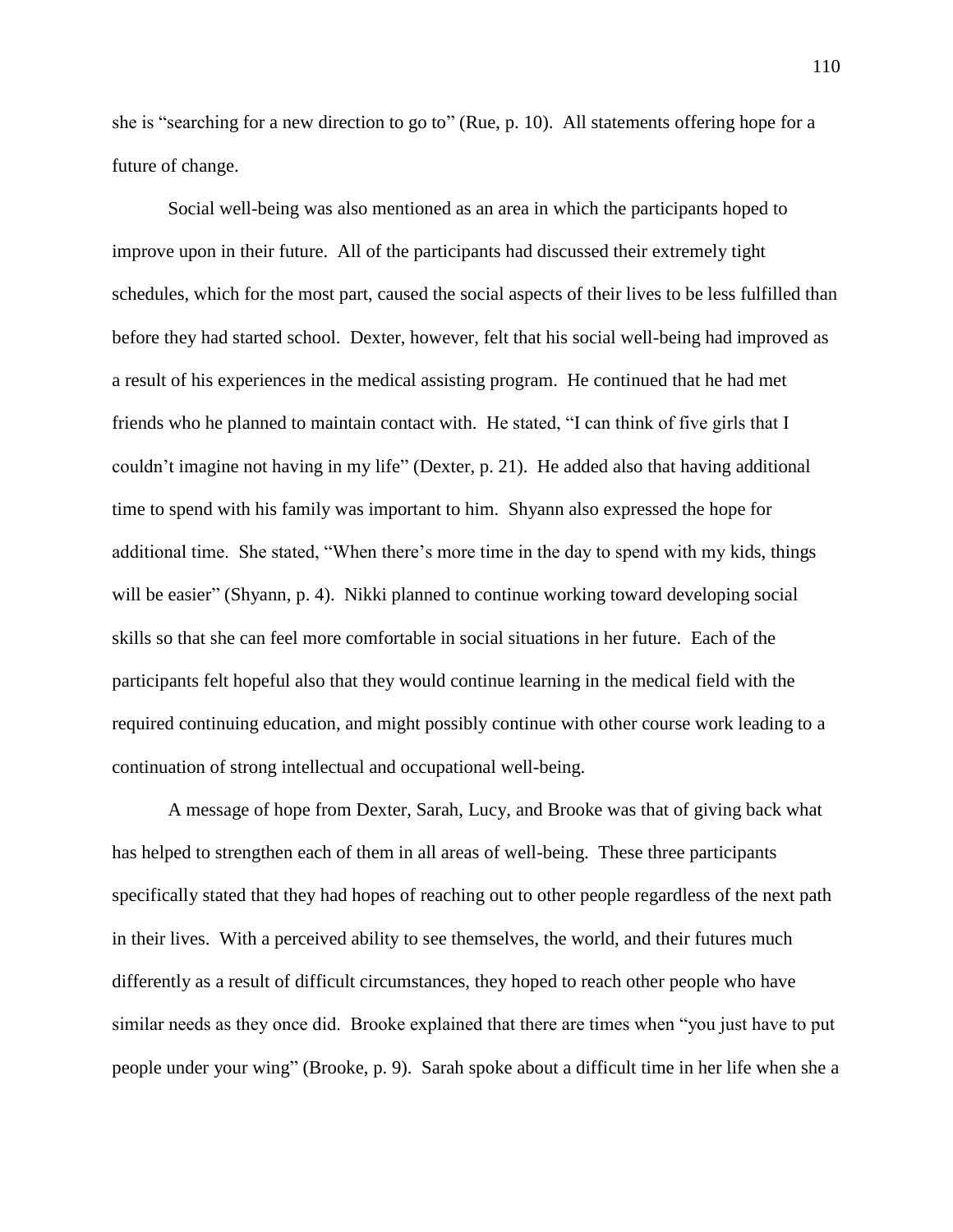very hard situation" (Sarah, p. 18). Sarah finally saw a future that she had once only been able to imagine. Dexter shared, "I've tried to commit suicide twice in my life and I think that there was a reason that I wasn't successful both times" (Dexter, p. 20). He added that his past experiences have helped to prepare him to reach out to other people. Dexter, Sarah, Lucy, and Brooke are seeing a future through "new eyes" that they each had obtained in different ways. These new eyes have empowered them to strengthen their overall well-being and to uncover reasons for leading others in the same direction.

### **Summary**

At the outset of this chapter the participants and how they were interviewed was described. Textural-structural descriptions were then presented for each participant. The process used to establish 94 significant statements and then reduce the list to 60 was discussed. The themes that emerged and the process for identifying were examined. Next, a description of wellbeing dimensions reported by the participants to be most and least fulfilled was presented. Finally, a "universal description of the experiences representing the group as a whole" as recommended by Moustakas (1994, p. 122), was explored in relation to the themes.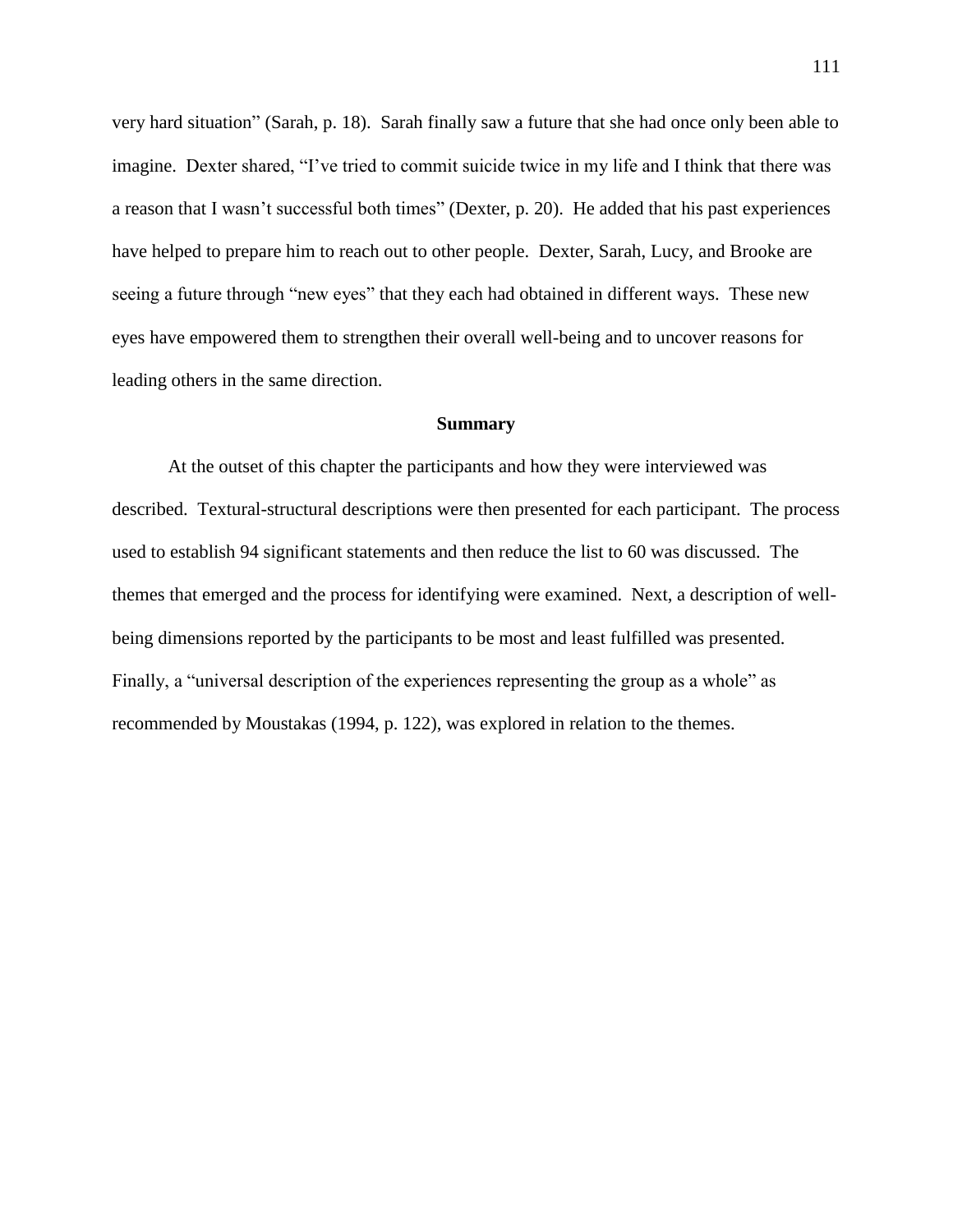#### CHAPTER 5: DISCUSSION

#### **Introduction**

The purpose of this phenomenological study was to examine the well-being experiences of community college medical assisting students from a dimensional perspective. The research question being explored for this study was: How is well-being experienced by some medical assisting students attending a community college from a dimensional perspective? In an attempt to recruit participants for this study, a classroom visit was made at which time the study was explained, and consent forms were available for students to read and sign. During this same visit students who were interested in participating in the study scheduled a time for a personal interview. Convenience sampling was employed and the inclusion criteria for the study required that the students were medical assisting majors, enrolled in the clinical component of the program, and between the ages of 18 and 65 years old. Ten students who met these criteria volunteered to participate in the study.

The perceptions of each participant, as well as the meanings they had gleaned from their experiences, were gathered through one individual interview. All of the interviews were semistructured, using the open-ended probe questions that can be found in Appendix A. The participants' descriptions of their unique life experiences were collected and analyzed using a modification of the Stevick (1971), Colaizzi (1973), and Keen (1975) method of analysis (Creswell, 2013). After reviewing the data six times, significant statements were identified. This list of 94 statements was then reduced to 60 in an attempt to avoid any overlapping or redundant meanings. From the final list of significant statements, various themes emerged. However, only the themes that were common to each participant remained as the final emergent themes that would represent the essence of the participants' perceived well-being. The emerging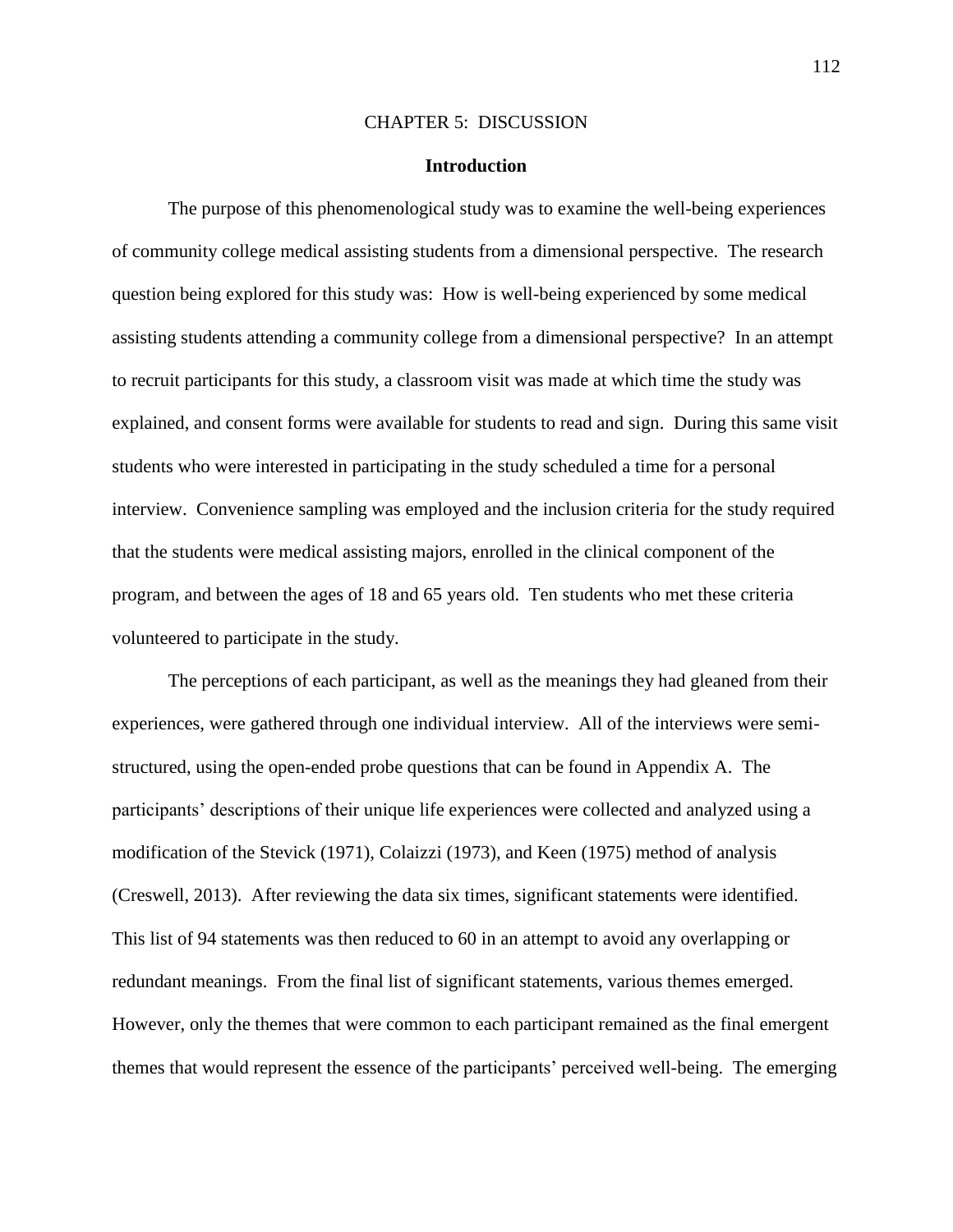themes representing the essences of the lived well-being experiences included: relational aspects of well-being, time management related to well-being, appreciation for improved well-being, uncertainty of new beginnings, and hope for a future of balanced well-being.

# **Findings Related to the Research Question**

As noted in the preceding section, the research question being explored for this study was: how is well-being experienced by some medical assisting students attending a community college from a dimensional perspective? The well-being experienced by this population of community college students who are majoring in medical assisting was explained in multiple ways. Each of the students participating in this study offered unique and personal stories about their lives, which included the people important to them. These stories involved situations that had occurred in the recent past that directly affected their well-being at the time of the interview. The conversations provided a snap shot of the participants' well-being as they perceived it in that moment.

The research question was addressed as the participants spent time explaining aspects of their lives and situations that impacted their well-being. These conversations led to five themes: relational well-being, time management and well-being, appreciation for improved well-being, uncertainty of new beginnings, and hope for a future of balanced well-being. When considering dimensional well-being, there were three students who stated that occupational well-being was most fulfilled in their lives and another three specified that the social dimension of well-being was most fulfilled. Reflecting back on those conversations, the participants who felt fulfilled in their current occupations had worked in those positions for several years and expressed that they felt comfortable with their job responsibilities and co-workers. They also shared that an option after graduating would be to continue with their current occupations with the possibility of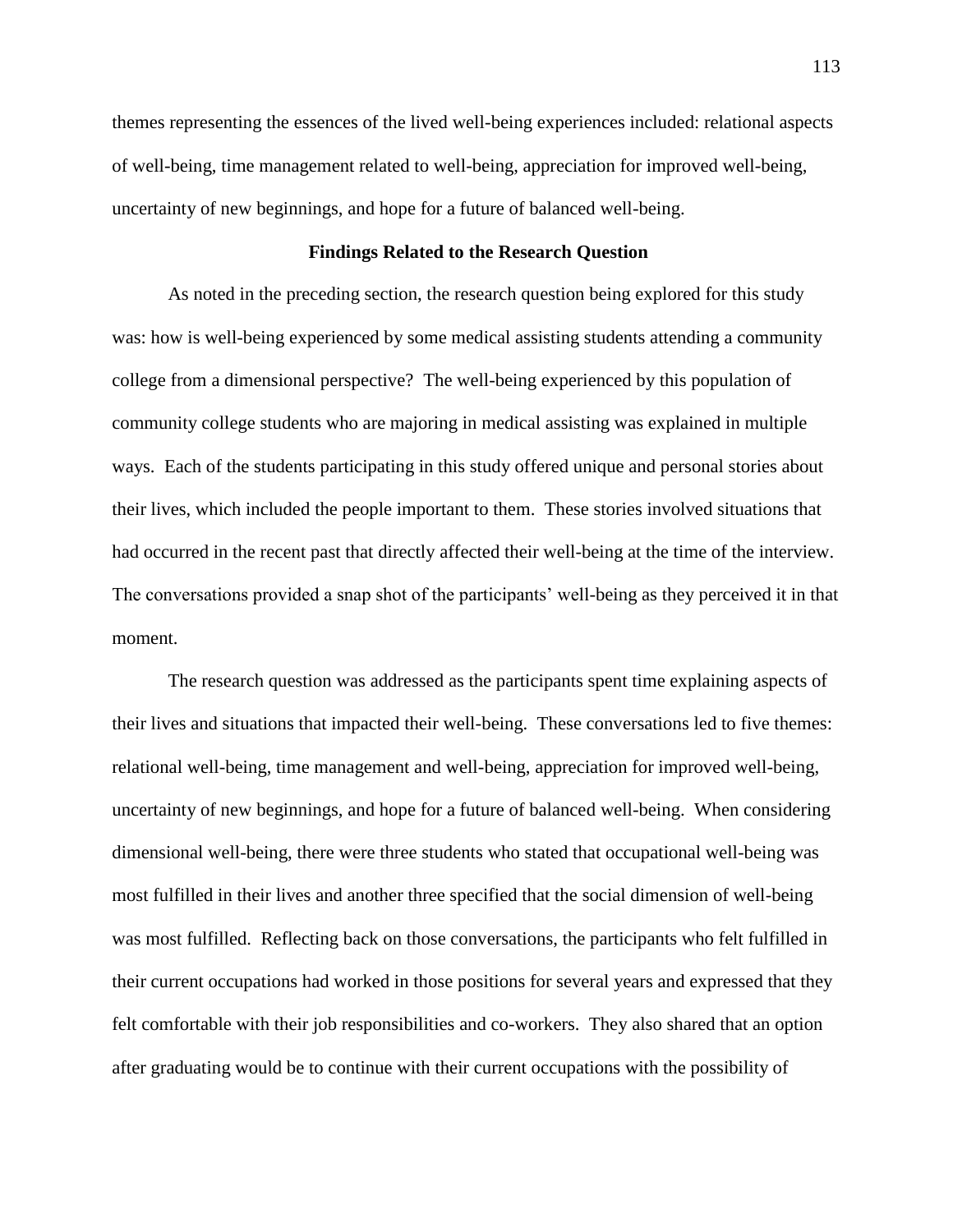promotion. The participants who indicated that the social dimension of their well-being was most fulfilled gave examples of family as their primary social circle or found social satisfaction by attending classes. Four of the participants claimed that the financial dimension was the least fulfilled area in their lives due to the fact that they are paying for college or are unable to work very many hours. Others explained that expenses to support a family left little discretionary funds. The physical dimension was mentioned as a close second of the least fulfilled area of participant well-being. Three students admitted that their physical well-being was not fulfilled at the present time. The reasons stated for this were lack of time, not having a place to exercise, and little motivation. The participants look forward to a potential increase in income, as well as having more time to help improve the likelihood of regular physical activity.

### **Themes Related to the Literature Reviewed**

Although there is a plethora of literature focusing on the well-being of college students who are majoring in other health care fields, such as nursing, those studies tend to be quantitative. Few studies incorporate the actual testimony of students as they describe their lived experiences. In addition, there are no scholarly books or articles concerning the well-being of community college students majoring in medical assisting. Therefore, the themes from this study are described below in how they relate to the quantitative findings of the studies reviewed. In addition, various theories are presented to clarify and support understanding of the themes.

It should be noted that themes 3, 4, and 5 likely emerged partly due to the qualitative nature of this study. There were a number of studies examined in chapter 2 related to themes 1 and 2. However, in explaining the research literature for themes 3, 4, and 5, there were no studies found that specifically talked about appreciation for well-being, uncertainty of the future, or hope for improved well-being.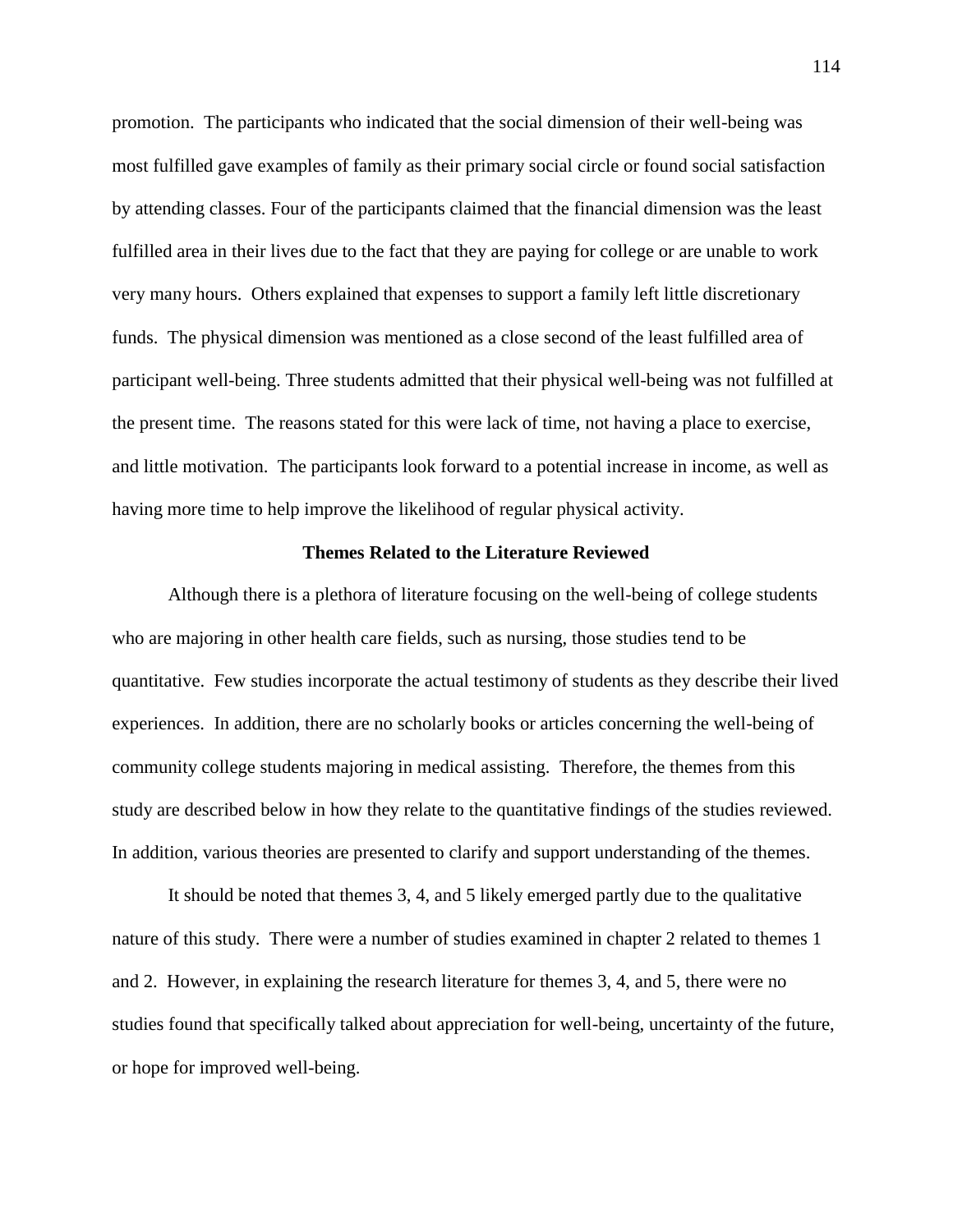### **Theme 1: Relational Aspects Related to Well-Being Experiences**

Relational aspects of well-being experiences were strongly supported as a theme. Relational well-being was a predominant part of each conversation. Relationships were mentioned by each of the participants as contributing strongly to their personal well-being. While the majority of studies focusing on well-being and college students are quantitative in design, the findings from the surveys indicate similar results where relational aspects are concerned. For example, LaFountaine et al. (2006) found that the college students rated love and sense of worth highest in aspects that impacted their well-being. Pang (2007) asked college students to rate their well-being in terms of life satisfaction, and found that the majority of the participants felt that their emotional well-being was most fulfilled compared to other well-being dimensions. Meyers and Mobley (2004) and Murry and Miller (2001) conducted similar studies asking college students to rate the most fulfilled dimension in their lives. The findings from these studies support social well-being as the most fulfilled dimension. Haggerty et al. (1996) confirmed that social support was most important to the students in his study about dimensional well-being and Van Lingen et al. (2011) found that nursing students rated social and emotional well-being as most important to their success as nursing students. However, Hermon and Hazler (1999) found that relational aspects of well-being were not significantly important to the students in their study as they rated love, or relational aspects, as being the least important in predicting college student success.

Social support has been associated with decreasing the negative effects of stressful events on health. In addition, a strong social support system can enhance an individual's ability to cope with stressful situations (Lazarus, 1966; Lazarus & Folkman, 1984; Moos & Billings, 1982). Further, there has been very little theoretical explanation given as to why a relationship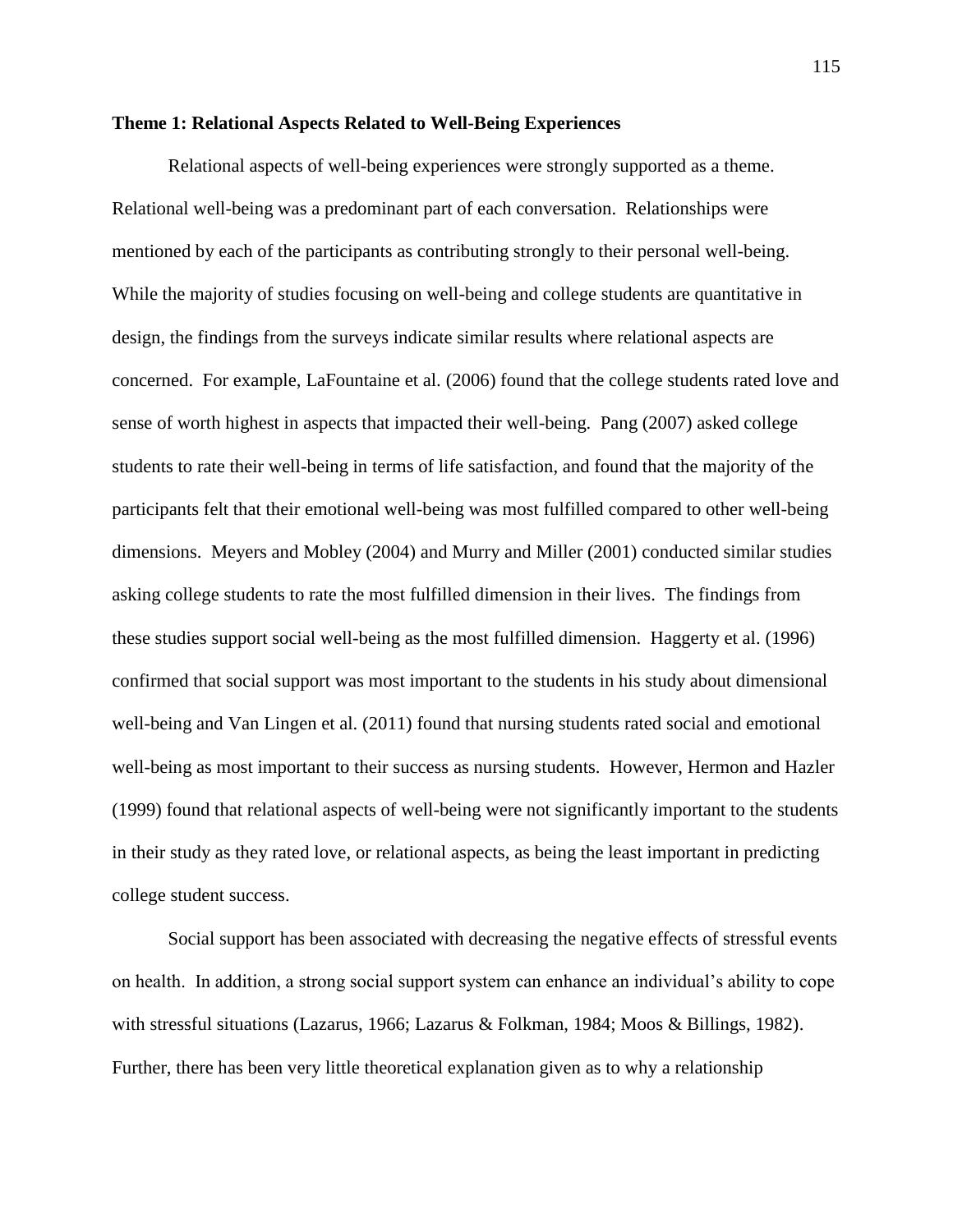providing companionship and intimacy lead to emotional and physical well-being, however, a correlation with self-esteem has been made (Bartholomew, Cobb, & Poole, 1997; Sarason, Sarason, & Pierce, 1990). When considering the students participating in this study, a correlation was also evident in this theme of relationships, self-esteem, and personal well-being.

Dexter shared that he felt embarrassed for what he had gone through and found it easier to pull away from other people. "Trust issues are one thing that I've always had because I've been burnt so many times by people that I did trust that it's hard for me to let somebody in" (Dexter, p. 7). He added, "Confidence has always been one of my weakest points. I've had so many people tell me that I can't do things that I believe it and I still struggle today" (Dexter, p. 9). Rachel shared many difficulties as a result of a relational breakup. She stated, "My school work was going down the drain and I didn't want to do anything" (Rachel, p. 7). Shyann described a time when her husband was overseas and believed that the support of her family gave her the strength she needed to continue raising her kids. Brooke stated, "My kids are my social life (p. 8). Lynn felt more empowered now that her parents have been able to sustain their marriage. Lilly explained that she was able to get through math classes successfully because she found another student to work with. Rue shared that she feels strengthened when her family is well. Lucy stated, "After the divorce, I was lacking in self-confidence" (p. 6). Nikki shared that she felt like an outcast in many classes where she did not know other students, and believed that her performance in the classes was negatively impacted.

It is not surprising that relational well-being has emerged as a theme from this type of study. Remnants of emotional pain, lack of confidence, anger, and fear became evident during conversations with these participants. Many situations were described that connected in some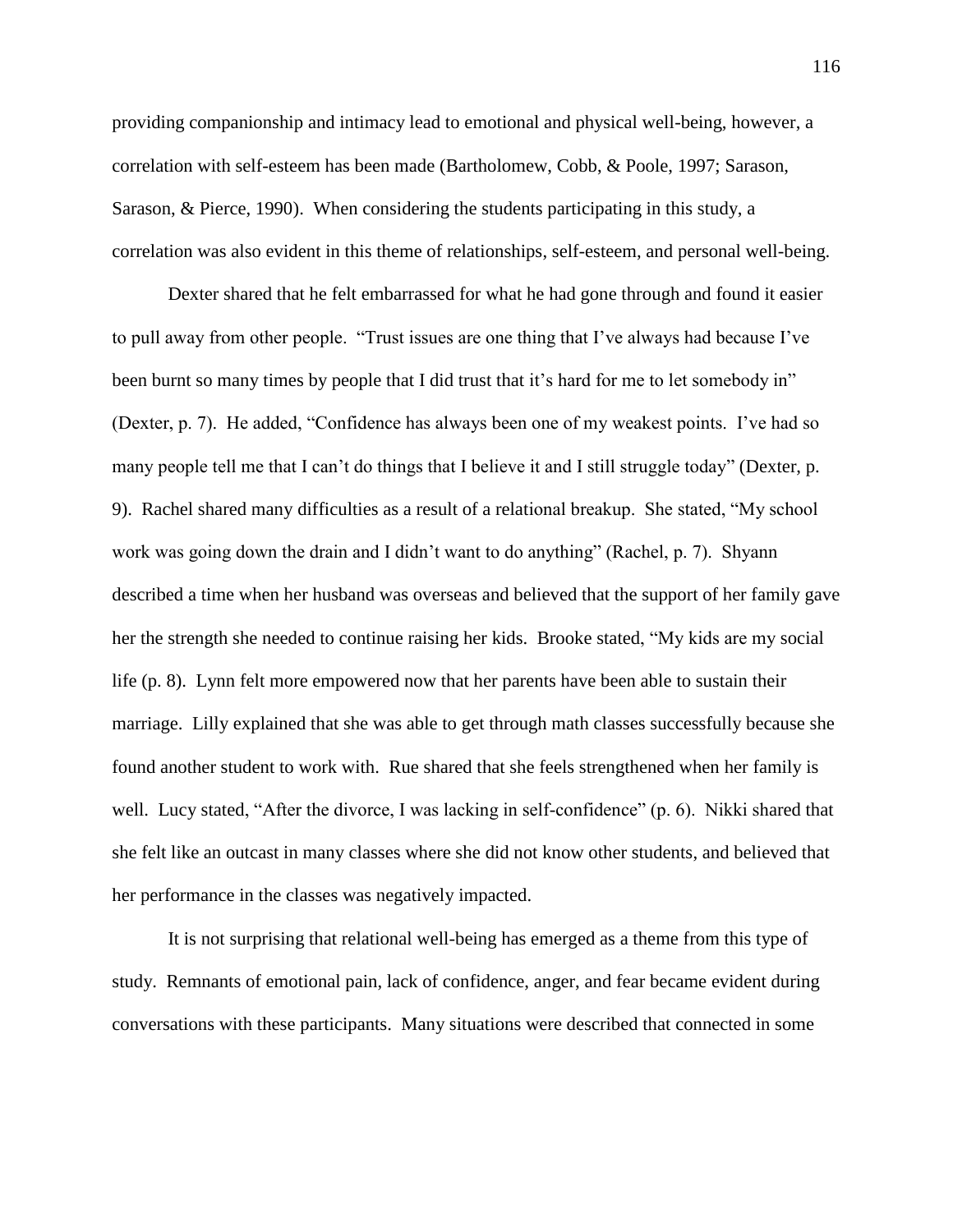way to a relational issue. Regardless of whether or not the relational experiences were positive or negative, the participants expressed that their personal well-being was impacted.

### **Theme 2: Time Management and Well-Being Experience**

Another theme that emerged from this study is time management and well-being experiences. The common thread among the participants was the fact that they had many commitments and responsibilities to balance on a daily basis. Maintaining course work, jobs, and family responsibilities became a challenge when trying to manage all of these equally important tasks within a 24-hour time frame. Aspects of well-being mentioned by participants that were impacted by time issues included time with family members, maintaining adequate nutrition, finding time for physical activity, and stress management.

LaFountaine et al. (2006) noted similar results from surveys in their study. They found that students in their study reported that adequate nutrition and stress management were least fulfilled in their lives. A study by Pang (2007), and also a study by Van Lingen et al. (2011) identified that the student participants rated physical activity as being least fulfilled. In a study by Hermon and Hazler (1999), the best predictor of college student well-being included selfregulation, work, and recreation and leisure.

Participants provided many examples of how time management impacted their wellbeing. Dexter stated, "I mean, that's part of, you know, taking fifteen hours of classes and trying to work 40-50 hours each week" (Dexter, p. 16). Rachel and Nikki shared that they always feel that they are on the go. Brooke shared that she typically goes to school, directly to work, and finally home. Lilly explained that she never has "me time" (Lilly, p. 5). For Rue, time management was the most important area of her personal well-being. Lucy and Sarah shared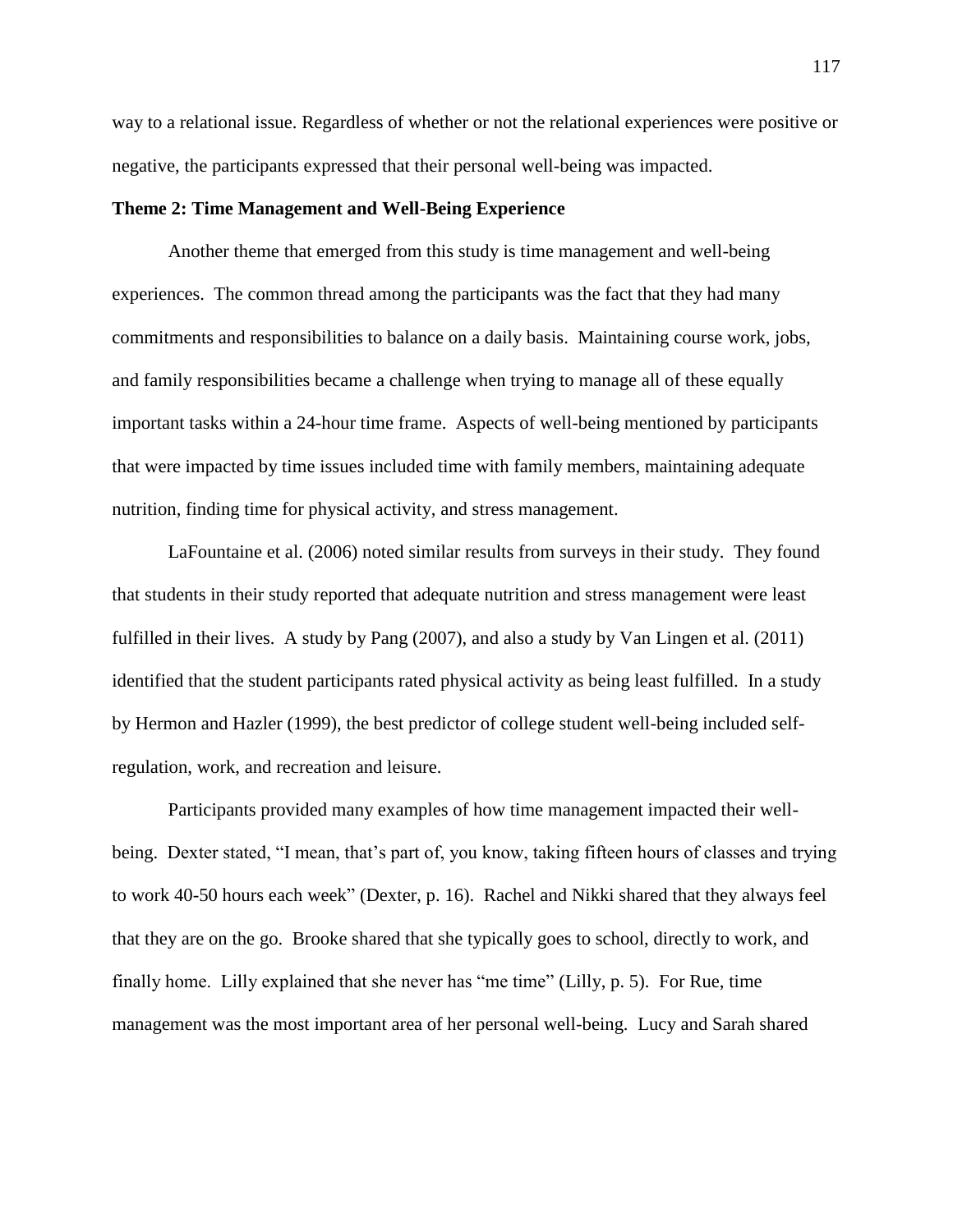that although time management is a factor in their busy lives, they are able to balance multiple responsibilities more effectively than when they were younger.

Time management theory helps explain the participants' views. The theory emphasized that individuals spend time according to their needs. While balance is encouraged with time management, the theory described that people will manage their time depending on what their most prevalent need happens to be (McGraw Center for Teaching and Learning, 2014). In the case of the students participating in this study, a primary focus became completing the medical assisting program that required them to find creative ways of adding this aspect to schedules that were already quite busy.

# **Theme 3: Appreciation for Improved Well-Being**

The theme of appreciation for improved well-being was strongly represented in each participant's stories. Regardless of whether the participant had made a poor judgment call in the past, became a victim, or suffered consequences of unknown origin, there was deep appreciation expressed for the knowledge gained as a result of what they had endured. The appreciation was extended to having the opportunity to get an education in an area in which they could empathize with individuals who might possibly be experiencing similar circumstances.

Rachel remains appreciative of the emotional and financial support she received from her parents. Dexter expressed great appreciation for the opportunities he has had to join positive social circles of friends who met in classes. Brook stated, "My kids are everything to me" (Brooke, p. 11) and felt appreciative that she has family. Sarah talked about a difficult time and stated, "I doubt that I would have much of an emotional well-being without that help" (Brook, p. 15). Nikki explained, "They cared enough to want to know the truth" (Nikki, p. 11) as she described other students in a classroom. Rue commented that her shy disposition has improved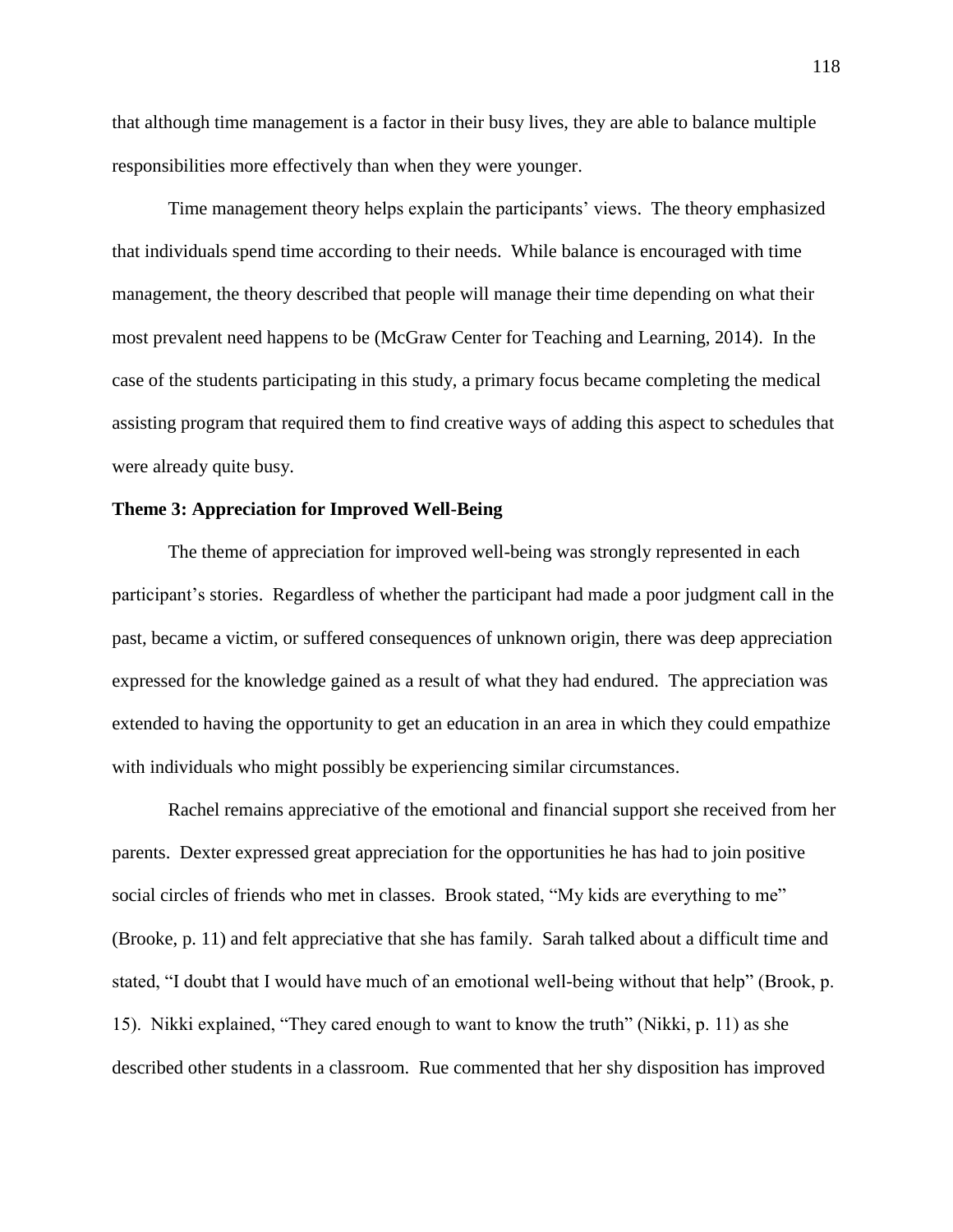and that she is appreciative of more confidence to speak in public. During difficult times in her life, Lucy noted, "The only thing that never wavered for me was my faith" (Lucy, p. 9).

Finding a positive approach to handling situations from the past, similar to some of the participants' stories, is a fundamental aspect of Appreciative Inquiry (Cooperider, Whitney, & Stavos, 2008). The core of Appreciative Inquiry includes discovering what works for people, and that focus becomes the individual's reality. According to this theory, people are more confident to go toward the future if they bring part of their past with them. This theory emphasizes positive aspects of the past being pulled forward for use in the future. For many of the participants, the positive lessons that were learned as a result of negative past experiences were extracted. This theory encourages experience as knowledge, which many of the participants look forward to offering.

Gratitude is another area that is strongly related to well-being and plays a role in appreciation. Wood, Froh, and Geraghty (2010) suggested that gratitude involves noticing and appreciating the positive in the world. In addition, gratitude has been correlated with autonomy, environmental mastery, personal growth, purpose in life, and self-acceptance. With this in mind, the appreciation expressed by the participants in this study is not only a positive reflection of their well-being, but will serve to improve their personal growth as well.

### **Theme 4: Uncertainty of New Beginnings**

Uncertainty of new beginnings also evolved from the qualitative nature of this study. In many cases, the participants were viewing the next step of their lives through a much different lens than in the past. As explained previously, learning new ways of coping and living has brought an element of uncertainty to the forefront of their lives. In addition, the participants shared that they were uncertain about their next step after graduation. Many of the participants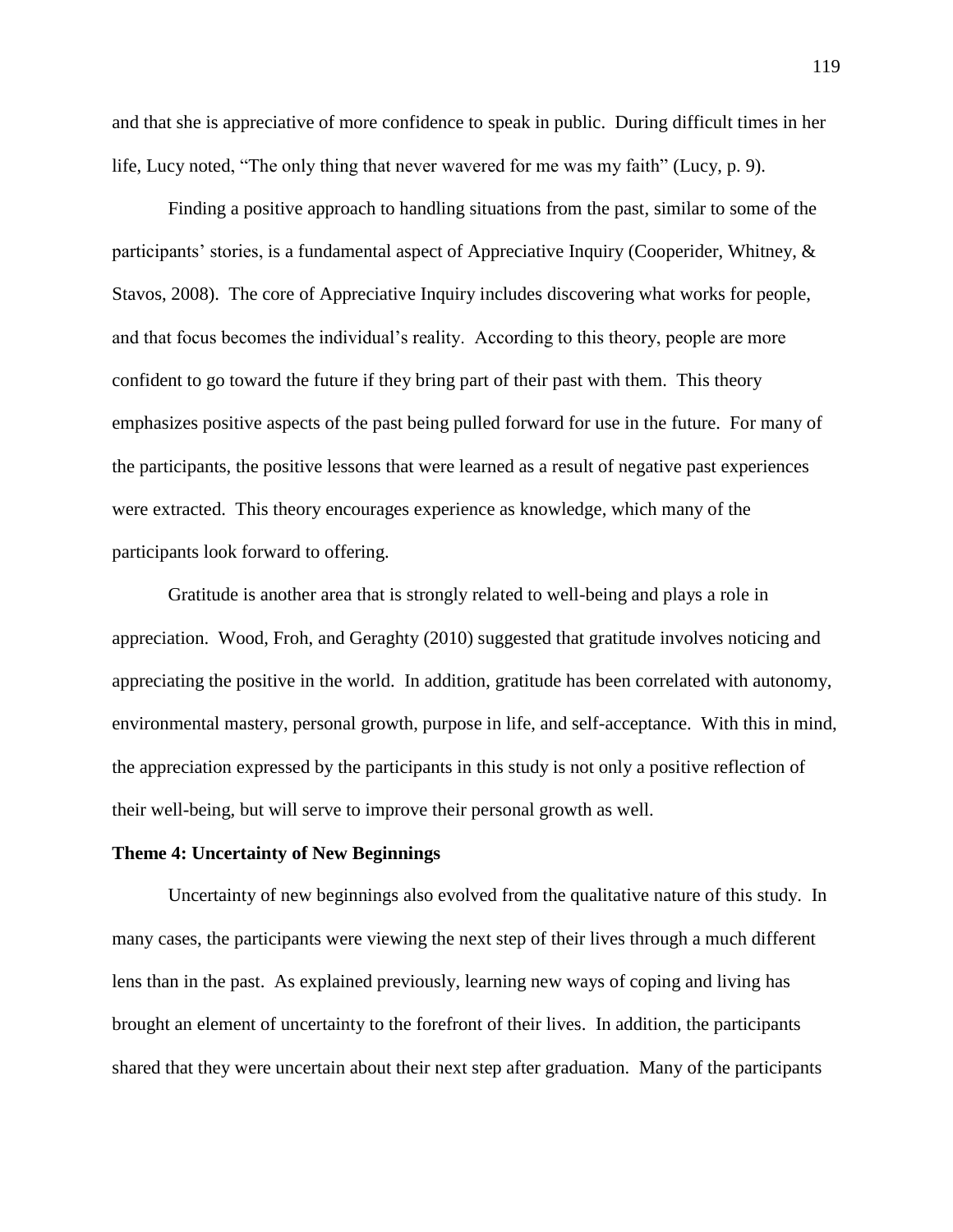are weighing the option of beginning a new career, or continuing with school. Brooke's uncertainty stems from the unknown disposition of her son on a daily basis. "You never know what kind of mood my son is going to wake up in" (Brooke, p. 10). Rue described her uncertainty at this point in her life as a word search. "I'm searching for something. A new direction to go, I guess" (Rue, p. 10). Lucy explained, "I feel like I'm back in those teen years when you're trying to figure out who you wanna be and how you're gonna get there (Lucy, p. 15).

The Uncertainty Reduction Theory (Berger & Calabrese, 1975) presents a way of managing uncertainty. The core of this theory is that since uncertainty is generally an unpleasant state, people are typically motivated to talk about their situation, which can lead to planning ways of dealing with the uncertainty. One other way people tend to reduce uncertainty in their lives, according to this theory, is by finding similarities with other people in similar situations. The possibility exists that the participants were beginning the process of uncertainty reduction as they began to talk about their feelings of uncertainty. However, the overall impression was that this particular uncertainty was exciting and welcome as the participants expressed that having options in life was positive.

#### **Theme 5: Hope for a Future of Well-Being**

Finally, each participant illuminated hope for a future of well-being. As each of the students discussed areas of well-being they would like to improve, the prevailing hope was to have more time available after graduation to focus on all of the areas of well-being. There was also excitement in their expressions as they shared their hopes of having a steady income, saving money, and making a difference in the communities where they lived. Dexter shared that with hope, "you're always reaching and there's always just a little more you can do" (Dexter, p. 20).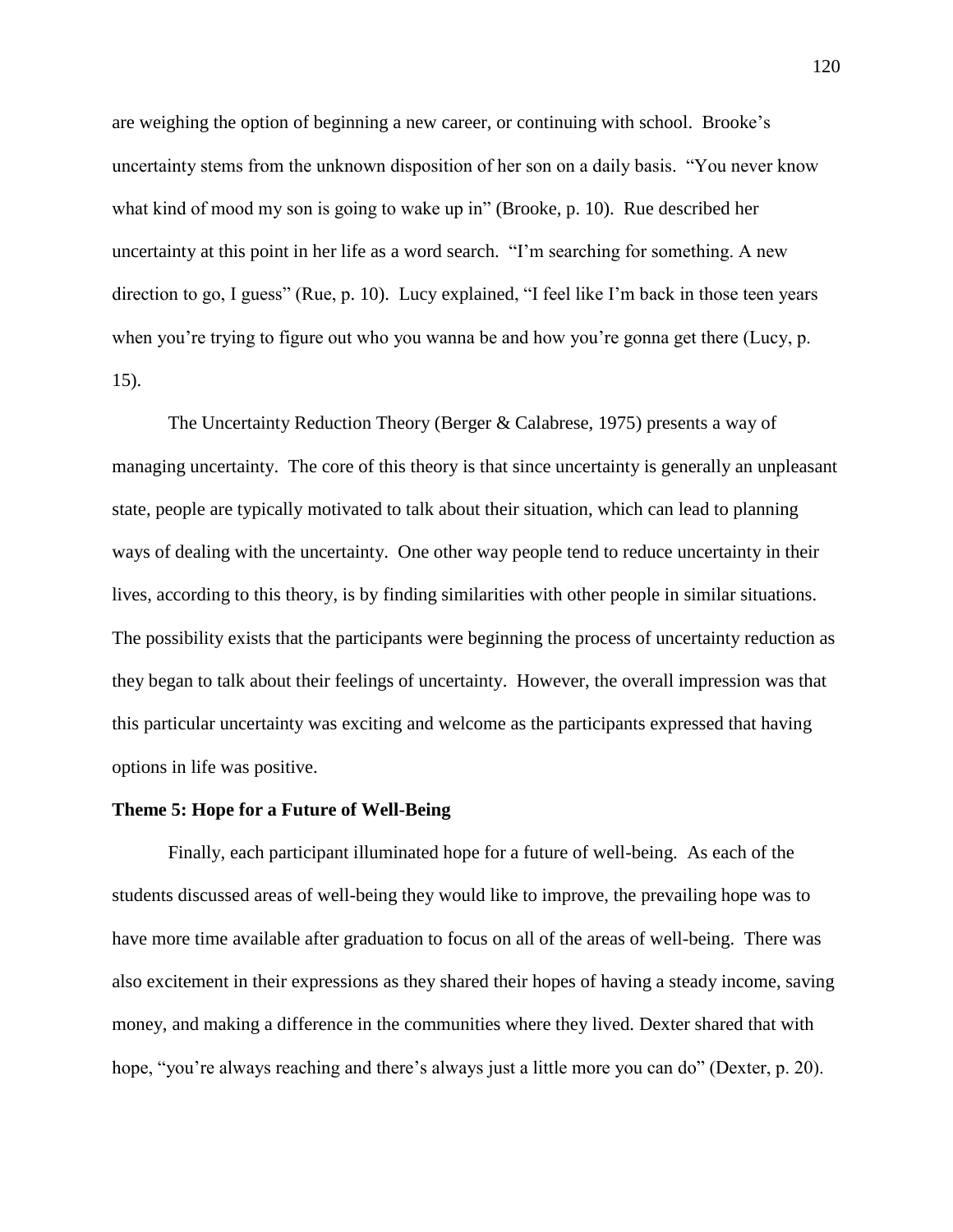Lynn, Rachel, Lucy, and Lilly are looking forward to graduation. Lilly stated, "I can see the finish line" (Lilly, p. 11). Sarah shared, "I went from thinking I was never going to be able to have it, or achieve it, to where now it's actually in my sight" (Sarah, p. 19).

Kaufman (2011) explained that hope involves the will to achieve a goal as well as various ways to get there. He added that Hope Theory suggests that people with hope have the determination to complete their goals as well as strategies available to them to reach the goals. With hope, people can approach their goals with a mindset and strategy toward success.

The themes that have been discussed in this section include relational aspects, time management, appreciation, uncertainty, and hope. Within each theme, there exists the potential to either provide support to students by offering power through positive experiences or discourage success by causing extra load for the students to carry. Following is an explanation of this concept of power and load as it is presented within the Theory of Margins.

# **Theory of Margins**

Numerous insights have surfaced from this study concerning various aspects that have impacted the participants' well-being. While a wide range of situations and circumstances were discussed and analyzed, a common thread among each theme that emerged was that of support available to the participants in relation to demands of their daily lives. Regardless of the nature of the demands the students experienced, the outcome was essentially dependent on the level of support that the participant had available to them.

In exploring and reflecting on the themes, McClusky's Theory of Margins (1963) surfaced as a way of thinking about them. The Theory of Margins was developed in the 1960s and continues to be considered highly relevant for understanding the balance between motivation and barriers to adult learning. This theory is grounded in the notion that adulthood is a time of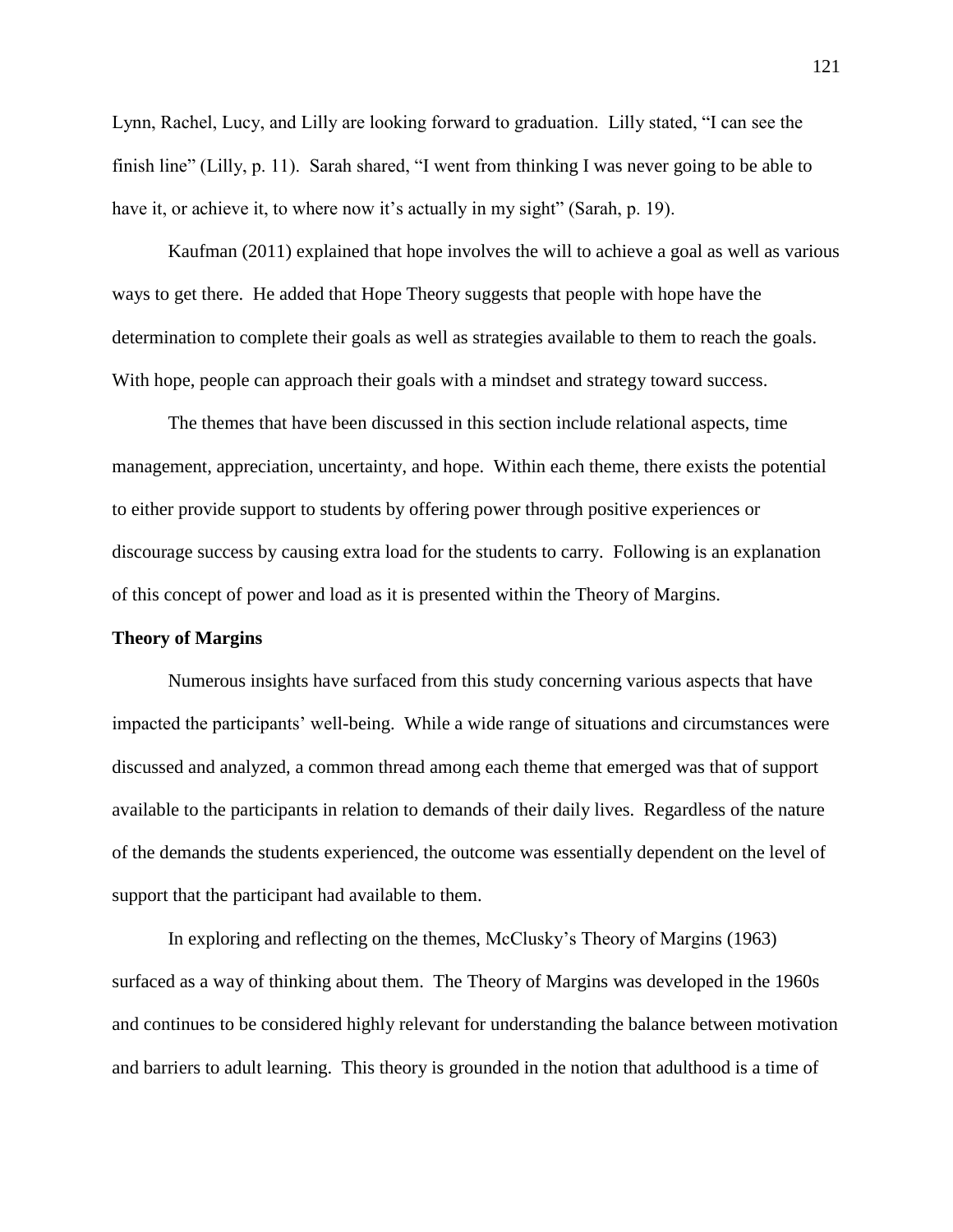growth, change, and integration in which one constantly seeks balance between the amount of energy needed (load) and the amount available (power). The theory states that margin is a function of the relationship of load to power. The theory has also been visualized as a formula with load as the numerator and power in the denominator; Margin = Load/Power (Baum, 1978; McClusky, 1963; Main, 1979). McClusky made the claim that margin may be increased either by reducing load or increasing power. The load factors described in McClusky's Theory of Margin consists of an external and an internal load. The external load factors include tasks of life such as an individual's family, career, community responsibilities, and socio-economic status. The internal load factors include self-concept, goals, and personal expectations.

The combination of external resources and capacity available to a person make up the power factors aspects of the Theory of Margins. Power factors include family support, social abilities, economic abilities, resiliency, coping skills, and personality. The five specific categories of power include physical, social, mental, economic, and skills. The physical aspect of power factors involves strength, stamina, energy, and health. When load continually matches or exceeds power, and if both are fixed the situation becomes highly vulnerable and susceptible to breakdown. If, however, load and power can be controlled, and if a person is able to build a reserve (margin) of power, the outcome is that the individual will be better equipped to meet unforeseen emergencies and better positioned to take risks, engage in exploratory, creative activities and more likely to learn (McClusky, 1970).

Both load and power consist of internal and external factors (Merriam et al. 2007). These internal and external factors are very similar to the dimensions of well-being described in this study which include spiritual, social, physical, emotional, intellectual, occupational, environmental, and financial well-being. When considering the themes that have emerged from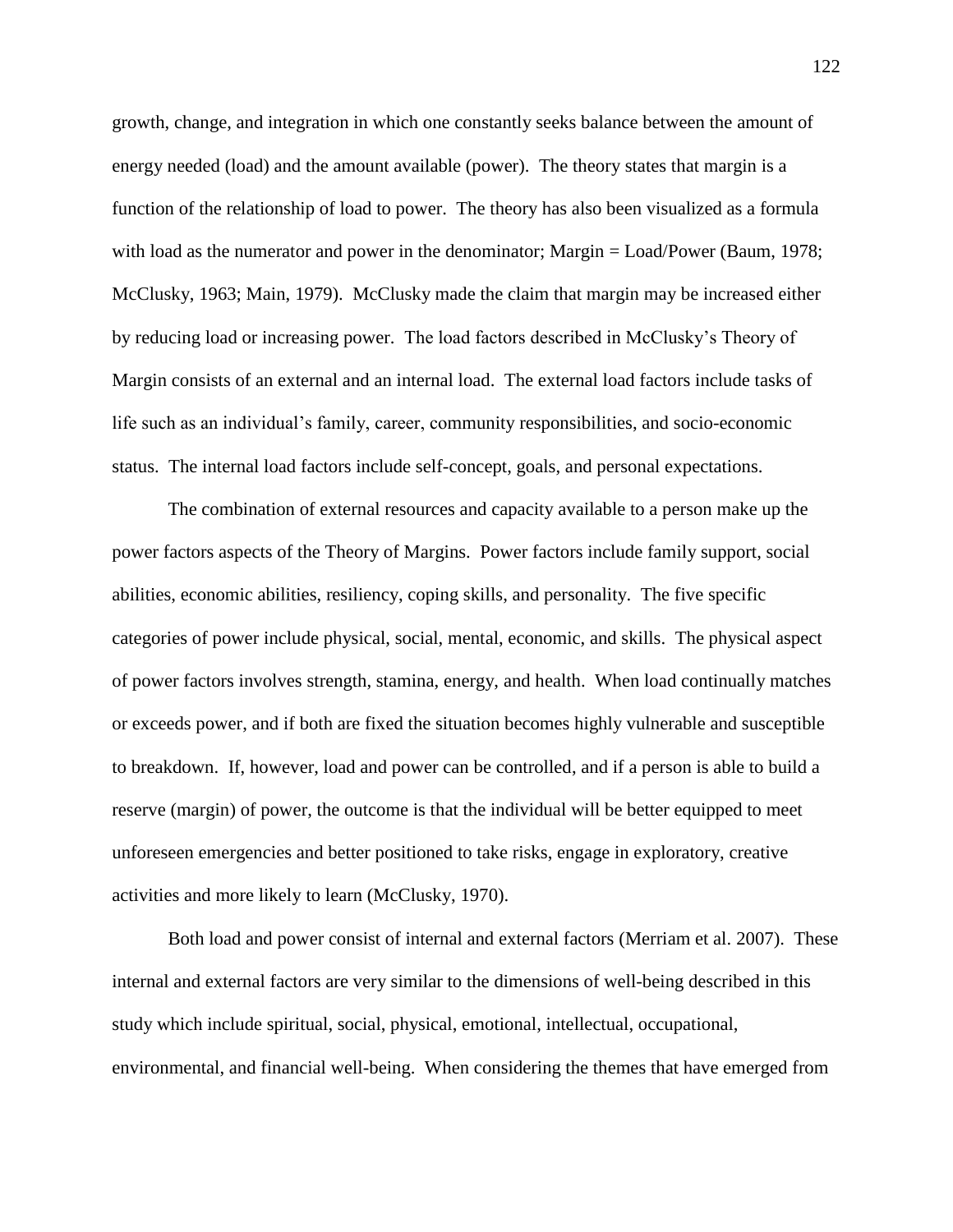the participants' experiences that describe their perceived well-being, Theory of Margins provides further explanation of how student well-being can impact the learning process. In addition, the theory suggests a model that could serve to assist college administrators and faculty with planning educational programs with the intent of assisting students in creating a margin by balancing load and power. This theory presents that a necessary condition for learning is access to and the activation of a Margin of Power. According to McClusky's theory, a crucial element in the process of learning is that of providing coping skills for maintaining a surplus of power (Hiemtra, 2002). The following framework, figure 2, illustrates this concept of Theory of Margins.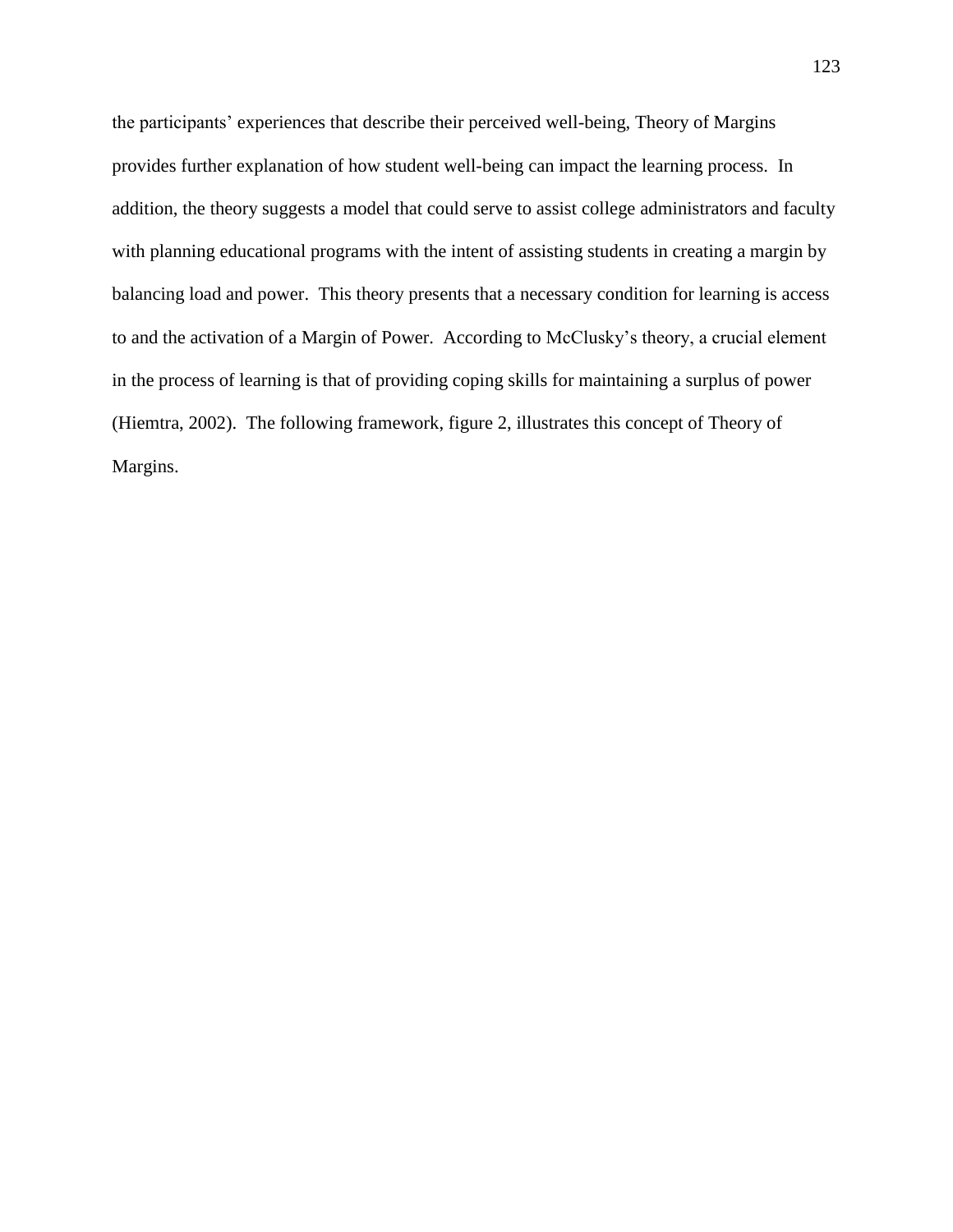# **Figure 2. Suggested Framework for Planning Educational Programs Based on Load and Power Balances**



Figure 2. Refinement suggestions for measuring, evaluating, and planning programmatic responses to load and power imbalances. Adapted from "Howard McClusky and Educational Gerontolgy, the Encyclopedia of Informal Education" by R. Hiemtra, 2002, http://infed.org/mobi/howard-mcclusky-and-educational-gerontology/. Copywrite 2002 by Roger Hiemtra/Hemisphere Publishing Corporation.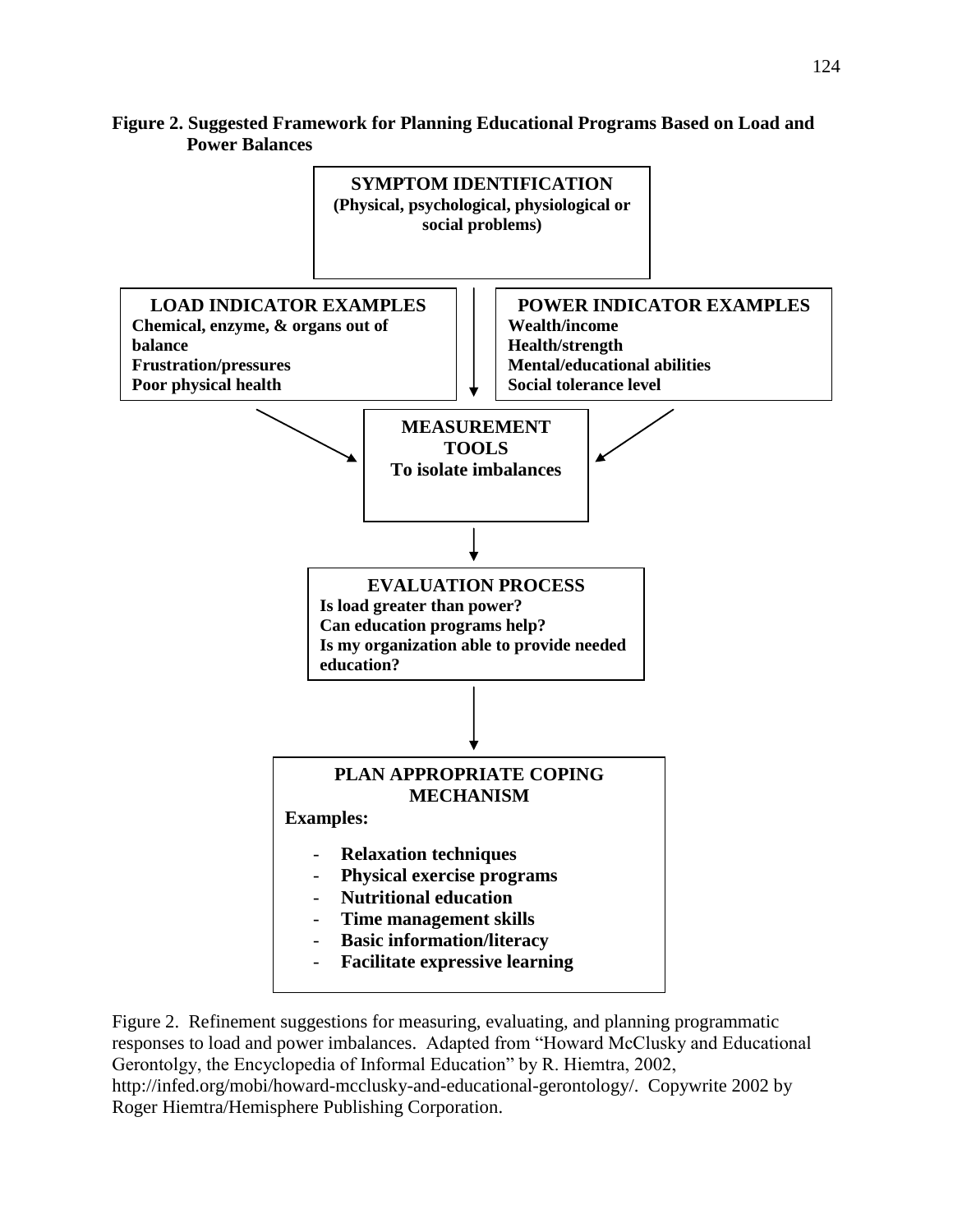#### **Recommendations for Practice and Future Research**

Numerous insights have surfaced concerning the perceived well-being of the community college students majoring in medical assisting who participated in this study. These insights offer the potential to improve the future for community college students who struggle with establishing a margin of surplus power while attempting to balance their personal and scholastic responsibilities with what resources they have available to them. In addition, results from this study may inform planning by college faculty and administrators who have an interest in strengthening student well-being, as well as the campus environment. Finally, a number of topics for further research emerged.

# **Improving Practice**

As mentioned previously in this study, a major priority for administrators of college campuses, according to *Healthy Campus 2010,* is to emphasize the promotion of healthy behaviors (American College Health Association, 2004). In addition, LaFountaine, Neisen, and Parsons (2006) suggested that assessing health behaviors of college students should be the first step toward identifying strategies that could lead to a healthy campus environment. The authors claimed also that health professionals who promote healthy behaviors in colleges are likely to influence the behaviors of students over a lifetime. Additionally, Hermon and Hazler (1999) remarked in their study of college student emotional and social well-being that the holistic wellness and psychological well-being of students can be linked to a more positive assessment, evaluation, and accreditation of outcomes in institutions of higher education.

Nearly three decades after Hettler (1984) recommended that college campuses needed to establish wellness programs to address personal and academic needs of students, Myers and Mobley (2004) concluded that there is plenty of evidence available that supports the long-term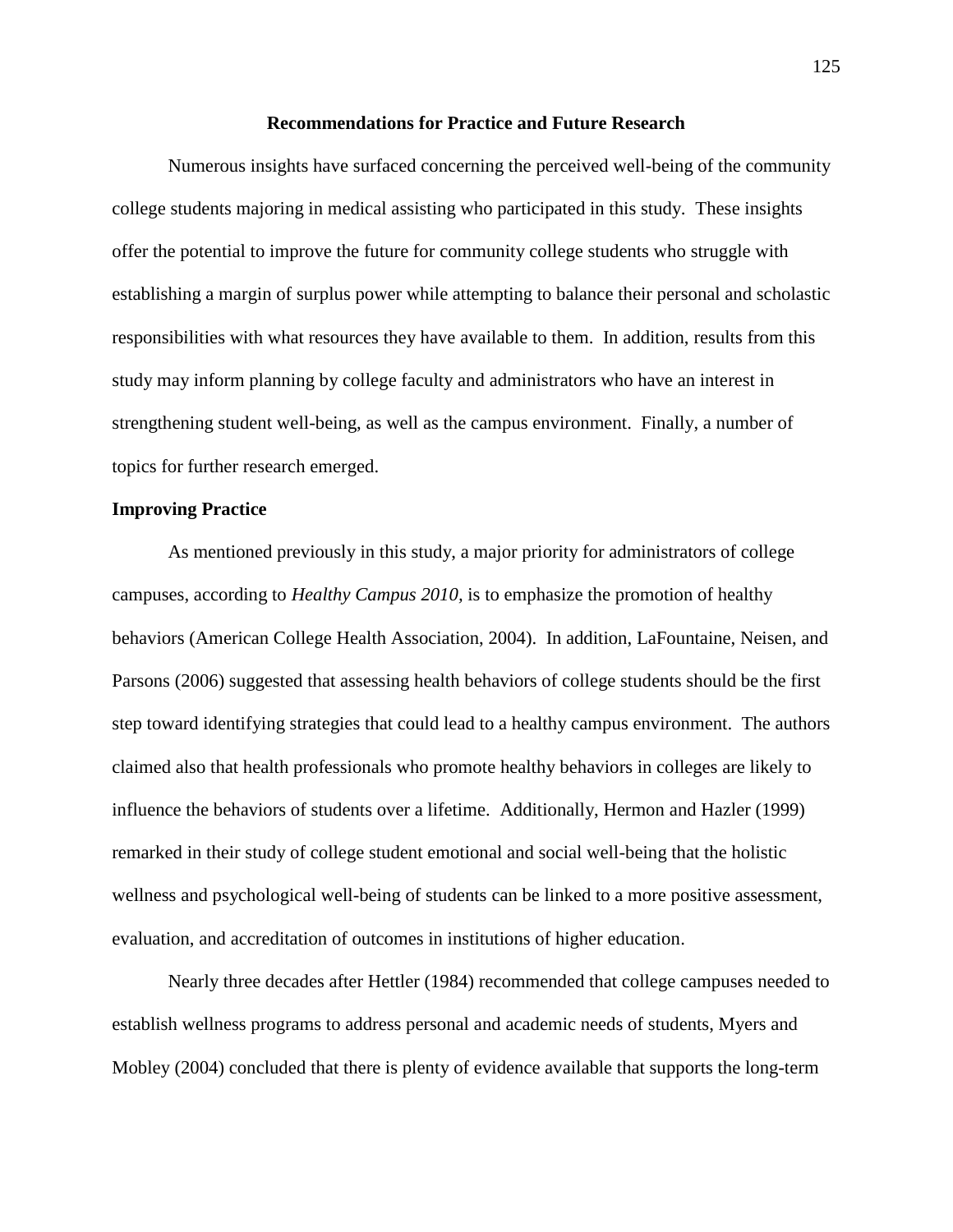value of programs that offer "stress management, interpersonal relationship skills, nutrition, and career development" (p. 40).

While the existing environment of the community college in which these participants attend is meeting their academic program needs, there is little direct support offered to students that can meet the many non-academic factors associated with student success. A report by ACT (2007) supported the importance of nonacademic factors claiming that aspects, such as psychosocial factors, play a role in overall student accomplishment, as well as academic preparation. Other education experts (Greene, 1993; hooks, 1994; Osei-kofi, Richards, & Smith, 2004) have made the claim that there is a great need among community college students to experience a transformation in teaching and learning practices. According to these voices, the principles of the past should be challenged and restructured so that more students are included in the center of the teaching circle. This revised view involves student success by involving the whole person, including not only the intellectual dimension, but also social, emotional, and spiritual dimensions within the curriculum and lesson plans. This theory of educating the whole person may result in students obtaining abilities, such as leadership skills, critical examination, compassion, and a sense of life purpose. In addition, improved retention and graduation rates have been noted when more of a focus within education involves this notion of addressing aspects of the whole person instead of purely academic factors.

Weidel (1998) made the claim that while considering the community college student as a whole person instead of just a student, addressing wellness on a community college campus can become as complex as the lives of the students who attend these institutions. Weidel added that the varied demographics of most community college populations result in diverse and nontraditional characteristics and most of these students have had quite different wellness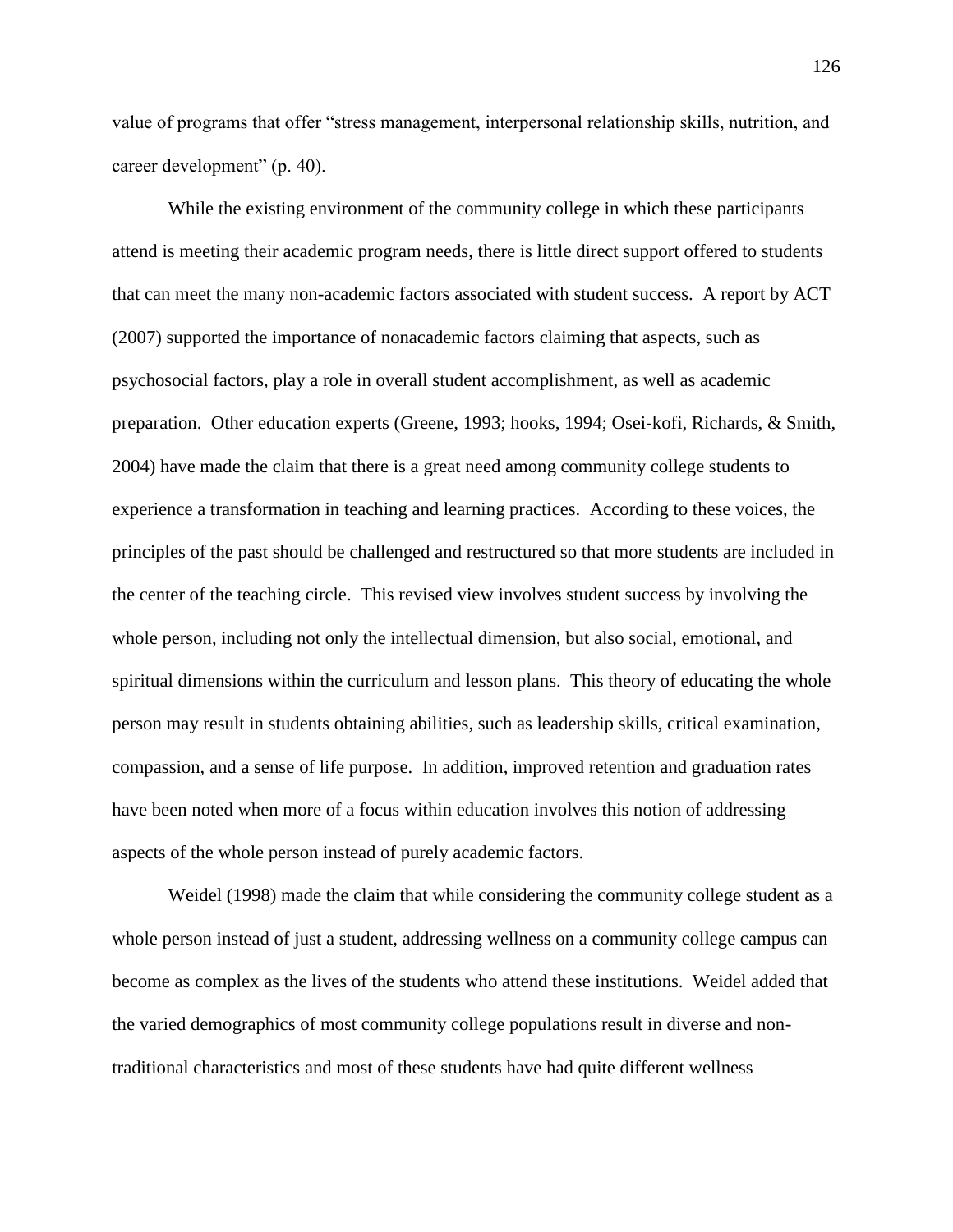experiences. Recognizing the challenge, Weidel emphasized that "one of the most important things to consider regarding wellness programs at community colleges is that they are very necessary and directly impact students during and after their education" (p. 59).

Along with academic rigor, a goal of educating with overall well-being in mind is, therefore, recommended to strengthen college curricula, programs, and student outcomes. Projects, assignments, and assessment techniques could reflect dimensional well-being as a way of bringing awareness to the importance of this approach, thereby enhancing educational experiences of college students. According to the literature presented, educating faculty and administrators about ways of creatively including these types of holistic curriculum changes would be well worth the energy involved when considering the improved outcomes. Following are suggestions for creating a college campus that promotes not only academic support, but nonacademic as well. While several of these recommendations emerged from the literature, in some cases, they resulted from observations made as a practitioner or from concerns expressed by the participants in the study. It is noteworthy that many of these recommendations are embedded in a long history of social justice discussion (Gordon, 1999).

 1. Counseling services should be made available on campus to students attending this community college at no cost. Each of the participants interviewed in this study shared multiple concerns having to do with relational issues in their lives. The relational concerns ranged from serious problems having to do with family members to relational issues with themselves personally. These students explained that each dimension of their well-being was negatively impacted during these difficult times resulting in severe emotional, physical, and often times financial distress. The shared stories of these students revealed some deeply concerning situations; situations that were potentially life threatening in some cases. Each situation also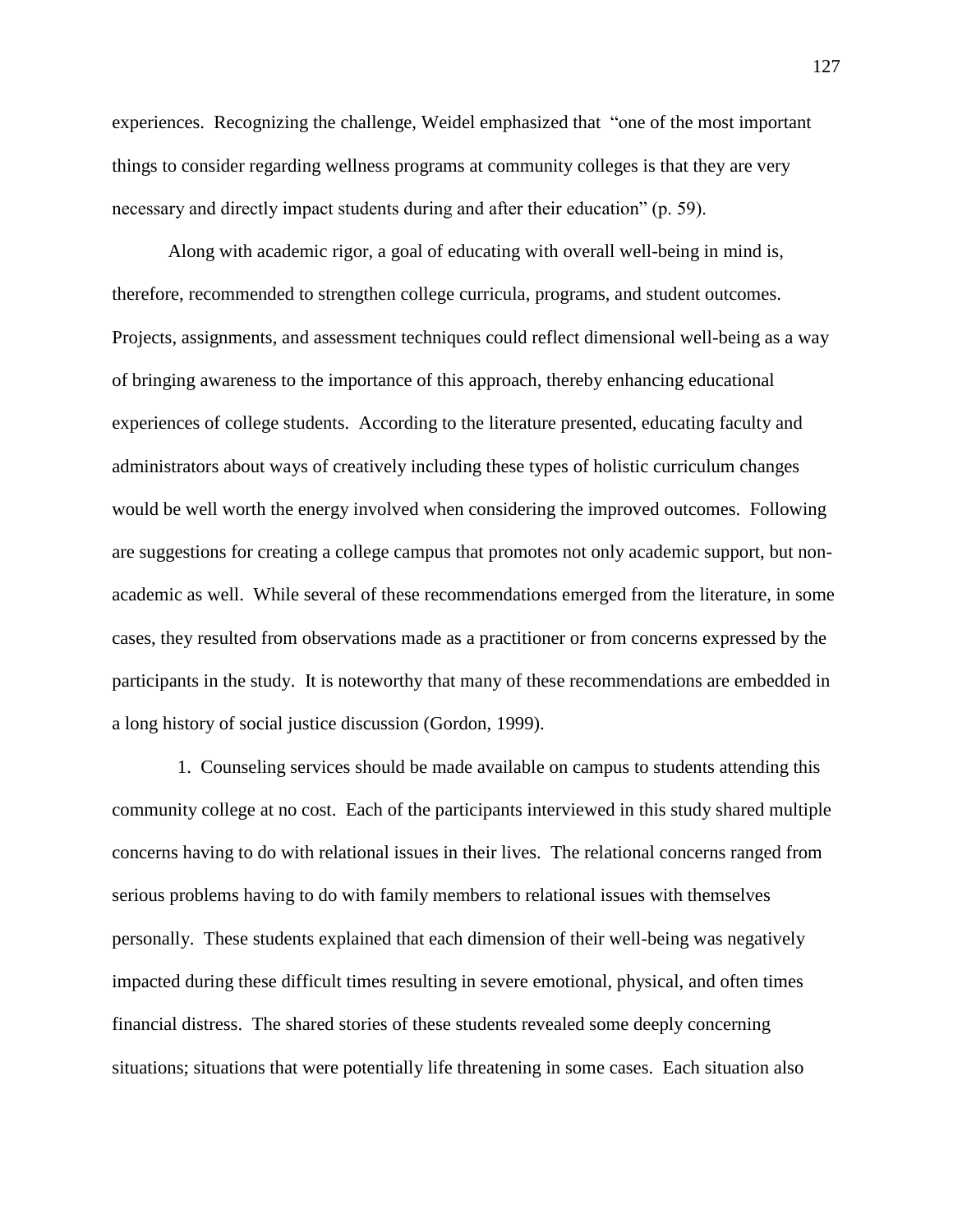resulted in a direct affect on the students' academic progress. In many cases the participants described how their grades were negatively impacted or that they were forced to withdrawal or were dropped from courses. All ten of the participants stated that having someone to talk with confidentially on campus would have helped them tremendously in the past and would recommend this service for students in the future.

Psychological services are offered at most college campuses in an effort to encourage emotional and psychological well-being of students attending. In many instances, the programs available offer services of graduate students majoring in psychology completing intern hours. An arrangement such as this would serve the purpose of having a trained individual in the field of psychology for students to talk with offering them some type of direction.

2. Health care services should be offered to the students attending this college. Many students express that they have no health care insurance. However, there are programs within the college requiring students to obtain physicals, vaccinations, and other tests before they can continue with the program of study. In addition, students get sick like anyone else making it difficult for them to attend classes. It makes sense when there is a certified nursing assistant program, medical assisting program, nursing program, and a physical therapy program that offering students this type of service would benefit both the students needing the services as well as the students providing the services. While specific arrangements with physicians and medical interns in the area, stipulations, and supervision would have to be established, this type of service would offer great support toward well-being, educational opportunity, and hands-on experience. This service would essentially offer these students a way of meeting physical well-being needs as well as others.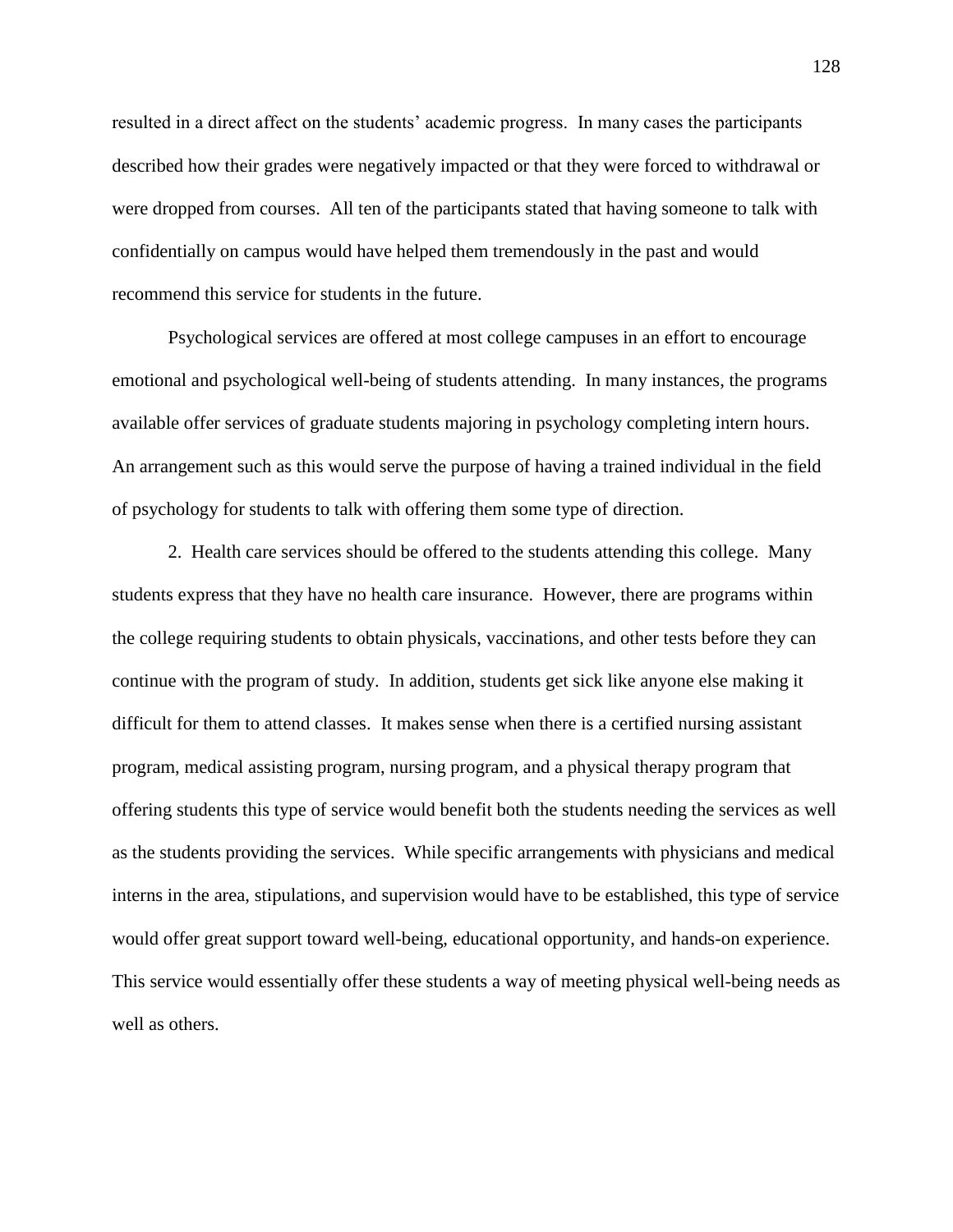3. Childcare should be available on campus. With the early childhood education program on this campus, like the health care service, this option for childcare would provide opportunities for students who are majoring in early childhood education to gain practical experience in the field. In addition, having this option available would alleviate many of the stressors mentioned by the participants in this study having to do with reliable, safe childcare for their children while they are in class. Certainly many important aspects of planning this service would need to be made which would include liability and safety issues.

4. The students attending this college should have access to a fitness facility on campus. Many students interviewed in this study discussed how having a fitness facility on campus would offer them the ability to save time while attempting to meet an aspect of the physical component of well-being. This service would serve as a convenient source of meeting many of the aspects of well-being including physical, emotional, and possibly others.

5. Dining options should be available to the students on this campus. The existing options for food and drinks on campus consist of a variety of vending machines. Arrangements for offering healthier dining options would have the potential of benefiting the students on this campus nutritionally and also offer a place to socialize and promote campus morale.

The perspectives shared by the participants of this study concerning their well-being experiences, along with the themes that emerged, influenced the recommendations made as a result of the study. For example, counseling services could have the potential to assist students with relational issues, time management, uncertainty, a continued appreciation for improved well-being, and future well-being goals. In addition, health care services, a fitness facility, and dining options could all empower students to achieve future well-being goals. Having available childcare on campus could certainly assist the students with the theme of time management.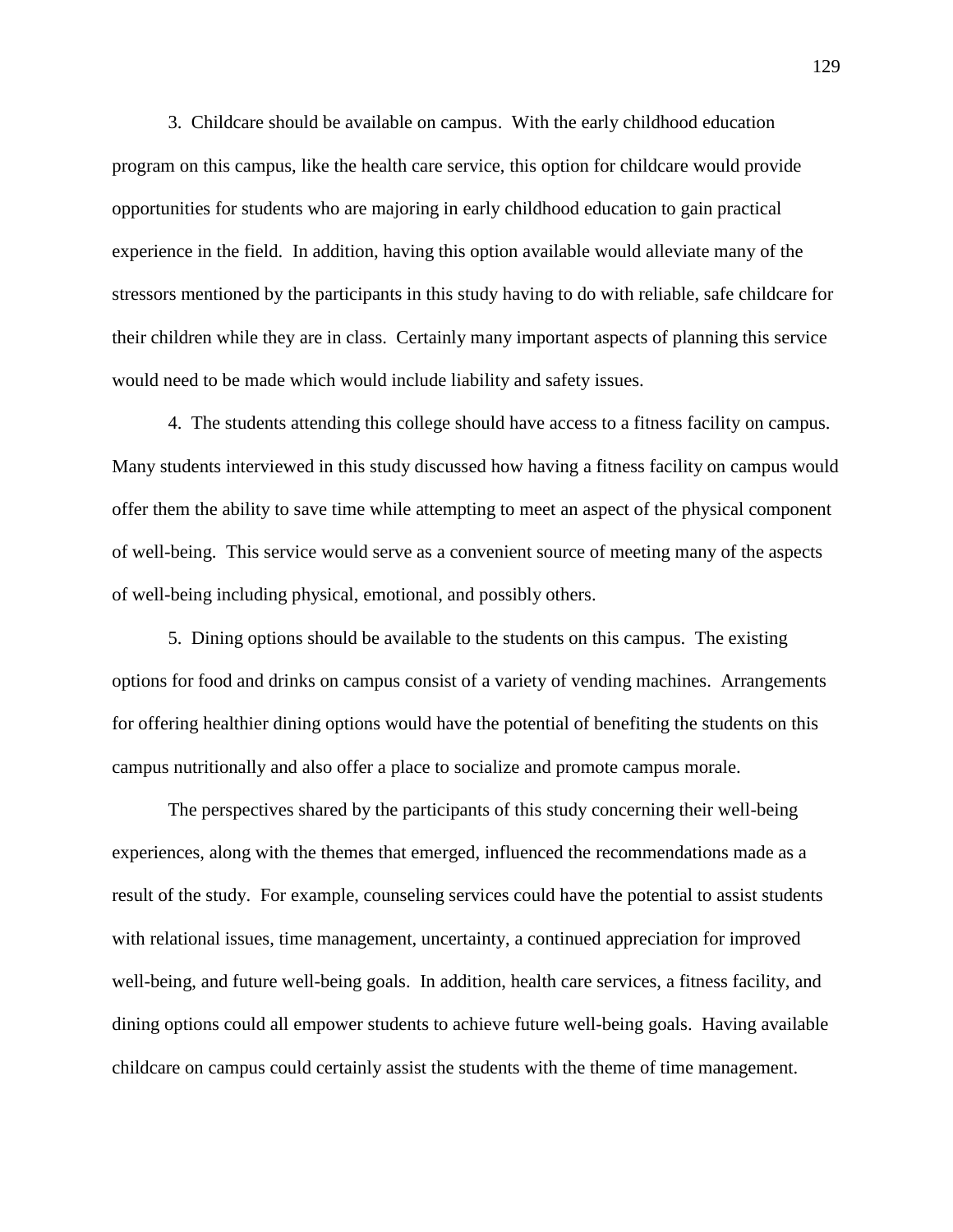These recommendations are intended for long-range planning and would require foundational research as well as administrative and financial support. However, if just one of these recommendations were made available to the students attending this community college, the surplus margin for the students could be widened offering them more power to handle their load of responsibilities. As mentioned previously, widening the margin of power for students can lead to improved well-being and enhance their potential for success (McClusky, 1970).

# **Opportunities for Future Research**

This study has revealed well-being perceptions of community college medical assisting students and presents opportunities to explore this same research question in various ways. For example, using the exact study question, inclusion criteria, methods, and analysis technique used in this study with other population samples of medical assisting students would provide additional data that could be used comparatively. Also, talking to students with different majors would offer insight from students studying in different disciplines. In addition, this same type of well-being inquiry could be explored on four-year college campuses. Data from this type of study could possibly reveal the similarities and differences between two-year college students and four-year students concerning the question of perceived well-being. Using a different sampling technique other than convenience sampling such as random purposive could also broaden the diversity of the population group. Another opportunity to research the question of well-being in college populations would be to add a survey instrument for gathering data in addition to the semi-structured interviews. This mixed method approach of conducting a study such as this one would not only serve to describe more rich description offered from a qualitative study, but would also provide statistical data further generalizing the findings.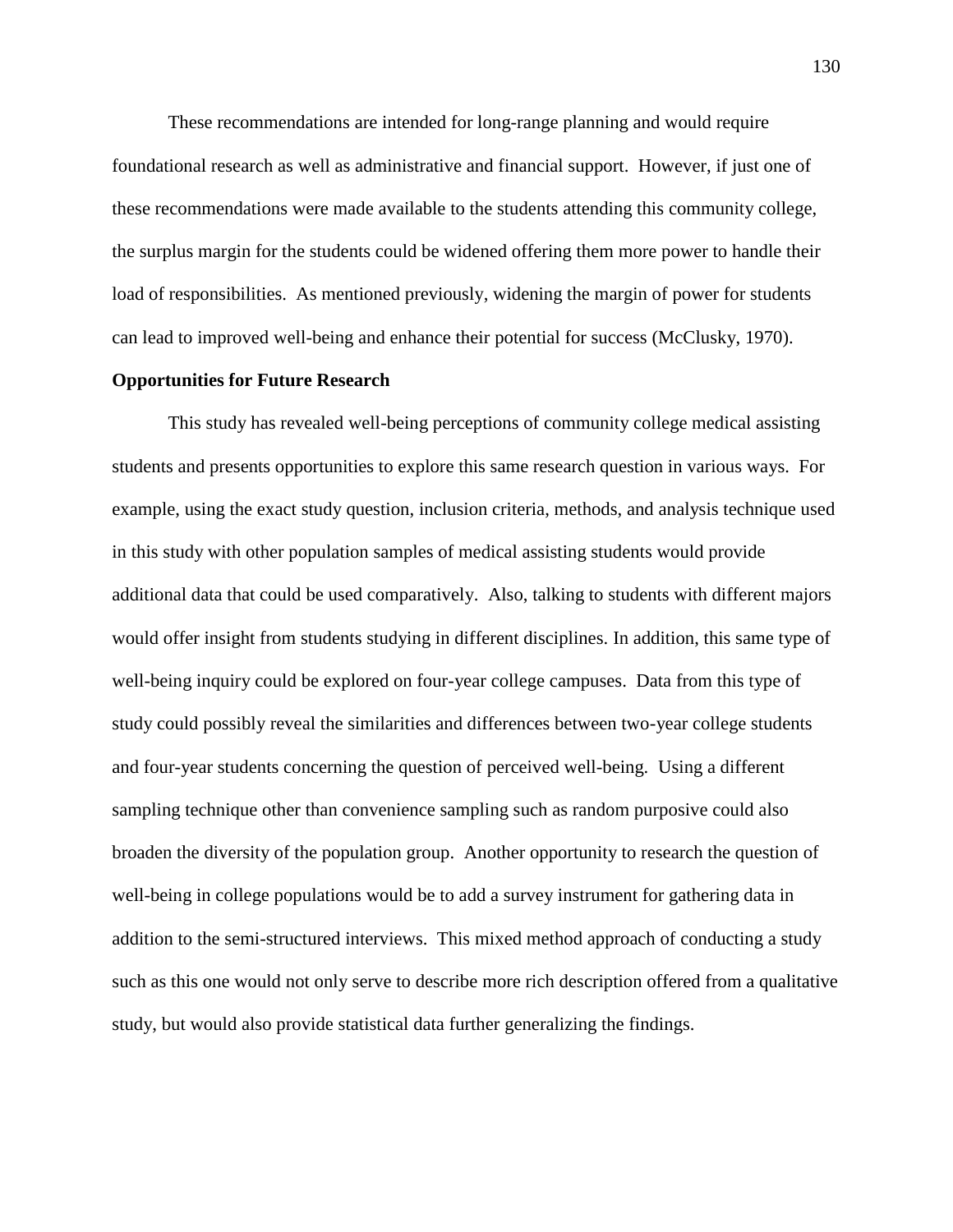Similar studies focusing on college student well-being could be conducted at different times during the college career of the participants. Exploring how the participants of a longitudinal study describe their well-being during the beginning of their freshman year, and then interviewing the participants each subsequent year until graduation could offer insight into a timeline of how personal well-being is impacted in the lives of college students. This type of study would not only provide information about college student well-being, but could also be useful to educational administrators and faculty in planning programs and curricula.

This study has been conducted from a constructivist perspective allowing meaning to be constructed as data were collected and analyzed (Denzin & Lincoln, 2011). Exploring the concept of college student well-being through other lenses could contribute further into the investigation of the perceptions of student well-being. An example might be to approach a similar study from a feminist perspective with a focus on how well-being differs between female and male students. In this study, for example, the majority of the participants were female raising the question as to whether or not the findings might have been impacted because of a larger female representation. Another example might be to study sub-cultures within the culture of college students and how using a cultural studies approach impacts their well-being. The perceived well-being of college students of various ethnic groups, sexual orientation, and students with disabilities represent examples of the many cultural groups that could be included in a study concerned with college student perceived well-being. Conducting a study such as this from a different philosophical perspective asks not only about the participants' personal wellbeing, but also how gender and culture might possibly contribute to those findings.

The topic of well-being has been explored among college students, however the majority of these studies have been quantitative without descriptive stories of student's lived experiences.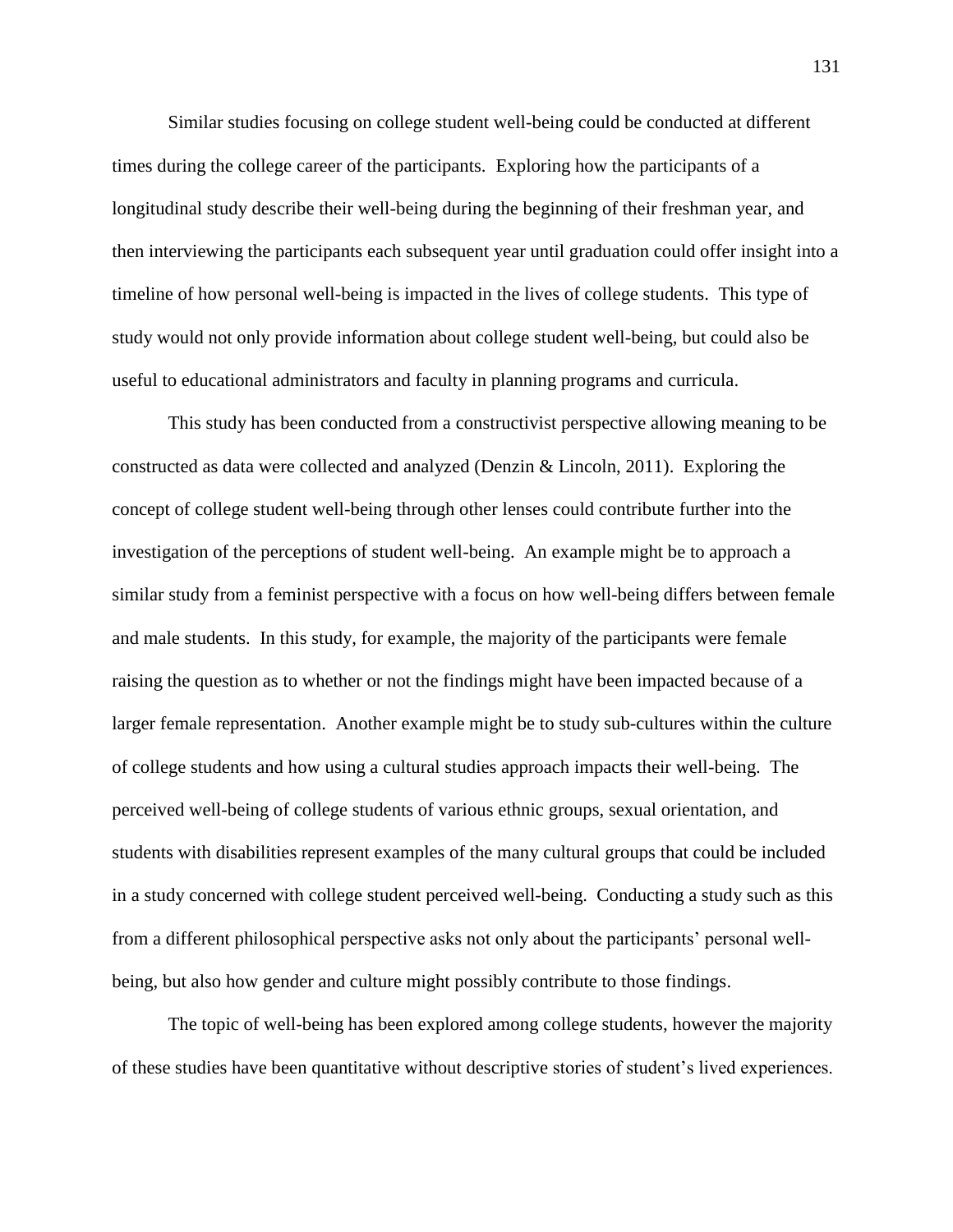In addition, few studies have focused on community college students. Finally, there are no studies available concerning the well-being perspectives of community college students majoring in medical assisting. Therefore, the opportunities for continued research concerning community college students, college students, and perceived well-being are numerous. In addition to the overall interest in college student well-being, an investigation into each of the themes that emerged from this study offers unique well-being topics for further research as well.

#### **Limitations of the Study**

Early in the study the researcher provided a subjectivity statement that described experiences related to well-being, the central concept in the study. Reflexivity was used, as recommended by Creswell (2013), to reveal biases, values, and other experiences. While serious thought and time was devoted to this effort, it is acknowledged that much of the reflexivity was contingent on accuracy of memory. As such, some biases, values, and other experiences may have been overlooked that affected how findings were interpreted. Generalizability was not possible, given the small size of the sample – 10 participants, the lack of diversity (all Caucasian and only one male), and the use of convenience sampling. In addition, the fact that the inclusion criteria were limited to community college medical assisting students, could limit the diversity of overall community college student perception. As with all phenomenological studies, the purpose is not to explain but to describe. In this case the lived experiences of the participants were described. The results are particular to these participants and therefore cannot be completely generalized to other students.

# **Conclusions**

The perspectives shared by participants in this study have provided a foundational awareness of the essences of well-being from a dimensional perspective concerning community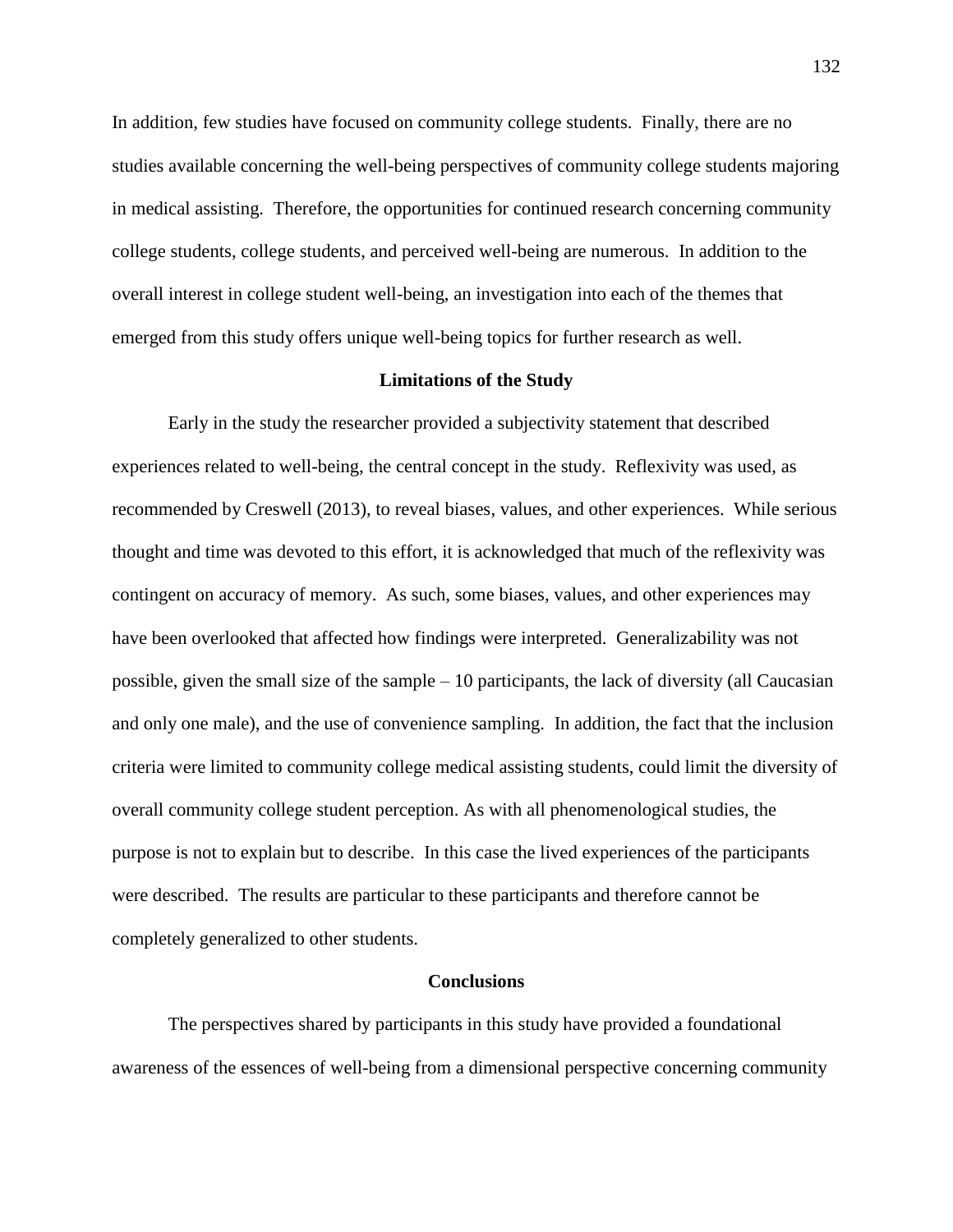college medical assisting students. Exploring student perspectives of well-being in this phenomenological study by listening to personal accounts illuminated the many student-related situations and concerns related to student well-being. Certainly the recommendations of counseling, health care, child care, a fitness facility, and dining options would enhance the campus of this community college, as well as improve the well-being of the students who utilize those services. However, the larger scope of concern for change is the notion that health and education would be most effective if presented as a collaborative approach. By connecting the process of learning with the quest for well-being and by organizing a curriculum that focuses on the development of the whole person, not just academics, the life skills of students may be strengthened. Changes toward a focus on the whole person may lead to better integration of health and social programs within education (Greene, 1993; hooks, 1994; Osei-Kofi, Richards, & Smith, 2004; Whole Child Symposium, 2014).

The experiences that the participants shared provided a snapshot of information suggesting immediate needs, as well as many opportunities for further investigation into the well-being of college students. Several recommendations for further research were made. More in-depth studies, with varied methodological approaches, and with larger population groups are needed. Future studies can be based upon the findings from this study, and could therefore expand the opportunities available for improving the well-being of students, as well as the educational environments in which they exist. These findings can also be used to inform educators about the importance of embracing the notion of educating students from a perspective that includes a non-academic approach. By studying the well-being of college students within a variety of educational settings, the difficult task of diminishing educational barriers and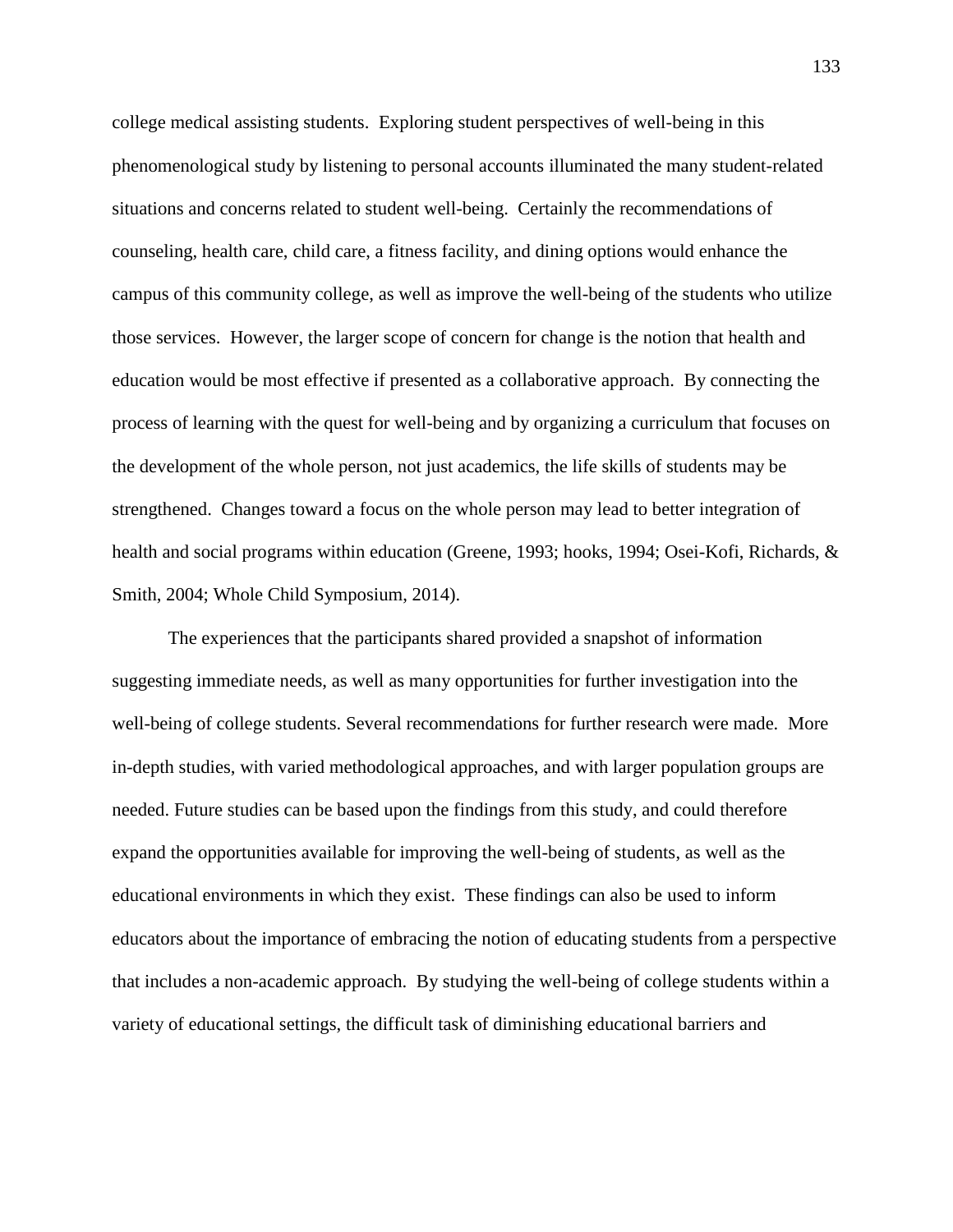increasing margins of power, can be fostered while empowering students to complete college and thrive within their communities.

#### **Summary**

In this final chapter, an overview of the study was first presented. Findings related to the study were examined in relation to the dimensions of well-being and to the literature. Even though there are no studies that focus specifically on community college medical assistant students, literature from studies of nursing and health students in 2-year and 4-year colleges was explored. Related literature was found and examined in relation to themes of "relational aspects" and "time management;" however, no studies were found in relation to "appreciation for improved well-being," "uncertainty of new beginnings," and "hope for a future of balanced wellbeing." Theories in relation to the five themes were examined.

An overarching goal that the participants noted was to attempt to fulfill the various areas of well-being as often as possible. One way of illustrating how challenging it can be for students to balance responsibilities with resources available to them is to consider the Theory of Margins (McClusky, 1970). This theory was mentioned as a way of understanding how a student's support system can greatly impact success during college.

The primary limitation of the study focused on the inability to generalize because of the use of convenience sampling and a small, homogenous group of participants.

Recommendations related to practice and to future research were outlined. For example, it was suggested that a variety of support services be put in place to enhance the experiences of students, such as: campus-based confidential psychological counseling services, health care services, a fitness facility, childcare, and dining options other than vending machines. Opportunities for further research were suggested that would essentially use the same study, but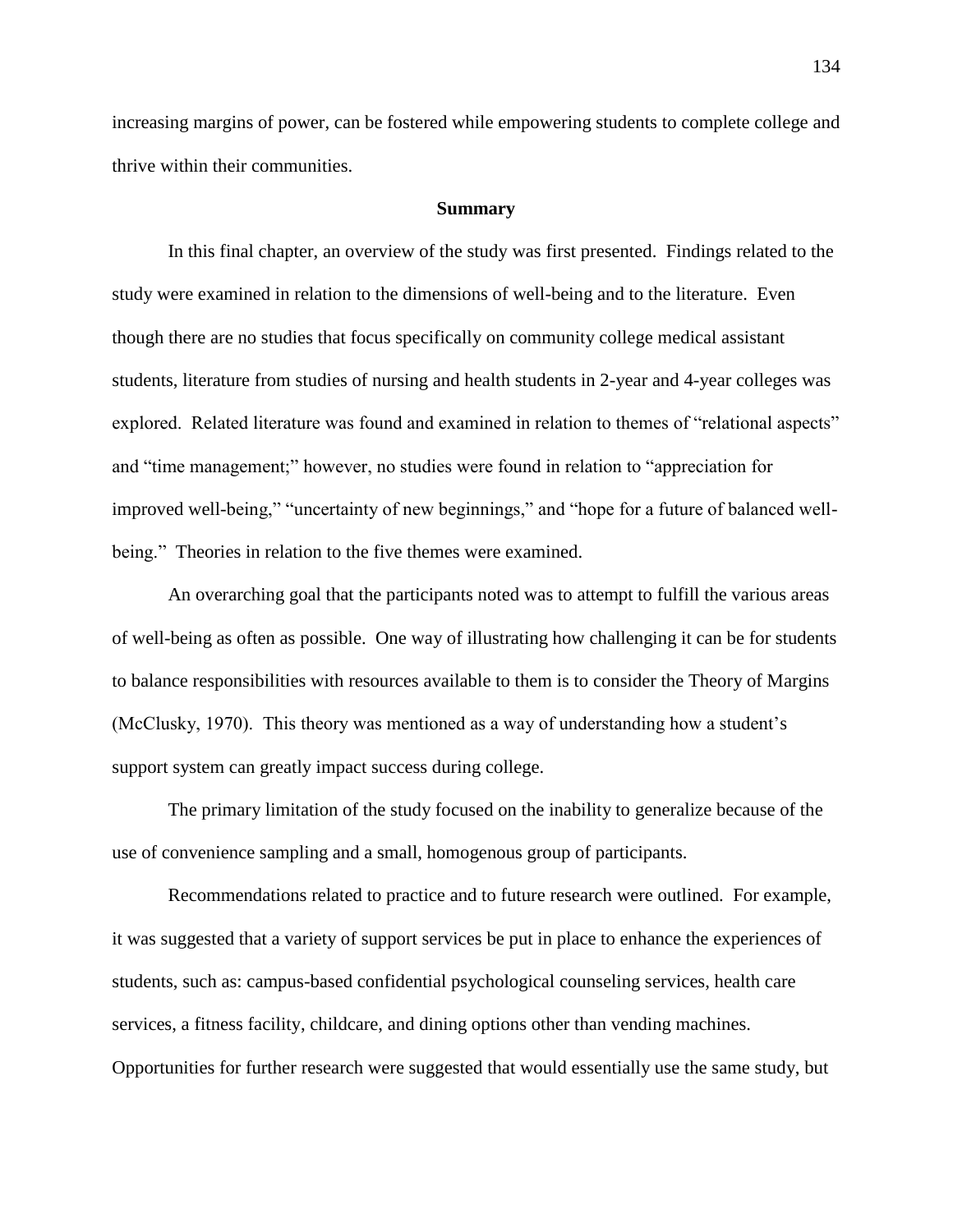with different participants meeting the same inclusion criteria. Some approaches suggested, included: research using a different sampling technique than convenience sampling and a much larger sample size so that more generalizable and diverse findings might result; including community college students majoring in other areas of study besides medical assisting; a comparative study between 2-year and 4-year colleges; a longitudinal study concerning college student well-being; and a mixed method approach to collecting data.

From analysis of the review of literature and findings, it was concluded that participants identified the financial dimension as the most challenging, while occupational and social dimensions as most fulfilling. Conclusions were also made suggesting that embracing learning and health together as an approach to education could enhance student well-being.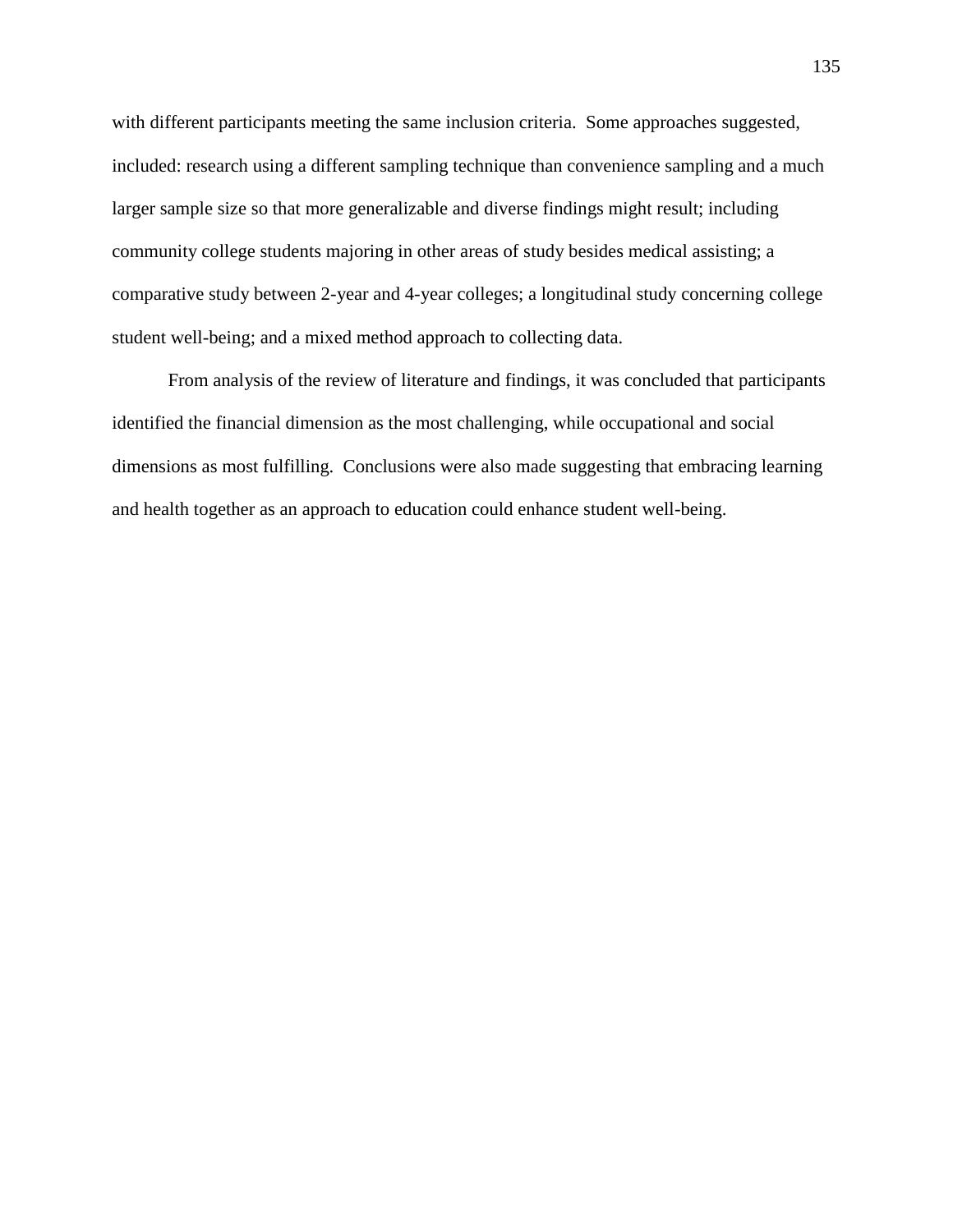### REFERENCES

ACT Briefs. (2007). The role of nonacademic factors in college readiness and success. *Issues in College Success*, 1-5. Retrieved from

http://www.act.org/research/policymakers/pdf/nonacademic\_factors.pdf

- Adams, T., Bezner, J., & Steinhardt, M. (1997). The conceptualization and measurement of perceived wellness: Integrating balance across and within dimensions. *American Journal of Health Promotion, 11*, 208-218. doi:http://dx.doi.org/10.4278/0890-1171-11.3.208
- Adams, T. B., Bezner, P. T., Drabbs, M. E., Zambarano, R. J., & Steinhardt, M. A. (2000). Conceptualization and measurement of the spiritual and psychological wellness in a college population. *Journal of American College Health, 48,* 165-173. doi:10.1080/07448480009595692
- American College Health Association. (2004). *Health Campus 2010: Making it Happen*. Baltimore, MD: American College Health Association. Retrieved from www.worldcat.org/title/healthy-campus-2010-making-it-happen/oclc/259159479
- Anderson, M. A. (2007). *Caring for older adults holistically*. Philadelphia, PA: F. A. Davis Company.
- Anspaugh, D. J., Hamrick, M. H. & Rosato, F. D. (2011). *Wellness concepts and applications*. New York, NY: McGraw Hill Publishing.

Archer, J., Probert, B. S., & Gage, L. (1987). College students' attitudes toward wellness. *Journal of College Student Personnel, 28, 311-317*. Retrieved from psycnet.apa.org/psycinfo/1988-27956-001

Ardell, D. B. (1977). *High level wellness*. Berkeley, CA: Ten Speed Press Publishing.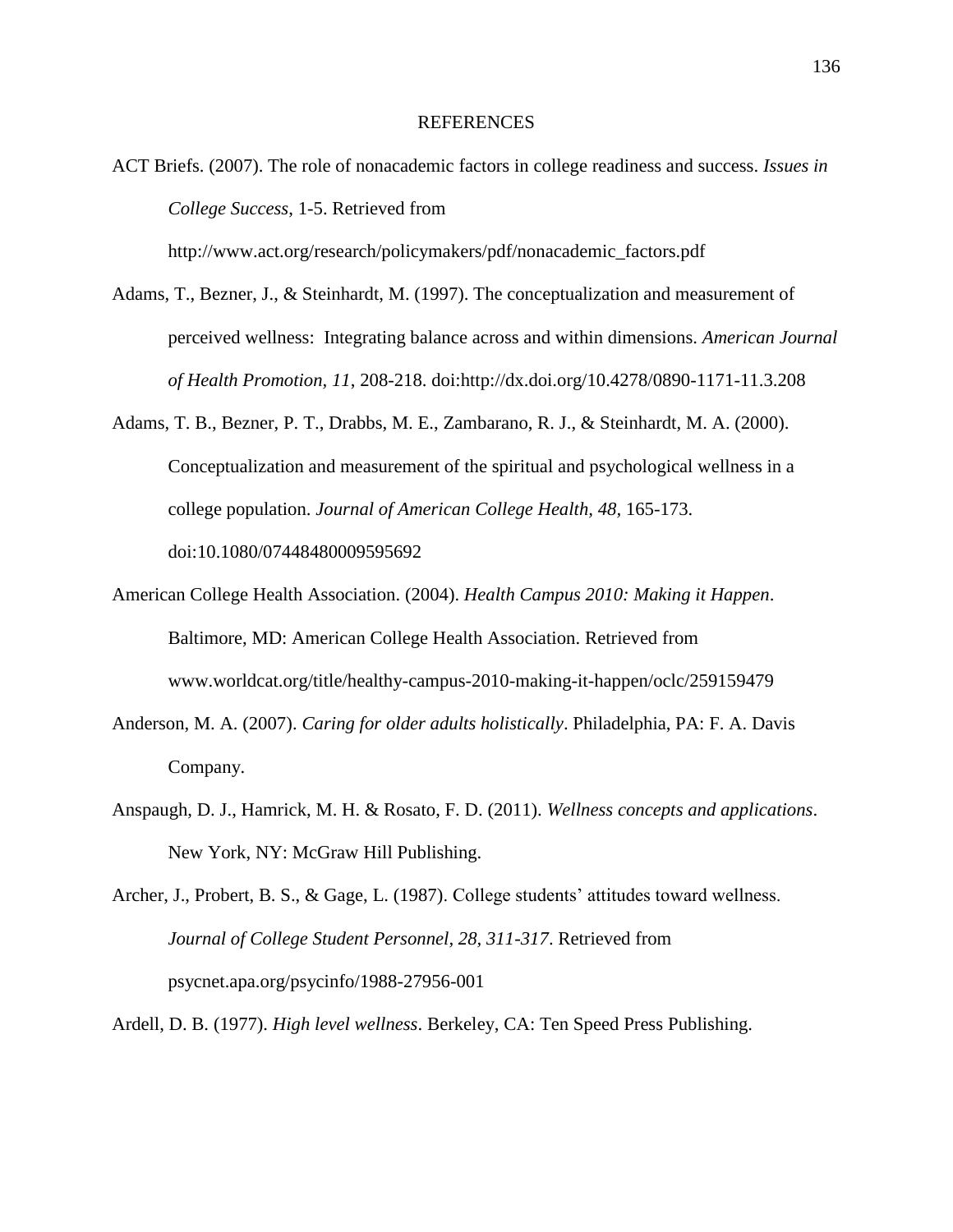- Ardell, D. B. (2011). Building wellness models. *American Medical Athletic Association, 24*, 212- 221. Retrieved from www.amaasportsmed.org/Assets/American+Medical+Athletic+Assoc+Digital+Assets/A MAA
- Barnes, D. (2010). God Gave Me You [Recorded by Shelton, B.]. On *Red Rive Blue* [Album]. Burbank, CA: Warner Brothers (2011).
- Bartholomew, K., Cobb, R. J., & Poole, J. A. (1997). Adult attachment patterns and social support processes. In G. R. Pierce, B. Lakey, I. G. Sarason & B. R. Sarason (Eds.), Sourcebook of social support and personality (pp. 359-378). New York: Plenum Publishing.
- Baum, J. (1978, April). *An exploration of widowhood: Implications for adult educators.* Paper presented at the Adult Education Research Conference, San Antonio, Texas. (ERIC Document Reproduction Service No. ED 157989).
- Berger, C. R., & Calabrese, R. J. (1975). Some explorations in initial interaction and beyond: Toward a developmental theory of interpersonal communication. *Human Communication Theory, 1*, 99-112. doi: 10.1111/j.1468-2958.1975.tb00258.x
- Bogdan, R. C. & Biklen, S. K. (1992). *Qualitative research for education: An introduction to theory and methods.* Boston, MA: Allyn & Bacon.
- Bogdan, R. C. & Biklen, S. K. (2007). *Research for education: An introduction to theories and methods.* Boston, MA: Pearson Publishing.
- Buchanan, D. R. (2000). An *ethic for health promotion: Rethinking the sources of human wellbeing.* New York, NY: Oxford Press.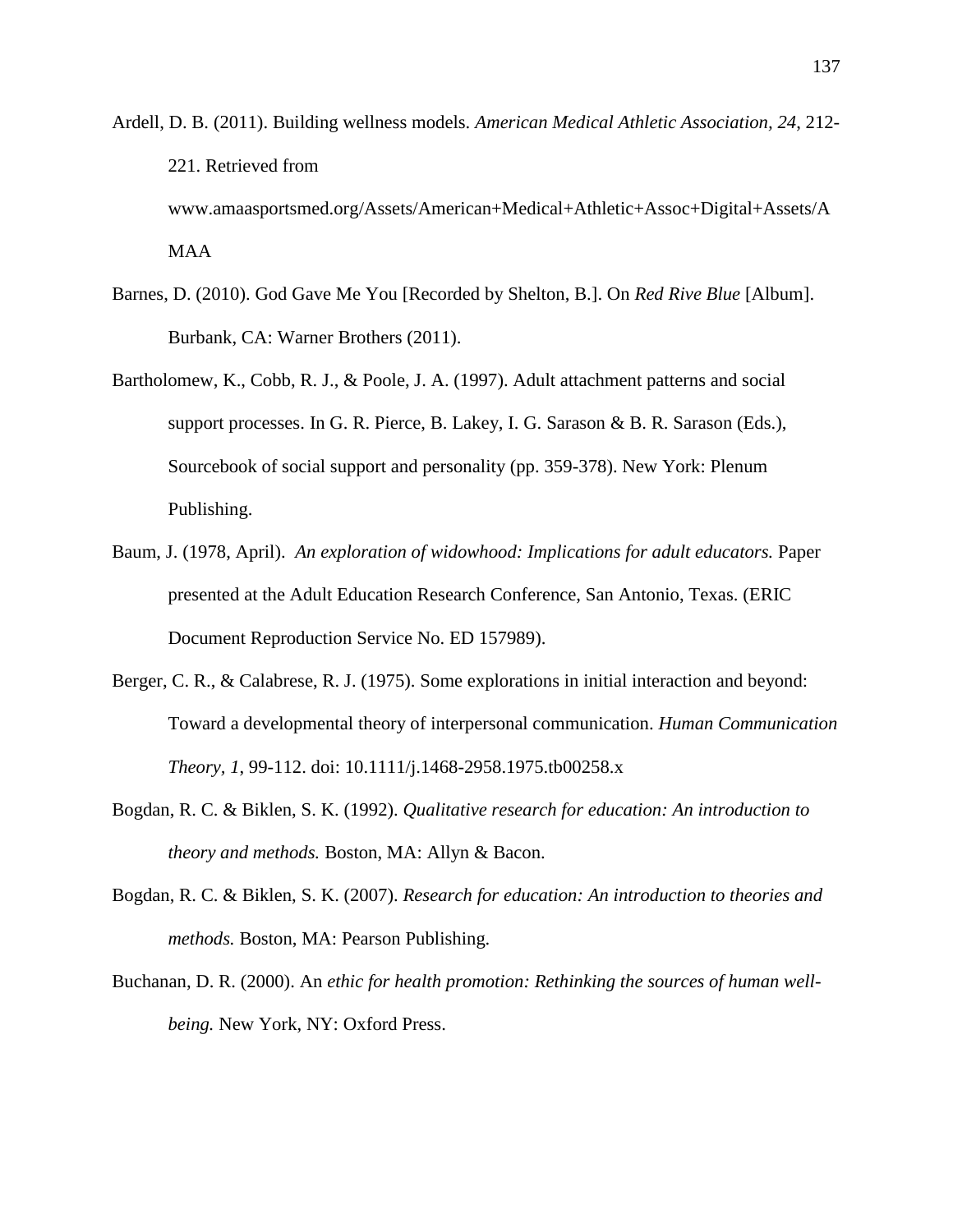- Clandinin, D. J., & Connelly, F. M. (2000). Narrative inquiry: Experience and story in qualitative research. San Francisco, CA: Jossey-Bass Publishing.
- Clark, C. C. (1996). *Wellness practitioner: Concepts, research, and strategies*. New York, NY: Springer Publishing.
- Colaizzi, P. R. (1973). *Reflection and research in psychology*. Dubuque, IA: Kendall/Hunt Publishing.
- Cooperider, D. L., Whitney, D., & Stavos, J. (2008). *Appreciative inquiry handbook: For leaders of change*. Berrett-Koehler Publishers:

Corbin, C. B., & Pangrazi, R. P. (2001). Toward a uniform definition of wellness: A commentary*. Research digest, 3,* 1-8. Retrieved from https://workfamily.sas.upenn.edu/glossary/w/wellness-definitions

- Creswell, J. (2013). *Qualitative inquiry and research design: Choosing among five approaches* (3rd ed.). Thousand Oaks, CA: Sage Publications.
- Creswell, J. W., & Miller, D. L. (2000). Determining validity in qualitative inquiry. *Theory into Practice, 39*, 124-130. doi:10.1207/s15430421tip3903.2
- Crose, R., Nicholas, D. R., Gobble, D. C., & Frank, B. (1992). Gender and wellness: A multidimensional systems model for counseling. *Journal of Counseling & Development*, *71*, 149-156. doi:10.1002/j.1556-6676.1992.tb02190.x
- Crotty, M. (1998). *The foundations of social research: Meaning and perspective in the research process.* Thousand Oaks, CA: Sage Publications.
- Denzin, N. K., & Lincoln, Y. S. (2011). Introduction: The discipline and practice of qualitative research. *The Sage handbook of qualitative research*  $(4<sup>th</sup>$  ed., pp. 1-19). Thousand Oaks, CA: Sage Publications.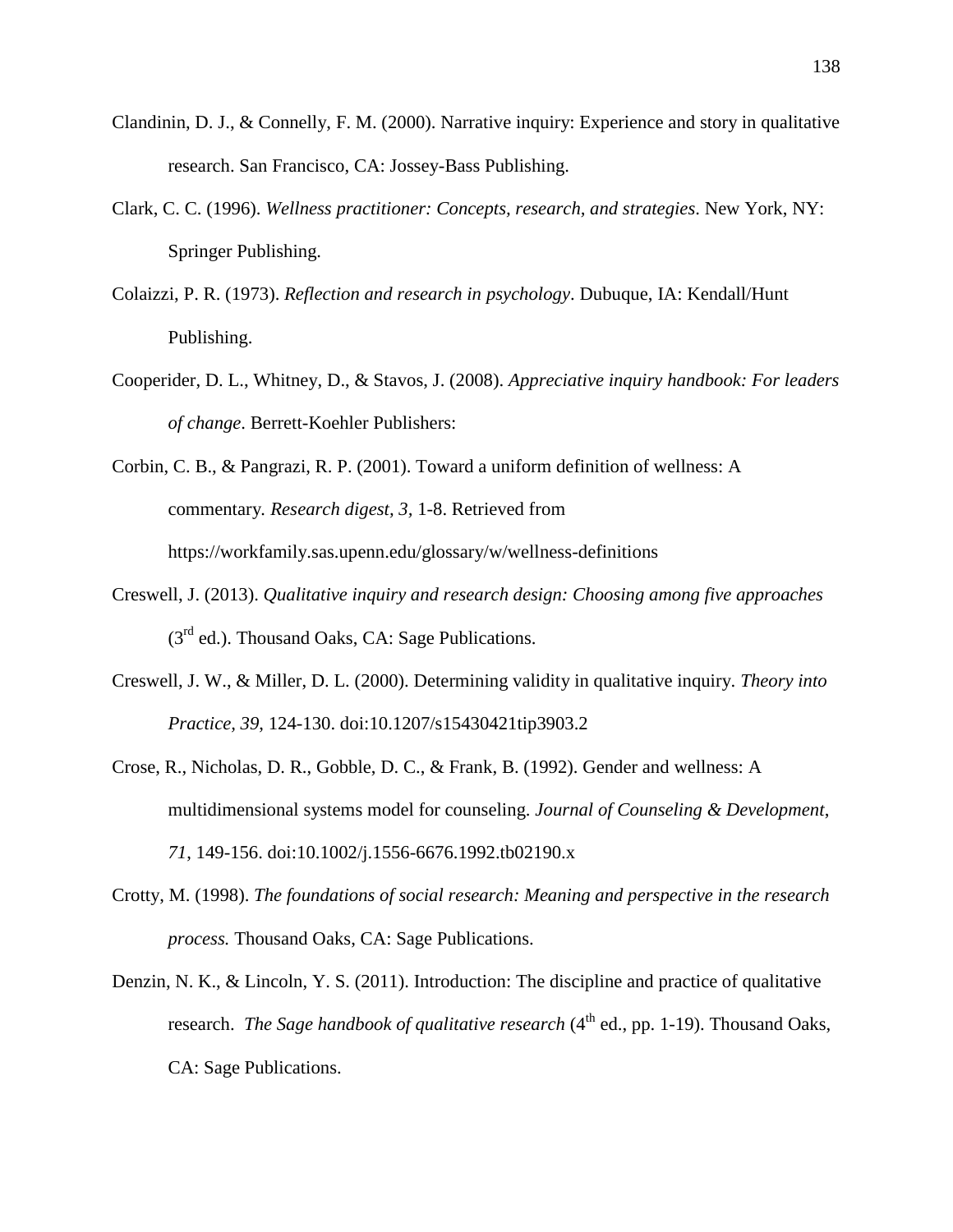- De Jager, A. C., & Van Lingen, J. M. (2004). *Student wellness as a predictor of university academic performance.* Paper presented at the annual meeting of the American College Health Association, New Orleans, LA.
- De Jager, A . C., Van Lingen, J. M., De la Harpe, D. L., & Kemp, T. (2002). The experimental version of the South African Wellness Questionnaire as a predictor of university academic performance. Paper presented at the annual conference of the Society for Student Counseling in Southern Africa. Mbabane, Swaziland.
- De la Harpe, D. L., & Kemp, T. (2002). *Counseling Assessment Programme* (CAP) Results for 2002. Unpublished report, Unit for Student Counseling, University of Port Elizabeth, Port Elizabeth, South Africa.
- Dubos, R. (1968). *So human an animal: How we are shaped by surroundings and events*. New York, NY: Scribners Publications.
- Dudgeon, G. (1974). Sun Go Down [Recorded by Elton John]. On *Caribou* [Album]. Germany: Rocket Record Company.
- Duke, S. (1984). Phenomenological methodology in the human sciences. *Journal of Religion and Health, 23*, 197-203. doi:10.1007/BF00990785
- Dunn, H. L. (1977). *High-level wellness*. Thorofare, NJ: Charles B. Slack.
- Durlak, J. A. (2000). Health promotion as a strategy in primary prevention. In D. Cicchetti, J. Rappaport, I. Sandler, & R. P. Weissberg (Eds.), *The promotion of wellness in children and adolescents* (pp. 221-241). Washington, DC: CWLA Press.
- Ely, E. E. (1997). *The non-traditional student*. Retrieved from ERIC database. (ED411906)
- Evans, N. J., Forney, D. S., & Guildo-DiBrito, F. (1998). *Student development in college*. San Francisco, CA: Jossey-Bass Inc. Publications.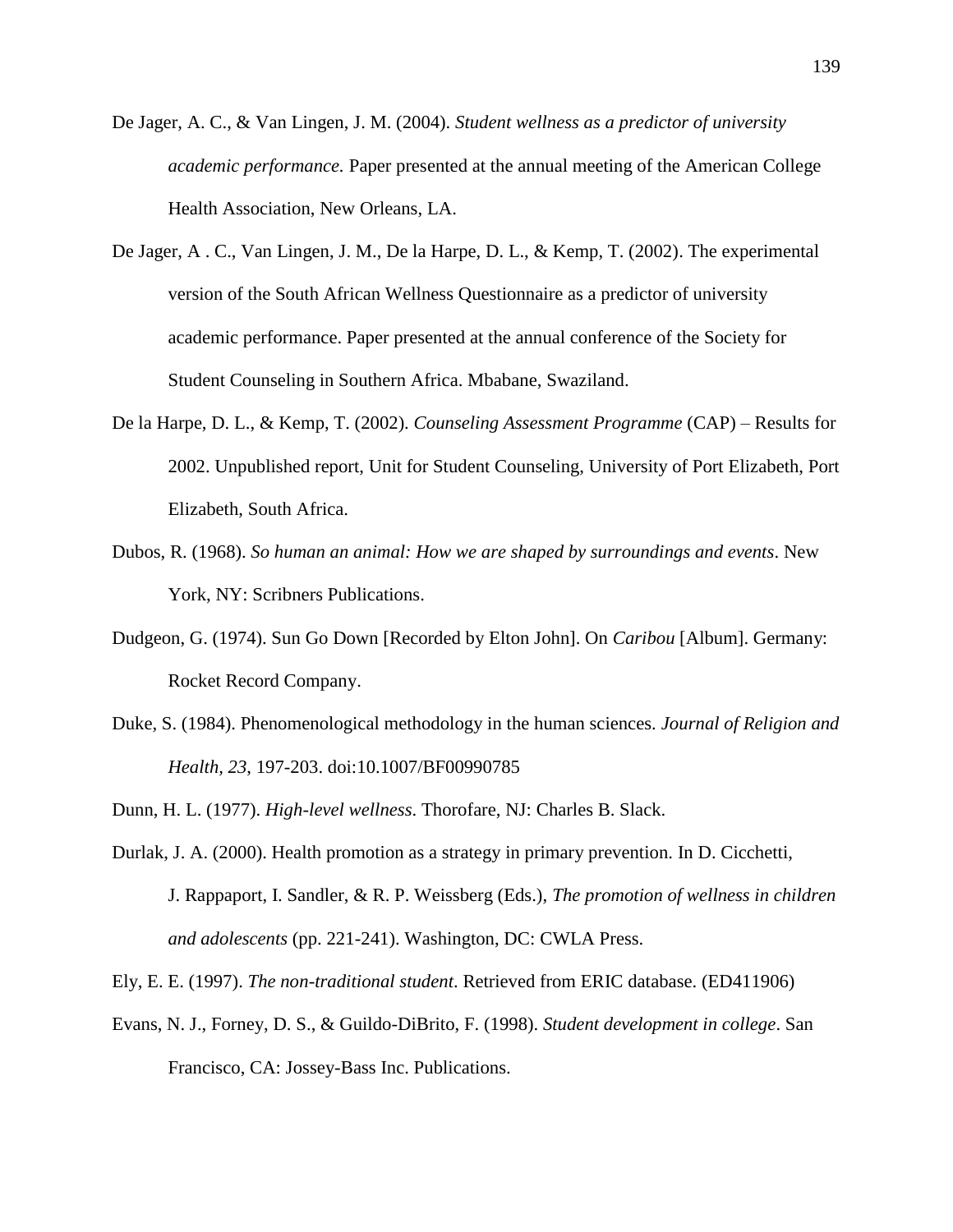- Fave, A. D. (2007). Individual development and community empowerment: Suggestions from studies on optimal experience. In J. Haworth & G. Hart (Eds.), Well-being: Individual, community, and social perspectives (pp. 41-54). New York, NY: Palgrave Macmillan Publishing.
- Fitzwater, E. L. (2013). Dimensions of wellness part 8: Financial wellness. Netwellness. University of Cincinnati. Retrieved from http://www.netwellness.org/healthtopics/aging/financialwellness.cfm
- Gordon, E. W. (1999). Education and justice: A view from the back of the bus. Teachers College, Columbia University. New York, NY: Teachers College Press.
- Grace, T. W. (1997). Health problems of college students. *Journal of American College Health, 45*, 243-250. doi:10.1080/07448481.1997.9936894
- Grant, A., Reynolds, D. C., Sermon, D. W., McKee, B. A., & Mosser, J. F. (2013). Demons. [Recorded by Imagine Dragons]. On *Night Visions* [Album]. New York, NY: Interscope.
- Greene, M. (1993). *Diversity and inclusion: Toward a curriculum for human beings*. Retrieved from http://www.tcrecord.org/Content.asp?ContentID=84
- Greenburg, J. S. (1985). Health and wellness: A conceptual differentiation. *Journal of School Health, 55*, 403-406. Retrieved from http://www.eric.ed.gov/ERIC/WebPortal/detail?accno=EJ328887
- Haggerty, B. M., Williams, R. A., Coyne, J. C., & Early, M. R. (1996). Sense of belonging and indicators of social and psychological functioning. *Archives of Psychiatric Nursing, X*, 235-244. Retrieved from www.ncbi.nlm.nih.gov/pubmed/8799050
- Hatch, J. A. (2002). *Doing qualitative research in education settings*. Albany: State University of New York Press.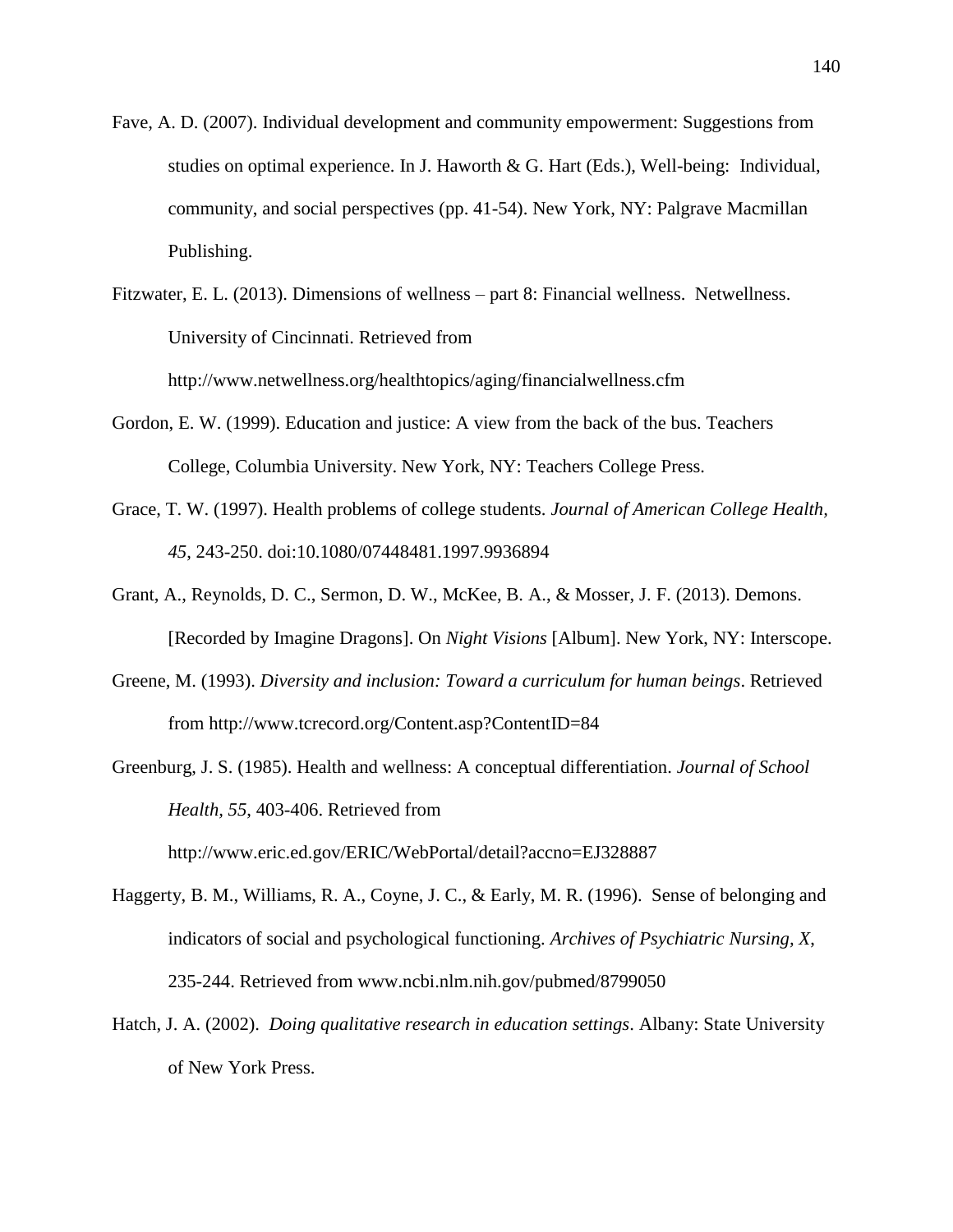- Hermon, D.A. & Davis, G. A. (2004). College student wellness: A comparison between traditional and nontraditional age students. *Journal of College Counseling, 7*, 32-39. doi:10.1002/j.2161-1882.2004.tb00257.x
- Hermon, D. A., & Hazler, R. J. (1999). Adherence to a wellness model and perceptions of psychological well-being. *Journal of Counseling and Development, 77*, 339-343. doi:10.1002/j.1556-6676.1999.tb02457.x
- Hettler, W. (1980). Wellness promotion on a university campus: Family and community health. *Journal of Health Promotion and Maintenance, 3,* 77-95. Retrieved from www.ncbi.nlm.nih.gov/pubmed/10246133
- Hettler, W. (1984). Wellness: Encouraging a lifetime pursuit of excellence. *Health Values: Achieving High Level Wellness, 8*, 13-17. Retrieved from www.ncbi.nlm.nih.gov/pubmed/10267293
- Hiemstra, R. (2002). Howard McClusky and educational gerontology: The encyclopedia of informal education. *Infed,* 1-13. Retrieved from http://infed.org/mobi/howard-mccluskyand-educational-gerontology/.
- hooks, b. (1994). *Teaching to transgress: Education as the practice of freedom*. New York, NY: Routledge Publications.
- Hybertson, D., Hulme, E., Smith, W. A., & Holton, M. A. (1992). Wellness in non-tradition-age students. *Journal of College Student Development, 33*, 50-55. Retrieved from psycnet.aspa.org/psycinfo/1992-29271-001
- Ingersoll, R. E. (1994). Spirituality, religion, and counseling: Dimensions and relationships. *Counseling and Values, 38*, 98-111. doi:10.1002/j.2161-007X.1994.tb00827.x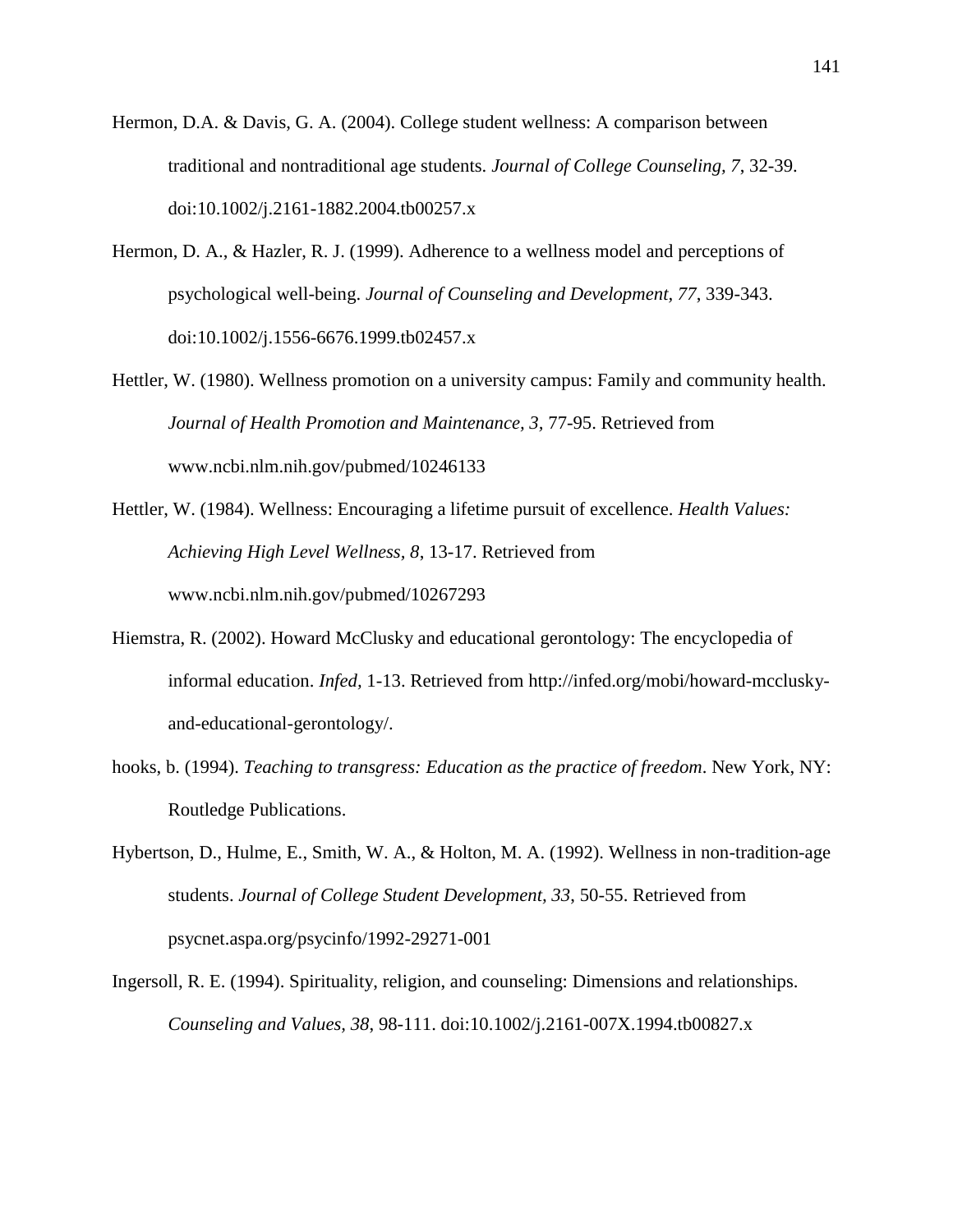- Ingersoll, R. E. (1998). Refining dimensions of spiritual wellness: A cross-traditional approach. *Counseling and Values, 42*, 156-165. doi:10.1002/j.2161-007X.1998.tb00421.x
- Janesick, V. J. (2011). *Stretching exercises for qualitative researchers*. Thousand Oaks, CA: Sage Publishing.
- Jonas, S. (2010). What are health and wellness? *American Medical Athletic Association*, *23*, 10-11. Retrieved from www.amaasportsed.org/Assets/American+Medical+Athletic+Assoc+Digital+Assets/AM AA
- Kaufman, S. B. (2011). Beautiful minds: The wills and ways of hope. *Psychology Today,* 1-3. Retrieved from www.psychologytoday.com/blog/beautifulminds/201112/the-will-andthe-way-hope.
- Keen, E. (1975). *Doing research phenomenologically*. Unpublished manuscript, Bucknell University, Lewisburg, PA.
- Kelly, J. G. (2000). Wellness as an ecological enterprise. In D. Cicchetti, J. Rappaport, I, Sandler, & R. P. Weissburg (Eds.), *Promotion of wellness in children and adolescents* (pp. 101-131). Washington, DC: CWLA Press.
- Kiracofe, N. M., Donn, P. A., Grant, C. O., Podolnick, E. E., Bingham, R. P., Bolland, H. R., Carney, C. G., Clementson, J., Gallagher, R. P., Grosz, R. D., Handy, L., Hansche, J. H., Mack, J. K., Sanz, D., Walker, I. J., & Yamada, K. T. (1994). Accreditation standards for university and college counseling centers. *Journal of Counseling & Development, 73*, 38- 43. doi:10.1002/j.1556-6676.1994.tb01707.x
- Kohut, H. (1977). *The restoration of the self*. New York: International Universities Press.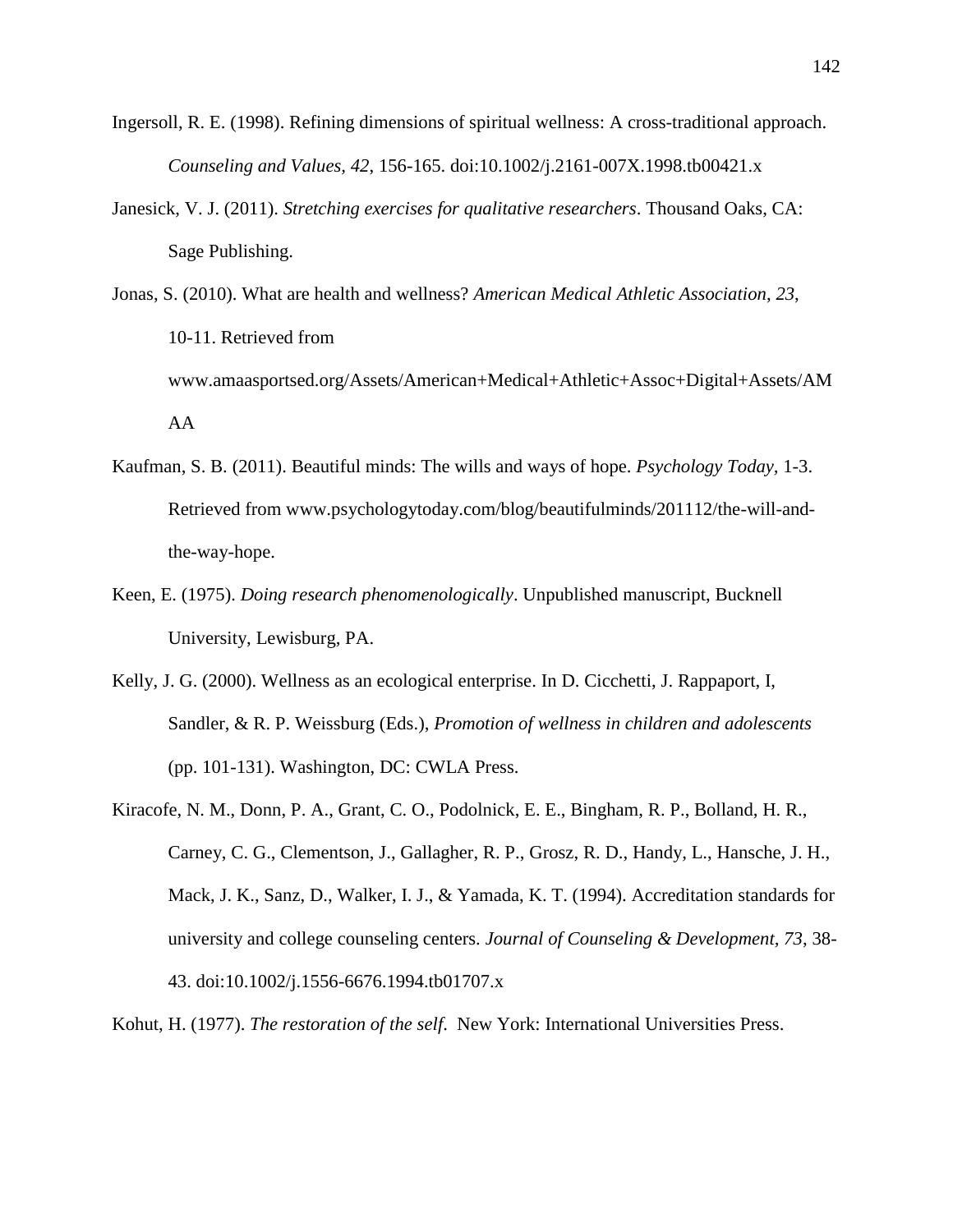- Kvale, S., & Brinkmann, S. (2009). *Interviews: Learning the craft of qualitative research interviewing*. Los Angeles, CA: Sage Publications.
- Lafferty, J. (1979). A credo for wellness. *Health Education, 10*, 10-11. Retrieved from http://www.perceived wellness.com/pws.htm
- LaFountainne, J., Neisen, M., & Parsons, R. (2006). Wellness factors in first year college students. *American Journal of Health Studies, 21*, 214-218. Retrieved from und.edu/health-wellness/healthy-und/nutrition-la-fountaine-judy.pdf
- Lang, J. (2009). The outlook in the health sciences. *New Directions for Community Colleges, 146,* 53-60. doi:10.1002/cc.365
- Larson, J. S. (1999). The conceptualization of health. *Medical Care Research and Review, 56*, 123-136. doi:10.1177/107755879905600201

Lazarus, R. S. (1966). *Psychological stress and the coping process*. New York: McGraw-Hill.

- Lazarus, R. S. & Folkman, S. (1984). *Stress, appraisal, and coping*. New York: Springer Publishing.
- Leafgren, F. (1990). Being a man can be a hazard to your health: Lifestyles issues. In D. Moore & F. Leafgren (Eds.), *Problem solving strategies and interventions for men in conflict* (pp. 265-311). Alexandria, VA: American Association for Counseling and Development.
- LeCompte, M. D., & Schensul, J. J. (1999). Designing and conducting ethnographic research. (Ethnographer's toolkit, Vol. 1). Walnut Creek, CA: AltaMira Publishing.

Lincoln, Y. S., & Guba, E. G. (1985). *Naturalistic inquiry*. Beveryl Hills, CA: Sage Publications.

Longerbeam, S. D., Sedlacek, W. I., & Alatorre, H. M. (2004). In their own voices: Latino student retention. *NASPA Journal, 41*, 538-550. doi:10.2202/1949-6605.1360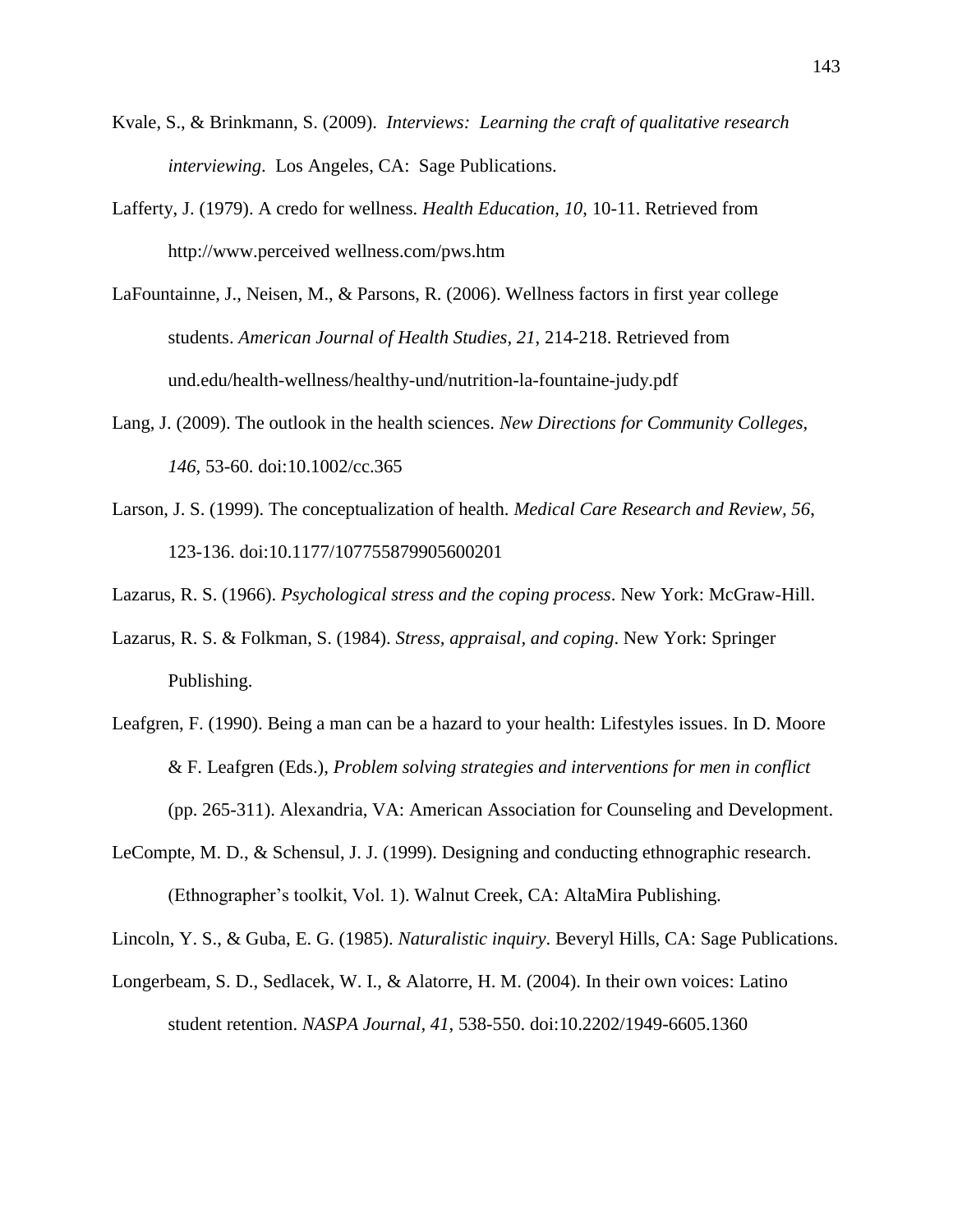- Lorion, R. P. (2000). Theoretical and evaluation issues in the promotion of wellness and the protection of "well enough." In D. Cicchetti, J. Rappaport, I. Sandler, & R. P. Weissberg (Eds.), *Promotion of wellness in children and adolescents* (pp. 1-27). Washington, DC: CWLA Press.
- Lumina Foundation, 2013. Lumina Foundation Strategic Plan, 2013-2016. Retrieved from www.luminafoundation.org/advantage/document/goal\_2025-2013- Lumina\_Strategic\_Plan.pdf
- Main, K. (1979). The power-load-margin formula of Howard Y. McClusky as the basis for a model of teaching. *Adult Education, 30*, 19-33.
- Marshall, C., & Rossman, G. B. (2010). *Designing qualitative research* (5<sup>th</sup> ed.). Thousand Oaks, CA: Sage Publications.
- Maslow, A. H. (1943). A theory of human motivation. *Psychological Review, 50*, 370-396. doi:10.1037/h0054346
- McClusky, H. Y. (1963). *Course of the adult life span*. In W. C. Hallenbeck (Ed.), Psychology of Adults. Chicago: Adult Education Association of U.S.A. (a)
- McClusky, H. Y. (1970). A dynamic approach to participation in community development. *Journal of Community Development Society, 1,* 25-32. (b)
- McGraw Center for Teaching and Learning (2014). *Principles of effective time management for balance, well-being, and success*. Princeton, NJ: Princeton University. Retrieved from http://www.princeton.edu/mcgraw/library/for-students/effective-time-management/
- Merleau-Ponty, M. (1962). *Phenomenology of perception*. London: Routledge and Kegan Paul Publishing.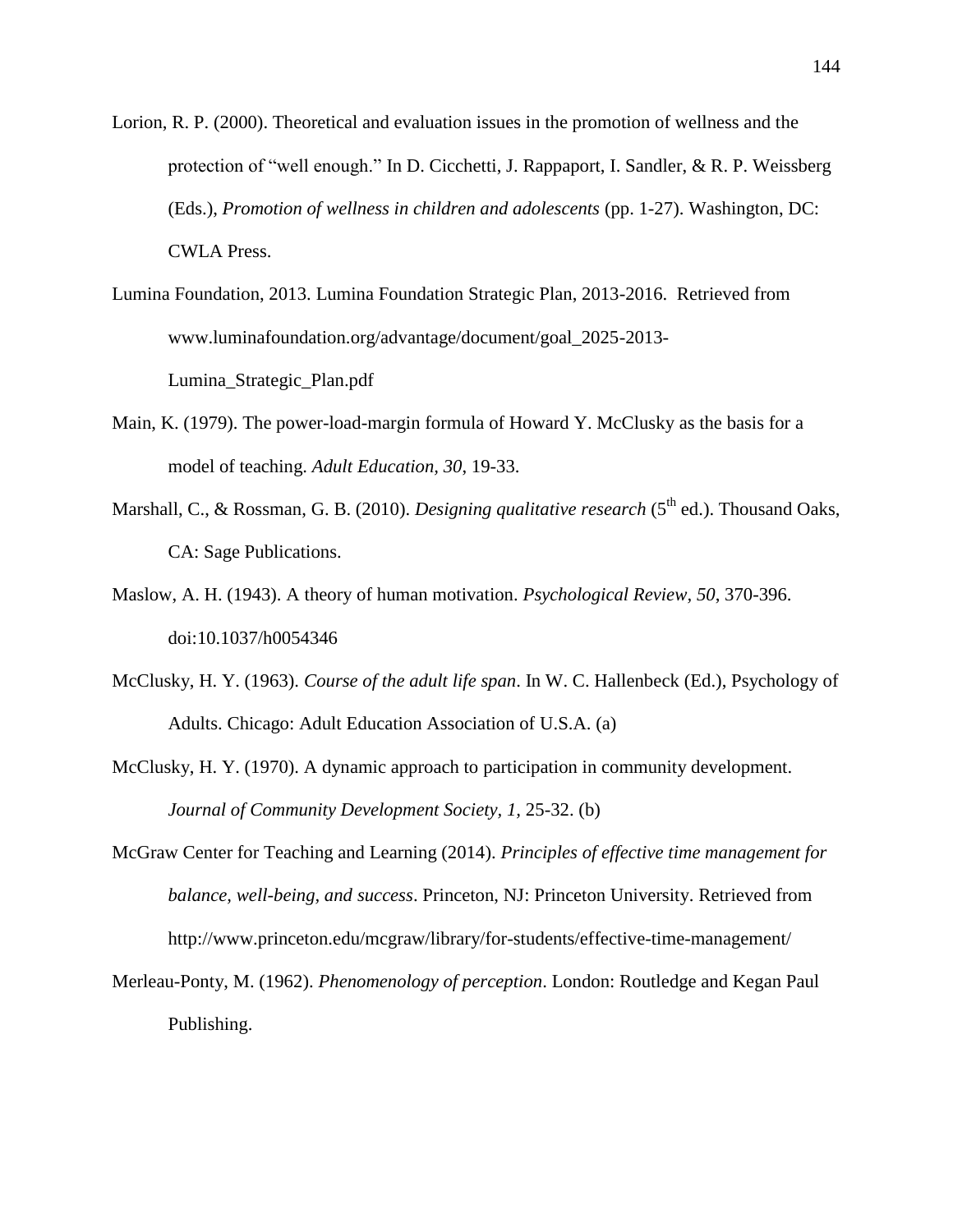- Merriam, S. B., & Simpson, E. L. (2000). *A guide to research for educators and trainers of adults* (2<sup>nd</sup> ed.). Malabar, FL: Krieger Publishing Company.
- Merriam, S. B., Caffarella, R. S., & Baumgartner, L. M., (2007). *Learning in adulthood*. San Francisco, CA: Jossey-Bass Publishing.

Miller, J. W. (2005). Wellness: The history and development of a concept. *Spectrum Freizeit*, *1*, 84-102. Retrieved from http://www.fhjoanneum.at/global/show\_document.asp?id=aaaaaaaaabdjus&

Ministry of Social Development. (2007). *The social report 2008*. Retrieved from http://www.socialreport.msd.govt.nz/2008/social-connectedness/index.html

- Moos, R. H., & Billings, A. G. (1982). Conceptualizing and measuring coping resources and processes. In L. Goldberger & S. Brezritz (Eds.), *Handbook of stress: theoretical and clinical aspects* (pp. 234-257). New York, NY: Free Press.
- Moustakas, C. (1994). *Phenomenological research methods*. Thousand Oaks, CA: Sage Publications.
- Murray, D. A., & Miller, J. L. (2001). College students' perception of wellness. *CAHPERD Journal, 26*, 7-9. Retrieved from www.coloradomesa.edu/shared/facprofiles/documents/collegestudentsPerceptionsofWell ness
- Myers, J. E., & Mobley, A. K. (2004). Wellness of undergraduates: Comparisons of traditional and nontraditional students. *Journal of College Counseling, 7*, 40-49. doi:10.1002/j2161- 1882.2004.tb00258.x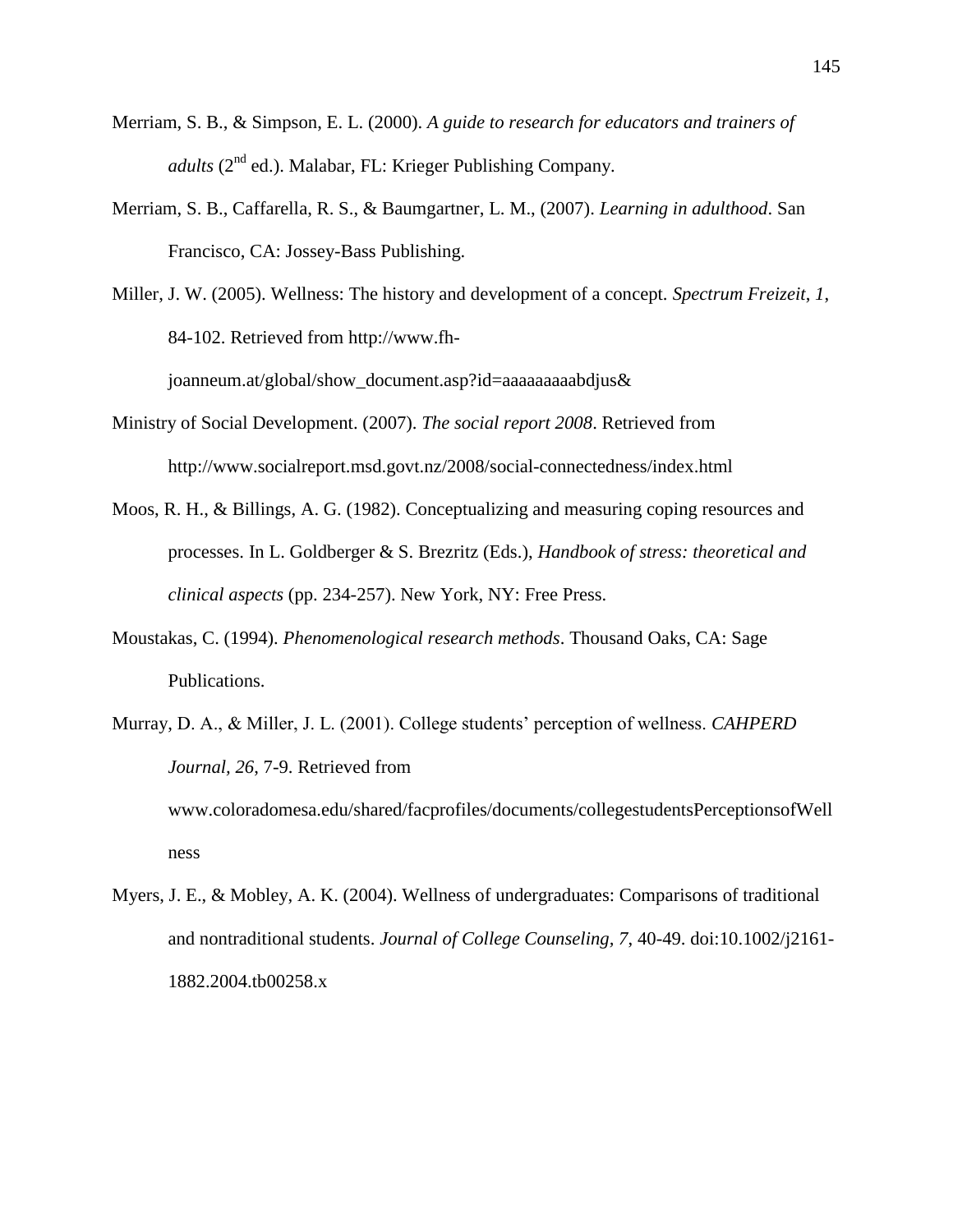- Myers, J. E., Sweeney, T. J., & Witmer, J. M. (2000). The wheel of wellness: A holistic model for treatment planning. *Journal of Counseling and Development, 78*, 251-266. Retrieved from http://www.eric.ed.gov/ERIC/webPortal/detail?accno=EJ617587
- National Wellness Institute (1993). *Defining wellness*. Retrieved from http://www.nationalwellness.org/index.php?id-tier=2&id-c+26
- Osei-kofi, N., Richards, S. L., & Smith, P. G. (2004). Inclusion, reflection, and the politics of knowledge: On working toward the realization of inclusive classroom environments. In L. I. Rendon, M. Garcia, & D. Person (Eds.), *Transforming the first-year experience for students of color* (monograph No. 38), (pp. 55-66). Columbia, SC: University of South Carolina, National Resource Center for the First-Year Experience and Students in Transition.
- Pang, J. (2007). Life satisfaction and wellness in Chinese college students. *Journal of Physical Education & Recreation (Hong Kong), 2,* 43-48.
- Pascarella, E. T., & Terenzini, P. T. (1998). Studying college students in the  $21<sup>st</sup>$  century: Meeting new challenges. *The Review of Higher Education, 21*, 151-165. doi:10.1353/rhe.1997.0023
- Patton, M. O. (2002). *Qualitative evaluation and research methods* (3<sup>rd</sup> ed.). Thousand Oaks, CA: SAGE Publications.
- Polkinghorne, D. E. (1989). Narrative configuration in qualitative analysis. *Qualitative Studies in Education, 8,* 5-23. Retrieved from

http://www.informaworld.com/smpp/content~db=all~content=a746933461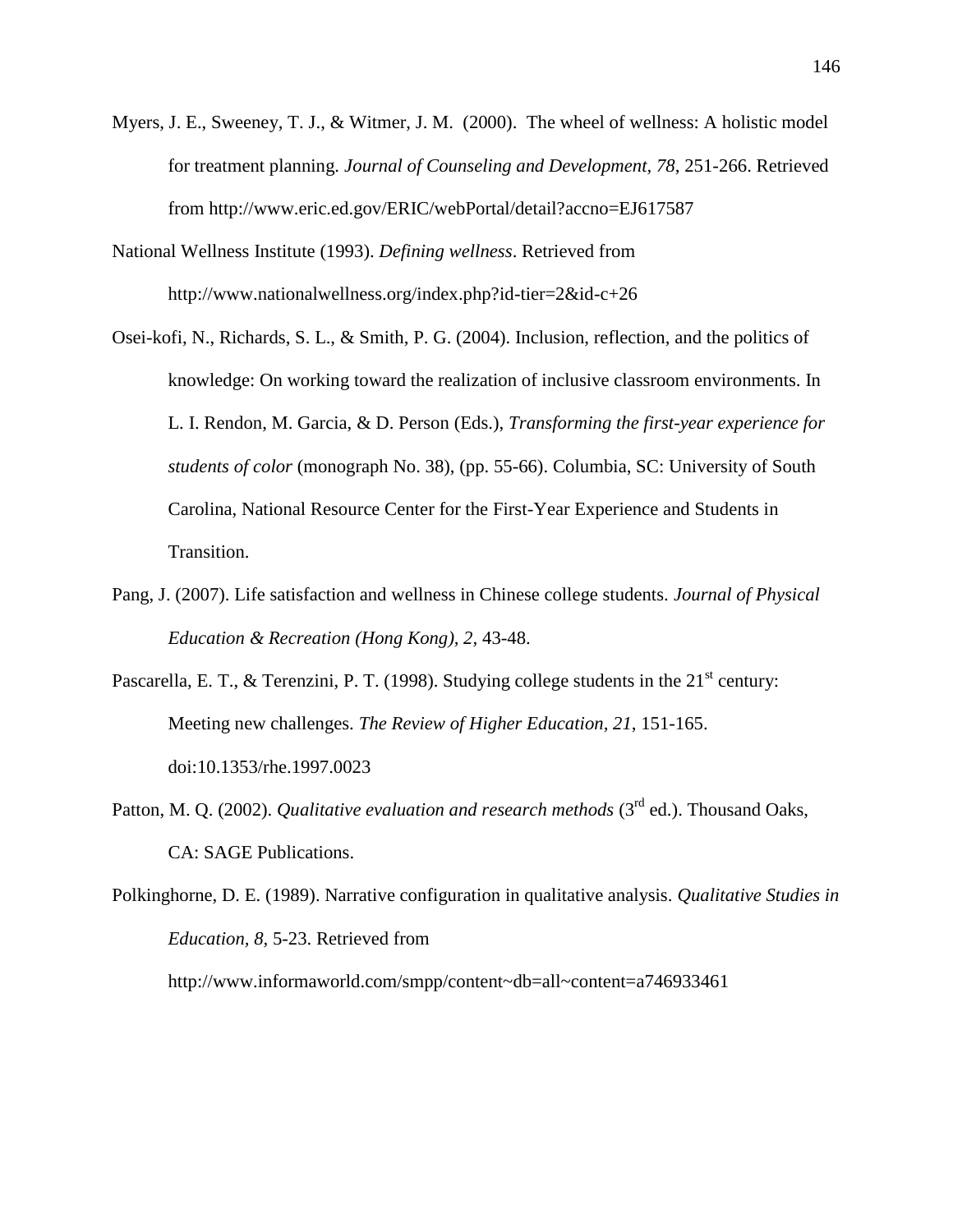Povey, J. (2003). *CAP: Exploring a relationship between non-cognitive variables and academic performance – a comparison study*. Unpublished report, Unit for Student Counseling, University of Port Elizabeth, Port Elizabeth, South Africa.

- Rath, T., & Harter, J. (2010). *Well-being: The five essential elements*. New York, NY: Gallup Press.
- Rendon, L. I. (2006). *Reconceptualizing success for underserved students in higher education*. Ames, Iowa: National Postsecondary Education Cooperative. Retrieved from nces.ed.gov/npec/pdf/resp\_Rendon.pdf
- Renger, R. F., Midyett, S. J., Soto, F. G., Erin, T. D., McDermott, H. M., Papenfuss, R. L., & Eichling, P. S. (2000). Optimal Living Profile: An inventory to assess health and wellness. *American Journal of Health Promotion, 24*, 403-412. doi:http://dx.doi.org/10.5993/AJHB.24.6.1
- Riemen, D. J. (1986). The essential structure of a caring interaction: Doing phenomenology. In P. M. Munhall & C. J. Oiler (Eds.), *Nursing Research: A qualitative perspective* (pp. 85- 105). Norwalk, CT: Appleton-Century-Crofts Publishing.
- Roscoe, L. J. (2009). Wellness: A review of theory and measurement for counselors. *Journal of Counseling & Development, 87*, 216-226. Retrieved from http://www.eric.ed.gov/ERIC/WebPortal/detail?accno=EJ83611
- Sarason, B. R., Sarason, I. G., and Pierce, G. R. (1990). Traditional views of social support and their impact on assessment. In B. R. Sarason, I. G. Sarason, & G. R. Pierce (Eds.), *Social support: An interactional view* (pp. 9-25). New York, NY: Wiley Publishing.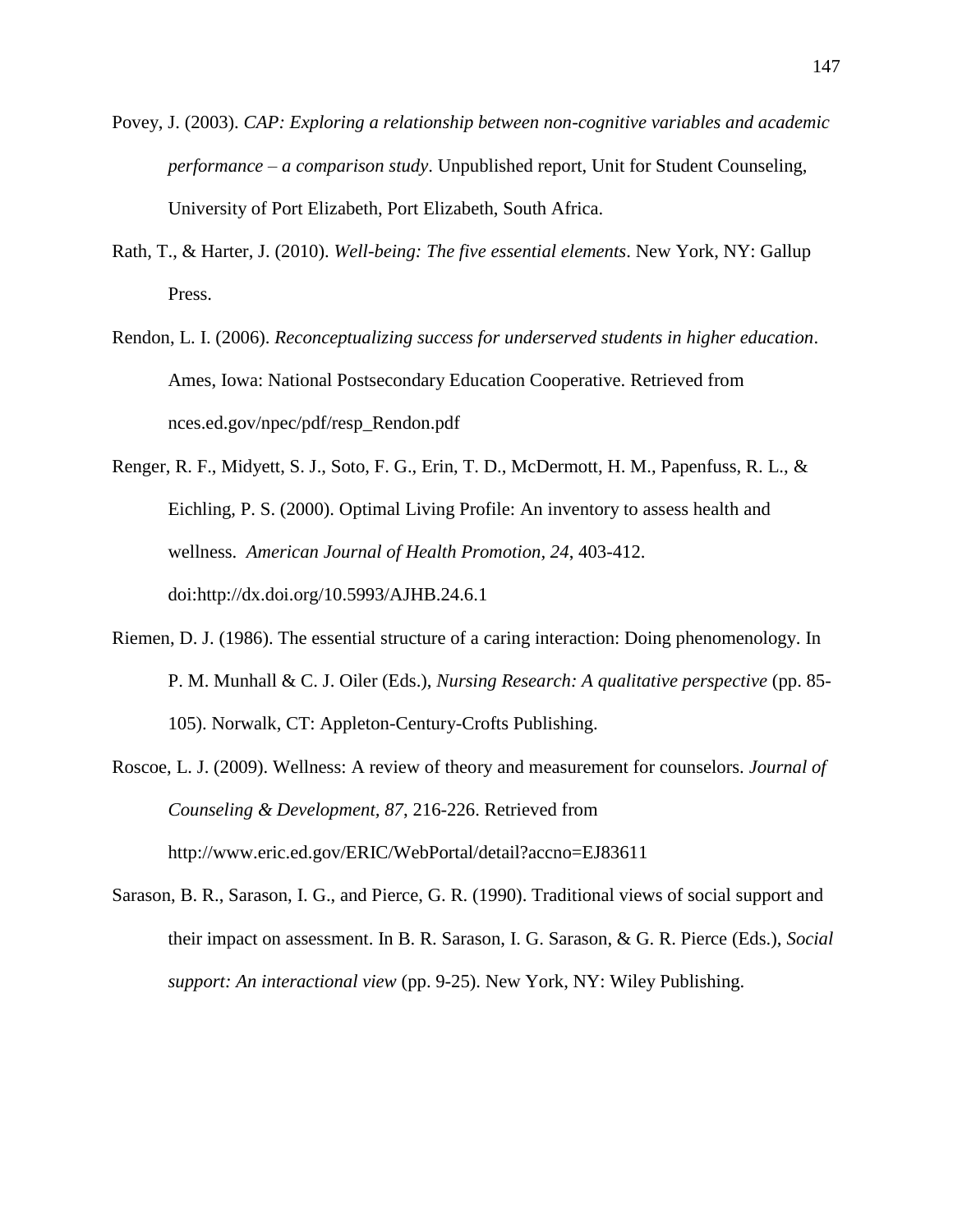- Sarason, S. B. (2000). Porgy and Bess and the concept of wellness. In D. Cicchetti, J. Rappaport, I. Sandler, & R. P. Weissberg (Eds.), *Promotion of wellness in children and adolescents* (pp. 427-437). Washington, DC: CWLA Press.
- Sechrist, W. C. (1979). Total wellness and holistic health. *Health Education, 10*, 27. Retrieved from http://www.eric.ed.gov/ERICWebPortal/detail?accno=EJ216882
- Stevick, E. L. (1971). An empirical investigation of the experience of anger. In A. Giorgi, W. Fisher, & R. Von Eckartsberg (Eds.), *Duquesne studies in phenomenological psychology* (pp. 132-148). Pittsburgh: Duquesne University Press.
- Taylor, C. J. (1988). *Your balancing act: Discovering new life through five dimensions of wellness*. Portland, OR: Metamorphous Press.
- Teague, M. L. (1987). *Health promotion: Achieving high-level wellness in the later years*. Carmel, IN: Benchmark Press.
- Tedder, R. (2013). Counting Stars [Recorded by OneRepublic]. On *Native* [Album]. New York, NY:Interscope Records.
- Travis, J., & Ryan, S. R. (1981). *Wellness workbook*. Berkeley, CA: Ten Speed Press.
- Tufts University (2009). Even being a little more fit improves longevity. *Tufts University Health and Nutrition Letter, 27*, 2. Retrieved from

http://www.tuftshealthletter.com/healthletteraspx

- United States Bureau of Labor Statistics. (2008b). *Occupations with the Largest Job Growth*. Retrieved from http://bls.gov/emp/emptab3.html
- United States Bureau of Labor Statistics. (2008c). *Fastest Growing Occupations, 2006-2016*. Retrieved from http://bls.gov/emp/emptab21htm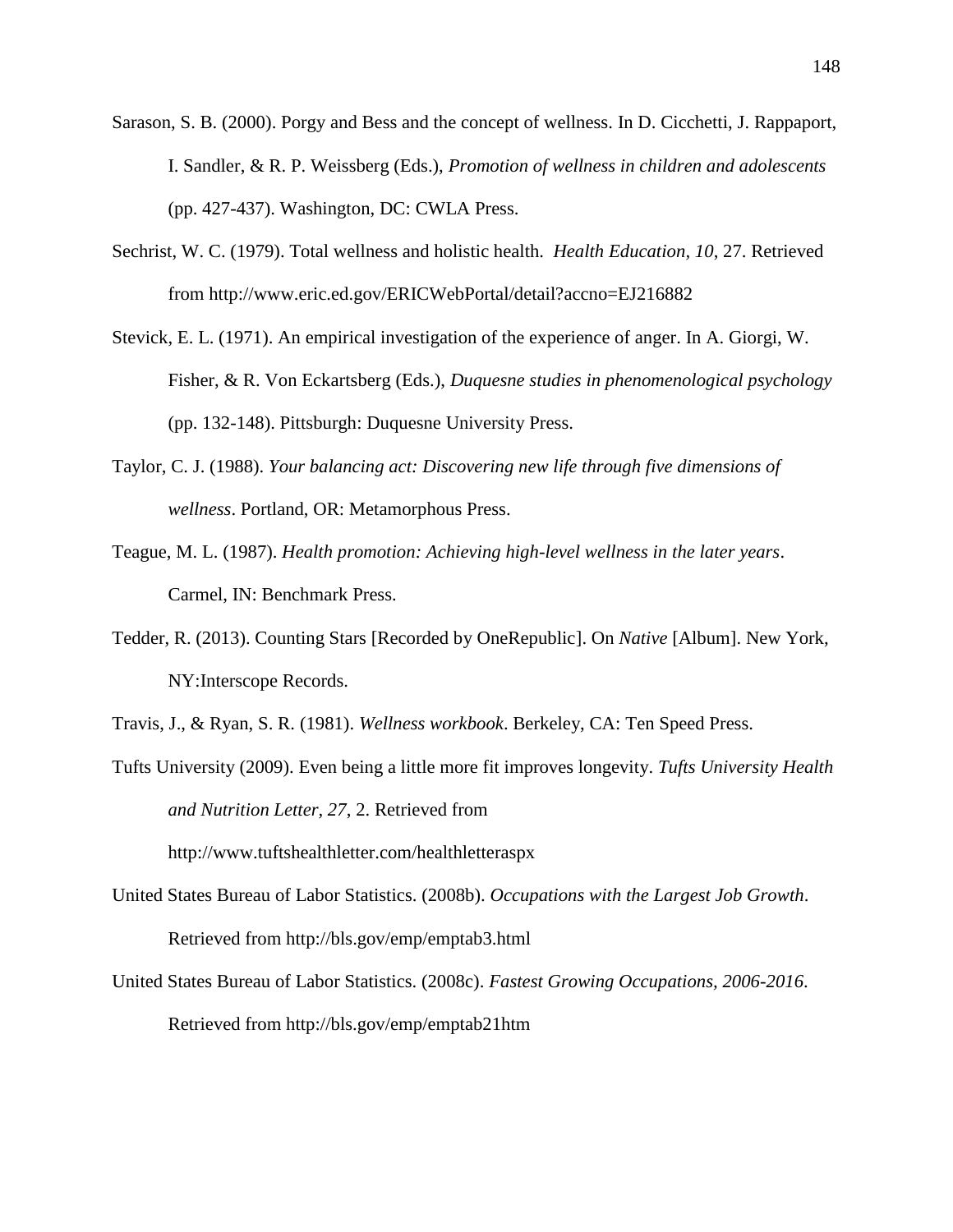United States Bureau of Labor Statistics. (2012). *Occupation Employment Statistics: Occupational Employment and Wages, May 2012*. Retrieved from http://bls.gov/oes/current/oes319092.htm

United States Bureau of Labor Statistics. (2012-2013). *Occupations Outlook Handbook*. Retrieved from http://bls.gov/ooh/occupationfinder.htm?pay=&education=&training=&newjobs=&growt h=29+percent+or+faster&submit=GO

- United States Department of Education, Institute of Education Sciences, National Center for Education Statistics. (2008). *Community colleges: Special supplement to the condition of education 2008* (NCES 2008-033). Washington, DC: National Center for Educational Statistics. Retrieved from nces.ed.gov/pubs2008/2008033.pdf
- United States Department of Health and Human Services, 2010. *Healthy People, 2020*. Retrieved from www.hhs.gov/
- Van Lingen, J. M., Douman, D. L., & Wannenburg, I. (2011). A cross-sectional exploration of the relationship between undergraduate nursing student wellness and academic outcomes at a South African higher education institution. *South African Journal of Psychology, 41*, 396-408. doi: 10.1177/008124631104100313
- Van Manen, M. (1990). *Researching lived experiences*. State University of New York Press: Albany, NY: New York Press.
- Watson, J. (1988). *Theory of Human Caring*. Retrieved from Watsoncaringscience.org/images/features/library/THEORY OF HUMAN CARING\_Website.pdf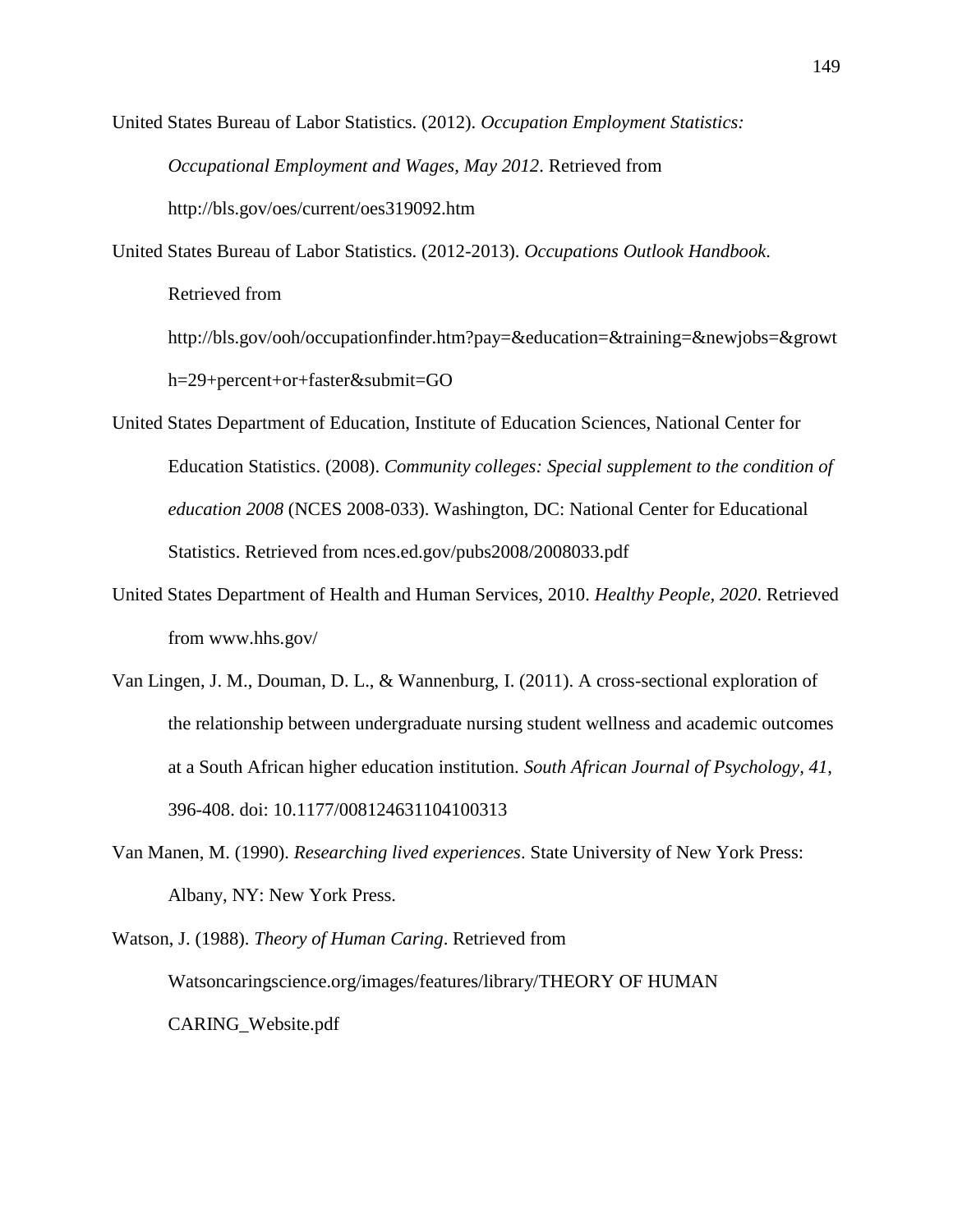- Weidel, P. (1998). Is "being well" the same for everyone on all campuses, or does the approach to wellness differ at the community college? *Campus Activities Programming, 31*, 57-59. Retrieved from eric.ed.gov/?id=EJ573795
- Welle, H. M., & Kittleson, M. J. (1994). Impact of college health education and physical education courses on personal wellness. *Wellness Perspectives, 10*, 3-14.

Westgate, C. E. (1996). Spiritual wellness and depression. *Journal of Counseling & Development, 75*, 26-35. Retrieved from http://www.eric.ed.gov/ERICWebPortal/detail?accno=EJ546970

- Whole Child Symposium, 2014. *Collaborative approach to learning*. Retrieved from www.wholechildeducation.org.
- Wolcott, H. F. (1990). *Writing up qualitative research*. Newbury Park, CA: Sage Publications.
- Wood, A. M., Froh, J. J., & Geraughty, A. W. (2010). Gratitude and well-being: A review and theoretical integration. *Clinical Psychology Review*, 1-16. doi: 10.1016/j.cpr.2010.03.005
- World Health Organization. (1948). Definitions of Health/Wellness. Retrieved from www.pnf.org/Definitions\_of\_Health\_C.pdf
- World Health Organization. (1967). Constitution of the World Health Organization. Geneva, Switzerland: Author. Retrieved from www.ncbi.nlm.nih.gov/pmc/articles/pmc1470434/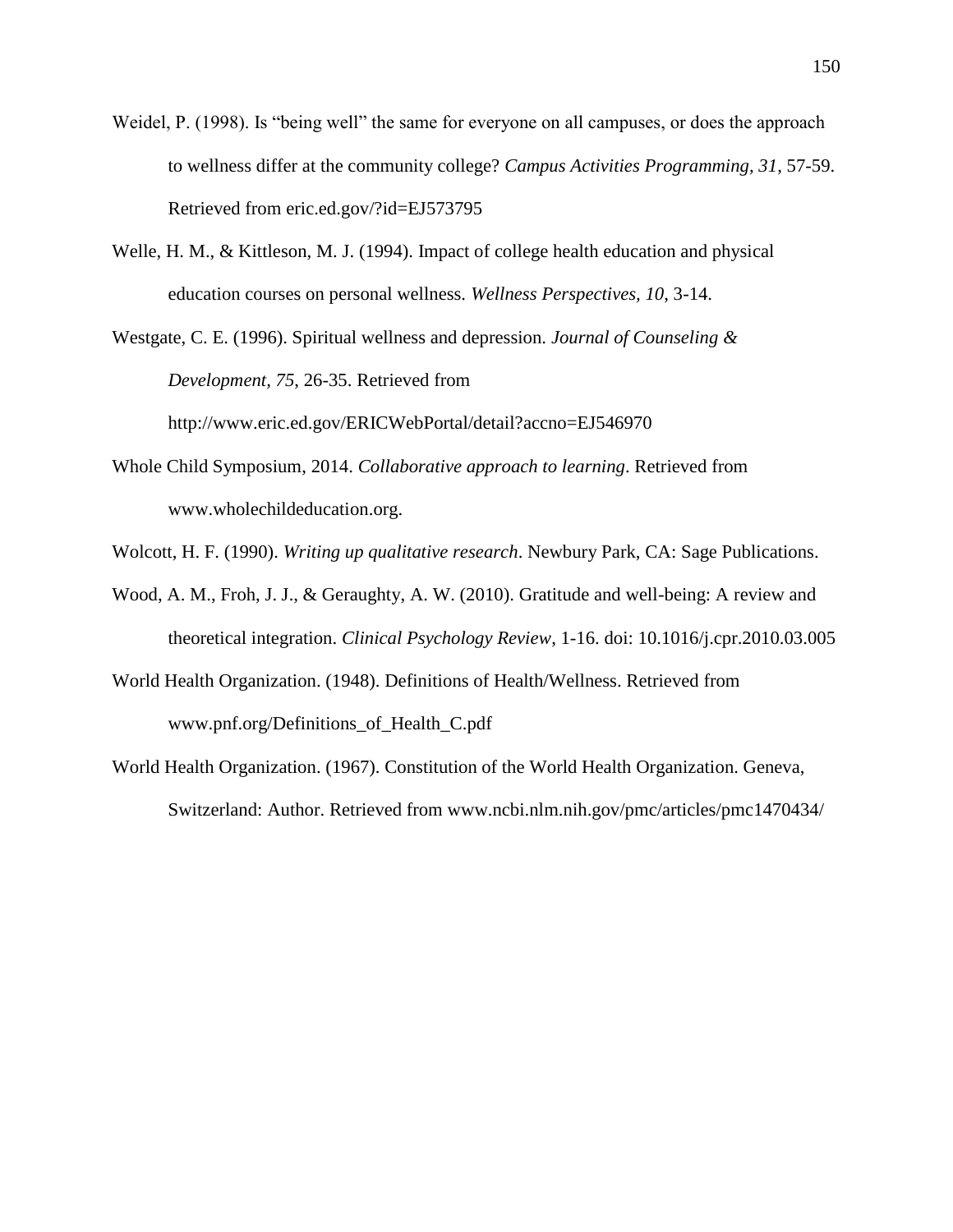# APPENDICES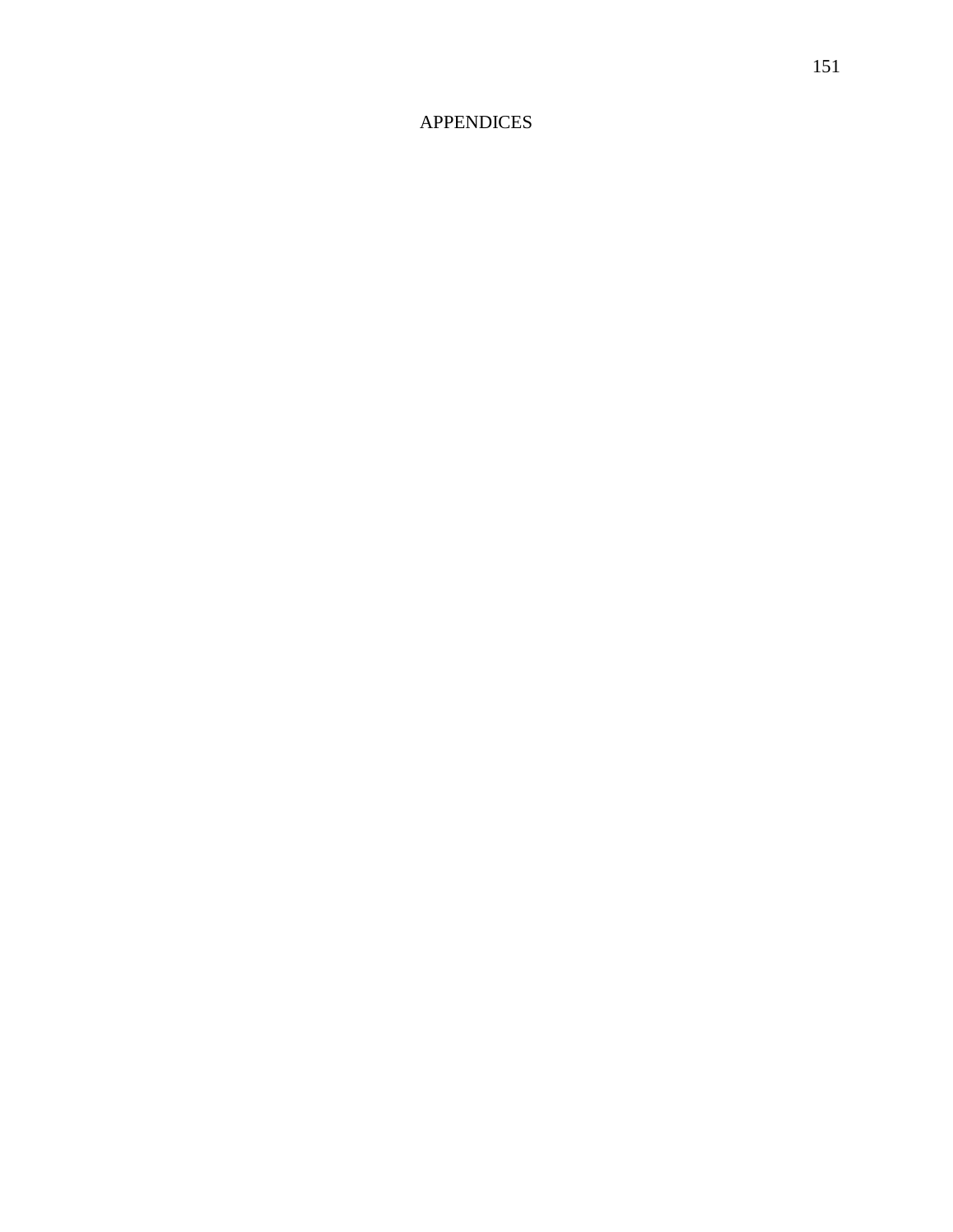# APPENDIX A

### **SEMI-STRUCTURED INTERVIEW GUIDE**

Topic of Study: "A Phenomenological Examination of Well-Being as Experienced by Medical Assisting Students at a Community College"

Time of Interview:

Date:

Place:

Interviewer: Lynnea Melham

Interviewee:

Position of interviewee: Medical Assisting Student attending a community college Brief description of study:

Community college students are often described as having unique, non-traditional educational and social backgrounds, and often tend to face additional stressors more than the traditional college student. Among these stressors are financial, relational, educational, and occupational-related concerns to name a few (National Center for Education Statistics, 2008). The community college student who has chosen to major in medical assisting enters into yet another potentially stressful environment when considering the competitive, fast paced nature of the program.

The purpose of this study is to explore community college medical assisting students' perceptions of their personal well-being when considering the various components of wellness. As a result, it is hoped that insight may be obtained for enhancing student learning and improving the educational environment. The components of wellness can include social, emotional, physical, spiritual, intellectual, occupational, environmental, and financial well-being and serve as an excellent example of non-academic factors in education. These components of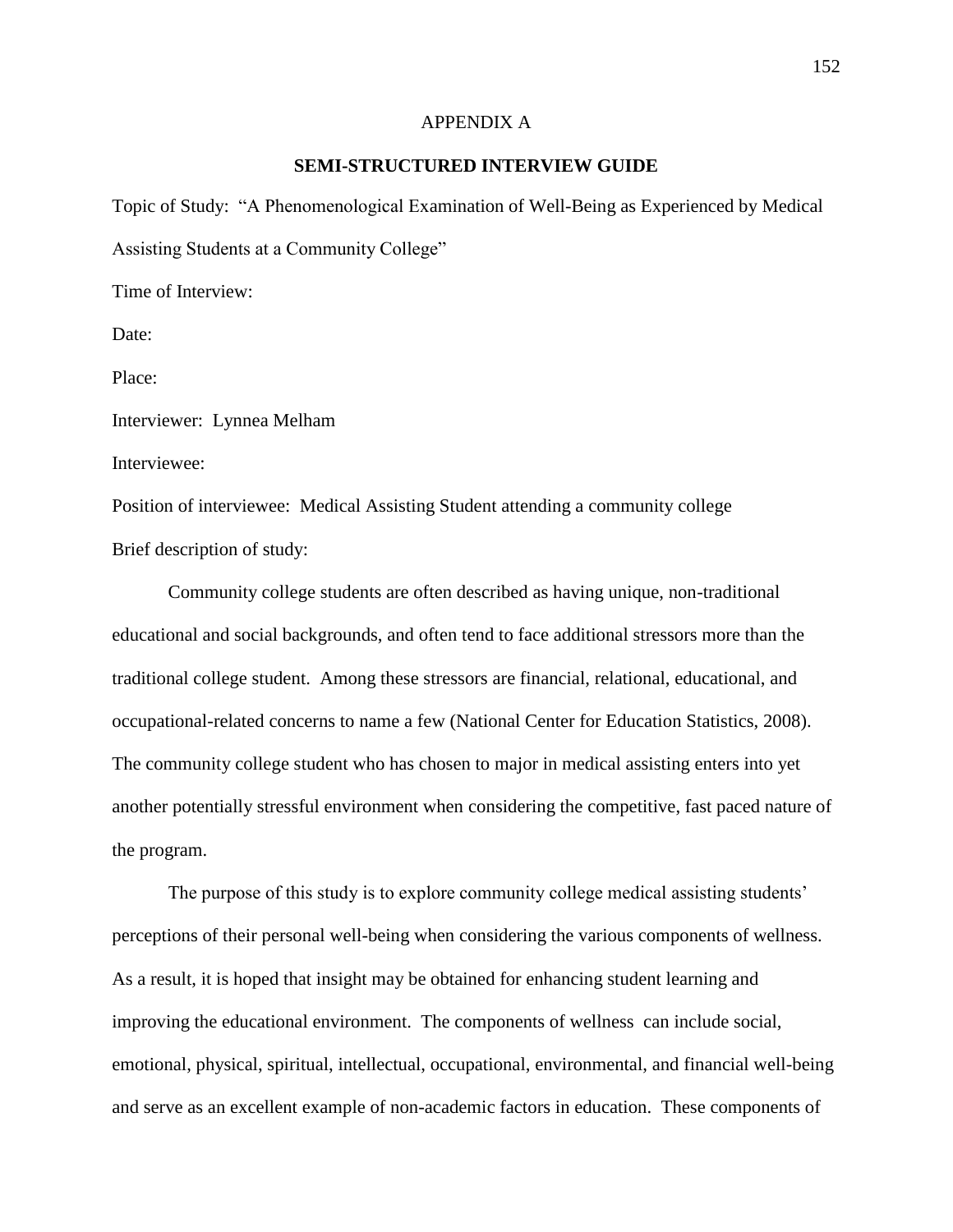wellness, when balanced and maintained daily, can help to shape and promote optimal health and well-being (Anspaugh, Hamrick, & Rosato, 2011). Both community college educators and student development professionals can more responsibly and positively meet students' needs through an increased understanding of these wellness components and how they relate to students' experiences. In addition, there are no studies to date focusing on the well-being of community college medical assisting students.

#### Questions:

- 1. College students select their major area of interest for different reasons. Some students have always been interested in a specific field for example. Other students are motivated by a specific area of study because of the amount of money they can make after graduation. Explain your reasons for selecting medical assisting as your major area of study.
- 2. In the field of medical assisting, there are many aspects to consider when thinking about a typical day including the administrative side of practice, clinical aspects, and of course the social skills necessary for patient and colleague relations. Describe the qualities that you feel would make a medical assistant effective. Why are these important characteristics?
- 3. The idea of well-being can mean many different things to people. Some people might think of well-being as a way of describing how they are feeling on a particular day. Other people might think of well-being in terms of their level of happiness. Describe what comes to your mind when you think of well-being.
- 4. From your description of what comes to your mind when you think of well-being in the previous question, describe personal experiences you've had or situations that you feel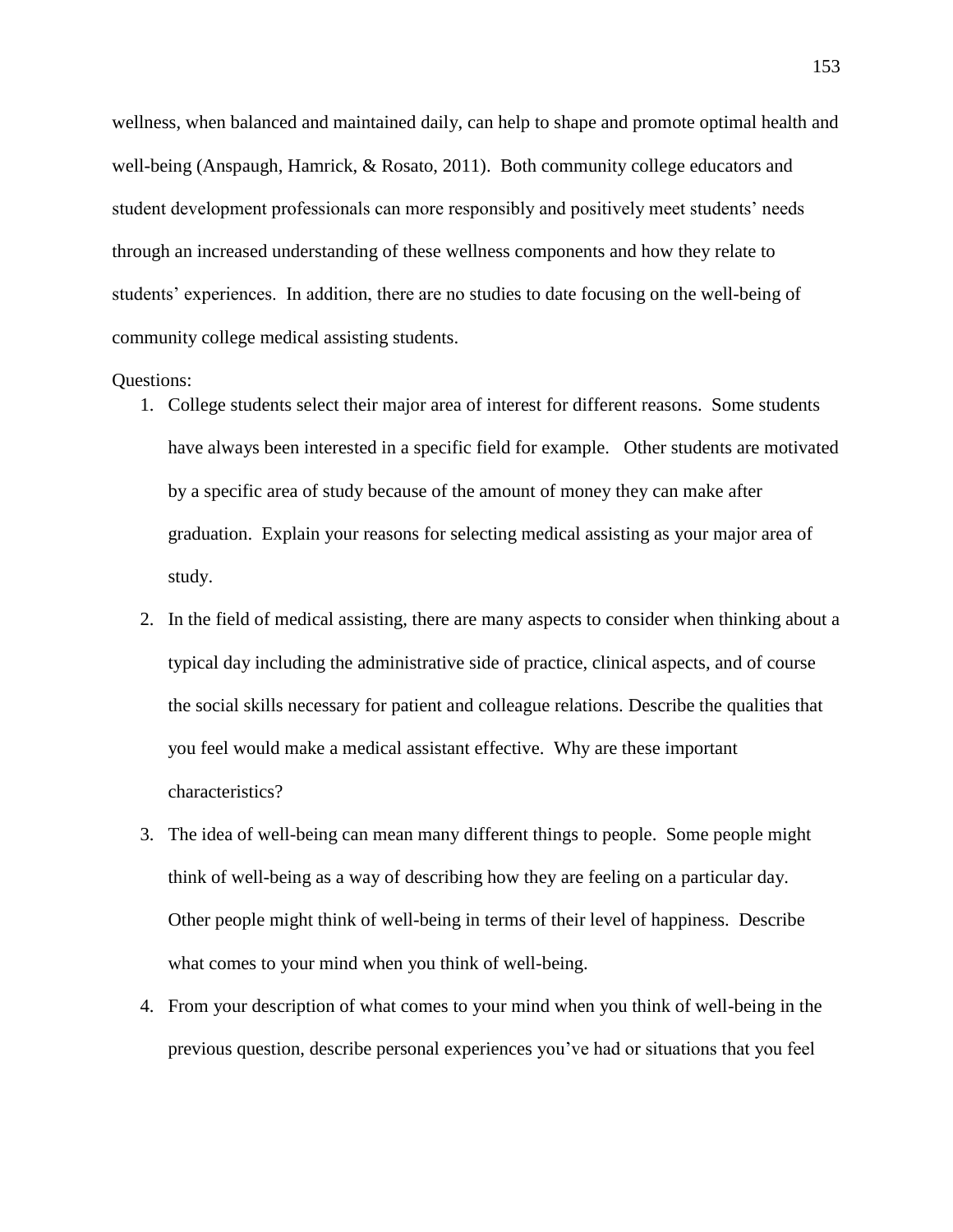have impacted your personal well-being in some way. Experiences could involve taking exams, studying, family, money, health, free time, or relationships for example.

- 5. When you think of all of the factors that influence your well-being, describe the areas of well-being in which you feel you are strong, and those you feel could be better.
- 6. Community college students who I have worked with in the past would sometimes find that it was easier to share their feelings or experiences with me by using a tangible object to help relate to the situation. For example, one student who was struggling in math was trying to explain how they were feeling about the next step to take. This student said, "I feel like a sponge; I have all of this stuff soaked up inside me but I don't know how to get it out during a test." Describe an object that could symbolize what you feel about your personal well-being?
- 7. In the same way, it's sometimes easier to relate an experience or feeling to something seen on television, on a movie screen, or words in the lyrics of a song. Describe a character, a scene in a movie or show, or a song that reminds you of your overall wellbeing?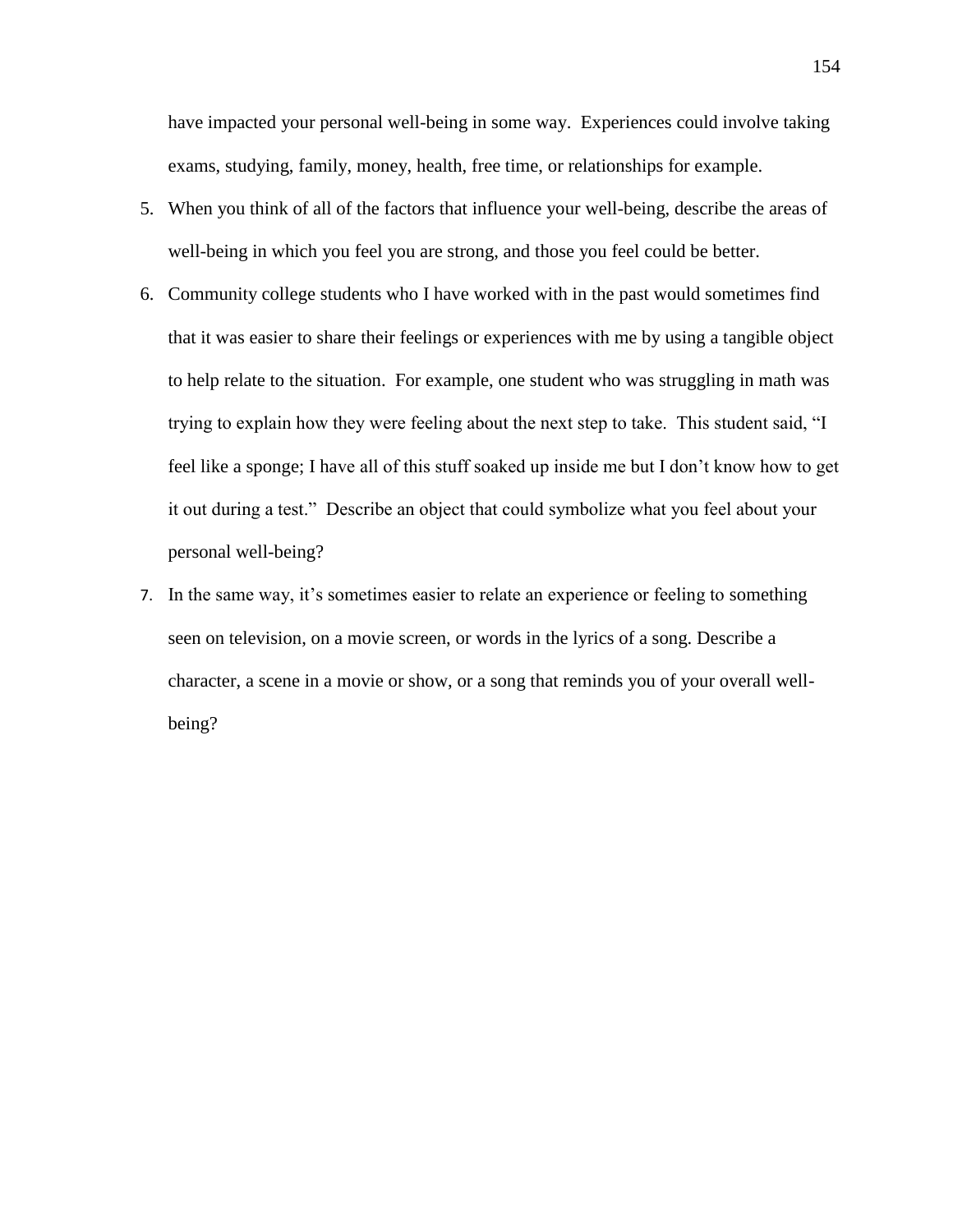## APPENDIX B

# **LIST OF 94 SIGNFICIANT STATEMENTS**

Well-being is how you feel when you get up in the morning.

Well-being is everything that makes you, you.

When I think of well-being, I think of how life is good.

Well-being is how I'm taking care of myself.

Well-being is a combination of a lot of things.

Well-being means a person is happy, healthy, and things are falling into place.

Well-being has to do with how you manage your life.

Well-being is your mind-set.

Well-being happens when mental and physical needs are met.

Well-being is balance in daily life.

Well-being is when all emotions are in balance.

Well-being is when everything flows.

Well-being is the whole package.

Well-being is when all the pieces are coming together.

My work is OK for now.

My work is stressful.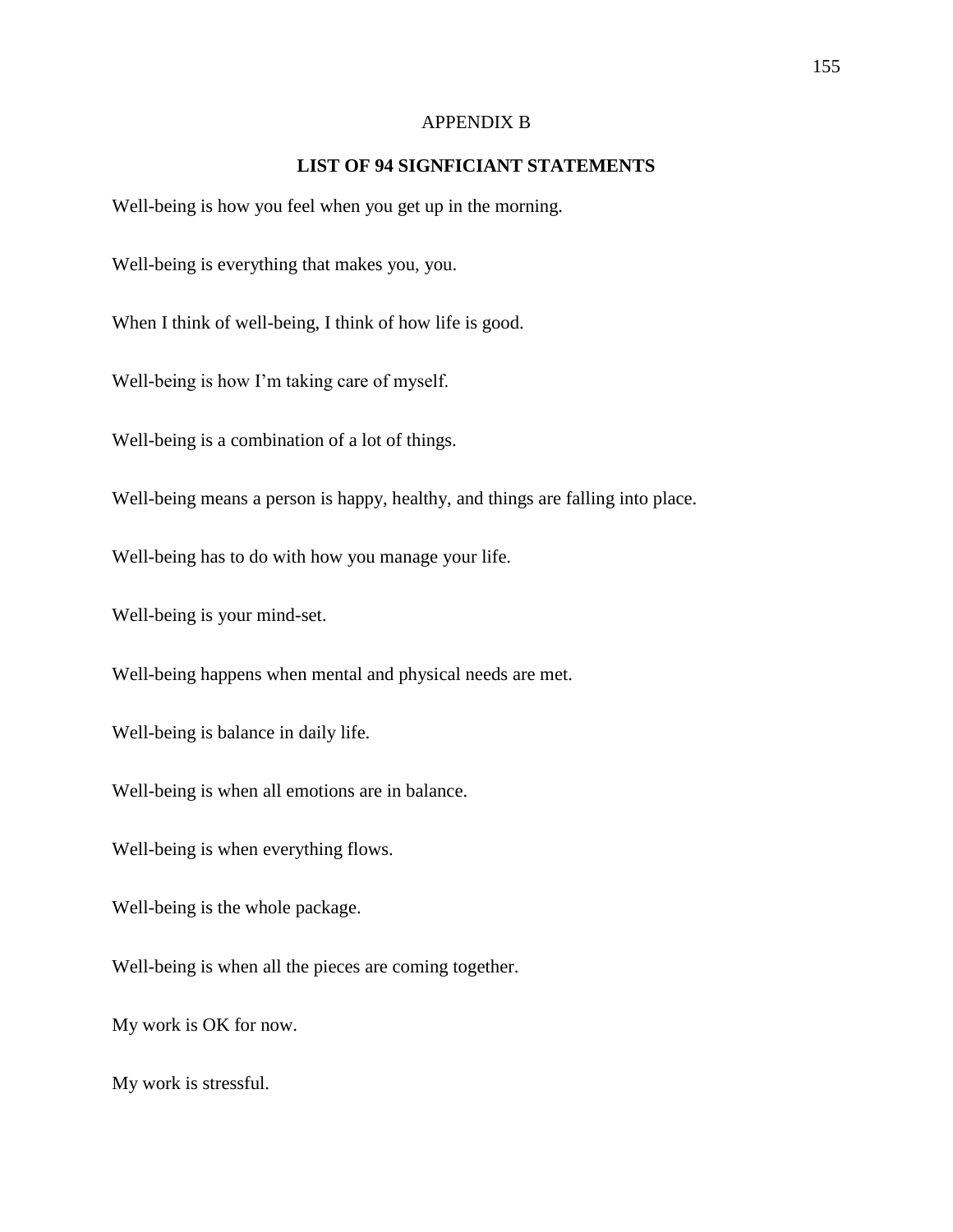It's only part-time.

I'm not getting great pay.

My work schedule is flexible.

I work in the medical field.

I love my job.

I spend a lot of time studying.

My intellectual side has developed with classes.

Classes lead to friendships.

I now have a team concept.

I study at work.

I study between work and classes.

The nurses quiz me at work.

I need to be a good role model.

I like to learn.

School is challenging.

I'm starting to see the light.

It's chaotic at home.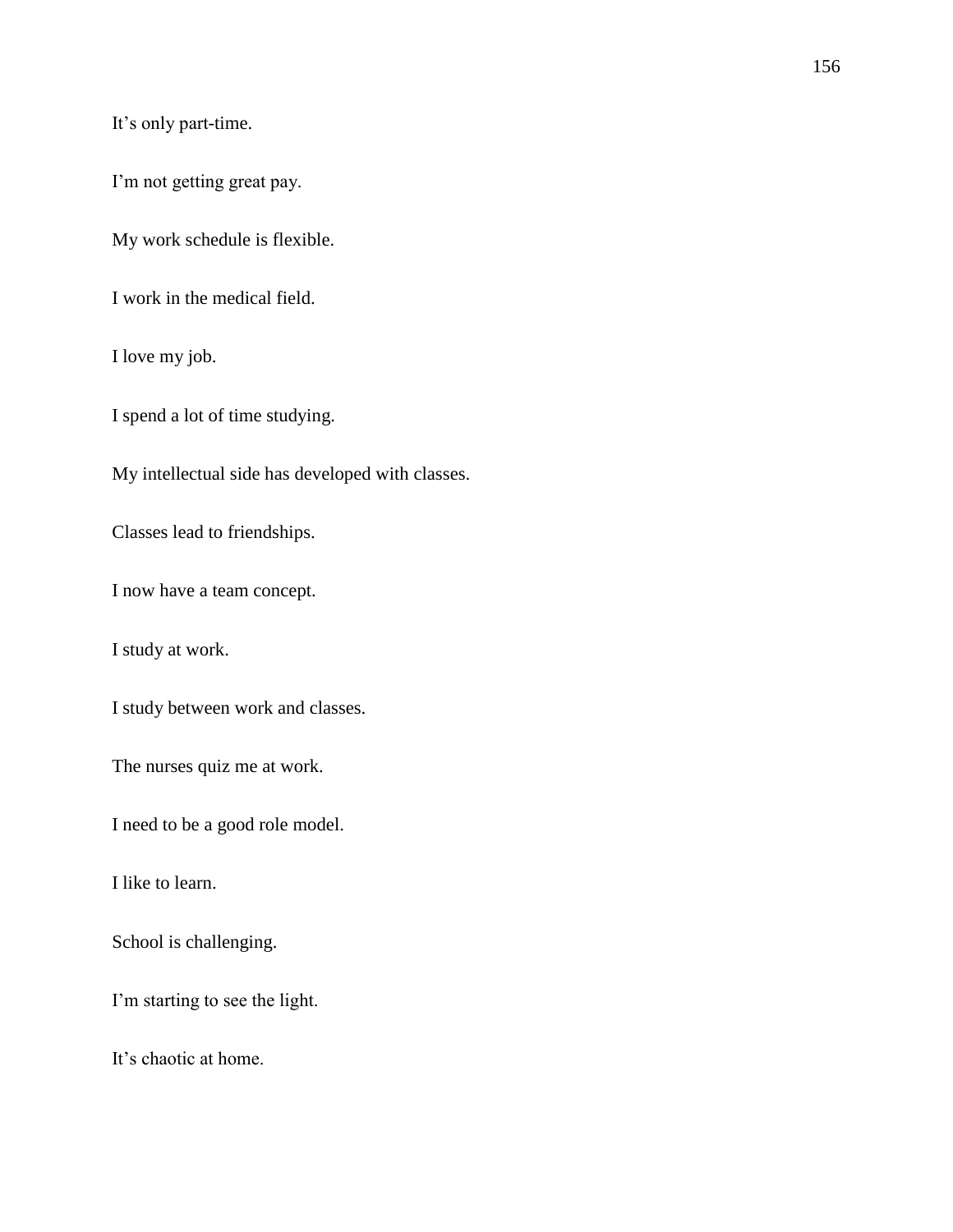I live with my parents.

I like family time.

My environment is supportive.

I like smaller classes.

My environment is unpredictable at times.

My environment is busy and hectic.

My environment is getting better.

I had a very dark environment in the past.

I have relational stress.

Most of my relationships are supportive.

I feel concern.

I've had to learn to deal with stress.

I've learned coping skills.

There have been deaths of close family and friends.

I've had several emotional breakdowns.

I'm taking anxiety medication.

Routine is important to me.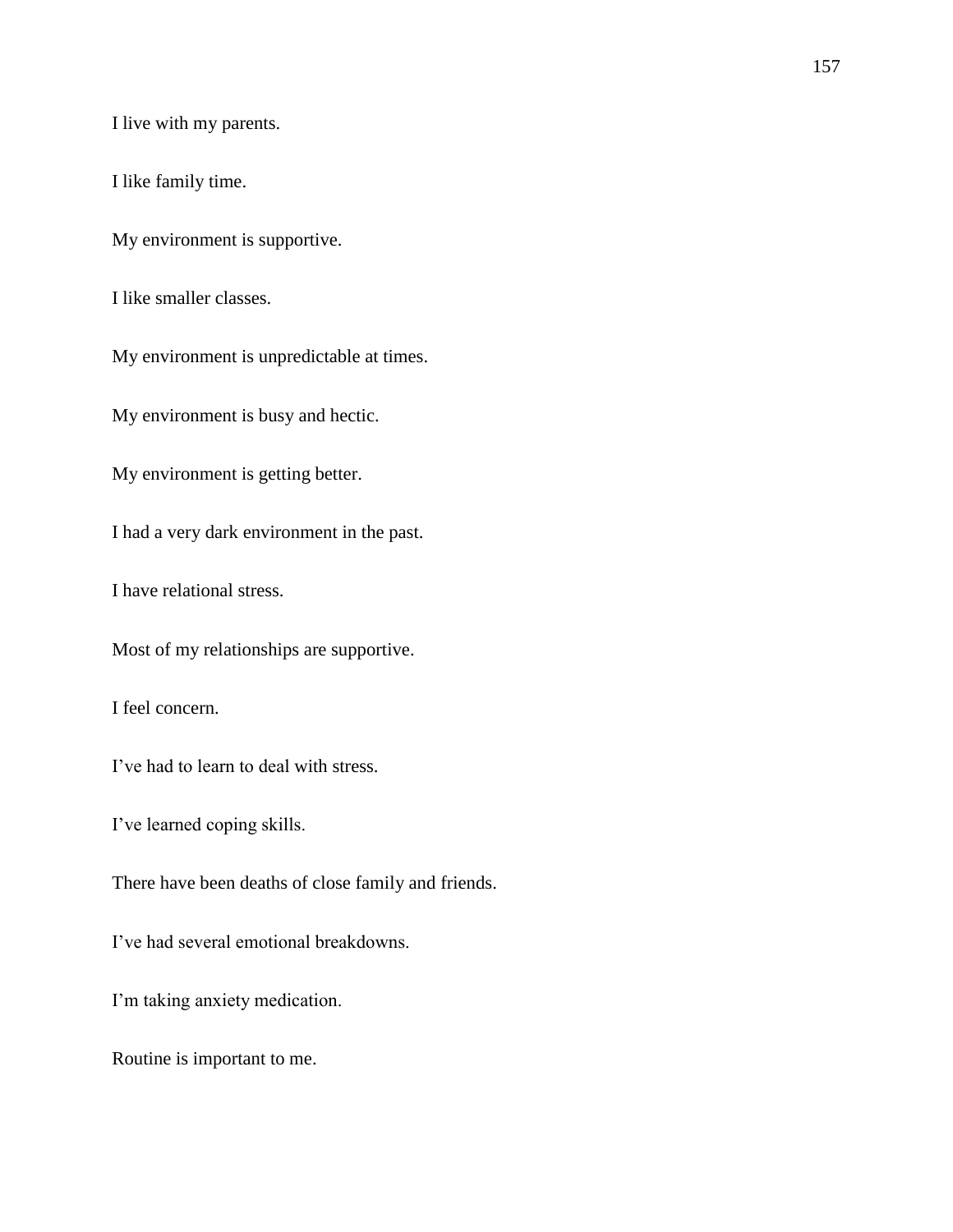I don't get enough sleep.

I have high blood pressure.

I don't exercise because I don't have extra time.

My diet is off.

I had to give up my social life.

I'm very shy.

I struggle with my appearance.

I would like to learn how to be more social and outgoing.

There's no time for social stuff.

I'm not where I want to be socially.

I feel like an outcast in class.

My social life is better now.

I have help paying for school.

I have a lot of student loans to pay back.

I have to pay a lot of child support.

I pay for everything.

It's not so great financially right now.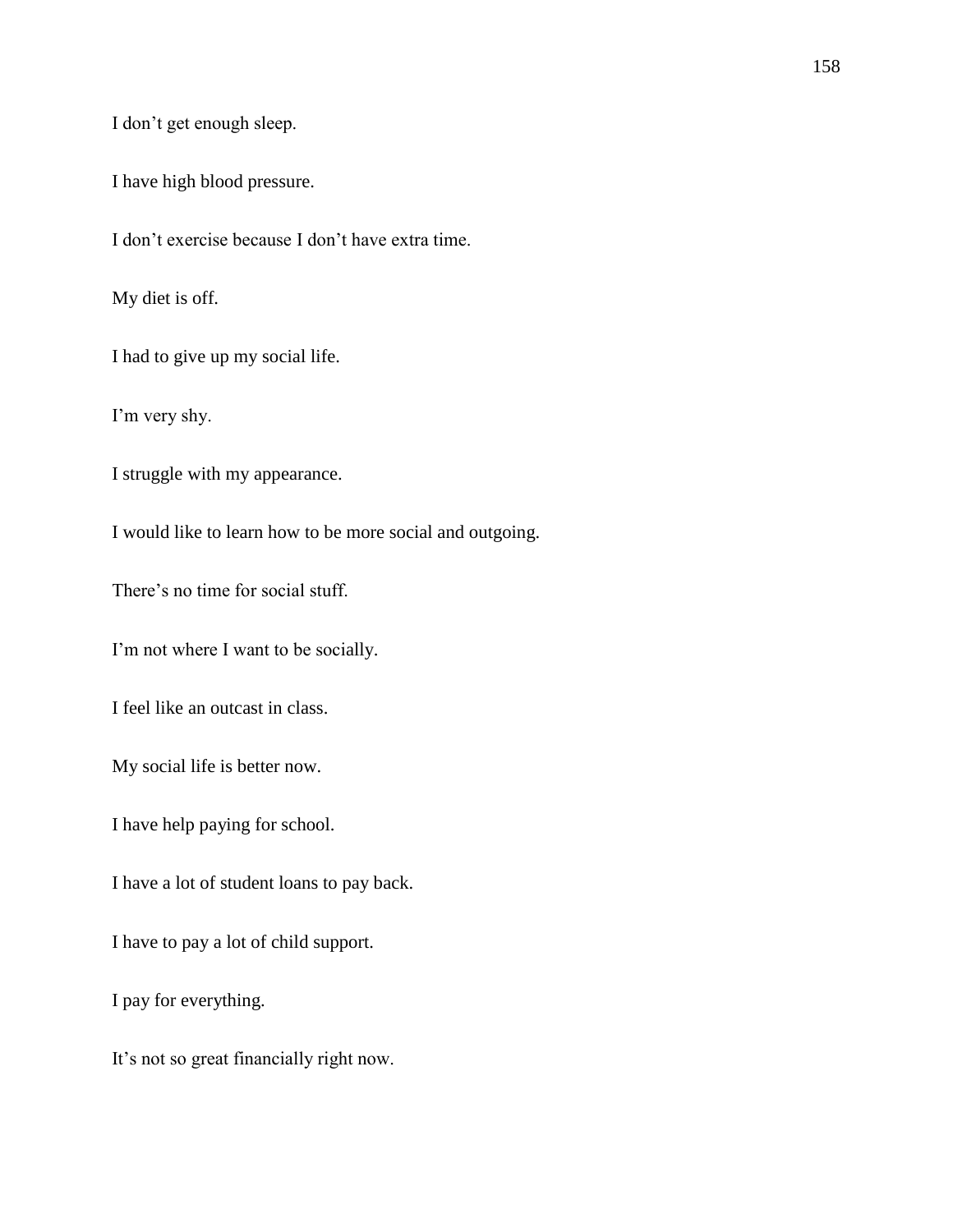I don't have a strong spiritual side.

Spirituality isn't important to me.

I don't believe we have a spirit.

God doesn't give you more than you can handle.

Church is up there on my priority list.

My spiritual side has improved recently.

You've gotta have faith.

I don't have a lot of time for church.

I have a strong need for God.

My well-being is like an ongoing stopwatch.

My well-being is like a spinning top.

A ping-pong ball during a game describes my well-being.

Fireworks are what I think of to describe my well-being.

Well-being is like the white picket fence.

I feel like a friken basketball being dribbled up and down a court right now.

I'm like a ball being passed around when it comes to well-being.

My well-being is a lot like a word search.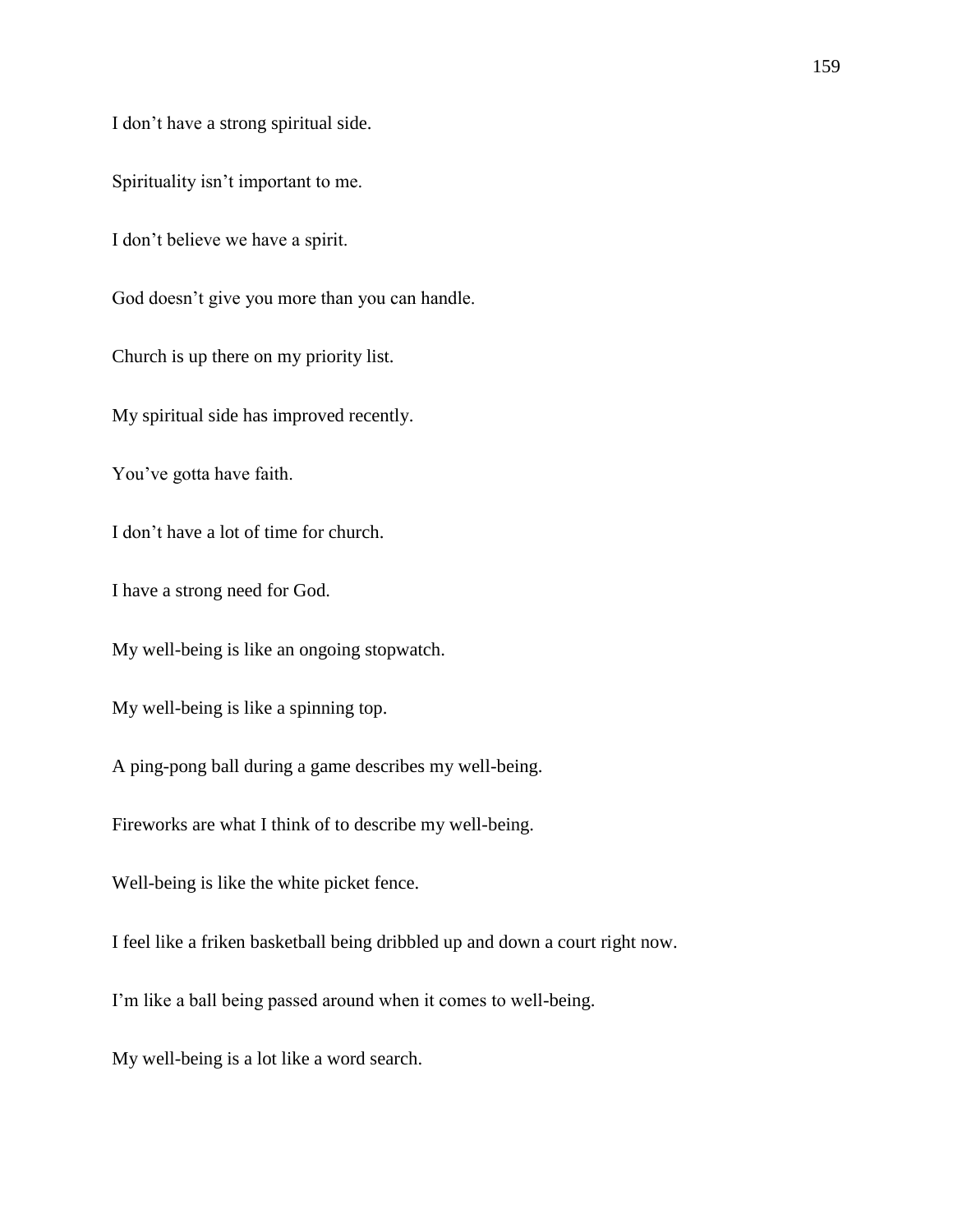My well-being is best described looking through a child's eyes.

Pooh Bear is kind of like me and my well-being.

The show "Teen Mom" without the baby is like my well-being because they have to give up their social lives.

The song "Demons" is where I was, but now the song "Counting Stars" gives me hope.

My well-being is described in the song "God Gave Me You".

"I Am Legend" is a movie about being alone; that describes my well-being right now.

"Don't Let the Sun go Down on Me" kind of explains my well-being.

"High School Musical" because of the drama and the clicks is how I feel in class.

"The Sound of Music" when they had to leave in the middle of the night reminds me of how I had to leave my family"

The movie "Sweet Home Alabama" describes how my well-being has evolved.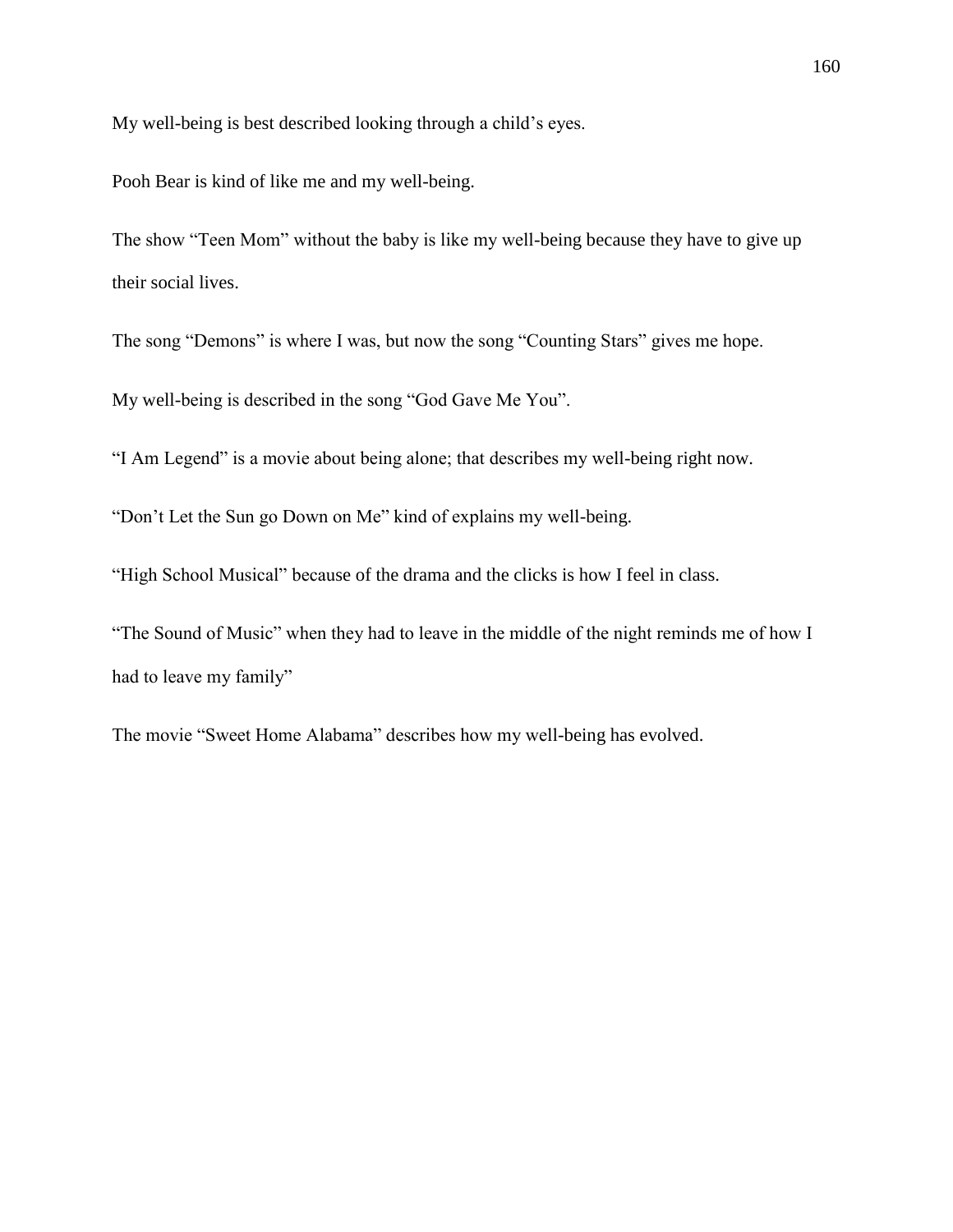# APPENDIX C

# **REDUCED LIST OF 60 SIGNIFICANT STATEMENTS**

Well-being is everything that makes you, you.

Well-being is how I'm taking care of myself.

Well-being means a person is happy, healthy, and things are falling into place.

Well-being has to do with how you manage your life.

Well-being is your mind-set.

Well-being happens when mental and physical needs are met.

Well-being is balance in daily life.

Well-being is when all emotions are in balance.

Well-being is when everything flows.

Well-being is the whole package.

I'm not getting great pay.

My work schedule is flexible.

I work in the medical field.

I love my job.

I spend a lot of time studying.

My intellectual side has developed with classes.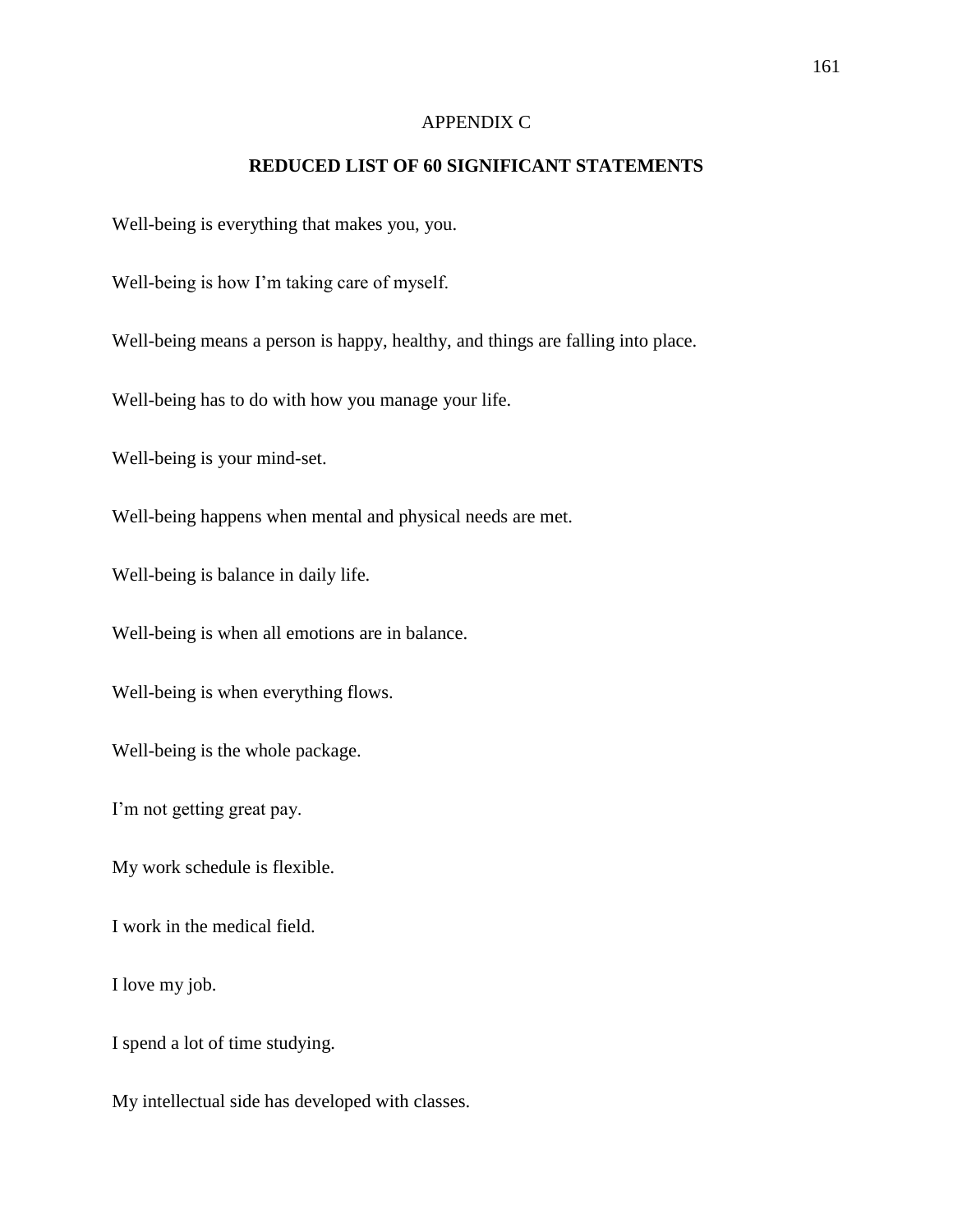Classes lead to friendships.

I now have a team concept.

I study at work.

I like to learn.

School is challenging.

I'm starting to see the light.

It's chaotic at home.

My environment is supportive.

I like smaller classes.

My environment is unpredictable at times.

My environment is busy and hectic.

My environment is getting better.

I had a very dark environment in the past.

I have relational stress.

Most of my relationships are supportive.

I feel concern.

I've learned coping skills.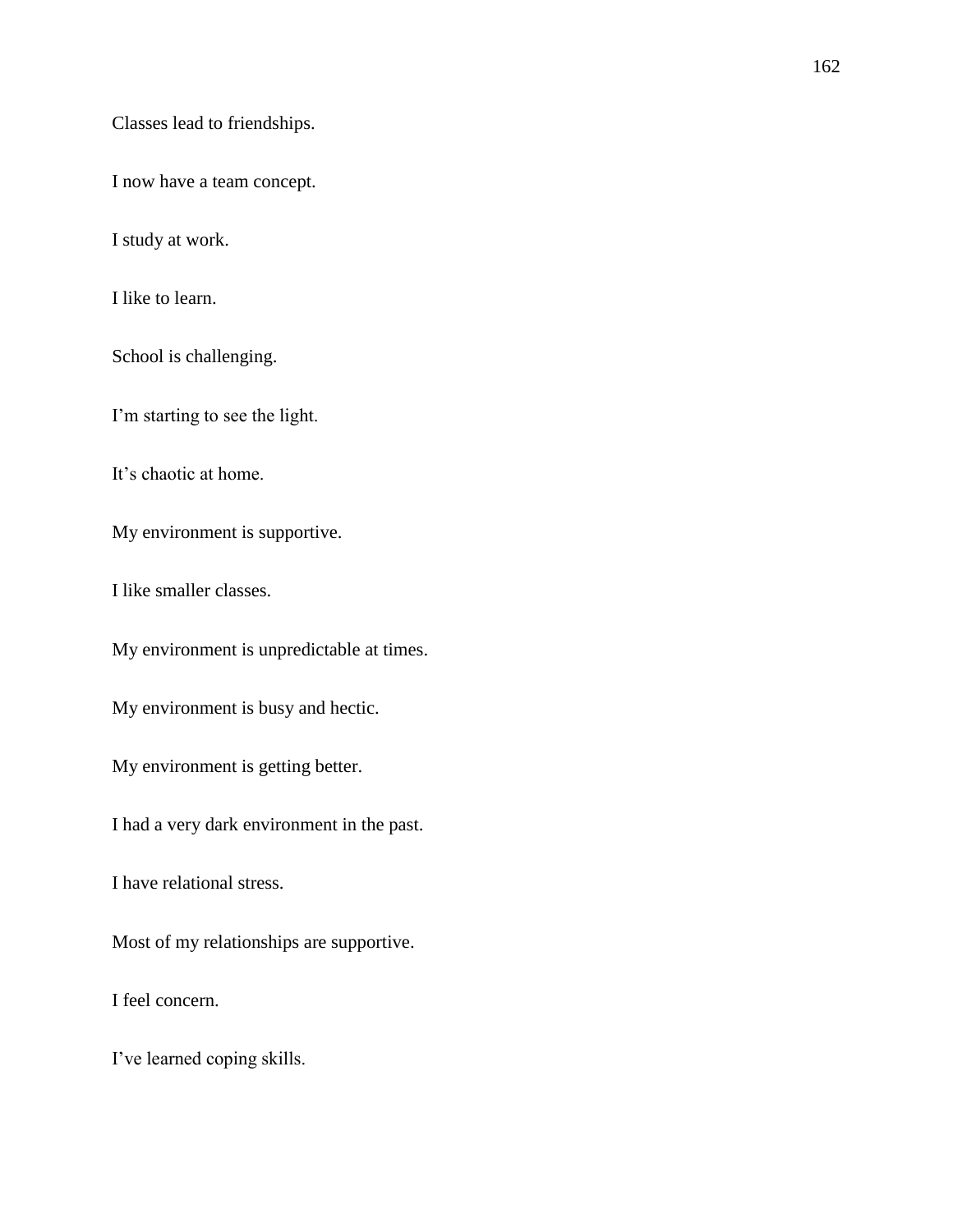There have been deaths of close family and friends.

I've had several emotional breakdowns.

I'm taking anxiety medication.

Routine is important to me.

I don't get enough sleep.

I don't exercise because I don't have extra time.

I had to give up my social life.

There's no time for social stuff.

I'm not where I want to be socially.

My social life is better now.

I have help paying for school.

I have a lot of student loans to pay back.

It's not so great financially right now.

I don't have a strong spiritual side.

You've gotta have faith.

I don't have a lot of time for church.

I have a strong need for God.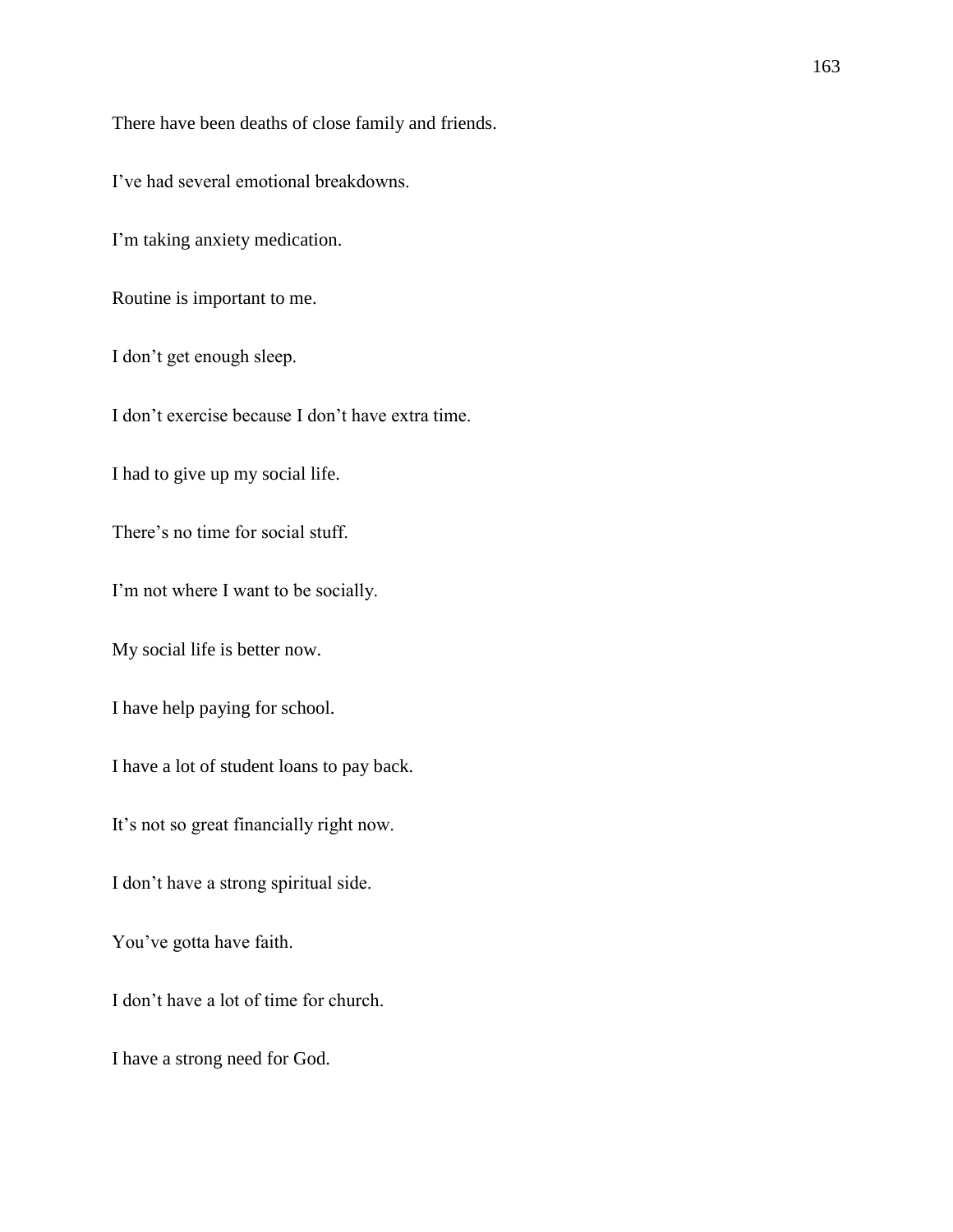My well-being is like an ongoing stopwatch.

My well-being is like a spinning top.

A ping-pong ball during a game describes my well-being.

I feel like a frickin basketball being dribbled up and down a court right now.

I'm like a ball being passed around when it comes to well-being.

The show "Teen Mom" without the baby is like my well-being because they have to give up their social lives.

The song "Demons" is where I was, but now the song "Counting Stars" gives me hope.

"I Am Legend" is a movie about being alone; that describes my well-being right now.

"Don't Let the Sun go Down on Me" explains my well-being.

The movie "Sweet Home Alabama" describes how my well-being has evolved.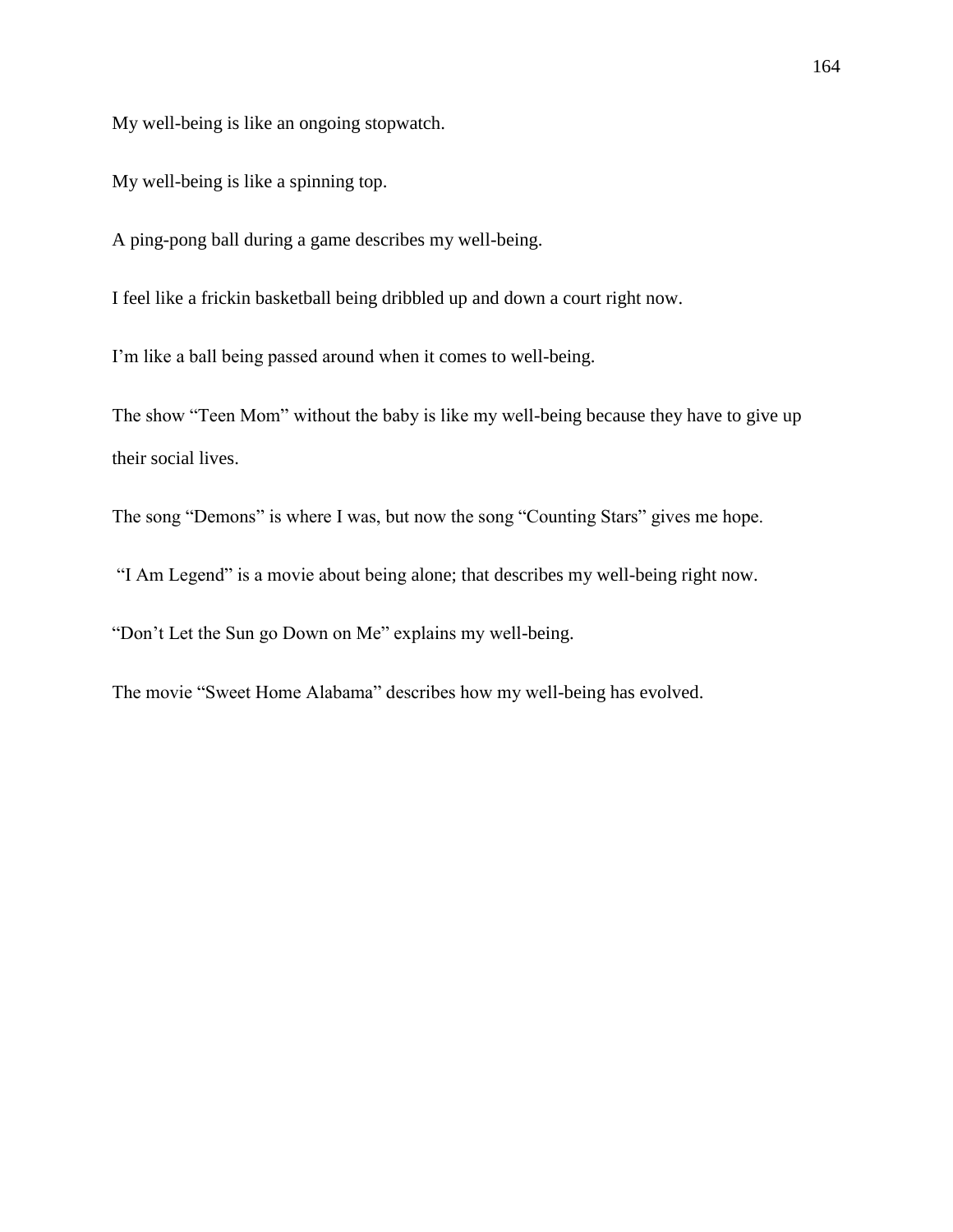#### APPENDIX D

# **TEXTURAL AND STRUCTURAL DESCRIPTIONS OF PARTICIPANTS Textural Description of Rachel**

When asked about personal well-being, Rachel stated, "Well, the first thing that comes to my mind would be just emotional state and how you're feeling and how you feel about your life" (Rachel, p. 5). When asked to elaborate more on that point, Rachel explained, "It all just starts with how you're feeling when you wake up in the morning (Rachel, p. 5). As the conversation continued, Rachel began sharing about how emotional stress has played a large role in the state of her current well-being.

*Um, well, recently; well, not recently, but I think it was last October I had moved in with my boyfriend and that made my parents sad kind of. They were not ready to you know, let me go and do something like that and then we had broken up in January and I had to move back home and I wasn't very happy about it. I was just really, it really depressed me. I didn't wanna have to live with my parents again after that and I was really upset and I just couldn't focus on anything. My school work was going down the drain. I didn't want to go to work. I didn't want to do anything and that just that had a lot to do with well-being. I lost a lot of weight. I wasn't eating. I wasn't sleeping right. It was very stressful and they felt bad because, you know, they had sold all of my stuff.* (Rachel, p. 7)

Another critical experience related more to physical aspects of well-being. Rachel also talked about a visit to her doctor's office for a routine physical when it was discovered that she had exceptionally high blood pressure.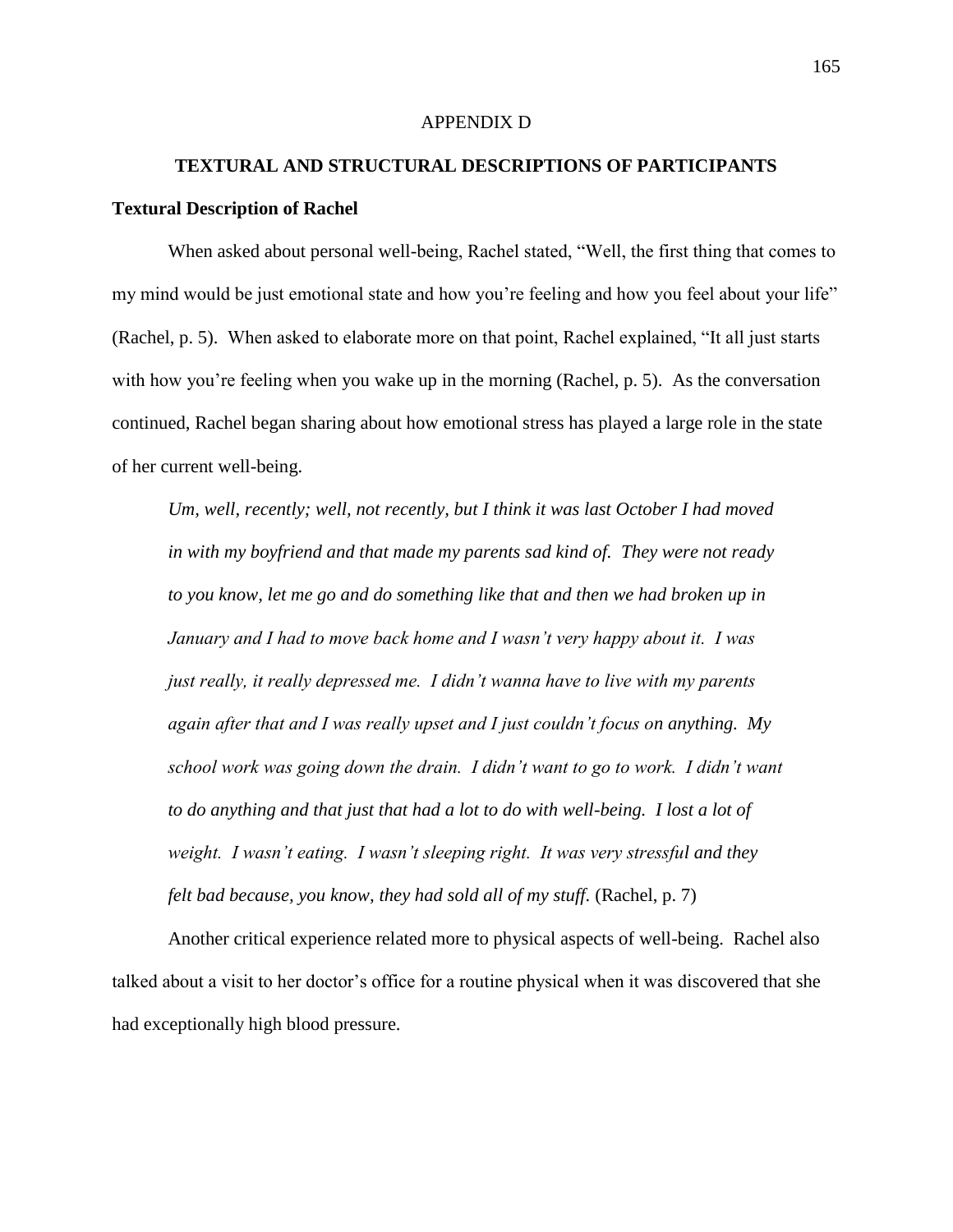*Among all that stress with my boyfriend, and it's taken me a while to get over it, I had gone to the Dr. just, you know, for a normal check-up and I had really, really high blood pressure. So, they figured out that it was the type of birth control that I had been taking and so I had switched that and you know tried several methods* like different pills, the shot, and those didn't work out so I had to go off that *completely and I had to um get an EKG, stuff like that. I had to be put on blood pressure medicine for that so I can no longer take birth control because it messes with me. So that's kind of stressful, you know, something that you have to you know watch very carefully and be really careful with stuff like that. And then, I, among all of that, you know it put a lot of anxiety on me and so they put me on an anti-depressant medicine. That really helped me a lot. I felt overwhelmed with everything and I had several breakdowns.* (Rachel, p. 9)

Rachel then began to share areas of wellness in which she felt she was personally most fulfilled, and areas least fulfilled. "I would say as of today, um, I know it probably wouldn't seem like it since the things I told you, but just my emotional and environment (Rachel, p. 11). She went on to explain that she receives a great deal of support from her parents and from her friends. As far as areas least fulfilled, Rachel explained that financial and social are lacking.

*It's a lot of driving with work and school you know, and we live a lot farther from school than we did at our old house which uses a lot of gas and like I want to go do things, but I only make minimum wage and that takes a lot. I don't have as much money saved as I would like to do extra things. Since school takes up a lot of my time, I don't really have a lot of time to go out with my friends you know, or do things but that's OK; it will be worth it in the end. I'll be able to do more of*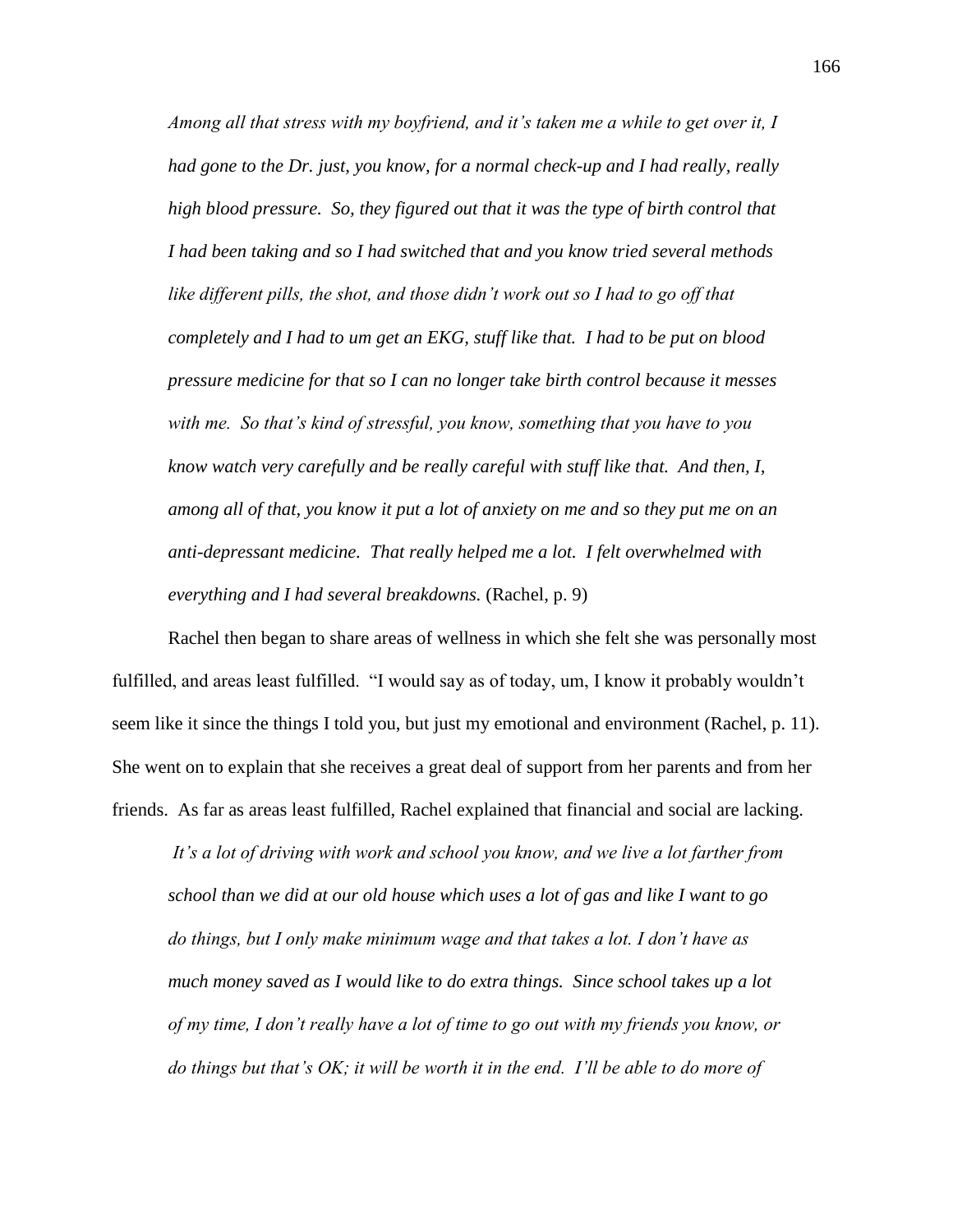*that when I have a good paying job when I'm done with school, but that's my focus right now just getting done.* (Rachel, p. 12)

As the conversation continued, Rachel was asked to try to think of an object that could help her describe her personal well-being experiences presently.

*This might sound a little weird, but I think kind of like an ongoing stopwatch. I feel like I always have something to do. I'm always busy; I'm always studying. I feel like I'm always going, just on the go.* (Rachel, p. 13)

When asked about a movie, show, or song that could further describe her well-being, Rachel shared that the show "Teen Mom" was a good example.

*"Teen Mom" without the baby is a good example. If you kind of subtract that, they're all trying to balance work, school, life etc. Mackenzie right now is a lot like me. She's going through what I went through with my boyfriend only with a baby to make things more complicated. She's had to give up her social life. I miss hanging out with my friends.* (Rachel, p. 15)

#### **Structural Description of Rachel**

Rachel's decision to move out of her parents' home and in with her boyfriend was the trigger of relational and emotional upset. The decision initially upset her parents and caused her to feel sad and depressed as well. When the new living arrangements with her boyfriend failed to work out in less than one year, a new wave of emotional upheaval occurred. During this time frame, Rachel's parents had moved to a new home and sold all of Rachel's bedroom furniture; therefore, Rachel was sleeping on the sofa offering less than adequate quality of sleep. During all of this emotional, relational, and lifestyle change, Rachel was also trying to juggle a work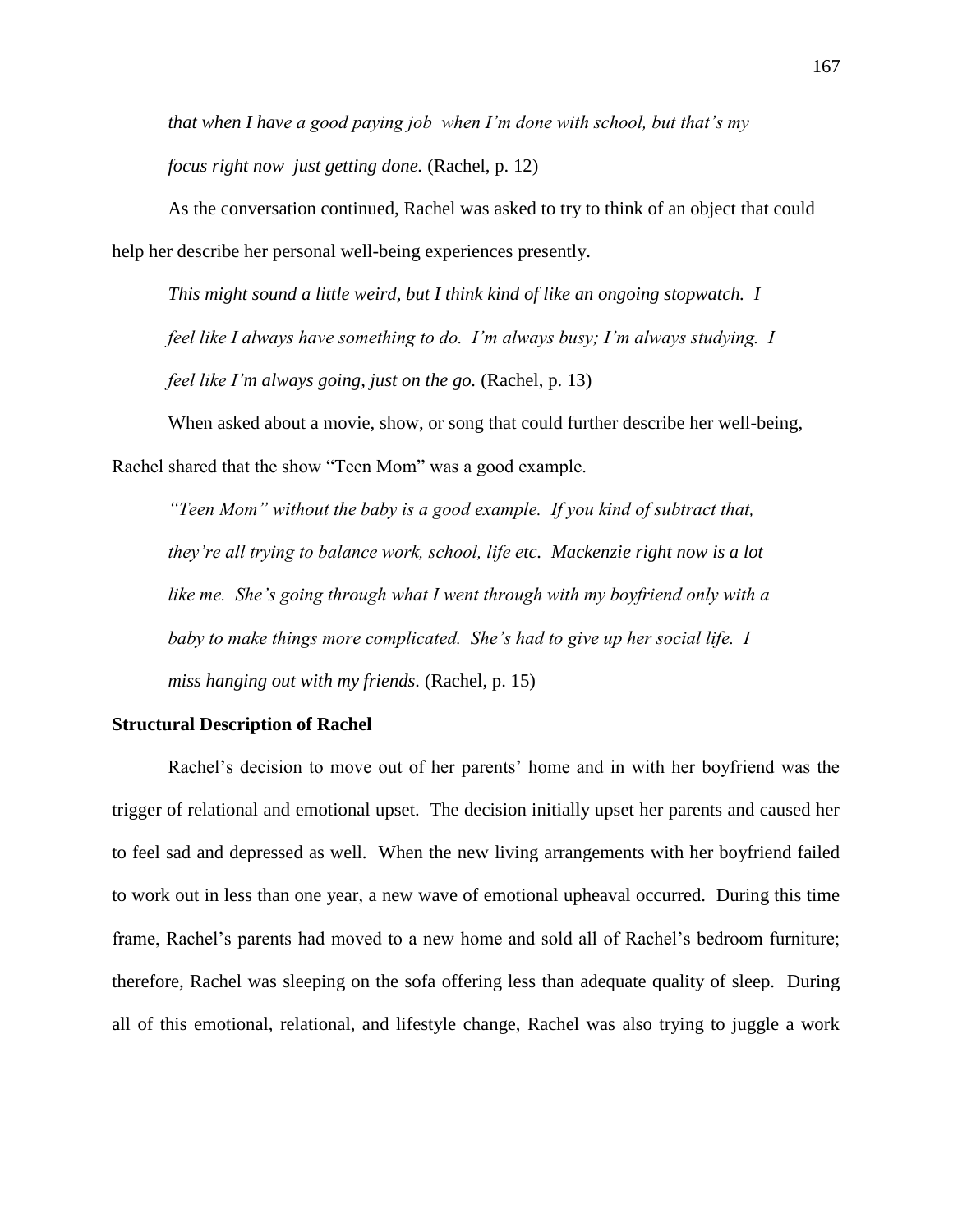schedule and maintain classes. These responsibilities became very difficult for her, as she developed an attitude of not wanting to do anything at all, and her grades dropped dramatically.

A routine annual visit to the doctor revealed physical issues new to Rachel. Not only had she lost a considerable amount of weight, she was also diagnosed with high blood pressure, endured several types of tests, urged to change or stop the birth control method she was using, and prescribed anti-anxiety medications for the emotional breakdowns that she was experiencing. Rachel believes that these physical findings were all linked with the relational and emotional stressors that she was attempting to work through.

Rachel shared that even with all of the emotional and physical problems with which she had been dealing that she still considered the emotional aspects of her well-being as being most fulfilled in her life currently, because of the support that she received from her parents and friends while going through those difficult problems. In addition, she feels that her environmental well-being is strong because she is surrounded by people who support education which is her primary focus at the present time.

The relocation of Rachel's home now has resulted in her having to drive quite a bit further to work and school. Therefore, she considers her financial well-being to be least fulfilled, since she has to spend much of her money on fuel. Another area of well-being that Rachel finds least fulfilled is the social aspect. The fact that she has to work, go to classes, and spends a substantial amount of time studying leaves little time for socializing with her friends. She equates her personal well-being to an ongoing stopwatch because no one ever clicks the stop button as she is constantly busy. Rachel also felt that the show "Teen Mom" symbolized her well-being in many ways. She felt that she had to give up many activities that she enjoyed in order to be successful in college.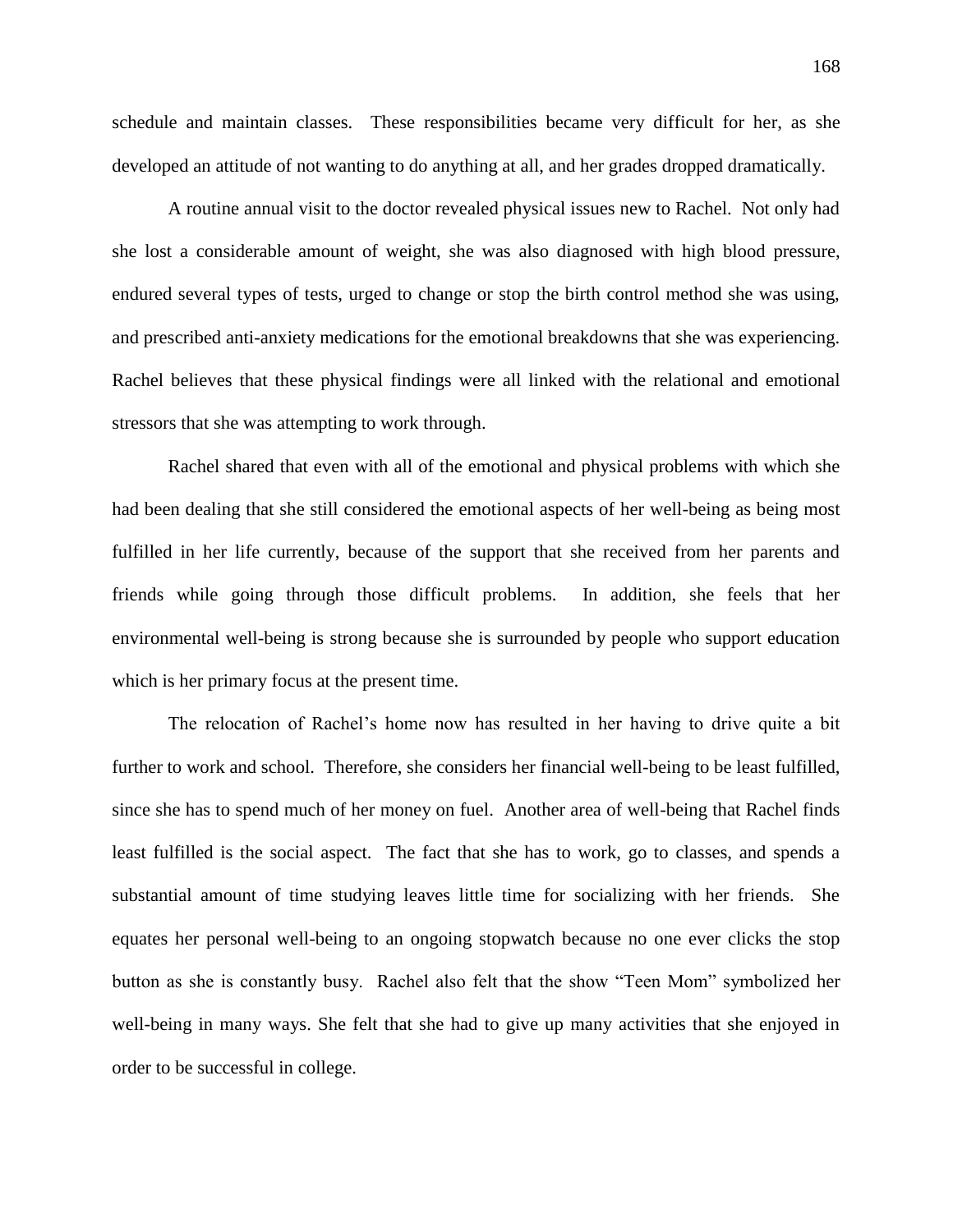#### **Textural Description of Dexter**

Dexter explained that well-being to him is everything that makes you, you. "It's not just your health, but I always thought of it as your health, your spiritual, mental, physical, things like that" (Dexter, p. 6). He explained that if he feels off in one area, it affects the others and thinks it would be difficult to have them all balanced all of the time. When asked if he could think of any personal experiences or situations that had impacted his well-being during the time he had been attending college, he shared the following:

*Yeah, ah, when I first started school, once I got into like my first time taking anatomy and stuff like that, I had a lot going on at home. I mean, I ended up being homeless for about a month. I basically just quit coming to classes and you know, obviously failed all of them. I was living in my truck just driving from parking lot to parking lot. I mean, I would really just sleep. I'm bipolar anyway and was not medicated at the time because I didn't have insurance.* (Dexter, p. 6)

When asked why he chose to not tell anyone or try to get help, Dexter explained that asking for help was difficult for him.

*I didn't, I don't, have a huge group of, a close knit group of friends. I've always just been by myself and what couple family members I have. I guess once you get to that place, it's a pride thing for me. I was embarrassed for what I was going through. So, I, you know, I just kept it to myself. Trust issues are one thing that I've always had because I've been burnt so many times by people that I did trust that it's hard for me to let somebody in.* (Dexter, p. 7)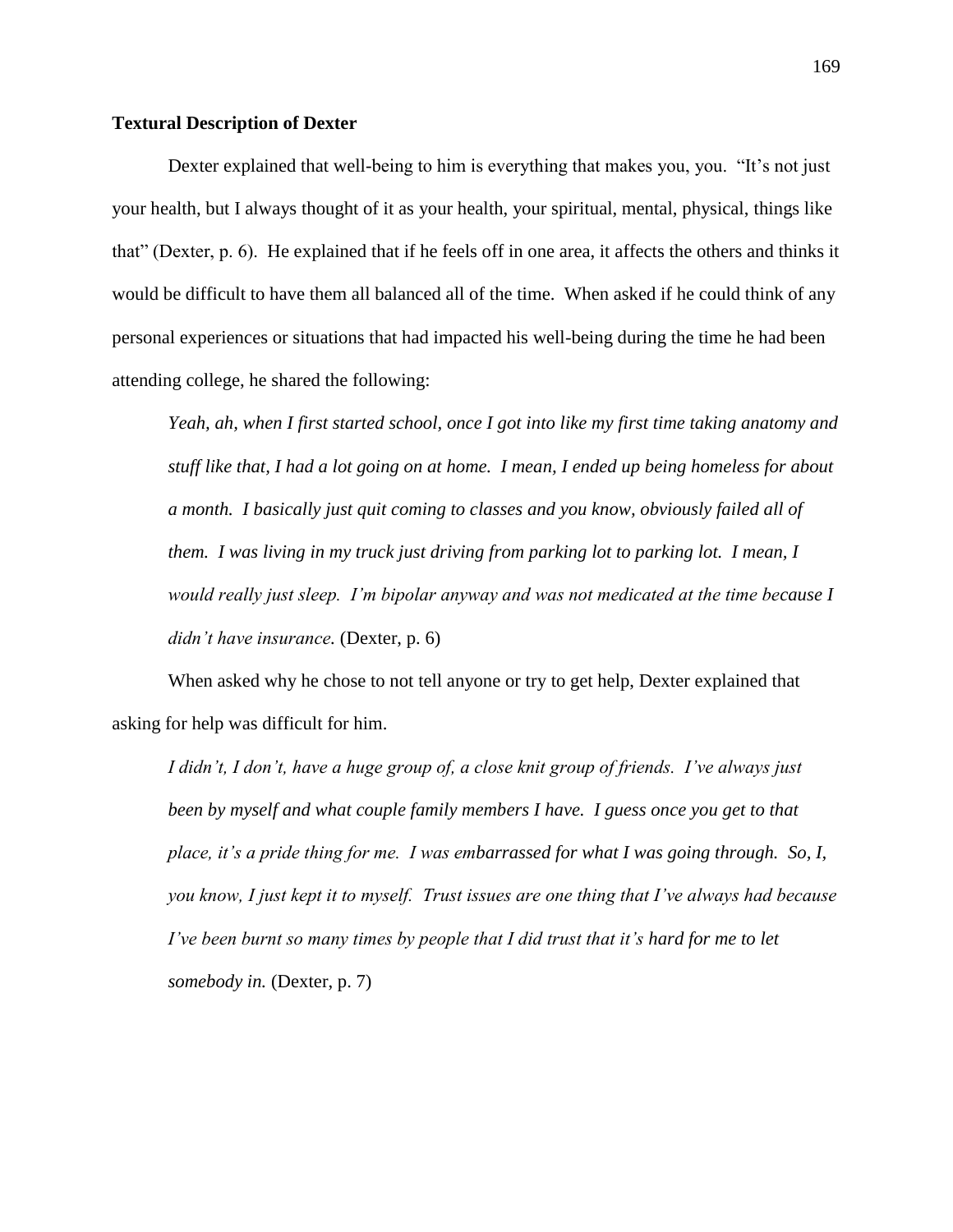This lifestyle continued for a month according to Dexter. He described how he had to donate plasma for money and showered at the YMCA while also going there to get warm. When asked what the turning point was that got him from that point to now, he responded

*I guess it came down to a decision that I was either going to take my life or I was gonna make my life and I, to be honest, I think it was a song I heard on the radio. I couldn't tell you what song it was but music, you know, music gets me through A LOT and I thought I'm not gonna be this guy in this song so I did go ask for help. I talked to my mom.*

(Dexter, p. 8)

As we discussed how he finally asked his mother for help, Dexter explained that she was not surprised that he had been going through a difficult time because this had not been the first time that Dexter had experienced personal struggles. He shared that he has a history of drug and alcohol abuse. "I had been this way in Kansas City and tried to kill myself out there. It was either stay in that environment or be around what few people want to help me. I've actually tried to kill myself twice (Dexter, p. 8). He shared that his family is where he can go for help if he needed to.

When reflecting back on the time during which he was homeless, Dexter explained that he ended up failing all of his classes and was then placed on academic probation. He was actually happy; however, because that meant that he still had a chance. Even with another chance he explained that his confidence was low. When asked what might have helped improve his well-being between the time he spent homeless and now, Dexter expressed interest in counseling services. He explained that having had access to some type of personal counseling would likely have helped him to maybe move into a more positive direction sooner. He also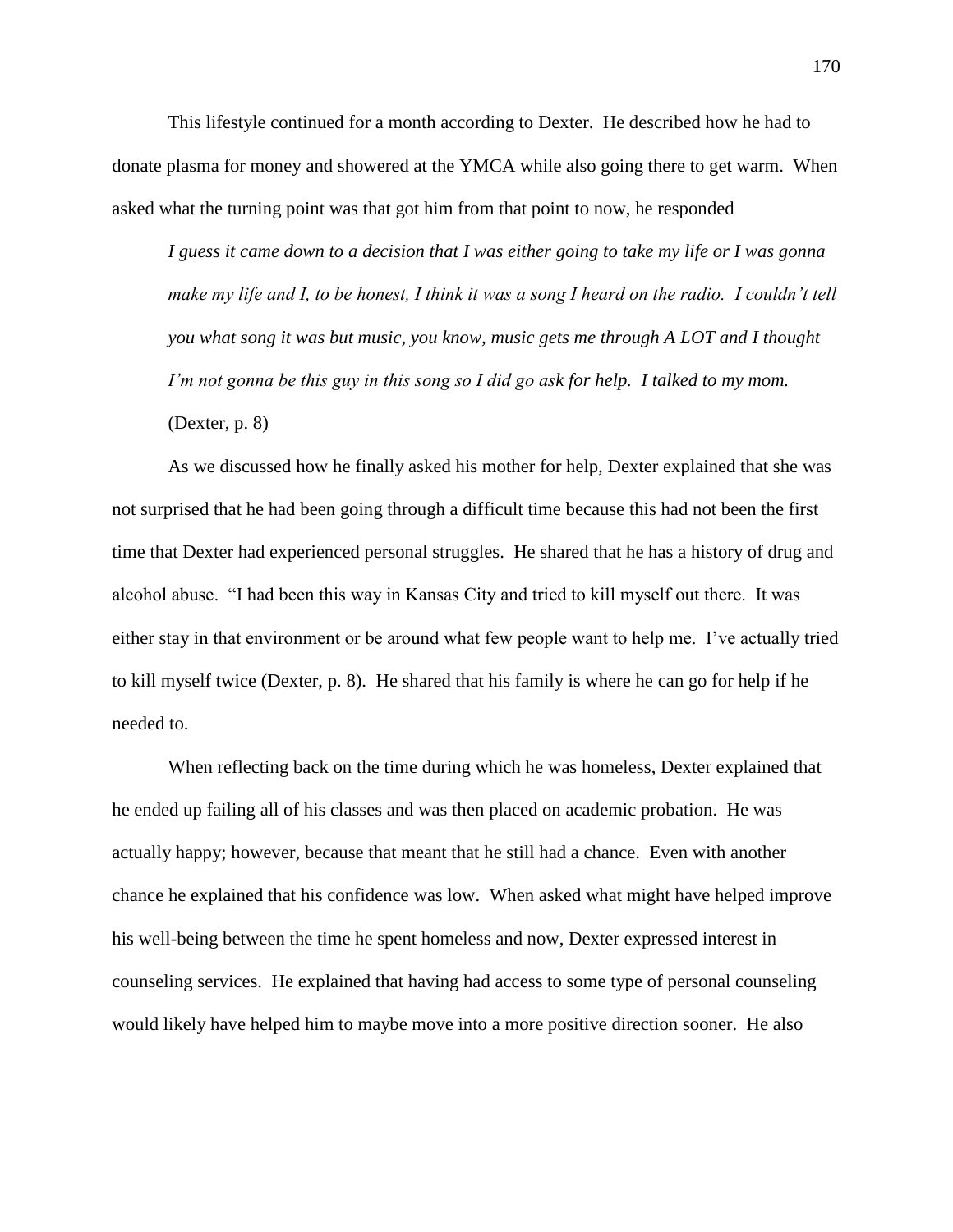stated that he would use a facility like that on campus now as he struggles with various issues daily.

*Confidence has always been one of my weakest points. I've had so many people tell me that I can't do things that I believe it and I still struggle today. Even in this class I think I can't do this and of course all of these girls tell me I have the highest grade in the class and to just shut up and do it.* (Dexter, p. 9)

Dexter went on to explain that it has helped him in the past to voice his concern with confidence in certain areas so that he might possibly hear positive feedback from other people. He shared an experience in a phlebotomy class having to do with his confidence level.

*No offense to any of the girls, but I thought I was the only guy so I was going to be the best and show them how it's done. At first, we had to do the dummy arm. I wanted to stick a real person and so one of the girls let me and the first time that I stuck her, I didn't get blood. I was ready to walk out of the class. I was like I can't do it, you know? I knew what I was doing. I knew where that vein was. I knew how far to push that needle in and then when I missed the vein, that's just when I went from level 12 confidence to like I don't know that I can do this. The instructor tried to calm me down. Then, I was ready to go out and punch the wall. One of the other girls in class went to draw on somebody and she got it the first time. Instead of being jealous, I felt pride; I was so happy. That's when I realized that in these classes, it's not about me, it's about us. We're a team. I want them all to succeed. It was that day. I mean it was almost like watchin the "Grinch". As soon as those little Whoos started to sing . . . I mean I went from being mad and you know, because I wasn't going to be the best at something so it*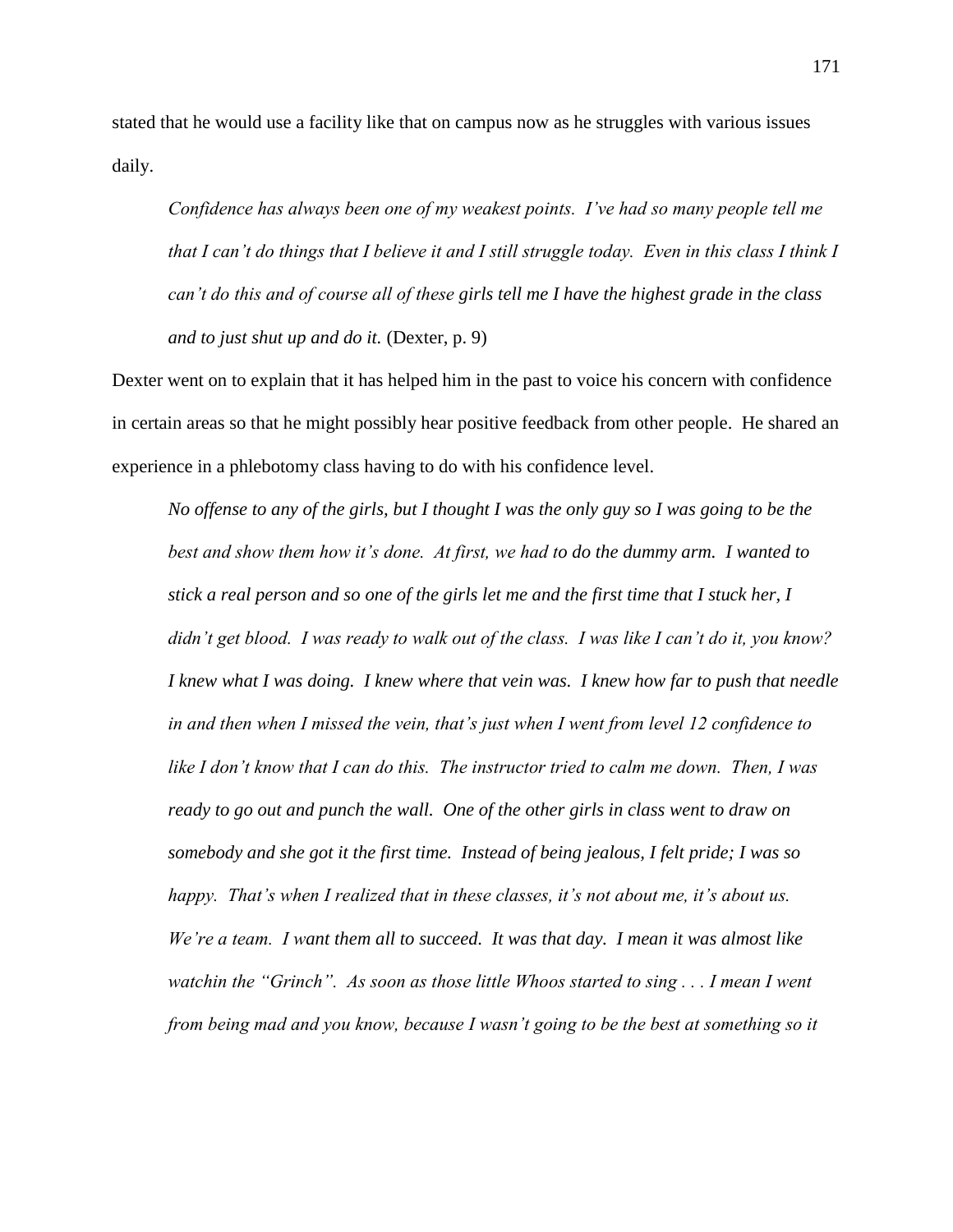*was like, it was almost like, this is my sister and she's got this! These classes have been a place to connect.* (Dexter, p. 9)

Dexter stated that the areas of social and emotional well-being are most fulfilled currently in his life. He feels this way, largely because of the people he has had the opportunity to meet in classes, and the relationships that have developed. The least fulfilled areas of well-being in his life include spiritual and financial. "I've never been a spiritual person; it's just not my thing. I'm sure that if I had something that I believed in, it would be more important to me (Dexter, p. 15). He stated that his goal is to get everything else right. Dexter explained that the financial aspect of his well-being is low because of earning a low wage and paying child support.

When Dexter was asked if there was an object that could symbolize his personal wellbeing at the present time, he stated that the first thing that popped into his mind was a top because it spins and hardly ever slows down. "I mean, that's part of you know taking 15 hours of classes and trying to work 40-50 hours every week" (Dexter, p. 16). He added that he feels lucky if he gets four hours of sleep at night. As far as other aspects related to physical wellbeing Dexter shared the following:

*I'm working on the physical because that's my release. That's another one that's right now right under the social and emotional. I try to get to the gym at least five times a week. That's my "me" time. That's when the world slows down for me. If I can get there at 5:30 in the morning, I try to. It's therapy for me.* (Dexter, p. 17)

The idea of having a convenient place to exercise on campus was discussed. Dexter expressed great interest in that idea and added that just having basic exercise equipment could motivate many students.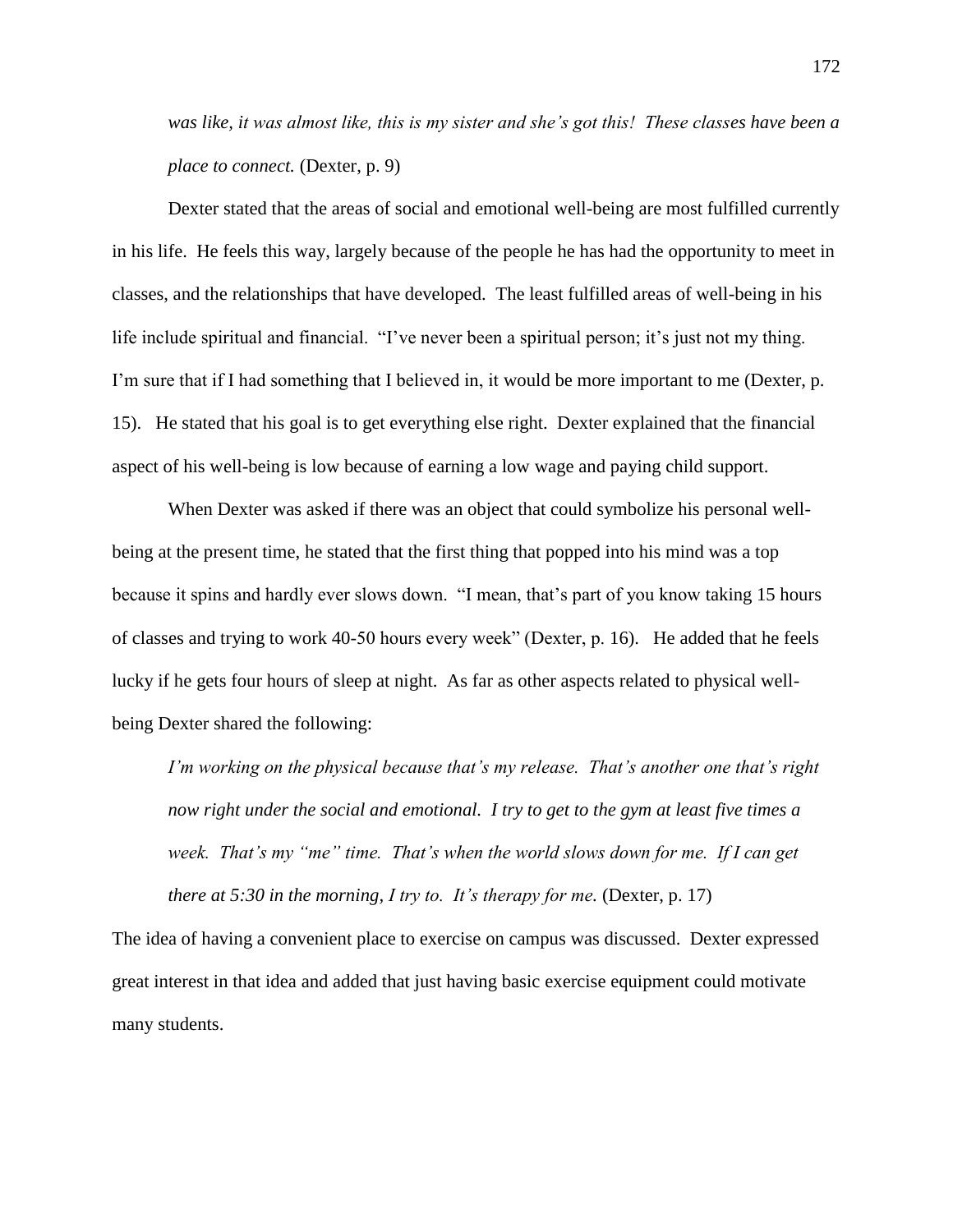Dexter was asked about a song, movie, or a television show that could symbolize his personal well-being.

*I'm pretty sure that 80% of my brain is song lyrics. My theme song right now; just because I know who I am and where I was is "Demons" from Imagine Dragons. I mean, it's just, you know, I know that there's something dark inside of me. "Counting Stars" from One Republic is very positive and it's kind of how I feel. The song is about a guy and a girl and he thinks of all of the things that they can be so you know, instead of making up ways, instead of counting money to find the reasons, he starts counting stars cause you're never gonna stop counting stars. So, I mean it's, I love that song, you're always reaching and there's always just a little something more you can do. There's another reason why things are going good.* (Dexter, p. 20)

#### **"Demons" by Imagine Dragons**

When the days are cold And the cards all fold And the saints we see Are all made of gold When your dreams all fail And the ones we hail Are the worst of all And the blood's run stale I wanna hide the truth I wanna shelter you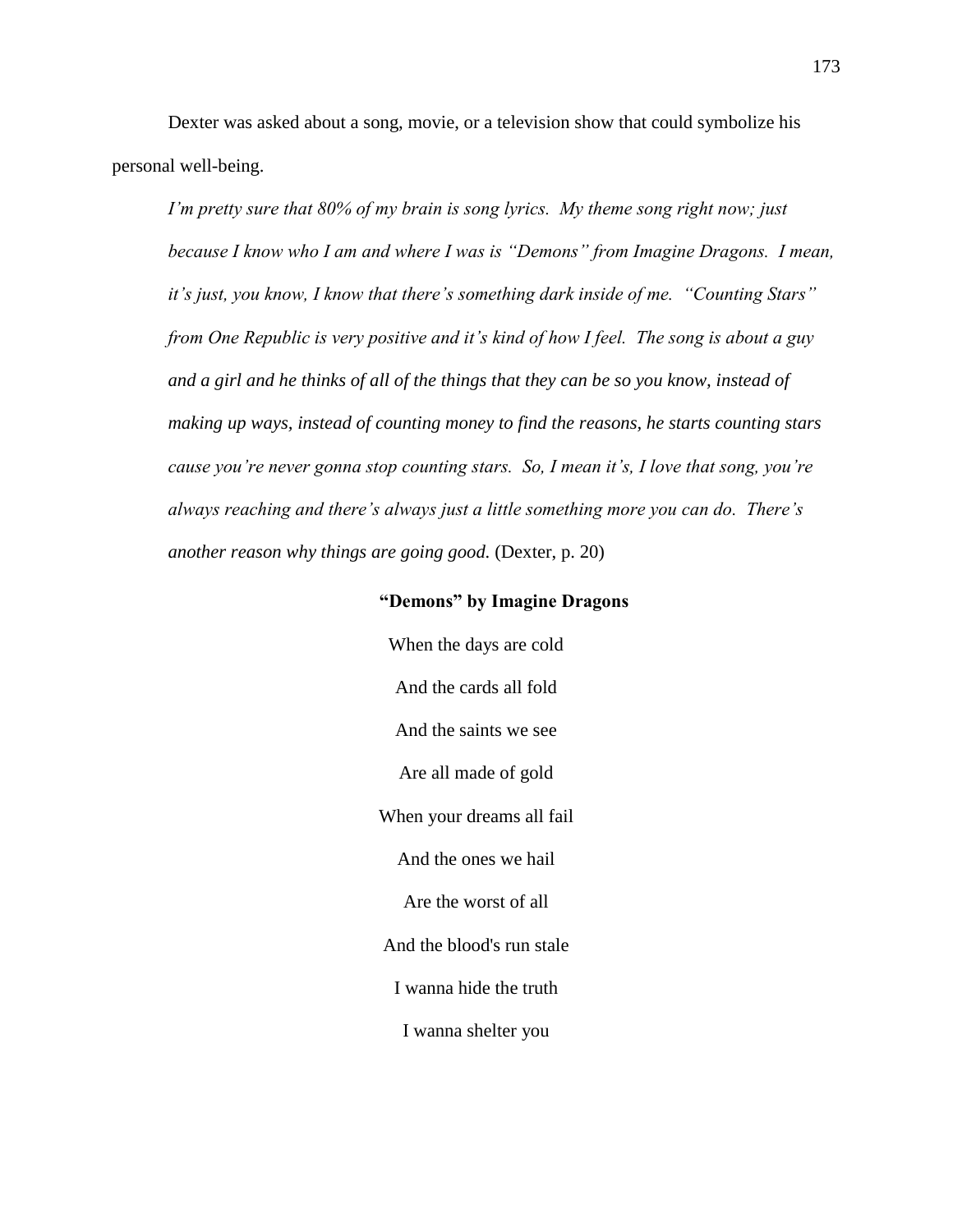But with the beast inside There's nowhere we can hide No matter what we breed We still are made of greed This is my kingdom come! This is my kingdom come! When you feel my heat Look into my eyes It's where my demons hide It's where my demons hide Don't get too close It's dark inside It's where my demons hide It's where my demons hide When the curtains call It's the last of all When the lights fade out All the sinners crawl So they dug your grave And the masquerade Will come calling out At the mess you've made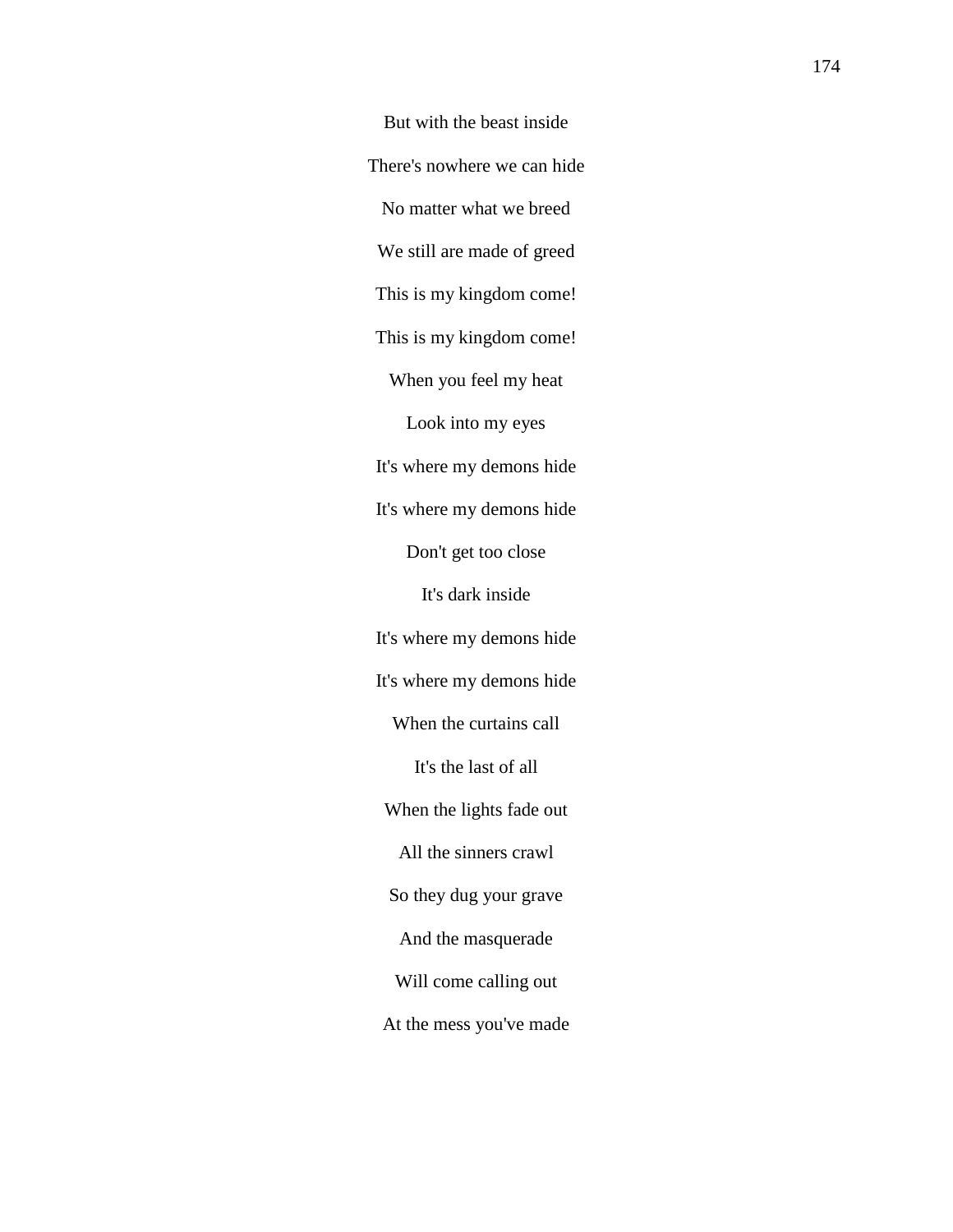Don't wanna let you down But I am hell bound Though this is all for you Don't want to hide the truth No matter what we breed We still are made of greed This is my kingdom come! This is my kingdom come! When you feel my heat Look into my eyes It's where my demons hide It's where my demons hide Don't get too close It's dark inside It's where my demons hide It's where my demons hide They say it's what you make I say it's up to fate It's woven in my soul I need to let you go Your eyes, they shine so bright I want to save that light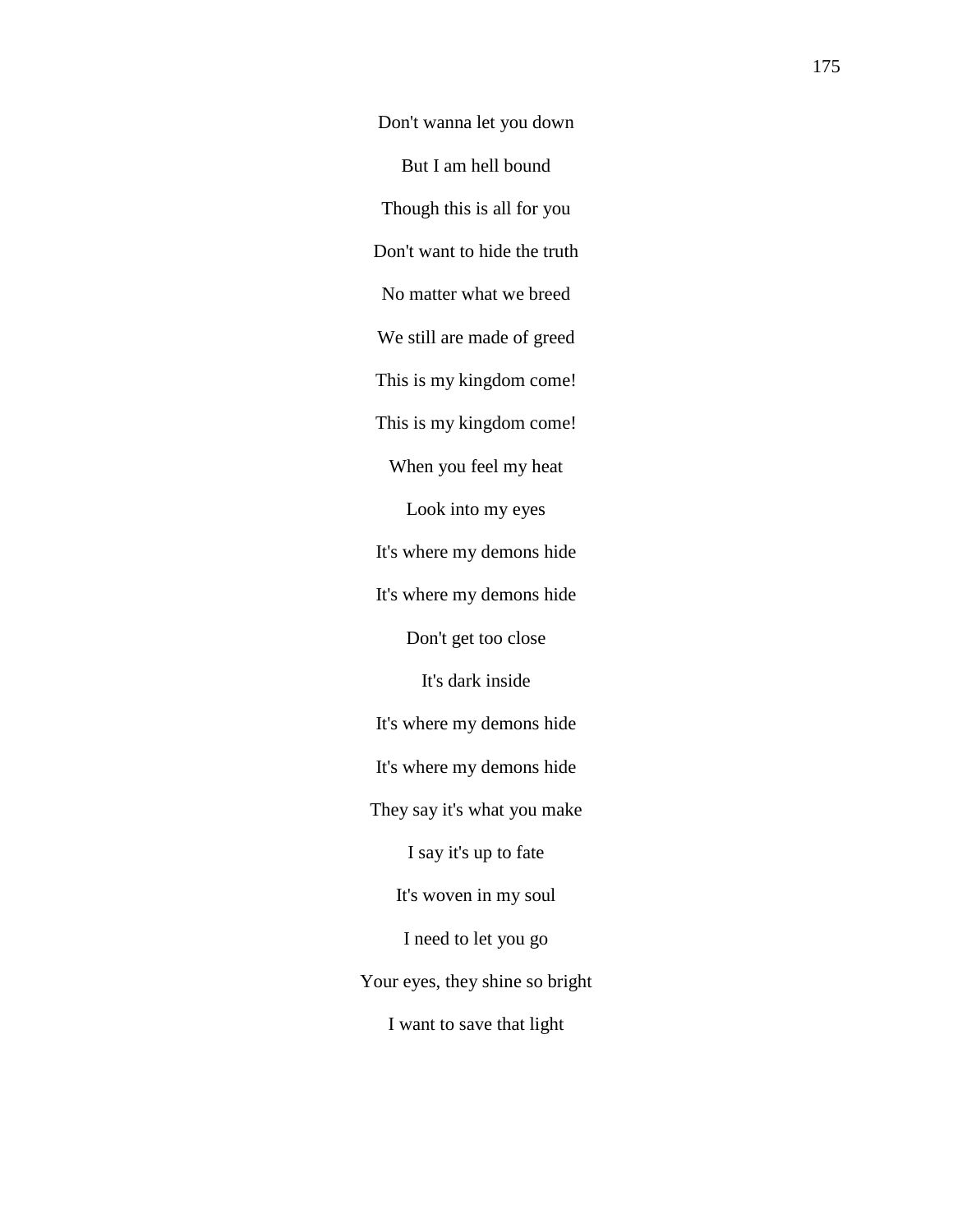I can't escape this now

Unless you show me how

When you feel my heat

Look into my eyes

It's where my demons hide

It's where my demons hide

Don't get too close

It's dark inside

It's where my demons hide

It's where my demons hide.

(Grant, A., Reynolds, D. C., Sermon, D. W., McKee, B. A., & Mosser, J. F., 2013)

## **Counting Stars by One Republic**

Lately, I've been, I've been losing sleep Dreaming about the things that we could be But baby, I've been, I've been praying hard, Said, no more counting dollars We'll be counting stars, yeah we'll be counting stars I see this life like a swinging vine Swing my heart across the line And my face is flashing signs Seek it out and you shall find Old, but I'm not that old Young, but I'm not that bold

I don't think the world is sold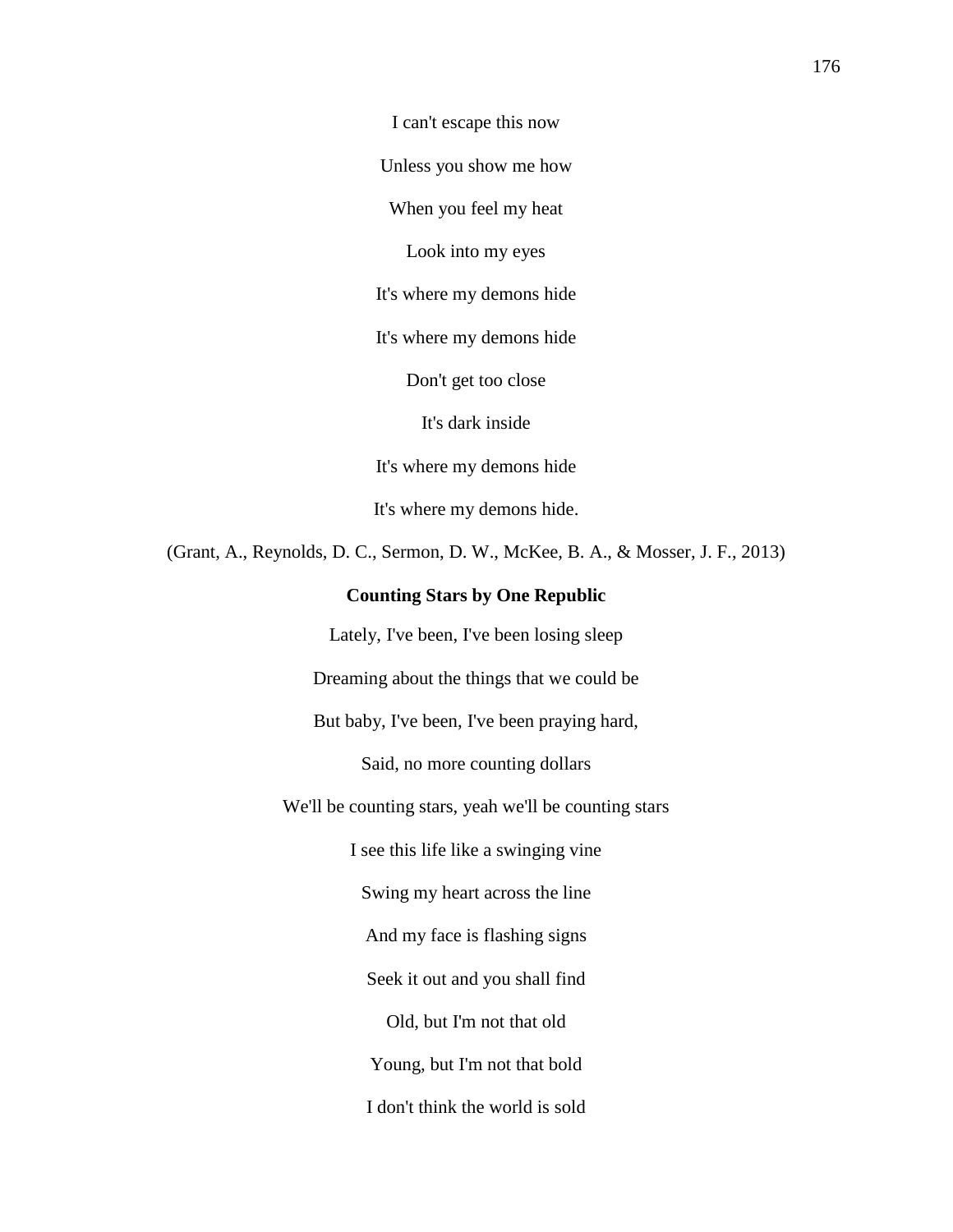I'm just doing what we're told I feel something so right Doing the wrong thing I feel something so wrong Doing the right thing I could lie, coudn't I, could lie Everything that kills me makes me feel alive Lately, I've been, I've been losing sleep Dreaming about the things that we could be But baby, I've been, I've been praying hard, Said, no more counting dollars We'll be counting stars Lately, I've been, I've been losing sleep Dreaming about the things that we could be But baby, I've been, I've been praying hard, Said, no more counting dollars We'll be, we'll be counting stars I feel the love and I feel it burn Down this river, every turn Hope is a four-letter word Make that money, watch it burn Old, but I'm not that old Young, but I'm not that bold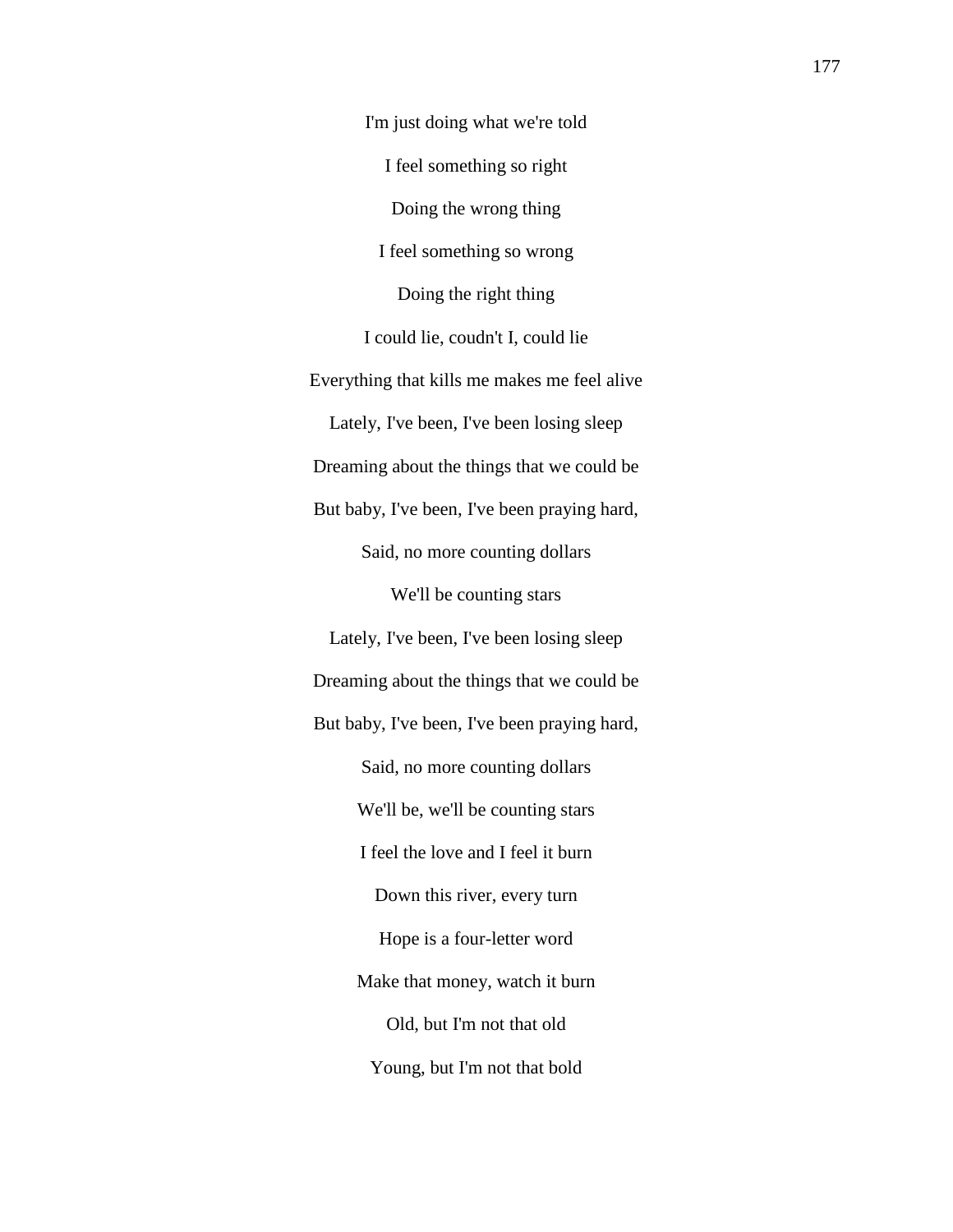I don't think the world is sold I'm just doing what we're told I feel something so wrong Doing the right thing I could lie, could lie, could lie Everything that drowns me makes me wanna fly Lately, I've been, I've been losing sleep Dreaming about the things that we could be But baby, I've been, I've been praying hard, Said, no more counting dollars We'll be counting stars Lately, I've been, I've been losing sleep Dreaming about the things that we could be But baby, I've been, I've been praying hard, Said, no more counting dollars We'll be, we'll be counting stars Take that money Watch it burn Sink in the river The lessons are learnt Take that money Watch it burn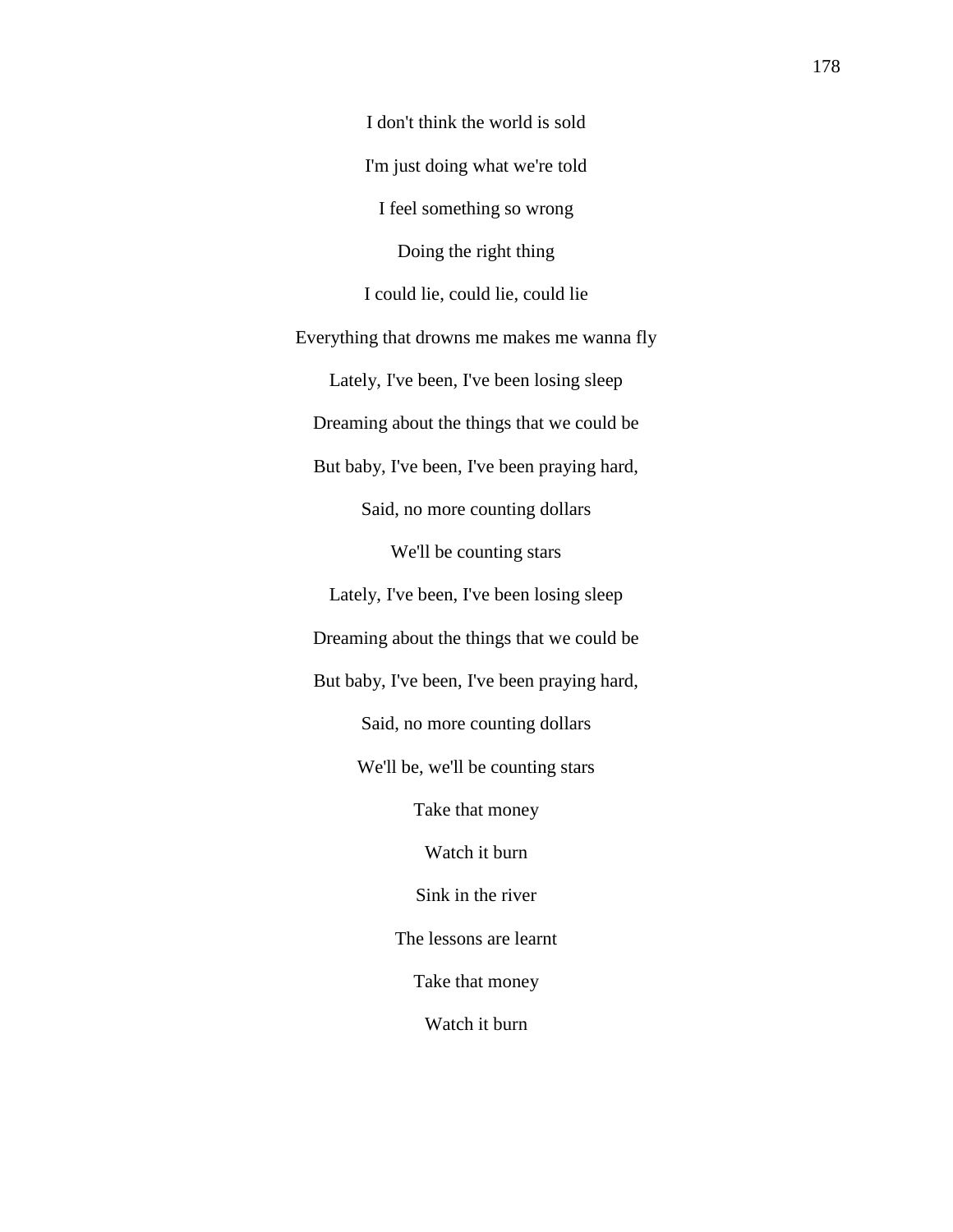Sink in the river The lessons are learnt Take that money Watch it burn Sink in the river The lessons are learnt Take that money Watch it burn Sink in the river The lessons are learnt Everything that kills me makes feel alive Lately, I've been, I've been losing sleep Dreaming about the things that we could be But baby, I've been, I've been praying hard, Said, no more counting dollars We'll be counting stars Lately, I've been, I've been losing sleep Dreaming about the things that we could be But baby, I've been, I've been praying hard, Said, no more counting dollars We'll be, we'll be, counting stars Take that money Watch it burn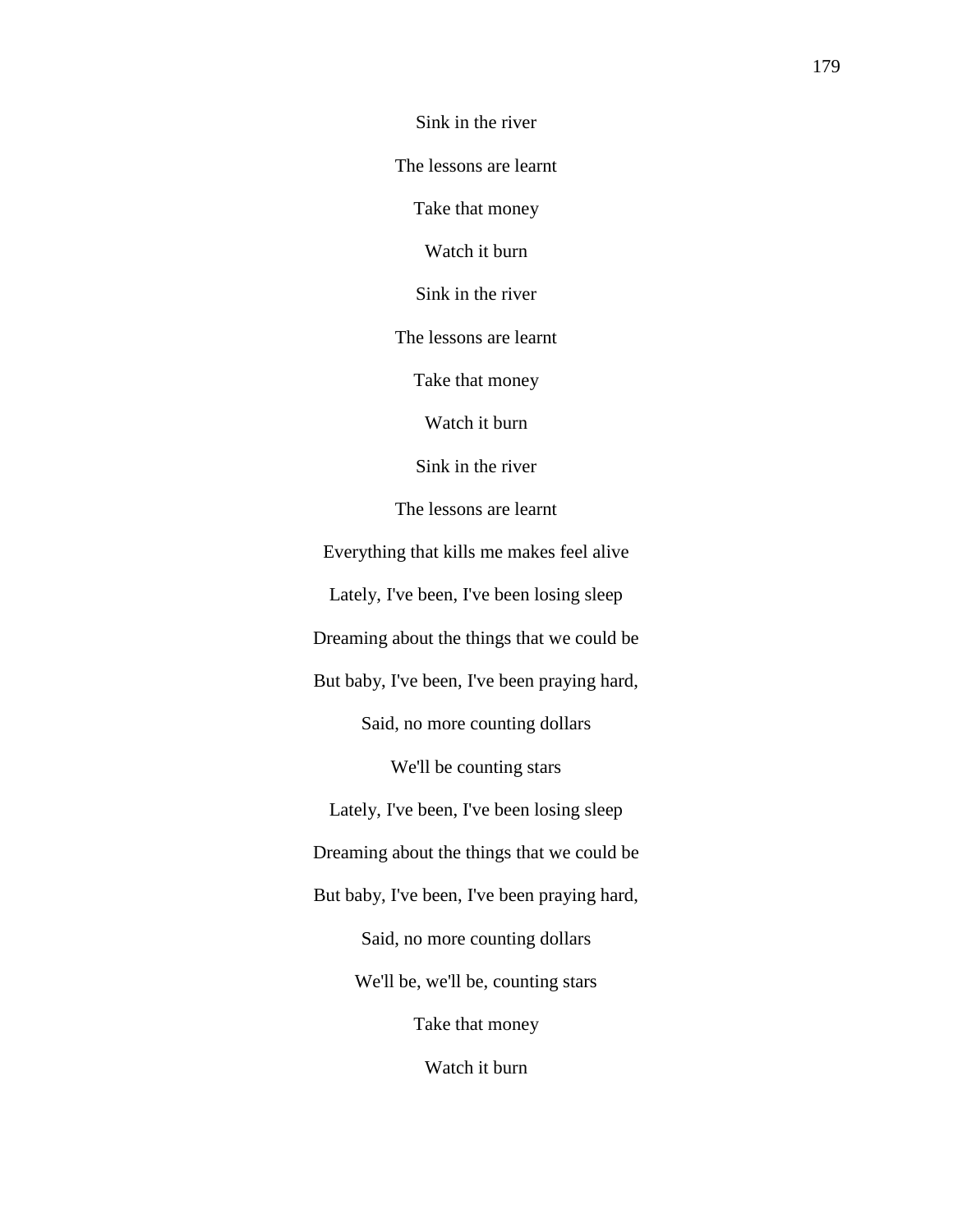Sink in the river The lessons are learnt Take that money Watch it burn Sink in the river The lessons are learnt Take that money Watch it burn Sink in the river The lessons are learnt Take that money Watch it burn Sink in the river The lessons are learnt (Tedder, R., 2013)

# **Structural Description of Dexter**

The beginning of Dexter's college career was challenging, to say the least. As he entered into the general study courses with plans to major in some area of health, he finds himself homeless and living in his truck. The bipolar disorder that Dexter described is controlled with medication that he could not afford without insurance. As he basically slept and donated plasma in order to survive during a chilly autumn month of being homeless, Dexter was also failing the classes in which he was enrolled.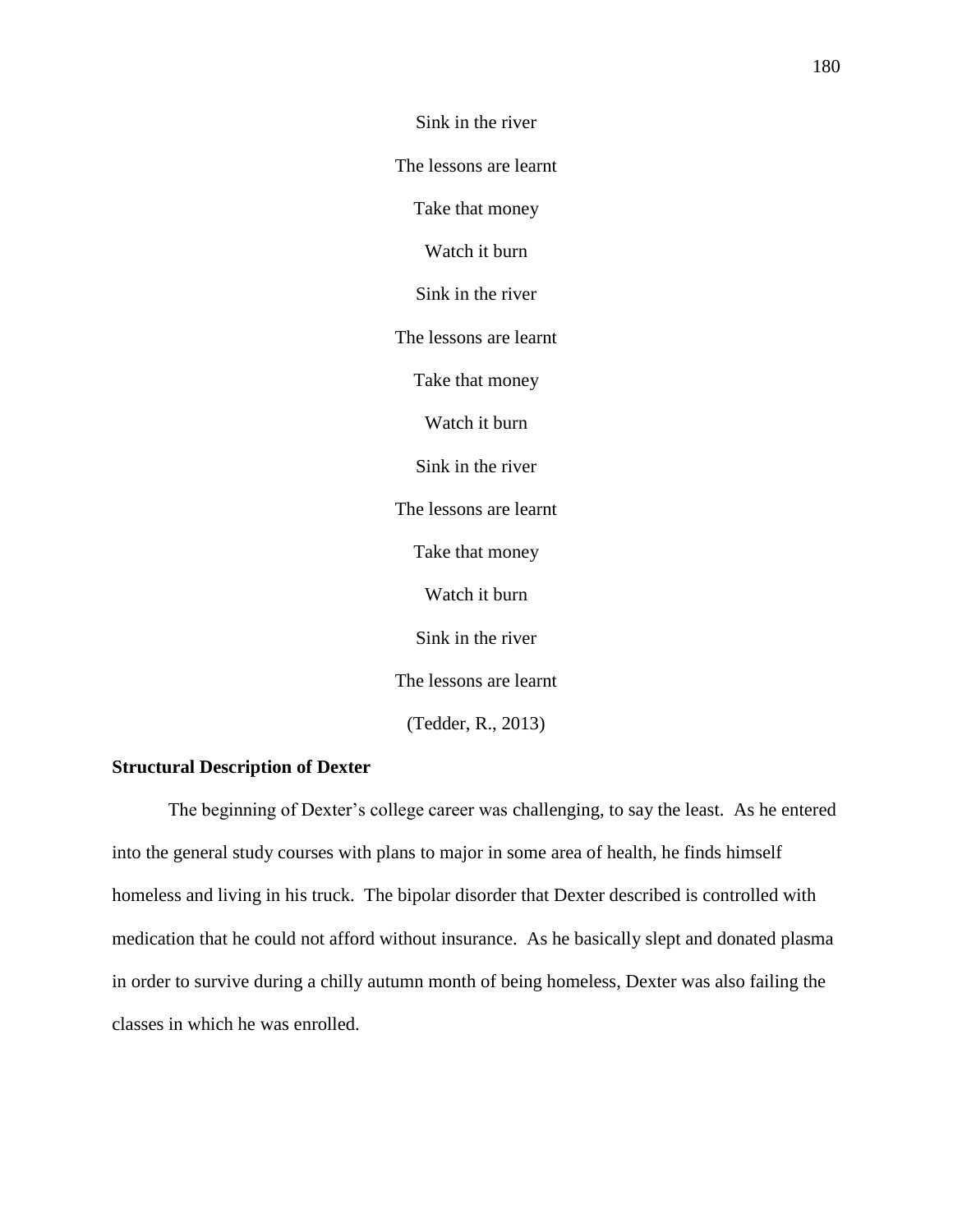Hearing a certain song on the radio had inspired Dexter to make a decision to either end his suffering or get help. He chose to talk to his mother and to try to work through the difficulties. He described struggles in his past with alcohol and drug abuse and how these issues had led him to suicide attempts on two occasions. While he believes that his family is there for him during difficult times, Dexter finds it difficult to open up to people and ask for help because of negative experiences with trusting people in his past. He has struggled with relationships partly because of his bipolar personality disorder and drug and alcohol dependency. He has also avoided counseling because of the cost.

As circumstances began to become brighter for Dexter after asking for help and trying to stay focused, he discovered that he had been placed on academic probation. Even though this is generally not a good place to be, Dexter felt relieved that he at least had another chance toward achieving an education. He discovered through a series of events in certain medical assisting courses, that he was beginning to reach higher levels of confidence and that he felt more comfortable trusting people he had met. An experience in a phlebotomy class when he was unable to draw blood left Dexter with that all too familiar feeling of his confidence plummeting. However, when he witnessed that a classmate did achieve the goal of successfully drawing a blood sample, he realized that he was happy for that person and noticed that he actually felt like part of a team for the first time. He shared that many classes ended up being places where he felt he could connect and be part of a team of people with similar interests who all shared challenges as well.

As a result of these more positive experiences in his life, Dexter now feels that his social well-being is the most fulfilled aspect of his wellness. Although he felt nervous and uncomfortable initially, the classes have helped him to develop healthy relationships with people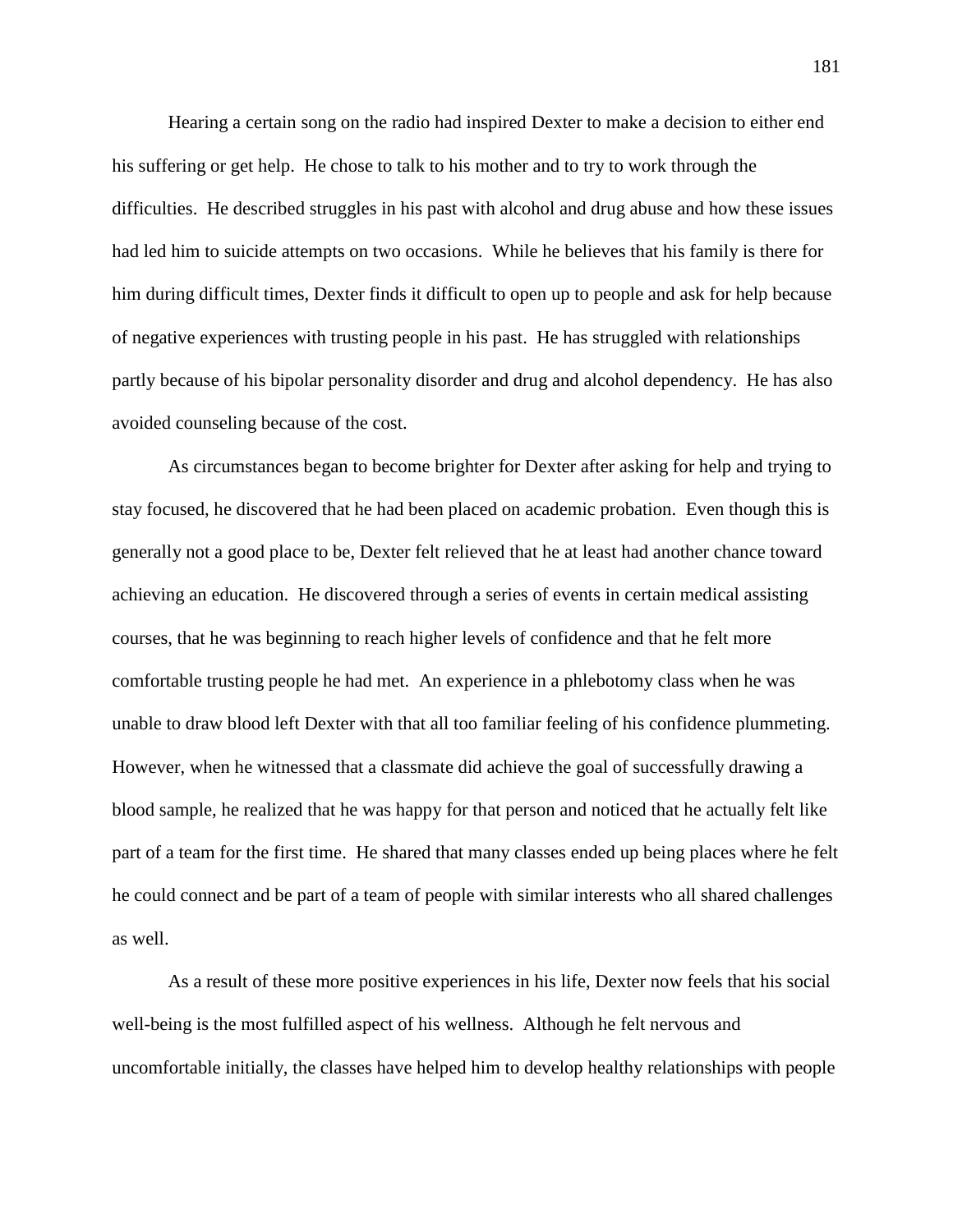and learn techniques and procedures that interest him. The emotional fulfillment has lead to a strong social well-being as well, since he now has a circle of friends he feels he can trust. Dexter does not feel that his spiritual and financial well-being is fulfilled at this point in his life. The fact that he is not a spiritual person makes this component of well-being unimportant to him. Working many hours each week to pay child support is a factor in the lower financial well-being at this point in Dexter's life.

The challenging schedule of working full-time, maintaining a full-time class schedule, and attempting to spend time with his children has resulted in Dexter feeling similar to a spinning top because of the constant movement. Physical activity is a major part of his emotional well-being which is an area that Dexter tries to maintain consistency. The two songs that Dexter shared, as describing where he was and who he is now, also encourage him to stay on course and keep perspective of what is important. Because of the struggles that Dexter has endured and what he has learned from his experiences, he enjoys reaching out to other students and friends he has made. He feels that he can relate with many of the struggles that individuals go through and looks forward to opportunities to help others through his work in the health care arena.

### **Textural Description of Shyann**

Shyann shared that well-being to her involved "happiness, health, and whether or not things were falling into place" (Shyann, p. 3). She elaborated:

*That's just kind of how I see well-being. I mean, financially you're stable; it equals every part instead of . . . I don't know. I don't think you ever get balanced financially, but other than that one. You can set it up for yourself. The person and how they manage their life. Because if you're gonna be negative all the time, you're not ever gonna be*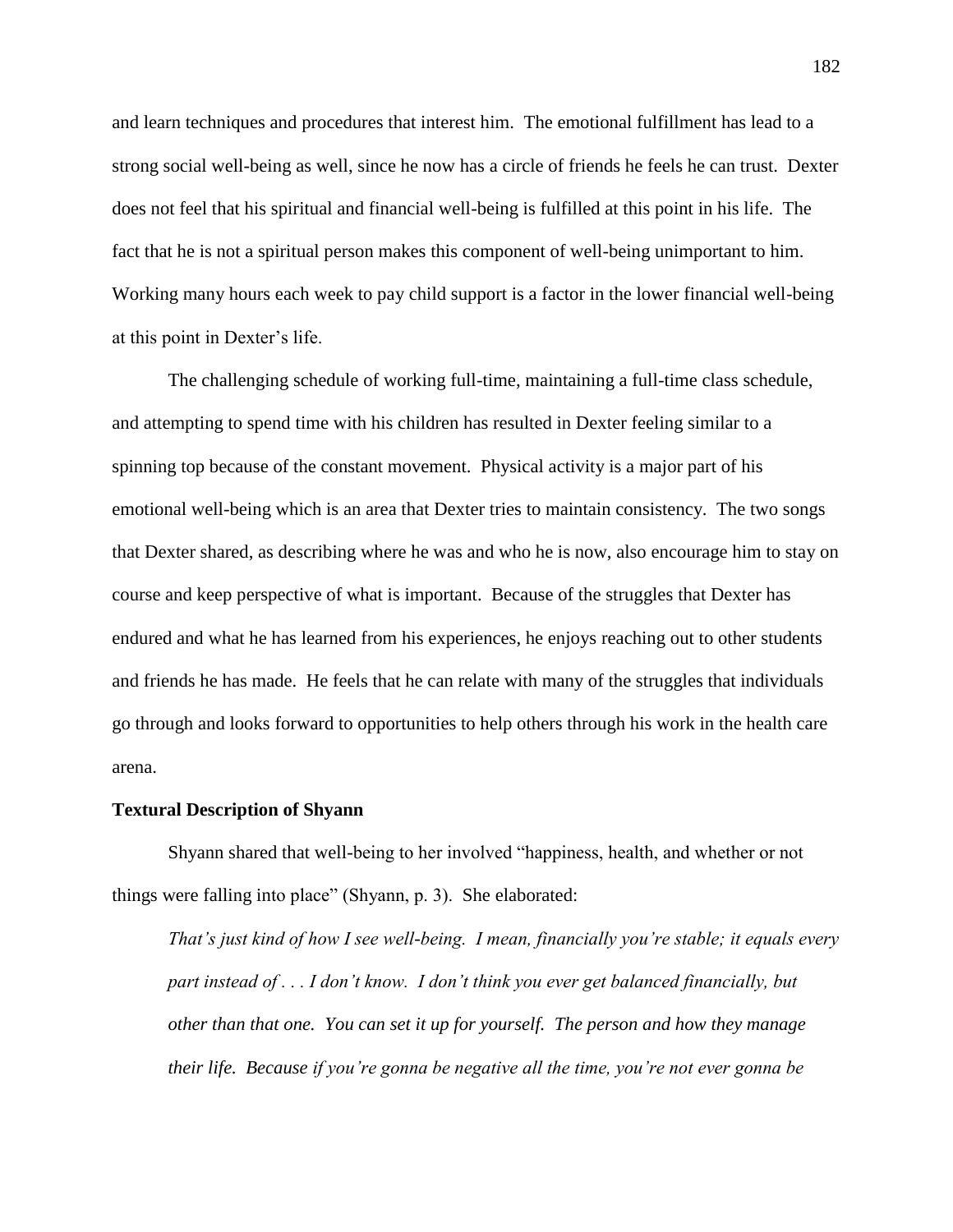*able to be balanced but the people who kind of just let life happen and go with the flow; I think they are more able to be balanced.* (Shyann, p. 3)

The discussion about personal well-being and what that meant to her prompted Shyann to expand more on the idea of well-being in her life at the present time. She shared that she felt that occupational and spiritual were the two areas that were most fulfilled. She noted:

*Um, I think occupational because I like my job and what I do, and when I started cleaning, my boss pretty much put me on my own. She could tell that I just really don't have any problems taking the bull by the horn. I don't really have any fears about doing things on my own, and I think she saw that so she started making me over other cleaners; like training.* (Shyann, p. 4)

After Shyann explained how much she enjoyed her job cleaning houses, she talked about how she would likely always continue cleaning houses, even after completing her training as a medical assistant.

*I mean, even if I go into like the medical field or whatever I'm going to do, I still see myself helping with the cleaning just because I enjoy it. I'm kind of OCD so when I get to go into somebody's house and do my own thing, I like that. You get away and it's kind of like how I de-stress like with exercise so when I can't, cleaning is my next best thing as weird as it sounds.* (Shyann, p. 5)

Another area of well-being that Shyann felt was fulfilled in her life is spirituality. She shared the following:

*Spiritual too, because I just don't think that you have to go to church like every single Sunday to be spiritual so I think I'm good in that one. I mean, basically, just praying and having the kids pray and kind of explaining to them about the whole like God thing is*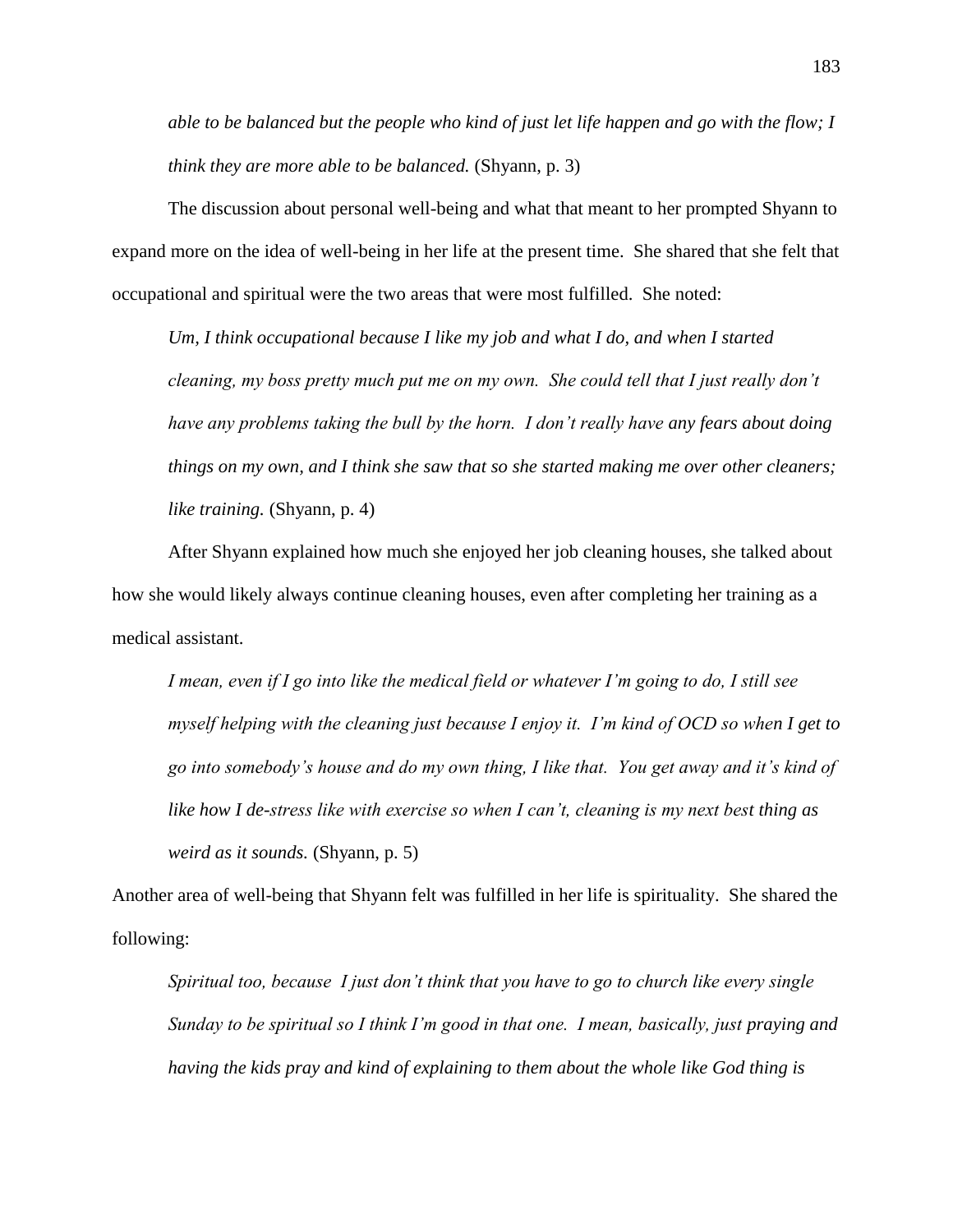*what I try to do. I mean, there's so many different religions that it's hard to be able to tell your kids exactly what they are. I just feel like if you believe in God and you go to church every once in a while, I mean, I know people say you need to be saved and do all this stuff, but I never grew up going to church all of the time and with life being so busy, I just don't have time. I know that sounds bad but to take an hour and spend it at church . . . I mean, that's just how I feel. We do go, but not always. I think there is a higher power and things do happen and you just have to be thankful for it.* (Shyann, p. 5)

Shyann added the following about areas of well-being in which she felt could be improved. *Um, the intellectual part maybe medium. Um . . . the rest of them are kind of just like I could probably be better on like the physical cause I don't have enough time to sleep or diet or get nutrition. I mean you just kind of; you let that happen with studying and work. You don't ever have time to eat or sleep it seems like. I chase three kids and clean houses so I get plenty of exercise! I think I'm pretty good on the social except that it just doesn't seem like you have a lot of time to, I don't know, if there was more time in the day, I could feel like I spend enough time with my kids or my husband or there just doesn't seem like there's enough time to always make everybody happy.* (Shyann, p. 4)

As the conversation continued, Shyann was asked if there had ever been an experience or situation in which she felt that her personal well-being was greatly impacted. She shared that just a few months ago she and her husband separated.

*Like a little while ago, it's been a couple of months ago, my husband and I separated. That was kind of hard but we worked everything out. My husband was overseas so I had the kids in school and thank God family that helped but I think you just have to kind of*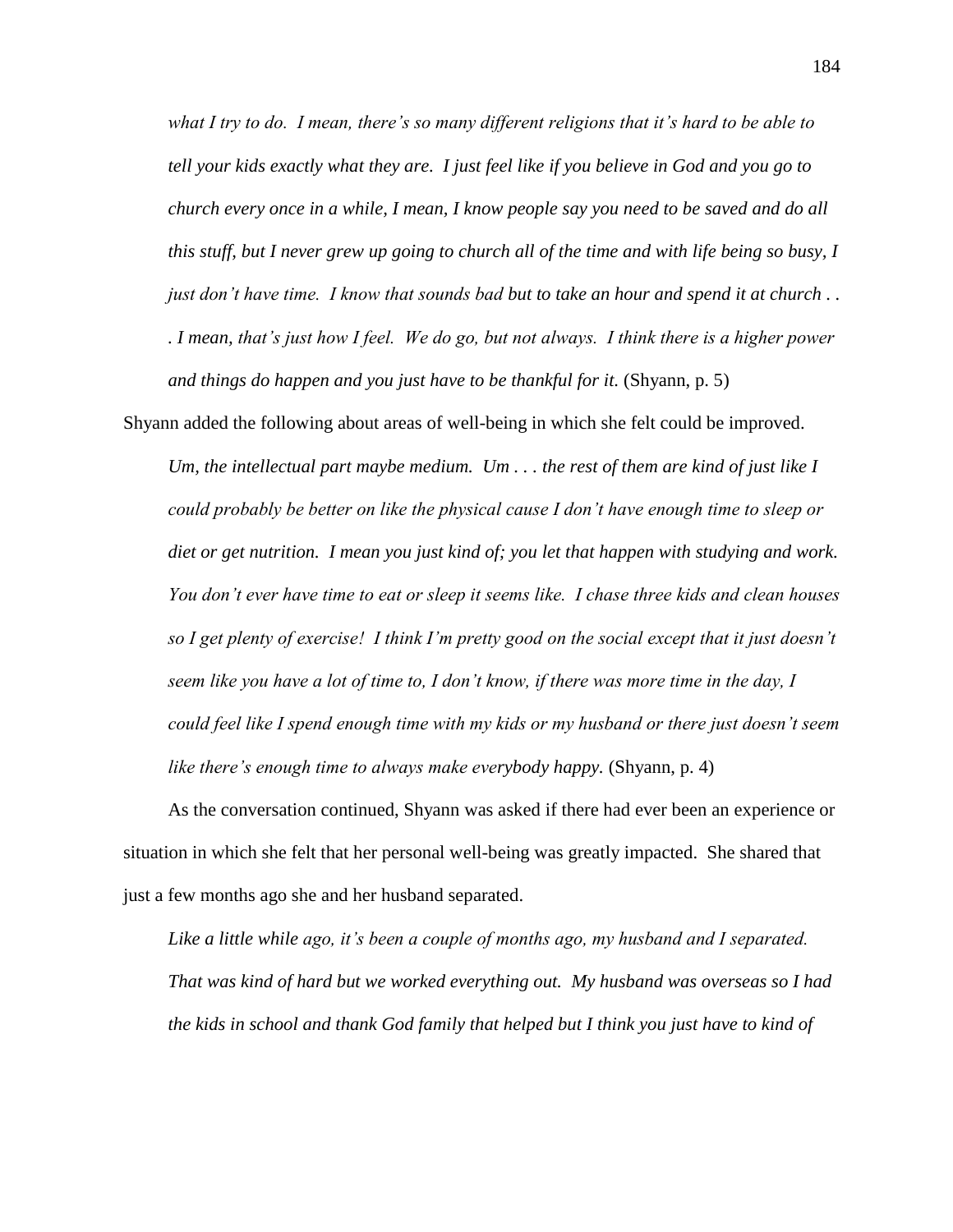*keep going cause Lord knows if you stop, you just kind of get depressed and it just . . . I don't know; you can't focus enough to do anything.* (Shyann, p. 6)

She explained further that her husband was part of the military and served as a fire dispatch/medic. Shyann indicated that she felt that his experiences, while he was gone, affected her well-being, as well as their children's.

*I think kind of like with our separation he was a different person. Like before, it was just harder for him to get in the mind set again of being home and having kids. He was gone for so long and he didn't have to deal with it and then he comes back to the bills and reality and I don't tolerate a whole lot so it was either you fix it, or I just can't. He was gone twice. The first one was a year; this last one was 15 months.* (Shyann, p. 7)

When asked if she had to adjust as well when her husband returned, Shyann stated, "Yeah, our son was one when he left so we have a bond that's kind of like inseparable. I have a boy that's 10 and a girl that's eight, and then our son (Shyann, p. 7). She added that it was very difficult for her children to adjust to the changes as well. Shyann was then asked if she felt that the separation caused more of the marital problems or the changes that accompanied her husband's return.

*I think a little of both. It's hard because I'm so independent and I like things my way . . . not in a bad way, but I was just so used to that that it's hard to let somebody come back and like, oh, can you help me do this . . . like it's just so hard. It's a lot better than it was. I think it took . . . I mean . . . we had a really good friend who went to church and he was a marriage counselor so we sat down with him and we just kind of went through everything. It is kind of like a wellness, if you can even believe that, like what parts of your life are being affected and what do you need to change them? How are the kids in*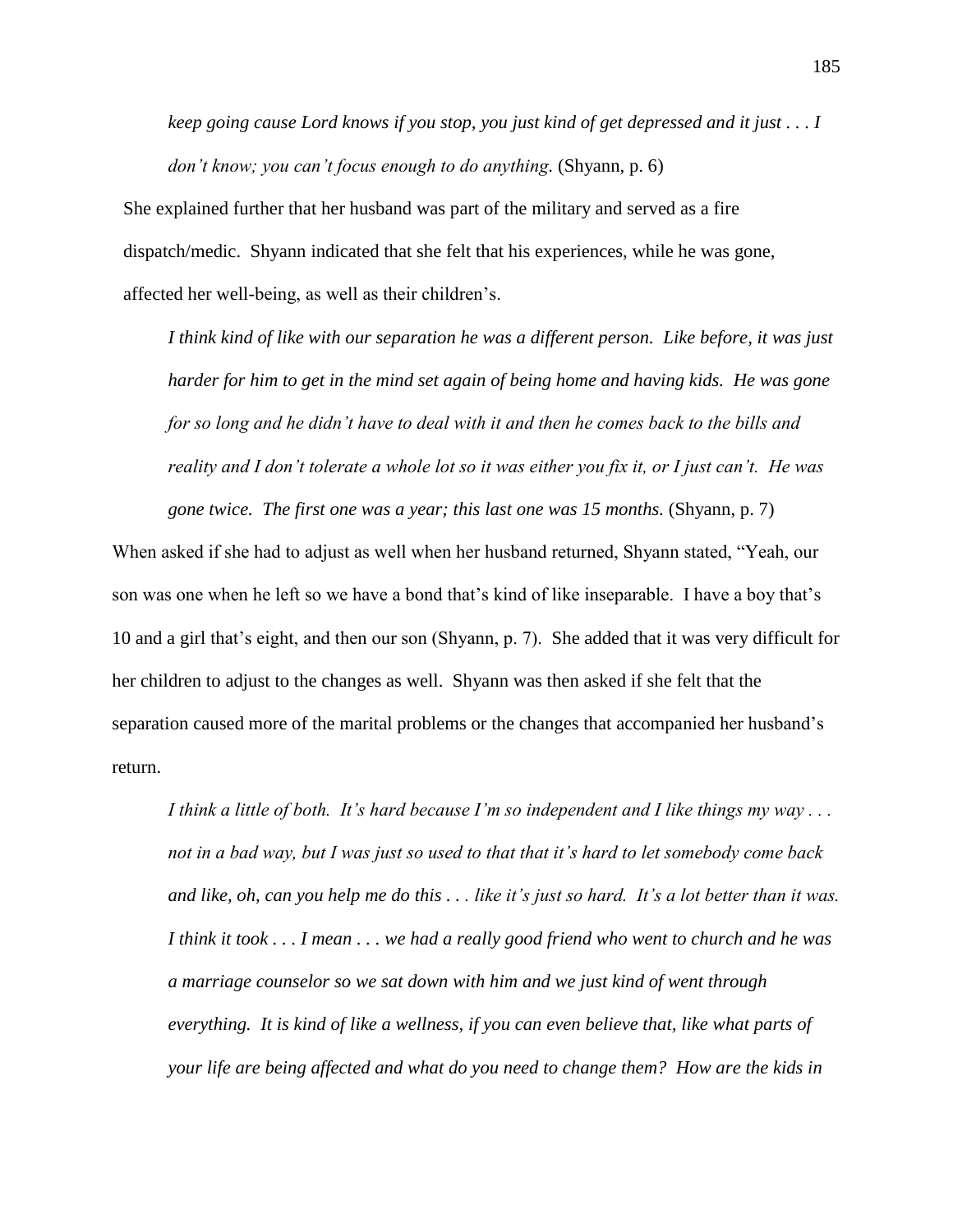*it? The kids were supposed to be the main goal but they kind of just sit in the back when you fight so much and they're affected by it. That's the one thing that just tears me up. The counseling was kind of more like marriage counseling so the kids didn't get to talk to anybody. They talked to my mom or me, but still.* (Shyann, p. 7)

As Shyann continued to talk about the family dynamics at her home and about her children, she shared also that she feels extremely close to all three of her children.

*I'm really close with my kids. He kind of had a temper whenever he came back so they . . .the older two have a different dad who never is around and went to drug rehab if that makes any sense. He just doesn't care so this is really their dad. Our youngest, we share. It was hard for the older two to lose a dad again so they struggled with it. I really wanted to work it out cause you just can't have people in and out of kids' lives that you know, I can do what a guy is supposed to do but I can't really do it. You know what I mean ?* (Shyann, p. 8)

When asked if there was anything that symbolized her personal well-being, Shyann described how she often felt like a ball. She explained that she constantly felt as if she were being tossed around from person to person.

*I feel like a ball and there's not enough time. Everybody's passing it around so fast that you just can't be in their hands long enough, but I'm not necessarily wanting to go. Like I just can't be everywhere and I say it all of the time; there's just one of me and so many people.* (Shyann, p. 9)

Shyann then explained that "I Am Legend" is a movie that reminds her of her own wellbeing.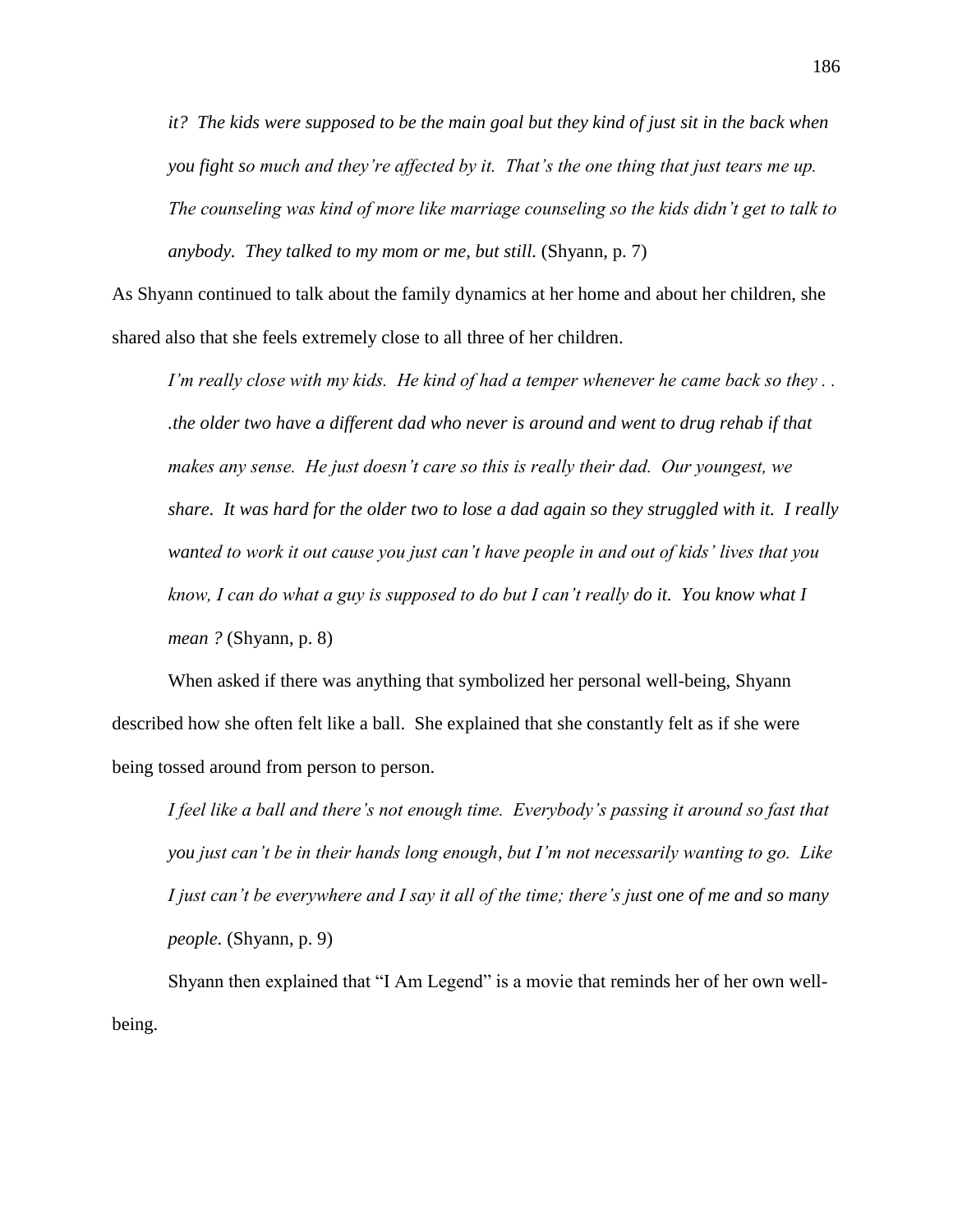*Will Smith. He's kind of like by himself throughout everything. It's like, you know, he's kind of like by himself and he's the only one left who can find a cure that can save everybody and he's constantly going. I always feel like that. I'm going to school and trying to do better but sometimes it really does feel like I'm just on my own. When I'm trying to do homework or something, the kids are running around and they want to spend time. My husband is like, can't you do this? I'm like, I'm trying.* (Shyann, p. 9)

As the conversation continued, Shyann was asked if she thought that she would ever want more space in her day.

*When I do, I find something to fill it so I don't think I'm that type of person who can just sit. I always have to be doing something. Since I've started such a crazy, busy life to keep my mind occupied, I just can't. I'm afraid that if I do sit too long that I'm gonna start thinking about everything. I don't know if that would be bad, but there's so much I just don't think I could cope with it all.* (Shyann, p. 10)

Shyann was asked if she felt that she would utilize counseling services if they were available on campus. She replied, "Absolutely" (Shyann, p. 8).

# **Structural Description of Shyann**

Shyann's husband was away as part of his military career. His length of time away and return has impacted her personal well-being. She added that he had to be gone on two occasions; one for 12 months and another for 15. While Shyann wanted to be supportive throughout her husband's responsibility to be away, she admitted that it had become very difficult for her and for her children, and eventually resulted in a separation between her and her husband. She feels that when her husband returned from being away for so long that he was a different person. Adjusting to the reality of life here for her husband, as well as adjustments for Shyann and her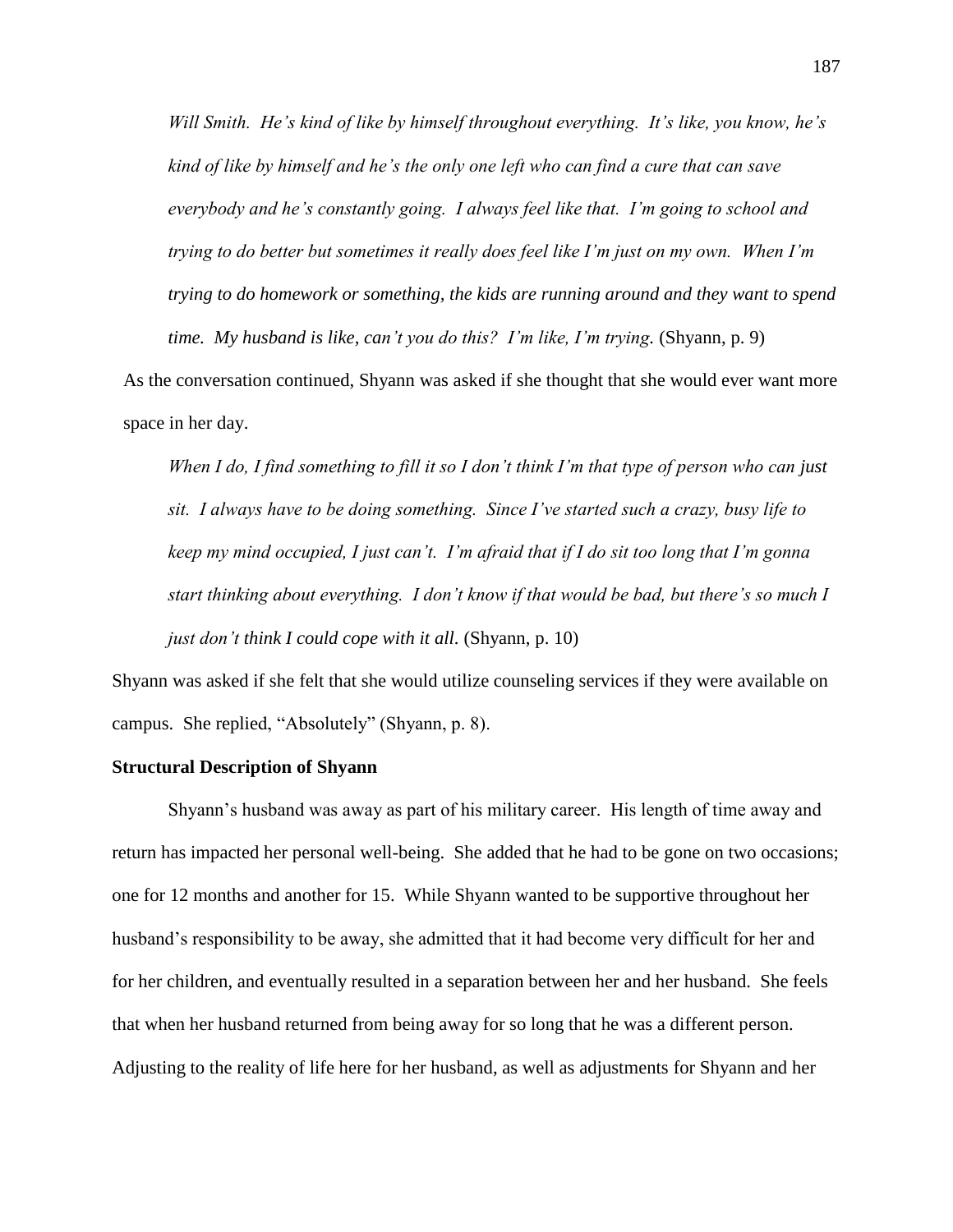children presented, challenges to each of them. Her children were a driving force in working out their marital differences. She indicated that she felt her children needed stability and would, therefore, prefer to make the marriage work if at all possible. The father of her two older children is not a part of their lives, which she underscored, was difficult for the children to accept. For this reason, avoiding another major disappointment in her children's lives by keeping her family together is even more vital. The independence and level of responsibility that Shyann had developed, while essentially playing the role of a single parent, was altered when her husband returned. Day-to-day living was suddenly different which presented challenges for both Shyann and her husband. Even though they were able to work things out for the most part, a lot is required of both of them as they continue to adjust to the differences of being together as a family again.

Shyann described well-being as involving happiness, good health, and details of life working out as planned. She added that she believed that people could "set up" their well-being by the decisions that they make and the attitudes in which they maintain.

One of the areas in which Shyann described as being most fulfilled in her life was her occupation of cleaning houses. This happened to be an area of her life in which she was given additional responsibilities, that she enjoyed, and also where Shyann could find time to spend alone doing something that she perceived as being useful. While she obviously described many responsibilities at her home, with her children, as well as her class work, cleaning homes for other people offered her security and independence. Along with occupational well-being, Shyann added that the area of spirituality was also an area in which she considered fulfilled in her life. Although she does not feel that she is required to attend church services regularly, she believed that she had a rich personal relationship with her higher power in which she is thankful.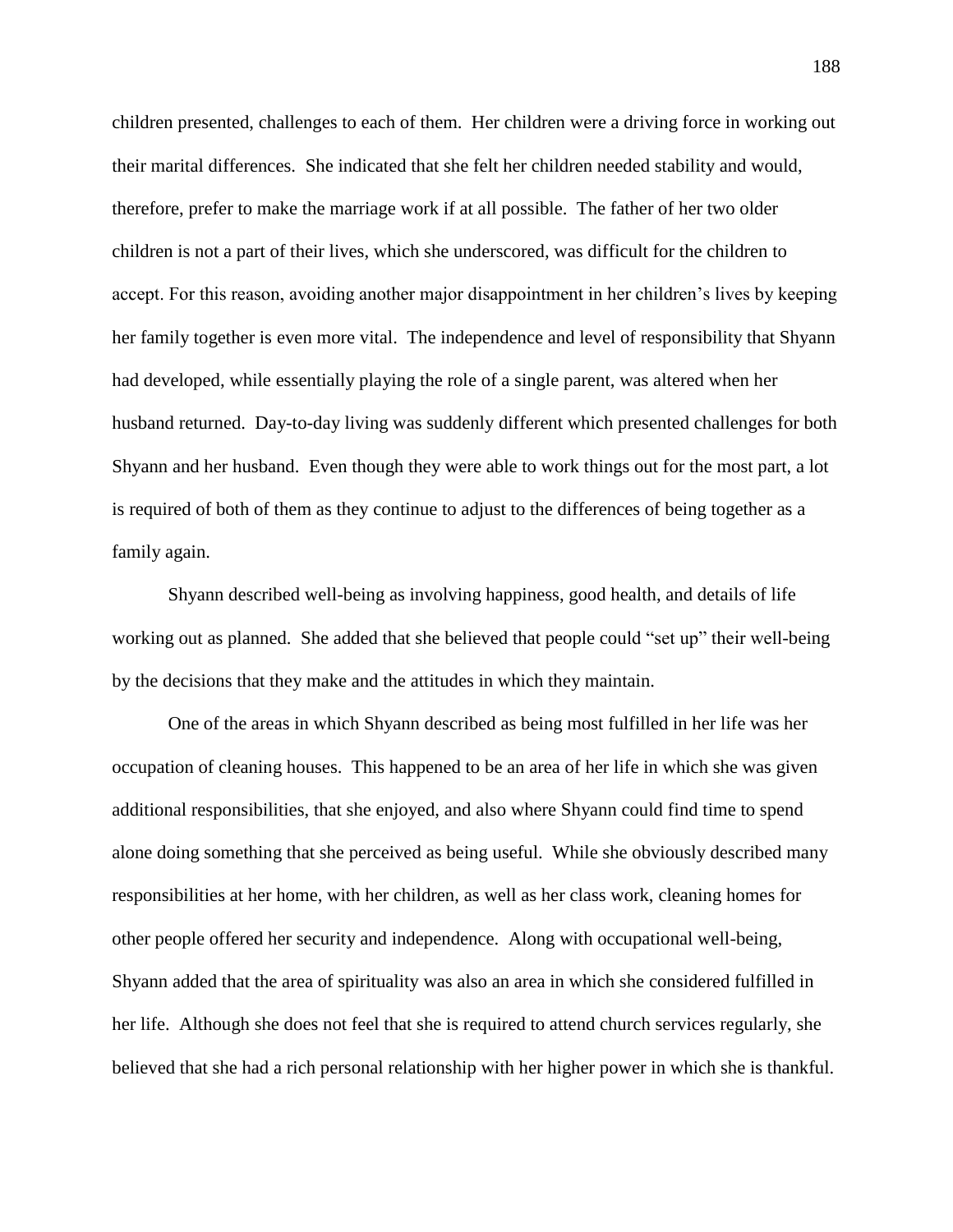Shyann felt that other areas of well-being for her could be improved, but especially the area of physical. While she feels that cleaning and trying to keep up with her three children offers her plenty of exercise, she said that her diet is lacking and that she never gets enough sleep. Her reasons for not meeting these physical needs are directly related to her busy schedule of working, school, and taking care of her children. Shyann's demanding schedule reminds her of a ball being passed around a circle of people who she cares about; however, she had very little time to spend in each of their hands. While she would like to spend more time with her husband and children, slowing down enough to do so might cause her to think about details of her life that she feels would be very difficult with which to cope. Shyann feels that talking to someone about these types of things and finding healthy ways of coping would be helpful

#### **Textural Description of Brooke**

Brooke describes well-being as a combination of many things. When asked to elaborate more on what personal well-being meant to her personally, she explained that she really just tried to go through life every day.

*You know for instance my son, and what mood he's in on that day. It all depends on how my son wakes up. He has a lot of issues and we have child psychologists coming to the house and a social worker. I also have a counselor outside the house that I take him to because of his bipolar disorder. His days fluctuate. I have to deal with him in a different way than what I do with my daughter who's 14. I have to give more of my time to him. She's very helpful and understands. Whether we're gonna have a good day, or whether we're gonna have a bad day; you never know. With my granddaughter's mother still being so young and stuck in the drama stage, I mean, we deal with the drama from that you know give or take.* (Brooke, p. 5)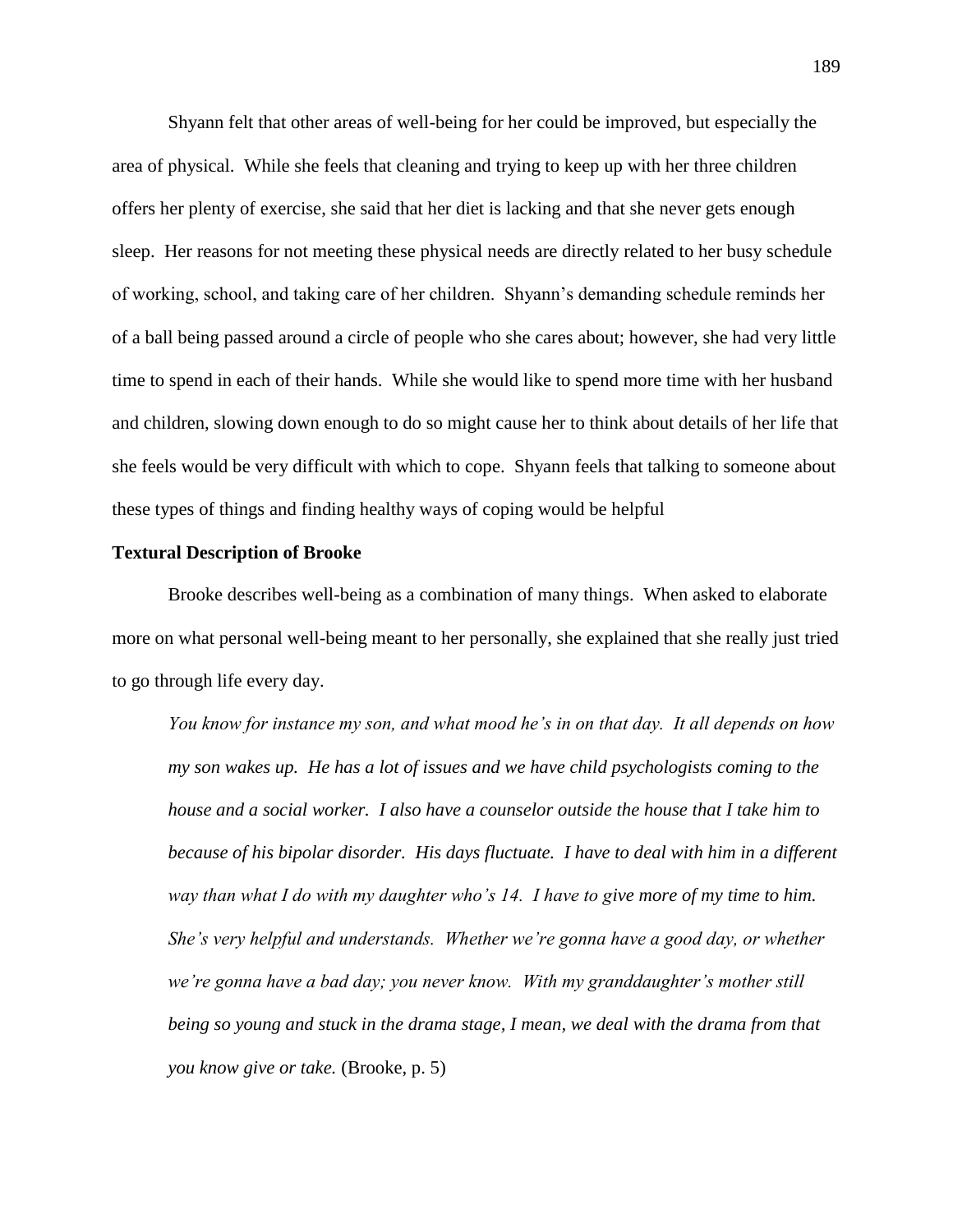Brooke went on to explain further that her overall well-being is directly affected by how her son is doing on a daily basis.

*Sometimes he wakes up and doesn't want to get out of bed. The weather plays a big factor with him. Sometimes he seems more down when it starts to get colder. He has cabin fever really bad and keeps to himself. There's no rhyme or reason and I just plan my day around that every day. He likes school when he goes. He's one of those kids that traditional school is just not for him. It just does not fit him and the schools aren't willing to accommodate either. I've fought, and fought, and fought with the school system.* (Brooke, p. 6)

Brook appeared to be comfortable talking about her son and his situation. She noted that when he was five or six years old, he was diagnosed with attention deficit hyperactivity disorder (ADHD) only to find out that his condition was actually a bipolar personality disorder which has been diagnosed in individuals on both sides of her son's family. She said sadly, "We treated him for ADHD all of those years (Brooke, p. 6).

As the conversation continued, Brooke was asked about the possibility of other experiences or situations that had occurred and impacted her personal well-being. She shared that nine months ago her granddaughter was born.

*Two weeks before she was born my son was like, mom, and I could tell by the tone. I just didn't want to believe him at first and then she called me crying and I had just dropped my son off at school and had to go back and get him cause she was in labor. When she was born, she had a little bit of an issue. The umbilical cord was wrapped around her neck so her O2 sats were really low and we ended up with a feeding tube for a little bit.*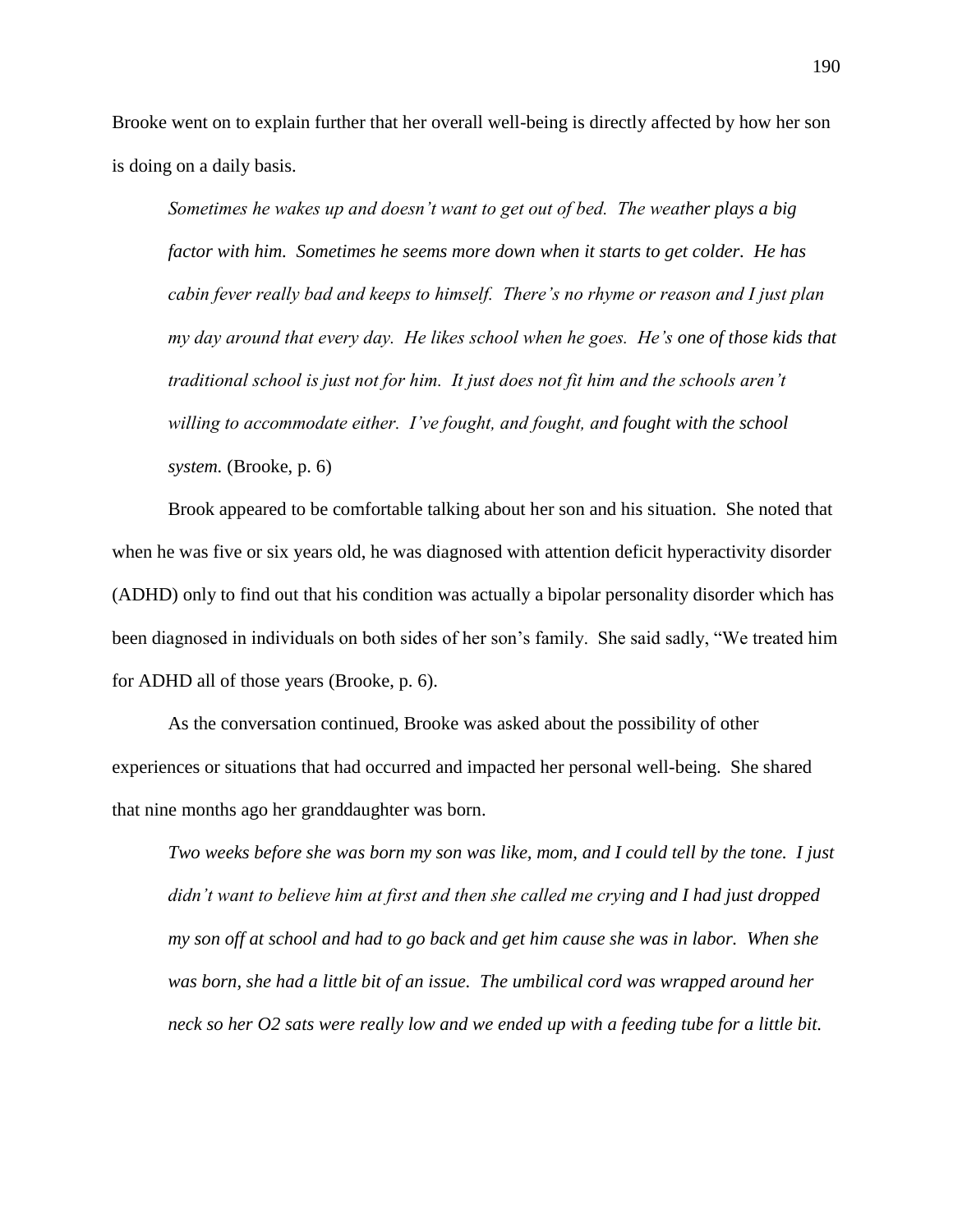*She just got caught in the pelvic bone and they didn't know the cord was wrapped. She was a little bit gray and they kept her for almost two weeks.* (Brooke, p. 7) When asked how the birth of her granddaughter affected her, Brooke responded: *I missed class. I had a very nervous child. He was scared to touch her at first. He thought she was too tiny. For as young as they are, they're very good parents. I'm proud of them. They're very excellent with her. She's the happiest little thing you've ever seen. I really didn't have anything for her when she was born so I had all of that stuff to get.* (Brooke, p. 7)

Brooke added that she is paying for all of the baby's expenses. She explained that her well-being was impacted financially, emotionally, and intellectually. However, she added that there has been more joy as a result of her birth than anything. She shared that she relies on God to help her through life. "You gotta have faith. If you don't have faith then you don't have nothing" (Brooke, p. 8). Brooke shared that she looks to her faith regularly for strength and that spirituality is important to her.

The area of well-being in which Brooke feels she is most fulfilled is occupational*. I work with a great group of girls and I don't have to deal with the younger ones. I'd like to go back for RN. That's a goal. I'm really happy where I work now so I would probably just want to keep working there. I'll sometimes find someone who somebody is giving a hard time and I'll just throw them under my wing. I worked at a nursing home and there was a whole group of old school girls there and they had their own way and I got stuck in a hall on third shift with 32 people to myself to take care of. I just prayed that they all slept. A girl came back from sick leave and when she came back, and she*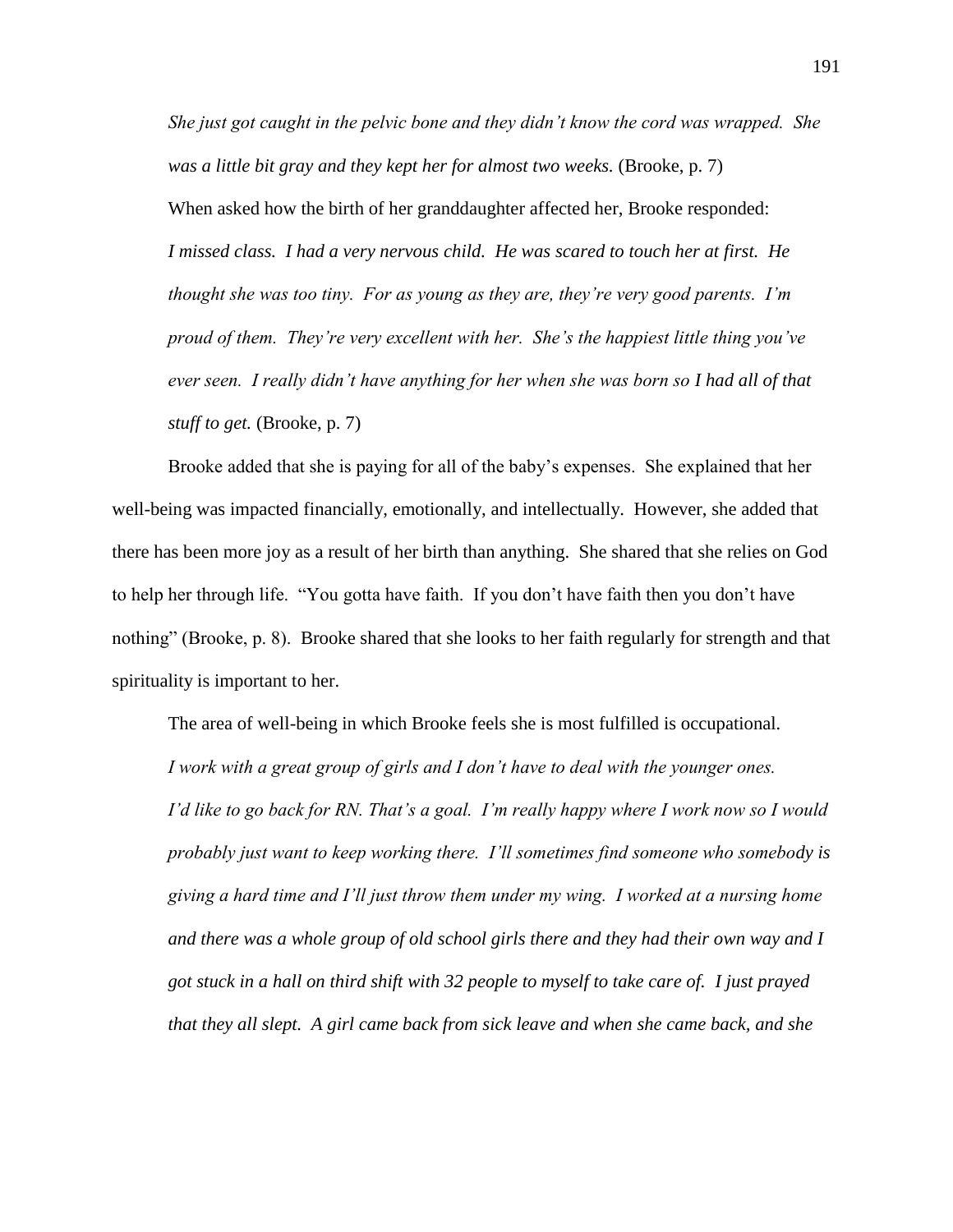*saw them girls harassing me she was like, no, come on, so she threw me underneath her wing. They didn't think I did anything right. She helped me.* (Brooke, p. 9)

Brooke shared that her social well-being was the least fulfilled right now. "I don't go anywhere. It's home, work, and school. My kids are my social life" (Brooke, p. 8). She smiles and acknowledges that that's fine with her.

When Brooke was asked to think of an object that she felt symbolized her personal wellbeing, she quickly responded that she would have to say fireworks.

*Like I said, you never know what kind of mood my son is going to wake up in. You watch what you say and walk on eggshells. If he explodes it's like fireworks. He yells and throws stuff, but as far as me and my daughter's concerned, he doesn't hurt us.* (Brooke, p. 10)

Brooke then shared that the song "God Gave Me You" by Blake Shelton is the song that best describes her personal well-being.

*It just makes me think about what I've got. I could be like some people who have nothing. Um, I don't know what I'd do without my kids; I don't. My kids are everything to me, and my mom and dad. I feel God don't give you more than you can handle. There's days when my family's had to jump in and help. My son's dad is a rehabbed drug addict and he's not around much.* (Brooke, p. 11)

## **"God Gave Me You" By Blake Shelton**

I've been a walking heartach**e** I've been a walking heartache I've made a mess of me The person that I've been lately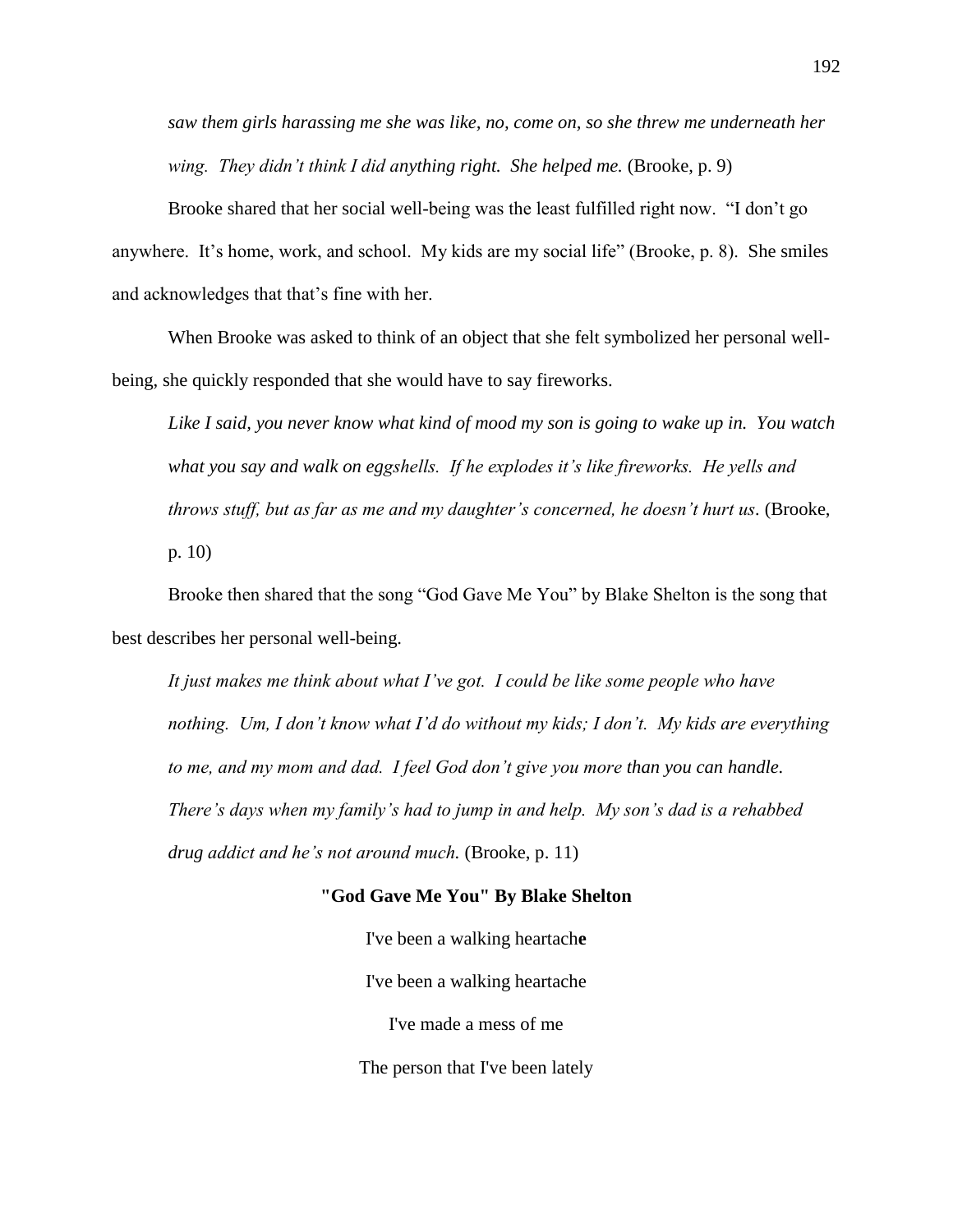Ain't who I wanna be

But you stay here right beside me

And watch as the storm blows through

And I need you

Cause God gave me you for the ups and downs

God gave me you for the days of doubt

And for when I think I lost my way

There are no words here left to say, it's true

God gave me you

Gave me you

There's more here than what we're seeing

A divine conspiracy

That you, an angel lovely

Could somehow fall for me

You'll always be love's great martyr

And I'll be the flattered fool

And I need you

Yeah!

God gave me you for the ups and downs God gave me you for the days of doubt And for when I think I lost my way There are no words here left to say, it's true God gave me you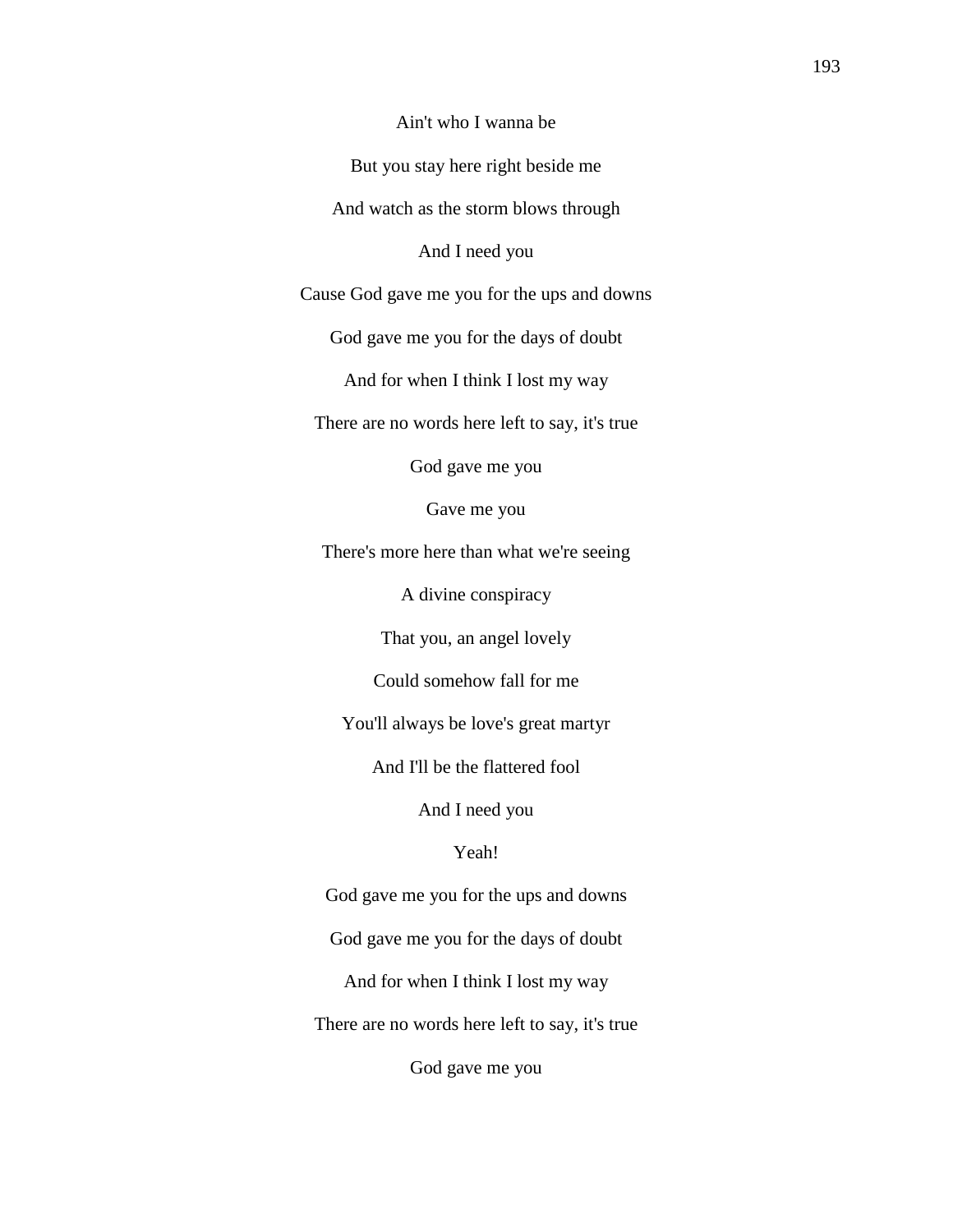On my own I'm only Half of what I could be I can't do without you We are stitched together And what love has tethered I pray we never undo Cause God gave me you for the ups and downs God gave me you for the days of doubt God gave me you for the ups and downs God gave me you for the days of doubt And for when I think I lost my way There are no words here left to say, it's true God gave me you, gave me you He gave me you I've made a mess of me The person that I've been lately Ain't who I wanna be But you stay here right beside me And watch as the storm blows through And I need you Cause God gave me you for the ups and downs God gave me you for the days of doubt And for when I think I lost my way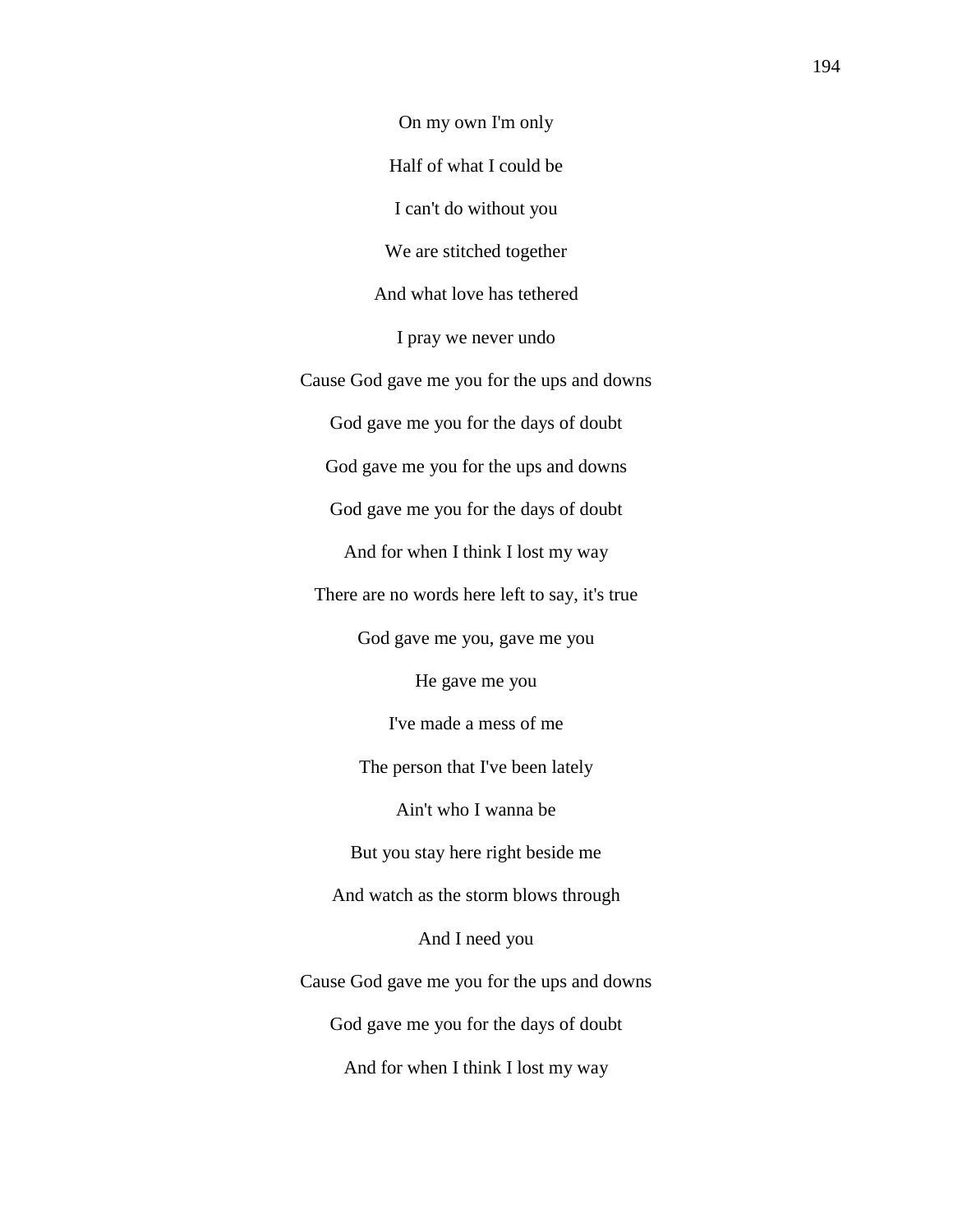There are no words here left to say, it's true

God gave me you

Gave me you

There's more here than what we're seeing

A divine conspiracy

That you, an angel lovely

Could somehow fall for me

You'll always be love's great martyr

And I'll be the flattered fool

And I need you

Yeah!

God gave me you for the ups and downs

God gave me you for the days of doubt

And for when I think I lost my way

There are no words here left to say, it's true

God gave me you

On my own I'm only

Half of what I could be

I can't do without you

We are stitched together

And what love has tethered

I pray we never undo

Cause God gave me you for the ups and downs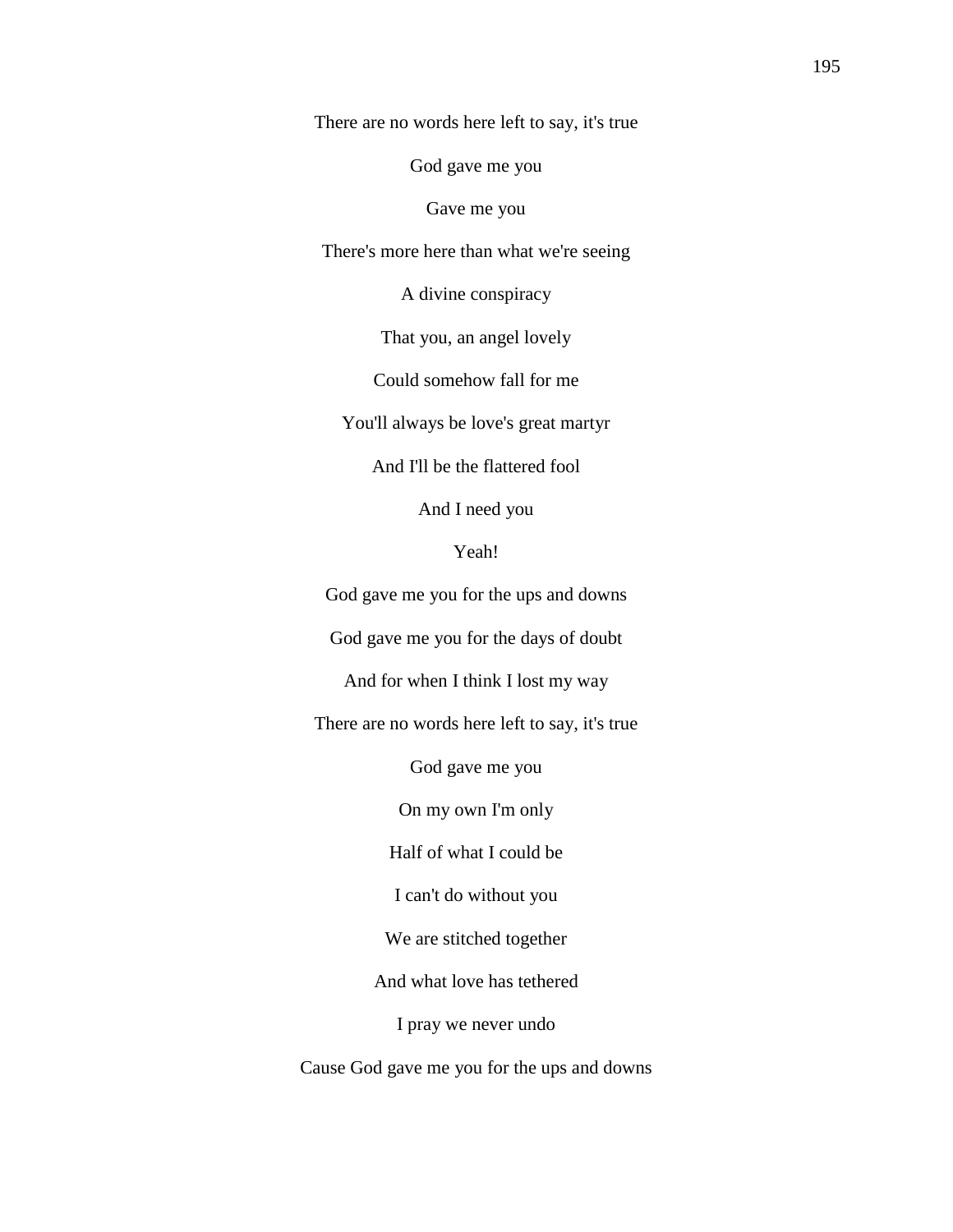God gave me you for the days of doubt God gave me you for the ups and downs God gave me you for the days of doubt And for when I think I lost my way There are no words here left to say, it's true God gave me you, gave me you He gave me you (Shelton, B., 2011)

#### **Structural Description of Brooke**

The foundation of Brooke's daily routine and overall well-being is based on how her 17 year-old son awakens on any particular day. She is forced to begin each day with uncertainty because of her son's unpredictable behavior, a symptom of his bipolar personality disorder. In addition, Brooke also divides her time among her 14-year-old daughter, 9-month-old granddaughter, class responsibilities, and work. Never knowing exactly how her son will wake up, Brook is aware that he might refuse to get out of bed, feel depressed and angry, or will hopefully wake up in a more positive frame of mind. Therefore, her day is determined by the disposition of her son. If he is doing well, Brooke feels well also. If her son is struggling on any given day, Brooke has a difficult day. Her emotional well-being can only be as fulfilled as her son's.

Brooke recalls another certain incident having to do with her son that has impacted her well-being in many ways. Nine months ago, her son's daughter was born. She was only given a two-week notice that this was going to happen. While Brooke already felt emotionally and physically exhausted most of the time, this became a new focus. The unexpected birth of her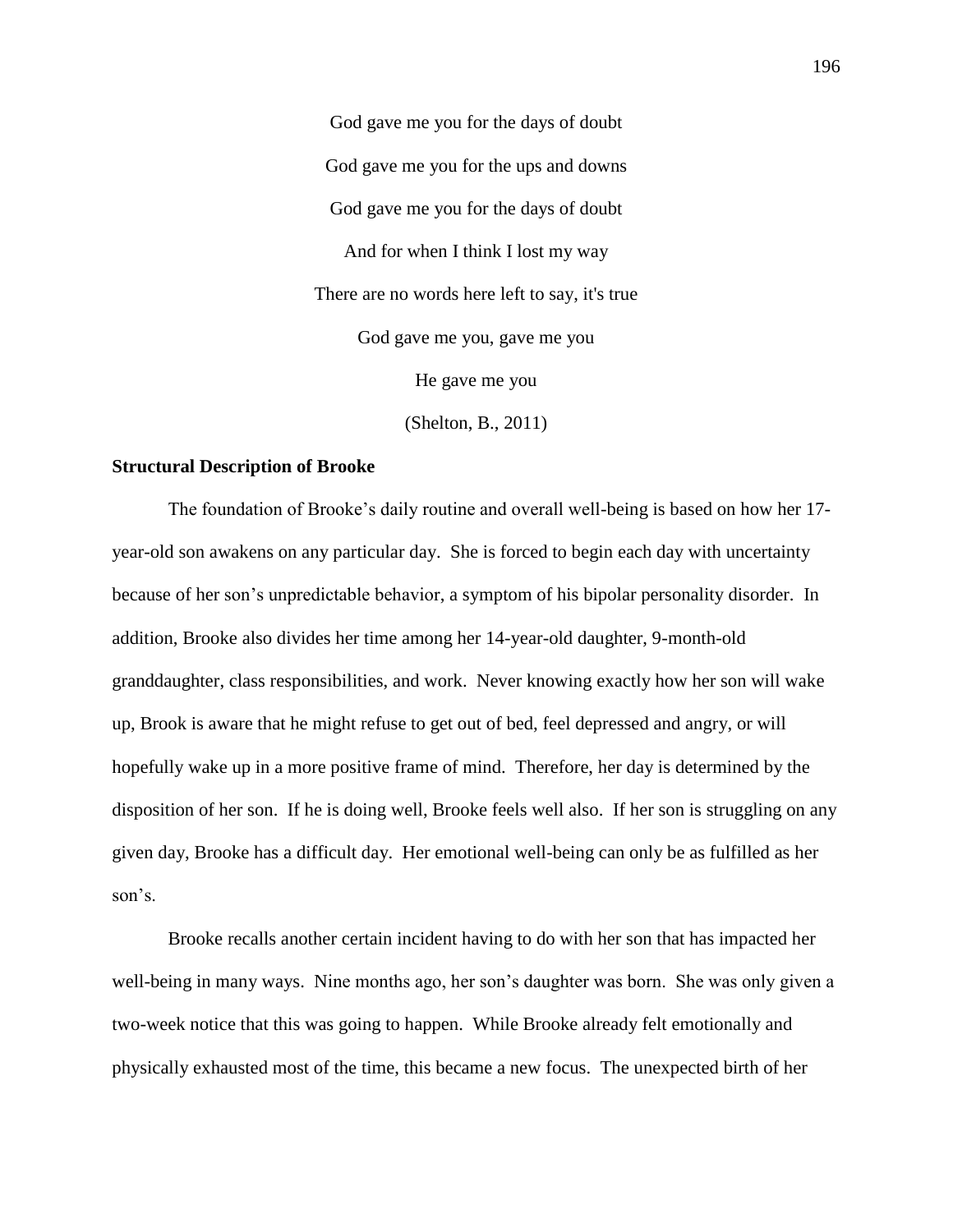granddaughter impacted Brooke's emotional, intellectual, financial, and spiritual well-being. Her son was afraid of being a father at such a young age, which added to her concerns. Her grades went down since she was forced to miss classes during that time frame. In addition, the birth of her granddaughter resulted in more financial expenses. The spiritual force in her life, however, helped Brooke during this time of change. She shared that she has experienced more joy than anything else as a result of her granddaughter's birth.

As a single mother and grandmother, Brooke finds strength through her faith. Faith and family are the two a driving forces in her life. Brooke maintains a full load of classes in the medical assisting program and works as a Certified Nursing Assistant (CNA) at a nursing home. As Brooke described her experiences at work, she shared that she enjoys her job very much. She feels successful there and likes to help other CNA's who are learning. She described a time when she was new and how a certain individual helped her. She feels a desire to help other coworkers in this same way. In addition to enjoying what she does as a CNA, Brooke is also experiencing a sense of encouragement from the people with whom she works and finds work to be a place where she can converses with other adults. It is not a surprise that the area of occupational well-being was the area in which Brooke felt most fulfilled. However, because of her extremely busy schedule, the area in which she feels least fulfilled is the social aspect of well-being. She described her children as being her social life for the time being, and likely finds a sense of social connection at work as well.

When asked if she could think of an object that described or symbolized her personal well-being, Brooke said that she would have to say fireworks. If her son did have a difficult day, she described his outbursts being similar to fireworks going off. His difficult days consisted of yelling loudly and throwing objects, which in turn directly impacted her well-being.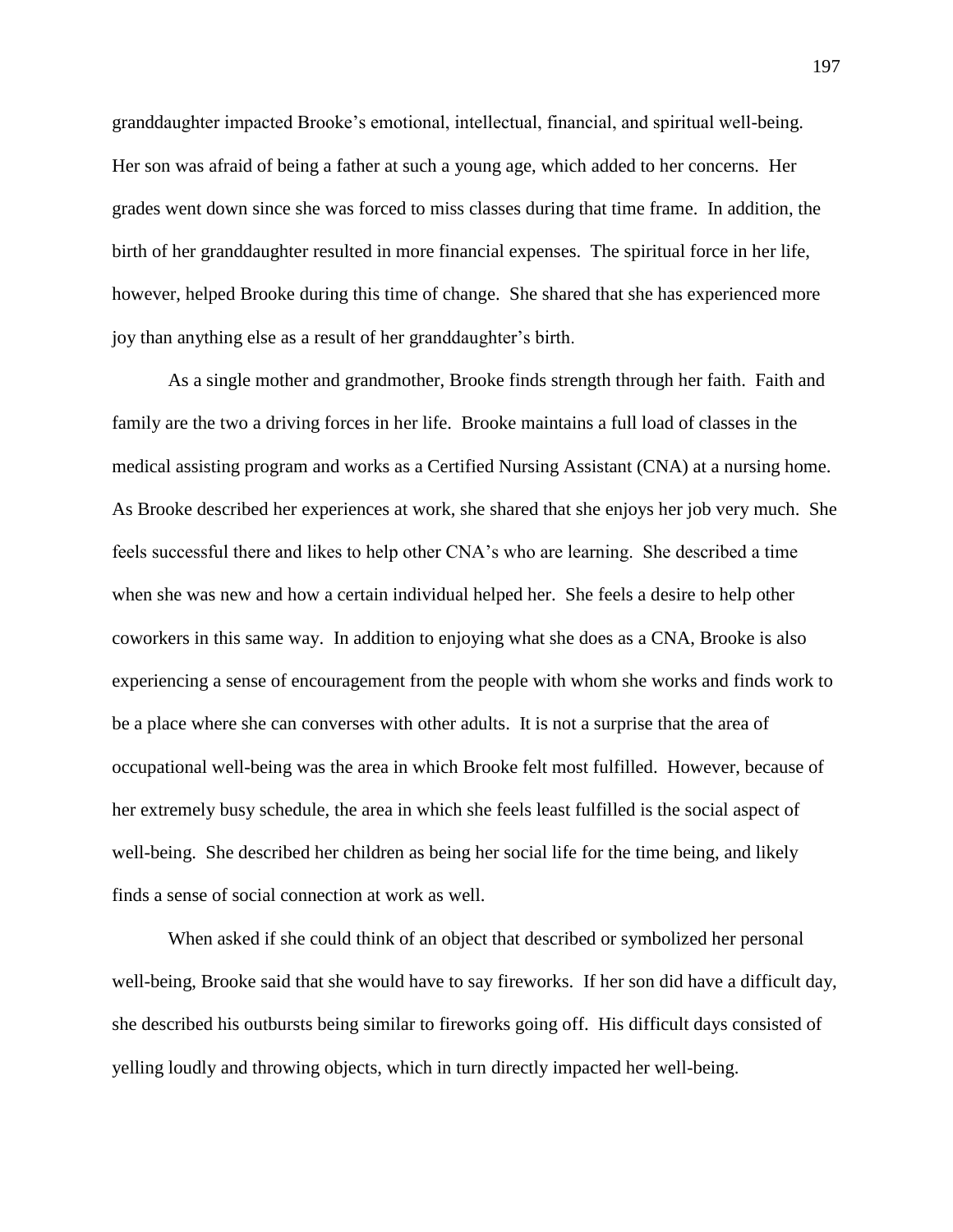Immediately after describing the explosion that her son could cause on a day that was not going well, Brooke mentioned a song called "God Gave Me You" that she said also described her wellbeing.

# **Textural Description of Lynn**

Lynn describes her personal well-being right now as being "good". "Life is good, everything's going as planned." She added, "I love my life" (Lynn, p. 3).

*I kind of feel like my emotional is the strongest right now. You know I've learned how to deal with stress and not to take everything to heart. It's really stressful going everywhere. You know, here then work and everyday you just keep going, but I think there's no point in stressing out. I mean everything comes and goes. I used to worry all of the time. I got put on medicine and then, I mean, I used to cry all of the time and everything and then they put me on that medicine, but I don't really dwell on the medicine anymore. It's like everything's off my shoulders now.* (Lynn, p. 4)

Lynn shared that the time period in which she cried a lot began during her years in high school. She added that the stress of school work and cheerleading competitions and practices seemed to overwhelm her.

*I've thought of stopping it, in fact I've tried to but I get really bad headaches when I don't take it. I might talk to my doctor. My mom's the one who took me to the doctor. I didn't want to go, but she knew something just wasn't right. The boyfriend stuff and that whole high school, you know.* (Lynn, p. 5)

Lynn then explained that after emotional well-being, a close second to being most fulfilled is the social aspect. She shared that she enjoyed hanging out with friends and with her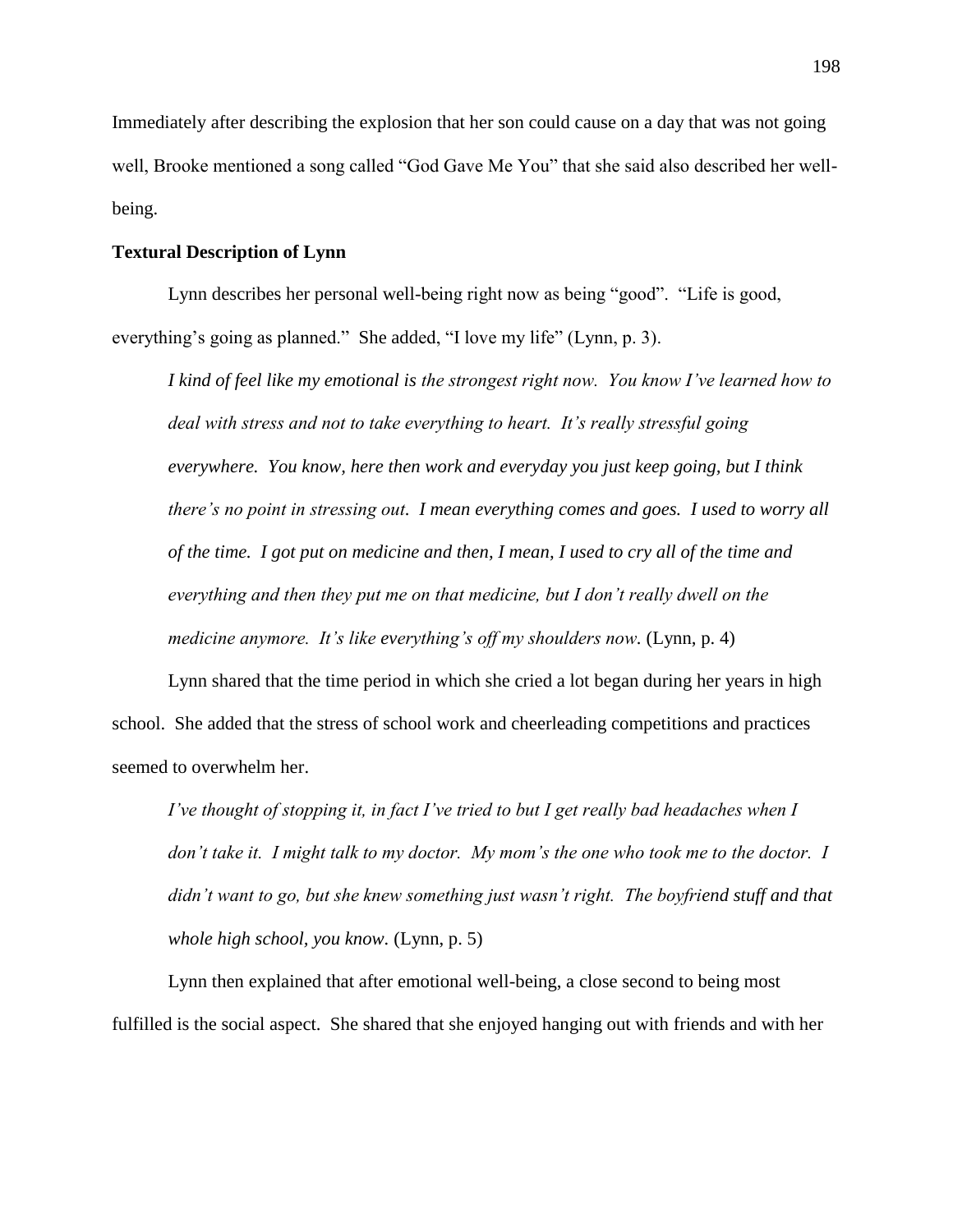boyfriend. She then talked about an area in which she feels is least fulfilled and one she would like to work on.

*The physical stuff because I sleep a lot. I sleep 14 hours every day. My mom thinks I might have sleep apnea because I used to have it when I was little. We looked up the symptoms and I have the day time drowsiness that was listed. I know that's not good for you. I'd also like to exercise more if someone would exercise with me. At the hospital there is a fitness center and it's only \$16 a month for two people. We live in Eaton and we don't drive here for that. I mean sometimes I go before work and walk on the treadmill or if it's slow. Only a couple of times though. In high school, I was active as a cheerleader and we conditioned for an hour before and after. Now I have to make myself get up. I enjoyed it then.* (Lynn, p. 5, 6)

When asked if she had ever experienced a situation that impacted her personal well-being Lynn talked about a time when her parents were experiencing a lot of marital problems.

In 2011 my parents were gonna go through a divorce and they got back together *thankfully, but it would have been a big, nasty ongoing divorce. It started in August and I think he was messing around in July because during fair week, he just wasn't the same. He was home by Thanksgiving so it went on for about three months. I was in the middle of the whole thing. It was right when I started college in August. I know my emotional, physical, a bunch was tweaked. He cheated on my mom with his high school sweetheart so I mean and he was the one who contacted her on facebook and my mom found out through Verizon. He just wasn't himself. Sure enough, her number was there. My mom confronted him and he moved out and it was crazy. One night my boyfriend stayed with us at my mom's house cause there were no guys there; just me, my sister, and my mom.*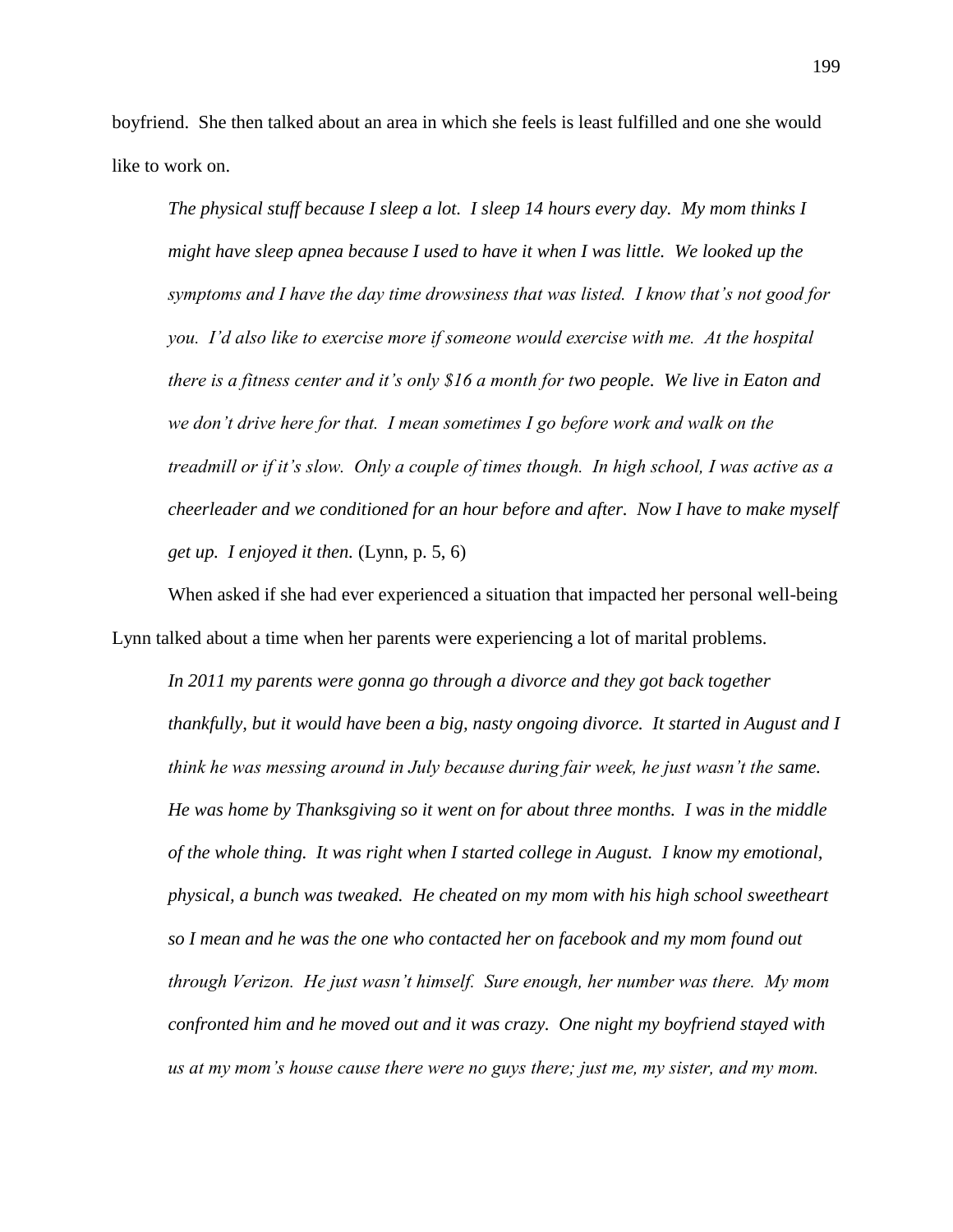*He was working in Muncie at the time and it was easier. Well, my mom and dad were trying to work things out so he was home for dinner and she called him while we were*  eating. He left and my mom followed and they got in a big argument. Later on that *night, we were in bed and, I'm sorry, but it's not like we are gonna do anything with my mom and my sister right there, but my dad was not OK with it. Well, he came over and told my mom he was gonna kill her and we were all right in the middle. Then, he got in my boyfriend's face and yelled at him because he was in my bed. The cops came and they were gonna fight for custody of my sister. It was just draining.* (Lynn, p. 7)

Lynn explained further that during that time frame when her parents were having relational problems that it was really difficult to do much of anything. She talked about how her grades began to drop and how she was unable to feel motivated. She felt like she was in the middle of the conflict most of the time as they made attempts to sort it all out.

*He's pretty much back to normal now. They're happy. I mean, now we're getting along but I made him apologize to my boyfriend. I'll never forget it though. I mean, my parents were the only parents that hadn't gotten a divorce out of my entire group of friends and it was list like, I've seen them go through that and it's bad. It was hard to understand that my mom still loved him. I saw my grandma cry and I've never seen that happen. You know, my mom's mom. We just all got closer and now we're more open.* (Lynn, p. 8)

When asked if Lynn thought she might have taken advantage of counseling services available on campus had they been available during that time she stated that she really didn't know if she would have or not. She felt that her family was able to talk through most of the issues. As the conversation continued with a focus on Lynn and her family, she shared also that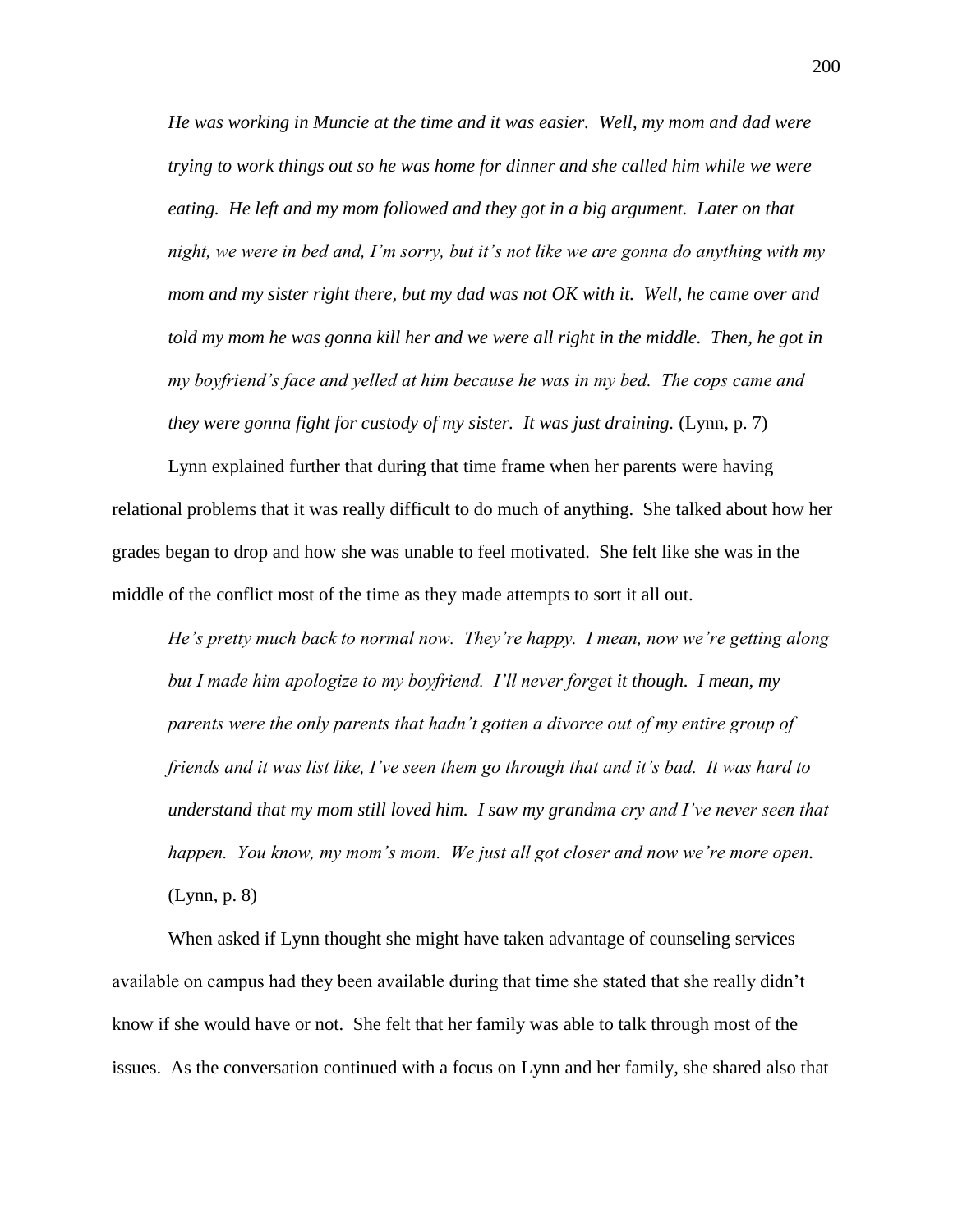she feels that her family supports her in her educational endeavors and that her grandmother actually pays for all of her educational expenses.

*If it weren't for my grandma, I probably wouldn't be in college. She really pushed me to go and I wanted to show her that I could prove everyone else wrong. I mean, my mom and dad didn't go to school; my grandma dropped out when she was 16 which back then, that was OK. My aunt didn't go back until she was 40. I have to be a role model for my sister. She's 14 and excited for me.* (Lynn, p. 6)

Lynn shared that a character who reminds her of her personal well-being is Winnie the Pooh. She added, "Pooh Bear just kind of takes things as they come and enjoys life as it is" (Lynn, p. 9).

# **Structural Description of Lynn**

The relational conflicts in which Lynn's parents experienced impacted her well-being greatly causing her to feel as if she were struggling in every area of her life. Over this three month period of time, Lynn felt as if her entire life was impacted as her motivation markedly declined. The timing of this relational upset could not have been worse as she was just beginning her first year of college classes in the area of medical assisting. Not only did the marriage conflicts involving trust issues affect Lynn, but she also found herself feeling as if she were in the middle of the situation. As she made attempts to try to understand and make sense of the details of the marriage and family upset, she also felt a need to try to protect her sister from the affects of what was happening between their parents. Not only did this involve her parents, but a dispute ensued between her father and her boyfriend one evening during this time period that has left Lynn with the inability to forget and move past the problem. She felt that the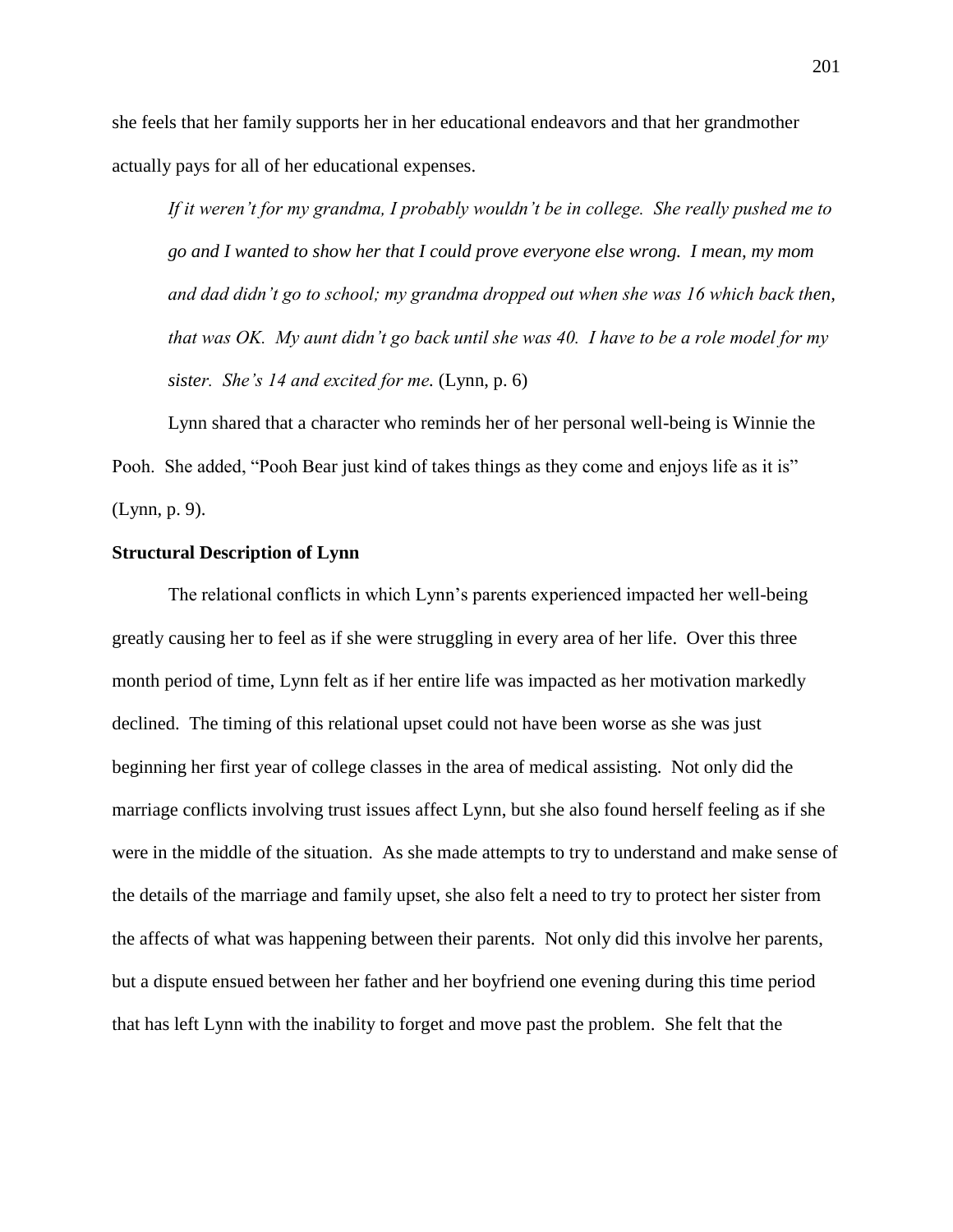problem between her father and her boyfriend could have been handled in a much more civil manner.

A difficult time to say the least turned brighter when Lynn's parents ended up working through their differences and not divorcing. While she feels happy and relieved that they were able to stay together, Lynn is left somewhat confused as to why it all had to happen in the first place, and also with some resentment toward her father. She did add, however, that everyone involved including her parents, sister, and grandmother are more open now than before the conflict occurred. It was inevitable that they communicate and support each other if they were going to survive the type of ordeal that they were all forced to endure.

Lynn went on to describe how her family was a strong source of educational support for her. She explained that her grandmother is paying for all of her educational expenses otherwise; she would not be going to college. Lynn expressed pride in the fact that she is attending college and will soon graduate. This is even more exciting to her considering that neither of her parents went to college. She felt very strongly about setting a positive example for her younger sister to follow and believed that a college education was a vitally important part of that example.

When asked about her personal well-being, Lynn described her personal well-being at the present time as being good. She explained that life is good and that her plans are all in place. While Lynn's description of her personal well-being is very positive, that has not always been the case. She shared details of her days in high school and how difficult it was for her to manage what she described as stress that she experienced with school work, social situations, and cheerleading competitions. The anxiety from these experiences became so much of an issue that she was diagnosed with an inability to handle anxiety and placed on medication to help her handle stressful situations. She continues taking those medications presently.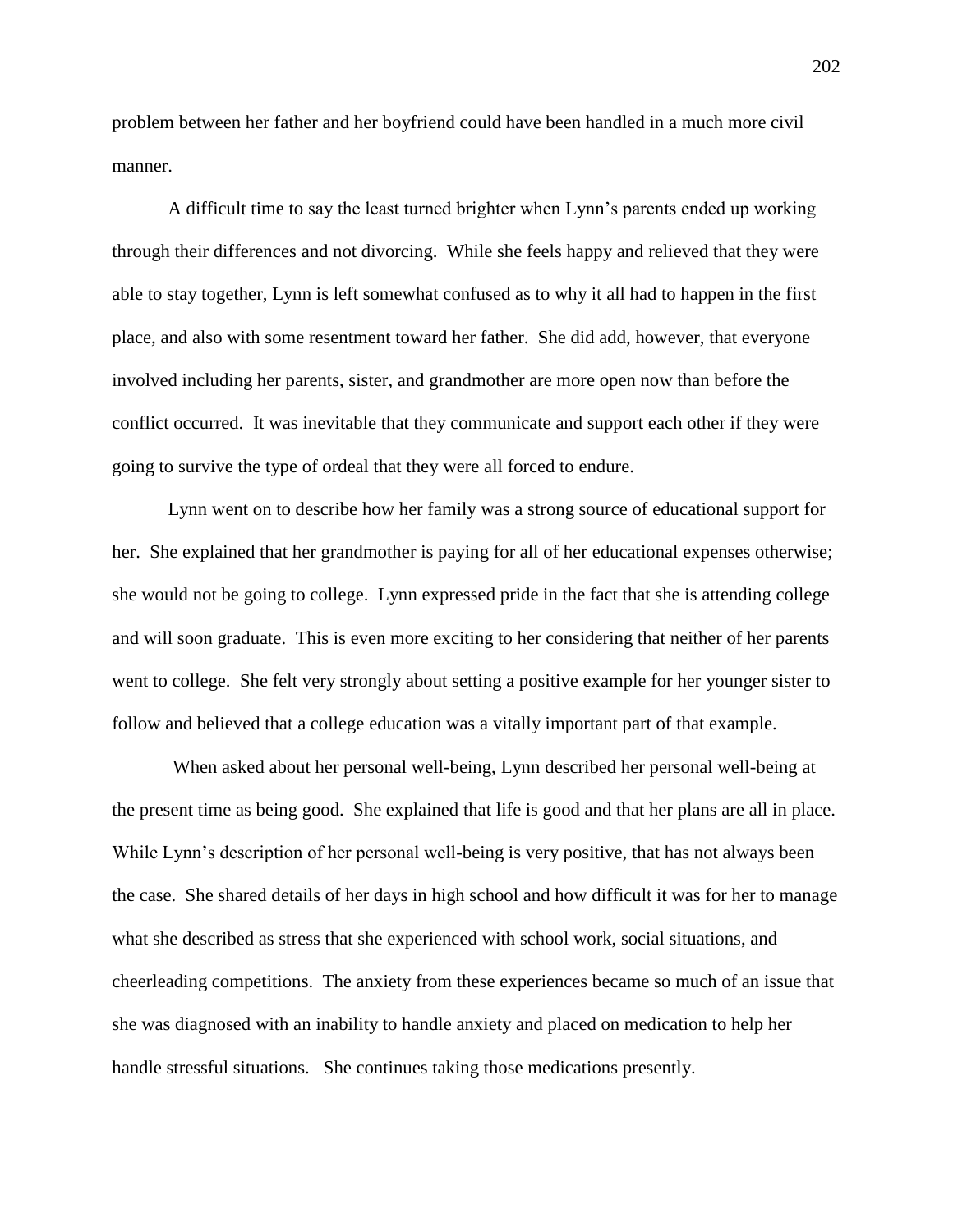Lynn described the emotional and social aspects of her life as being the most fulfilled areas at the present time. She is able to take things as they come in life therefore leaving her with a feeling of a strong emotional well-being. She eventually described her well-being as being very similar to how Winnie the Pooh seems to view life. She explained that the character enjoyed life as it happened. Lynn went on to explain that she finds time to socialize with her friends and her boyfriend and also enjoys talking with the patients she sees at work where she transports patients at a hospital.

The area in which Lynn described as being least fulfilled in her life is the area of physical well-being. With a history of sleep apnea, she wondered if she might be experiencing those symptoms again. She shared that she sleeps 14 hours of the day on most days. She also felt that she should exercise more but would prefer that someone would exercise with her. There is an exercise facility available to her where she works, but Lynn explained that she seldom uses those facilities.

### **Textural Description of Lilly**

When asked about personal well-being, Lilly stated that she believed that well-being had to do with how she took care of herself. She added, "It's not so great right now" (Lilly, p. 5). After asking her to expand on her well-being at the present time, she talked about how her busy schedule was a factor in how she spent her time.

*Well, I don't have the time to sit down and relax and take me time because when I get home, I have to do stuff at home and school work and then at work, it's just . . . I would probably spend a lot of extra time with my animals if I had it. I've kind of neglected them. Or, spend time with my husband*. (Lilly, p. 5)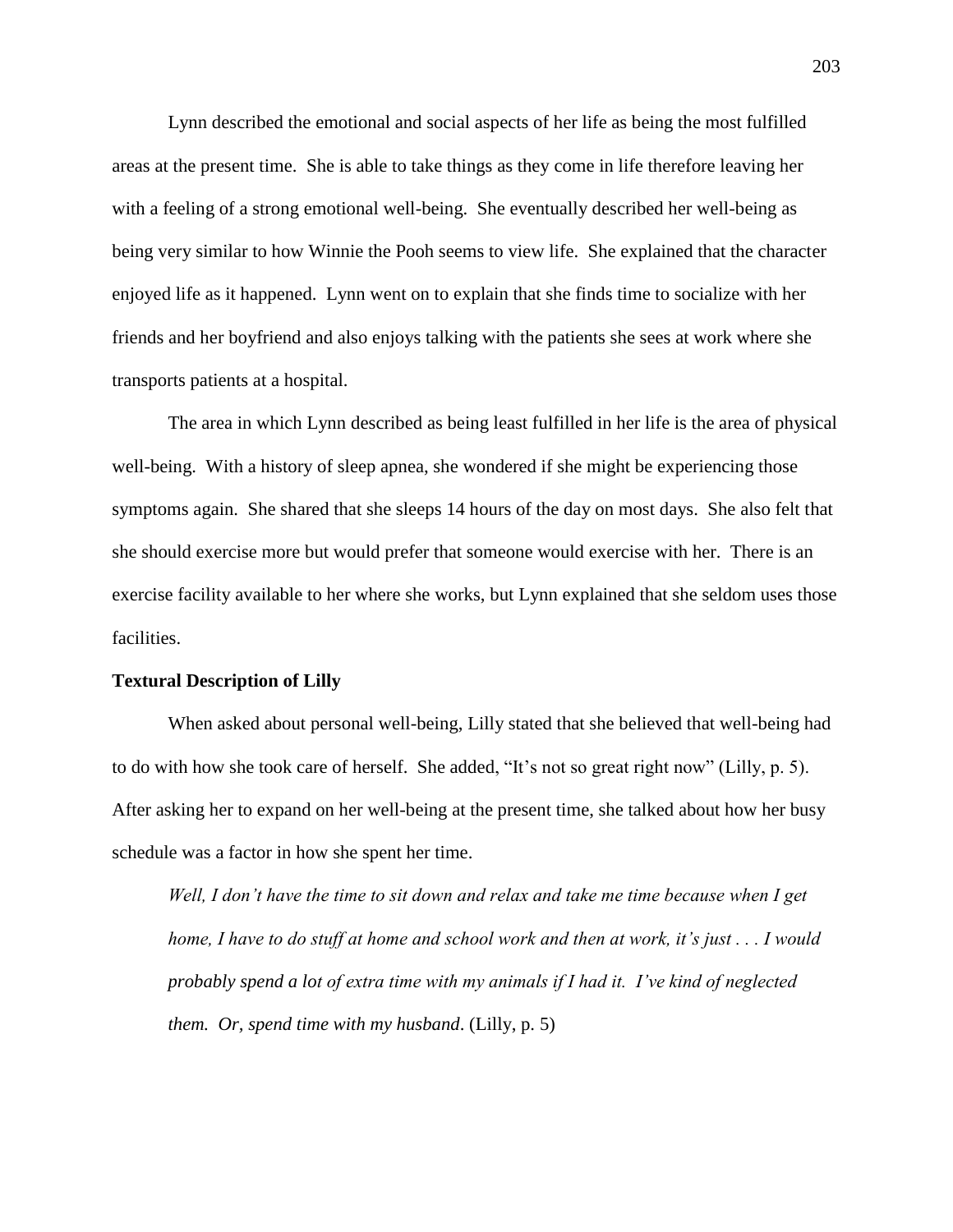Lilly shared that she felt that the intellectual aspect of her well-being was the most fulfilled aspect in her life at the present time. "I would say that the classes are meeting the educational part, or intellectual" (Lilly, p. 5). She added that a close second would be environmental because she really appreciates the atmosphere that a community college offers.

*The environment is good here too cause I like the smaller atmosphere here. I don't know how well I would do with a class of 50-60 students like at Ball State. I kind of like the smaller classes cause I like to know the teachers better. You feel like you can ask questions; maybe a silly question. Plus, you get to know your class mates too so you can always buddy up with them. My math class was that way. One of my first math classes I kind of buddied up with a girl and we went through all our math classes together and helped each other out. I probably wouldn't have gotten through the math but we both made it through.* (Lilly, p. 5, 6)

Lilly was then asked to consider areas of well-being in which she felt were least fulfilled in her life at the present time.

*I don't really have a strong spiritual. I mean I was raised in I guess a Christian home, but I don't go to church. I believe, but I don't go to church. I don't really have a strong spiritual side. I mean, I believe there's something higher but I don't feel like I have to pay every Sunday to go to church. I don't have to . . . does that make sense? Financial too. If I wasn't in school, then it would probably be better. I mean we're not doing bad considering it's just me and my husband. I get financial aid but not grants because we make too much money. I have to pay it back.* (Lilly, p. 6)

When Lilly was asked if there was anything else that she would like to add about the area of well-being in her life, she added that she was not a very outgoing person.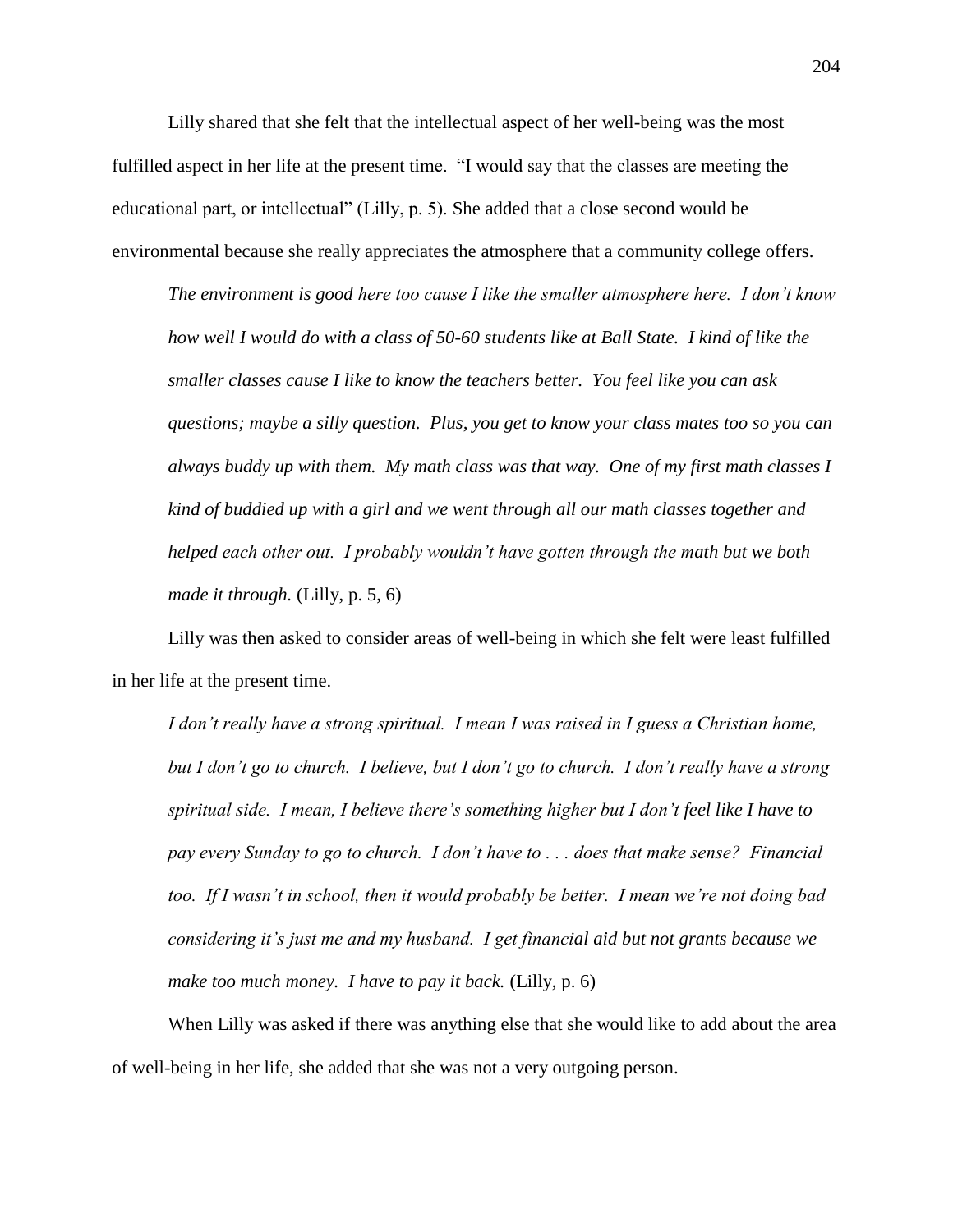*I mean, I am once I get to know the person, but I would say that I'm not very social. I guess it's cause I'm shy. I don't know what other people are gonna think so I try not to . . It was middle school and high school when it started. I mean, I had friends in high school; I just wasn't that social butterfly that a lot of people were. I would like to learn how to be more social and outgoing.* (Lilly, p. 7)

As the conversation continued, Lilly was asked if she had every experienced a situation that she felt impacted her personal well-being.

*Yeah, I had a class shortly after I started classes here. It was an English class and I had the worse teacher who is still here. I mean this person rode you hard. Nothing was perfect to him. My husband wouldn't let me drop it and wanted me to stick it out. I got sick every time I went to his class. I was just sick. I did not want to go to his class and I would get sick and I'd just . . . it was not fun.* (Lilly, p. 8)

Lilly was asked if she could elaborate more on this experience during her college career.

*The teacher was just very stern and any opinion you had the instructor would have something bad to say about it. The instructor just made you feel like you weren't college material. Like you weren't perfect! There were arguments in the class too because some of the students thought that they were right and the teacher thought that he was right and they just butt heads. It was not a fun semester. I ended up getting a D and had to take it over. My emotional, environmental, physical were all off. Like I said, I got sick everyday either before or after class. I just could not handle going to his class.* (Lilly, p. 8)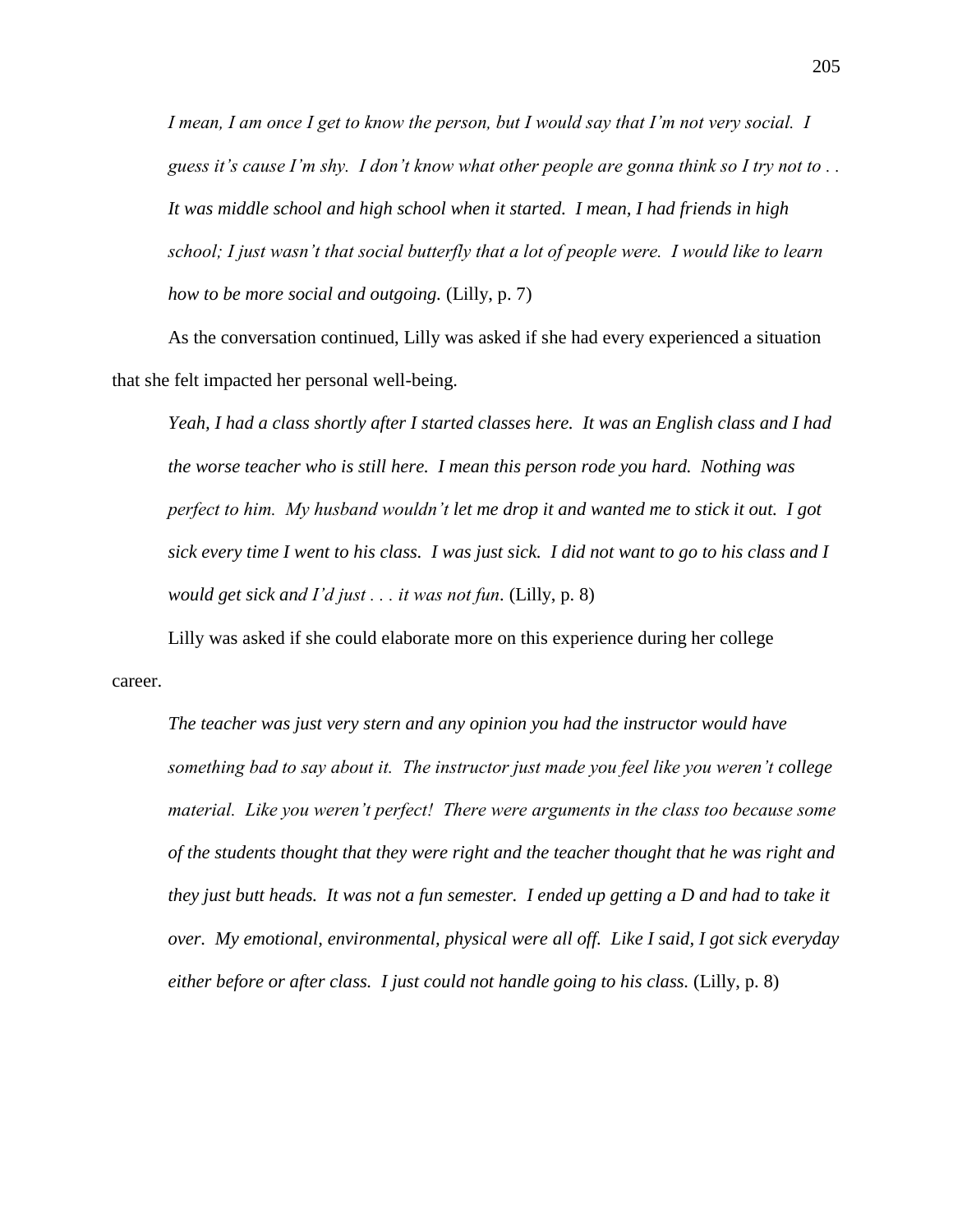After Lilly described the difficult English class that she had experienced during her time in college, she was asked if there were any other experiences that she would like to share. She responded that her appearance affects her.

*The acne really bothers me. Especially because I'm always thinking people are judging me. I feel people stare and see acne, but they probably really don't. It's maybe just in my head. I've tried seeing a dermatologist, but it still bothers me. I think until I don't have a single one, it will bother me. It was probably more of my junior or senior year when it started. I was on Accutane which they finally took it off the market cause it's nasty stuff. It messed me up. Once I quiet taking it, the side effects went away. It helped the acne, but it's not worth it. I've gotten more comfortable because my husband tells me that it doesn't bother him. That helps.* (Lilly, p. 9)

Lilly was then asked if there was an object that symbolized or described her personal well-being. *No, not really. I mean I feel like I'm all over the place sometimes and I keep a lot of it up here instead of letting it out. It kind of feels like that game ping-pong. Some days I just feel like it's the same back and forth and always end up in the same spots. Sometimes I might get hit off the table so I can go home. It's like I get up, I go to work, and I come here. It seems to be a well oiled routine right now. Once I graduate, it will change, but I think it will still end up being a routine.* (Lilly, p. 10)

She was asked if she was happy with feeling like a game of ping-pong.

*Yeah, once I get out of school I think I'll find my little nitch and be OK. I can see the finish line. I started back in 2007 with school and only did a couple classes at a time. The last couple of years, I've went full force. I hope to graduate in May and have a baby soon after that. We've tried for 11 years.* (Lilly, p. 11)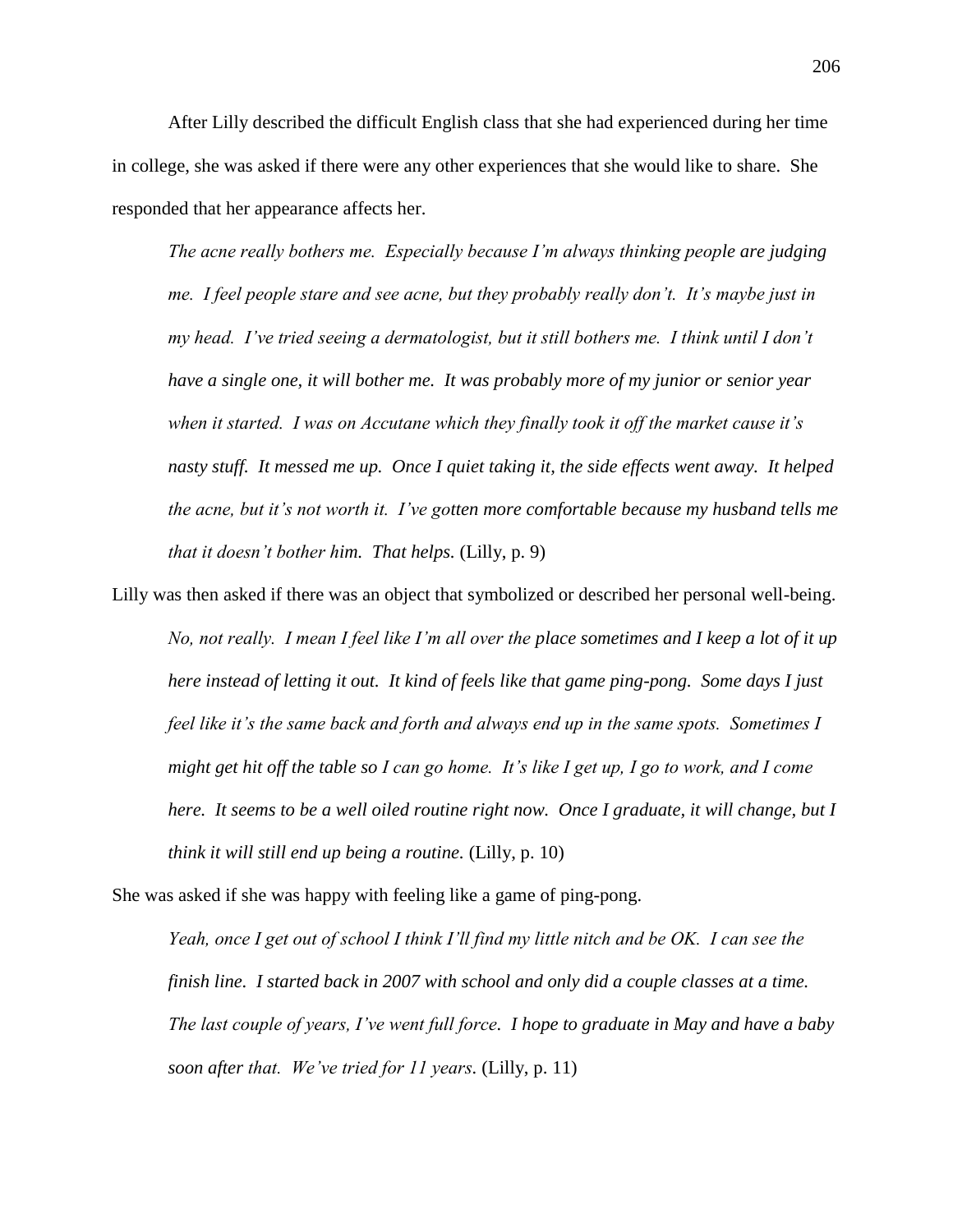# **Structural Description of Lilly**

Lilly's frustration with an English course that she was enrolled in during her time in college negatively impacted her personal well-being. The thought of attending this particular class weekly actually caused Lilly to feel physically ill. She shared that she felt emotionally, physically, and intellectually drained from her experiences in the course. Not only did she end up receiving a grade that she did not like, she also felt that she learned nothing at all except for the fact that she was not a perfect English student. After some time had passed, Lilly was able to restructure her educational goals and continue with her program. It was apparent that this experience played a role in lowering her self confidence.

Even after a difficult class experience that obviously upset her, Lilly spoke highly of the college that she attends overall and enjoys the smaller class environment that is prevalent there. The lower number of students enrolled in each course made Lilly more comfortable with asking questions and meeting other students to work with. Meeting people and establishing friendships is somewhat of a challenge for Lilly. She shared that having a study buddy was paramount for her success in college, particularly in math courses.

Lilly expanded on the challenges that she faced when she was confronted with social interaction. She admits to being more of a follower than a leader and prefers to not be in positions in which she is expected to assert herself. This is one of the reasons that Lilly enjoys her present job. The dialysis unit where she works is completely detached from the hospital and therefore offers her continuity of people who she works with and talks with on a daily basis. She prefers not having to interact with people who she is not used to working with as well as people administrators and physicians. She continued adding that she is naturally a shy person and has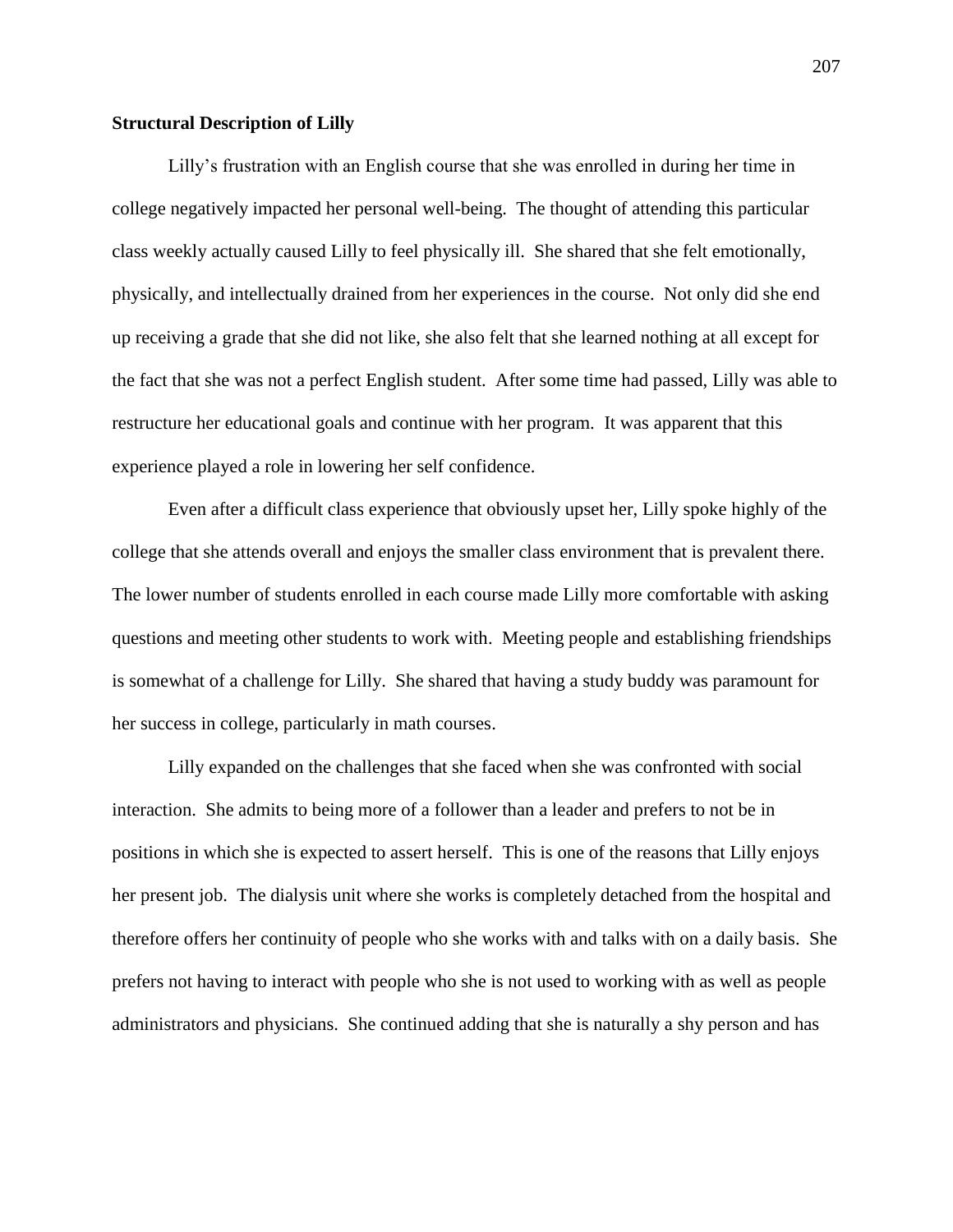been since high school. Although she has friends, she does not consider herself outgoing and shared that she would like to learn how to be a more sociable person.

Lilly also spoke of another barrier, other than her shy disposition, that kept her from feeling comfortable socially. Her perceived appearance also concerned her. She spoke of problems that she had encountered with acne and how she feels that people stare at her focusing on her appearance. Even though she is not as concerned with this as she used to be, she continues to feel self conscious about her appearance. Because of Lilly's shyness and concerns over her appearance, she considers her social well-being to be the least fulfilled presently. She added that the financial aspect was also not where she would like it to be, but felt that after she completed college, that would improve. One other area that Lilly shared about was that of spiritual well-being. She shared that while she believes and was raised as a Christian, she does not attend church because she believed that her spiritual well-being more accurately described as maintaining an inner peace. She was not exactly sure if that meant that her spiritual well-being was not met.

Intellectual well-being, however, Lilly explained is at the highest area of fulfillment in her life as a result of her decision to attend college. Lilly feels that all of the studying that she does helps to meet that component of well-being and enjoys being able to apply some of what she is learning to her job in dialysis. She also finds that the environmental aspects of her learning experiences in college are perfect for her because of the smaller, less formal classes. Therefore, her environmental well-being was considered to be another strong area as well. Lilly indicated that the environment in which she finds herself at home and at work are also educationally positive.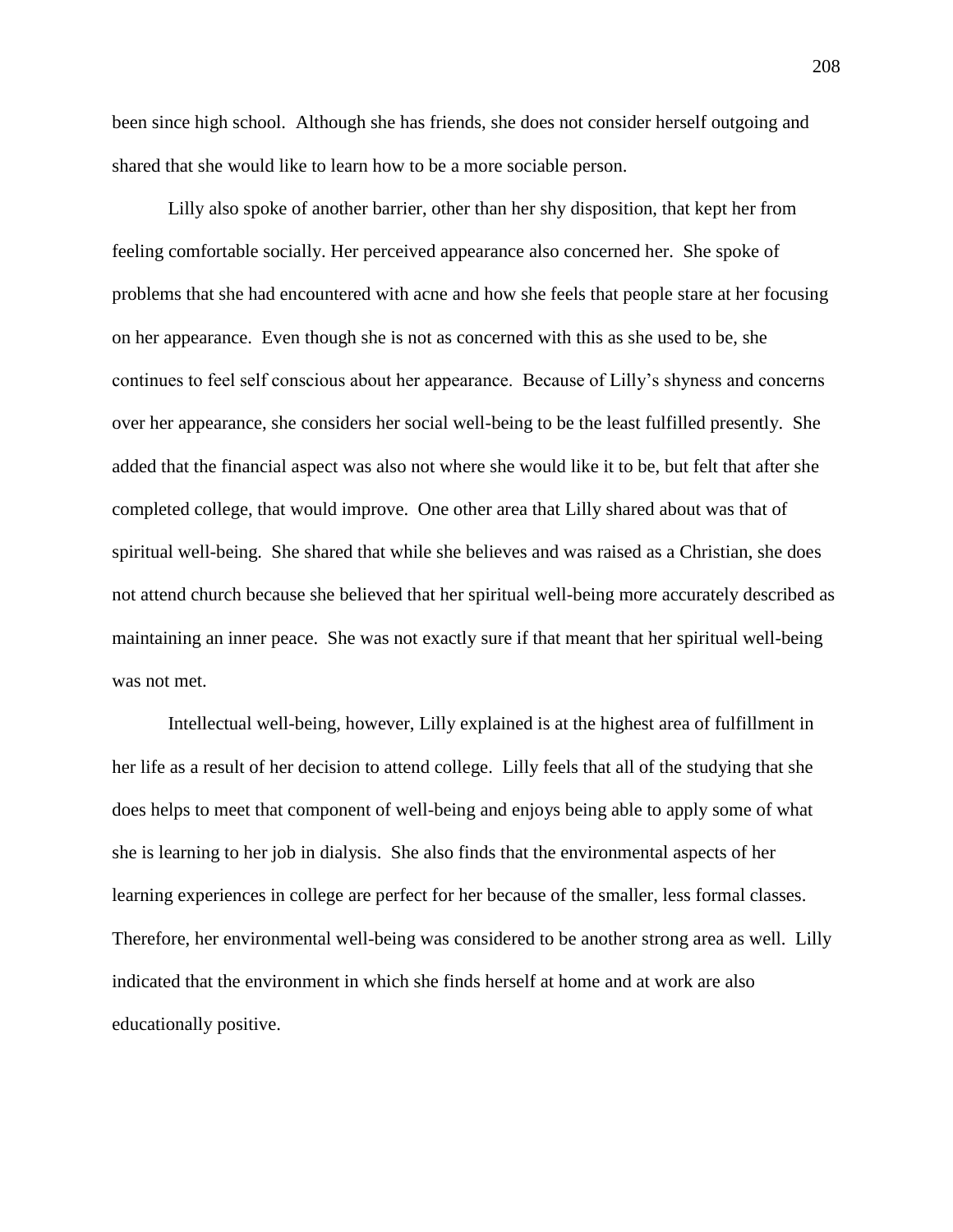Lilly works long hours at a dialysis unit, maintains a full load of classes in the medical assisting program, and still manages responsibilities at home. While her attitude is quite positive concerning this type of daily schedule, she added that she often feels that her overall well-being is similar to a game of ping-pong. She explained that the game just kept going and she would be like the ball being hit back and forth in the same spots for a long time. Eventually, the ping-pong ball would get hit off of the table which meant she could go home. Lilly added that she was fine with a routine similar to a ping-pong game, but had hopes for some changes after she graduated from college.

# **Textural Description of Sarah:**

When Sarah was asked her opinion of well-being, she replied, "Well-being would be, I think, your mind set." Also, are you taken care of" (Sarah, p. 12)? She went on to explain her perspective of well-being.

*Physical needs, I guess, run with emotional needs to me cause I think that people need to correlate like with a hug or a pat on the back like hey, how are ya doing today? You did a good job. I think that kind of feeds your emotions where someone's actually interested; like they care. I feel like if you don't get a physical need met that your emotional needs aren't met either. That's just the way I look at it.* (Sarah, p. 13)

Sarah was then asked about areas in her life in which she felt her well-being was strong. *Sleep is one thing I don't get enough of. I take naps. As far as food, I obviously don't go hungry. (laughs) I wouldn't say I would be the very best nutritional walking person. I don't go hungry. I think I get all of my needs met basically. I have a very good support system. I have four friends and my mother. Her opinion is like, take it or leave it but she's honest and if I'm having an emotional time, she understands. My boyfriend is more*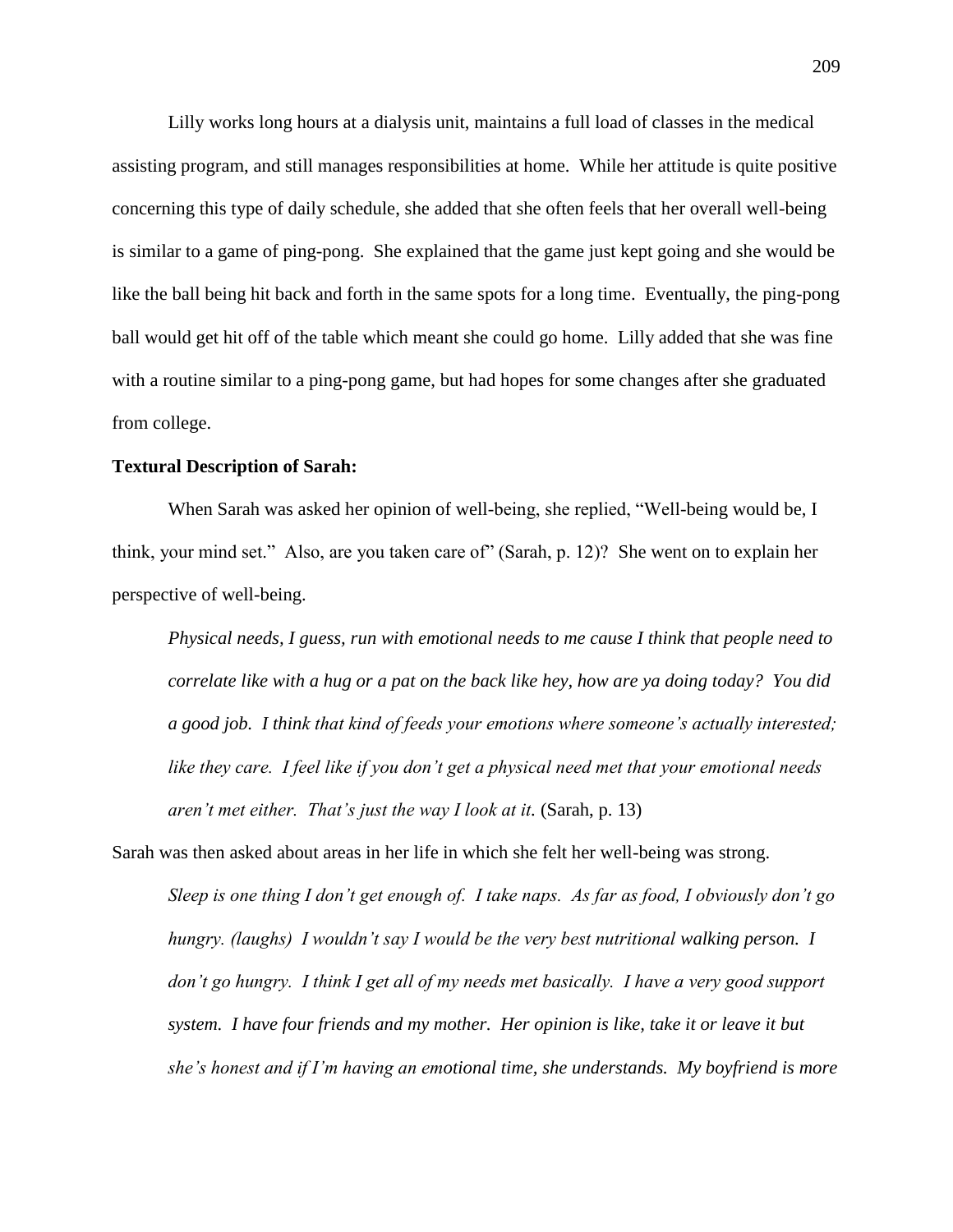*of a reason for emotional problems (laughs). The financial stuff will get better and occupational doesn't apply. As far as spiritual, I don't think organized religion is anything other than a social setting. I don't have to choose to pay someone to tell me what a book says that I can read. I just don't do that. Um, I hope there's someplace else to go after we leave; that would be a great idea, but I don't think so. I think once you're done, you're done. Most any other species; when you die, you die. I don't think there's a spiritual. I just don't think we have a spirit. Religion is a subject that's very touchy. My boyfriend's catholic and they can go do what they want then repent.* (Sarah, p. 13)

Sarah began to share more about relational aspects of her life. She spoke specifically about her experiences as a young girl as well as about at a time when her husband was still living.

*My parents divorced when I was 13. I grew up fast helping my mom take care of my grandmother at age 17 and then becoming a teenage mom soon after that so I didn't do a lot of the things that kids do. I guess I did find time to go somewhere and get pregnant. (laughs) I had a lot of responsibility early and that has just continued with the struggles of being married to an irresponsible husband for a while and then having four daughters. I think that since my children are older and able to do a lot on their own now helps because they can kind of take care of themselves and I can do what I need to do as far as school purposes go. Actually, it was a, how do I want to say it? A lifestyle decision; my husband passed away seven years ago. I was comfortably living off of a social security death benefit and bad to say, time has elapsed and I'm gonna have to have some kind of income. He had a triple bypass when he was 34 and then died at 37. That first year I spent in some kind of, I don't know, la la land as they call it. Just functioned day-by-day,*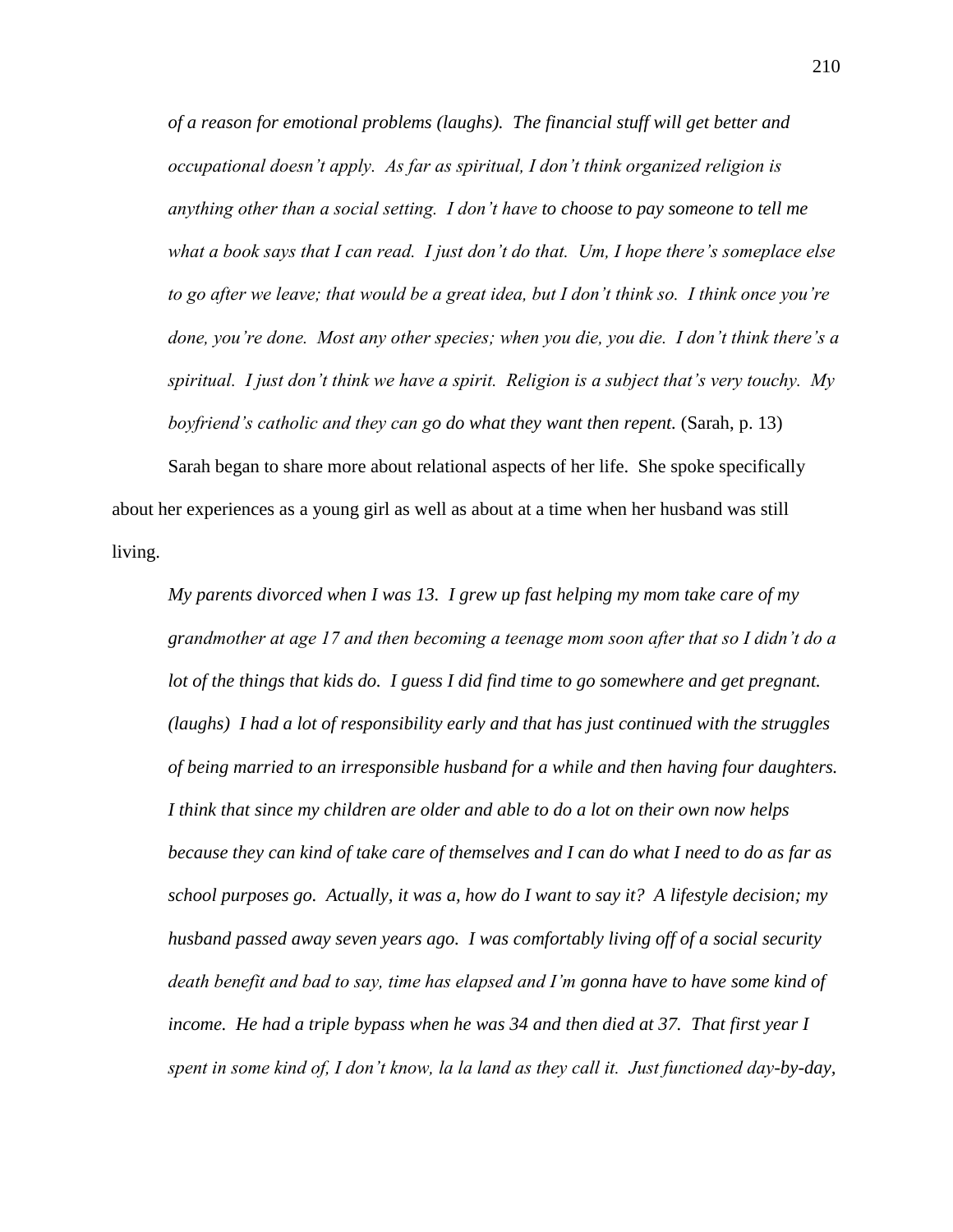*did what I had to do. Um, a couple of years later, I focused on just basically taking care of the kids cause I still had three at home at the time* .(Sarah, p. 1, 7, 12)

When Sarah was asked to describe ways in which she felt that her husband's illness and eventual death impacted her well-being. She shared that after her husband's first surgery, he went back to work and everything seemed relatively normal. She went on to say, however, that she experienced a break down commonly known as post traumatic stress disorder.

*I would get up in the middle of the night and check all the kids for fevers. I mean just a weird, wacko. I think it just hit me out of the blue. It made me feel very out of control cause I didn't know it was coming. It was the fact that I wanted to know if something was going to happen again. It got so bad that I ended up moving in with my mother for about six months. I lived in a room and kept the door shut and I didn't function. I mean I was very . . . My kids were with him. He became more responsible. Actually, I called one day to see if I could visit with the children. I can't explain it, but I couldn't be around them. I couldn't walk through that front door. It was like I got so nervous. At the time they were 17, 14, six, and five. I knew they were taken care of. My body would have tremors and I wasn't eating. I ended up losing about 40 pounds. All I did was sleep in my depression. Finally, I called to see if I could see the kids again cause I attempted that a couple of times prior and failed. He said that if I came to visit that I had better be staying cause I can't do this no longer and he said that they weren't going to do it either. I thought he was threatening my marriage and I might lose the children.* (Sarah, p. 13, 14)

Sarah explained that she was able to get some help after that difficult experience by talking with a psychologist. She shared that the psychologist taught her how to cope with stress and also taught her techniques that she could use when experiencing anxiety attacks.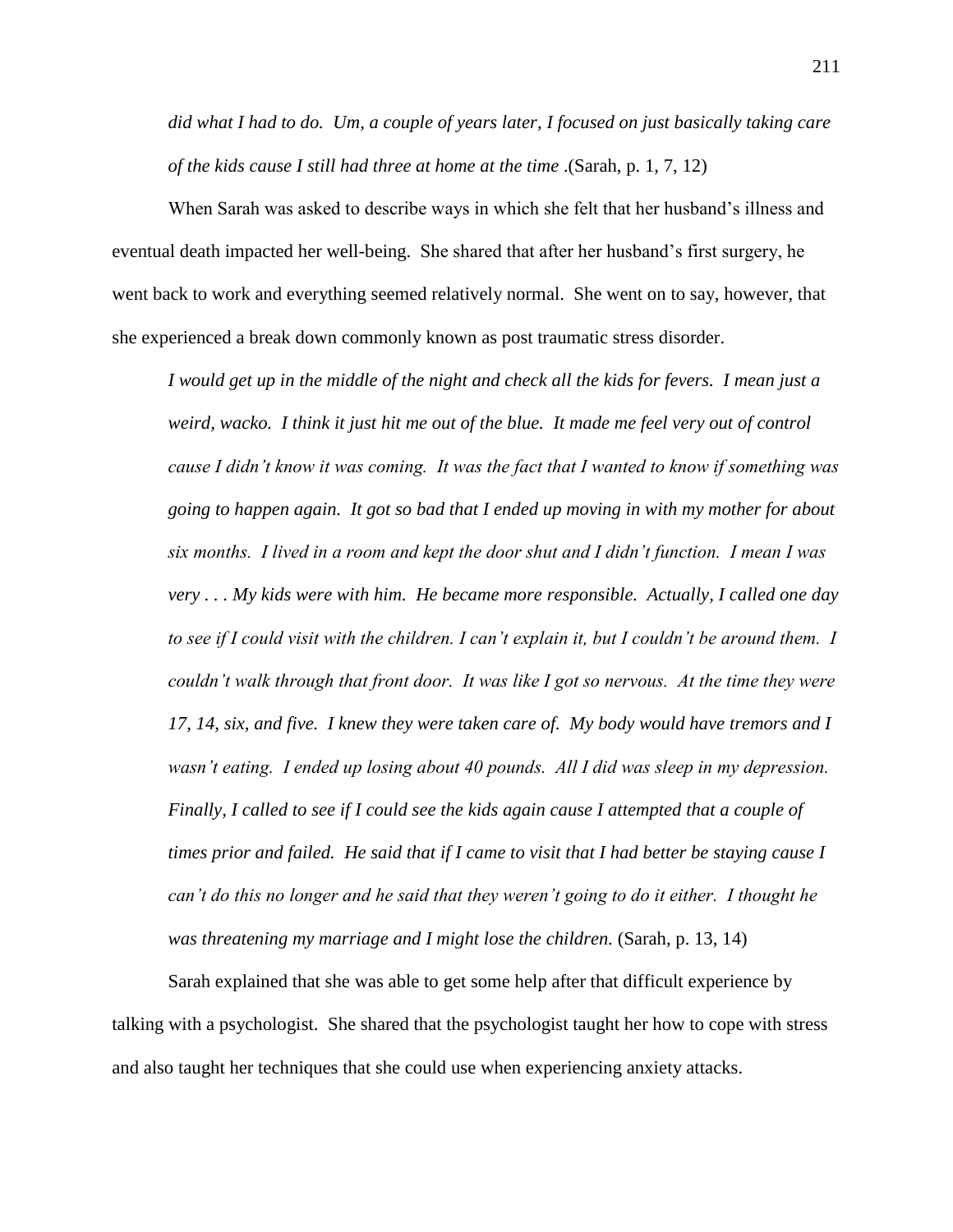*They taught me that I can't control accidents from happening and I had to accept that fact. The counseling helped me with the emotional part so I would say that social and emotional are good. I doubt that I would have much of an emotional well-being without that help.* (Sarah, p. 15)

When asked if Sarah would use counseling facilities on campus if those services were available, she stated that having those kinds of services would be very helpful.

*It would be great, but I probably wouldn't now since I've been taught some coping skills. It would help though if people need help learning to cope with problems. The academic advising is good here. As far as emotional advising; like I saw one girl down in Health Sciences when I was waiting one day and she wanted to quit the nursing program. A lady talked to her and asked her what the problem was. She said that she just didn't think she could do it and then asked if she did quit, could she get back in at some point. The lady told her to hang in there. I don't think she really covered the girl's emotional state at that time. She was just pushing her to stay in the class but the girl was really just beside herself. She was outside the lady's doorway. Actually, everyone could hear. The girl was very distraught and she didn't sit down to talk about what her real issues were. She left the same way she came in, very upset.* (Sarah, p. 15, 16)

After acknowledging Sarah's support of a counseling structure for students on campus, Sarah continued to emphasize her feelings about this need.

*If someone sets out to go to school, and you lose your sense of well-being, it just all falls out the window. It's hard to find where to start to get it back. Where do you pick yourself back up? I think this is where a lot of people give up because once you feel defeated; you don't want to put your boots back on. Not all students have a support*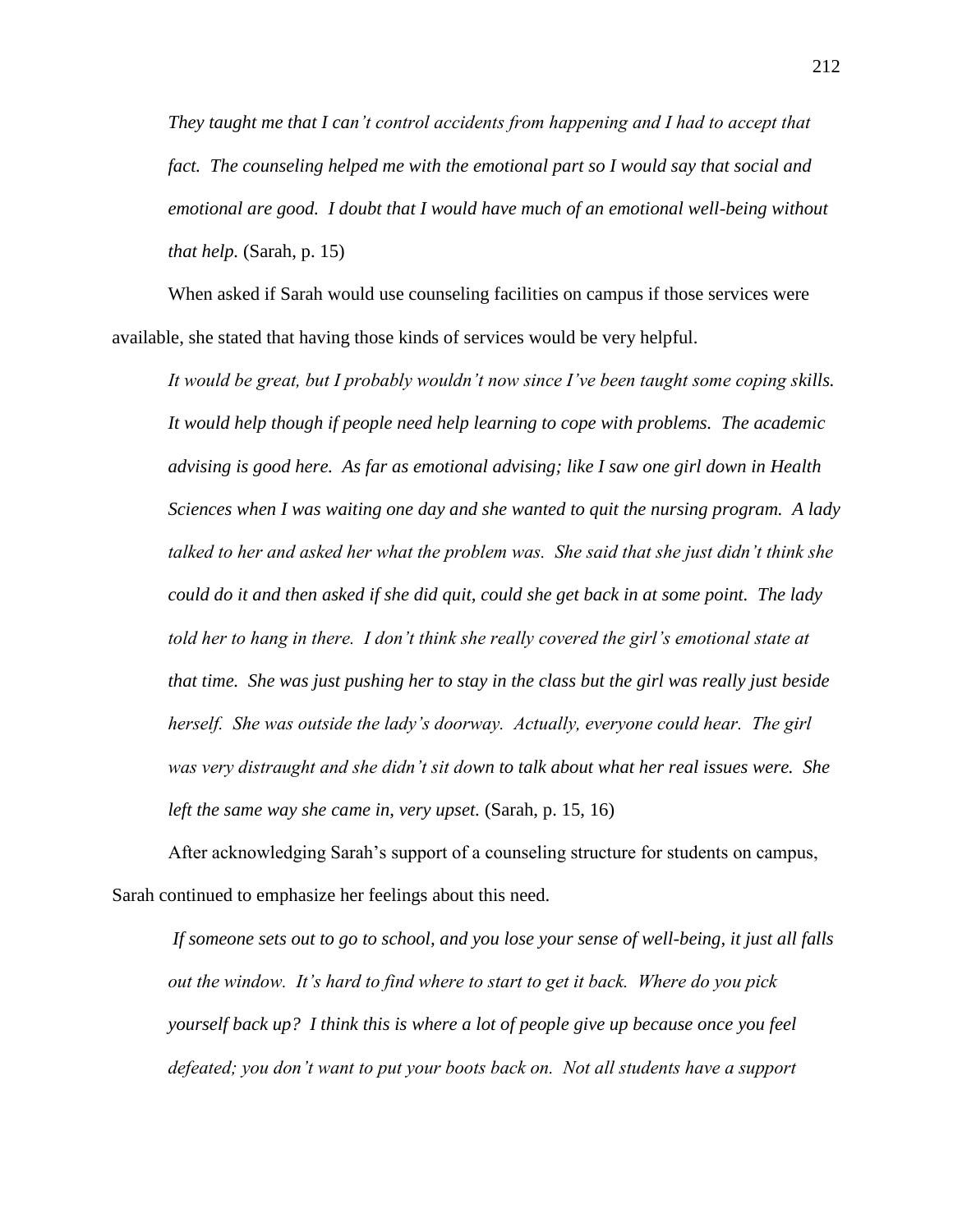*system. I think counselors or someone to just acknowledge the problems would help. If nobody verifies that you really do have a problem then you aren't even gonna care to fulfill an emotional side or a physical side or a spiritual side. If you think nobody cares, than you're just out of the program. If you have a legitimate problem, even a simple problem that amplifies, you're stress level gets too high and people just start throwing in the towel. Then you hit rock bottom. Trying to get back up from rock bottom is a very hard situation.* (Sarah, p. 17)

Sarah was then asked if she could think of an object that could describe or symbolize her well-being.

*I would say, um, the white picket fence cause in my mind; the nicest houses have the white picket fence. Actually, I wrote a poem about a white picket fence for a class and it*  was like my goal in life to achieve the white picket fence. I mean I went through the *scenarios of you know, daughter number one and then I had daughter number two and that white picket fence just kept getting further out of the grasp of what I was wanting to achieve. Then I had two grandsons what irony and then the white picket fence is now in the future I see. So, it's kind of like I went through these trials of life you know. I had four kids bestowed on me after being a widow and now I'm finally thinking I'm gonna get the white fence. I've always just pictured, even as a child that I wanted a house with a white picket fence. I went from I didn't think I was ever going to be able to have it or achieve it to where now it's actually in my sight. I can actually see a picket fence now where before I thought four kids, my God, I'm just . . . money is never going to be around to buy a white picket fence! It's very short, but it says a whole lot.* (Sarah, p. 19)

Imagine My Future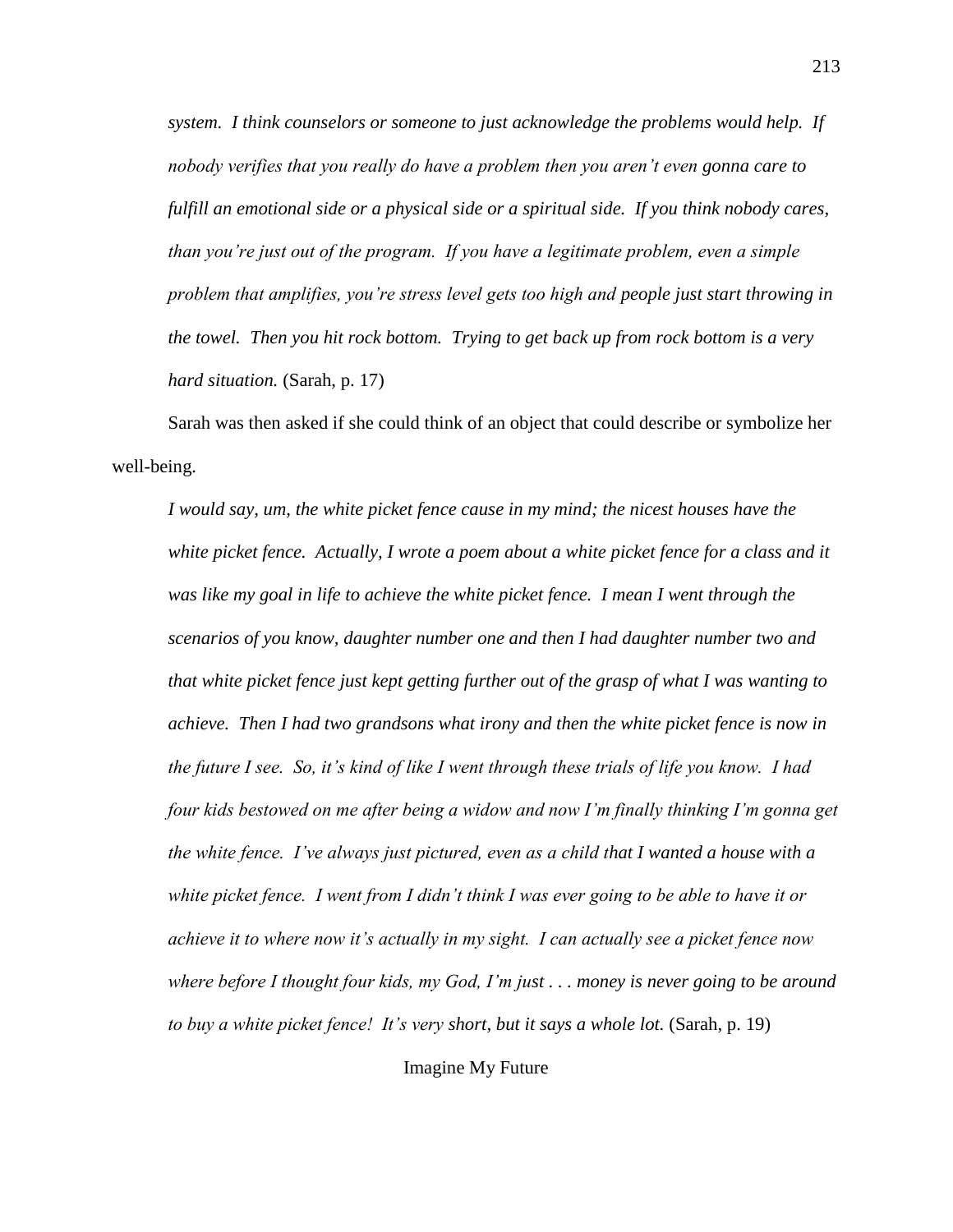I had already imagined my future you see In 1985 a mother I would be The first of my beauties for me So the white picket fence will never be I had already imagined my future you see In 1988 daughter number two for me Just as beautiful as the first you see So the white picket fence will never be I had already imagined my future you see In 1995 would be daughter number three She was just as beautiful as the others you see So the white picket fence will never be In 1996 daughter number four for me Just as beautiful as the other three So the white picket fence will never be I had already imagined my future you see Four kids in tow when tragedy struck me Single from that point on I would be So the white picket fence will never be I had already imagined my future you see With a new pair of eyes I can now see The four beautiful daughters bestowed on me So the white picket fence is in my future you see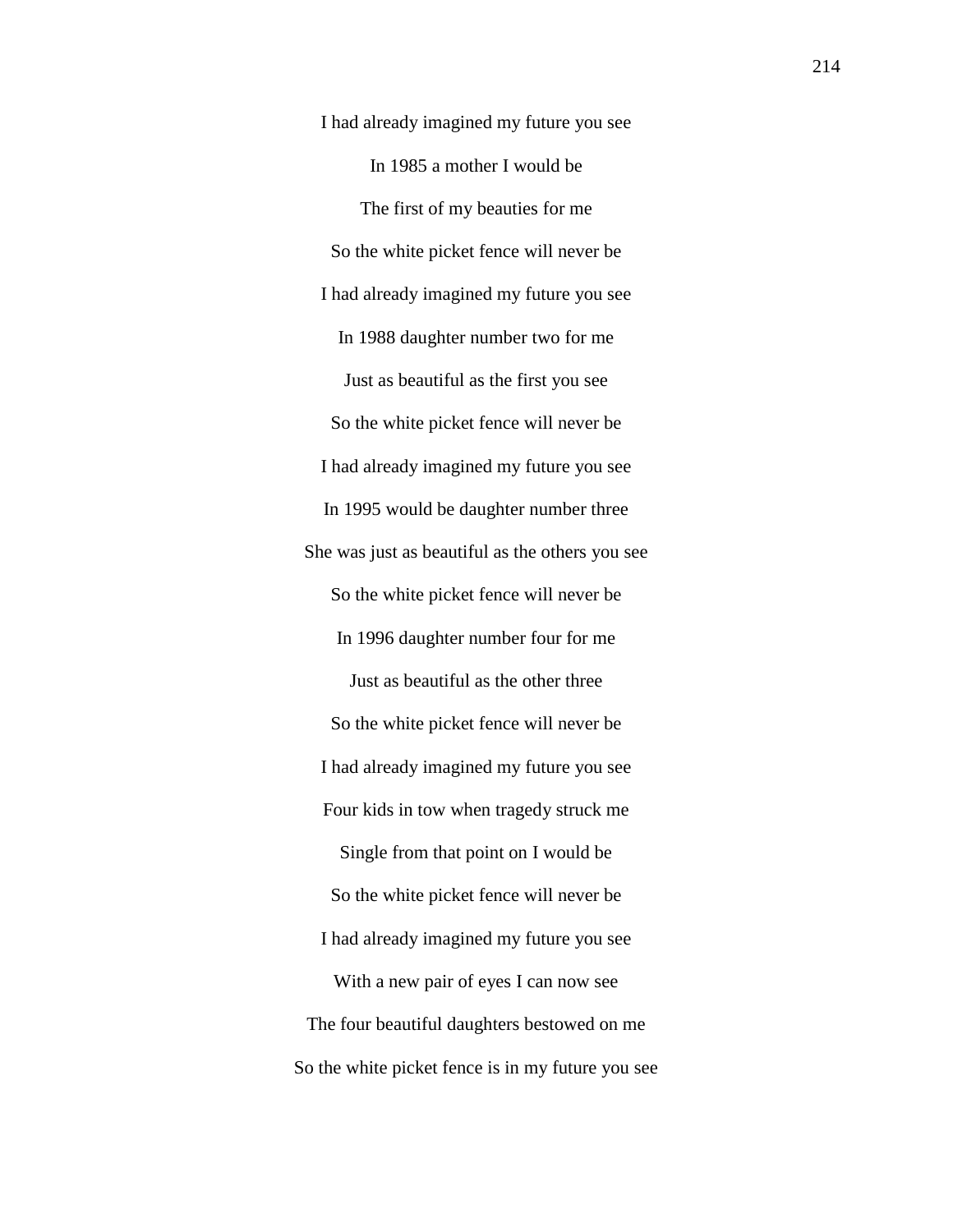I am imagining my future now you see I am going to college Hooray for me! So the white picket fence I can now see I am imagining my future now you see Now with two grandsons what irony In 2015 a graduate I will be The white picket fence is here for me

(Sarah, 2012)

Sarah was then asked if there was a song or a movie that reminded her of her well-being in any way. She shared the following:

*"Don't Let The Sun Go Down On Me" by Elton John. The one line says "I always search myself because there's someone else I see". I can always make improvements and I don't want someone to remember me in a negative way. I want to be a positive influence on everybody I meet actually* (Sarah, p. 19).

> Don't Let the Sun Go Down On Me Lyrics I can't light no more of your darkness All my pictures seem to fade to black and white I'm growing tired and time stands still before me Frozen here on the ladder of my life It's much too late to save myself from falling I took a chance and changed your way of life But you misread my meaning when I met you Closed the door and left me blinded by the light Don't let the sun go down on me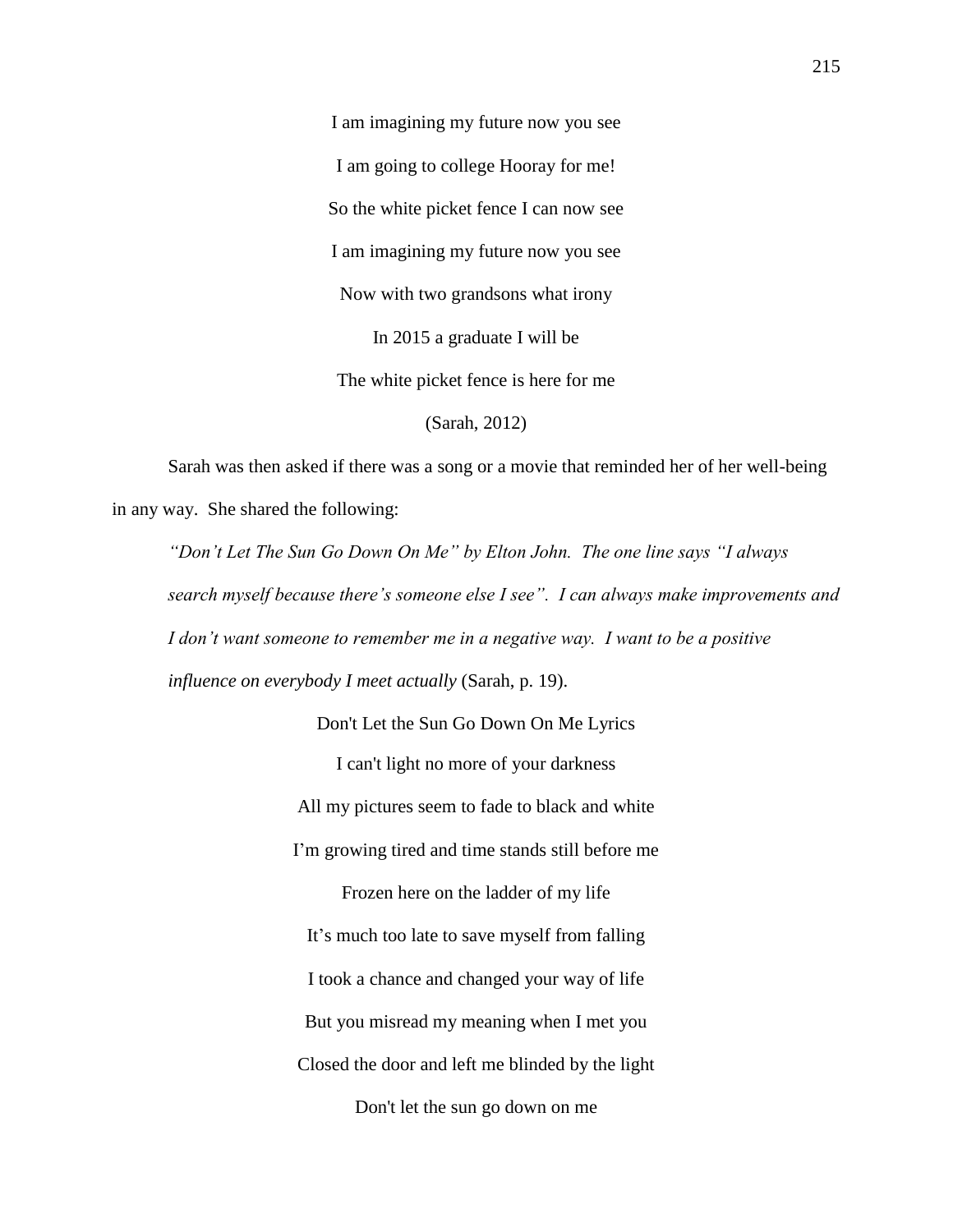Although I search myself, it's always someone else I see Id just allow a fragment of your life to wander free But losing everything is like the sun going down on me I can't find Oh, the right romantic line But see me once and see the way feel Don't discard me baby don't Just because you think I mean you harm Just because you think I mean you harm, oh But these cuts I have, cuts I have They need love They need love, they need love to help them heal Oh, don't let the sun go down on me Although I search myself, it's always someone else I see Id just allow a fragment of your life to wander free Cause losing everything is like the sun going down on me Don't let the sun go down on me Although I search myself, it's always someone else I that see, yeah Id just allow a fragment of your life to wander free baby, oh Cause losing everything is like the sun going down on me (John, E. & Dudgeon, G., 1974)

**Structural Description of Sarah**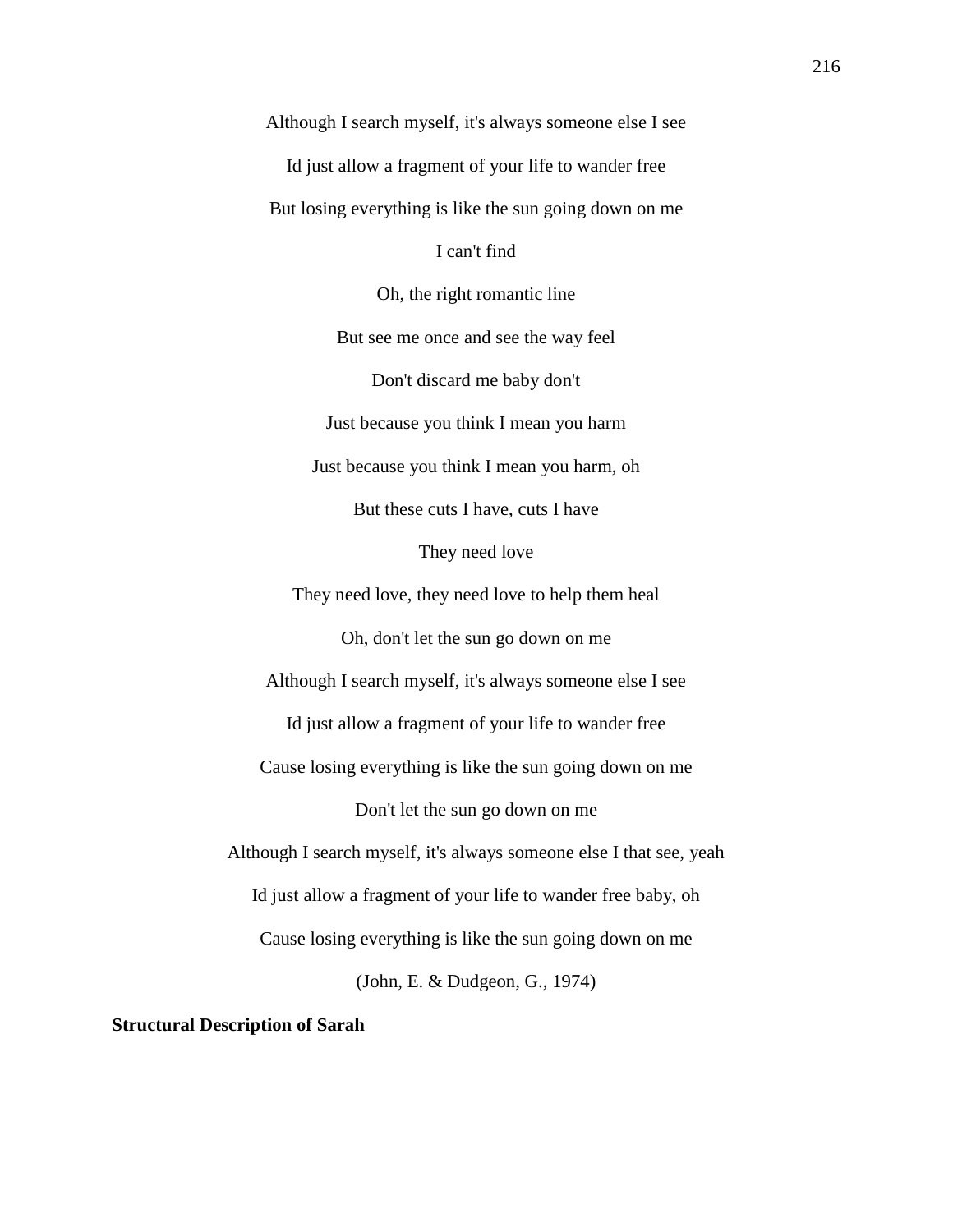One of the ways in which Sarah was able to accept and manage the many changes of her youth was to maintain an element of situational control. She did this by assuming a supportive role of her mother at the age of 13 when her parents divorced. A few years later, she helped her mother care for her ill grandmother until she passed away. Sarah became a mother herself at the age of 19 and explained how she was forced to be the responsible person in the marriage. As time went on, Sarah and her husband's family expanded to four daughters increasing her level of responsibility even more. When her husband became ill, Sarah embraced her tried and true technique of taking control of the situation.

Experiencing the difficulties and uncertainties associated with her husband's chronic illness, Sarah began to exhibit the signs and symptoms of post-traumatic stress disorder. Because her husband's initial episode of severe heart problems presented quite suddenly, Sarah was compelled to make attempts to predetermine whether or not her daughters were going to be ill as a way of trying to control a situation before it happened. She described how she would randomly wake in the middle of the night to take her daughters' oral temperatures for no apparent reason. Behaviors such as this continued until she finally helplessly left leave her home and family, and move in with her mother. Sarah explained that she was so overcome by feelings of wanting to prevent illnesses and negative things from happening to her family that she was eventually unable to even be around them. After six months of existing alone in a dark room, Sarah admitted that she had become quite depressed and stopped eating. After her husband gave her no choice but to return home, she decided to go back in fear of losing her husband and daughters. Soon after returning home, Sarah was able to learn how to cope with the feelings and emotions that she had been struggling with by talking with a psychologist. Sarah emphasized that without that intervention, she would not have been able to overcome the state in which she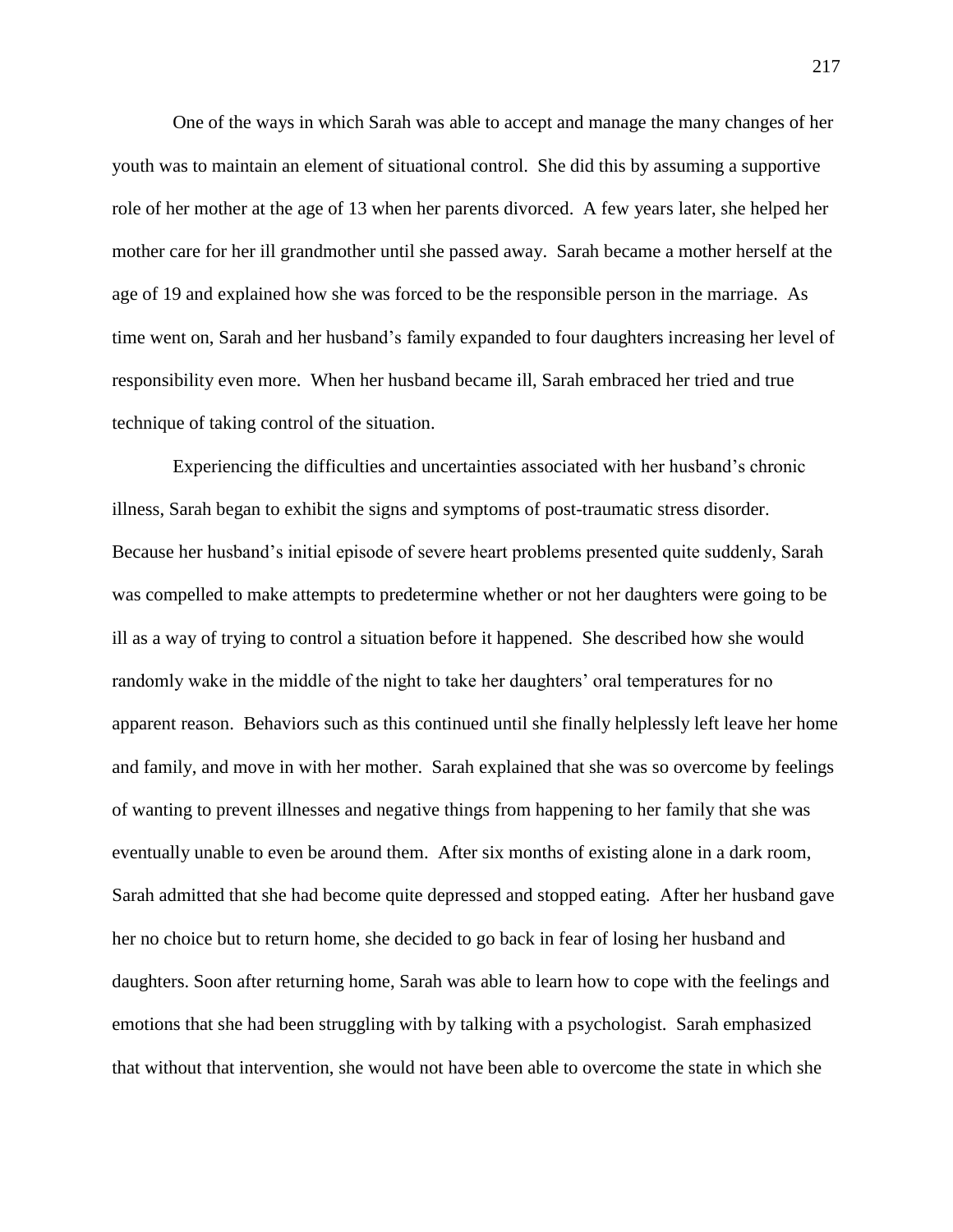was living. Realizing that she could not control accidents and illnesses was the beginning of her lengthy healing process. For this reason, Sarah spoke adamantly and passionately about how strongly she believed that people who are experiencing difficulties in life need someone to talk with who can help them find coping techniques.

Sarah shared that her life has been greatly enriched as a result of what she has learned from her past. She feels that being a middle-aged student has many advantages. One of which she described was that concerning her personal well-being because she feels more sure of herself and of where she is in life. She explained that her personal well-being is strong in areas that are important to her. In particular, she felt satisfied with the emotional, intellectual, social, and environmental aspects of her life. She added that having children who could take care of themselves gave her the freedom to focus on school responsibilities.

When describing an object similar to her well-being, Sarah immediately said that she had always thought of a white picket fence as a symbol of accomplishment, completion, or even perfection in some ways. Even as a small child, houses with white picket fences were among the best in her opinion. Sarah wrote a poem about a white picket fence entitled "Imagine My Future" for one of her class assignments. Sarah was able to express her many years of searching within the poem. Each time she felt that she was maybe a little closer to making the dream of having a white picket fence a reality, a new challenge would present and she would then be forced to refocus once again. Embracing the joyous changes, enduring the difficult times and finally learning how to live with peace has led Sarah to what she believes is a bright future. Sarah explained that she can now see a white picket fence in her future.

A song that Sarah felt was symbolic of her well-being is "Don't Let the Sun Go down on Me" because the lyrics encourage people to constantly search themselves for what needs to be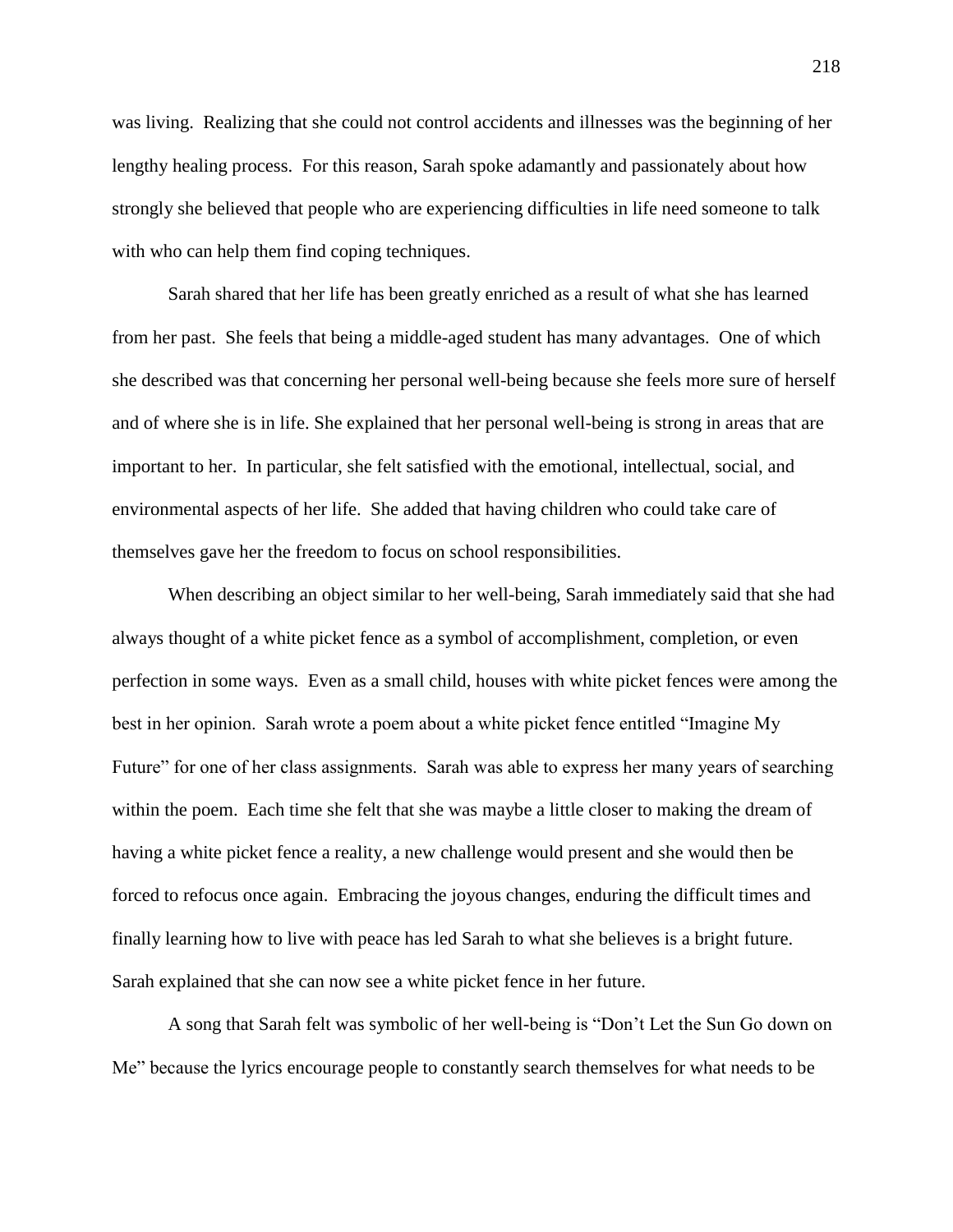changed, and always try to improve. Sarah added that this song makes her think of how important it is to her to be a positive influence on everyone she meets.

## **Textural Description of Nikki**

When asked what well-being meant to her, Nikki responded that when she thought of well-being, many things came to her mind.

*I think of like all of your emotions are in balance, you're getting a good amount of rest at night, and you're not trying to do too much in the day. You know, you're balancing out your time and using your time effectively. You're not letting your personal life affect your work or school life.* (Nikki, p. 2)

Nikki was then asked if she had been able to find ways of not allowing her personal life to conflict with her experiences and responsibilities involving school.

*I'm slowly finding ways to do that. It's not easy to do because sometimes personal life wants to overpower everything else. I'm finding ways to work through the personal emotions I have that come into play at school or work. It's not easy sometimes.* (Nikki, p.

2)

Nikki's comment about working through her personal emotions led the discussion toward her perspective of her overall well-being at this point in her life. She shared that the most fulfilled areas in her life included physical, intellectual, spiritual, and environmental.

*I feel that the physical is fulfilled because I'm getting at least eight hours of sleep a night and I'm not eating junk food. I'm getting exercise when I can; maybe two to three times*  each week. I either walk or use the gym. I think intellectual is mostly met through school *and through the life experiences that I've had.* (Nikki, p. 3)

The conversation from that point focused on Nikki's spiritual well-being.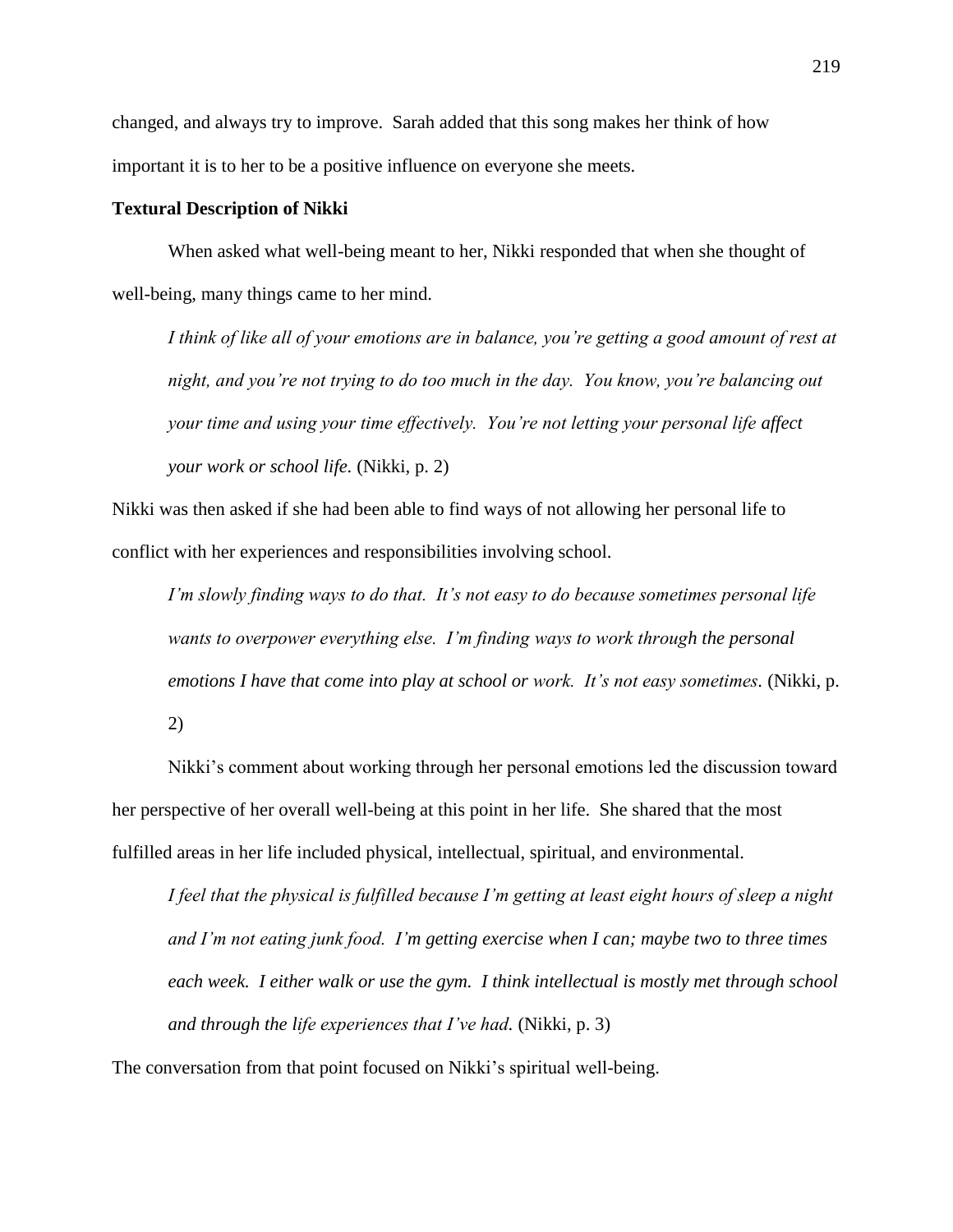*I think a lot of the spiritual is being fulfilled right now because of the fact that I just lost a best friend of mine that was like a brother to me back in September. So, I'm still really dealing with the grief process from that but I feel like it's put me in more of a spiritual connection with believing that there is a reason why stuff happens and that there is a purpose for everyone's life and why their life is taken when it's taken. We just did everything together. We talked a lot and losing that really hit me hard. It still is hard today. He was on his way to work and had an auto accident. He was losing a lot of blood and they couldn't figure out where. They had to let him go. It was hard. I just cried for hours. He was 26 and had two sons; three and one. They will never know the type of dad they had or who he was. The spiritual has made me realize that there is a reason why things happen the way they happen and a reason why God chose to take him. Talking to his mom helps me because she is a connection to him. I've known him since I was one. We were always there for one another. We've always kept in contact.* (Nikki, p. 3)

Another loss in Nikki's life occurred when she was much younger. She described a time when she would go to her grandparents' house every day after school and stay until her parents were able to pick her up after they finished at work. Her grandfather eventually became ill and passed away causing major changes in Nikki's life.

*I would say that the death of my grandfather had even more of a toll on my well-being than my friend's death. That was hard because at the time he passed away, he was in a nursing home on a morphine drip from so much pain and suffering. He had been sick for years. I was 10 at the time he died and everyone left to get something to eat and I was alone when he died. I didn't know what to do and started throwing things. I felt like I*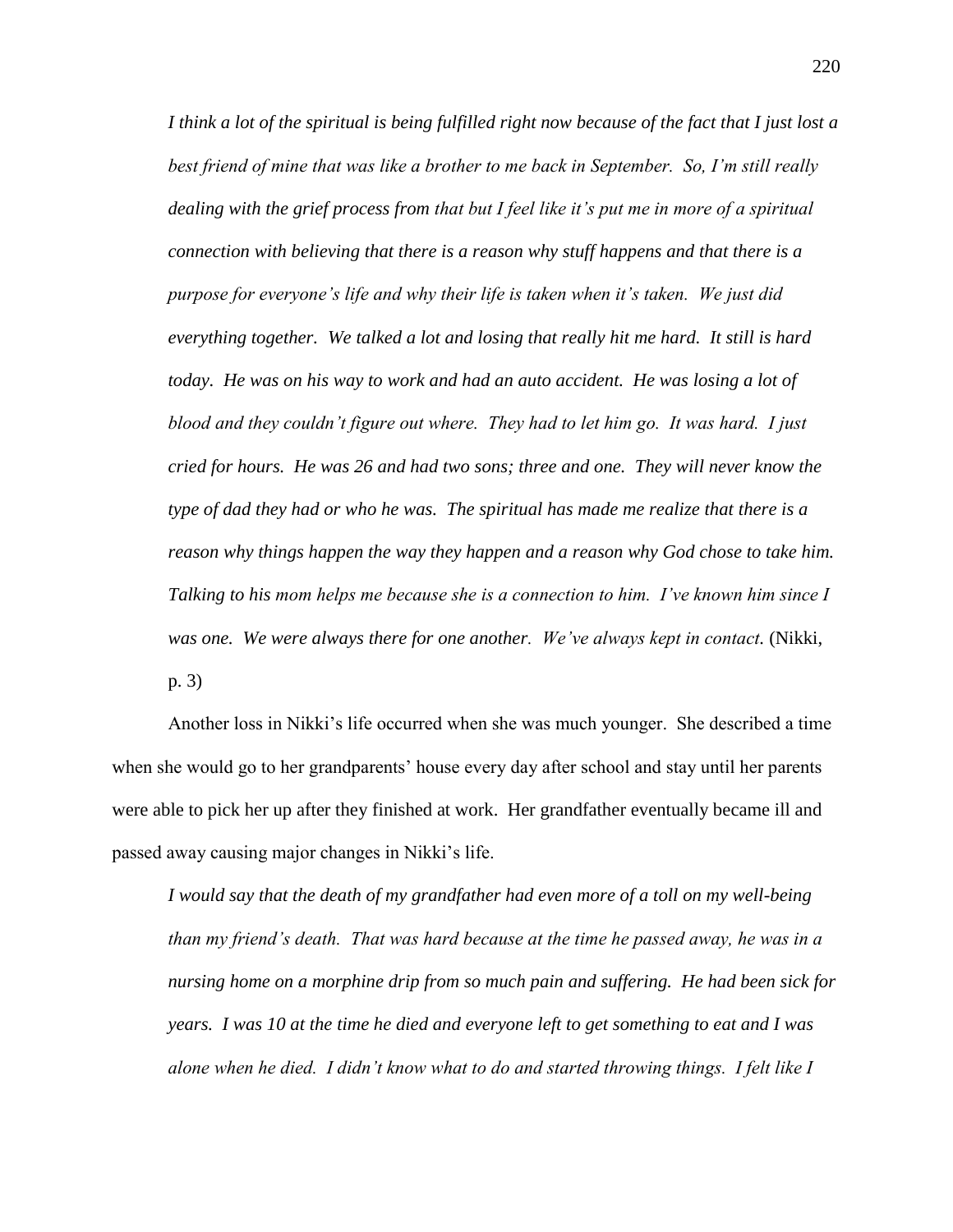*had lost half of my heart at that time. I completely lost focus at school and just gave up. As the years went by, I started to heal. Now that I've lost my friend, I have to go through that again.* (Nikki, p. 4)

Nikki then began talking about her supportive environment at home and how her parents encourage her to talk with them about her problems and want her to do well in school. She added that areas that she hoped to improve included social, occupational, and financial. She explained that the financial and occupational well-being would likely be strengthened after she graduated from college and found a job that she liked. In the meantime, Nikki explained that she is not where she would like to be socially.

*Like a lot of people right now in my clinical class; they have strong bonds with each other because they have other classes with each other or knew each other before. They have connections. I feel like I'm an outcast because I don't have those bonds. A lot of times, I catch myself, and this is a habit that I really have a problem with. I'm slowly trying to work on how to change myself from doing this, but, well, I have a really bad habit when I get that feeling of being out casted. I make up fictitious stories to try to fit in with people around me. I did that this semester with my clinical class. Like I made up a big huge story and I had it going for weeks. I knew it was all a lie and every day I had to come up with new ways to keep the lie going so I more or less had to use a lie to cover up a lie.* (Nikki, p. 10)

Nikki was asked if she enjoyed making up these types of stories and if she got the attention that she was seeking.

*No, it was exhausting. I finally decided to stop because I became aware of what I was doing. I've done it so many times but I also had a couple of people in the class that*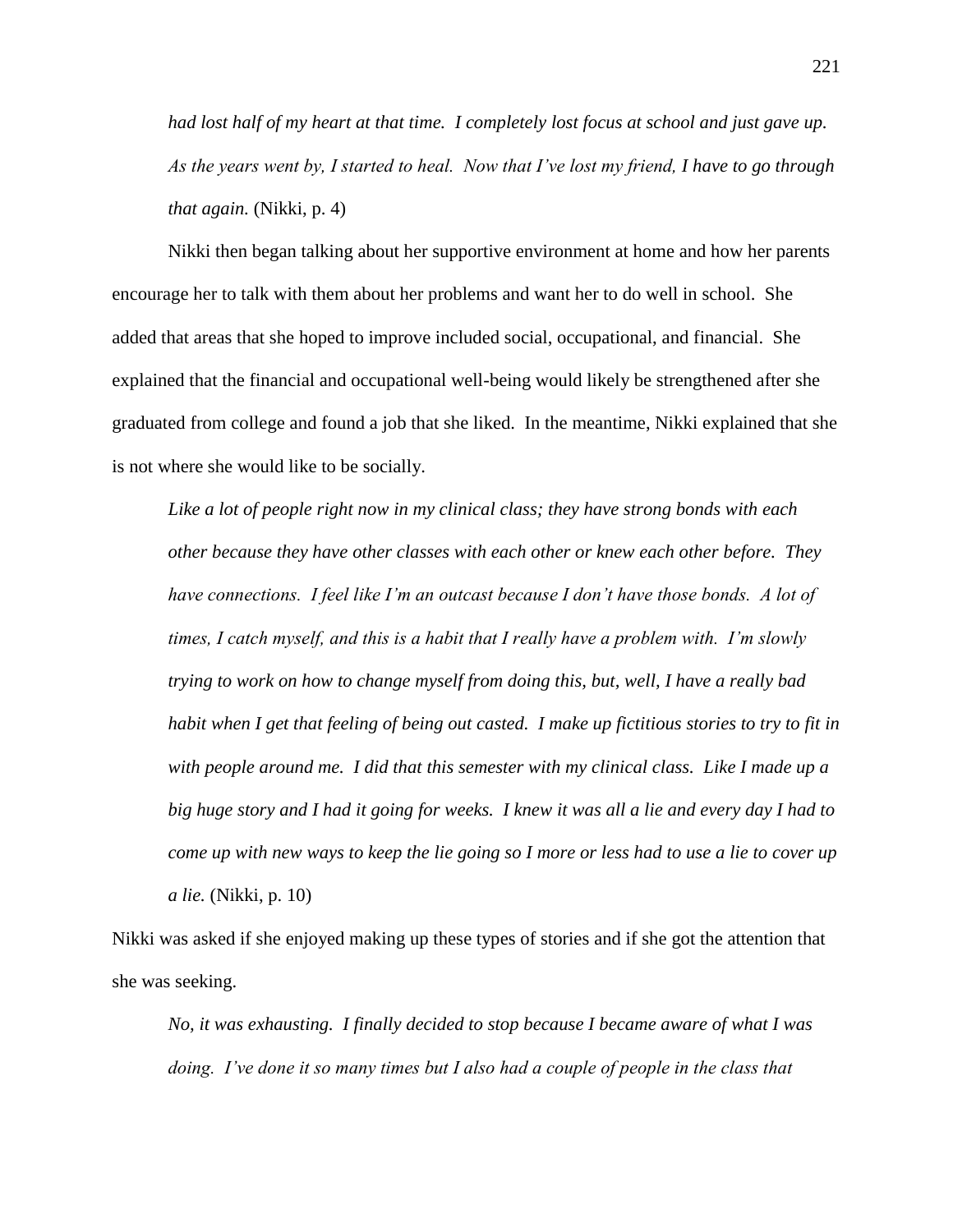*picked up on what I was doing because they had done similar things, or they could just tell by the way I was acting. They could tell through my body language. One of them messaged me on facebook and asked if there was anything I needed to tell them. They promised not to say anything to anyone else in the class about it. They cared enough to want to know the truth and I felt like I could tell them. I've done this pretty much every semester in a least one class but no one ever really paid attention to me.* (Nikki, p. 11)

As Nikki continued to talk about her social experiences while attending college, she described a recent situation that she shared has also caused her a great deal of emotional anxiety.

*There was one person in one of my classes who showed me the kind of affection that I had gotten from my grandpa. I really let that person in and felt that I could trust him entirely. I actually got into a relationship with him not knowing that he was married and had kids. We had seen each other over a month before I found out. I didn't know what to do. Should I back out of this and lose what we had or do I be the third wheel here and possibly break up a marriage? Because at that time, I was so selfish and wanted to be happy again instead of an emotional train wreck, I decided to be the third wheel and I caused three beautiful girls to lose their mother because he divorced their mother and I became like a mother figure to them. I didn't feel peace with the fact that I was letting my overall life goals slip away. It was likely to keep me from finishing college.* (Nikki, p. 5)

When asked if there was an object that symbolized her well-being, Nikki explained the following:

*At this point in time, I'd almost say I feel like a friken basketball cause I feel like I'm bouncing like all over the place. I mean I feel like, literally, somebody's just taking me*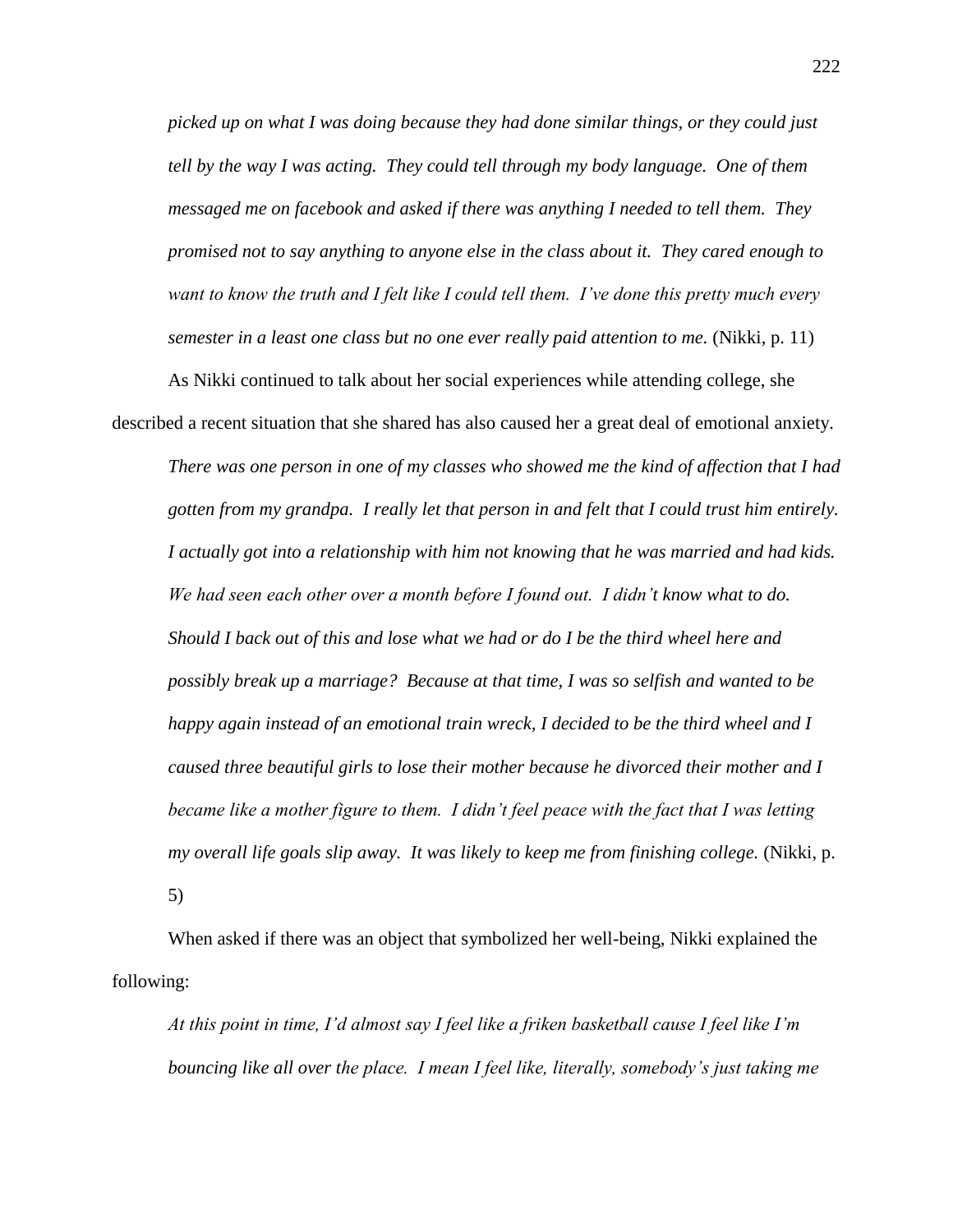*and dribbling me in a million different directions. Emotionally, physically cause I feel like I've got so much on my plate that I'm trying to deal with emotionally and physically. I'm trying to do everything I can to keep my mind of emotional stuff. It's like I'm trying to dribble away from the emotions by keeping myself busy, but then it's like somebody's just dribbling me backwards and it's like I feel like I'm being put through the goal when I overcome something. Like when I get over an emotional piece of baggage or whatever, or I get a good grade on a test I feel like I've scored at doing something but then it's like somebody's dribbling me again and now I'm everywhere. It doesn't last. The happy feeling about getting something good done in my life doesn't last. I immediately feel like I'm being dribbled again.* (Nikki, p. 8)

Nikki was then asked if she felt that having some type of counseling or related services on campus would help her work through some of the emotional struggles she described.

*I would have benefited from like tutoring for required classes. Maybe tutoring for clinical and stuff like that. I was really struggling mentally with everything going on and couldn't focus so maybe if there had been that tutoring there in those program classes, I could have been more focused. I just think that if I had the counseling and tutoring help, I would be doing a lot better than I am at the moment. It seems like for some reason that my school priority has slowly fallen because I have so much emotional baggage and I don't know what to do with it.* (Nikki, p. 7)

Next, Nikki explained how a certain movie was symbolic of her personal well-being. *I know it sounds crazy, but I kind of think my life is playing out like "High School Musical" in a way. There's just so much emotional drama in that movie and so much back and forth between relationships and love and heartbreak. Struggles with homework*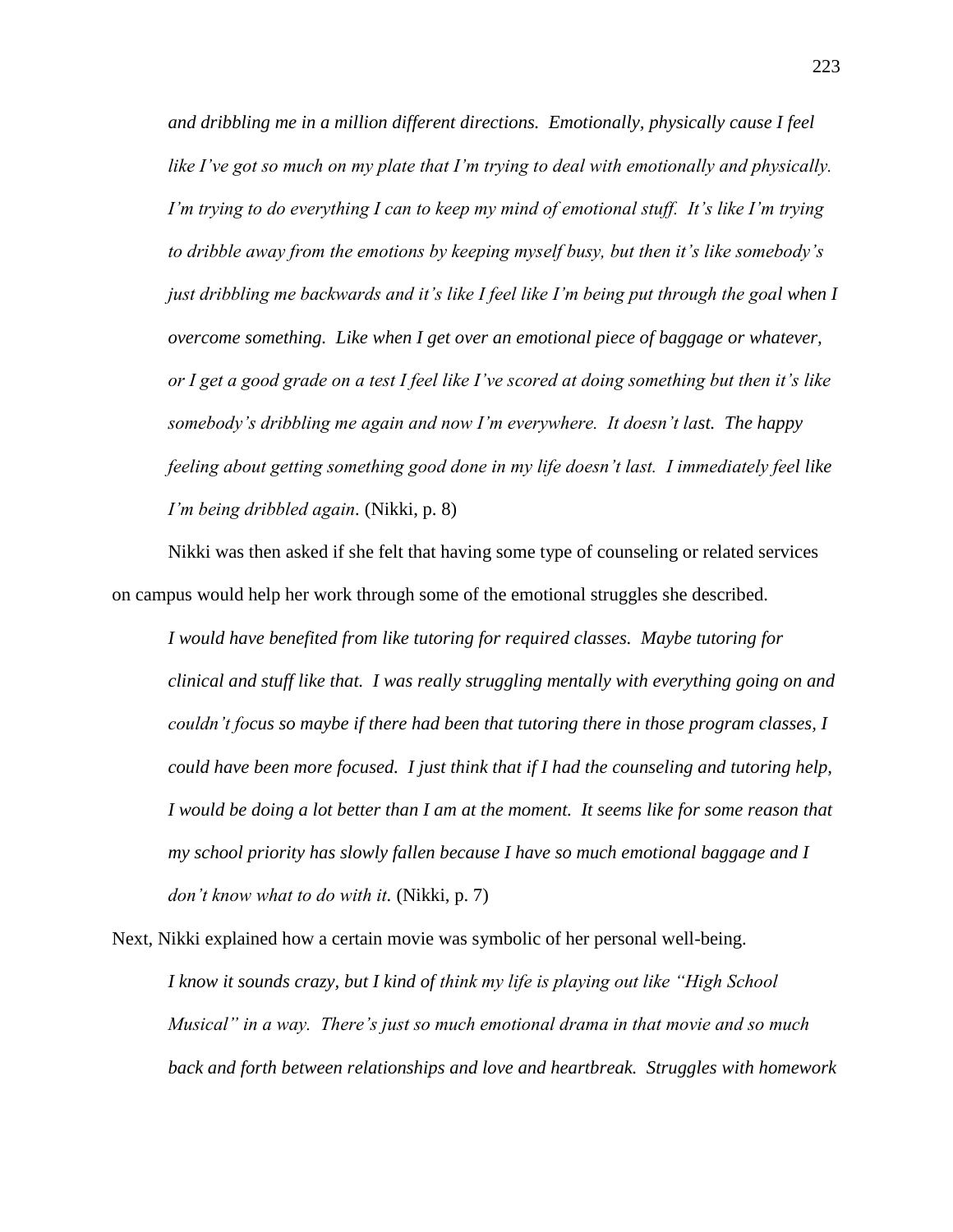*and trying to do what you want to do. I can sit and watch that movie and kind of say to myself that that's how I feel right now. It seems like the jocks are with the jocks and the drama kids are with the drama kids so you've got all of that social stuff happening.* (Nikki, p. 9)

### **Structural Description of Nikki**

The death of Nikki's friend, who was like a brother to her, has caused her to experience a very difficult time over the past several months. She shared that this person was someone who she spent a lot of time talking with and who she had known since she was very young. While this event in her life has been extremely painful, Nikki shared that her spiritual well-being had become stronger. She shared that she has found peace in the belief that things happen for good reasons. Nikki went on to explain that when she was younger, she suffered another tragic loss when her grandfather died. This was even more difficult than her friend's recent death because her grandfather was like a parent figure to her and had become a part of her daily routine. In addition, she was alone with her grandfather when he died leaving Nikki feeling severely angry, confused, and alone. She has always felt supported and cared for by her parents, but losing her grandfather caused her to feel a type of loneliness that was new to her.

Nikki shared another situation involving relational suffering. After meeting someone who she felt she had a lot in common with and spending several weeks with them, she discovered that this individual was married and had a family. Feeling emotionally attached, Nikki wanted to try to make the relationship work even though she knew that it was probably not the best choice. Eventually, the relationship ended between her and this person when she was encouraged by her parents that it was not the best situation for her. In addition, the relationship had threatened to alter her plans to continue her education. Even though Nikki believed that she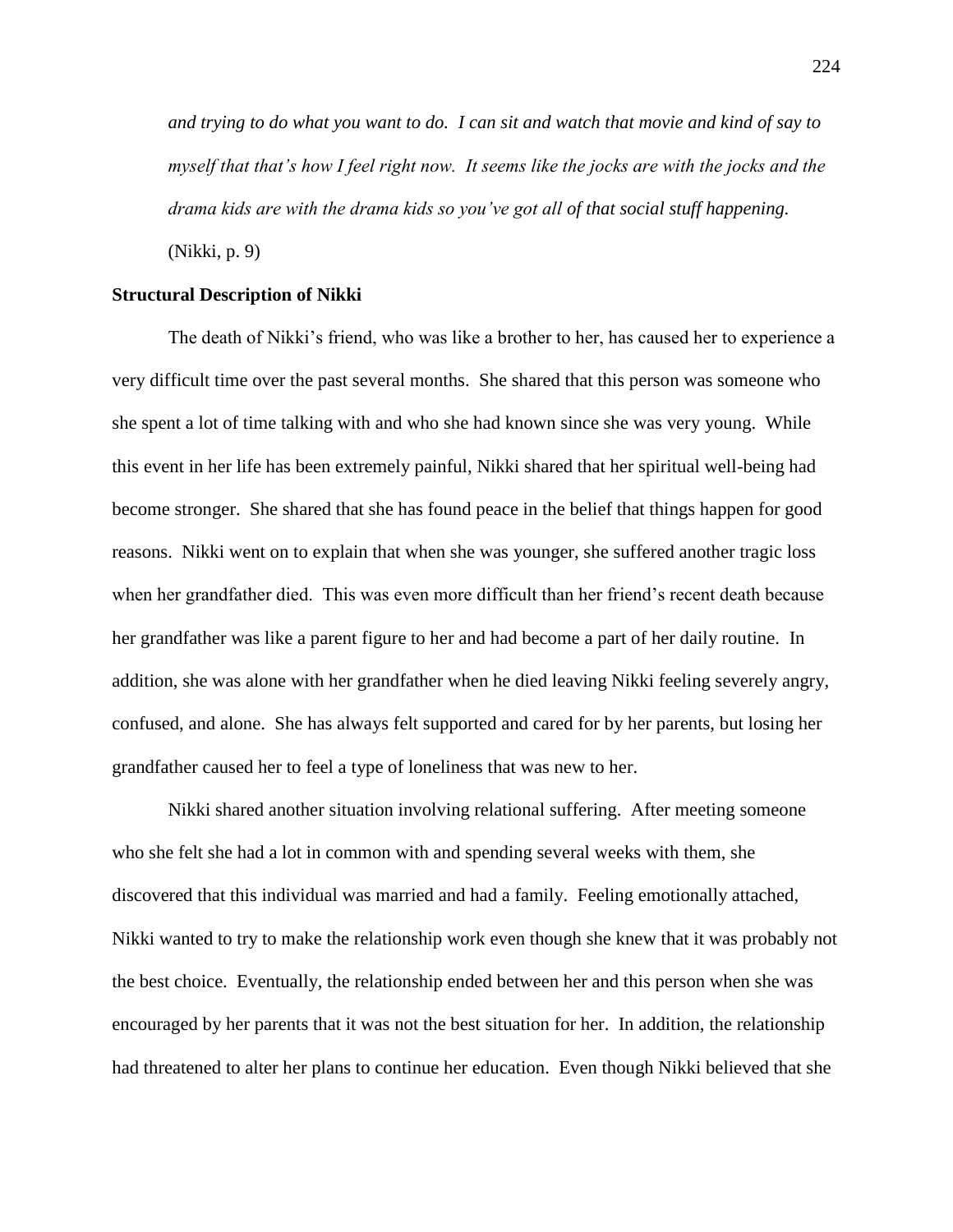did end up making the best decision, she srtill feels disappointed that that person is no longer a part of her life.

An important aspect of well-being that Nikki described as being important was emotional balance. The relationships that have been severed in Nikki's past have taken her to a difficult point in her life emotionally. She described how she has struggled to find peace and acceptance from these losses but shared that she continues to feel confused and alone. Not only is her emotional well-being lacking at the present time, but she also shared that she feels that her social life has been impacted negatively as well.

Nikki shared how she continuously felt that she does not seem to fit in with social circles in her classes. She explained that it is difficult for her to find common ground with people who she meets and has even gone to the extreme of making up stories in an attempt to be noticed and feel included in social circles. While this has proven to be a very extensive, exhausting approach to making friends, Nikki is appreciative that some of the students in one of her courses have recently approached her about her stories and tried to help her. She added that her lack of time also prevents her from enjoying more of a social life.

When asked if there was an object that symbolized her well-being, Nikki claimed that she felt like a basketball during a basketball game. She often feels that she is being dribbled in several directions every day. In addition, even when her goals are met for the day, the good feeling associated with meeting those particular goals lasts for only a short time until she is being dribbled again. In addition, the movie "High School Musical" reminds Nikki of her well-being. She explained that the emotional drama, relational problems, and social clicks are the types of things that she struggles with as well as the actors seemed to in that movie.

225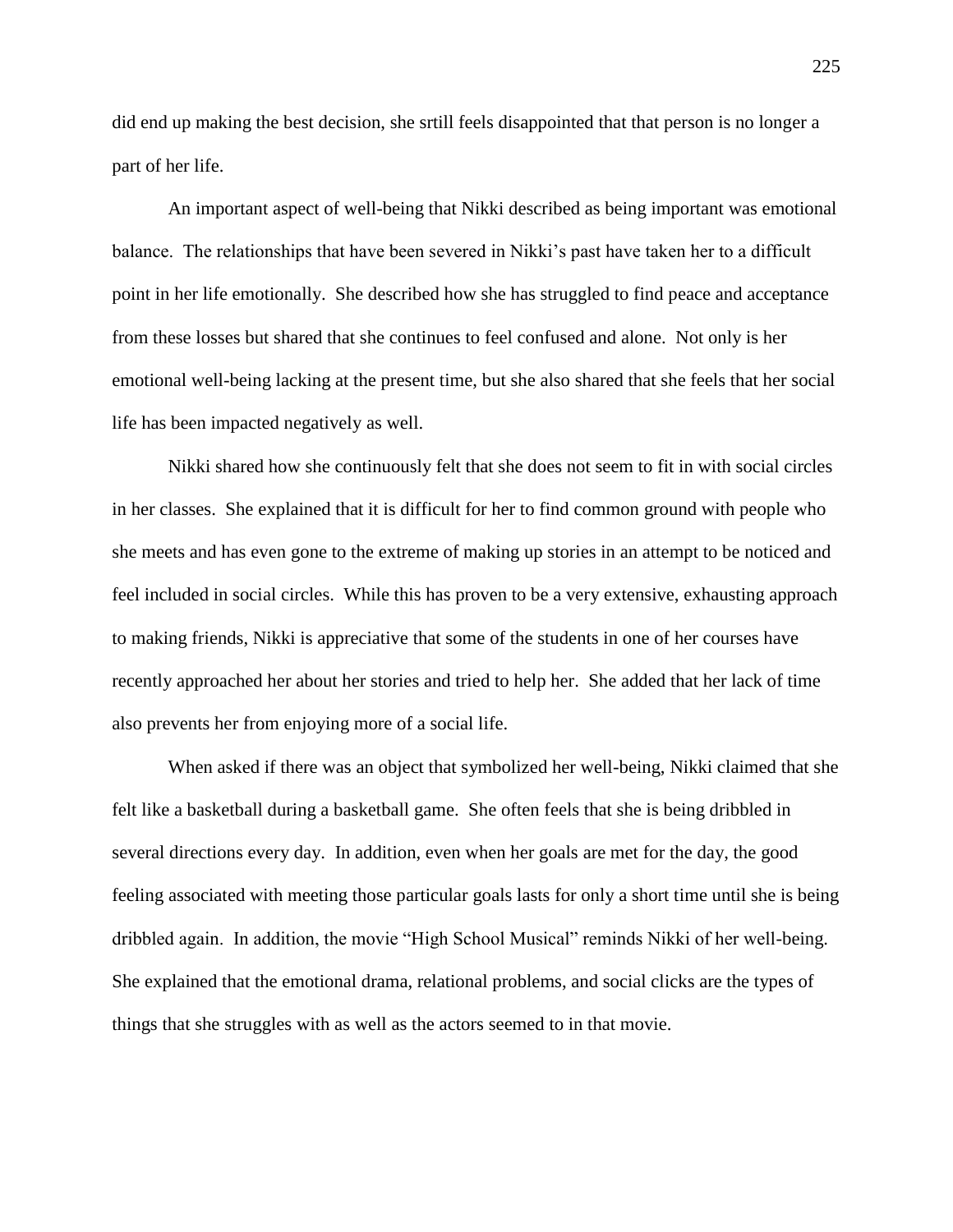Nikki shared that having counseling available on campus along with tutoring would be helpful. However, went on to explain that she needed more than just the general education tutoring. She felt that she would benefit greatly if there were organized study groups in some of the required courses.

## **Textural Description of Rue**

When asked what Rue's idea of well-being consisted of, she explained that time management came to her mind.

*I don't know if that relates to well-being or not. That's one of my biggest issues is time management. I have a hard time trying to fit everything into the day to do what I need to do. That's always been the biggest issue for me. I'm always punctual. I try to always be on time. That's just a big issue for me personally. I guess my well-being would be based on time management. I just get overwhelmed feeling.* (Rue, p.2)

Rue was then asked to describe what would happen if she did arrive late to a class or an appointment.

*Since I've been going here, I think I've only been late one time. Drives me crazy! I just apologize. I can't believe I'm late. I try to think why I'm late and it's usually my child. I try to step aside from everything and take a deep breath. I just want everything to flow.* (Rue, p. 3)

She added that being late for reasons related to her children do not tend to bother her quite as much.

*School is a priority, but it's always gonna be family first. I know church is up there. Family is very important to me. I have family 700 miles away so my family is my*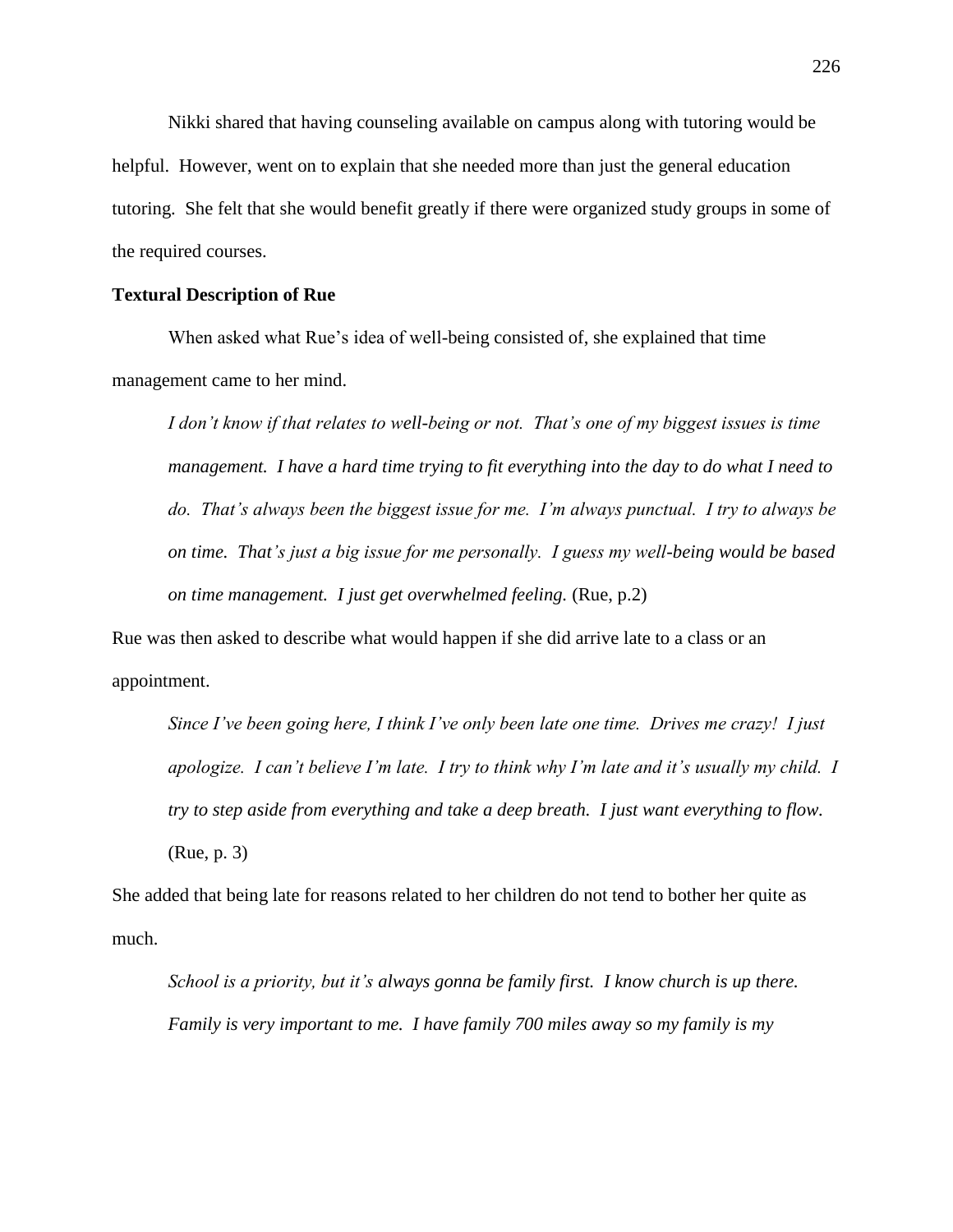*husband's family right now locally. My mother was diagnosed with Alzheimer's this summer so she moved in with my brother and his wife in Kansas.* (Rue, p. 3) Rue then began to share personal experiences that have impacted her life and well-being*. I lost my father, um, it will be 19 years now. I was 30 something. It wasn't expected at all. He had a heart attack. He had been a smoker and had emphysema. I feel emotional about it even still now. I proved my father wrong on several things. He said I would probably never accomplish anything with my life. I proved him wrong. He told me that before he died. I think it was because of the way he was raised. He was not treated very well so I think that kept with him growing up. He was thinking that maybe his child was going to be like that. He told me that I had proved him wrong before he died.* (Rue, p. 5)

As the discussion continued about relationships and their impact on personal well-being, Rue began to share about when her grandfather passed away. She shared that she was very close to him when he died and felt that going through that upset her emotionally for quite a long time. She then spoke of areas of well-being that she hopes to work on strengthening.

*Having good health is important to me but it's not as good as it used to be. I used to run all of the time but I can't seem to get my old bones to go out there and do it. Just finding someplace to run I guess. I'd rather go outside than in a gym.* (Rue, p. 7)

She also spoke of her spiritual well-being.

*I had little issues with trying to understand why my father-in-law has been really ill. You know, why God is . . . it's just hit him all at once. I'm planning to go back to church. We've all decided that. We have gone, it's just been in the last six months kind of up and down. We're trying to understand why things are going on with my mom too. You're*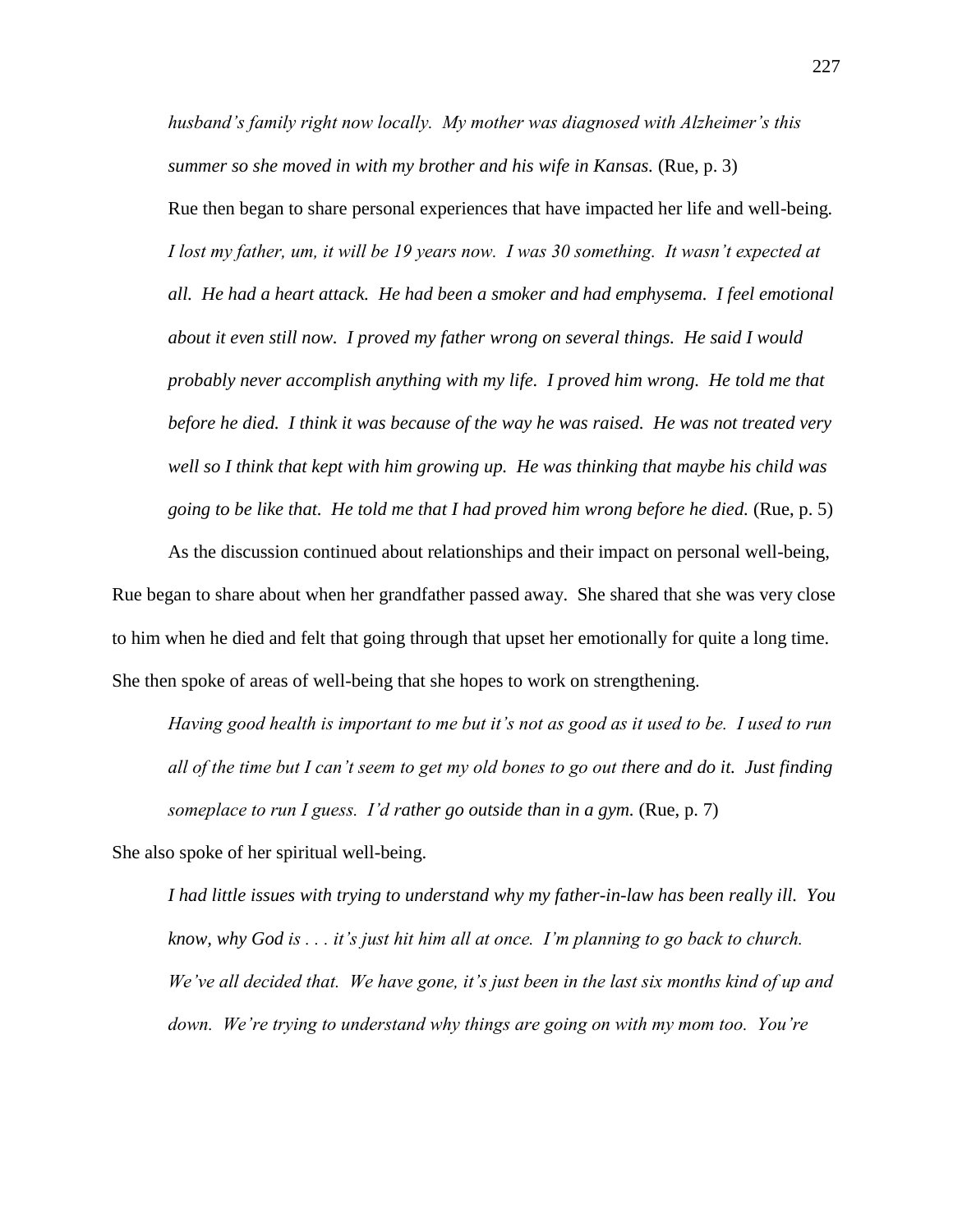*never to question, and I try not to. It's all important, but like I said, family's important.* 

*If your family's not happy, you're not gonna be happy and you have to be.* (Rue, p. 11) Rue added that even though the emotional aspect of her well-being is still not where she would like for it to be, that it has improved. She spoke of how her shy personality has been a barrier socially causing her emotional difficulties as well.

*I think that class has helped and when I worked retail. I had to actually approach people and talk to them. I would have never done that before. I'm surprised I'm actually sitting here talking with you. That's why I say I'm not as shy as I used to be. Granted, I get up in class and give research paper reports, but I am a nervous wreck! When I worked retail, I was an assistant manager back in Kansas so I'd have to get up in front of all my associates. I tried to make it fun for them.* (Rue, p. 8)

As the conversation about well-being continued, Rue was asked if she could think of an object that could symbolize her personal well-being. She responded, "I guess maybe my wellbeing could be kind of like a word search right now. I'm searching for something; a new direction to go to I guess" (Rue, p. 10). Rue also shared that a certain scene in the musical "The Sound of Music" reminded her of well-being.

*The scene when they had to leave the country. I had to leave my home state of Kansas and come here cause this is where my husband was gonna be. He was in the military at the time and then he got out and worked for the same retail store I did. He was a medic in Desert Storm before I met him. He's originally from here, and I'm a little old fashioned. I'll go wherever my husband goes. I picked up my pieces and I left.* (Rue, p. 11)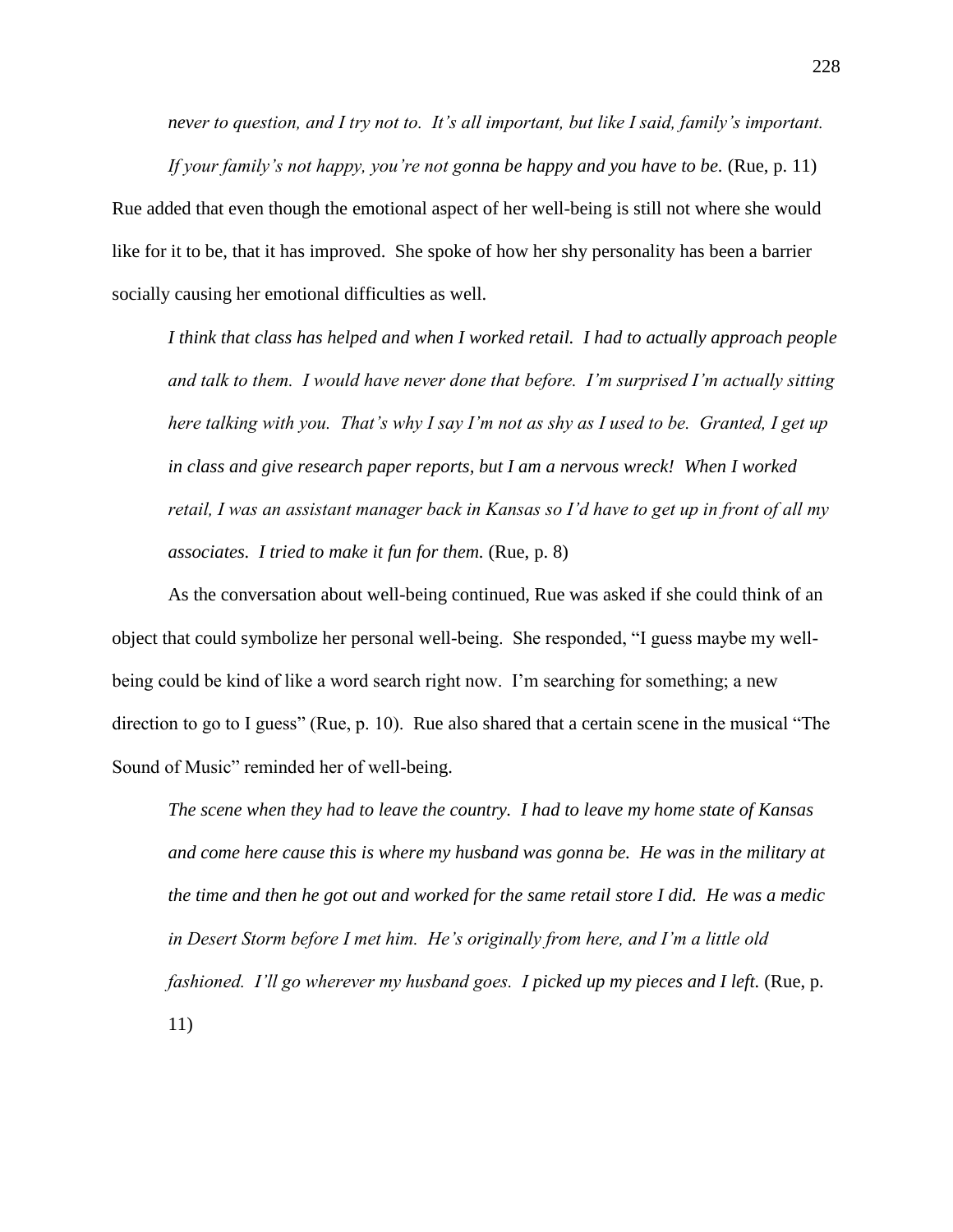Rue was asked if she would benefit from counseling services on campus or any other types of student service related to well-being. She explained that while she would consider using fitness facilities on campus, she would probably not seek counseling since she prefers to deal with personal issues herself.

## **Structural Description of Rue**

The challenges and barriers presented to Rue as a result of her shy personality have impacted her emotional well-being. Therefore, the emotional aspect of her life is weaker than she would like for it to be. While feeling shy and backward was difficult enough for Rue as a young girl, she also shared how her father had told her years ago that she would likely not accomplish anything in her life. This lack of parental support fueled her shyness and led to low levels of self-confidence. Even though Rue was relieved to hear her father tell her that she had proved him wrong just prior to his death, Rue shared that she continued to feel shy and experienced difficulty with public speaking and socializing in general. She added that speaking in classes and working with the public in the past had helped her to find ways of coping with her shyness.

Rue explained that an important aspect of well-being from her perspective is that of time management. Feeling organized and a having a peace about how the day is flowing are ways in which Rue can measure how successful her day is going. Therefore, when Rue feels that she is not on schedule, she feels emotionally, intellectually, and socially weak where her personal wellbeing is concerned. She added that if time management is not where she feels it should be because of a situation having to do with her children, she is less upset. She shared that her family is her only other priority above her school responsibilities. Areas of well-being in which Rue would like to improve upon include exercising more often like she had in the past, and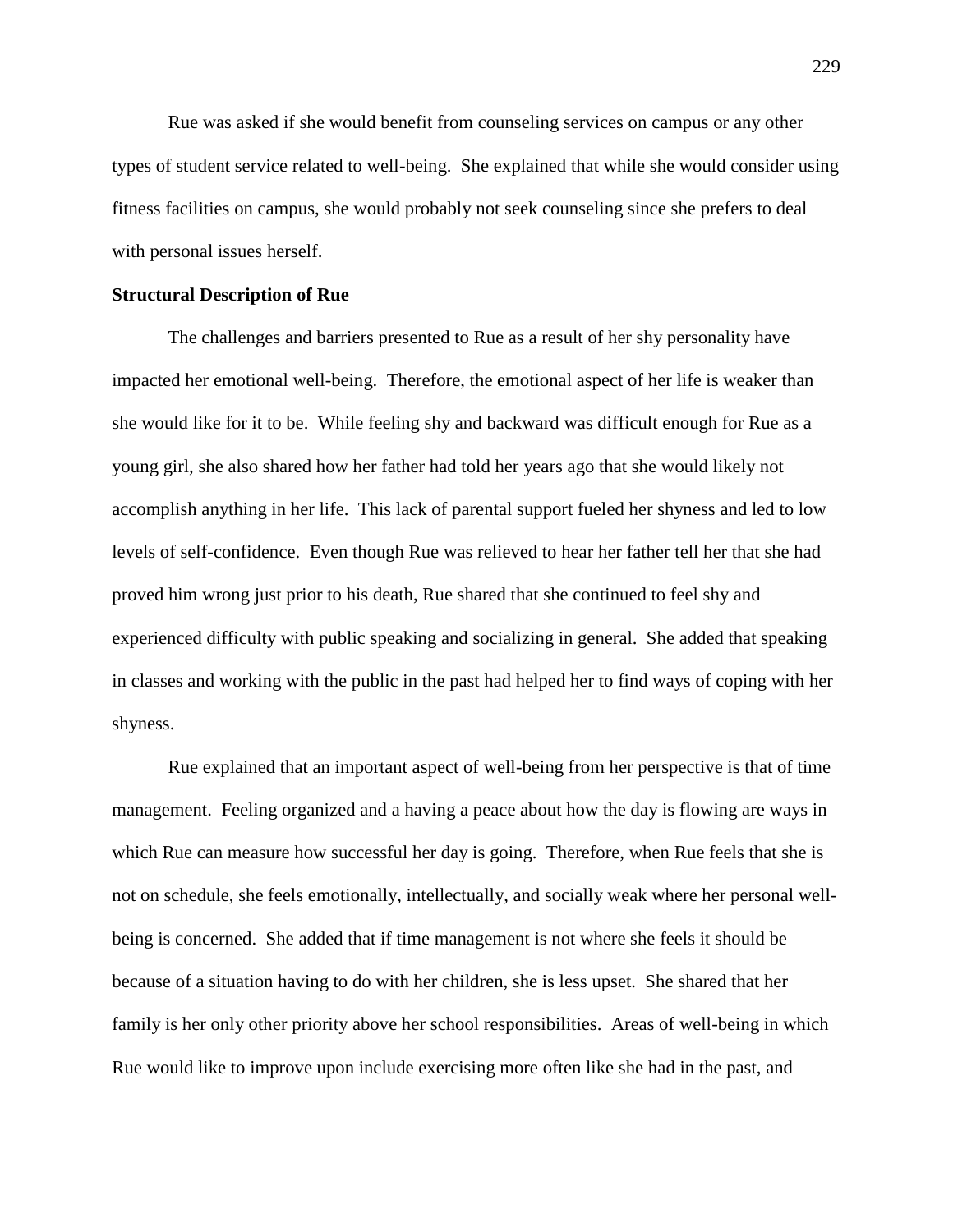attending church services more frequently with her family. She feels strongly about her Christian faith, but does admit to questioning God for the way her family members are suffering with illness.

When asked if she could describe something tangible that could symbolize her personal well-being, Rue explained that her well-being at the present time was a lot like a word search. She added that she feels as if she is searching for a new direction in life. She also explained that the scene in the musical "The Sound of Music" when people had to leave in the middle of the night reminded her of when she had to leave her home town with very little time to prepare. She added that she would follow her husband wherever he went.

# **Textural Description of Lucy**

Lucy was asked what came to her mind when she thought of the word well-being.

*Well, it means kind of like the whole package. In my mind it means, um, that you're in a place in life where you're happy with what you're doing and all of the pieces are coming together. It's not just about your career or your education. It's family, it's friends, it's being at peace with where you are; reduced stress as much as possible. Those kinds of things.* (Lucy, p. 4)

As the focus of the conversation on personal well-being continued, Lucy began explaining how the past year had been the most difficult time in her entire life. She shared that her personal well-being had been impacted greatly on many levels.

*You're catching me at an interesting time in my life. When I moved here from Michigan, I had spent the last two years in a very difficult situation in my marriage and on top of that, due to the recession, we lost our family business and had to file bankruptcy. We lost our home to foreclosure. Just about every stressful event that could have happened other*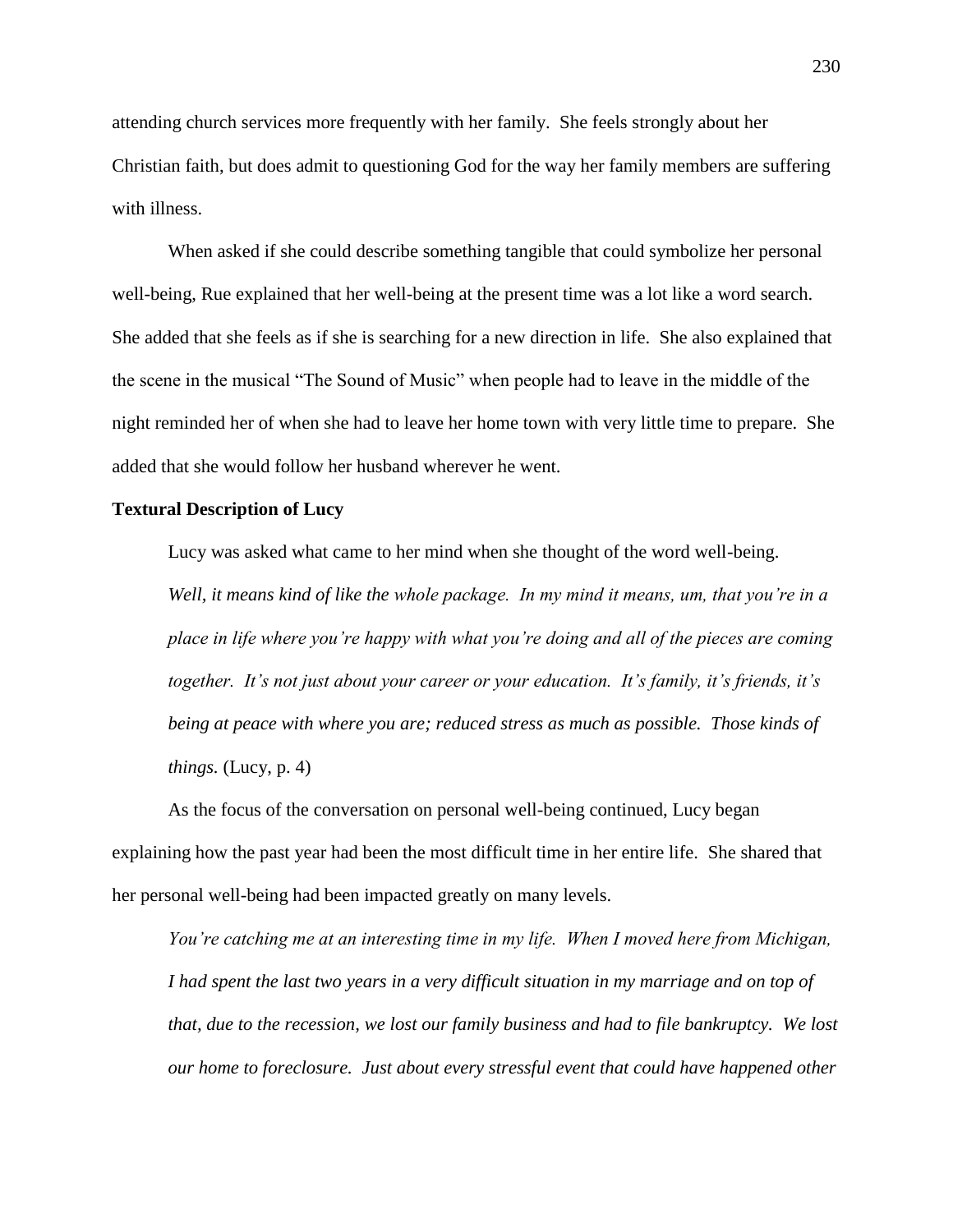*than a death; relocation, loss. We had a family music store. It was great at the time, but my X-husband couldn't let go of it at the right time. So, things really fell apart. I came back here and it was actually his suggestion that we come back because his parents in Michigan were aging and I would not have the support system there. He has just never been a hands-on dad. For a period of about six months, he, I don't know if it was losing everything, but kind of had a little break and was, I don't know how else to term it but he kind of terrorized me. He threatened to have me arrested and charged with kidnapping. It was incredibly stressful and so that was two months before I was to start school.* (Lucy, p. 4, 5)

Lucy then began to share how her experiences with divorce, losing a lucrative family business, and home foreclosure had impacted her well-being.

*I was lacking in self-confidence, I had been living in quite a bit of denial, and just; I was a mess. So, my first semester here was difficult and stressful and I managed to progressively put myself back together, but this past August, I felt ill and the doctors couldn't tell me what was wrong and I spent almost two months going through all kinds of testing. Everything in the book. What they finally led to at the end of September was a diagnosis of inflammatory arthritis, but in the course of all that testing, because they tried everything else, they decided to run tumor marker panels and the tumor marker panel for ovarian cancer came back elevated so they found a mass in my uterus which the only way they could determine if that was cancer or not was for me to have an emergency hysterectomy which I did at the end of October. There was no cancer so I've got medication now to get the inflammatory arthritis under control. Prior to that, I'd been*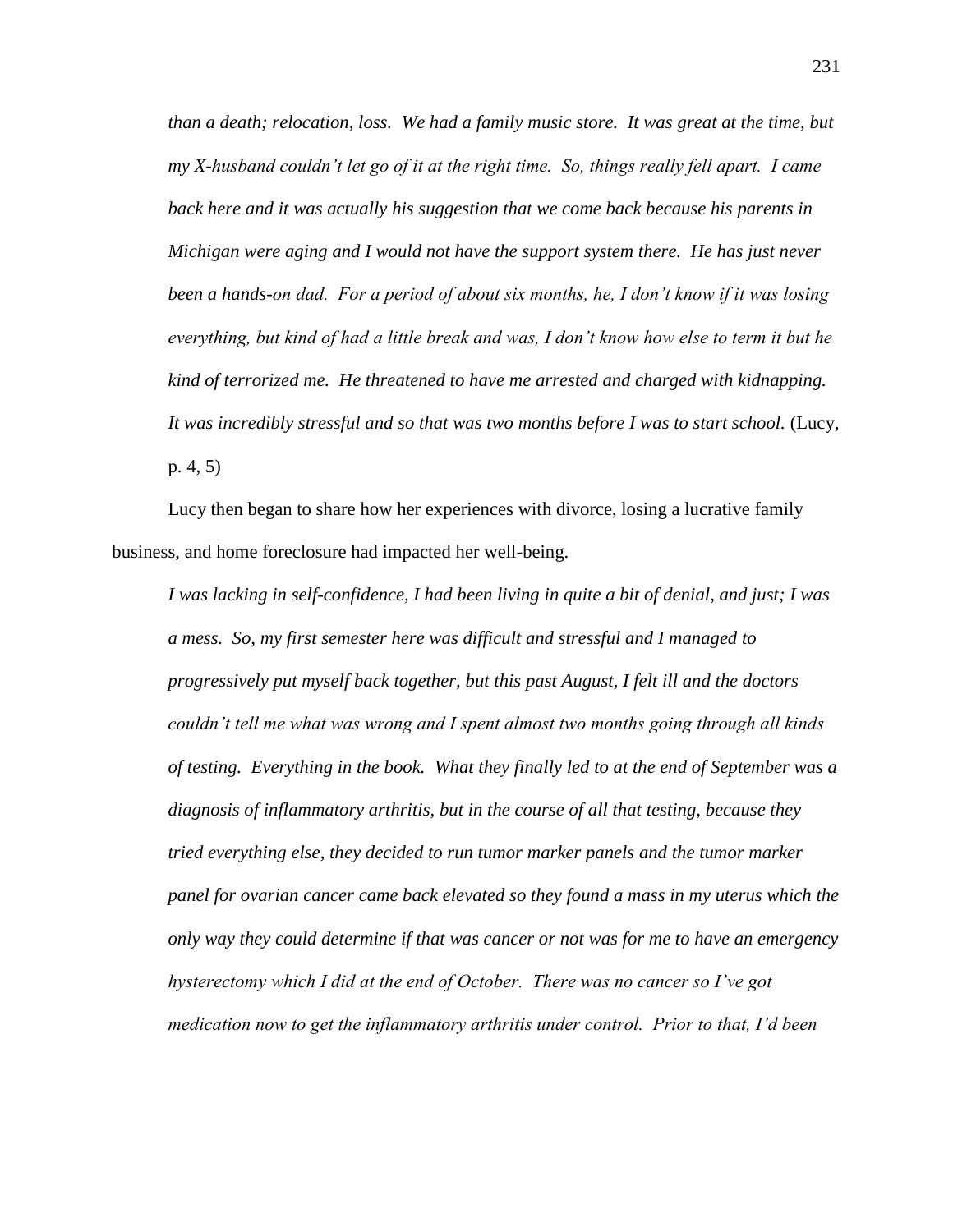*diagnosed with fibromyalgia when I first came back and the doctor figured that all the stress was the trigger for that.* (Lucy, p. 6)

Lucy explained that she believed that almost all areas of her personal well-being were impacted as a result of all that she had gone through. She went on to share that there is one area that she felt never faltered.

*The only thing that never wavered for me was faith. I grew up very active in church with my family and I can honestly say that if it weren't for that, I'm sure that I wouldn't be where I am today. That's part of my support system as well. The emotional was really bad; physical too. When I moved back here, I actually had lost about 30 pounds. With fibromyalgia, I couldn't exercise anymore. I was struggling and gained it all back. That was really frustrating for me. I wasn't sleeping.* (Lucy, p. 9, 10)

Lucy added that she felt that her social well-being was strong and liked the flexibility of her occupation right now. She would, however, like to strengthen areas of her financial and physical well-being. In addition, Lucy explained how completing a college degree will fill a gap in her personal well-being that she has felt for a long time.

*I left Ball State years ago in the 80's but I think that was something that had always been in the back of my mind as a failure for me. My husband transferred and I went with him.*  In Michigan, my adult friends were all career women and college graduates. Even if *some of them were no longer working, they still had that and it was . . . I would be lying if I said that it didn't bother me when someone would ask where did you graduate from college? I looked at it as a personal failure even though by the time I left my job I was making money that a lot of my friends in high school who had degrees didn't.* (Lucy, p. 7,

8)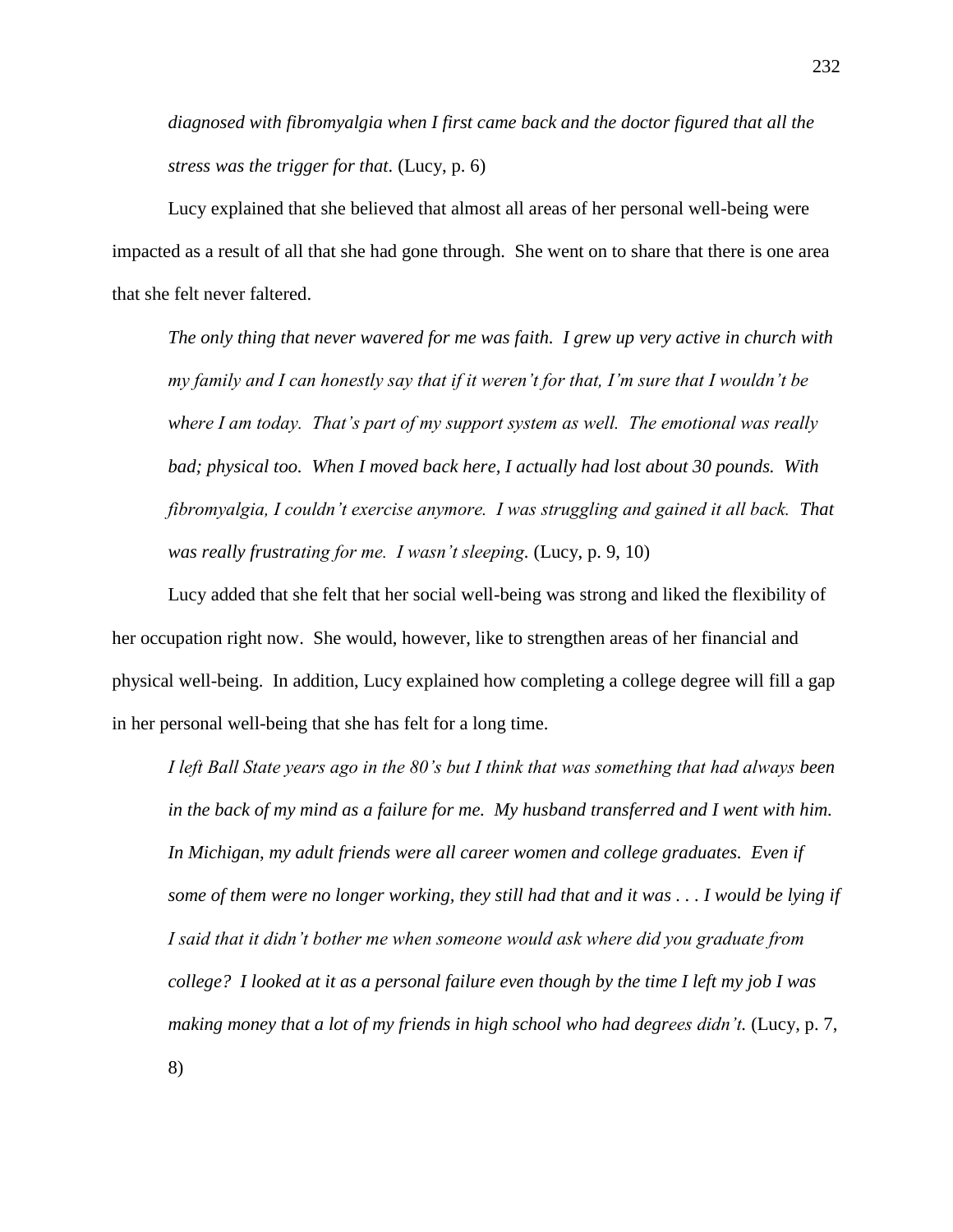When asked if there were any student services related to well-being that she felt would be helpful to have on campus while attending college, Lucy shared several ideas.

*A fitness facility would be great since I can't afford anything else and I just moved into a new condo with no fitness center. A facility here that we could use as students would be amazing. It does not have to be a state of the art gym and I honestly don't think that students I know would complain about what we had if we had something at all. Also, I know we don't always have a lot of extra money to spend in college, but the option might help to have a place to get something to eat other than a vending machine. I think also from talking to a lot of people that a lot of students here don't have health insurance so the psychological counseling would be great as well as the fitness.* (Lucy, p. 14) Lucy was asked if she could think of an object that symbolized her well-being in some

way.

*I am not a visual . . . but in terms of my well-being, or what I call the whole package, in a*  lot of ways right now I feel like a child almost. Because all of the things that I thought *my life would be and that I thought I knew, I'm finding out I don't, so I'm learning things all over again with a fresh set of eyes and so a lot of times I almost feel like, not a little child, maybe like I'm kind of back in those teen years where your adult life is on the horizon and you're trying to figure out who you wanna be and how you're gonna get there. So, in a way I think more than an object, I feel I'm kind of back at that place.* (Lucy, p. 15)

When asked if there was a song, movie, or character that she thought of when thinking about her personal well-being, Lucy shared that music is a strong passion of hers and how she relates many things in her life to music.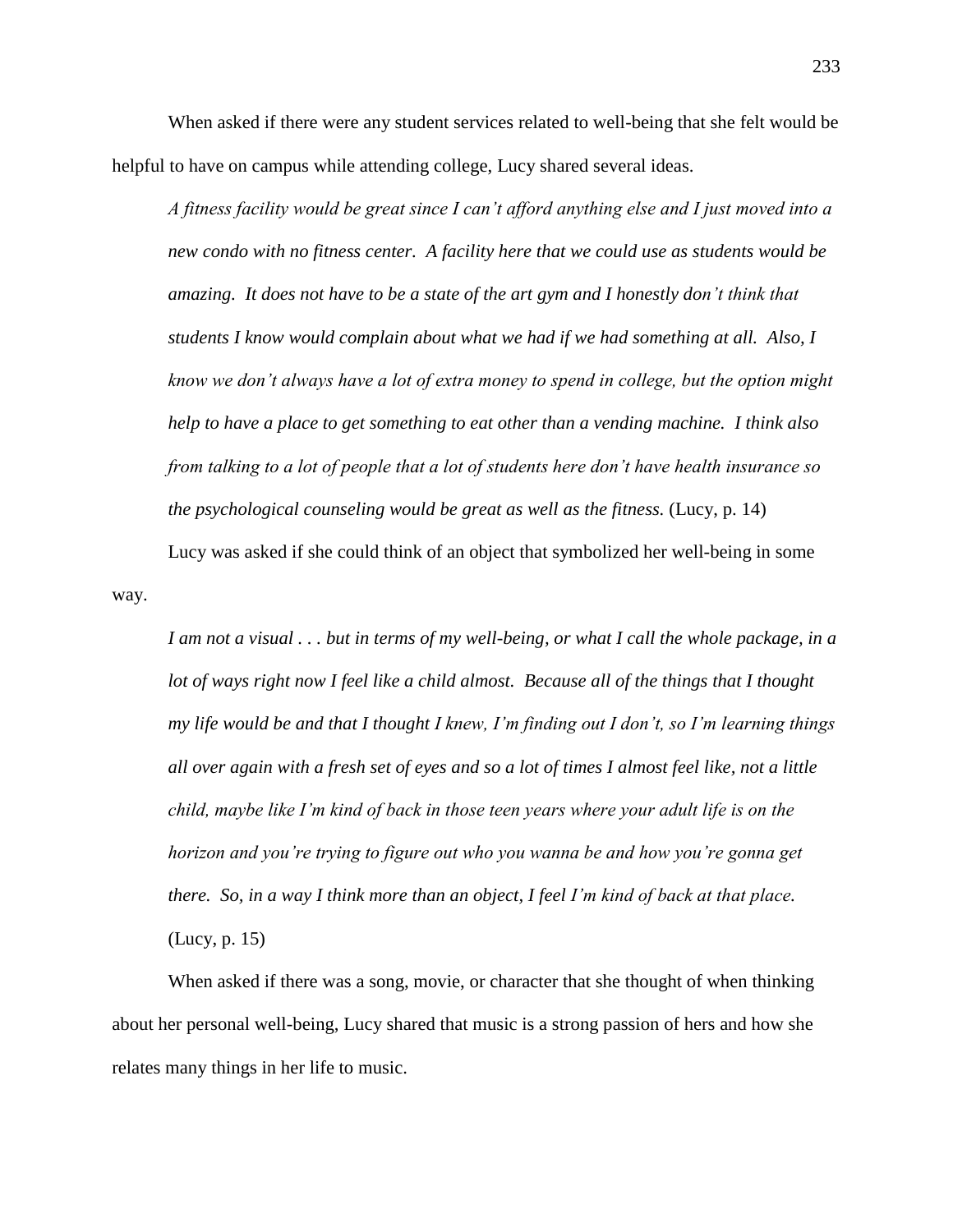*I'm a music freak! Take anything, but don't take away my music. I play piano and flute; singing is what I did growing up and a lot of my adult life. There isn't one song. I think I have like 5000 songs on my iPod and it's an eclectic mix of everything. Music . . . you can tell where I am emotionally by what music I'm listening to but in the past years, there has definitely been one character in a movie that has resonated with me and that was the movie "Sweet Home Alabama"; Reece Witherspoon's character. Um, I know Muncie's not necessarily small town, but when I was in Michigan and I watched that movie and it was kind of an escape for me and there was one line in the movie where Jake says to her, "You can have roots and wings". I felt like I couldn't wait to get out of my hometown. At that time it was a smaller town than it is now, and I wanted to be independent and I was moving to Cincinnati which just seemed huge. When I lived in the suburb of Detroit, I thought I would never want to come back home. It wasn't until I watched that movie that it kind of tugged at something inside me that really I wasn't the big city girl. I could appreciate some of the stuff there, but home to me is where I could almost never go to the grocery store without seeing someone I knew, um . . .that was a sense of safety and security (tearing). That's why that character resonated with me because Mel thought for a long time that it had to be one way or the other and was almost a little bit ashamed by her small town and finally, she realized that she could strike a balance, be true to herself, be successful, be a strong confident woman and so I feel that way.* (Lucy, p. 16)

Lucy was then asked if she thought she would be more likely to fulfill her well-being if she could find a way to strike a balance.

*Being in touch with yourself; being who you are at your very core in your soul sets the very tone for everything else. If you aren't comfortable with who you are, if you're not at*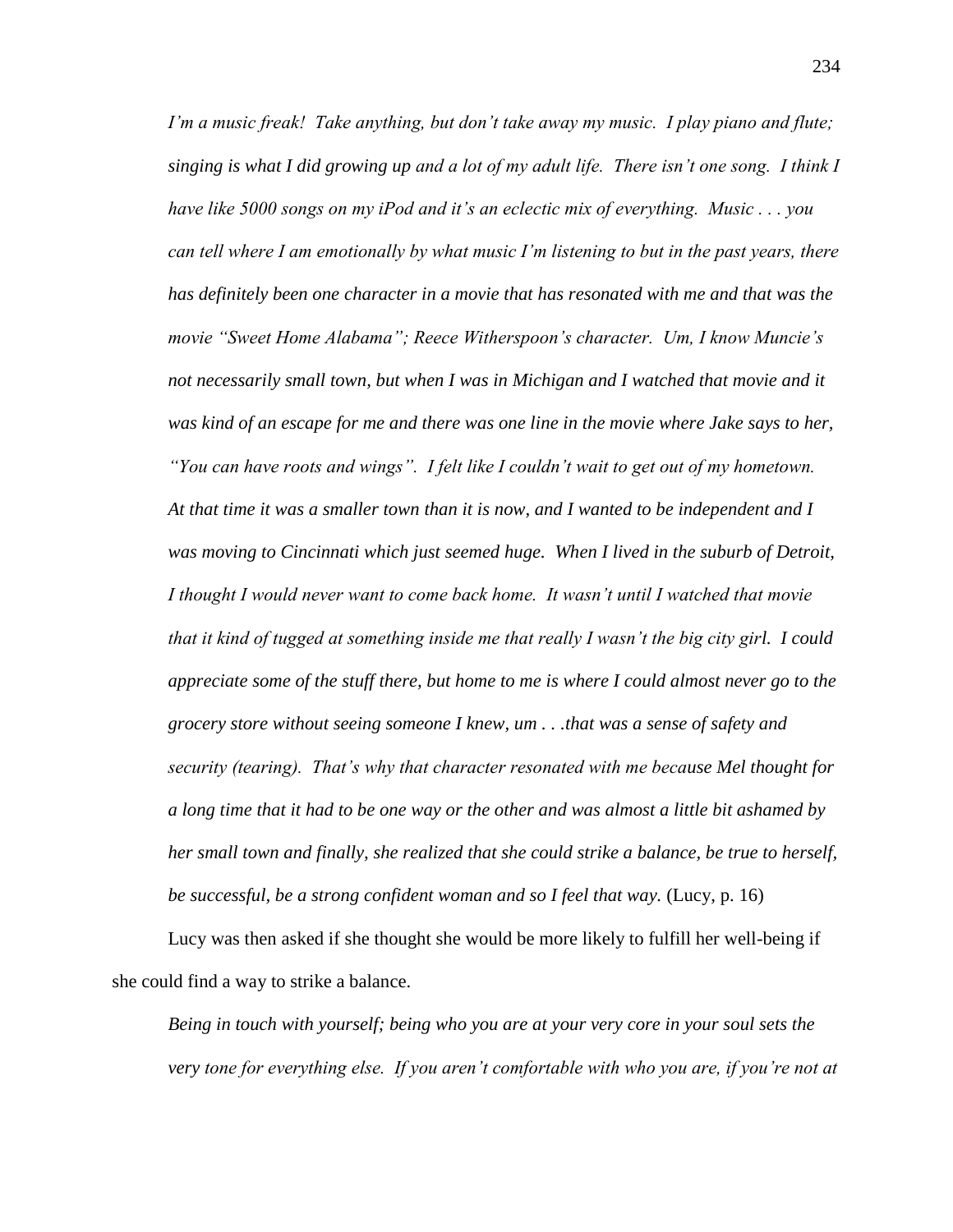*home in your own skin, if you don't know what makes you tick and what you need; what gives you that sense of belonging and security than you're just banging your head against the wall. I mean, wherever you are.* (Lucy, p. 17)

## **Structural Description of Lucy**

The devastation that Lucy experienced as a result of a divorce, losing a family business and experiencing home foreclosure created a long journey of weak emotional well-being. She shared that not only was her emotional well-being affected negatively by these major lifechanging events, but that every area of her life had been impacted greatly other than the spiritual aspects. Even though she felt herself struggling with emotional pain, social changes, physical pain, and financial needs, she was continuously comforted by her faith in God which has been the spiritual force in her life since she can remember.

Lucy's marriage ended soon after she relocated back to her home town. She and her daughter found a place to rent and her son went off to college. Even though the end of the relationship became legal, the disagreements did not. The stress of those conflicts as well as a completely different lifestyle led Lucy to feeling emotionally exhausted. Even though she was working through a difficult time, Lucy enrolled in college and began taking classes two months after her relocation. In just a short time, she began to feel ill and after a series of examinations and tests, she was undergoing a hysterectomy and eventually taking medication for fibromyalgia. Not only was Lucy suffering from physical exhaustion from all of the emotional changes in her life, but she then found herself experiencing physical illness. Fortunately, Lucy was able to recover and continue with her education even though she had fallen behind in her classes. She was also unable to work during the time of her illness and surgery causing even more financial stress.